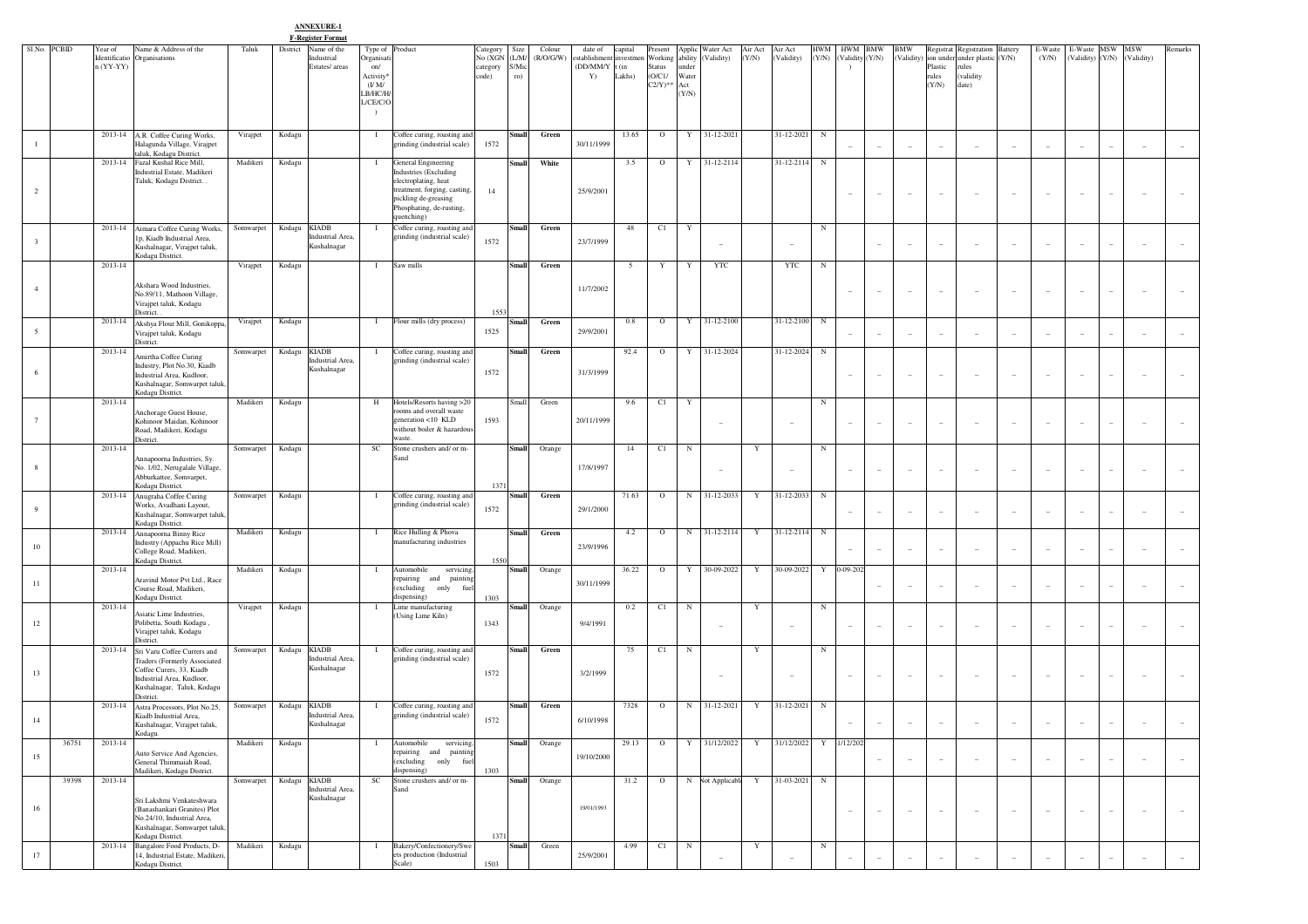|    |       | 2013-14 |                                                                                                                                                          | Virajpet  | Kodagu       |                                                | Carpentry and wooden                                                                                                                                                                 |              | Small        | Green         |            | 9.25         | C1      |            |                          |              |            |            |                          |                          |                          |                          |                          |                          |                          |                          |  |
|----|-------|---------|----------------------------------------------------------------------------------------------------------------------------------------------------------|-----------|--------------|------------------------------------------------|--------------------------------------------------------------------------------------------------------------------------------------------------------------------------------------|--------------|--------------|---------------|------------|--------------|---------|------------|--------------------------|--------------|------------|------------|--------------------------|--------------------------|--------------------------|--------------------------|--------------------------|--------------------------|--------------------------|--------------------------|--|
| 18 |       |         | Bct Wood Products,<br>Gonikoppa, Virajpet taluk,                                                                                                         |           |              |                                                | furniture manufacturing<br>(excluding saw mill) with<br>the help of electrical<br>(motorized) machines such<br>as electric wood planner,<br>steel saw cutting circular<br>blade etc. |              |              |               | 27/9/2001  |              |         |            |                          |              |            |            |                          | $\overline{\phantom{a}}$ | $\overline{\phantom{a}}$ | $\overline{\phantom{a}}$ |                          |                          |                          |                          |  |
| 19 |       | 2013-14 | Kodagu District.<br>Beeruga Coffee Curing Works,<br>Beerugu Village, Kurchi Post,<br>Virajpet taluk, Kodagu<br>District.                                 | Virajpet  | Kodagu       | $\mathbf{I}$                                   | Coffee curing, roasting and<br>grinding (industrial scale)                                                                                                                           | 1510<br>1572 | <b>Small</b> | Green         | 22/2/2000  | 23.55        | C1      | ${\bf N}$  | $\sim$                   | Y            |            | $_{\rm N}$ |                          | $\sim$                   | $\sim$                   | $\sim$                   |                          |                          | ٠                        |                          |  |
| 20 |       | 2013-14 | Bhadrakalli Coffee Curing<br>Works, 127/2, Halligathu<br>Village, Ponnampet, Virajpet<br>taluk, Kodagu.                                                  | Virajpet  | Kodagu       | $\mathbf{I}$                                   | Coffee curing, roasting and<br>grinding (industrial scale)                                                                                                                           | 1572         | Small        | Green         | 7/7/2000   | 24.77        | $\circ$ |            | N 31-12-2020             | Y            | 31-12-2020 | $_{\rm N}$ |                          | $\sim$                   | $\sim$                   | $\sim$                   |                          |                          | ٠                        |                          |  |
| 21 |       | 2013-14 | Bhagavathi Coffee Works,<br>174/7, Mekevi Village,<br>Kodagu Post, Madikeri,<br>Kodagu.                                                                  | Madikeri  | Kodagu       | $\mathbf{I}$                                   | Coffee curing, roasting and<br>grinding (industrial scale)                                                                                                                           | 1572         | Small        | Green         | 21/11/2000 | 85.16        | $\circ$ |            | N 31-12-2022             | Y            | 31-12-2022 | $_{\rm N}$ |                          | $\sim$                   | $\sim$                   | $\sim$                   |                          |                          | ٠                        |                          |  |
| 22 |       | 2013-14 | Bhavani Engineering Works,<br>Plot No.3, Site No.64/7,<br>Pollibetta Road, Gonikoppa,<br>Virajpet taluk, Kodagu<br>District.                             | Virajpet  | Kodagu       | $\mathbf{I}$                                   | General Engineering<br>Industries (Excluding<br>electroplating, heat<br>treatment, forging, casting,<br>pickling de-greasing<br>Phosphating, de-rusting,<br>quenching)               | 14           | <b>Small</b> | White         | 26/9/2001  | 8            | $\circ$ |            | N 31-12-2020             | Y            | 31-12-2020 | $_{\rm N}$ |                          | $\overline{\phantom{a}}$ |                          | $\overline{\phantom{a}}$ |                          |                          |                          |                          |  |
| 23 |       | 2013-14 | Bhrahmana Vidyabhirudhivihi<br>®, Madikeri, Kodagu District.                                                                                             | Madikeri  | Kodagu       | $\bf{I}$                                       | Others- not generating<br>trade effluents and process<br>emissions.                                                                                                                  | 1566         | Small        | Green         | 31/3/2003  | 20           | C1      | $_{\rm N}$ |                          | Y            |            | $_{\rm N}$ |                          | $\overline{\phantom{a}}$ | $\overline{\phantom{a}}$ | $\overline{\phantom{a}}$ |                          |                          | ۰                        |                          |  |
|    |       | 2013-14 | Bittangala granites (Stone                                                                                                                               | Virajpet  | Kodagu       | SC                                             | Stone crushers and/ or m-<br>Sand                                                                                                                                                    |              | <b>Small</b> | Orange        |            | 45           | C1      | $_{\rm N}$ |                          | Y            |            | N          |                          |                          |                          |                          |                          |                          |                          |                          |  |
| 24 |       |         | crushing unit), Nangala<br>village, Bittangala post,<br>Virajpet taluk, Kodagu District                                                                  |           |              |                                                |                                                                                                                                                                                      | 1371         |              |               | 8/4/2006   |              |         |            | $\sim$                   |              |            |            |                          | $\overline{\phantom{a}}$ | $\sim$                   | $\overline{\phantom{a}}$ |                          |                          | $\overline{\phantom{a}}$ |                          |  |
| 25 |       | 2013-14 | Blan Coffee Curing Works Pvt.<br>Ltd., Plot No.24/40, Kiadb<br>Industrial Area, Kudloor,<br>Kushalnagar, Somwarpet taluk,<br>Kodagu District.            | Somwarpet | Kodagu KIADB | -1<br>Industrial Area,<br>Kushalnagar          | Coffee curing, roasting and<br>grinding (industrial scale)                                                                                                                           | 1572         | Small        | Green         | 11/10/2009 | 1.06         | $\circ$ |            | N 31-12-2024             | Y            | 31-12-2024 | $_{\rm N}$ | $\overline{\phantom{a}}$ | $\sim$                   | $\overline{\phantom{a}}$ | $\overline{\phantom{a}}$ | $\overline{\phantom{a}}$ | $\overline{\phantom{a}}$ | ۰                        |                          |  |
| 26 |       |         | 2013-14 Blossom Showers Coffee<br>Curings (P) Ltd., No.28(P),<br>Kiadb Industrial Area,<br>Kushalnagar, Somvarpet,<br>Kodagu District.                   | Somwarpet | Kodagu KIADB | -1<br>Industrial Area,<br>Kushalnagar          | Coffee curing, roasting and<br>grinding (industrial scale)                                                                                                                           | 1572         | <b>Small</b> | Green         | 1/3/2001   | 50           | C1      | ${\bf N}$  | $\overline{\phantom{a}}$ | Y            |            | $_{\rm N}$ |                          | $\overline{\phantom{a}}$ | $\sim$                   | $\overline{\phantom{a}}$ |                          |                          | ۰                        |                          |  |
| 27 |       | 2013-14 | B.S.R Stone Crusher, Plot No.<br>24/18-19, KIADB Industrial<br>Area, Kudlur, Kushalnagar,<br>Somwarpet taluk, Kodagu<br>District.                        | Somwarpet | Kodagu KIADB | $_{\rm SC}$<br>Industrial Area,<br>Kushalnagar | Stone crushers and/ or m-<br>Sand                                                                                                                                                    | 1371         | <b>Small</b> | Orange        | 1/4/1993   | 13           | $\circ$ | $_{\rm N}$ | $\overline{\phantom{a}}$ | Y            | 30-06-2015 | $_{\rm N}$ |                          | $\sim$                   | $\overline{\phantom{a}}$ | $\overline{\phantom{a}}$ |                          |                          | ۰                        |                          |  |
| 28 |       | 2013-14 | . Sundar, St. Antony Stone<br>Crusher, Sy. No. 177/8,<br>Andgove Village, 7th Hosakote<br>Post, Via Kushalnagar,<br>Somwarpet taluk, Kodagu<br>District. | Virajpet  | Kodagu       | SC                                             | Stone crushers and/ or m-<br>Sand                                                                                                                                                    | 1371         | Small        | Orange        | 8/6/1999   | 1.7          | C1      | ${\bf N}$  | $\overline{\phantom{a}}$ | Y            |            | $_{\rm N}$ | $\overline{\phantom{a}}$ | $\sim$                   | $\overline{\phantom{a}}$ | $\sim$                   | $\overline{\phantom{a}}$ | $\overline{\phantom{a}}$ | ۰                        |                          |  |
| 29 |       | 2013-14 | C.P. Exports, Kudlur,<br>Kushalnagar, Somvarpet Tq,                                                                                                      | Somwarpet | Kodagu KIADB | - 1<br>Industrial Area,<br>Kushalnagar         | Coffee curing, roasting and<br>grinding (industrial scale)                                                                                                                           | 1572         | Small        | Green         | 10/1/2004  | 64           | $\circ$ |            | N 31-12-2024             | Y            | 31-12-2024 | $_{\rm N}$ |                          | $\overline{\phantom{a}}$ |                          | $\sim$                   |                          |                          | $\overline{\phantom{a}}$ |                          |  |
| 30 |       | 2013-14 | Kodagu District.<br>Canara Coffee Process Works,                                                                                                         | Virajpet  | Kodagu       | л.                                             | Coffee curing, roasting and<br>grinding (industrial scale)                                                                                                                           | 1572         | Small        | ${\bf Green}$ |            | 24.25        | $\circ$ | N          | 31-12-2021               | Y            | 31-12-2021 | N          |                          |                          |                          |                          |                          |                          |                          |                          |  |
|    |       | 2013-14 | Gandhinagar, Virajpet taluk,<br>Kodagu District.                                                                                                         | Virajpet  | Kodagu       |                                                | Coffee curing, roasting and                                                                                                                                                          |              | Small        | ${\bf Green}$ | 29/6/2000  | 22.2         | C1      | N          |                          | Y            |            | N          |                          | $\sim$                   | $\sim$                   | $\sim$                   | $\sim$                   |                          | ٠                        | $\overline{\phantom{a}}$ |  |
| 31 |       |         | Cauvery Coffee Curing Works<br>(L&P), Beekesodur, Virajpet<br>taluk, Kodagu District.                                                                    |           |              |                                                | grinding (industrial scale)                                                                                                                                                          | 1572         |              |               | 2/8/2000   |              |         |            | $\sim$                   |              |            |            |                          |                          |                          |                          |                          |                          |                          |                          |  |
| 32 | 37638 |         | 2013-14 Sri. Cauvery matha Coffee<br>Curing Works, Plot No. 39/2,<br>Kudlur, Kudige<br>(Po), Kushalnagar, Somwarpet                                      | Somwarpet | Kodagu       | -1                                             | Coffee curing, roasting and<br>grinding (industrial scale)                                                                                                                           | 1572         | Aediur       | Green         | 23/03/2010 | 287          | $\circ$ | $_{\rm N}$ | 31-12-2027               | Y            | 31-12-2027 | $_{\rm N}$ |                          |                          |                          |                          |                          |                          |                          |                          |  |
| 33 |       |         | taluk, Kodagu District.<br>2013-14 Cauvery Coffee Hulling Unit,<br>Gutya Village And Post,<br>Virajpet Taluk, Kodagu<br>District.                        | Virajpet  | Kodagu       |                                                | Coffee curing, roasting and<br>grinding (industrial scale)                                                                                                                           | 1572         | Small        | Green         | 28/7/2000  | 9.3          | C1      | - N        | $\sim$                   |              | $\sim$     |            | $\overline{\phantom{a}}$ |                          |                          |                          |                          |                          |                          |                          |  |
| 34 |       | 2013-14 | Cauvery Coffee Trade And<br>Agency, Kudlur, Kudigi Post,<br>Kushalnagar, Somwarpet<br>Taluk, Kodagu District.                                            | Virajpet  | Kodagu       | -1                                             | Coffee curing, roasting and<br>grinding (industrial scale)                                                                                                                           | 1572         | Small        | Green         | 5/3/1994   | 19.1         | Y       | N          | YTC                      | $\mathbf{Y}$ | <b>YTC</b> | $_{\rm N}$ | $\overline{\phantom{a}}$ |                          |                          |                          |                          |                          |                          |                          |  |
| 35 |       |         | 2013-14 Cauvery Coffee Works,<br>Convent Road, Madikeri,                                                                                                 | Madikeri  | Kodagu       | $\mathbf{I}$                                   | Coffee curing, roasting and<br>grinding (industrial scale)                                                                                                                           | 1572         | Small        | Green         | 26/9/2001  | $\mathbf{1}$ | C1      | ${\bf N}$  | $\overline{\phantom{a}}$ | Y            | $\sim$     | $_{\rm N}$ | $\overline{\phantom{a}}$ |                          |                          |                          |                          |                          |                          |                          |  |
| 36 |       | 2013-14 | Kodagu.<br>Cauvery Enclave, Sy. No. 309,<br>Bittangauler Village, Virapet                                                                                | Virajpet  | Kodagu       | $_{\rm IF}$                                    | Number of Infrastructure<br>project(Apartment,<br>education institutions,<br>commercial estblishments,                                                                               |              | Small        | Green         | 29/9/2005  | 7.5          | Y       | $_{\rm N}$ | <b>YTC</b>               | Y            | <b>YTC</b> | $_{\rm N}$ | $\overline{\phantom{a}}$ |                          |                          |                          |                          |                          |                          |                          |  |
| 37 |       |         | Taluk, Kodagu District.<br>2013-14 Cauvery Rice And Flour Mill,<br>11/4, Aiyangeri Village,                                                              | Madikeri  | Kodagu       |                                                | etc.,<br>Flour mills (dry process)                                                                                                                                                   | 1597<br>1525 | Micro        | Green         | 22/9/2001  | 0.95         | $\circ$ |            | N 31-12-2100             | Y            | 31-12-2100 | $_{\rm N}$ |                          |                          |                          |                          |                          |                          |                          |                          |  |
|    |       |         | Madikeri, Kodagu District.                                                                                                                               |           |              |                                                |                                                                                                                                                                                      |              |              |               |            |              |         |            |                          |              |            |            |                          |                          |                          |                          |                          |                          |                          |                          |  |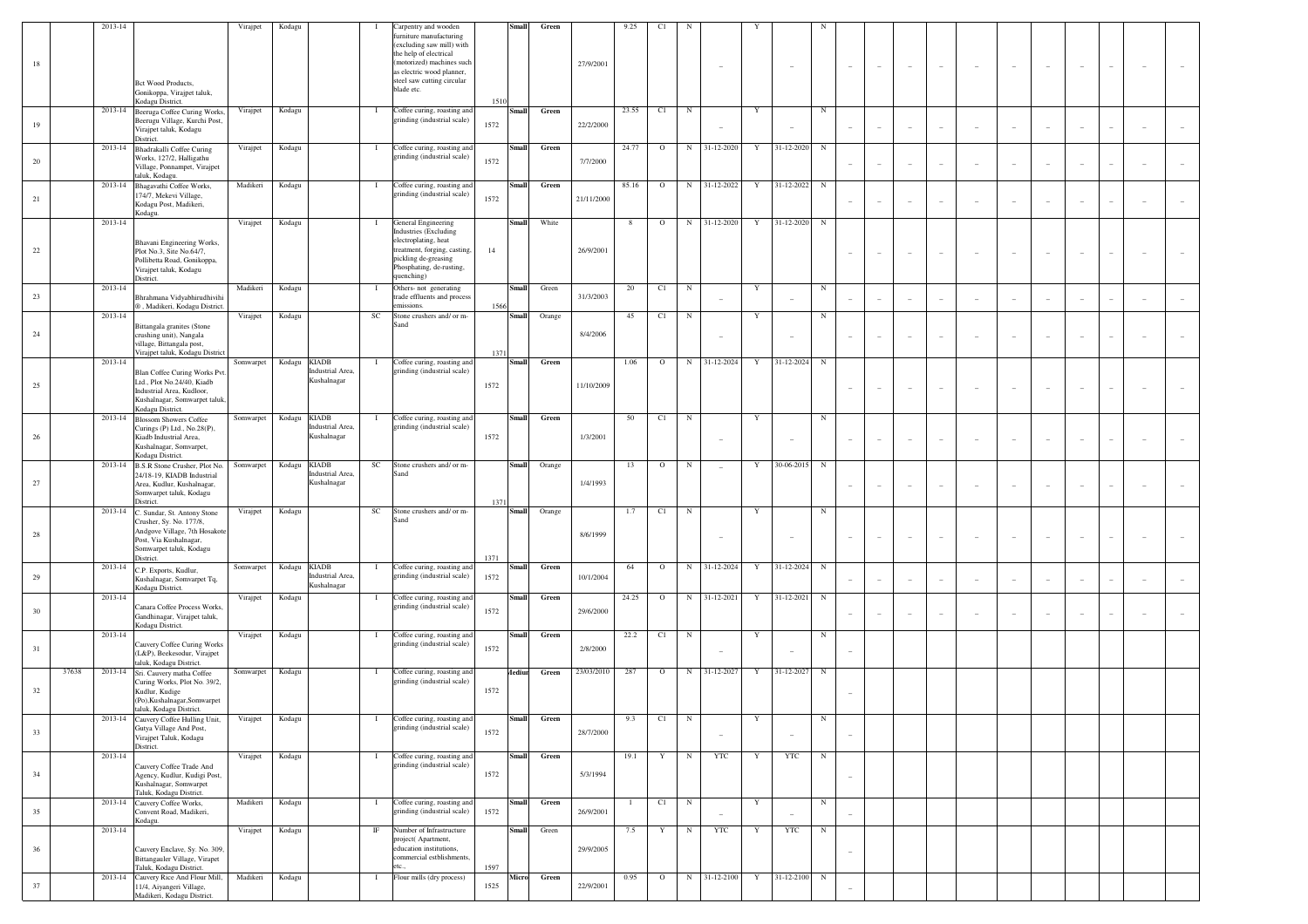|    | 2013-14     |                                                                                                                                               | Virajpet               | Kodagu       |                                                 | -1           | Pulp and Paper (paper                                                                                                                                                                                                                                                                                                                                       |      | Small        | Red    |            | 6.5                     | C1           |             |                                 |             |             |             |                          |  |  |  |  |
|----|-------------|-----------------------------------------------------------------------------------------------------------------------------------------------|------------------------|--------------|-------------------------------------------------|--------------|-------------------------------------------------------------------------------------------------------------------------------------------------------------------------------------------------------------------------------------------------------------------------------------------------------------------------------------------------------------|------|--------------|--------|------------|-------------------------|--------------|-------------|---------------------------------|-------------|-------------|-------------|--------------------------|--|--|--|--|
| 38 |             | Cee Project, Site No.287/A,<br>Magulla Village, Chemebllore<br>Grama, Virajpet taluk, Kodagu<br>District.                                     |                        |              |                                                 |              | manufacturing with or<br>without pulping)                                                                                                                                                                                                                                                                                                                   | 1150 |              |        | 08/12/1998 |                         |              |             | $\overline{\phantom{a}}$        |             |             |             |                          |  |  |  |  |
| 39 | 2013-14     | Chikkanna Layout, Sy<br>No.170/1, 170/10, 171,<br>Mullusoge village,<br>Kushalanagar, Somwarpet                                               | Somwarpet              | Kodagu       |                                                 | $_{\rm IF}$  | Number of Infrastructure<br>project(Apartment,<br>education institutions,<br>commercial estblishments,                                                                                                                                                                                                                                                      |      | Small        | Green  | 12/3/2002  | 17                      | Y            |             | N Not Applied                   | Y           | Not Applied | N           |                          |  |  |  |  |
|    | 2013-14     | Taluk, Kodagu District                                                                                                                        | Somwarpet              | Kodagu KIADB |                                                 | $\mathbf{I}$ | etc<br>Coffee curing, roasting and                                                                                                                                                                                                                                                                                                                          | 1597 | Small        | Green  |            | 3.76                    |              | $_{\rm N}$  | 31-12-2021                      | Y           | 31-12-2021  | ${\bf N}$   |                          |  |  |  |  |
| 40 |             | Chimco International Coffee<br>Curing Works, 57 & 58, Kiadb<br>Industrial Area, Kudloor,<br>Kushalnagar, Somwarpet taluk,<br>Kodagu District. |                        |              | Industrial Area,<br>Kushalnagar                 |              | grinding (industrial scale)                                                                                                                                                                                                                                                                                                                                 | 1572 |              |        | 22/6/2000  |                         | $\mathbf{o}$ |             |                                 |             |             |             |                          |  |  |  |  |
| 41 | 2013-14     | Chittnada Coffee Curing<br>Works, Betoli Village And<br>Post, Virajpet Taluk, Kodagu<br>District.                                             | Virajpet               | Kodagu       |                                                 | $\mathbf{I}$ | Coffee curing, roasting and<br>grinding (industrial scale)                                                                                                                                                                                                                                                                                                  | 1572 | Small        | Green  | 19/6/2000  | 8                       | $\circ$      | $_{\rm N}$  | 31-12-2021                      | Y           | 31-12-2021  | ${\bf N}$   |                          |  |  |  |  |
| 42 | 2013-14     | Coffee & Spices, No.28,<br>KIADB Industrial area,<br>Kudlur, Kushalanagar, Kodagu<br>District                                                 | Somwarpet              |              | Kodagu KIADB<br>industrial Area,<br>Kushalnagar | $\mathbf{I}$ | Coffee curing, roasting and<br>grinding (industrial scale)                                                                                                                                                                                                                                                                                                  | 1572 | <b>Small</b> | Green  | 15/12/2005 | 23.2                    | $\circ$      | $_{\rm N}$  | 31-12-2114                      | Y           | 31-12-2114  | $\mathbf N$ |                          |  |  |  |  |
| 43 | $2013 - 14$ | Kodagu Automobiles Unit Of<br>Sagar Automobiles, 87/58,<br>Next To Nayana<br>Theatre, Gonikoppa, Virajpet<br>Taluk, Kodagu District.          | Virajpet               | Kodagu       |                                                 | $\mathbf{I}$ | Automobile<br>servicing,<br>repairing and painting<br>(excluding only fuel<br>dispensing)                                                                                                                                                                                                                                                                   | 1303 | <b>Small</b> | Orange | 29/9/2003  | 95.69                   | C1           | $\mathbf N$ | $\hspace{0.1mm}-\hspace{0.1mm}$ | Y           |             | $_{\rm N}$  |                          |  |  |  |  |
| 44 | 2013-14     | Kodagu Automobiles,<br>Gonikoppa, Virajpet Taluk,<br>Kodagu District.                                                                         | Virajpet               | Kodagu       |                                                 | $\mathbf{I}$ | Automobile<br>servicing,<br>repairing and<br>painting<br>(excluding<br>only<br>fue<br>dispensing)                                                                                                                                                                                                                                                           | 1303 | Small        | Orange | 23/10/2003 | 95                      | C1           | $\mathbf N$ | $\overline{\phantom{a}}$        | Y           |             | $_{\rm N}$  |                          |  |  |  |  |
|    | 2013-14     |                                                                                                                                               | Virajpet               | Kodagu       |                                                 | $\mathbf{I}$ | Industry<br>process<br>or<br>metal surface<br>involving<br>treatment or process such<br>pickling/<br>plating/electroplating/                                                                                                                                                                                                                                |      | <b>Small</b> | Red    |            | 2.34                    | C1           | $\mathbf N$ |                                 | Y           |             | $_{\rm N}$  |                          |  |  |  |  |
| 45 |             | Kodagu Electro Plating,<br>Nehrunagar, Mogra Gally,<br>Telugu Street, Virajpet taluk,<br>Kodagu District.                                     |                        |              |                                                 |              | paint<br>stripping/heat<br>treatment/ phosphating or<br>finishing and anodising<br>enamelling/galvanising                                                                                                                                                                                                                                                   | 1125 |              |        | 18/10/1995 |                         |              |             | $\overline{\phantom{a}}$        |             |             |             |                          |  |  |  |  |
| 46 | 2013-14     | Kodagu Public School, Pb No<br>14, Gonikoppa, Virajpet Taluk,                                                                                 | Virajpet               | Kodagu       |                                                 | $\circ$      | Educational<br>nstitution/Commercial<br>Complexes, Office<br>Complex/Banks, Cinema<br>Theaters having built up<br>area $<$ 20,000 sq.mtrs. in<br>non-sewered areas and<br>having independent<br>STPs/and DG sets (vide<br>G.O.No.FEE 22 EPC 2009<br>(P-1), dated 04.08.2010<br>issued by Department of<br>Ecology & Environment,<br>Government of Karnataka |      | <b>Small</b> | Green  | 16/6/2003  | 6                       | $\circ$      | N           | 31/12/2025                      | Y           | 31/12/2025  | $_{\rm N}$  |                          |  |  |  |  |
| 47 | 2013-14     | Kodagu District.<br>Kodagu Veeners & Laminates,<br>Sy.No.221, Maggula Village,<br>Virajpet taluk, Kodagu                                      | Virajpet               | Kodagu       |                                                 | $\mathbf{I}$ | Manufacturing of veneer<br>only                                                                                                                                                                                                                                                                                                                             | 1597 | Small        | Green  | 26/9/2001  | 25                      | $\circ$      |             | N 31-12-2020                    | Y           | 31-12-2020  | $_{\rm N}$  |                          |  |  |  |  |
|    |             | District.                                                                                                                                     |                        |              |                                                 |              |                                                                                                                                                                                                                                                                                                                                                             | 1610 |              |        |            |                         |              |             |                                 |             |             |             |                          |  |  |  |  |
| 48 | 2013-14     | Cyber Coffee Curing Works<br>Unit-2, Sy.No. 111/1, Kadnoor<br>Village, Virajpet taluk<br>Tq, Kodagu-Dis, Virajpet taluk,<br>Kodagu District.  | Virajpet               | Kodagu       |                                                 | $\mathbf{I}$ | Coffee curing, roasting and<br>grinding (industrial scale)                                                                                                                                                                                                                                                                                                  | 1572 | Small        | Green  | 2/10/2004  | 22.75                   | $\mathbf{o}$ |             | N 31-12-2021                    | Y           | 31-12-2021  | $_{\rm N}$  |                          |  |  |  |  |
| 49 | 2013-14     | Cyber Coffee Curing Works<br>Unit-1, 111, Kadanoor Village,<br>Virajpet Taluk, Kodagu<br>District.                                            | Virajpet               | Kodagu       |                                                 | $\mathbf{I}$ | Coffee curing, roasting and<br>grinding (industrial scale)                                                                                                                                                                                                                                                                                                  | 1572 | <b>Small</b> | Green  | 16/2/2001  | 16                      | C1           | $\mathbf N$ | $\overline{\phantom{a}}$        | Y           |             | $_{\rm N}$  |                          |  |  |  |  |
| 50 | 2013-14     | Daini Tyres, Vishwa Shed,<br>Sundarangam, Kiadb Industrial<br>Area, Kudloor, Kushalnagar,                                                     | Somwarpet Kodagu KIADB |              | ustrial 7<br>Kushalnagar                        | $\mathbf{I}$ | Tyres and tubes retreading<br>vithout boiler)                                                                                                                                                                                                                                                                                                               |      | <b>Small</b> | Green  | 25/9/2001  | 4.74                    | C1           | $\mathbb N$ |                                 | Y           |             | $_{\rm N}$  | $\overline{\phantom{a}}$ |  |  |  |  |
|    | 2013-14     | Somvarpet, Kodagu District.                                                                                                                   | Somwarpet Kodagu       |              |                                                 | $\mathbf{I}$ | Industry or<br>process<br>involving metal surface<br>treatment or process such<br>pickling/                                                                                                                                                                                                                                                                 | 1563 | Small        | Red    |            | $\overline{\mathbf{3}}$ | $C1$ N       |             |                                 | $\mathbf Y$ |             | $_{\rm N}$  |                          |  |  |  |  |
| 51 |             | Deepk Industries, Ib Road,<br>Shanivarsanthe, Somvarpet,<br>Kodagu District.                                                                  |                        |              |                                                 |              | plating/electroplating/<br>paint<br>stripping/heat<br>treatment/ phosphating or<br>finishing and anodising/<br>enamelling/galvanising                                                                                                                                                                                                                       | 1125 |              |        | 7/5/1995   |                         |              |             | $\sim$                          |             |             |             | $\overline{\phantom{a}}$ |  |  |  |  |
|    | 2013-14     | Dhanyalakshmni Coffee                                                                                                                         | Virajpet               | Kodagu       |                                                 | $\mathbf{I}$ | Coffee curing, roasting and                                                                                                                                                                                                                                                                                                                                 |      | <b>Small</b> | Green  |            | 42.39                   | $\circ$      |             | N 31-12-2024                    | Y           | 31-12-2024  | N           |                          |  |  |  |  |
| 52 |             | Curing Works, Sy.No.262,<br>Maggula Immangala Village<br>And Post, Virajpet taluk,<br>Kodagu.                                                 |                        |              |                                                 |              | grinding (industrial scale)                                                                                                                                                                                                                                                                                                                                 | 1572 |              |        | 17/6/2000  |                         |              |             |                                 |             |             |             | $\overline{\phantom{a}}$ |  |  |  |  |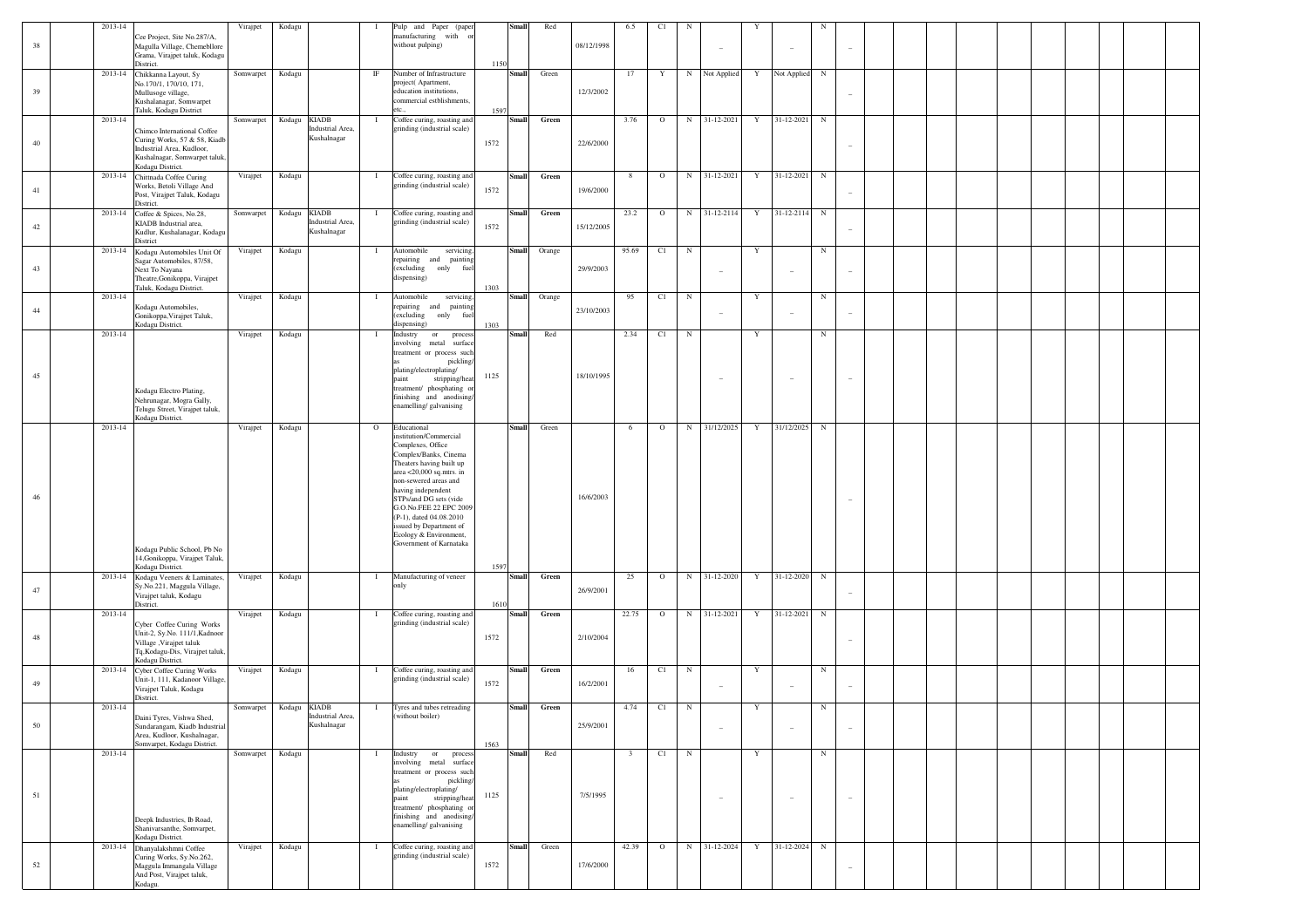|    |       | 2013-14 |                                                                                                                        | Somwarpet        | Kodagu       | <b>KIADB</b>                    |              | Fish feed, poultry feed and                                                                                                                                                                                 | Small                | Orange       |            | 21.75 | C1       |            |                          |             |                |            |                          |  |  |  |  |  |
|----|-------|---------|------------------------------------------------------------------------------------------------------------------------|------------------|--------------|---------------------------------|--------------|-------------------------------------------------------------------------------------------------------------------------------------------------------------------------------------------------------------|----------------------|--------------|------------|-------|----------|------------|--------------------------|-------------|----------------|------------|--------------------------|--|--|--|--|--|
| 53 |       |         | Divine Agro Tech, Plot No.35-<br>37, Kiadb Industrial Area,<br>Kudloor, Kushalnagar,<br>Somvarpet, Kodagu.             |                  |              | Industrial Area,<br>Kushalnagar |              | cattle feed                                                                                                                                                                                                 | 1324                 |              | 12/1/2001  |       |          |            | $\overline{\phantom{a}}$ |             |                |            |                          |  |  |  |  |  |
| 54 | 37252 | 2013-14 | Dubare Wayside Facility,<br>Nanjarayapatna Post,<br>Somawarpet Tq, Somvarpet,                                          | Somwarpet        | Kodagu       |                                 | H            | Hotels/Resorts having >20<br>rooms and overall waste<br>generation <10 KLD<br>without boiler & hazardous                                                                                                    | Small<br>1593        | Green        | 17/5/2004  | 195   | $\circ$  | $_{\rm N}$ | 31/12/2027               | $\mathbf Y$ | 31/12/2027     | $_{\rm N}$ |                          |  |  |  |  |  |
|    |       | 2013-14 | Kodagu - 571234.                                                                                                       | Virajpet         | Kodagu       |                                 | - 1          | waste.<br>Mineralized water                                                                                                                                                                                 | Small                | Green        |            | 12.76 | $\circ$  | ${\bf N}$  | 31-12-2100               | Y           | 31-12-2100     | $_{\rm N}$ |                          |  |  |  |  |  |
| 55 |       |         | Durga Aeration, Mahadapura<br>Road, Sunticoppa, Virajpet                                                               |                  |              |                                 |              |                                                                                                                                                                                                             |                      |              | 26/9/2001  |       |          |            |                          |             |                |            |                          |  |  |  |  |  |
|    |       |         | Taluk, Kodagu.                                                                                                         |                  |              |                                 |              |                                                                                                                                                                                                             | 1538                 |              |            |       |          |            |                          |             |                |            |                          |  |  |  |  |  |
| 56 |       | 2013-14 | Durgaparameshwari Wooden<br>Furniture Works & Handi<br>Crafts, Alekatte Road,                                          | Somwarpet        | Kodagu       |                                 | $\mathbf{I}$ | Carpentry and wooden<br>furniture manufacturing<br>(excluding saw mill) with<br>the help of electrical<br>(motorized) machines such<br>as electric wood planner<br>steel saw cutting circular<br>blade etc. | <b>Small</b>         | Green        | 14/6/2001  | 4.5   | Y        | $_{\rm N}$ | YTC                      | Y           | <b>YTC</b>     | $_{\rm N}$ |                          |  |  |  |  |  |
|    |       | 2013-14 | Somvarpet, Kodagu District.                                                                                            | Somwarpet        | Kodagu       |                                 | $\mathbf{I}$ | Solar power generation                                                                                                                                                                                      | 1510<br>Large        | White        |            | 4058  | C1       | $_{\rm N}$ |                          | $\mathbf Y$ |                | $_{\rm N}$ |                          |  |  |  |  |  |
| 57 |       |         | <b>Energy Development</b><br>Corporation Ltd., Harangi<br>Mini Hydel Project, Hulgunda,<br>Somvarpet, Kodagu District. |                  |              |                                 |              | through solar photovoltic<br>cell, wind power & mini<br>hydel power $(< 25$ MW)                                                                                                                             |                      |              | 24/8/1999  |       |          |            | $\overline{\phantom{a}}$ |             |                |            |                          |  |  |  |  |  |
| 58 |       |         | 2013-14 Everest Lime Industry,<br>Polibetta Post, Virajpet taluk,<br>Kodagu District.                                  | Virajpet         | Kodagu       |                                 | $\mathbf{I}$ | manufacturing<br>Lime<br>(Using Lime Kiln)                                                                                                                                                                  | Small<br>1343        | Orange       | 16/8/2004  | 0.86  | C1       | ${\bf N}$  |                          | $\mathbf Y$ |                | $_{\rm N}$ |                          |  |  |  |  |  |
| 59 |       | 2013-14 | Excel Tyres, Sy.No.540/2f,<br>Block 16, General Thimmaiah                                                              | Madikeri         | Kodagu       |                                 | - 1          | Tyres and tubes retreading<br>without boiler)                                                                                                                                                               | Small                | Green        | 31/8/2001  | 31.87 | C1       | $_{\rm N}$ |                          | Y           |                | N          |                          |  |  |  |  |  |
|    |       |         | Road, Madikeri, Kodagu<br>District.                                                                                    |                  |              |                                 |              |                                                                                                                                                                                                             | 1563                 |              |            |       |          |            | $\overline{\phantom{a}}$ |             |                |            |                          |  |  |  |  |  |
| 60 |       |         | 2013-14 Fazal Kushal Rice Mill,<br>Industrial Estate, Madikeri,<br>Kodagu District.                                    | Madikeri         | Kodagu       |                                 | $\mathbf{I}$ | Rice Hulling & Phova<br>nanufacturing industries                                                                                                                                                            | Small<br>1550        | Green        | 18/12/1999 | 9.6   | $\circ$  | ${\bf N}$  | 31-12-2114               | Y           | 31-12-2114     | $_{\rm N}$ |                          |  |  |  |  |  |
| 61 |       | 2013-14 | Ganesh Coffee Hulling Unit,<br>Sy.No.169/1, Hoddavada<br>Village And Post, Madikeri,                                   | Madikeri         | Kodagu       |                                 | $\mathbf{I}$ | Coffee curing, roasting and<br>grinding (industrial scale)                                                                                                                                                  | Small<br>1572        | Green        | 30/03/2001 | 7.5   | C1       | ${\bf N}$  | $\overline{\phantom{a}}$ | Y           |                | $_{\rm N}$ |                          |  |  |  |  |  |
|    |       | 2013-14 | Kodagu District.<br>Ganesh Coffee Hulling Unit,                                                                        | Virajpet         | Kodagu       |                                 | $\mathbf{I}$ | Coffee curing, roasting and                                                                                                                                                                                 | <b>Small</b>         | Green        |            | 4.02  | $\circ$  | N          | 31-12-2100               | Y           | 31-12-2020     | $_{\rm N}$ |                          |  |  |  |  |  |
| 62 |       |         | Sy.No.2:16, Kannagala<br>Village, Ammathi Hobli,<br>Virajpet taluk, Kodagu<br>District.                                |                  |              |                                 |              | grinding (industrial scale)                                                                                                                                                                                 | 1572                 |              | 28/7/2000  |       |          |            |                          |             |                |            |                          |  |  |  |  |  |
| 63 |       | 2013-14 | Ganesh Huller And Flour Mill,<br>Ankanhalli Village And Post,<br>Somvarpet, Kodagu District.                           | Somwarpet        | Kodagu       |                                 | $\mathbf{I}$ | Flour mills (dry process)                                                                                                                                                                                   | <b>Small</b><br>1525 | Green        | 21/9/2001  |       | C1       | ${\bf N}$  | $\overline{\phantom{a}}$ | Y           |                | $_{\rm N}$ |                          |  |  |  |  |  |
| 64 |       | 2013-14 | Gate Way Hotels, Markal<br>Village, Virajpet taluk,<br>Kodagu District.                                                | Virajpet         | Kodagu       |                                 | H            | Hotels/Resorts having >20<br>rooms and overall waste<br>generation <10 KLD<br>without boiler & hazardous<br>waste.                                                                                          | Mediun<br>1593       | Green        | 23/5/1997  | 782   | Y        | $_{\rm N}$ | YTC                      | Y           | <b>YTC</b>     | $_{\rm N}$ |                          |  |  |  |  |  |
|    |       | 2013-14 | Ghousia Rice Mill,                                                                                                     | Somwarpet        | Kodagu       |                                 | $\mathbf{I}$ | Rice Hulling & Phova<br>manufacturing industries                                                                                                                                                            | Micro                | Green        |            | 12.2  | $\circ$  | N          | 31-12-2100               | Y           | 31-12-2100     | $_{\rm N}$ |                          |  |  |  |  |  |
| 65 |       |         | Shanivarasanthe, Somvarpet,<br>Kodagu District.                                                                        |                  |              |                                 |              |                                                                                                                                                                                                             | 1550                 |              | 29-03-2001 |       |          |            |                          |             |                |            |                          |  |  |  |  |  |
| 66 |       | 2013-14 | Glenlorna Estate (Consolidated<br>Coffee Ltd.,), Hodikeri Post,<br>South Kodagu, Virajpet Taluk,                       | Virajpet         | Kodagu       |                                 | - 1          | Tea processing with boiler                                                                                                                                                                                  | small                | Orange       | 16/11/1997 | 1.02  | $\circ$  | N          | 31-12-2025               | Y           | 31-12-2025     | $_{\rm N}$ |                          |  |  |  |  |  |
|    |       | 2013-14 | Kodagu District.                                                                                                       | Virajpet         | Kodagu       |                                 | $\mathbf{I}$ | Cement products (without                                                                                                                                                                                    | 1385<br>Small        | Green        |            | 48    | $\circ$  | $_{\rm N}$ | 31-12-2023               | $\mathbf Y$ | 31-12-2023     | $_{\rm N}$ |                          |  |  |  |  |  |
| 67 |       |         | Golden Rock Cement Hallow<br>Bricks, Hegada Village,<br>Virajpet taluk, Kodagu<br>District.                            |                  |              |                                 |              | using Asbestos) like pipe,<br>pillar, jafri, well ring,<br>blocks/tiles etc. (should be<br>done under closed covered<br>shed to control fugitive<br>emissions) [only industrial<br>scale]                   | 1511                 |              | 16/8/2001  |       |          |            |                          |             |                |            |                          |  |  |  |  |  |
| 68 |       | 2013-14 | Golden Rock, Sy.No.142/5, Virajpet Kodagu<br>Heggala Village, Virajpet<br>taluk, Kodagu.                               |                  |              |                                 | SC           | Stone crushers and/ or m-<br>Sand                                                                                                                                                                           | 1371                 | Small Orange | 16/8/2001  |       | 66.2 0 N |            |                          |             | Y 30-09-2030 N |            |                          |  |  |  |  |  |
|    |       | 2013-14 | Gousia Ricemill, Bye Pass                                                                                              | Somwarpet Kodagu |              |                                 | $\mathbf{I}$ | Rice Hulling & Phova<br>manufacturing industries                                                                                                                                                            |                      | Micro Green  |            | 31.94 | $\circ$  |            | N 31-12-2100             | $\mathbf Y$ | 31-12-2100     | $_{\rm N}$ |                          |  |  |  |  |  |
| 69 |       |         | Road, Shanivarsanthe,<br>Somawarpet Taluk, Somvarpet,<br>Kodagu District.                                              |                  |              |                                 |              |                                                                                                                                                                                                             | 1550                 |              | 26/6/2004  |       |          |            |                          |             |                |            | $\sim$                   |  |  |  |  |  |
| 70 |       | 2013-14 | Gousia Service Station,                                                                                                | Somwarpet Kodagu |              |                                 | $\mathbf{I}$ | Automobile<br>servicing.<br>repairing and painting                                                                                                                                                          | <b>Small</b>         | Orange       | 1/7/2009   | 10.09 | C1       | N          | $\overline{\phantom{a}}$ | $\mathbf Y$ |                | $_{\rm N}$ | $\overline{\phantom{a}}$ |  |  |  |  |  |
|    | 75559 | 2013-14 | Shanivarasanthe, Somvarpet,<br>Kodagu District.                                                                        | Somwarpet        | Kodagu KIADB |                                 | $\mathbf{I}$ | (excluding only fuel<br>dispensing)<br>Coffee curing, roasting and                                                                                                                                          | 1303<br><b>Small</b> | Green        |            | 51.81 | $\circ$  | N          | 31-12-2027               | $\mathbf Y$ | 31-12-2027     | $_{\rm N}$ |                          |  |  |  |  |  |
| 71 |       |         | Great Coffee Curing Works,<br>31, Kiadb Industrial Area,<br>Kudige, Kushalnagar,<br>Somvarpet, Kodagu District.        |                  |              | Industrial Area,<br>Kushalnagar |              | grinding (industrial scale)                                                                                                                                                                                 | 1572                 |              | 26/2/2001  |       |          |            |                          |             |                |            | $\sim$                   |  |  |  |  |  |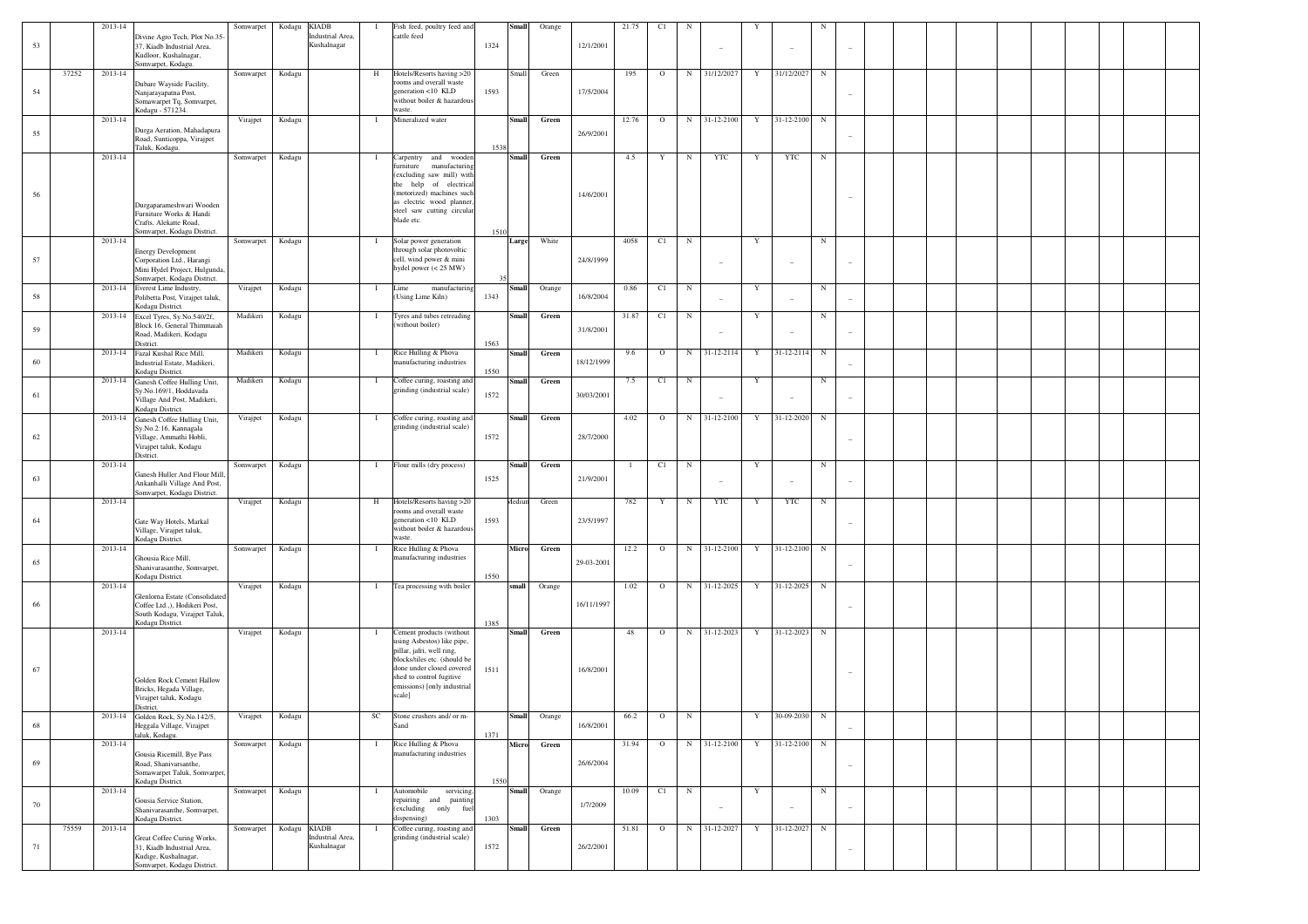|        | 35285 | 2013-14 |                                                                                                                        | Madikeri  | Kodagu       | H                                | Hotels $(< 3 \text{ star})$ or hotels                                                                                  | Small                | Orange |            | 310            | $\circ$ | N          | 30-09-2022                             | Y           | 30-09-2022 |            |                          |  |  |  |  |
|--------|-------|---------|------------------------------------------------------------------------------------------------------------------------|-----------|--------------|----------------------------------|------------------------------------------------------------------------------------------------------------------------|----------------------|--------|------------|----------------|---------|------------|----------------------------------------|-------------|------------|------------|--------------------------|--|--|--|--|
| 72     |       |         | Heritage Resort, Sy No.50/3,<br>First Monnangeri village,<br>Galibeedu, Madikeri Taluk,<br>Kodagu District             |           |              |                                  | having $> 20$ rooms and $<$<br>100 rooms, waste water<br>generation >10 KLD and                                        | 1335                 |        | 13/2/2006  |                |         |            |                                        |             |            |            |                          |  |  |  |  |
| 73     |       | 2013-14 | Holy Family Wood Industries,<br>Sy.No. 21& 22, Gandhinagar,<br>Virajpet taluk, Kodagu                                  | Virajpet  | Kodagu       | $\mathbf{I}$                     | Saw mills                                                                                                              | <b>Small</b>         | Green  | 27/9/2001  | 25             | C1      | $_{\rm N}$ | $\overline{\phantom{a}}$               | Y           |            | $_{\rm N}$ |                          |  |  |  |  |
|        |       | 2013-14 | District.                                                                                                              | Madikeri  | Kodagu       | H                                | Hotels $(< 3 \text{ star})$ or hotels<br>having $> 20$ rooms and $<$                                                   | 1553<br>Mediun       | Orange |            | 368            | $\circ$ | N          | 31-12-2027                             | $\mathbf Y$ | 31-12-2027 | $_{\rm N}$ |                          |  |  |  |  |
| 74     |       |         | Hotel Kodagu International,<br>Convent Road, Madikeri,<br>Kodagu District.                                             |           |              |                                  | 100 rooms, waste water<br>generation >10 KLD and                                                                       | 1335                 |        | 6/42000    |                |         |            |                                        |             |            |            |                          |  |  |  |  |
| 75     |       | 2013-14 | Hotel Fort View, Kohinor                                                                                               | Madikeri  | Kodagu       | H                                | Hotels/Resorts having >20<br>rooms and overall waste<br>generation <10 KLD                                             | Small<br>1593        | Green  | 28/7/2007  | 45             | $\circ$ | $_{\rm N}$ | 31-12-2005                             | $\mathbf Y$ | 31-12-2005 | $_{\rm N}$ |                          |  |  |  |  |
|        |       |         | Road, Madikeri, Kodagu<br>District.<br>2013-14 M/s. Hotel Crystal Court (                                              | Madikeri  | Kodagu       | H                                | without boiler & hazardous<br>waste.<br>Hotels/Resorts having >20                                                      | Small                | Green  |            | 2.53           | $\circ$ |            | N 31-12-2022                           | $\mathbf Y$ | 31-12-2022 | $_{\rm N}$ |                          |  |  |  |  |
| 76     |       |         | Formerly M/s. Hotel Hill<br>Dale), 30/4, And 30/4a,<br>Mangaldevinagar, Madikeri,<br>Kodagu District                   |           |              |                                  | rooms and overall waste<br>generation <10 KLD<br>without boiler & hazardous<br>waste.                                  | 1593                 |        | 24/9/2002  |                |         |            |                                        |             |            |            |                          |  |  |  |  |
| 77     |       | 2013-14 | Hotel Hill View, Sunanda                                                                                               | Madikeri  | Kodagu       | H                                | Hotels/Resorts having >20<br>rooms and overall waste<br>generation <10 KLD                                             | Mediun<br>1593       | Green  | 25/11/1999 | 117            | C1      | $_{\rm N}$ |                                        | $\mathbf Y$ |            | $_{\rm N}$ |                          |  |  |  |  |
|        |       | 2013-14 | Complex, College Road,<br>Madikeri, Kodagu District.                                                                   | Madikeri  |              | -1                               | without boiler & hazardous<br>waste.                                                                                   | <b>Small</b>         | Green  |            | 20.19          | $\circ$ | N          | $\overline{\phantom{a}}$<br>31-12-2024 | $\mathbf Y$ | 31-12-2024 | $_{\rm N}$ |                          |  |  |  |  |
| 78     |       |         | India Tyre Retrading,<br>Sy.No.15/1, Building No.7/74,                                                                 |           | Kodagu       |                                  | Tyres and tubes retreading<br>(without boiler)                                                                         |                      |        | 7/5/2002   |                |         |            |                                        |             |            |            |                          |  |  |  |  |
|        |       | 2013-14 | College Road, Madikeri,<br>Madikeri, Kodagu District.<br>Jagith Flour Mill, 23/11-1,                                   | Virajpet  | Kodagu       | $\bf{I}$                         | Flour mills (dry process)                                                                                              | 1563<br><b>Small</b> | Green  |            | 0.8            | C1      | $_{\rm N}$ |                                        | $\mathbf Y$ |            | $_{\rm N}$ |                          |  |  |  |  |
| 79     |       | 2013-14 | Gonikoppa, Virajpet taluk,<br>Kodagu District.<br>Janaki Coffee Processors, Sy.                                        | Virajpet  | Kodagu       | $\bf{I}$                         | Coffee curing, roasting and                                                                                            | 1525<br><b>Small</b> | Green  | 24/9/2001  | 24.71          | C1      | $_{\rm N}$ |                                        | Y           |            | $_{\rm N}$ |                          |  |  |  |  |
| 80     |       |         | No. 76, Balale Village,<br>Virajpet taluk, Kodagu<br>District.                                                         |           |              |                                  | grinding (industrial scale)                                                                                            | 1572                 |        | 7/10/2003  |                |         |            | $\overline{\phantom{a}}$               |             |            |            |                          |  |  |  |  |
| 81     |       | 2013-14 | Jayalakshmi Coffee Mill,<br>(Kikkeri), Kikkeri Post,<br>Gonikoppa, Virajpet taluk,<br>Kodagu District.                 | Virajpet  | Kodagu       | $\mathbf{I}$                     | Coffee curing, roasting and<br>grinding (industrial scale)                                                             | <b>Small</b><br>1572 | Green  | 20/3/1995  | 9.1            | $\circ$ | N          | 31/12/2119                             | $\mathbf Y$ | 31-12-2019 | $_{\rm N}$ |                          |  |  |  |  |
| 82     |       | 2013-14 | Jayalakshmi Coffee Mill,<br>Ammathi, Virajpet taluk,<br>Kodagu District.                                               | Virajpet  | Kodagu       | $\mathbf{I}$                     | Coffee curing, roasting and<br>grinding (industrial scale)                                                             | <b>Small</b><br>1572 | Green  | 7/1/2000   | 5.2            | $\circ$ | N          | 31/12/2119                             | $\mathbf Y$ | 31-12-2019 | $_{\rm N}$ |                          |  |  |  |  |
|        |       | 2013-14 | K.V. Abdulla, East West                                                                                                | Virajpet  | Kodagu       | $\mathbf{I}$                     | Coffee curing, roasting and<br>grinding (industrial scale)                                                             | <b>Small</b>         | Green  |            | 92.2           | $\circ$ | N          | 31-12-2024                             | Y           | 31-12-2024 | $_{\rm N}$ |                          |  |  |  |  |
| 83     |       |         | Coffee Works, No.34/11,<br>Chennan Kolli, Mysore Road,<br>Hebbal Village, , Virajpet<br>taluk, Kodagu District.        |           |              |                                  |                                                                                                                        | 1572                 |        | 20/2/2003  |                |         |            |                                        |             |            |            |                          |  |  |  |  |
| 84     |       | 2013-14 | Kadakani River Resorts, Sy.<br>No. 79, Hachinad Village,                                                               | Virajpet  | Kodagu       | H                                | Hotels $(< 3 \text{ star})$ or hotels<br>having $> 20$ rooms and $<$<br>100 rooms, waste water                         | Mediun<br>1335       | Orange | 2/8/2007   | 712            | $\circ$ | $_{\rm N}$ | 30/9/2030                              | $\mathbf Y$ | 30/9/2030  | $_{\rm N}$ |                          |  |  |  |  |
|        |       | 2013-14 | Ammathi, Virajpet taluk,<br>Kodagu - 571211,<br>Kalachandra Wood Industry,                                             | Virajpet  | Kodagu       | $\mathbf{I}$                     | generation >10 KLD and<br>Saw mills                                                                                    | <b>Small</b>         | Green  |            | 20             | C1      | $_{\rm N}$ |                                        | Y           |            | $_{\rm N}$ |                          |  |  |  |  |
| 85     |       |         | Site No.221, Magula Village,<br>Virajpet taluk, Kodagu<br>District.                                                    |           |              |                                  |                                                                                                                        | 1553                 |        | 24/9/2001  |                |         |            | $\overline{\phantom{a}}$               |             |            |            |                          |  |  |  |  |
|        |       | 2013-14 |                                                                                                                        | Virajpet  | Kodagu       | $\mathbf{I}$                     | Cement products (without<br>using Asbestos) like pipe<br>pillar, jafri, well ring,                                     | <b>Small</b>         | Green  |            | $\overline{4}$ | C1      | $_{\rm N}$ |                                        | Y           |            | $_{\rm N}$ |                          |  |  |  |  |
| 86     |       |         | Kanappali Brick Industry,                                                                                              |           |              |                                  | blocks/tiles etc. (should be<br>done under closed covered<br>shed to control fugitiv                                   | 1511                 |        | 21/4/2011  |                |         |            |                                        |             |            |            |                          |  |  |  |  |
|        |       |         | Siddappa Road, Karmadu<br>Ammathi, Virajpet taluk,<br>Kodagu District.                                                 |           |              |                                  | emissions) [only industrial<br>scale]                                                                                  |                      |        |            |                |         |            |                                        |             |            |            |                          |  |  |  |  |
|        |       | 2013-14 | Karnataka Power Corporation                                                                                            | Somwarpet | Kodagu       | $\mathbf{I}$                     | Power Generation Plants<br>and Bio-mass power plants<br>Except Wind, Solar and                                         | <b>Small</b>         | Red    |            | 49             | C1      | $_{\rm N}$ |                                        | $\mathbf Y$ |            | $_{\rm N}$ |                          |  |  |  |  |
| 87     |       |         | Limited - Biomass Power Plant<br>Kushalnagar Water Supply<br>Scheme Premises,<br>Kusahlnagar, Somvarpet,               |           |              |                                  | Mini Hydel Power plants<br>of capacity <25 MW) and<br>DG set of capacity >5<br>MVA]                                    |                      |        | 25/4/2005  |                |         |            |                                        |             |            |            | $\overline{\phantom{a}}$ |  |  |  |  |
|        |       | 2013-14 | Kodagu.                                                                                                                | Somwarpet | Kodagu KIADB | $\mathbf{I}$<br>Industrial Area, | Plyboard<br>manufacturing<br>(including vineer &                                                                       | 1146<br><b>Small</b> | Orange |            | 79.97          | $\circ$ | N          | 30-09-2017                             | Y           | 30-09-2017 | $_{\rm N}$ |                          |  |  |  |  |
| $8\,8$ |       |         | Karni Boards, P.B.No.19,<br>Industrial Area, Kudlor,<br>Kushalnagar, Somwarpet taluk,<br>Kodagu District.              |           |              | Kushalnagar                      | laminate) with oil fired<br>boiler/thermic fluid heater<br>(without resin plant)                                       | 1360                 |        | 2/11/2000  |                |         |            |                                        |             |            |            | $\sim$                   |  |  |  |  |
|        |       | 2013-14 |                                                                                                                        | Somwarpet | Kodagu       | $\bf{I}$                         | General Engineering<br><b>Industries</b> (Excluding                                                                    | Micro                | White  |            | 8.46           | $\circ$ |            | N 31-12-2100                           | Y           | 31-12-2100 | $_{\rm N}$ |                          |  |  |  |  |
| 89     |       |         | Kaveri Agro Equipments Pvt.<br>Ltd., Kssidc Industrial Estate,<br>Kudloor, Kushalnagar,<br>Somvarpet, Kodagu District. |           |              |                                  | electroplating, heat<br>treatment, forging, casting,<br>pickling de-greasing<br>Phosphating, de-rusting,<br>quenching) | 14                   |        | 29/9/2001  |                |         |            |                                        |             |            |            |                          |  |  |  |  |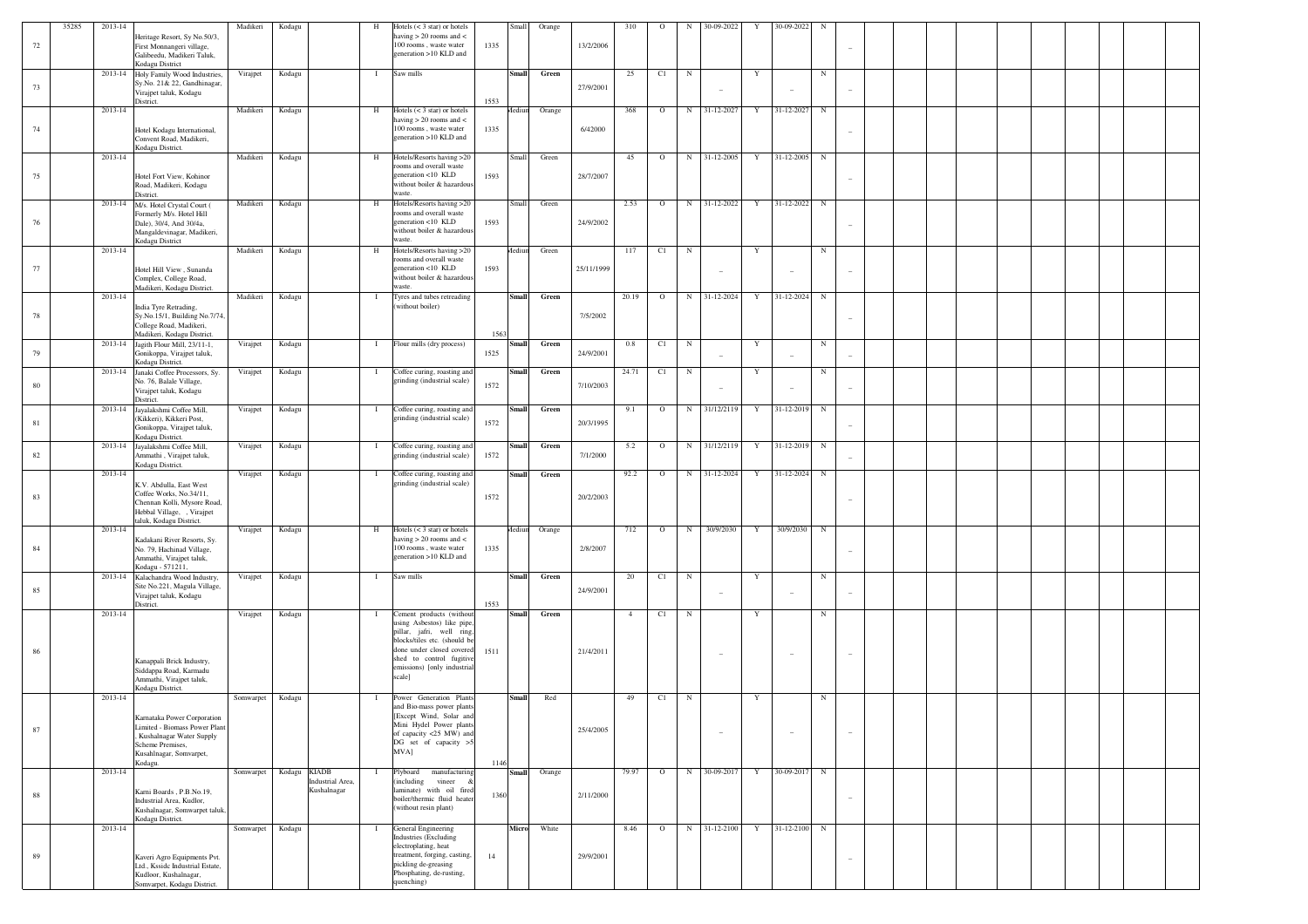| 90  |       | 2013-14 | Kaveri Agro Industries, No.51<br>Kiadb Industrial Area, Kudige<br>Road, Kushalnagar,                                                            | Somwarpet | Kodagu       | <b>KIADB</b><br>Industrial Area,<br>Kushalnagar | - 1          | Others- not generating<br>trade effluents and process<br>missions.                                 | <b>Small</b>                 | Green  | 17/11/1997 | 63.55 | C1      |             |                                   |   |                                   |            |                          |  |  |  |  |
|-----|-------|---------|-------------------------------------------------------------------------------------------------------------------------------------------------|-----------|--------------|-------------------------------------------------|--------------|----------------------------------------------------------------------------------------------------|------------------------------|--------|------------|-------|---------|-------------|-----------------------------------|---|-----------------------------------|------------|--------------------------|--|--|--|--|
| 91  |       |         | Somwarpet taluk, Kodagu<br>2013-14 Keka Fibres, Sy.No.121/3,<br>Kiadb Industrial Area,<br>Kushalnagar, Somvarpet,                               | Somwarpet | Kodagu       | <b>KIADB</b><br>Industrial Area,<br>Kushalnagar | $\mathbf{I}$ | Manufacturing of coil<br>items from coconut husk                                                   | 1566<br>Small                | White  | 19/10/2000 | 30.5  | Y       | $_{\rm N}$  | YTC                               | Y | <b>YTC</b>                        | $_{\rm N}$ |                          |  |  |  |  |
| 92  |       |         | Kodagu District.<br>2013-14 Kiran Stone Crusher,<br>Sy.No.33/231, Hangalli<br>Village, Somvarpet, Kodagu                                        | Somwarpet | Kodagu       |                                                 | SC           | Stone crushers and/ or m-<br>Sand                                                                  | <b>Small</b>                 | Orange | 29/6/2000  | 2.62  | C1      | $_{\rm N}$  |                                   | Y |                                   | $_{\rm N}$ |                          |  |  |  |  |
| 93  |       | 2013-14 | District.<br>Coorg planters Coffee curing,<br>Sv No.25/15, Napoklu vilage,<br>Madikeri Taluk, Kodagu<br>District                                | Madikeri  | Kodagu       |                                                 | $\mathbf{I}$ | Coffee curing, roasting and<br>grinding (industrial scale)                                         | 137<br>Small<br>1572         | Green  | 13/5/2005  | 18.37 | C1      | $_{\rm N}$  |                                   | Y |                                   | $_{\rm N}$ |                          |  |  |  |  |
| 94  |       | 2013-14 | Kodagu Coffee Curing Works,<br>Pb.No.10, Kiadb Industrial<br>Area, Kudlur, Kushalnagar,                                                         | Somwarpet | Kodagu KIADB | Industrial Area,<br>Kushalnagar                 | $\mathbf{I}$ | Coffee curing, roasting and<br>grinding (industrial scale)                                         | <b>Small</b><br>1572         | Green  | 1/12/1991  | 21    | C1      | $_{\rm N}$  |                                   | Y |                                   | $_{\rm N}$ |                          |  |  |  |  |
| 95  |       |         | Virajpet Taluk, Kodagu<br>District.<br>2013-14 Kodagu Meters Pvt Ltd., Fci<br>Building, Pbno. 2606,                                             | Virajpet  | Kodagu       |                                                 | $\mathbf{I}$ | Electrical & electronic<br>items assembling                                                        | Small<br>13                  | White  | 25/8/1991  | 7.9   | C1      | $_{\rm N}$  |                                   | Y |                                   | $_{\rm N}$ |                          |  |  |  |  |
|     |       |         | Ponnampet, Virajpet Taluk,<br>Kodagu District.<br>2013-14 Coorg Retraders And Service                                                           | Madikeri  | Kodagu       |                                                 | $\mathbf{I}$ | Tyres and tubes retreading<br>without boiler)                                                      | Small                        | Green  |            | 22    | C1      | $_{\rm N}$  |                                   | Y |                                   | $_{\rm N}$ |                          |  |  |  |  |
| 96  |       |         | Station, M.R. Motros,<br>Napoklu, Madikeri, Kodagu<br>District.<br>2013-14 Kodagu Stone Crushing Unit.,                                         | Virajpet  | Kodagu       |                                                 | SC           | Stone crushers and/ or m-                                                                          | 1563<br><b>Small</b>         | Orange | 28/9/2001  |       | C1      | $_{\rm N}$  |                                   | Y |                                   | $_{\rm N}$ |                          |  |  |  |  |
| 97  |       |         | Qevanagiri Village Post,<br>Virajpet Taluk, Kodagu<br>District.                                                                                 |           |              |                                                 |              | Sand                                                                                               | 1371                         |        | 22/12/1993 |       |         |             |                                   |   |                                   |            |                          |  |  |  |  |
| 98  |       | 2013-14 | Ksrtc, Madikeri Deport,<br>Madikeri, Madikeri, Kodagu<br>District.                                                                              | Madikeri  | Kodagu       |                                                 | $\mathbf{I}$ | Automobile<br>servicing.<br>epairing<br>and<br>painting<br>(excluding<br>only<br>fu<br>dispensing) | <b>Small</b><br>1303         | Orange | 10/012000  | 31.89 | $\circ$ | $\mathbf N$ | 30-09-2017                        | Y | 30-09-2017                        | Y          |                          |  |  |  |  |
| 99  |       | 2013-14 | Kudige Diary, Kushalnagar,<br>Somwarpet Taluk, Kodagu                                                                                           | Somwarpet | Kodagu       |                                                 | - 1          | Milk processing and dairy<br>products<br>(integrated<br>project)                                   | Small                        | Red    | 24/10/1998 | 120   | $\circ$ | $_{\rm N}$  | 30-06-2022<br>CFExp<br>15-03-2025 |   | 30-06-2022<br>CFExp<br>15-03-2025 | N          |                          |  |  |  |  |
| 100 | 10538 |         | District.<br>2013-14 Kushalnagar Works, (TATA<br>Coffee Ltd) Kudige Village,<br>Somwarpet Taluk, Kodagu                                         | Somwarpet | Kodagu       |                                                 | $\mathbf{I}$ | Coffee curing, roasting and<br>grinding (industrial scale)                                         | 1133<br>Large<br>1572        | Green  | 10/6/1998  | 1914  | $\circ$ | $_{\rm N}$  | 31-12-2022                        |   | 31-12-2022                        | N          |                          |  |  |  |  |
| 101 |       | 2013-14 | District.<br>Olam Export (Formerly<br>Kuttappa Coffee Curing Works<br>And Export) P.B.No.29,<br>Kudlur, Kushalnagar,<br>Somwarpet Taluk, Kodagu | Somwarpet | Kodagu       |                                                 | $\mathbf{I}$ | Coffee curing, roasting and<br>grinding (industrial scale)                                         | Small<br>1572                | Green  | 17/12/2009 | 2.93  | $\circ$ | $_{\rm N}$  | 10/7/2024                         | Y | 10/7/2024                         | N          |                          |  |  |  |  |
|     |       |         | District.                                                                                                                                       |           |              |                                                 |              |                                                                                                    |                              |        |            |       |         |             |                                   |   |                                   |            |                          |  |  |  |  |
| 102 |       | 2013-14 | Lakshmi Huller And Flour<br>Mill, 8/1a, Gejjehanakodu<br>Village, Hanakodu Post,<br>Somvarpet, Kodagu District.                                 | Somwarpet | Kodagu       |                                                 | $\mathbf{I}$ | Rice Hulling & Phova<br>nanufacturing industries                                                   | Small<br>1550                | Green  | 24/9/2001  | 0.72  | C1      | $_{\rm N}$  | $\overline{\phantom{a}}$          | Y |                                   | $_{\rm N}$ |                          |  |  |  |  |
| 103 |       | 2013-14 | Laxman Coffee curing Works,<br>No.227/19, Arvathoklu village,                                                                                   | Virajpet  | Kodagu       |                                                 | $\mathbf{I}$ | Coffee curing, roasting and<br>grinding (industrial scale)                                         | Small<br>1572                | Green  | 17/2/2006  | 80    | C1      | $_{\rm N}$  |                                   | Y |                                   | $_{\rm N}$ |                          |  |  |  |  |
|     |       | 2013-14 | Gonikoppa, Virajpet taluk,<br>Kodagu District                                                                                                   | Virajpet  | Kodagu       |                                                 | $\mathbf{I}$ | Coffee curing, roasting and                                                                        | Micro                        | Green  |            | 19    | $\circ$ | $\mathbf N$ | 31-12-2022                        | Y | 31-12-2022                        | $_{\rm N}$ |                          |  |  |  |  |
| 104 |       |         | Laxmanthirtha Coffee Curing<br>Works, Srimangala Village,<br>Virajpet taluk, Kodagu,<br>Madikeri, Kodagu District                               |           |              |                                                 |              | grinding (industrial scale)                                                                        | 1572                         |        | 31/7/2003  |       |         |             |                                   |   |                                   |            |                          |  |  |  |  |
| 105 |       | 2013-14 | Laxmi Tyres, Shed No.3,<br>Ksside Industrial Area,<br>Kushalnagar, Somvarpet,<br>Kodagu District.                                               | Somwarpet | Kodagu       | <b>KIADB</b><br>Industrial Area,<br>Kushalnagar | $\mathbf{I}$ | Tyres and tubes retreading<br>without boiler)                                                      | Small<br>1563                | Green  | 29/9/2001  | 4.95  | $\circ$ | $\mathbf N$ | 31-12-2010                        | Y | 31-12-2010                        | N          |                          |  |  |  |  |
| 106 |       | 2013-14 | Lmj International Ltd., Plot<br>Vo.21, Kiadb Industrial Area.<br>Kudlor, Kushalnagar,<br>Somvarpet, Kodagu District.                            | Somwarpet | Kodagu       | <b>KIADB</b><br>Industrial Area,<br>ushalnagar  | $\mathbf{I}$ | Coffee curing, roasting and<br>grinding (industrial scale)                                         | Aediur<br>1572               | Green  | 10/1/2001  | 343   | C1      | N           | 31-12-2020                        | Y | 31-12-2020                        | N          |                          |  |  |  |  |
| 107 |       | 2013-14 | Mac Coffee curing, Arvathoklu<br>village & Post, Gonikoppa,<br>Virajpet taluk, Kodagu District                                                  | Virajpet  | Kodagu       |                                                 | $\mathbf{I}$ | Coffee curing, roasting and<br>grinding (industrial scale)                                         | <b>Small</b><br>1572         | Green  | 29/9/2005  | 12.5  | $\circ$ |             | N 31-12-2014                      | Y | 31-12-2014                        | $_{\rm N}$ |                          |  |  |  |  |
| 108 |       |         | 2013-14 Mahalakshmi Binny Rice Mill,<br>Kanoor Village And Post,<br>Virajpet taluk, Kodagu<br>District.                                         | Virajpet  | Kodagu       |                                                 | $\mathbf{I}$ | Rice Hulling & Phova<br>nanufacturing industries                                                   | Micro<br>1550                | Green  | 24/9/2001  | 4.85  | C1      |             | N 31-12-2100                      | Y | 31-12-2100                        | $_{\rm N}$ |                          |  |  |  |  |
| 109 |       | 2013-14 | Mahalakshmi Stone Crusher,<br>107/1, Kalathamadu Village,<br>Hosur Post, Somvarpet,                                                             | Somwarpet | Kodagu       |                                                 | SC           | Stone crushers and/ or m-<br>Sand                                                                  | <b>Small</b>                 | Orange | 23/9/1996  | 8.5   |         | N           | 23/02/2026                        | Y | 23/02/2026                        | $_{\rm N}$ | $\overline{\phantom{a}}$ |  |  |  |  |
| 110 |       |         | Kodagu District.<br>2013-14 Mahaveera Rice Mill, 55/1,<br>55/2, Main Raod, Virajpet<br>taluk, Kodagu District.                                  | Virajpet  | Kodagu       |                                                 | $\mathbf{I}$ | Rice Hulling & Phova<br>nanufacturing industries                                                   | 1371<br><b>Small</b><br>1550 | Green  | 24/9/2001  | 25    | $\circ$ |             | N 31-12-2024                      | Y | 31-12-2024                        | $_{\rm N}$ |                          |  |  |  |  |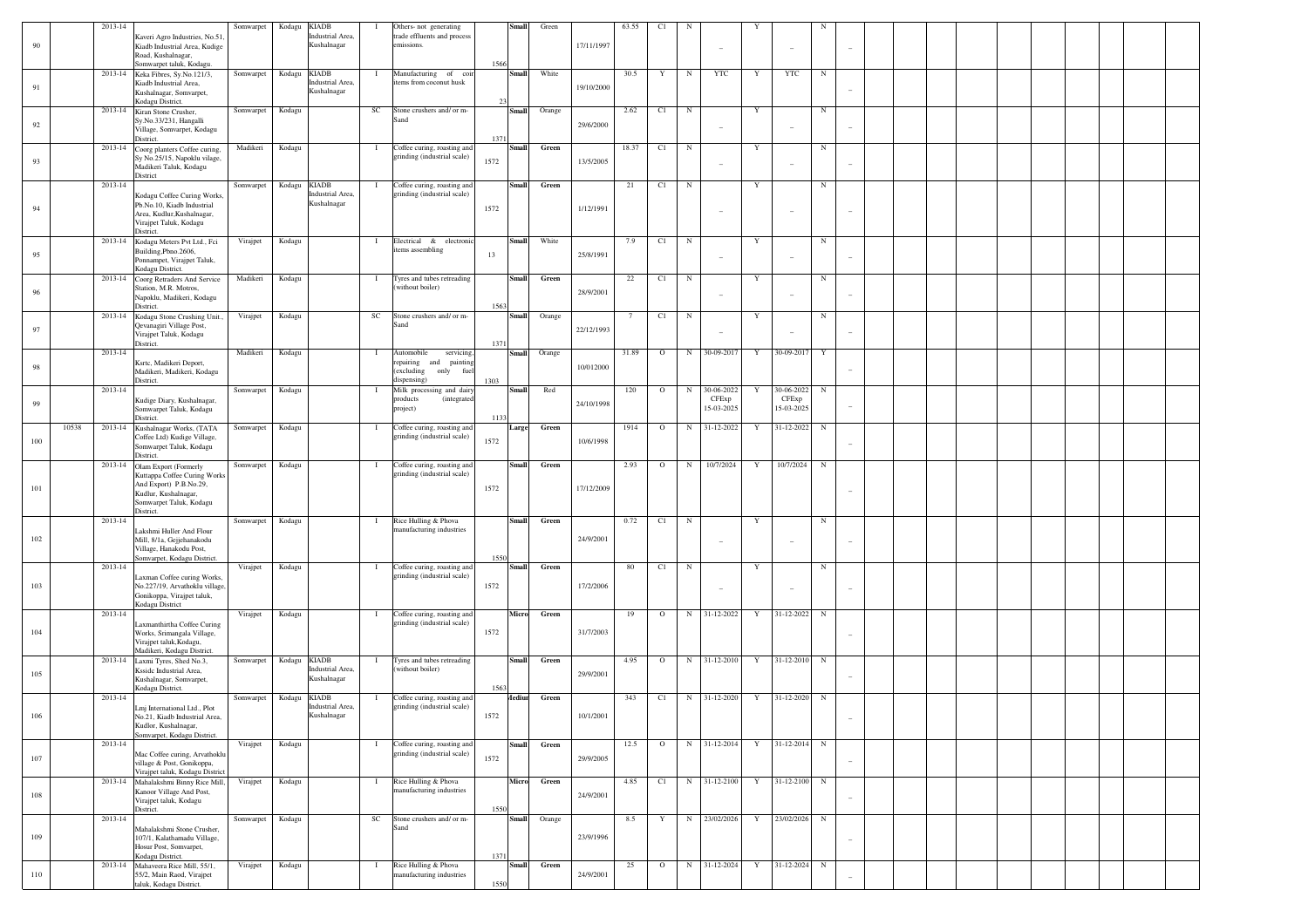| 111     |             | 2013-14 Mahindra Holiday & Resort<br>(P) Ltd., Sy. No. 65/7 P,<br>66/1p, 65/9 & 65/9, Kalakari<br>Nidugane Village, Galibedu<br>Road Madikeri, Kodagu | Madikeri  | Kodagu       |                                                 | H            | Hotels/Resorts having<br>overall waste water<br>generation at 100 KLD<br>and more.                                 | Large<br>1118  | Red    | 05-01-2005 | 9277           | $\circ$     | Y          | 31-12-2023               | Y           | $31-12-2023$ | $\mathbf Y$ | $1 - 12 - 2023$ |  |  |  |
|---------|-------------|-------------------------------------------------------------------------------------------------------------------------------------------------------|-----------|--------------|-------------------------------------------------|--------------|--------------------------------------------------------------------------------------------------------------------|----------------|--------|------------|----------------|-------------|------------|--------------------------|-------------|--------------|-------------|-----------------|--|--|--|
|         |             | District.                                                                                                                                             |           |              |                                                 |              |                                                                                                                    |                |        |            |                |             |            |                          |             |              |             |                 |  |  |  |
| 112     | 2013-14     | Manjunatha Coffee Hulling<br>Works, (M.S. Kaveriappa C/O.<br>Carx And Co. ), Sy.No.2/2,<br>Argi Village, Virajpet taluk,<br>Kodagu District.          | Virajpet  | Kodagu       |                                                 | $\bf{I}$     | Coffee curing, roasting and<br>grinding (industrial scale)                                                         | Small<br>1572  | Green  | 24/3/2000  | 12             | Y           | $_{\rm N}$ | YTC                      | Y           | YTC          | $_{\rm N}$  |                 |  |  |  |
|         | 2013-14     |                                                                                                                                                       | Virajpet  | Kodagu       |                                                 | SC           | Stone crushers and/ or m-<br>Sand                                                                                  | Small          | Orange |            | 8.5            | C1          | $_{\rm N}$ |                          | $\mathbf Y$ |              | $_{\rm N}$  |                 |  |  |  |
| 113     |             | Manjunatha Stone Crusher,<br>Sy. No. 5/1A, Mallusoge<br>Village, Kushalnagar, Virajpet<br>taluk, Kodagu District.                                     |           |              |                                                 |              |                                                                                                                    | 1371           |        | 28/1/2000  |                |             |            | $\overline{\phantom{a}}$ |             |              |             |                 |  |  |  |
| 114     |             | 2013-14 Manjunatheswara Modern<br>Rice Mill, Sy.No.27/1, Ballur<br>Village, Somvarpet, Kodagu<br>District.                                            | Somwarpet | Kodagu       |                                                 | $\mathbf{I}$ | Rice Hulling & Phova<br>manufacturing industries                                                                   | Small<br>1550  | Green  | 25/9/2001  | 25             | $\circ$     | N          | 31-12-2020               | Y           | 31-12-2020   | ${\bf N}$   |                 |  |  |  |
| 115     |             | 2013-14 Maruthi Soft Drinks, No.5/14,<br>Mahadevpet Main, Madikeri,                                                                                   | Madikeri  | Kodagu       |                                                 | $\mathbf{I}$ | Soft drinks, aerated waters<br>excluding pulp based                                                                | Small          | Green  | 21/7/1997  | 8              | C1          | $_{\rm N}$ |                          | Y           |              | $_{\rm N}$  |                 |  |  |  |
|         | 2013-14     | Kodagu District.                                                                                                                                      | Somwarpet | Kodagu       |                                                 | $\mathbf{I}$ | Soft drinks, aerated waters                                                                                        | 1633<br>Small  | Green  |            | 0.86           | C1          | $_{\rm N}$ |                          | Y           |              | $_{\rm N}$  |                 |  |  |  |
| 116     |             | Megha Soft Drinks, Plot No.<br>38/1, Behind Lic Building, Mg<br>Road, Somvarpet, Kodagu<br>District.                                                  |           |              |                                                 |              | excluding pulp based                                                                                               | 1633           |        | 31/12/1997 |                |             |            | $\overline{\phantom{a}}$ |             |              |             |                 |  |  |  |
|         | 2013-14     | Mehvish Stone Crushing                                                                                                                                | Somwarpet | Kodagu       |                                                 | SC           | Stone crushers and/ or m-<br>Sand                                                                                  | Small          | Orange |            | 4.57           | C1          | ${\bf N}$  |                          | Y           |              | $_{\rm N}$  |                 |  |  |  |
| 117     |             | Industry, Sy.No.6/1, 7th<br>Hoskote Village, Somvarpet,<br>Kodagu District.                                                                           |           |              |                                                 |              |                                                                                                                    | 1371           |        | 14/7/1994  |                |             |            | $\overline{\phantom{a}}$ |             |              |             |                 |  |  |  |
|         |             | 2013-14 Mercara Curers, Plot No.65 &<br>66, Kiadb Industrial Area,                                                                                    | Somwarpet | Kodagu       | <b>KIADB</b><br>Industrial Area,                | -1           | Coffee curing, roasting and<br>grinding (industrial scale)                                                         | Small          | Green  |            | 133            | C1          | ${\bf N}$  |                          | Y           |              | $_{\rm N}$  |                 |  |  |  |
| 118     |             | Kudloor, Kushalnagar,<br>Somwarpet taluk, Kodagu<br>District.                                                                                         |           |              | Kushalnagar                                     |              |                                                                                                                    | 1572           |        | 2/3/1999   |                |             |            | $\overline{\phantom{a}}$ |             |              |             |                 |  |  |  |
|         | 2013-14     |                                                                                                                                                       | Madikeri  | Kodagu       |                                                 | -1           | General Engineering<br>Industries (Excluding<br>electroplating, heat                                               | Small          | White  |            | 9.82           | C1          | $_{\rm N}$ |                          | Y           |              | $_{\rm N}$  |                 |  |  |  |
| 119     |             | Metalli Engineering<br>Corporation, Race Course<br>Road, Madikeri, Kodagu<br>District.                                                                |           |              |                                                 |              | treatment, forging, casting,<br>pickling de-greasing<br>Phosphating, de-rusting,<br>quenching)                     | 14             |        | 29/9/2001  |                |             |            |                          |             |              |             |                 |  |  |  |
|         | 2013-14     |                                                                                                                                                       | Madikeri  | Kodagu       |                                                 | $\mathbf{I}$ | Carpentry and wooden<br>furniture manufacturing                                                                    | Small          | Green  |            | 4.5            | C1          | $_{\rm N}$ |                          | $\mathbf Y$ |              | $_{\rm N}$  |                 |  |  |  |
| 120     |             | Modern Wood Furniture,                                                                                                                                |           |              |                                                 |              | (excluding saw mill) with<br>the help of electrical<br>(motorized) machines such<br>as electric wood planner,      |                |        | 28/9/2001  |                |             |            |                          |             |              |             |                 |  |  |  |
|         |             | Hoskeri Village, Margodu<br>Post, Madikeri, Kodagu<br>District.                                                                                       |           |              |                                                 |              | steel saw cutting circular<br>blade etc.                                                                           | 1510           |        |            |                |             |            |                          |             |              |             |                 |  |  |  |
| $121\,$ |             | 2013-14 Mohan Rice and Flour Mill,<br>Karugunda Village, Madikeri,<br>Kodagu District.                                                                | Madikeri  | Kodagu       |                                                 | $\mathbf{I}$ | Rice Hulling & Phova<br>manufacturing industries                                                                   | Small<br>1550  | Green  | 10/10/2001 | $\overline{4}$ | $\circ$     | N          | 31-12-2114               | $\mathbf Y$ | 31-12-2114 N |             |                 |  |  |  |
| 122     |             | 2013-14 Naksha Coffee Curers, 39,<br>Kiadb Industrial Area,<br>Kudloor, Kushalnagar,                                                                  | Somwarpet | Kodagu       | <b>KIADB</b><br>Industrial Area,<br>Kushalnagar | -1           | Coffee curing, roasting and<br>grinding (industrial scale)                                                         | Small<br>1572  | Green  | 23/1/2001  | 16.59          | $\mathbf O$ | N          | 31-12-2017               | $\mathbf Y$ | 31-12-2017   | N           |                 |  |  |  |
|         |             | Somvarpet, Kodagu.<br>2013-14 Nandanvana Coffee Curing                                                                                                | Virajpet  | Kodagu       |                                                 | $\mathbf{I}$ | Coffee curing, roasting and                                                                                        | Small          | Green  |            | 45.2           | $\circ$     | N          | 31-12-2114               | $\mathbf Y$ | 31-12-2114 N |             |                 |  |  |  |
| 123     |             | Works, Sy.No.32/46, Kikkeri<br>Village, Gonikoppa Post,<br>Virajpet taluk, Kodagu<br>District.                                                        |           |              |                                                 |              | grinding (industrial scale)                                                                                        | 1572           |        | 17/1/2000  |                |             |            |                          |             |              |             |                 |  |  |  |
| $124\,$ | 2013-14     | Nanjundeshwara Flour Mill<br>Gudde Hosur, Somvarpet,<br>Kodagu District.                                                                              | Somwarpet | Kodagu       |                                                 | -1           | Flour mills (dry process)                                                                                          | Small<br>1525  | White  | 26/9/2001  | 0.75           | $\circ$     | N          | 31-10-2010               | $\mathbf Y$ | 31-10-2010   | ${\bf N}$   |                 |  |  |  |
| 125     | 2013-14     | Narne Hotels & Resorts,<br>Sy.No.115, MG Raod,<br>Madikeri Kodagu District                                                                            | Madikeri  | Kodagu       |                                                 | H            | Hotels/Resorts having >20<br>rooms and overall waste<br>generation <10 KLD<br>without boiler & hazardous<br>waste. | Small<br>1593  | Green  | 14/3/2013  | 1675           | $\mathbf Y$ | $_{\rm N}$ | <b>YTC</b><br>29-03-2020 | Y           | YTC          | $_{\rm N}$  |                 |  |  |  |
| $126\,$ | $2013 - 14$ | National Stone Crusher, Sy.<br>No. 105, Madanadu Village,<br>Madikeri taluk, Kodagu<br>District.                                                      | Madikeri  | Kodagu       |                                                 | SC           | Stone crushers and/ or m-<br>Sand                                                                                  | Small<br>1371  | Orange | 7/9/2002   | 8.7            | C1          | $_{\rm N}$ | $\overline{\phantom{a}}$ | Y           |              | $_{\rm N}$  |                 |  |  |  |
| $127\,$ | 2013-14     | Nava Durga Coffee Works,<br>Vishweswaraiah Road,<br>Somvarpet, Kodagu District.                                                                       | Somwarpet | Kodagu       |                                                 | $\bf{I}$     | Coffee curing, roasting and<br>grinding (industrial scale)                                                         | Small<br>1572  | Green  | 26/9/2001  | $\mathbf{1}$   | C1          | ${\bf N}$  | $\overline{\phantom{a}}$ | $\mathbf Y$ |              | $_{\rm N}$  | $\sim$          |  |  |  |
| $128\,$ |             | 2013-14 Ned Commodities India (P)<br>Ltd., Plot No.23, Kiadb<br>Industrial Area, Kudloor,<br>Kushalnagar, Somvarpet,<br>Kodagu District.              | Somwarpet | Kodagu KIADB | Industrial Area,<br>Kushalnagar                 | -1           | Coffee curing, roasting and<br>grinding (industrial scale)                                                         | Aediur<br>1572 | Green  | 16/9/2003  | 691            | $\circ$     | N          | 31-12-2025               | Y           | 31-12-2025 N |             |                 |  |  |  |
| 129     | 2013-14     | Netra Curings, Plot 1(A),<br>Kiadb Industrial Area,<br>Kushalnagar, Somwarpet taluk<br>Kodagu District.                                               | Somwarpet | Kodagu KIADB | Industrial Area,<br>Kushalnagar                 |              | Coffee curing, roasting and<br>grinding (industrial scale)                                                         | Small<br>1572  | Green  | 16/6/1998  | 18             | $\circ$     | N          | 31-12-2018               | $\mathbf Y$ | 31-12-2018   | ${\bf N}$   |                 |  |  |  |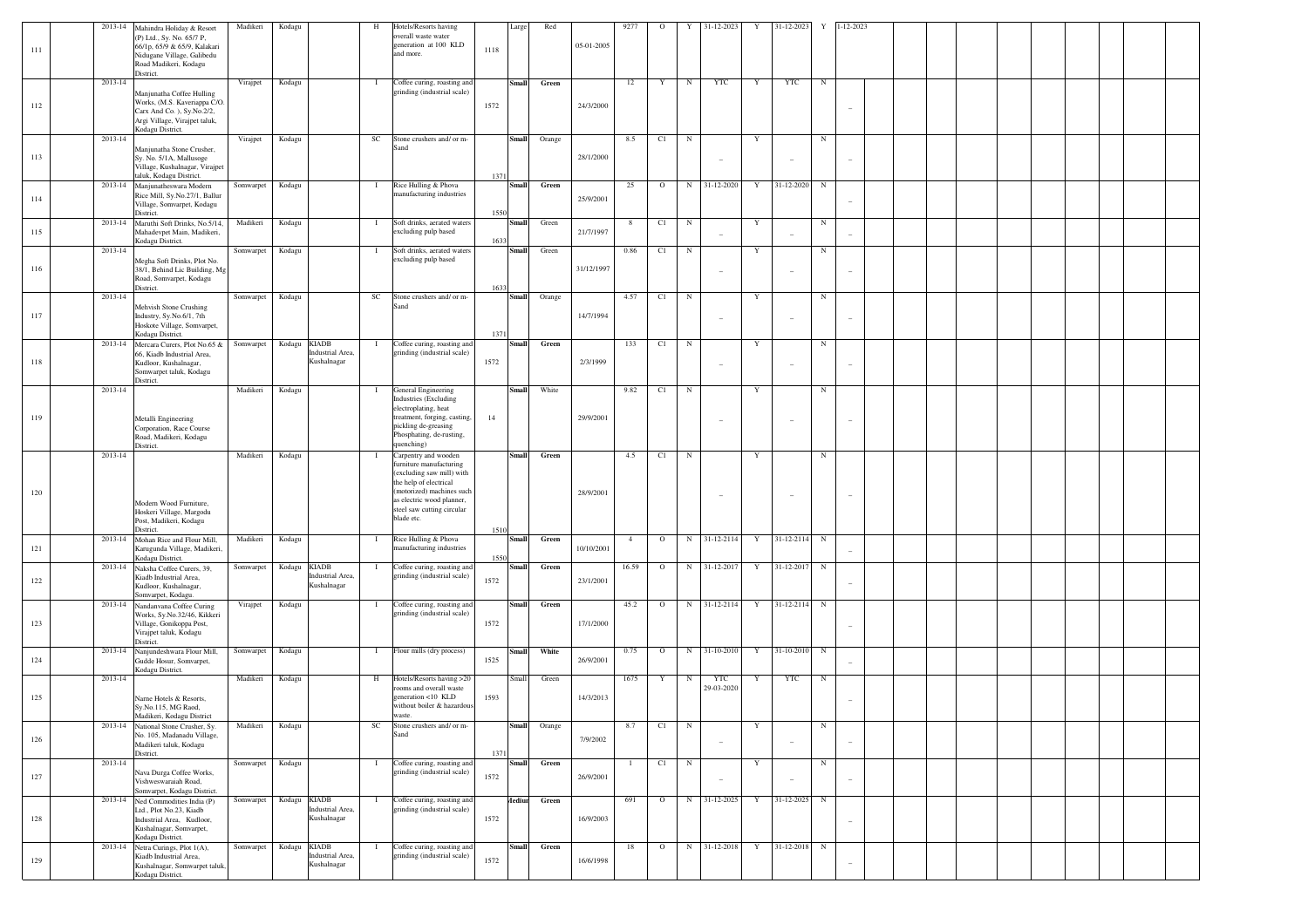|     | 2013-14 | New Baghyalakshmi Rice                                                                                                                | Virajpet  | Kodagu |                                                 | -1           | Rice Hulling & Phova<br>manufacturing industries                                                     |      | <b>Small</b> | Green  |            | 24.75          | C1      |            |                          |   |                          |            |                          |  |  |  |  |  |
|-----|---------|---------------------------------------------------------------------------------------------------------------------------------------|-----------|--------|-------------------------------------------------|--------------|------------------------------------------------------------------------------------------------------|------|--------------|--------|------------|----------------|---------|------------|--------------------------|---|--------------------------|------------|--------------------------|--|--|--|--|--|
| 130 |         | Mill, Site No.133, Block No.7,<br>Mahila Samaga Road, Virajpet<br>taluk, Kodagu District.                                             |           |        |                                                 |              |                                                                                                      | 1550 |              |        | 15/9/2001  |                |         |            | $\overline{\phantom{a}}$ |   | $\sim$                   |            | $\overline{\phantom{a}}$ |  |  |  |  |  |
| 131 | 2013-14 | Nina Combines,<br>Kakotapurambu, Kikkeri<br>Village, Virajpet taluk,<br>Kodagu District.                                              | Virajpet  | Kodagu |                                                 | - 1          | Coffee curing, roasting and<br>grinding (industrial scale)                                           | 1572 | Small        | Green  | 4/2/2000   | 28.4           | C1      | N          |                          | Y |                          | N          | $\sim$                   |  |  |  |  |  |
|     | 2013-14 | Sri. Uma Coffee curing works(                                                                                                         | Somwarpet | Kodagu |                                                 | - 1          | Coffee curing, roasting and<br>grinding (industrial scale)                                           |      | Small        | Green  |            | 97.01          | $\circ$ | N          | 31-12-2034               | Y | 31-12-2034               | N          |                          |  |  |  |  |  |
| 132 |         | Formerly M/s. Nishanth Coffee<br>Curing Works), Plot No. 08,<br>KIADB Industrial area,<br>Kushalnagar, Somvarpet,<br>Kodagu District. |           |        |                                                 |              |                                                                                                      | 1572 |              |        | 25/1/2002  |                |         |            |                          |   |                          |            |                          |  |  |  |  |  |
|     | 2013-14 | Nishanth Motors, Plot No.92,                                                                                                          | Somwarpet | Kodagu | <b>KIADB</b><br>Industrial Area,                |              | Automobile<br>servicing,<br>repairing and<br>painting                                                |      | <b>Small</b> | Orange |            | 9.86           | C1      | $_{\rm N}$ |                          | Y |                          | N          |                          |  |  |  |  |  |
| 133 |         | Kiadb Industrial Area.<br>Kushalnagar, Somvarpet,<br>Kodagu District.                                                                 |           |        | Kushalnagar                                     |              | (excluding<br>only fuel<br>dispensing)                                                               | 1303 |              |        | 20/9/2001  |                |         |            | $\overline{\phantom{a}}$ |   | $\overline{\phantom{a}}$ |            | $\overline{\phantom{a}}$ |  |  |  |  |  |
| 134 | 2013-14 | Omkar Associates, No.23/13-<br>15, Kiadb Industrial Area,<br>Kushalnagar, Somwarpet taluk                                             | Somwarpet | Kodagu | <b>KIADB</b><br>Industrial Area,<br>Kushalnagar |              | Soft drinks, aerated waters<br>excluding pulp based                                                  |      | <b>Small</b> | Green  | 28/3/1995  | 8.49           | C1      | $_{\rm N}$ | $\sim$                   | Y | $\sim$                   | N          | $\sim$                   |  |  |  |  |  |
|     | 2013-14 | Kodagu District.                                                                                                                      | Virajpet  | Kodagu |                                                 | H            | Hotels $(< 3 \text{ star})$ or hotels                                                                | 1633 | Large        | Orange |            | 3980           | $\circ$ | $_{\rm N}$ | 31-12-2023               | Y | 31-12-2023               | Y          | 0-09-2022                |  |  |  |  |  |
| 135 |         | Orange County Resort,<br>Chickenahalli, Siddapura,<br>Virajpet taluk, Kodagu<br>District.                                             |           |        |                                                 |              | having $> 20$ rooms and $<$<br>100 rooms, waste water<br>generation >10 KLD and                      | 1335 |              |        | 30/3/2007  |                |         |            |                          |   |                          |            |                          |  |  |  |  |  |
|     | 2013-14 | Siddalingeshwara Stone                                                                                                                | Somwarpet | Kodagu |                                                 | SC           | Stone crushers and/ or m-<br>Sanc                                                                    |      | Small        | Orange |            | 4.69           | C1      | N          |                          | Y |                          | N          |                          |  |  |  |  |  |
| 136 |         | crusher (Formerly P.Kariyappa<br>Stone Crusher), Sy. No. 1/1,<br>Siddalingapura Village,<br>Somvarpet, Kodagu.                        |           |        |                                                 |              |                                                                                                      | 1371 |              |        | 16/2/2000  |                |         |            | $\sim$                   |   | $\overline{\phantom{a}}$ |            | $\overline{\phantom{a}}$ |  |  |  |  |  |
|     | 2013-14 |                                                                                                                                       | Madikeri  | Kodagu |                                                 | H            | Hotels/Resorts having >20<br>coms and overall waste<br>generation <10 KLD                            |      | Small        | Green  |            | 81.2           | Y       | N          | <b>YTC</b>               | Y | <b>YTC</b>               | N          |                          |  |  |  |  |  |
| 137 |         | Paikera Taveru, Site No.6/94<br>And 7.7/1b, Junior College<br>Industry, Madikeri, Kodagu.                                             |           |        |                                                 |              | without boiler & hazardous<br>waste                                                                  | 1593 |              |        | 13/8/1998  |                |         |            |                          |   |                          |            | $\overline{a}$           |  |  |  |  |  |
| 138 |         | 2013-14 Paneera Bakers, 58/1,<br>Gonnikoppa, Virajpet taluk,<br>Kodagu.                                                               | Virajpet  | Kodagu |                                                 | -1           | Bakery/Confectionery/Swe<br>ets production (Industrial<br>Scale)                                     | 1503 | Small        | Green  | 27/9/2001  | 3              | C1      | N          |                          | Y | $\overline{\phantom{a}}$ | N          | $\sim$                   |  |  |  |  |  |
|     | 2013-14 | Parane Coffee Curires, Plot                                                                                                           | Somwarpet | Kodagu | <b>KIADB</b><br>Industrial Area,                |              | Coffee curing, roasting and<br>grinding (industrial scale)                                           |      | <b>Small</b> | Green  |            | 45.77          | C1      | N          |                          | Y |                          | N          |                          |  |  |  |  |  |
| 139 |         | No.24/27 To 29/30,<br>P.B.No.52, Kiadb Industrial<br>Area, Kudloor, Kushalnagar,<br>Somwarpet taluk, Kodagu.                          |           |        | Kushalnagar                                     |              |                                                                                                      | 1572 |              |        | 17/1/2000  |                |         |            | $\sim$                   |   | $\sim$                   |            | $\overline{\phantom{a}}$ |  |  |  |  |  |
| 140 |         | 2013-14 Pioneer Soft Drinks, Peraje<br>Post And Village, Madikeri,<br>Kodagu.                                                         | Madikeri  | Kodagu |                                                 | -1           | Soft drinks, aerated waters<br>excluding pulp based                                                  | 1633 | Small        | Green  | 26/6/1995  | 4.33           | C1      | N          |                          | Y |                          | N          | Ĭ.                       |  |  |  |  |  |
| 141 | 2013-14 | Prasads Wax Creations,                                                                                                                | Virajpet  | Kodagu |                                                 | $\mathbf{I}$ | Wax Candles (excluding<br>manufacturing of waxes)                                                    |      | <b>Small</b> | White  | 18/6/2004  | 6.26           | $\circ$ | $_{\rm N}$ | 31/12/2114               | Y | 31/12/2114               | $_{\rm N}$ |                          |  |  |  |  |  |
|     | 2013-14 | Kaikery Village, Gonikoppal,<br>Virajpet taluk, Kodagu.                                                                               | Somwarpet |        |                                                 | $\mathbf{I}$ | Rice Hulling & Phova                                                                                 |      | <b>Small</b> | Green  |            | 18.75          | $\circ$ | $_{\rm N}$ | 31-12-2010               | Y | 31-12-2010               | $_{\rm N}$ | ÷                        |  |  |  |  |  |
| 142 |         | Praveen Modern Rice Mill,<br>Hebbale, Somvarpet, Kodagu                                                                               |           | Kodagu |                                                 |              | manufacturing industries                                                                             | 1550 |              |        | 26/9/2001  |                |         |            |                          |   |                          |            | $\overline{a}$           |  |  |  |  |  |
|     |         | 2013-14 Priyadarshini Coffee Works<br>And Trading, Byramand,                                                                          | Virajpet  | Kodagu |                                                 | - 1          | Coffee curing, roasting and<br>grinding (industrial scale)                                           |      | Small        | Green  |            | 8              | Y       | N          | <b>YTC</b>               | Y | <b>YTC</b>               | N          |                          |  |  |  |  |  |
| 143 |         | Belali Village Post, South<br>Kodagu., Virajpet taluk,<br>Kodagu.                                                                     |           |        |                                                 |              |                                                                                                      | 1572 |              |        | 24/1/1998  |                |         |            |                          |   |                          |            | $\overline{\phantom{a}}$ |  |  |  |  |  |
| 144 | 2013-14 | Puranik Engineering Works,<br>Sy.No.6/1, Ballur Village,                                                                              | Somwarpet | Kodagu |                                                 | SC           | Stone crushers and/ or m-<br>Sanc                                                                    |      | Small        | Orange | 27/3/2001  | 11.22          | C1      | $_{\rm N}$ | $\sim$                   | Y | $\overline{\phantom{a}}$ | N          | $\sim$                   |  |  |  |  |  |
|     | 2013-14 | .<br>Guddehosur Hobli, Somvarpet,<br>Kodagu.                                                                                          | Madikeri  | Kodagu |                                                 | -1           | General Engineering                                                                                  | 1371 | Small        | White  |            | 3.49           | C1      | $_{\rm N}$ |                          | Y |                          | N          |                          |  |  |  |  |  |
|     |         |                                                                                                                                       |           |        |                                                 |              | <b>Industries</b> (Excluding<br>electroplating, heat                                                 |      |              |        |            |                |         |            |                          |   |                          |            |                          |  |  |  |  |  |
| 145 |         | Raghavendra Steel Furniture,<br>Shed No.D-7, Industrial Estate,<br>Madikeri, Kodagu.                                                  |           |        |                                                 |              | treatment, forging, casting,<br><i>ickling</i> de-greasing<br>Phosphating, de-rusting,<br>quenching) | 14   |              |        | 29/9/2001  |                |         |            |                          |   |                          |            |                          |  |  |  |  |  |
| 146 |         | 2013-14 Raja Lakshmi Coffee Curing<br>Works, Korangeri, Somvarpet,<br>Kodagu.                                                         | Somwarpet | Kodagu |                                                 | -1           | Coffee curing, roasting and<br>grinding (industrial scale)                                           | 1572 | Small        | Green  | 26/9/2001  | 5              | C1      | $_{\rm N}$ | $\sim$                   | Y | $\overline{\phantom{a}}$ | N          | $\sim$                   |  |  |  |  |  |
| 147 |         | 2013-14 Rajalaxmi Rice Mill, Near<br>Senior College Road,<br>Madikeri, Kodagu.                                                        | Madikeri  | Kodagu |                                                 | $\mathbf{I}$ | Rice Hulling & Phova<br>manufacturing industries                                                     | 1550 | <b>Small</b> | Green  | 26/9/2001  | $\overline{4}$ | C1      | $_{\rm N}$ | $\overline{\phantom{a}}$ | Y | $\overline{\phantom{a}}$ | N          | $\overline{\phantom{a}}$ |  |  |  |  |  |
| 148 |         | 2013-14 Ramya Service Station,<br>Sy.No.521, Murnad<br>Road, Madikeri, Kodagu<br>District, Madikeri, Kodagu.                          | Madikeri  | Kodagu |                                                 | $\mathbf{I}$ | Automobile<br>servicing,<br>repairing and painting<br>(excluding only fuel<br>dispensing)            | 1303 | <b>Small</b> | Orange | 15/11/2002 | 3.21           | $\circ$ | $_{\rm N}$ | 30-09-2020               | Y | 30-9-2020                | $_{\rm N}$ | $\sim$                   |  |  |  |  |  |
|     | 2013-14 | Reliance Communications and                                                                                                           | Somwarpet | Kodagu |                                                 | TT           | Diesel Generator sets (15<br>KVA to 1 MVA)                                                           |      | <b>Small</b> | White  |            | 16.2           | $\circ$ |            | N Not Applicabl Y        |   | Not Applicabl N          |            |                          |  |  |  |  |  |
| 149 |         | Infrastructure, No.135/1P/1,<br>Wooligooly village, Madapura<br>road, Suntikoppa hobli,<br>Somwarpet Taluk, Kodagu<br>District        |           |        |                                                 |              |                                                                                                      | 52   |              |        | 2/7/2005   |                |         |            |                          |   |                          |            | $\overline{\phantom{a}}$ |  |  |  |  |  |
|     |         |                                                                                                                                       |           |        |                                                 |              |                                                                                                      |      |              |        |            |                |         |            |                          |   |                          |            |                          |  |  |  |  |  |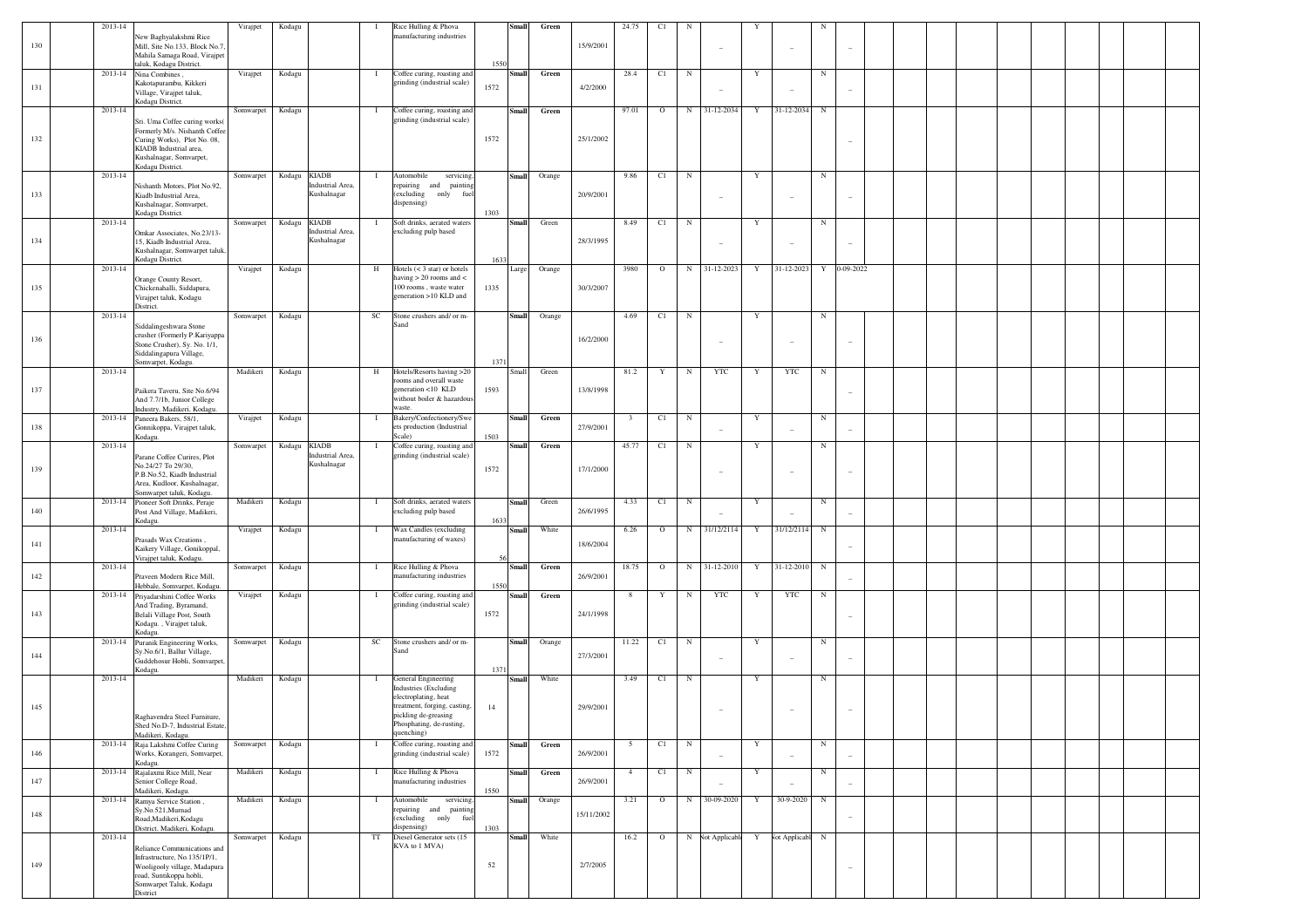| 150<br>52<br>29/6/2005<br>Infrastructure, No.14/36, Old<br>No.9, College road, Madikeri,<br>Kodagu District<br>2013-14<br>$_{\rm TT}$<br>White<br>20.4<br>${\bf N}$<br>Virajpet<br>Kodagu<br>Diesel Generator sets (15<br><b>Small</b><br>$\circ$<br>$\mathbf N$<br>Not Applicabl<br>Not Applicabl<br>Y<br>KVA to 1 MVA)<br>Reliance Communications and<br>Infrastructure, No.155/4,<br>151<br>52<br>29/6/2005<br>HosakerMekur village,<br>Ammathi hobli, Virajpet taluk<br>Kodagu District<br>2013-14<br>TT<br>White<br>20.4<br><b>Not Applicable</b><br>N<br>Somwarpet<br>Kodagu<br>Diesel Generator sets (15<br><b>Small</b><br>$\circ$<br>N<br>Not Applicabl<br>Y<br>KVA to 1 MVA)<br>Reliance Communications and<br>Infrastructure, No.236, Sy<br>152<br>52<br>15/7/2005<br>No.189/2, Rangers block,<br>No.25/5P1, Somwarpet,<br>Kodagu District<br>2013-14<br>$_{\rm TT}$<br>White<br>19.2<br>$\circ$<br>Not Applicable<br>${\bf N}$<br>Virajpet<br>Kodagu<br>Diesel Generator sets (15<br>Small<br>$\mathbf N$<br>Y<br>Not Applicabl<br>Reliance Communications and<br>KVA to 1 MVA)<br>Infrastructure, No.31/2, Block<br>153<br>52<br>15/7/2005<br>No.7, Virajpet taluk, Kodagu<br>District<br>2013-14<br>$_{\rm TT}$<br>White<br>21.12<br>$\circ$<br>Not Applicable<br>${\bf N}$<br>Virajpet<br>Kodagu<br>Diesel Generator sets (15<br>Small<br>$\mathbf N$<br>Y<br><b>Not Applicabl</b><br>KVA to 1 MVA)<br>Reliance Communications and<br>154<br>52<br>15/5/2005<br>Infrastructure, No.5/4,<br>Arvathoklu village, Gonikoppa,<br>Virajpet taluk, Kodagu District<br>2013-14<br>$_{\rm TT}$<br>Diesel Generator sets (15<br>Small<br>White<br>15.6<br>$\circ$<br>Not Applicable<br>${\bf N}$<br>Somwarpet<br>Kodagu<br>$_{\rm N}$<br>Y<br>Vot Applicabl<br>KVA to 1 MVA)<br>Reliance Communications and<br>Infrastructure, No.60/B, Near<br>155<br>52<br>2/7/2005<br>Cauvery vedeo centre,<br>Kushalanagar, Somwarpet<br>Taluk, Kodagu District<br>2013-14<br>Madikeri<br>Kodagu<br>TT<br>White<br>18<br>Not Applicable<br>N<br>Diesel Generator sets (15<br><b>Small</b><br>$\circ$<br>N<br><b>Not Applicabl</b><br>Y<br>KVA to 1 MVA)<br>Reliance Communications and<br>15/7/2005<br>156<br>52<br>Infrastructure, No.71/17, Sy<br>No.19/2, Brhamin valley,<br>Madikeri, Kodagu District<br>2013-14<br>White<br>1078<br>$\mathbf Y$<br>${\bf N}$<br>YTC<br><b>YTC</b><br>$_{\rm N}$<br>Virajpet<br>Kodagu<br>Solar power generation<br>Large<br>Y<br>Rephidim Power Suppliers (P)<br>-1<br>through solar photovoltic<br>Ltd., Main Road, Pollibetta,<br>157<br>18/7/2006<br>cell, wind power & mini<br>South Kodagu., Virajpet taluk<br>hydel power (< 25 MW)<br>35<br>Kodagu.<br>2013-14<br>Coffee curing, roasting and<br>23<br>$\circ$<br>N<br>31-12-2020<br>31-12-2020<br>$_{\rm N}$<br>Virajpet<br>Kodagu<br><b>Small</b><br>Green<br>Y<br>- 1<br>grinding (industrial scale)<br>S.K. Coffee Curing Works,<br>158<br>1572<br>21/9/2001<br>Sy.No.28/2a, Kannoor Village,<br>Virajpet taluk, Kodagu.<br>2013-14<br>19.59<br>$\circ$<br>N<br>31-12-2021<br>31-12-2021<br>$_{\rm N}$<br>Virajpet<br>Kodagu<br>Coffee curing, roasting and<br><b>Small</b><br>Green<br>Y<br>-1<br>grinding (industrial scale)<br>Sathyanarayana Coffee Curing<br>159<br>1572<br>17/8/2000<br>Works, Church Road, Virajpet<br>taluk, Virajpet taluk, Kodagu.<br>2013-14<br>$_{\rm SC}$<br>2.79<br>C1<br>${\bf N}$<br>$\mathbf Y$<br>$_{\rm N}$<br>Somwarpet<br>Kodagu<br>Stone crushers and/ or m-<br><b>Small</b><br>Orange<br>Seetharam Stone Crusher,<br>160<br>23/9/1996<br>Hanagal shetty Village,<br>Sand<br>Somvarpet Taluk, Kodagu.<br>1371<br>2013-14<br>25<br>$31-12-2010$<br>31-12-2010<br>$_{\rm N}$<br>Somwarpet<br>Kodagu<br>Saw mills<br><b>Small</b><br>Green<br>$\circ$<br>N<br>Y<br>л.<br>Select Saw And Wood<br>161<br>23/9/2011<br>Industry, 79/12, Gummankolli<br>Village, Somvarpet, Kodagu.<br>1553<br>2013-14<br>Madikeri<br>Micro<br>9.96<br>N<br>$31-12-2100$<br>31-12-2100<br>$_{\rm N}$<br>Kodagu<br>Coffee curing, roasting and<br>Green<br>$\circ$<br>Y<br>-1<br>grinding (industrial scale)<br>Seven Star Coffee Curing<br>162<br>1572<br>12/6/2000<br>Works, Sy.No.66/7, Hodawada<br>Village, Madikeri, Kodagu.<br>2013-14<br>Green<br>18.07<br>$\circ$<br>N<br>31-12-2100<br>$\mathbf Y$<br>31-12-2100<br>$_{\rm N}$<br>Virajpet<br>Kodagu<br>Coffee curing, roasting and<br><b>Small</b><br>Shakti Coffee Curing Unit,<br>-1<br>grinding (industrial scale)<br>Sy.No.22/2, 23/2, Attur<br>1572<br>163<br>12/8/2000<br>Village, Virajpet taluk,<br>Kodagu.<br>2013-14<br>Madikeri<br>Green<br>$5\overline{ }$<br>C1<br>${\bf N}$<br>$\mathbf Y$<br>$_{\rm N}$<br>Shetty Food Products,<br>Kodagu<br>Bakery/Confectionery/Swe<br><b>Small</b><br>- 1<br>164<br>Sy.No.22, Industrial Estate,<br>ets production (Industrial<br>26/9/2001<br>1503<br>Madikeri, Kodagu.<br>Scale)<br>2013-14<br>White<br>3.5<br>C1<br>$_{\rm N}$<br>$_{\rm N}$<br>Virajpet<br>Kodagu<br>General Engineering<br><b>Small</b><br>$\mathbf Y$<br><b>Industries</b> (Excluding<br>electroplating, heat<br>treatment, forging, casting,<br>165<br>14<br>25/9/2001<br>$\overline{\phantom{a}}$<br>pickling de-greasing<br>Shibani Engineering, Kunda<br>Phosphating, de-rusting,<br>Road, Ponnampet, Virajpet<br>quenching)<br>taluk, Kodagu.<br>2013-14<br>Small Green<br>54.46 C1 N<br>Shylaja Coffee Curing Works, Virajpet Kodagu<br>Coffee curing, roasting and<br>$\mathbf{Y}$<br>$_{\rm N}$<br>grinding (industrial scale)<br>Plot No.24/34 And 24/35,<br>166<br>1572<br>30/12/1999<br>Kiadb Industrial Area, Kudlor<br>$\overline{\phantom{a}}$<br>$\sim$<br>$\overline{\phantom{a}}$<br>Kushalnagar, Virajpet taluk,<br>Kodagu.<br>2013-14 Siddeswhwara Rice Mill, Site<br>Rice Hulling & Phova<br>31-12-2011<br>Kodagu<br>Small<br>Green<br>4.89<br>$\circ$<br>N<br>31-12-2011<br>$\mathbf Y$<br>$_{\rm N}$<br>Somwarpet<br>$\bf{I}$<br>manufacturing industries<br>No.41, Belur Village,<br>167<br>30/8/2001<br>Guddehousr Post, Somvarpet,<br>$\sim$<br>1550<br>Kodagu.<br>2013-14<br>Kodagu<br>Coffee curing, roasting and<br>Small<br>Green<br>9944<br>$\mathbf Y$<br>${\bf N}$<br><b>YTC</b><br>$\mathbf Y$<br><b>YTC</b><br>$\,$ N<br>Somwarpet<br>$\mathbf{I}$<br>grinding (industrial scale)<br>Skanda Coffee Curing Works,<br>168<br>21/12/1999<br>39/2, Kudloor Industrial Area,<br>1572<br>۰<br>Kushalnagar, Virajpet taluk,<br>Kodagu.<br>Kodagu KIADB<br>31-12-2022<br>2013-14<br>Coffee curing, roasting and<br>Aediun Green<br>595<br>$\circ$<br>N<br>31-12-2022<br>$\mathbf Y$<br>$_{\rm N}$<br>Sln Coffee Curing Works,<br>Somwarpet<br>-1<br>Industrial Area,<br>grinding (industrial scale)<br>No.28-p2, Kiadb Industrial<br>169<br>1572<br>17/9/1999<br>Kushalnagar<br>Area, Kudloor, Kushalnagr,<br>۰ | 2013-14 |                             | Madikeri | Kodagu | $\operatorname{TT}$ | Diesel Generator sets (15 | <b>Small</b> | White | 18 | $\circ$ | N | <b>Not Applicable</b> | Y | <b>Not Applicabl</b> | $_{\rm N}$ |  |  |  |  |
|--------------------------------------------------------------------------------------------------------------------------------------------------------------------------------------------------------------------------------------------------------------------------------------------------------------------------------------------------------------------------------------------------------------------------------------------------------------------------------------------------------------------------------------------------------------------------------------------------------------------------------------------------------------------------------------------------------------------------------------------------------------------------------------------------------------------------------------------------------------------------------------------------------------------------------------------------------------------------------------------------------------------------------------------------------------------------------------------------------------------------------------------------------------------------------------------------------------------------------------------------------------------------------------------------------------------------------------------------------------------------------------------------------------------------------------------------------------------------------------------------------------------------------------------------------------------------------------------------------------------------------------------------------------------------------------------------------------------------------------------------------------------------------------------------------------------------------------------------------------------------------------------------------------------------------------------------------------------------------------------------------------------------------------------------------------------------------------------------------------------------------------------------------------------------------------------------------------------------------------------------------------------------------------------------------------------------------------------------------------------------------------------------------------------------------------------------------------------------------------------------------------------------------------------------------------------------------------------------------------------------------------------------------------------------------------------------------------------------------------------------------------------------------------------------------------------------------------------------------------------------------------------------------------------------------------------------------------------------------------------------------------------------------------------------------------------------------------------------------------------------------------------------------------------------------------------------------------------------------------------------------------------------------------------------------------------------------------------------------------------------------------------------------------------------------------------------------------------------------------------------------------------------------------------------------------------------------------------------------------------------------------------------------------------------------------------------------------------------------------------------------------------------------------------------------------------------------------------------------------------------------------------------------------------------------------------------------------------------------------------------------------------------------------------------------------------------------------------------------------------------------------------------------------------------------------------------------------------------------------------------------------------------------------------------------------------------------------------------------------------------------------------------------------------------------------------------------------------------------------------------------------------------------------------------------------------------------------------------------------------------------------------------------------------------------------------------------------------------------------------------------------------------------------------------------------------------------------------------------------------------------------------------------------------------------------------------------------------------------------------------------------------------------------------------------------------------------------------------------------------------------------------------------------------------------------------------------------------------------------------------------------------------------------------------------------------------------------------------------------------------------------------------------------------------------------------------------------------------------------------------------------------------------------------------------------------------------------------------------------------------------------------------------------------------------------------------------------------------------------------------------------------------------------------------------------------------------------------------------------------------------------------------------------------------------------------------------------------------------------------------------------------------------------------------------------------------------------------------------------------------------------------------------------------------------------------------------------------------------------------------------------------------------------------------------------------------------------------------------------------------------------------------------------------------------------------------------------------------------------------------------------------------------------------------------------------------------------------------------------------------------------------------------------------------------------------------------------------------------------------------------------------------------------------------------------------------------------|---------|-----------------------------|----------|--------|---------------------|---------------------------|--------------|-------|----|---------|---|-----------------------|---|----------------------|------------|--|--|--|--|
|                                                                                                                                                                                                                                                                                                                                                                                                                                                                                                                                                                                                                                                                                                                                                                                                                                                                                                                                                                                                                                                                                                                                                                                                                                                                                                                                                                                                                                                                                                                                                                                                                                                                                                                                                                                                                                                                                                                                                                                                                                                                                                                                                                                                                                                                                                                                                                                                                                                                                                                                                                                                                                                                                                                                                                                                                                                                                                                                                                                                                                                                                                                                                                                                                                                                                                                                                                                                                                                                                                                                                                                                                                                                                                                                                                                                                                                                                                                                                                                                                                                                                                                                                                                                                                                                                                                                                                                                                                                                                                                                                                                                                                                                                                                                                                                                                                                                                                                                                                                                                                                                                                                                                                                                                                                                                                                                                                                                                                                                                                                                                                                                                                                                                                                                                                                                                                                                                                                                                                                                                                                                                                                                                                                                                                                                                                                                                                                                                                                                                                                                                                                                                                                                                                                                                                                                                                      |         | Reliance Communications and |          |        |                     | KVA to 1 MVA)             |              |       |    |         |   |                       |   |                      |            |  |  |  |  |
|                                                                                                                                                                                                                                                                                                                                                                                                                                                                                                                                                                                                                                                                                                                                                                                                                                                                                                                                                                                                                                                                                                                                                                                                                                                                                                                                                                                                                                                                                                                                                                                                                                                                                                                                                                                                                                                                                                                                                                                                                                                                                                                                                                                                                                                                                                                                                                                                                                                                                                                                                                                                                                                                                                                                                                                                                                                                                                                                                                                                                                                                                                                                                                                                                                                                                                                                                                                                                                                                                                                                                                                                                                                                                                                                                                                                                                                                                                                                                                                                                                                                                                                                                                                                                                                                                                                                                                                                                                                                                                                                                                                                                                                                                                                                                                                                                                                                                                                                                                                                                                                                                                                                                                                                                                                                                                                                                                                                                                                                                                                                                                                                                                                                                                                                                                                                                                                                                                                                                                                                                                                                                                                                                                                                                                                                                                                                                                                                                                                                                                                                                                                                                                                                                                                                                                                                                                      |         |                             |          |        |                     |                           |              |       |    |         |   |                       |   |                      |            |  |  |  |  |
|                                                                                                                                                                                                                                                                                                                                                                                                                                                                                                                                                                                                                                                                                                                                                                                                                                                                                                                                                                                                                                                                                                                                                                                                                                                                                                                                                                                                                                                                                                                                                                                                                                                                                                                                                                                                                                                                                                                                                                                                                                                                                                                                                                                                                                                                                                                                                                                                                                                                                                                                                                                                                                                                                                                                                                                                                                                                                                                                                                                                                                                                                                                                                                                                                                                                                                                                                                                                                                                                                                                                                                                                                                                                                                                                                                                                                                                                                                                                                                                                                                                                                                                                                                                                                                                                                                                                                                                                                                                                                                                                                                                                                                                                                                                                                                                                                                                                                                                                                                                                                                                                                                                                                                                                                                                                                                                                                                                                                                                                                                                                                                                                                                                                                                                                                                                                                                                                                                                                                                                                                                                                                                                                                                                                                                                                                                                                                                                                                                                                                                                                                                                                                                                                                                                                                                                                                                      |         |                             |          |        |                     |                           |              |       |    |         |   |                       |   |                      |            |  |  |  |  |
|                                                                                                                                                                                                                                                                                                                                                                                                                                                                                                                                                                                                                                                                                                                                                                                                                                                                                                                                                                                                                                                                                                                                                                                                                                                                                                                                                                                                                                                                                                                                                                                                                                                                                                                                                                                                                                                                                                                                                                                                                                                                                                                                                                                                                                                                                                                                                                                                                                                                                                                                                                                                                                                                                                                                                                                                                                                                                                                                                                                                                                                                                                                                                                                                                                                                                                                                                                                                                                                                                                                                                                                                                                                                                                                                                                                                                                                                                                                                                                                                                                                                                                                                                                                                                                                                                                                                                                                                                                                                                                                                                                                                                                                                                                                                                                                                                                                                                                                                                                                                                                                                                                                                                                                                                                                                                                                                                                                                                                                                                                                                                                                                                                                                                                                                                                                                                                                                                                                                                                                                                                                                                                                                                                                                                                                                                                                                                                                                                                                                                                                                                                                                                                                                                                                                                                                                                                      |         |                             |          |        |                     |                           |              |       |    |         |   |                       |   |                      |            |  |  |  |  |
|                                                                                                                                                                                                                                                                                                                                                                                                                                                                                                                                                                                                                                                                                                                                                                                                                                                                                                                                                                                                                                                                                                                                                                                                                                                                                                                                                                                                                                                                                                                                                                                                                                                                                                                                                                                                                                                                                                                                                                                                                                                                                                                                                                                                                                                                                                                                                                                                                                                                                                                                                                                                                                                                                                                                                                                                                                                                                                                                                                                                                                                                                                                                                                                                                                                                                                                                                                                                                                                                                                                                                                                                                                                                                                                                                                                                                                                                                                                                                                                                                                                                                                                                                                                                                                                                                                                                                                                                                                                                                                                                                                                                                                                                                                                                                                                                                                                                                                                                                                                                                                                                                                                                                                                                                                                                                                                                                                                                                                                                                                                                                                                                                                                                                                                                                                                                                                                                                                                                                                                                                                                                                                                                                                                                                                                                                                                                                                                                                                                                                                                                                                                                                                                                                                                                                                                                                                      |         |                             |          |        |                     |                           |              |       |    |         |   |                       |   |                      |            |  |  |  |  |
|                                                                                                                                                                                                                                                                                                                                                                                                                                                                                                                                                                                                                                                                                                                                                                                                                                                                                                                                                                                                                                                                                                                                                                                                                                                                                                                                                                                                                                                                                                                                                                                                                                                                                                                                                                                                                                                                                                                                                                                                                                                                                                                                                                                                                                                                                                                                                                                                                                                                                                                                                                                                                                                                                                                                                                                                                                                                                                                                                                                                                                                                                                                                                                                                                                                                                                                                                                                                                                                                                                                                                                                                                                                                                                                                                                                                                                                                                                                                                                                                                                                                                                                                                                                                                                                                                                                                                                                                                                                                                                                                                                                                                                                                                                                                                                                                                                                                                                                                                                                                                                                                                                                                                                                                                                                                                                                                                                                                                                                                                                                                                                                                                                                                                                                                                                                                                                                                                                                                                                                                                                                                                                                                                                                                                                                                                                                                                                                                                                                                                                                                                                                                                                                                                                                                                                                                                                      |         |                             |          |        |                     |                           |              |       |    |         |   |                       |   |                      |            |  |  |  |  |
|                                                                                                                                                                                                                                                                                                                                                                                                                                                                                                                                                                                                                                                                                                                                                                                                                                                                                                                                                                                                                                                                                                                                                                                                                                                                                                                                                                                                                                                                                                                                                                                                                                                                                                                                                                                                                                                                                                                                                                                                                                                                                                                                                                                                                                                                                                                                                                                                                                                                                                                                                                                                                                                                                                                                                                                                                                                                                                                                                                                                                                                                                                                                                                                                                                                                                                                                                                                                                                                                                                                                                                                                                                                                                                                                                                                                                                                                                                                                                                                                                                                                                                                                                                                                                                                                                                                                                                                                                                                                                                                                                                                                                                                                                                                                                                                                                                                                                                                                                                                                                                                                                                                                                                                                                                                                                                                                                                                                                                                                                                                                                                                                                                                                                                                                                                                                                                                                                                                                                                                                                                                                                                                                                                                                                                                                                                                                                                                                                                                                                                                                                                                                                                                                                                                                                                                                                                      |         |                             |          |        |                     |                           |              |       |    |         |   |                       |   |                      |            |  |  |  |  |
|                                                                                                                                                                                                                                                                                                                                                                                                                                                                                                                                                                                                                                                                                                                                                                                                                                                                                                                                                                                                                                                                                                                                                                                                                                                                                                                                                                                                                                                                                                                                                                                                                                                                                                                                                                                                                                                                                                                                                                                                                                                                                                                                                                                                                                                                                                                                                                                                                                                                                                                                                                                                                                                                                                                                                                                                                                                                                                                                                                                                                                                                                                                                                                                                                                                                                                                                                                                                                                                                                                                                                                                                                                                                                                                                                                                                                                                                                                                                                                                                                                                                                                                                                                                                                                                                                                                                                                                                                                                                                                                                                                                                                                                                                                                                                                                                                                                                                                                                                                                                                                                                                                                                                                                                                                                                                                                                                                                                                                                                                                                                                                                                                                                                                                                                                                                                                                                                                                                                                                                                                                                                                                                                                                                                                                                                                                                                                                                                                                                                                                                                                                                                                                                                                                                                                                                                                                      |         |                             |          |        |                     |                           |              |       |    |         |   |                       |   |                      |            |  |  |  |  |
|                                                                                                                                                                                                                                                                                                                                                                                                                                                                                                                                                                                                                                                                                                                                                                                                                                                                                                                                                                                                                                                                                                                                                                                                                                                                                                                                                                                                                                                                                                                                                                                                                                                                                                                                                                                                                                                                                                                                                                                                                                                                                                                                                                                                                                                                                                                                                                                                                                                                                                                                                                                                                                                                                                                                                                                                                                                                                                                                                                                                                                                                                                                                                                                                                                                                                                                                                                                                                                                                                                                                                                                                                                                                                                                                                                                                                                                                                                                                                                                                                                                                                                                                                                                                                                                                                                                                                                                                                                                                                                                                                                                                                                                                                                                                                                                                                                                                                                                                                                                                                                                                                                                                                                                                                                                                                                                                                                                                                                                                                                                                                                                                                                                                                                                                                                                                                                                                                                                                                                                                                                                                                                                                                                                                                                                                                                                                                                                                                                                                                                                                                                                                                                                                                                                                                                                                                                      |         |                             |          |        |                     |                           |              |       |    |         |   |                       |   |                      |            |  |  |  |  |
|                                                                                                                                                                                                                                                                                                                                                                                                                                                                                                                                                                                                                                                                                                                                                                                                                                                                                                                                                                                                                                                                                                                                                                                                                                                                                                                                                                                                                                                                                                                                                                                                                                                                                                                                                                                                                                                                                                                                                                                                                                                                                                                                                                                                                                                                                                                                                                                                                                                                                                                                                                                                                                                                                                                                                                                                                                                                                                                                                                                                                                                                                                                                                                                                                                                                                                                                                                                                                                                                                                                                                                                                                                                                                                                                                                                                                                                                                                                                                                                                                                                                                                                                                                                                                                                                                                                                                                                                                                                                                                                                                                                                                                                                                                                                                                                                                                                                                                                                                                                                                                                                                                                                                                                                                                                                                                                                                                                                                                                                                                                                                                                                                                                                                                                                                                                                                                                                                                                                                                                                                                                                                                                                                                                                                                                                                                                                                                                                                                                                                                                                                                                                                                                                                                                                                                                                                                      |         |                             |          |        |                     |                           |              |       |    |         |   |                       |   |                      |            |  |  |  |  |
|                                                                                                                                                                                                                                                                                                                                                                                                                                                                                                                                                                                                                                                                                                                                                                                                                                                                                                                                                                                                                                                                                                                                                                                                                                                                                                                                                                                                                                                                                                                                                                                                                                                                                                                                                                                                                                                                                                                                                                                                                                                                                                                                                                                                                                                                                                                                                                                                                                                                                                                                                                                                                                                                                                                                                                                                                                                                                                                                                                                                                                                                                                                                                                                                                                                                                                                                                                                                                                                                                                                                                                                                                                                                                                                                                                                                                                                                                                                                                                                                                                                                                                                                                                                                                                                                                                                                                                                                                                                                                                                                                                                                                                                                                                                                                                                                                                                                                                                                                                                                                                                                                                                                                                                                                                                                                                                                                                                                                                                                                                                                                                                                                                                                                                                                                                                                                                                                                                                                                                                                                                                                                                                                                                                                                                                                                                                                                                                                                                                                                                                                                                                                                                                                                                                                                                                                                                      |         |                             |          |        |                     |                           |              |       |    |         |   |                       |   |                      |            |  |  |  |  |
|                                                                                                                                                                                                                                                                                                                                                                                                                                                                                                                                                                                                                                                                                                                                                                                                                                                                                                                                                                                                                                                                                                                                                                                                                                                                                                                                                                                                                                                                                                                                                                                                                                                                                                                                                                                                                                                                                                                                                                                                                                                                                                                                                                                                                                                                                                                                                                                                                                                                                                                                                                                                                                                                                                                                                                                                                                                                                                                                                                                                                                                                                                                                                                                                                                                                                                                                                                                                                                                                                                                                                                                                                                                                                                                                                                                                                                                                                                                                                                                                                                                                                                                                                                                                                                                                                                                                                                                                                                                                                                                                                                                                                                                                                                                                                                                                                                                                                                                                                                                                                                                                                                                                                                                                                                                                                                                                                                                                                                                                                                                                                                                                                                                                                                                                                                                                                                                                                                                                                                                                                                                                                                                                                                                                                                                                                                                                                                                                                                                                                                                                                                                                                                                                                                                                                                                                                                      |         |                             |          |        |                     |                           |              |       |    |         |   |                       |   |                      |            |  |  |  |  |
|                                                                                                                                                                                                                                                                                                                                                                                                                                                                                                                                                                                                                                                                                                                                                                                                                                                                                                                                                                                                                                                                                                                                                                                                                                                                                                                                                                                                                                                                                                                                                                                                                                                                                                                                                                                                                                                                                                                                                                                                                                                                                                                                                                                                                                                                                                                                                                                                                                                                                                                                                                                                                                                                                                                                                                                                                                                                                                                                                                                                                                                                                                                                                                                                                                                                                                                                                                                                                                                                                                                                                                                                                                                                                                                                                                                                                                                                                                                                                                                                                                                                                                                                                                                                                                                                                                                                                                                                                                                                                                                                                                                                                                                                                                                                                                                                                                                                                                                                                                                                                                                                                                                                                                                                                                                                                                                                                                                                                                                                                                                                                                                                                                                                                                                                                                                                                                                                                                                                                                                                                                                                                                                                                                                                                                                                                                                                                                                                                                                                                                                                                                                                                                                                                                                                                                                                                                      |         |                             |          |        |                     |                           |              |       |    |         |   |                       |   |                      |            |  |  |  |  |
|                                                                                                                                                                                                                                                                                                                                                                                                                                                                                                                                                                                                                                                                                                                                                                                                                                                                                                                                                                                                                                                                                                                                                                                                                                                                                                                                                                                                                                                                                                                                                                                                                                                                                                                                                                                                                                                                                                                                                                                                                                                                                                                                                                                                                                                                                                                                                                                                                                                                                                                                                                                                                                                                                                                                                                                                                                                                                                                                                                                                                                                                                                                                                                                                                                                                                                                                                                                                                                                                                                                                                                                                                                                                                                                                                                                                                                                                                                                                                                                                                                                                                                                                                                                                                                                                                                                                                                                                                                                                                                                                                                                                                                                                                                                                                                                                                                                                                                                                                                                                                                                                                                                                                                                                                                                                                                                                                                                                                                                                                                                                                                                                                                                                                                                                                                                                                                                                                                                                                                                                                                                                                                                                                                                                                                                                                                                                                                                                                                                                                                                                                                                                                                                                                                                                                                                                                                      |         |                             |          |        |                     |                           |              |       |    |         |   |                       |   |                      |            |  |  |  |  |
|                                                                                                                                                                                                                                                                                                                                                                                                                                                                                                                                                                                                                                                                                                                                                                                                                                                                                                                                                                                                                                                                                                                                                                                                                                                                                                                                                                                                                                                                                                                                                                                                                                                                                                                                                                                                                                                                                                                                                                                                                                                                                                                                                                                                                                                                                                                                                                                                                                                                                                                                                                                                                                                                                                                                                                                                                                                                                                                                                                                                                                                                                                                                                                                                                                                                                                                                                                                                                                                                                                                                                                                                                                                                                                                                                                                                                                                                                                                                                                                                                                                                                                                                                                                                                                                                                                                                                                                                                                                                                                                                                                                                                                                                                                                                                                                                                                                                                                                                                                                                                                                                                                                                                                                                                                                                                                                                                                                                                                                                                                                                                                                                                                                                                                                                                                                                                                                                                                                                                                                                                                                                                                                                                                                                                                                                                                                                                                                                                                                                                                                                                                                                                                                                                                                                                                                                                                      |         |                             |          |        |                     |                           |              |       |    |         |   |                       |   |                      |            |  |  |  |  |
|                                                                                                                                                                                                                                                                                                                                                                                                                                                                                                                                                                                                                                                                                                                                                                                                                                                                                                                                                                                                                                                                                                                                                                                                                                                                                                                                                                                                                                                                                                                                                                                                                                                                                                                                                                                                                                                                                                                                                                                                                                                                                                                                                                                                                                                                                                                                                                                                                                                                                                                                                                                                                                                                                                                                                                                                                                                                                                                                                                                                                                                                                                                                                                                                                                                                                                                                                                                                                                                                                                                                                                                                                                                                                                                                                                                                                                                                                                                                                                                                                                                                                                                                                                                                                                                                                                                                                                                                                                                                                                                                                                                                                                                                                                                                                                                                                                                                                                                                                                                                                                                                                                                                                                                                                                                                                                                                                                                                                                                                                                                                                                                                                                                                                                                                                                                                                                                                                                                                                                                                                                                                                                                                                                                                                                                                                                                                                                                                                                                                                                                                                                                                                                                                                                                                                                                                                                      |         |                             |          |        |                     |                           |              |       |    |         |   |                       |   |                      |            |  |  |  |  |
|                                                                                                                                                                                                                                                                                                                                                                                                                                                                                                                                                                                                                                                                                                                                                                                                                                                                                                                                                                                                                                                                                                                                                                                                                                                                                                                                                                                                                                                                                                                                                                                                                                                                                                                                                                                                                                                                                                                                                                                                                                                                                                                                                                                                                                                                                                                                                                                                                                                                                                                                                                                                                                                                                                                                                                                                                                                                                                                                                                                                                                                                                                                                                                                                                                                                                                                                                                                                                                                                                                                                                                                                                                                                                                                                                                                                                                                                                                                                                                                                                                                                                                                                                                                                                                                                                                                                                                                                                                                                                                                                                                                                                                                                                                                                                                                                                                                                                                                                                                                                                                                                                                                                                                                                                                                                                                                                                                                                                                                                                                                                                                                                                                                                                                                                                                                                                                                                                                                                                                                                                                                                                                                                                                                                                                                                                                                                                                                                                                                                                                                                                                                                                                                                                                                                                                                                                                      |         |                             |          |        |                     |                           |              |       |    |         |   |                       |   |                      |            |  |  |  |  |
|                                                                                                                                                                                                                                                                                                                                                                                                                                                                                                                                                                                                                                                                                                                                                                                                                                                                                                                                                                                                                                                                                                                                                                                                                                                                                                                                                                                                                                                                                                                                                                                                                                                                                                                                                                                                                                                                                                                                                                                                                                                                                                                                                                                                                                                                                                                                                                                                                                                                                                                                                                                                                                                                                                                                                                                                                                                                                                                                                                                                                                                                                                                                                                                                                                                                                                                                                                                                                                                                                                                                                                                                                                                                                                                                                                                                                                                                                                                                                                                                                                                                                                                                                                                                                                                                                                                                                                                                                                                                                                                                                                                                                                                                                                                                                                                                                                                                                                                                                                                                                                                                                                                                                                                                                                                                                                                                                                                                                                                                                                                                                                                                                                                                                                                                                                                                                                                                                                                                                                                                                                                                                                                                                                                                                                                                                                                                                                                                                                                                                                                                                                                                                                                                                                                                                                                                                                      |         |                             |          |        |                     |                           |              |       |    |         |   |                       |   |                      |            |  |  |  |  |
|                                                                                                                                                                                                                                                                                                                                                                                                                                                                                                                                                                                                                                                                                                                                                                                                                                                                                                                                                                                                                                                                                                                                                                                                                                                                                                                                                                                                                                                                                                                                                                                                                                                                                                                                                                                                                                                                                                                                                                                                                                                                                                                                                                                                                                                                                                                                                                                                                                                                                                                                                                                                                                                                                                                                                                                                                                                                                                                                                                                                                                                                                                                                                                                                                                                                                                                                                                                                                                                                                                                                                                                                                                                                                                                                                                                                                                                                                                                                                                                                                                                                                                                                                                                                                                                                                                                                                                                                                                                                                                                                                                                                                                                                                                                                                                                                                                                                                                                                                                                                                                                                                                                                                                                                                                                                                                                                                                                                                                                                                                                                                                                                                                                                                                                                                                                                                                                                                                                                                                                                                                                                                                                                                                                                                                                                                                                                                                                                                                                                                                                                                                                                                                                                                                                                                                                                                                      |         |                             |          |        |                     |                           |              |       |    |         |   |                       |   |                      |            |  |  |  |  |
|                                                                                                                                                                                                                                                                                                                                                                                                                                                                                                                                                                                                                                                                                                                                                                                                                                                                                                                                                                                                                                                                                                                                                                                                                                                                                                                                                                                                                                                                                                                                                                                                                                                                                                                                                                                                                                                                                                                                                                                                                                                                                                                                                                                                                                                                                                                                                                                                                                                                                                                                                                                                                                                                                                                                                                                                                                                                                                                                                                                                                                                                                                                                                                                                                                                                                                                                                                                                                                                                                                                                                                                                                                                                                                                                                                                                                                                                                                                                                                                                                                                                                                                                                                                                                                                                                                                                                                                                                                                                                                                                                                                                                                                                                                                                                                                                                                                                                                                                                                                                                                                                                                                                                                                                                                                                                                                                                                                                                                                                                                                                                                                                                                                                                                                                                                                                                                                                                                                                                                                                                                                                                                                                                                                                                                                                                                                                                                                                                                                                                                                                                                                                                                                                                                                                                                                                                                      |         |                             |          |        |                     |                           |              |       |    |         |   |                       |   |                      |            |  |  |  |  |
|                                                                                                                                                                                                                                                                                                                                                                                                                                                                                                                                                                                                                                                                                                                                                                                                                                                                                                                                                                                                                                                                                                                                                                                                                                                                                                                                                                                                                                                                                                                                                                                                                                                                                                                                                                                                                                                                                                                                                                                                                                                                                                                                                                                                                                                                                                                                                                                                                                                                                                                                                                                                                                                                                                                                                                                                                                                                                                                                                                                                                                                                                                                                                                                                                                                                                                                                                                                                                                                                                                                                                                                                                                                                                                                                                                                                                                                                                                                                                                                                                                                                                                                                                                                                                                                                                                                                                                                                                                                                                                                                                                                                                                                                                                                                                                                                                                                                                                                                                                                                                                                                                                                                                                                                                                                                                                                                                                                                                                                                                                                                                                                                                                                                                                                                                                                                                                                                                                                                                                                                                                                                                                                                                                                                                                                                                                                                                                                                                                                                                                                                                                                                                                                                                                                                                                                                                                      |         |                             |          |        |                     |                           |              |       |    |         |   |                       |   |                      |            |  |  |  |  |
|                                                                                                                                                                                                                                                                                                                                                                                                                                                                                                                                                                                                                                                                                                                                                                                                                                                                                                                                                                                                                                                                                                                                                                                                                                                                                                                                                                                                                                                                                                                                                                                                                                                                                                                                                                                                                                                                                                                                                                                                                                                                                                                                                                                                                                                                                                                                                                                                                                                                                                                                                                                                                                                                                                                                                                                                                                                                                                                                                                                                                                                                                                                                                                                                                                                                                                                                                                                                                                                                                                                                                                                                                                                                                                                                                                                                                                                                                                                                                                                                                                                                                                                                                                                                                                                                                                                                                                                                                                                                                                                                                                                                                                                                                                                                                                                                                                                                                                                                                                                                                                                                                                                                                                                                                                                                                                                                                                                                                                                                                                                                                                                                                                                                                                                                                                                                                                                                                                                                                                                                                                                                                                                                                                                                                                                                                                                                                                                                                                                                                                                                                                                                                                                                                                                                                                                                                                      |         |                             |          |        |                     |                           |              |       |    |         |   |                       |   |                      |            |  |  |  |  |
|                                                                                                                                                                                                                                                                                                                                                                                                                                                                                                                                                                                                                                                                                                                                                                                                                                                                                                                                                                                                                                                                                                                                                                                                                                                                                                                                                                                                                                                                                                                                                                                                                                                                                                                                                                                                                                                                                                                                                                                                                                                                                                                                                                                                                                                                                                                                                                                                                                                                                                                                                                                                                                                                                                                                                                                                                                                                                                                                                                                                                                                                                                                                                                                                                                                                                                                                                                                                                                                                                                                                                                                                                                                                                                                                                                                                                                                                                                                                                                                                                                                                                                                                                                                                                                                                                                                                                                                                                                                                                                                                                                                                                                                                                                                                                                                                                                                                                                                                                                                                                                                                                                                                                                                                                                                                                                                                                                                                                                                                                                                                                                                                                                                                                                                                                                                                                                                                                                                                                                                                                                                                                                                                                                                                                                                                                                                                                                                                                                                                                                                                                                                                                                                                                                                                                                                                                                      |         |                             |          |        |                     |                           |              |       |    |         |   |                       |   |                      |            |  |  |  |  |
|                                                                                                                                                                                                                                                                                                                                                                                                                                                                                                                                                                                                                                                                                                                                                                                                                                                                                                                                                                                                                                                                                                                                                                                                                                                                                                                                                                                                                                                                                                                                                                                                                                                                                                                                                                                                                                                                                                                                                                                                                                                                                                                                                                                                                                                                                                                                                                                                                                                                                                                                                                                                                                                                                                                                                                                                                                                                                                                                                                                                                                                                                                                                                                                                                                                                                                                                                                                                                                                                                                                                                                                                                                                                                                                                                                                                                                                                                                                                                                                                                                                                                                                                                                                                                                                                                                                                                                                                                                                                                                                                                                                                                                                                                                                                                                                                                                                                                                                                                                                                                                                                                                                                                                                                                                                                                                                                                                                                                                                                                                                                                                                                                                                                                                                                                                                                                                                                                                                                                                                                                                                                                                                                                                                                                                                                                                                                                                                                                                                                                                                                                                                                                                                                                                                                                                                                                                      |         |                             |          |        |                     |                           |              |       |    |         |   |                       |   |                      |            |  |  |  |  |
|                                                                                                                                                                                                                                                                                                                                                                                                                                                                                                                                                                                                                                                                                                                                                                                                                                                                                                                                                                                                                                                                                                                                                                                                                                                                                                                                                                                                                                                                                                                                                                                                                                                                                                                                                                                                                                                                                                                                                                                                                                                                                                                                                                                                                                                                                                                                                                                                                                                                                                                                                                                                                                                                                                                                                                                                                                                                                                                                                                                                                                                                                                                                                                                                                                                                                                                                                                                                                                                                                                                                                                                                                                                                                                                                                                                                                                                                                                                                                                                                                                                                                                                                                                                                                                                                                                                                                                                                                                                                                                                                                                                                                                                                                                                                                                                                                                                                                                                                                                                                                                                                                                                                                                                                                                                                                                                                                                                                                                                                                                                                                                                                                                                                                                                                                                                                                                                                                                                                                                                                                                                                                                                                                                                                                                                                                                                                                                                                                                                                                                                                                                                                                                                                                                                                                                                                                                      |         |                             |          |        |                     |                           |              |       |    |         |   |                       |   |                      |            |  |  |  |  |
|                                                                                                                                                                                                                                                                                                                                                                                                                                                                                                                                                                                                                                                                                                                                                                                                                                                                                                                                                                                                                                                                                                                                                                                                                                                                                                                                                                                                                                                                                                                                                                                                                                                                                                                                                                                                                                                                                                                                                                                                                                                                                                                                                                                                                                                                                                                                                                                                                                                                                                                                                                                                                                                                                                                                                                                                                                                                                                                                                                                                                                                                                                                                                                                                                                                                                                                                                                                                                                                                                                                                                                                                                                                                                                                                                                                                                                                                                                                                                                                                                                                                                                                                                                                                                                                                                                                                                                                                                                                                                                                                                                                                                                                                                                                                                                                                                                                                                                                                                                                                                                                                                                                                                                                                                                                                                                                                                                                                                                                                                                                                                                                                                                                                                                                                                                                                                                                                                                                                                                                                                                                                                                                                                                                                                                                                                                                                                                                                                                                                                                                                                                                                                                                                                                                                                                                                                                      |         |                             |          |        |                     |                           |              |       |    |         |   |                       |   |                      |            |  |  |  |  |
|                                                                                                                                                                                                                                                                                                                                                                                                                                                                                                                                                                                                                                                                                                                                                                                                                                                                                                                                                                                                                                                                                                                                                                                                                                                                                                                                                                                                                                                                                                                                                                                                                                                                                                                                                                                                                                                                                                                                                                                                                                                                                                                                                                                                                                                                                                                                                                                                                                                                                                                                                                                                                                                                                                                                                                                                                                                                                                                                                                                                                                                                                                                                                                                                                                                                                                                                                                                                                                                                                                                                                                                                                                                                                                                                                                                                                                                                                                                                                                                                                                                                                                                                                                                                                                                                                                                                                                                                                                                                                                                                                                                                                                                                                                                                                                                                                                                                                                                                                                                                                                                                                                                                                                                                                                                                                                                                                                                                                                                                                                                                                                                                                                                                                                                                                                                                                                                                                                                                                                                                                                                                                                                                                                                                                                                                                                                                                                                                                                                                                                                                                                                                                                                                                                                                                                                                                                      |         |                             |          |        |                     |                           |              |       |    |         |   |                       |   |                      |            |  |  |  |  |
|                                                                                                                                                                                                                                                                                                                                                                                                                                                                                                                                                                                                                                                                                                                                                                                                                                                                                                                                                                                                                                                                                                                                                                                                                                                                                                                                                                                                                                                                                                                                                                                                                                                                                                                                                                                                                                                                                                                                                                                                                                                                                                                                                                                                                                                                                                                                                                                                                                                                                                                                                                                                                                                                                                                                                                                                                                                                                                                                                                                                                                                                                                                                                                                                                                                                                                                                                                                                                                                                                                                                                                                                                                                                                                                                                                                                                                                                                                                                                                                                                                                                                                                                                                                                                                                                                                                                                                                                                                                                                                                                                                                                                                                                                                                                                                                                                                                                                                                                                                                                                                                                                                                                                                                                                                                                                                                                                                                                                                                                                                                                                                                                                                                                                                                                                                                                                                                                                                                                                                                                                                                                                                                                                                                                                                                                                                                                                                                                                                                                                                                                                                                                                                                                                                                                                                                                                                      |         |                             |          |        |                     |                           |              |       |    |         |   |                       |   |                      |            |  |  |  |  |
|                                                                                                                                                                                                                                                                                                                                                                                                                                                                                                                                                                                                                                                                                                                                                                                                                                                                                                                                                                                                                                                                                                                                                                                                                                                                                                                                                                                                                                                                                                                                                                                                                                                                                                                                                                                                                                                                                                                                                                                                                                                                                                                                                                                                                                                                                                                                                                                                                                                                                                                                                                                                                                                                                                                                                                                                                                                                                                                                                                                                                                                                                                                                                                                                                                                                                                                                                                                                                                                                                                                                                                                                                                                                                                                                                                                                                                                                                                                                                                                                                                                                                                                                                                                                                                                                                                                                                                                                                                                                                                                                                                                                                                                                                                                                                                                                                                                                                                                                                                                                                                                                                                                                                                                                                                                                                                                                                                                                                                                                                                                                                                                                                                                                                                                                                                                                                                                                                                                                                                                                                                                                                                                                                                                                                                                                                                                                                                                                                                                                                                                                                                                                                                                                                                                                                                                                                                      |         |                             |          |        |                     |                           |              |       |    |         |   |                       |   |                      |            |  |  |  |  |
|                                                                                                                                                                                                                                                                                                                                                                                                                                                                                                                                                                                                                                                                                                                                                                                                                                                                                                                                                                                                                                                                                                                                                                                                                                                                                                                                                                                                                                                                                                                                                                                                                                                                                                                                                                                                                                                                                                                                                                                                                                                                                                                                                                                                                                                                                                                                                                                                                                                                                                                                                                                                                                                                                                                                                                                                                                                                                                                                                                                                                                                                                                                                                                                                                                                                                                                                                                                                                                                                                                                                                                                                                                                                                                                                                                                                                                                                                                                                                                                                                                                                                                                                                                                                                                                                                                                                                                                                                                                                                                                                                                                                                                                                                                                                                                                                                                                                                                                                                                                                                                                                                                                                                                                                                                                                                                                                                                                                                                                                                                                                                                                                                                                                                                                                                                                                                                                                                                                                                                                                                                                                                                                                                                                                                                                                                                                                                                                                                                                                                                                                                                                                                                                                                                                                                                                                                                      |         |                             |          |        |                     |                           |              |       |    |         |   |                       |   |                      |            |  |  |  |  |
|                                                                                                                                                                                                                                                                                                                                                                                                                                                                                                                                                                                                                                                                                                                                                                                                                                                                                                                                                                                                                                                                                                                                                                                                                                                                                                                                                                                                                                                                                                                                                                                                                                                                                                                                                                                                                                                                                                                                                                                                                                                                                                                                                                                                                                                                                                                                                                                                                                                                                                                                                                                                                                                                                                                                                                                                                                                                                                                                                                                                                                                                                                                                                                                                                                                                                                                                                                                                                                                                                                                                                                                                                                                                                                                                                                                                                                                                                                                                                                                                                                                                                                                                                                                                                                                                                                                                                                                                                                                                                                                                                                                                                                                                                                                                                                                                                                                                                                                                                                                                                                                                                                                                                                                                                                                                                                                                                                                                                                                                                                                                                                                                                                                                                                                                                                                                                                                                                                                                                                                                                                                                                                                                                                                                                                                                                                                                                                                                                                                                                                                                                                                                                                                                                                                                                                                                                                      |         |                             |          |        |                     |                           |              |       |    |         |   |                       |   |                      |            |  |  |  |  |
|                                                                                                                                                                                                                                                                                                                                                                                                                                                                                                                                                                                                                                                                                                                                                                                                                                                                                                                                                                                                                                                                                                                                                                                                                                                                                                                                                                                                                                                                                                                                                                                                                                                                                                                                                                                                                                                                                                                                                                                                                                                                                                                                                                                                                                                                                                                                                                                                                                                                                                                                                                                                                                                                                                                                                                                                                                                                                                                                                                                                                                                                                                                                                                                                                                                                                                                                                                                                                                                                                                                                                                                                                                                                                                                                                                                                                                                                                                                                                                                                                                                                                                                                                                                                                                                                                                                                                                                                                                                                                                                                                                                                                                                                                                                                                                                                                                                                                                                                                                                                                                                                                                                                                                                                                                                                                                                                                                                                                                                                                                                                                                                                                                                                                                                                                                                                                                                                                                                                                                                                                                                                                                                                                                                                                                                                                                                                                                                                                                                                                                                                                                                                                                                                                                                                                                                                                                      |         |                             |          |        |                     |                           |              |       |    |         |   |                       |   |                      |            |  |  |  |  |
|                                                                                                                                                                                                                                                                                                                                                                                                                                                                                                                                                                                                                                                                                                                                                                                                                                                                                                                                                                                                                                                                                                                                                                                                                                                                                                                                                                                                                                                                                                                                                                                                                                                                                                                                                                                                                                                                                                                                                                                                                                                                                                                                                                                                                                                                                                                                                                                                                                                                                                                                                                                                                                                                                                                                                                                                                                                                                                                                                                                                                                                                                                                                                                                                                                                                                                                                                                                                                                                                                                                                                                                                                                                                                                                                                                                                                                                                                                                                                                                                                                                                                                                                                                                                                                                                                                                                                                                                                                                                                                                                                                                                                                                                                                                                                                                                                                                                                                                                                                                                                                                                                                                                                                                                                                                                                                                                                                                                                                                                                                                                                                                                                                                                                                                                                                                                                                                                                                                                                                                                                                                                                                                                                                                                                                                                                                                                                                                                                                                                                                                                                                                                                                                                                                                                                                                                                                      |         |                             |          |        |                     |                           |              |       |    |         |   |                       |   |                      |            |  |  |  |  |
|                                                                                                                                                                                                                                                                                                                                                                                                                                                                                                                                                                                                                                                                                                                                                                                                                                                                                                                                                                                                                                                                                                                                                                                                                                                                                                                                                                                                                                                                                                                                                                                                                                                                                                                                                                                                                                                                                                                                                                                                                                                                                                                                                                                                                                                                                                                                                                                                                                                                                                                                                                                                                                                                                                                                                                                                                                                                                                                                                                                                                                                                                                                                                                                                                                                                                                                                                                                                                                                                                                                                                                                                                                                                                                                                                                                                                                                                                                                                                                                                                                                                                                                                                                                                                                                                                                                                                                                                                                                                                                                                                                                                                                                                                                                                                                                                                                                                                                                                                                                                                                                                                                                                                                                                                                                                                                                                                                                                                                                                                                                                                                                                                                                                                                                                                                                                                                                                                                                                                                                                                                                                                                                                                                                                                                                                                                                                                                                                                                                                                                                                                                                                                                                                                                                                                                                                                                      |         |                             |          |        |                     |                           |              |       |    |         |   |                       |   |                      |            |  |  |  |  |
|                                                                                                                                                                                                                                                                                                                                                                                                                                                                                                                                                                                                                                                                                                                                                                                                                                                                                                                                                                                                                                                                                                                                                                                                                                                                                                                                                                                                                                                                                                                                                                                                                                                                                                                                                                                                                                                                                                                                                                                                                                                                                                                                                                                                                                                                                                                                                                                                                                                                                                                                                                                                                                                                                                                                                                                                                                                                                                                                                                                                                                                                                                                                                                                                                                                                                                                                                                                                                                                                                                                                                                                                                                                                                                                                                                                                                                                                                                                                                                                                                                                                                                                                                                                                                                                                                                                                                                                                                                                                                                                                                                                                                                                                                                                                                                                                                                                                                                                                                                                                                                                                                                                                                                                                                                                                                                                                                                                                                                                                                                                                                                                                                                                                                                                                                                                                                                                                                                                                                                                                                                                                                                                                                                                                                                                                                                                                                                                                                                                                                                                                                                                                                                                                                                                                                                                                                                      |         |                             |          |        |                     |                           |              |       |    |         |   |                       |   |                      |            |  |  |  |  |
|                                                                                                                                                                                                                                                                                                                                                                                                                                                                                                                                                                                                                                                                                                                                                                                                                                                                                                                                                                                                                                                                                                                                                                                                                                                                                                                                                                                                                                                                                                                                                                                                                                                                                                                                                                                                                                                                                                                                                                                                                                                                                                                                                                                                                                                                                                                                                                                                                                                                                                                                                                                                                                                                                                                                                                                                                                                                                                                                                                                                                                                                                                                                                                                                                                                                                                                                                                                                                                                                                                                                                                                                                                                                                                                                                                                                                                                                                                                                                                                                                                                                                                                                                                                                                                                                                                                                                                                                                                                                                                                                                                                                                                                                                                                                                                                                                                                                                                                                                                                                                                                                                                                                                                                                                                                                                                                                                                                                                                                                                                                                                                                                                                                                                                                                                                                                                                                                                                                                                                                                                                                                                                                                                                                                                                                                                                                                                                                                                                                                                                                                                                                                                                                                                                                                                                                                                                      |         |                             |          |        |                     |                           |              |       |    |         |   |                       |   |                      |            |  |  |  |  |
|                                                                                                                                                                                                                                                                                                                                                                                                                                                                                                                                                                                                                                                                                                                                                                                                                                                                                                                                                                                                                                                                                                                                                                                                                                                                                                                                                                                                                                                                                                                                                                                                                                                                                                                                                                                                                                                                                                                                                                                                                                                                                                                                                                                                                                                                                                                                                                                                                                                                                                                                                                                                                                                                                                                                                                                                                                                                                                                                                                                                                                                                                                                                                                                                                                                                                                                                                                                                                                                                                                                                                                                                                                                                                                                                                                                                                                                                                                                                                                                                                                                                                                                                                                                                                                                                                                                                                                                                                                                                                                                                                                                                                                                                                                                                                                                                                                                                                                                                                                                                                                                                                                                                                                                                                                                                                                                                                                                                                                                                                                                                                                                                                                                                                                                                                                                                                                                                                                                                                                                                                                                                                                                                                                                                                                                                                                                                                                                                                                                                                                                                                                                                                                                                                                                                                                                                                                      |         |                             |          |        |                     |                           |              |       |    |         |   |                       |   |                      |            |  |  |  |  |
|                                                                                                                                                                                                                                                                                                                                                                                                                                                                                                                                                                                                                                                                                                                                                                                                                                                                                                                                                                                                                                                                                                                                                                                                                                                                                                                                                                                                                                                                                                                                                                                                                                                                                                                                                                                                                                                                                                                                                                                                                                                                                                                                                                                                                                                                                                                                                                                                                                                                                                                                                                                                                                                                                                                                                                                                                                                                                                                                                                                                                                                                                                                                                                                                                                                                                                                                                                                                                                                                                                                                                                                                                                                                                                                                                                                                                                                                                                                                                                                                                                                                                                                                                                                                                                                                                                                                                                                                                                                                                                                                                                                                                                                                                                                                                                                                                                                                                                                                                                                                                                                                                                                                                                                                                                                                                                                                                                                                                                                                                                                                                                                                                                                                                                                                                                                                                                                                                                                                                                                                                                                                                                                                                                                                                                                                                                                                                                                                                                                                                                                                                                                                                                                                                                                                                                                                                                      |         |                             |          |        |                     |                           |              |       |    |         |   |                       |   |                      |            |  |  |  |  |
|                                                                                                                                                                                                                                                                                                                                                                                                                                                                                                                                                                                                                                                                                                                                                                                                                                                                                                                                                                                                                                                                                                                                                                                                                                                                                                                                                                                                                                                                                                                                                                                                                                                                                                                                                                                                                                                                                                                                                                                                                                                                                                                                                                                                                                                                                                                                                                                                                                                                                                                                                                                                                                                                                                                                                                                                                                                                                                                                                                                                                                                                                                                                                                                                                                                                                                                                                                                                                                                                                                                                                                                                                                                                                                                                                                                                                                                                                                                                                                                                                                                                                                                                                                                                                                                                                                                                                                                                                                                                                                                                                                                                                                                                                                                                                                                                                                                                                                                                                                                                                                                                                                                                                                                                                                                                                                                                                                                                                                                                                                                                                                                                                                                                                                                                                                                                                                                                                                                                                                                                                                                                                                                                                                                                                                                                                                                                                                                                                                                                                                                                                                                                                                                                                                                                                                                                                                      |         |                             |          |        |                     |                           |              |       |    |         |   |                       |   |                      |            |  |  |  |  |
|                                                                                                                                                                                                                                                                                                                                                                                                                                                                                                                                                                                                                                                                                                                                                                                                                                                                                                                                                                                                                                                                                                                                                                                                                                                                                                                                                                                                                                                                                                                                                                                                                                                                                                                                                                                                                                                                                                                                                                                                                                                                                                                                                                                                                                                                                                                                                                                                                                                                                                                                                                                                                                                                                                                                                                                                                                                                                                                                                                                                                                                                                                                                                                                                                                                                                                                                                                                                                                                                                                                                                                                                                                                                                                                                                                                                                                                                                                                                                                                                                                                                                                                                                                                                                                                                                                                                                                                                                                                                                                                                                                                                                                                                                                                                                                                                                                                                                                                                                                                                                                                                                                                                                                                                                                                                                                                                                                                                                                                                                                                                                                                                                                                                                                                                                                                                                                                                                                                                                                                                                                                                                                                                                                                                                                                                                                                                                                                                                                                                                                                                                                                                                                                                                                                                                                                                                                      |         |                             |          |        |                     |                           |              |       |    |         |   |                       |   |                      |            |  |  |  |  |
|                                                                                                                                                                                                                                                                                                                                                                                                                                                                                                                                                                                                                                                                                                                                                                                                                                                                                                                                                                                                                                                                                                                                                                                                                                                                                                                                                                                                                                                                                                                                                                                                                                                                                                                                                                                                                                                                                                                                                                                                                                                                                                                                                                                                                                                                                                                                                                                                                                                                                                                                                                                                                                                                                                                                                                                                                                                                                                                                                                                                                                                                                                                                                                                                                                                                                                                                                                                                                                                                                                                                                                                                                                                                                                                                                                                                                                                                                                                                                                                                                                                                                                                                                                                                                                                                                                                                                                                                                                                                                                                                                                                                                                                                                                                                                                                                                                                                                                                                                                                                                                                                                                                                                                                                                                                                                                                                                                                                                                                                                                                                                                                                                                                                                                                                                                                                                                                                                                                                                                                                                                                                                                                                                                                                                                                                                                                                                                                                                                                                                                                                                                                                                                                                                                                                                                                                                                      |         |                             |          |        |                     |                           |              |       |    |         |   |                       |   |                      |            |  |  |  |  |
|                                                                                                                                                                                                                                                                                                                                                                                                                                                                                                                                                                                                                                                                                                                                                                                                                                                                                                                                                                                                                                                                                                                                                                                                                                                                                                                                                                                                                                                                                                                                                                                                                                                                                                                                                                                                                                                                                                                                                                                                                                                                                                                                                                                                                                                                                                                                                                                                                                                                                                                                                                                                                                                                                                                                                                                                                                                                                                                                                                                                                                                                                                                                                                                                                                                                                                                                                                                                                                                                                                                                                                                                                                                                                                                                                                                                                                                                                                                                                                                                                                                                                                                                                                                                                                                                                                                                                                                                                                                                                                                                                                                                                                                                                                                                                                                                                                                                                                                                                                                                                                                                                                                                                                                                                                                                                                                                                                                                                                                                                                                                                                                                                                                                                                                                                                                                                                                                                                                                                                                                                                                                                                                                                                                                                                                                                                                                                                                                                                                                                                                                                                                                                                                                                                                                                                                                                                      |         |                             |          |        |                     |                           |              |       |    |         |   |                       |   |                      |            |  |  |  |  |
|                                                                                                                                                                                                                                                                                                                                                                                                                                                                                                                                                                                                                                                                                                                                                                                                                                                                                                                                                                                                                                                                                                                                                                                                                                                                                                                                                                                                                                                                                                                                                                                                                                                                                                                                                                                                                                                                                                                                                                                                                                                                                                                                                                                                                                                                                                                                                                                                                                                                                                                                                                                                                                                                                                                                                                                                                                                                                                                                                                                                                                                                                                                                                                                                                                                                                                                                                                                                                                                                                                                                                                                                                                                                                                                                                                                                                                                                                                                                                                                                                                                                                                                                                                                                                                                                                                                                                                                                                                                                                                                                                                                                                                                                                                                                                                                                                                                                                                                                                                                                                                                                                                                                                                                                                                                                                                                                                                                                                                                                                                                                                                                                                                                                                                                                                                                                                                                                                                                                                                                                                                                                                                                                                                                                                                                                                                                                                                                                                                                                                                                                                                                                                                                                                                                                                                                                                                      |         |                             |          |        |                     |                           |              |       |    |         |   |                       |   |                      |            |  |  |  |  |
|                                                                                                                                                                                                                                                                                                                                                                                                                                                                                                                                                                                                                                                                                                                                                                                                                                                                                                                                                                                                                                                                                                                                                                                                                                                                                                                                                                                                                                                                                                                                                                                                                                                                                                                                                                                                                                                                                                                                                                                                                                                                                                                                                                                                                                                                                                                                                                                                                                                                                                                                                                                                                                                                                                                                                                                                                                                                                                                                                                                                                                                                                                                                                                                                                                                                                                                                                                                                                                                                                                                                                                                                                                                                                                                                                                                                                                                                                                                                                                                                                                                                                                                                                                                                                                                                                                                                                                                                                                                                                                                                                                                                                                                                                                                                                                                                                                                                                                                                                                                                                                                                                                                                                                                                                                                                                                                                                                                                                                                                                                                                                                                                                                                                                                                                                                                                                                                                                                                                                                                                                                                                                                                                                                                                                                                                                                                                                                                                                                                                                                                                                                                                                                                                                                                                                                                                                                      |         |                             |          |        |                     |                           |              |       |    |         |   |                       |   |                      |            |  |  |  |  |
|                                                                                                                                                                                                                                                                                                                                                                                                                                                                                                                                                                                                                                                                                                                                                                                                                                                                                                                                                                                                                                                                                                                                                                                                                                                                                                                                                                                                                                                                                                                                                                                                                                                                                                                                                                                                                                                                                                                                                                                                                                                                                                                                                                                                                                                                                                                                                                                                                                                                                                                                                                                                                                                                                                                                                                                                                                                                                                                                                                                                                                                                                                                                                                                                                                                                                                                                                                                                                                                                                                                                                                                                                                                                                                                                                                                                                                                                                                                                                                                                                                                                                                                                                                                                                                                                                                                                                                                                                                                                                                                                                                                                                                                                                                                                                                                                                                                                                                                                                                                                                                                                                                                                                                                                                                                                                                                                                                                                                                                                                                                                                                                                                                                                                                                                                                                                                                                                                                                                                                                                                                                                                                                                                                                                                                                                                                                                                                                                                                                                                                                                                                                                                                                                                                                                                                                                                                      |         |                             |          |        |                     |                           |              |       |    |         |   |                       |   |                      |            |  |  |  |  |
|                                                                                                                                                                                                                                                                                                                                                                                                                                                                                                                                                                                                                                                                                                                                                                                                                                                                                                                                                                                                                                                                                                                                                                                                                                                                                                                                                                                                                                                                                                                                                                                                                                                                                                                                                                                                                                                                                                                                                                                                                                                                                                                                                                                                                                                                                                                                                                                                                                                                                                                                                                                                                                                                                                                                                                                                                                                                                                                                                                                                                                                                                                                                                                                                                                                                                                                                                                                                                                                                                                                                                                                                                                                                                                                                                                                                                                                                                                                                                                                                                                                                                                                                                                                                                                                                                                                                                                                                                                                                                                                                                                                                                                                                                                                                                                                                                                                                                                                                                                                                                                                                                                                                                                                                                                                                                                                                                                                                                                                                                                                                                                                                                                                                                                                                                                                                                                                                                                                                                                                                                                                                                                                                                                                                                                                                                                                                                                                                                                                                                                                                                                                                                                                                                                                                                                                                                                      |         | Somwarpet taluk, Kodagu.    |          |        |                     |                           |              |       |    |         |   |                       |   |                      |            |  |  |  |  |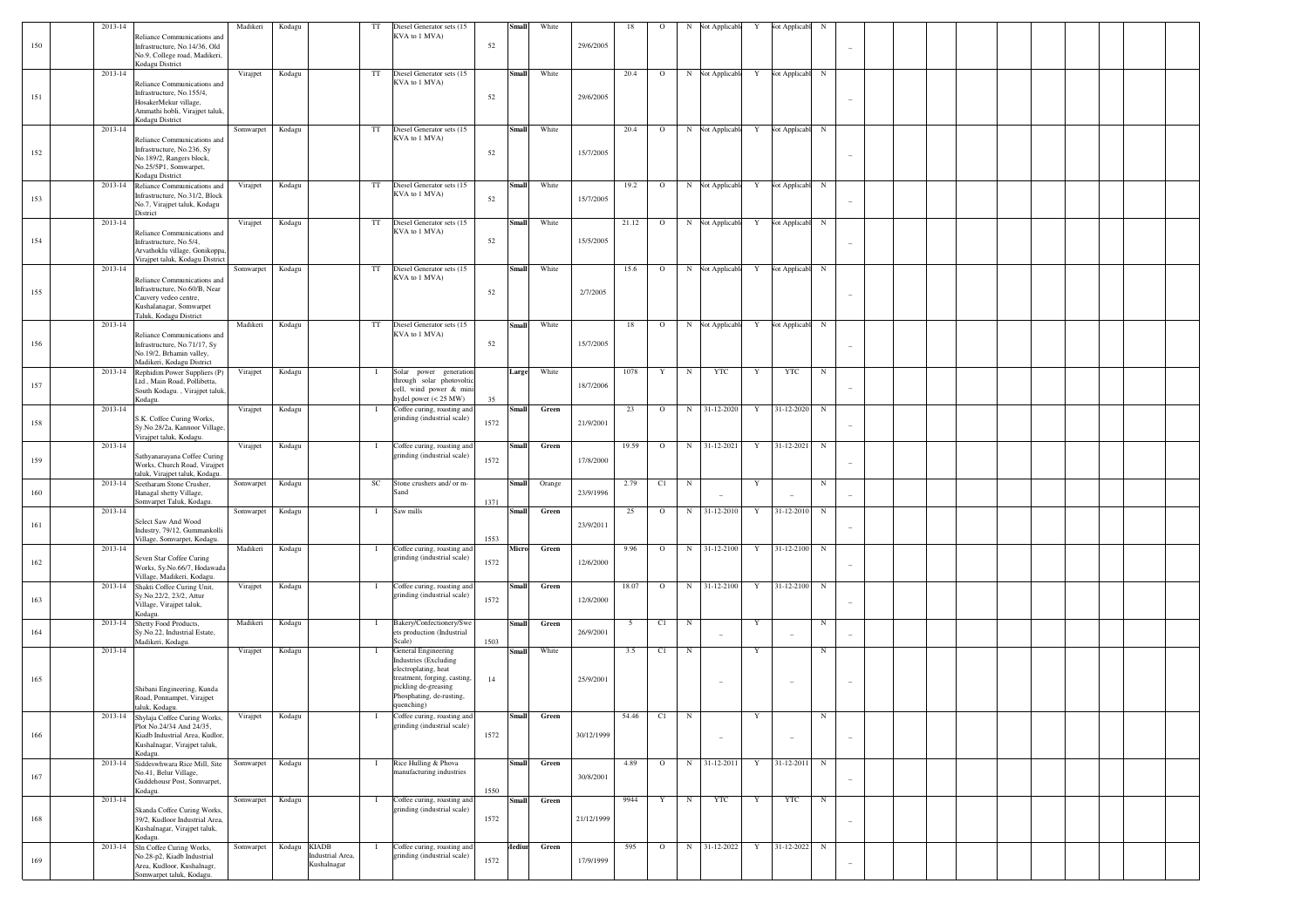| 170 | 2013-14          | Sree Manjunatha Rice Mill,<br>Sanivarasanthe, Somvarpet,                                                                              | Somwarpet        | Kodagu | $\bf{I}$     | Rice Hulling & Phova<br>manufacturing industries                                                                                                                                                                      | Micro                 | Green       | 14/7/1999  | 9.75           | $\circ$    | N           | 31-12-2100               | Y | 31-12-2100               | N          |                          |  |  |  |  |
|-----|------------------|---------------------------------------------------------------------------------------------------------------------------------------|------------------|--------|--------------|-----------------------------------------------------------------------------------------------------------------------------------------------------------------------------------------------------------------------|-----------------------|-------------|------------|----------------|------------|-------------|--------------------------|---|--------------------------|------------|--------------------------|--|--|--|--|
| 171 | 2013-14          | Kodagu.<br>Sree Mukambika Lime Centre,<br>Chettally Road, Site No.<br>129/1, Near Sreedevi Estate,<br>Coligalli Post, Virajpet taluk, | Virajpet         | Kodagu | $\mathbf{I}$ | manufacturing<br>Lime<br>(Using Lime Kiln)                                                                                                                                                                            | 1550<br>Small<br>1343 | Orange      | 17/3/1999  | 94.3           | $\circ$    | $_{\rm N}$  | 30-06-2019               | Y | 30-06-2019               | $_{\rm N}$ |                          |  |  |  |  |
| 172 | 2013-14          | Kodagu.<br>Sri Chamundi Stone Crusher<br>Unit, Sy.No.135/5, U Badaga<br>Village, Kasaba Hobli, Virajpet<br>taluk, Kodagu.             | Virajpet         | Kodagu | SC           | Stone crushers and/ or m-<br>Sand                                                                                                                                                                                     | Small<br>1371         | Orange      | 5/3/2001   | 20.85          | C1         | $_{\rm N}$  | $\overline{\phantom{a}}$ | Y |                          | $_{\rm N}$ |                          |  |  |  |  |
| 173 | 2013-14          | Sri Devi Candle & Flour Mill,<br>Sy.No.19, Industrial Estate,<br>Madikeri, Kodagu.                                                    | Madikeri         | Kodagu | $\bf{I}$     | Wax Candles (excluding<br>manufacturing of waxes)                                                                                                                                                                     | Small<br>56           | White       | 26/9/2001  | 3.15           | C1         | $_{\rm N}$  |                          | Y |                          | $_{\rm N}$ |                          |  |  |  |  |
| 174 | 2013-14          | Sri Krishna Flour Mill, Kanoor<br>Village And Post, Virajpet<br>taluk, Kodagu.                                                        | Virajpet         | Kodagu | $\bf{I}$     | Flour mills (dry process)                                                                                                                                                                                             | Small<br>1525         | White       | 26/9/2001  | 0.75           | $\circ$    | $_{\rm N}$  | Not Applied              | Y | Not Applied              | $_{\rm N}$ |                          |  |  |  |  |
| 175 | 2013-14          | Sri Krishna Rice Mill, Sy No.<br>586/1, Koothy Village,<br>Somvarpet, Kodagu.                                                         | Somwarpet        | Kodagu | $\bf{I}$     | Rice Hulling & Phova<br>nanufacturing industries                                                                                                                                                                      | Small<br>1550         | Green       | 26/5/2004  | 17             | C1         | $_{\rm N}$  |                          | Y |                          | $_{\rm N}$ |                          |  |  |  |  |
| 176 | 2013-14          | Sri Maruthi Auto Garage, Club<br>Road, Somwarpet, Kodagu.                                                                             | Somwarpet        | Kodagu | $\bf{I}$     | General Engineering<br><b>Industries</b> (Excluding<br>electroplating, heat<br>treatment, forging, casting,<br>pickling de-greasing<br>Phosphating, de-rusting,<br>quenching)                                         | Small<br>14           | White       | 26/9/2001  | 0.8            | $\circ$    | $_{\rm N}$  | Not Applicable           | Y | Not Applicabl            | $_{\rm N}$ |                          |  |  |  |  |
| 177 | 2013-14          | Sri Nithya Engineering Works.<br>No.47, L-7, Industrial Estate.<br>Madikeri, Kodagu.                                                  | Madikeri         | Kodagu | $\bf{I}$     | General Engineering<br><b>Industries</b> (Excluding<br>electroplating, heat<br>treatment, forging, casting,<br>pickling de-greasing<br>Phosphating, de-rusting,<br>quenching)                                         | Small<br>14           | White       | 24/7/2001  | - 5            | $\circ$    |             | N Not Applicable         | Y | Not Applicabl            | $_{\rm N}$ |                          |  |  |  |  |
| 178 | 2013-14          | Sri Shanu Cocret Blocks,<br>Sy.No.143/1, Hulse Village,<br>Shanivarsanthe, Somvarpet,<br>Kodagu.                                      | Somwarpet        | Kodagu | $\bf{I}$     | Cement products (without<br>using Asbestos) like pipe,<br>pillar, jafri, well ring,<br>blocks/tiles etc. (should be<br>done under closed covered<br>shed to control fugitive<br>emissions) [only industrial<br>scale] | <b>Small</b><br>1511  | Green       | 26/9/2001  | 4.88           | C1         | $_{\rm N}$  |                          | Y |                          | $_{\rm N}$ |                          |  |  |  |  |
| 179 | 2013-14          | Sri Siddeswara Tyre Works,<br>Alekatte Road, Somvarpet,<br>Kodagu.                                                                    | Somwarpet        | Kodagu | $\bf{I}$     | Tyres and tubes retreading<br>(without boiler)                                                                                                                                                                        | Micro<br>1563         | Green       | 24/2/2000  | 4.89           | $\circ$    | N           | 31-12-2100               | Y | 31-12-2100               | $_{\rm N}$ |                          |  |  |  |  |
| 180 | 2013-14          | Sri Venkateshwara Tiles,<br>Kushalnagar, Market Road,<br>Somvarpet, Kodagu.                                                           | Somwarpet        | Kodagu | $\bf{I}$     | Mosaic tiles                                                                                                                                                                                                          | Small<br>1598         | Green       | 2/1/2003   | 10.9           | C1         | $_{\rm N}$  |                          | Y |                          | $_{\rm N}$ |                          |  |  |  |  |
| 181 | 74478<br>2013-14 | Sri Venkateshwara Tyre Work,<br>Nagur Village, Somvarpet,<br>Kodagu.                                                                  | Somwarpet        | Kodagu | $\bf{I}$     | Tyres and tubes retreading<br>(without boiler)                                                                                                                                                                        | Small<br>1563         | Green       | 28/9/2001  | 3.3            | $\circ$    | $_{\rm N}$  | 31/12/2117               | Y | 31/12/2117               | $_{\rm N}$ |                          |  |  |  |  |
| 182 | 2013-14          | Sri Vinayaka Rice Mill,<br>College Road, Madikeri,<br>Kodagu.                                                                         | Madikeri         | Kodagu | $\mathbf{I}$ | Rice Hulling & Phova<br>manufacturing industries                                                                                                                                                                      | Small<br>1550         | Green       | 4/1/2000   | 4.25           | $\circ$    | $_{\rm N}$  | 31/12/2118               | Y | 31/12/2118               | $_{\rm N}$ |                          |  |  |  |  |
| 183 | 2013-14          | Sri. Vinayaka Rice Mill, Belur<br>Road, Somvarpet, Kodagu.                                                                            | Somwarpet        | Kodagu | $\bf{I}$     | Rice Hulling & Phova<br>nanufacturing industries                                                                                                                                                                      | Micro<br>1550         | Green       | 29/9/2001  | 6.85           | $\circ$    | $_{\rm N}$  | 31-12-2100               | Y | 31-12-2100               | $_{\rm N}$ |                          |  |  |  |  |
| 184 | 2013-14          | Zainaba Coffee Curing Works,<br>No. 191/2, Aravathaklu<br>Village, Gonikoppa, Virajpet<br>Taluk, Kodagu District.                     | Virajpet         | Kodagu | $\bf{I}$     | Coffee curing, roasting and<br>grinding (industrial scale)                                                                                                                                                            | Small<br>1572         | Green       | 20/7/1999  | 98.7           | C1         | $_{\rm N}$  | $\overline{\phantom{a}}$ | Y |                          | $_{\rm N}$ |                          |  |  |  |  |
| 185 | 2013-14          | Raj curing works(Previously<br>Sunrise Coffee Curing Works).<br>Kushalnagar Kodagu Dist.,<br>Somvarpet, Kodagu.                       | Somwarpet        | Kodagu | $\bf{I}$     | Coffee curing, roasting and<br>grinding (industrial scale)                                                                                                                                                            | Small<br>1572         | Green       | 23/02/2004 | 60.61          | $\circ$    | $_{\rm N}$  | 31-12-2024               | Y | 31-12-2024               | $_{\rm N}$ |                          |  |  |  |  |
| 186 | 2013-14          | Suntikoppa Stone Crusher,<br>Sy.No.110/1, Hardur Village<br>& Post, Shuntikoppa, ,                                                    | Somwarpet        | Kodagu | SC           | Stone crushers and/ or m-<br>Sand                                                                                                                                                                                     | <b>Small</b>          | Orange      | 30/3/2002  | 4.43           | C1         | $\mathbf N$ | $\overline{\phantom{a}}$ | Y |                          | $_{\rm N}$ |                          |  |  |  |  |
| 187 |                  | Somvarpet, Kodagu.<br>2013-14 Suraksha Coffee Curing<br>Works, Main Road,<br>Sanivarasanthe, Somvarpet,<br>Kodagu.                    | Somwarpet Kodagu |        | $\mathbf{I}$ | Coffee curing, roasting and<br>grinding (industrial scale)                                                                                                                                                            | 1371<br>1572          | Small Green | 21/2/2000  |                | 33.74 C1 N |             | $\sim$                   | Y | $\overline{\phantom{a}}$ | N          | $\overline{\phantom{a}}$ |  |  |  |  |
| 188 |                  | 2013-14 Suvarna Agro Products,<br>No.29/P, Industrial Area,<br>Kushalnagar, Virajpet taluk,                                           | Virajpet         | Kodagu | $\mathbf{I}$ | Rice Hulling & Phova<br>manufacturing industries                                                                                                                                                                      | Small                 | Green       | 6/3/1999   | $\overline{4}$ | C1         | N           | $\sim$                   | Y |                          | $_{\rm N}$ | $\overline{\phantom{a}}$ |  |  |  |  |
| 189 | 2013-14          | Kodagu.<br>Tar Rice Mill, Site No.292,<br>Bittangala Village And Post,<br>Virajpet taluk, Kodagu.                                     | Virajpet         | Kodagu | $\mathbf{I}$ | Rice Hulling & Phova<br>manufacturing industries                                                                                                                                                                      | 1550<br>Small<br>1550 | Green       | 26/9/2001  | 6.5            | C1         | N           | $\sim$                   | Y |                          | $_{\rm N}$ |                          |  |  |  |  |
| 190 | 2013-14          | Tashwital Huller And Flour<br>Mill, Site No.74/3, Avandur<br>Village And Post, Madikeri,<br>Kodagu.                                   | Madikeri         | Kodagu | $\bf{I}$     | Flour mills (dry process)                                                                                                                                                                                             | Small<br>1525         | Green       | 26/9/2001  | 0.85           | C1         | $_{\rm N}$  | $\overline{\phantom{a}}$ | Y |                          | $_{\rm N}$ | $\overline{\phantom{a}}$ |  |  |  |  |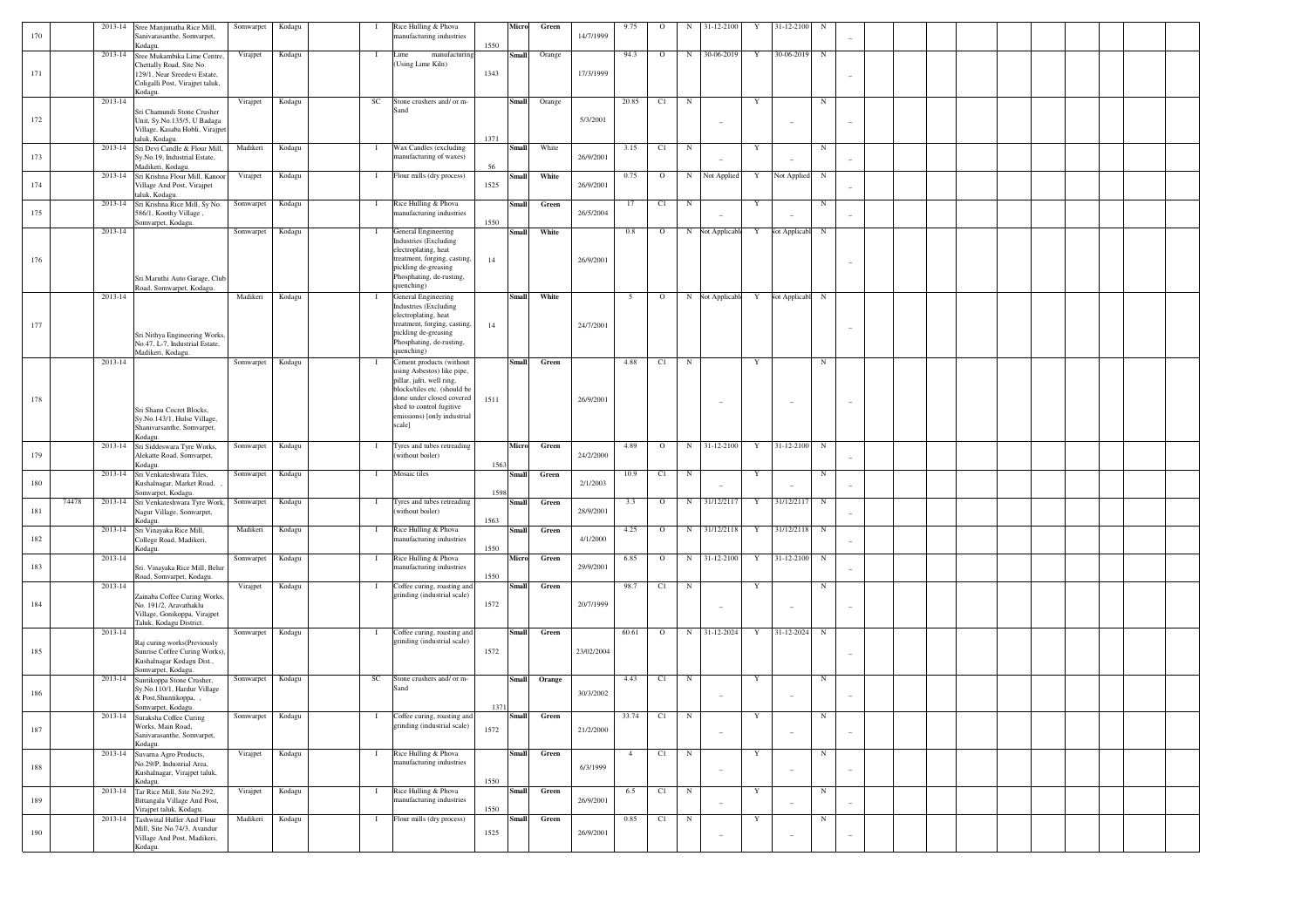| 191 |       | 2013-14 | Tata Tele Services Ltd., (Viom<br>Network Ltd) - Kushalnagar<br>Rives Road Dandinpet Road,<br>Ayappa Swamy Temple,<br>Kushalnagar, Somvarpet,<br>Kodagu.                 | Somwarpet | Kodagu       |                                 | TT           | Diesel Generator sets (15<br>KVA to 1 MVA)                                                                               | 52         | <b>Small</b> | White  | 5/10/2004  | 20.69 | $\circ$      | N          | <b>Not Applicable</b>                    | Y | <b>Not Applicabl</b> | $_{\rm N}$  |  |  |   |            |  |
|-----|-------|---------|--------------------------------------------------------------------------------------------------------------------------------------------------------------------------|-----------|--------------|---------------------------------|--------------|--------------------------------------------------------------------------------------------------------------------------|------------|--------------|--------|------------|-------|--------------|------------|------------------------------------------|---|----------------------|-------------|--|--|---|------------|--|
| 192 |       |         | 2013-14 Tata Tele Services Ltd., -<br>Somwarpet, Mr. Javaprakash.<br>K.N., Sy. No. 53/2,<br>Basaveshwara Road,<br>Somvarpet, Kodagu.                                     | Somwarpet | Kodagu       |                                 | TT           | Diesel Generator sets (15<br>KVA to 1 MVA)                                                                               | 52         | <b>Small</b> | White  | 6/10/2004  | 2.67  | $\circ$      |            | N Not Applicabl Y Not Applicabl N        |   |                      |             |  |  |   |            |  |
| 193 |       | 2013-14 | Tata Teleservices Ltd., 29/2,<br>Gandhinagar, Bypass Road,<br>Virajpet taluk, Kodagu.                                                                                    | Virajpet  | Kodagu       |                                 | TT           | Diesel Generator sets (15<br>KVA to 1 MVA)                                                                               | 52         | <b>Small</b> | White  | 20/7/2004  | 14.98 | $\mathbf{O}$ |            | N Not Applicabl                          | Y | 31-12-2100 N         |             |  |  |   |            |  |
| 194 |       |         | 2013-14 The Bombay Burman Trading<br>Corporation Ltd., C/F,<br>Fairland Coffee Curing Works,<br>Elk Hill Estate, P.B.No.12,<br>Siddapura Post, Virajpet taluk<br>Kodagu. | Virajpet  | Kodagu       |                                 | $\mathbf{I}$ | Coffee curing, roasting and<br>grinding (industrial scale)                                                               | 1572       | <b>Small</b> | Green  | 29/6/1996  | 1.6   | $\circ$      | N          | 06-09-2020                               | Y | 06-09-2020           | N           |  |  |   |            |  |
| 195 |       |         | 2013-14 The Coorg Orange Growers Co-<br>Operative Society Ltd.,<br>Gonikoppa Post, Virajpet<br>taluk, Kodagu.                                                            | Virajpet  | Kodagu       |                                 | $\bf{I}$     | Mechanized laundry using<br>oil fired boiler                                                                             | 1352       | <b>Small</b> | Orange | 18/4/1998  | 35    | $\circ$      | N          | 30.09.2011                               | Y | 30.09.2011           | N           |  |  |   |            |  |
| 196 |       |         | 2013-14 The Hunsur Works Unit-Ii,<br>Hebbal-40, Somvarpet,<br>Kodagu.                                                                                                    | Somwarpet | Kodagu       |                                 | $\bf{I}$     | Coffee curing, roasting and<br>grinding (industrial scale)                                                               | 1572       | Small        | Green  | 1/12/1997  | 1.36  | C1           | N          |                                          | Y |                      | N           |  |  |   |            |  |
| 197 |       | 2013-14 | Thric Up Soft Drinks, 286,<br>Mullusoge Post, Kushalnagar,<br>Virajpet taluk, Kodagu.                                                                                    | Virajpet  | Kodagu       |                                 | $\mathbf{I}$ | Soft drinks, aerated waters<br>excluding pulp based                                                                      | 1633       | <b>Small</b> | Green  | 4/3/1997   | 5.4   | C1           | N          | $\overline{\phantom{a}}$                 | Y |                      | N           |  |  |   |            |  |
| 198 |       |         | 2013-14 Thrice Up Soft Drinks, No.96-<br>100, Kiadb Industrial Area,<br>Kushalnagar, Somvarpet,<br>Kodagu.                                                               | Somwarpet | Kodagu       |                                 | $\mathbf{I}$ | Soft drinks, aerated waters<br>excluding pulp based                                                                      | 1633       | <b>Small</b> | Green  | 20/3/2000  | 18.87 | Y            | N          | 9/8/2002                                 | Y | 9/8/2002             | $\mathbf N$ |  |  |   |            |  |
| 199 |       |         | 2013-14 City Muncipal Council,<br>Madikeri, Kodagu.                                                                                                                      | Madikeri  | Kodagu       |                                 | LB           | Local Body                                                                                                               |            | Small        | Orange | 15/12/1997 | NA    | $\circ$      |            | N 30-06-2019                             | Y | 30-06-2019           | $_{\rm N}$  |  |  | Y | <b>FBO</b> |  |
| 200 |       |         | 2013-14 Town Panchayat, Somvarpet,<br>Kodagu.                                                                                                                            | Somwarpet | Kodagu       |                                 | LB           | Local Body                                                                                                               |            | Small        | Orange | 11/6/1999  | NA    | $\circ$      | N          | 30-06-2019                               | Y | 30-06-2019           | N           |  |  | Y | 31/12/2023 |  |
| 201 |       | 2013-14 | Town Panchayath, Virajpet<br>taluk, Virajpet taluk, Kodagu.                                                                                                              | Virajpet  | Kodagu       |                                 | LB           | <b>Local Body</b>                                                                                                        |            | <b>Small</b> | Orange | 25/1/2001  | NA    | $\circ$      | N          | 30-06-2019                               | Y | 30-06-2019           | N           |  |  | Y | 31/12/2023 |  |
| 202 |       | 2013-14 | Town Panchyat, Kushalnagar,<br>Somwarpet, Kodagu.                                                                                                                        | Somwarpet | Kodagu       |                                 | LB           | Local Body                                                                                                               |            | <b>Small</b> | Orange | 15/12/1997 | NA    | $\circ$      | N          | 30-06-2019                               | Y | 30-06-2019           | $_{\rm N}$  |  |  | Y | 31/12/2023 |  |
| 203 | 32678 | 2013-14 | Travancore Coffee Co. Pvt.<br>Ltd., No.27, Kiadb Industrial<br>Area, Kusahalnagar,                                                                                       | Somwarpet | Kodagu       |                                 | $\bf{I}$     | Coffee curing, roasting and<br>grinding (industrial scale)                                                               | 1572       | <b>Small</b> | Green  | 16/3/2004  | 2.28  | $\Omega$     |            | N 31-12-2022                             | Y | 31-12-2022           | $\mathbf N$ |  |  |   |            |  |
|     |       |         | Somwarpet taluk, Kodagu<br>2013-14 Ttp Wood And Saw Mill, No.                                                                                                            | Virajpet  | Kodagu       |                                 | $\mathbf{I}$ | Saw mills                                                                                                                |            | Small        | Green  |            | 9.5   | Y            | $_{\rm N}$ | <b>YTC</b>                               | Y | <b>YTC</b>           | N           |  |  |   |            |  |
| 204 |       |         | 87/61, Kaiku Village, Virajpet<br>taluk, Kodagu.<br>2013-14 Uma Maheshwari Traders,                                                                                      | Somwarpet | Kodagu       |                                 | $\bf{I}$     | Coffee curing, roasting and<br>grinding (industrial scale)                                                               | 1553       | Small        | Green  | 5/2/2003   | 45    | C1           | $_{\rm N}$ |                                          | Y |                      | N           |  |  |   |            |  |
| 205 |       |         | Harish Chandrapura, Mysore<br>Road, Gonikoppa, Somvarpet,<br>Kodagu.<br>2013-14 United Coffee Curing Works                                                               | Somwarpet | Kodagu KIADB |                                 | $\mathbf{I}$ | Coffee curing, roasting and                                                                                              | 1572       | Small        | Green  | 23/1/1999  | 1.15  | $\circ$      |            | $\overline{\phantom{a}}$<br>N 31-12-2022 | Y | 31-12-2022           | N           |  |  |   |            |  |
| 206 |       |         | Pvt Ltd., 22p1, Kiadb<br>Industrial Area, Kudloor,<br>Kushalnagara, Somwarpet<br>taluk, Kodagu.                                                                          |           |              | Industrial Area,<br>Kushalnagar |              | grinding (industrial scale)                                                                                              | 1572       |              |        | 18/3/2000  |       |              |            |                                          |   |                      |             |  |  |   |            |  |
| 207 |       |         | 2013-14 United Coffee Processing,<br>Aigoor village, Somvarpet,<br>Kodagu.                                                                                               | Somwarpet | Kodagu       |                                 | $\mathbf{I}$ | Coffee curing, roasting and<br>grinding (industrial scale)                                                               | 1572       | <b>Small</b> | Green  | 18/3/2000  | 32.25 | Y            | $_{\rm N}$ | YTC                                      | Y | <b>YTC</b>           | N           |  |  |   |            |  |
| 208 |       | 2013-14 | V.V. Bottling (Vithan<br>Bottling), Bittangala, South<br>Kodagu, Somvarpet, Kodagu.                                                                                      | Somwarpet | Kodagu       |                                 | $\mathbf{I}$ | Soft drinks, aerated waters<br>excluding pulp based                                                                      | 1633       | Small        | Green  | 3/2/2000   | 10.5  | C1           | $_{\rm N}$ | $\overline{\phantom{a}}$                 | Y |                      | N           |  |  |   |            |  |
| 209 |       | 2013-14 | Veerabhadra Swamy Model<br>Huller Flour Mill, Bettengeri<br>Village, Somvarpet, Kodagu.                                                                                  | Somwarpet | Kodagu       |                                 | $\mathbf{I}$ | Flour mills (dry process)                                                                                                | 1525       | Small        | Green  | 24/9//2001 | 0.95  | C1           | $_{\rm N}$ |                                          | Y |                      | N           |  |  |   |            |  |
| 210 |       |         | 2013-14 Venkateshwara Iyengar<br>Bakery, Gandhinagar, Virajpet                                                                                                           | Virajpet  | Kodagu       |                                 | $\bf{I}$     | Bakery/Confectionery/Swe<br>ets production (Industrial                                                                   |            | Small        | Green  | 26/9/2001  | 0.98  | C1           | N          |                                          | Y |                      | N           |  |  |   |            |  |
| 211 |       |         | taluk, Kodagu.<br>2013-14 Videsh Sanchar Nigam Ltd.,<br>Crown Tower, College Road,<br>Madikeri, Kodagu District,<br>Madikeri, Kodagu.                                    | Madikeri  | Kodagu       |                                 | TT           | Scale)<br>Diesel Generator sets (15<br>KVA to 1 MVA)                                                                     | 1503<br>52 | Small        | White  | 11/9/2003  | 2.82  | $\mathbf{o}$ |            | N Not Applicable                         | Y | Vot Applicabl        | N           |  |  |   |            |  |
| 212 |       | 2013-14 | Vigneshwara Offset Printer,<br>Srirama Complex, Suntikoppa,<br>Somvarpet, Kodagu.                                                                                        | Somwarpet | Kodagu       |                                 | $\bf{I}$     | Block making for printing<br>without foundry (excluding<br>wooden block making)                                          | 1570       | <b>Small</b> | Green  | 25/9/2001  | 5     | C1           | $_{\rm N}$ | $\overline{\phantom{a}}$                 | Y |                      | N           |  |  |   |            |  |
| 213 |       | 2013-14 | Viking Resort, Ambatti<br>Greens, Sy No.117/3, Ambatti<br>village, Virajpet taluk, Kodagu<br>District                                                                    | Virajpet  | Kodagu       |                                 | H            | Hotels $(< 3 \text{ star})$ or hotels<br>having $> 20$ rooms and $<$<br>100 rooms, waste water<br>generation >10 KLD and | 1335       | Mediun       | Orange | 28/3/2006  | 874   | $\mathbf{O}$ |            | N 31-12-2023                             | Y | 31-12-2023           | N           |  |  |   |            |  |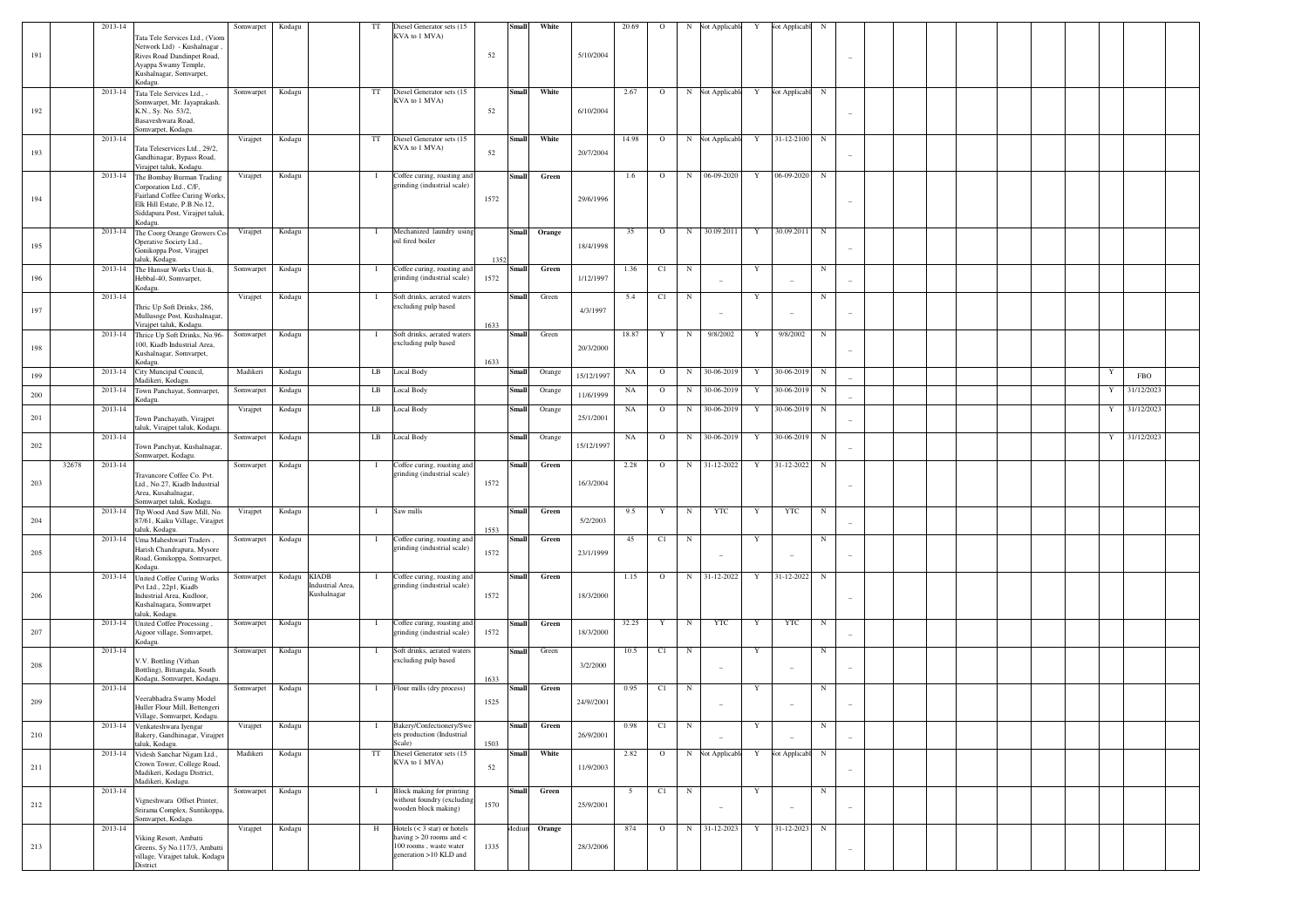|     |       | 2013-14 |                                                                                                                                                                                         | Virajpet               | Kodagu       |                                 | - 1          | General Engineering<br>Industries (Excluding<br>electroplating, heat                                                                                                                                                                                                                                                           |            | <b>Small</b>  | White  |            |        | C1          |            |                          |             |                 |            |                          |  |  |  |
|-----|-------|---------|-----------------------------------------------------------------------------------------------------------------------------------------------------------------------------------------|------------------------|--------------|---------------------------------|--------------|--------------------------------------------------------------------------------------------------------------------------------------------------------------------------------------------------------------------------------------------------------------------------------------------------------------------------------|------------|---------------|--------|------------|--------|-------------|------------|--------------------------|-------------|-----------------|------------|--------------------------|--|--|--|
| 214 |       |         | Vinayaka Handicaft And<br>Engineering Works, Kunda<br>Road, Ponnampet, Virajpet<br>taluk, Kodagu.                                                                                       |                        |              |                                 |              | treatment, forging, casting,<br>pickling de-greasing<br>Phosphating, de-rusting,<br>quenching)                                                                                                                                                                                                                                 | 14         |               |        | 29/9/2001  |        |             |            |                          |             |                 |            |                          |  |  |  |
| 215 |       |         | 2013-14 Vishwas Coffe Works,<br>Aravatholu Village, Virajpet<br>taluk, Kodagu.                                                                                                          | Virajpet               | Kodagu       |                                 | $\mathbf{I}$ | Coffee curing, roasting and<br>grinding (industrial scale)                                                                                                                                                                                                                                                                     | 1572       | <b>Small</b>  | Green  | 24/1/2002  | 9.47   | $\circ$     |            | N 31-12-2021             | $\mathbf Y$ | 31-12-2021      | $_{\rm N}$ |                          |  |  |  |
| 216 |       | 2013-14 | Vishwasini Stone Crusher,<br>Sy.No.59/11, Menasa Village,<br>Ankanahalli Post,<br>Shanivarsanthe Hobli,                                                                                 | Somwarpet              | Kodagu       |                                 | $_{\rm SC}$  | Stone crushers and/ or m-<br>Sand                                                                                                                                                                                                                                                                                              |            | <b>Small</b>  | Orange | 29/8/2002  | 10.58  | C1          | $_{\rm N}$ | $\overline{\phantom{a}}$ | Y           |                 | $_{\rm N}$ |                          |  |  |  |
| 217 |       | 2013-14 | Somvarpet, Kodagu.                                                                                                                                                                      | Virajpet               | Kodagu       |                                 | $\mathbf{I}$ | Carpentry and wooden<br>furniture manufacturing<br>(excluding saw mill) with<br>the help of electrical<br>(motorized) machines such                                                                                                                                                                                            | 1371       | Small         | Green  | 24/9/2001  | 14     | $\circ$     |            | N 31-12-2020             | $\mathbf Y$ | 31-12-2020      | $_{\rm N}$ |                          |  |  |  |
|     |       |         | Wood Land Industries,<br>Gandhinagar, Virajpet taluk,<br>Kodagu.                                                                                                                        |                        |              |                                 |              | as electric wood planner,<br>steel saw cutting circular<br>blade etc.                                                                                                                                                                                                                                                          | 1510       |               |        |            |        |             |            |                          |             |                 |            |                          |  |  |  |
| 218 |       |         | 2013-14 Yathish Bottling Company, L-<br>, Industrial Estate, Madikeri,<br>Kodagu.                                                                                                       | Madikeri               | Kodagu       |                                 | $\mathbf{I}$ | Soft drinks, aerated waters<br>excluding pulp based                                                                                                                                                                                                                                                                            | 1633       | Small         | Green  | 24/4/1995  | 2.72   | C1          | $_{\rm N}$ |                          | $\mathbf Y$ |                 | $_{\rm N}$ |                          |  |  |  |
| 219 | 64019 | 2013-14 | Southern Coffee Curing<br>Formelry Yes Coffee Curing<br>Works, Sy.No.121/3, Kukaloor<br>Village, Virajpet taluk,<br>Kodagu.                                                             | Virajpet               | Kodagu       |                                 | $\mathbf{I}$ | Coffee curing, roasting and<br>grinding (industrial scale)                                                                                                                                                                                                                                                                     | 1572       | Small         | Green  | 22/1/2001  | 20.01  | $\circ$     |            | N 31/12/2027             | $\mathbf Y$ | 31/12/2027      | $_{\rm N}$ |                          |  |  |  |
| 220 |       | 2013-14 | Ionnamma Venkate Gowda<br>rice mill(Previously<br>Thazaliyeth Rice Mill), Sy.<br>No. 121, Doddukadu Village,                                                                            | Somwarpet              | Kodagu       |                                 | $\mathbf{I}$ | Rice Hulling & Phova<br>manufacturing industries                                                                                                                                                                                                                                                                               |            | <b>Small</b>  | Green  | 7/7/2006   | 12     | $\circ$     |            | N 31/12/2025             | Y           | 31/12/2025      | $_{\rm N}$ |                          |  |  |  |
| 221 |       |         | Somwarpet taluk, Kodagu.<br>2013-14 Hutchinson Essar (South) Ltd.,<br>c/o. Convent Junction Road,<br>Madikeri, Kodagu                                                                   | Madikeri               | Kodagu       |                                 | TT           | Diesel Generator sets (15<br>KVA to 1 MVA)                                                                                                                                                                                                                                                                                     | 1550<br>52 | Small         | White  | 4/2/2003   | 21.73  | $\circ$     |            | N Not Applicable         | Y           | Not Applicabl N |            |                          |  |  |  |
| 222 |       |         | 2013-14 M/s. Gajana Rice mill<br>(Previously Adithya Rice<br>Mill), Sy. No. 71, Gudaglate<br>Village, Somwarpet taluk,<br>Kodagu.                                                       | Somwarpet              | Kodagu       |                                 | $\mathbf{I}$ | Rice Hulling & Phova<br>manufacturing industries                                                                                                                                                                                                                                                                               | 1550       | <b>Small</b>  | Green  | 24/8/2006  | $10\,$ | $\circ$     |            | N 31-12-2119             | Y           | 31-12-2119      | $_{\rm N}$ |                          |  |  |  |
| 223 | 10590 |         | 2015-16 $M/s$ . Sai Paryavaran<br>Construction Pvt. Ltd, Plot/<br>Phase No. Sy. No. 92/2,<br>87/8,87/11, 1st Monnangeri<br>Village, Gaalibeedu Hobli,<br>Madikeri Tq., Kodagu District- | Madikeri               | Kodagu       |                                 | H            | Hotels/Resorts having >20<br>rooms and overall waste<br>generation <10 KLD<br>without boiler & hazardous<br>waste.                                                                                                                                                                                                             | 1593       | <b>Aediur</b> | Orange | 8/6/2000   | 248    | $\circ$     |            | N 30-09-2030             | Y           | 30-09-2030      | $_{\rm N}$ |                          |  |  |  |
| 224 |       | 2013-14 | 571201<br>Corporation Bank,                                                                                                                                                             | Madikeri               | Kodagu       |                                 | $\circ$      | Commercial Complexes,<br>Office Complex/Banks,<br>Cinema Theaters having<br>built up area <20,000<br>sq.mtrs. in non-sewered<br>areas and having<br>independent STPs/and DG<br>sets (vide G.O.No.FEE 22<br>EPC 2009 (P-1), dated<br>04.08.2010 issued by<br>Department of Ecology &<br>Environment, Government<br>of Karnataka |            | <b>Small</b>  | Green  | 26/6/2004  | 14.95  | $\circ$     |            | N Vot Applicable         | Y           | Not Applied     | N          |                          |  |  |  |
|     |       |         | "Gurukrupa", Main Road,<br>Bettageri-571255, Madikeri<br>taluk                                                                                                                          | Madikeri               |              |                                 |              | Hotels $(< 3 \text{ star})$ or hotels                                                                                                                                                                                                                                                                                          | 1597       |               |        |            |        |             |            |                          |             |                 |            |                          |  |  |  |
| 225 |       | 2013-14 | Kaveri Retreats Pvt. Ltd., Sy.<br>No. 11/2B, 1/2, Monnagiri<br>Village, Galibedu, Madikeri,<br>Kodagu                                                                                   |                        | Kodagu       |                                 | $\,$ H       | having $> 20$ rooms and $<$<br>100 rooms, waste water<br>generation >10 KLD and                                                                                                                                                                                                                                                | 1335       | Large         | Orange | 4/5/2006   | 6133   | $\circ$     |            | N 31-12-2022             | $\mathbf Y$ | 31-12-2022      | $_{\rm N}$ |                          |  |  |  |
| 226 |       | 2013-14 | rakruthi Infrastructure &<br>Development Co. Ltd., No. 52,<br>Bychanalli, Kushalnagar,<br>Somwarpet taluk, Kodagu                                                                       | Somwarpet              | Kodagu       |                                 | H            | Hotels/Resorts having >20<br>ooms and overall waste<br>generation <10 KLD<br>without boiler & hazardous<br>waste.                                                                                                                                                                                                              | 1593       | Small         | Green  | 31/5/2006  | 1.32   | Y           | $_{\rm N}$ | YTC                      | Y           | YTC             | N          |                          |  |  |  |
| 227 |       | 2013-14 | Dongri Industry, KSSIDC<br>shead, Kudlur Industrial Area,<br>Kushalnagar, Kodagu                                                                                                        | Somwarpet Kodagu KIADB |              | Industrial Area,<br>Kushalnagar | $\mathbf{I}$ | Others- not generating<br>trade effluents and process<br>emissions.                                                                                                                                                                                                                                                            | 1566       | <b>Small</b>  | Green  | 8/9/2006   | 25     | C1          | ${\bf N}$  | $\overline{\phantom{a}}$ | $\mathbf Y$ |                 | $_{\rm N}$ | $\overline{\phantom{a}}$ |  |  |  |
| 228 | 63968 | 2013-14 | Annapurna Coffee (Previously<br>Sri Meenakshi Amman<br>Spices), P.B. No. 111/P1,<br>KIADB Indl. Area, Kudlur,<br>Kushalnagar, Kodagu                                                    | Somwarpet              | Kodagu KIADB | Industrial Area,<br>Kushalnagar | - 1          | Coffee curing, roasting and<br>grinding (industrial scale)                                                                                                                                                                                                                                                                     | 1572       | <b>Small</b>  | Green  | 18/9/2006  | 40.14  | $\circ$     |            | N 31-12-2026             | Y           | 31-12-2026      | $_{\rm N}$ | $\sim$                   |  |  |  |
| 229 |       |         | 2013-14 Golden Valley Coffee<br>Processing Unit, Dhakkan<br>Mohalla, Virajpet taluk,<br>Kodagu district.                                                                                | Virajpet               | Kodagu       |                                 | $\mathbf{I}$ | Coffee curing, roasting and<br>grinding (industrial scale)                                                                                                                                                                                                                                                                     | 1572       | <b>Small</b>  | Green  | 11/11/2006 | 15.9   | $\mathbf Y$ | ${\bf N}$  | YTC                      | $\mathbf Y$ | <b>YTC</b>      | ${\bf N}$  |                          |  |  |  |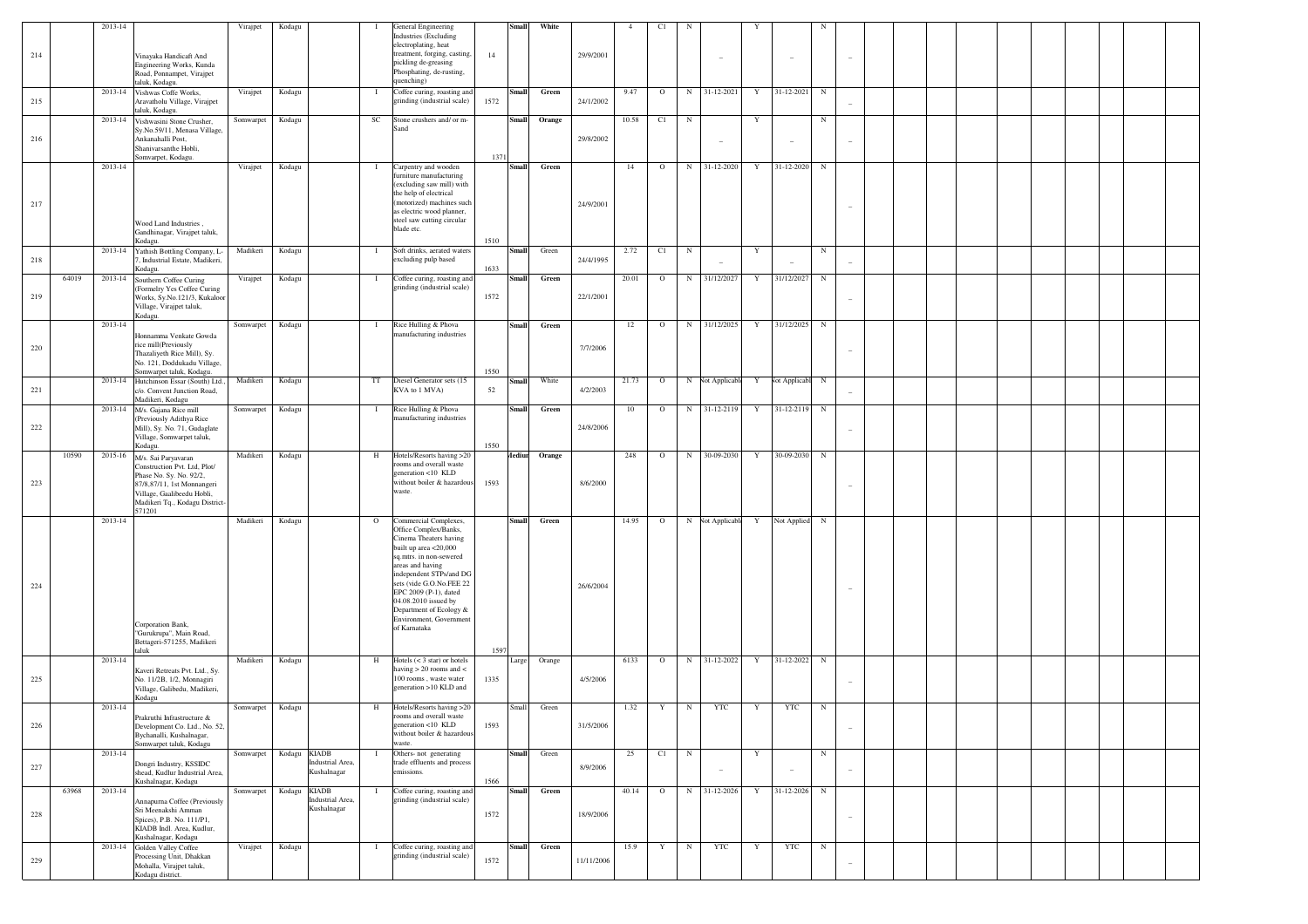|     |       | 2013-14 |                                                                                                                                                                | Virajpet  | Kodagu | -1           | Coffee curing, roasting and                                                                                                                                                                                                                                                                                                    |          | Small | Green                 |            | 9.18            | $\circ$ | N          | 31-12-2021       | Y           | 31-12-2021  | $_{\rm N}$ |                          |  |  |  |  |  |
|-----|-------|---------|----------------------------------------------------------------------------------------------------------------------------------------------------------------|-----------|--------|--------------|--------------------------------------------------------------------------------------------------------------------------------------------------------------------------------------------------------------------------------------------------------------------------------------------------------------------------------|----------|-------|-----------------------|------------|-----------------|---------|------------|------------------|-------------|-------------|------------|--------------------------|--|--|--|--|--|
| 230 |       |         | Western coffee curing,<br>Formerly (Alameen Coffee<br>Curing works), Sy.No 126/14,<br>Kadangamarur Village,<br>Balamadu road, Virajpet Tq,<br>Kodagu District. |           |        |              | grinding (industrial scale)                                                                                                                                                                                                                                                                                                    | 1572     |       |                       | 18/11/2006 |                 |         |            |                  |             |             |            |                          |  |  |  |  |  |
| 231 | 37604 | 2013-14 | Shani Brick Industry, Sy.No.<br>30, Ammathi, Virajpet Taluk,                                                                                                   | Virajpet  | Kodagu | $\bf{I}$     | Cement products (without<br>using Asbestos) like pipe,<br>pillar, jafri, well ring,<br>blocks/tiles etc. (should be<br>done under closed covered<br>shed to control fugitive<br>emissions) [only industrial<br>scale]                                                                                                          | 1511     | Small | <b>MICRO</b><br>Green | 10/1/2007  | 18              | $\circ$ | N          | 31.12.2100       | $\mathbf Y$ | 31.12.2100  | N          |                          |  |  |  |  |  |
| 232 | 37607 | 2013-14 | Kodagu District<br>Sri Krishna Hallow Brick, Sy.<br>No. 14, Ammathi, Virajpect<br>Taluk, Kodagu                                                                | Virajpet  | Kodagu | $\mathbf{I}$ | Cement products (without<br>using Asbestos) like pipe,<br>pillar, jafri, well ring,<br>blocks/tiles etc. (should be<br>done under closed covered<br>shed to control fugitive<br>emissions) [only industrial<br>scale]                                                                                                          | 1511     | Small | Green                 | 27/12/2006 | 15              | $\circ$ | N          | 31-12-2117       | $\mathbf Y$ | 31-12-2117  | N          |                          |  |  |  |  |  |
| 233 |       | 2013-14 | Adhishakthi Coffee Curing,<br>Virajpet Taluk, Kodagu                                                                                                           | Virajpet  | Kodagu | $\mathbf{I}$ | Coffee curing, roasting and<br>grinding (industrial scale)                                                                                                                                                                                                                                                                     | 1572     | Small | Green                 | 27/01/2007 | 40.27           | $\circ$ |            | N 31-12-2019     | Y           | 31-12-2019  | N          |                          |  |  |  |  |  |
| 234 |       | 2013-14 | Kanappali Concrete,<br>Somwarpet taluk, Kodagu<br>district.                                                                                                    | Somwarpet | Kodagu | $\mathbf{I}$ | Cement products (without<br>using Asbestos) like pipe,<br>pillar, jafri, well ring,<br>blocks/tiles etc. (should be<br>done under closed covered<br>shed to control fugitive<br>emissions) [only industrial<br>scale]                                                                                                          | 1511     | Small | Green                 | 2/7/2007   |                 | Y       | $_{\rm N}$ | <b>YTC</b>       | Y           | <b>YTC</b>  | $_{\rm N}$ |                          |  |  |  |  |  |
| 235 |       | 2013-14 | Corporation Bank, Parane<br>Branch, Madikeri, Kodagu                                                                                                           | Madikeri  | Kodagu | $\mathbf{O}$ | Commercial Complexes,<br>Office Complex/Banks,<br>Cinema Theaters having<br>built up area <20,000<br>sq.mtrs. in non-sewered<br>areas and having<br>independent STPs/and DG<br>sets (vide G.O.No.FEE 22<br>EPC 2009 (P-1), dated<br>04.08.2010 issued by<br>Department of Ecology &<br>Environment, Government<br>of Karnataka |          | Small | Green                 | 15/3/2007  | $5\overline{5}$ | Y       |            | N Not Applicable | Y           | <b>YTC</b>  | $_{\rm N}$ |                          |  |  |  |  |  |
| 236 |       | 2013-14 | District.<br>Bhoruka Corporation Ltd.,                                                                                                                         | Madikeri  | Kodagu | $\mathbf I$  | Solar power generation<br>through solar photovoltic<br>cell, wind power & mini                                                                                                                                                                                                                                                 | 1597     | Large | White                 | 10/7/2001  | 8640            | $\circ$ | N          | 31-12-2018       | Y           | 31-12-2018  |            | N 1-12-2017              |  |  |  |  |  |
| 237 |       | 2013-14 | Kareki Village,<br>Nandini Power Company (P)<br>Ltd.                                                                                                           | Somwarpet | Kodagu | $\bf{I}$     | hydel power $(< 25$ MW)<br>Solar power generation<br>through solar photovoltic<br>cell, wind power & mini<br>hydel power (< 25 MW)                                                                                                                                                                                             | 35<br>35 | Large | White                 | 15/12/2006 | 1100            | Y       | $_{\rm N}$ | YTC              | Y           | <b>YTC</b>  | $_{\rm N}$ | $\overline{\phantom{a}}$ |  |  |  |  |  |
| 238 |       | 2013-14 | The Kodagu Teachers Co-<br>Operative Stores & Printing<br>Works Ltd., Virajpet, Kodagu<br>District.                                                            | Virajpet  | Kodagu | $\circ$      | Commercial Complexes,<br>Office Complex/Banks,<br>Cinema Theaters having<br>built up area <20,000<br>sq.mtrs. in non-sewered<br>areas and having<br>independent STPs/and DG<br>sets (vide G.O.No.FEE 22<br>EPC 2009 (P-1), dated<br>04.08.2010 issued by<br>Department of Ecology &<br>Environment, Government<br>of Karnataka | 1597     | Small | Green                 | 17/6/2003  | 3.47            | $\circ$ |            | N Not Applicable | Y           | Not Applied | $_{\rm N}$ |                          |  |  |  |  |  |
| 239 |       | 2013-14 | Badsha Stores, C.T. Circle,<br>Virajpet Taluk, Kodagu                                                                                                          | Virajpet  | Kodagu | $\circ$      | Commercial Complexes,<br>Office Complex/Banks,<br>Cinema Theaters having<br>built up area <20,000<br>sq.mtrs. in non-sewered<br>areas and having<br>independent STPs/and DG<br>sets (vide G.O.No.FEE 22<br>EPC 2009 (P-1), dated<br>04.08.2010 issued by<br>Department of Ecology &<br>Environment, Government<br>of Karnataka |          | Small | White                 | 22/5/2003  | 0.45            | $\circ$ | N          | Not Applicabl    | Y           | Not Applied | $_{\rm N}$ | $\qquad \qquad -$        |  |  |  |  |  |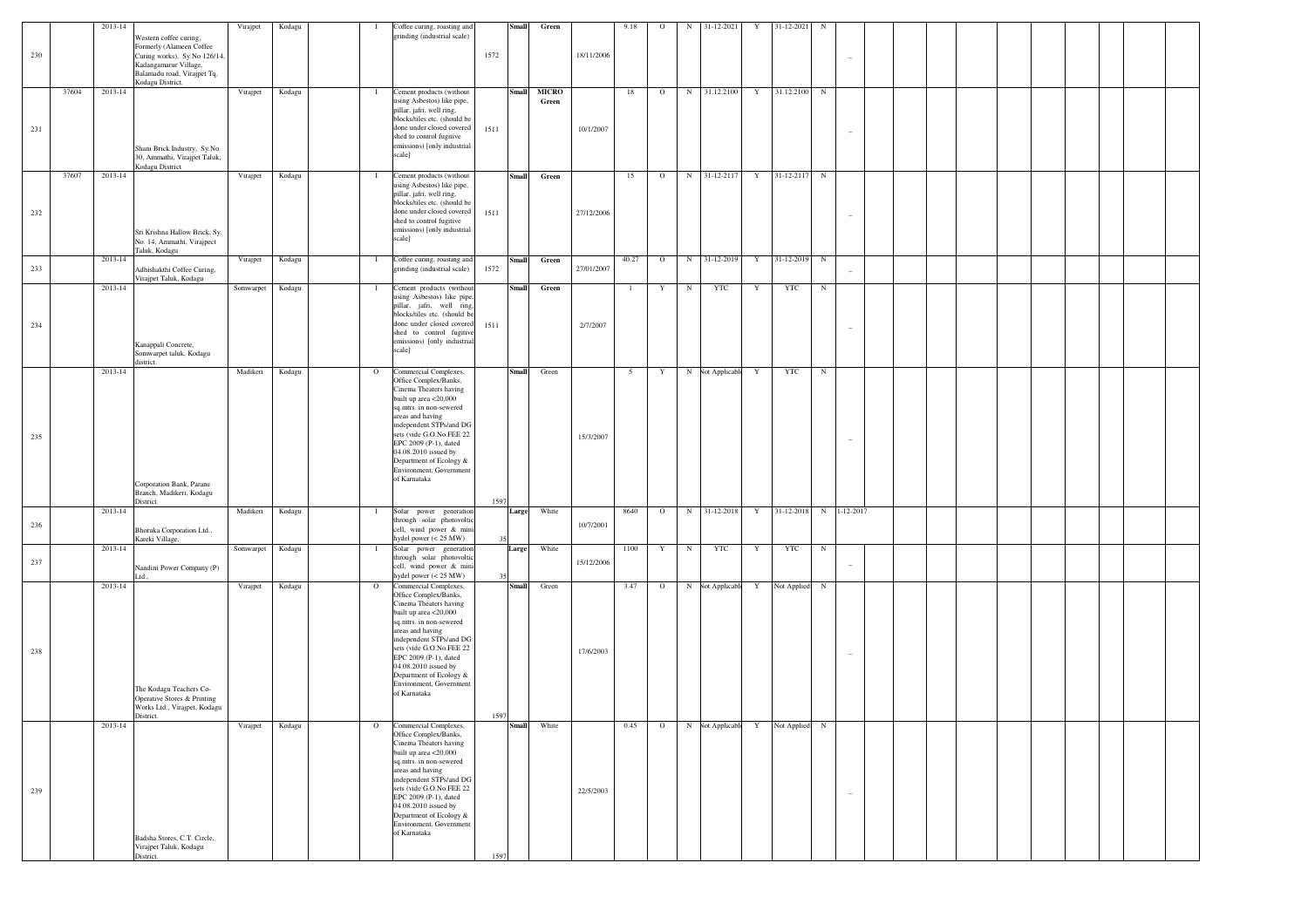|     |       |         | 2013-14 M/s. Coorg county (Filaa                                                                                                                      | Somwarpet | Kodagu       |                                                 | H            | Hotels $(< 3 \text{ star})$ or hotels                                                                                                                                                                                 |              | Small        | Orange       |            | 97.8           | $\circ$ | $_{\rm N}$ | 31-12-2026       | Y | 31-12-2026 | N           |                 |  |  |  |  |
|-----|-------|---------|-------------------------------------------------------------------------------------------------------------------------------------------------------|-----------|--------------|-------------------------------------------------|--------------|-----------------------------------------------------------------------------------------------------------------------------------------------------------------------------------------------------------------------|--------------|--------------|--------------|------------|----------------|---------|------------|------------------|---|------------|-------------|-----------------|--|--|--|--|
| 240 |       |         | Holiday) Resorts Pvt. Ltd., No.<br>59, 7th Hoskote Village,<br>Suntikoppa Hobli, Somwarpet<br>Taluk, Kodagu.                                          |           |              |                                                 |              | having $> 20$ rooms and $<$<br>100 rooms, waste water<br>generation >10 KLD and                                                                                                                                       | 1335         |              |              | 27/4/2006  |                |         |            |                  |   |            |             |                 |  |  |  |  |
| 241 |       | 2013-14 | Karnataka Tyre Services, Plot<br>No. 24/44, KIADB Indl. Area,<br>Kudloor, Kushalnagar,                                                                | Somwarpet |              | Kodagu KIADB<br>Industrial Area,<br>Kushalnagar | -1           | Tyres and tubes retreading<br>(without boiler)                                                                                                                                                                        |              | <b>Small</b> | Green        | 8/1/2002   | 10.09          | $\circ$ | N          | 31-12-2013       | Y | 31-12-2013 | $_{\rm N}$  |                 |  |  |  |  |
| 242 | 10148 | 2013-14 | Somwarpet Taluk, Kodagu<br>SLN Coffee Private Ltd., P.B.<br>No. 47, Kudlur Indl. Area,<br>Kushalnagar, Kodagu                                         | Somwarpet | Kodagu KIADB | Industrial Area,<br>Kushalnagar                 | $\bf{I}$     | Instant coffee/processing                                                                                                                                                                                             | 1563<br>1313 |              | Large Orange | 24-05-2006 | 4050           | $\circ$ | N          | 30-09-2021       | Y | 30-09-2021 | Y           | $0 - 09 - 2021$ |  |  |  |  |
|     |       |         | 2013-14 Energy Development                                                                                                                            | Somwarpet | Kodagu       |                                                 | $\bf{I}$     | Solar power generation                                                                                                                                                                                                |              | Large        | White        |            | 4058           | $\circ$ | N          | 31-12-2019       | Y | 31-12-2019 | $_{\rm N}$  |                 |  |  |  |  |
| 243 |       |         | Corporation Ltd., Harangi<br>Mini Hydel Project-II.<br>Hulgunda, Somvarpet,<br>Kodagu.                                                                |           |              |                                                 |              | through solar photovoltic<br>cell, wind power & mini<br>hydel power $(< 25$ MW)                                                                                                                                       | 35           |              |              | 29/6/2006  |                |         |            |                  |   |            |             |                 |  |  |  |  |
| 244 |       | 2013-14 | Kodagu Mini Hydel Pvt. Ltd.,<br>Somwarpet Taluk, Kodagu<br>District.                                                                                  | Somwarpet | Kodagu       |                                                 | $\mathbf{I}$ | Solar power generation<br>through solar photovoltic<br>cell, wind power & mini<br>hydel power $(< 25$ MW)                                                                                                             | 35           | Large        | White        | 20/9/2009  | 3900           | Y       | $_{\rm N}$ | YTC              | Y | YTC        | $_{\rm N}$  |                 |  |  |  |  |
| 245 |       | 2013-14 | Meethale Abdulla & Sons<br>Coffee curing works                                                                                                        | Virajpet  | Kodagu       |                                                 | $\mathbf{I}$ | Coffee curing, roasting and<br>grinding (industrial scale)                                                                                                                                                            | 1572         | <b>Small</b> | Green        | 23/1/2007  | 19             | Y       | $_{\rm N}$ | YTC              | Y | YTC        | $_{\rm N}$  |                 |  |  |  |  |
| 246 |       | 2013-14 | Biodiversity Conservation Ltd.,<br>Madikeri Taluk, Kodagu<br>District.                                                                                | Madikeri  | Kodagu       |                                                 | H            | Hotels $(< 3 \text{ star})$ or hotels<br>having $> 20$ rooms and $<$<br>100 rooms, waste water<br>generation >10 KLD and                                                                                              | 1335         | Mediur       | Orange       | 3/5/2001   | 63.36          | Y       | $_{\rm N}$ | YTC              | Y | YTC        | $_{\rm N}$  |                 |  |  |  |  |
| 247 |       |         | 2013-14 Amanvana Resort & Spa<br>(Previosuly Coorg Holiday<br>Resorts Pvt. Ltd)., No. 54/1,<br>Bollur Village, Guddehosur,<br>Kushalngar, Kodagu.     | Somwarpet | Kodagu       |                                                 | H            | Hotels $(< 3 \text{ star})$ or hotels<br>having $> 20$ rooms and $<$<br>100 rooms, waste water<br>generation >10 KLD and                                                                                              | 1335         | Aediun       | Orange       | 6/1/2007   | 508            | $\circ$ |            | N 31-12-2022     | Y | 31-12-2022 | $_{\rm N}$  |                 |  |  |  |  |
| 248 |       |         | 2013-14 B.S.R. Stone Crusher, No.<br>6/67, Yalaknur Village,<br>Somwarpet Taluk, Kodagu                                                               | Somwarpet | Kodagu       |                                                 | SC           | Stone crushers and/ or m-<br>Sano                                                                                                                                                                                     | 1371         | <b>Small</b> | Orange       | 14/5/2007  | 20.75          | $\circ$ |            | N Not Applicable | Y | 30-09-2029 | $_{\rm N}$  |                 |  |  |  |  |
| 249 |       |         | 2013-14 Rashmika Infrastructure &<br>Development Co. Builders and<br>Developers, Block XI, Door<br>No. 027/16, Panjarpet,<br>Virajpet-571 218, Kodagu | Virajpet  | Kodagu       |                                                 | IF           | Number of Infrastructure<br>project(Apartment,<br>education institutions,<br>commercial estblishments.<br>etc.,                                                                                                       |              | Large        | Green        | 26-05-2007 | 568            | Y       | $_{\rm N}$ | <b>YTC</b>       | Y | YTC        | $_{\rm N}$  |                 |  |  |  |  |
|     |       |         | District.                                                                                                                                             |           |              |                                                 |              |                                                                                                                                                                                                                       | 1597         |              |              |            |                |         |            |                  |   |            |             |                 |  |  |  |  |
| 250 |       |         | 2013-14 B.S.R Stone Crusher, Plot No.<br>29 Part-II, Part-III, KIADB<br>Industrial Area, Kudlur,<br>Kushalnagar, Somwarpet taluk<br>Kodagu.           | Somwarpet | Kodagu KIADB | Industrial Area,<br>Kushalnagar                 | SC           | Stone crushers and/ or m-<br>Sand                                                                                                                                                                                     | 1371         | <b>Small</b> | Orange       | 6/7/2007   | 21.19          | $\circ$ |            | N Not Applicable | Y | 27/10/2025 | $_{\rm N}$  |                 |  |  |  |  |
| 251 |       | 2013-14 | Annapoorna Modern Rice Mill<br>at Sy. No. 275 & 276,<br>Doddakodli Village, Kodlipet,<br>Kodlipet Hobli, Somwarpet<br>Taluk, Kodagu District          | Somwarpet | Kodagu       |                                                 | $\mathbf{I}$ | Rice Hulling & Phova<br>manufacturing industries                                                                                                                                                                      | 1550         | <b>Small</b> | Green        | 7/5/2007   | 50             | $\circ$ | N          | 01/01/2117       | Y | 01/01/2117 | $_{\rm N}$  |                 |  |  |  |  |
| 252 |       | 2013-14 | Zainaba Coffee Curing Works,<br>No. 191/2, Aravathaklu<br>Village, Gonikoppa, Virajpet<br>Taluk, Kodagu District.                                     | Virajpet  | Kodagu       |                                                 | $\mathbf{I}$ | Coffee curing, roasting and<br>grinding (industrial scale)                                                                                                                                                            | 1572         | <b>Small</b> | Green        | 7/10/2007  | 15             | C1      | N          | 31-12-2100       | Y | 31-12-2100 | $_{\rm N}$  |                 |  |  |  |  |
| 253 |       | 2013-14 | Sridevi Industries (Hallow<br>Brick), Sy. No. 91, Sampaj<br>Hobli, Kogodlu Village, &<br>Post, Madikeri Taluk, Coog                                   | Madikeri  | Kodagu       |                                                 | $\mathbf{I}$ | Cement products (without<br>using Asbestos) like pipe,<br>pillar, jafri, well ring,<br>blocks/tiles etc. (should be<br>done under closed covered<br>shed to control fugitive<br>emissions) [only industrial<br>scale] | 1511         | <b>Small</b> | Green        | 21/6/2007  | $\overline{4}$ | C1      | $_{\rm N}$ |                  | Y |            | $_{\rm N}$  |                 |  |  |  |  |
|     |       | 2013-14 | District.                                                                                                                                             | Madikeri  | Kodagu       |                                                 | -1           | Cement products (without                                                                                                                                                                                              |              | <b>Small</b> | Green        |            | 3.8            | $\circ$ | N          | 31-12-2016       | Y | 31-12-2016 | $_{\rm N}$  |                 |  |  |  |  |
| 254 |       |         | Sandeep Con Craft (Hallow<br>Brick Industries), Sy. No. 132.<br>Margod Village & Post, Near<br>Bhagawati Temple, Madikeri,                            |           |              |                                                 |              | using Asbestos) like pipe,<br>pillar, jafri, well ring,<br>blocks/tiles.etc. (should)<br>done under closed covered<br>shed to control fugitive<br>emissions) [only industrial<br>scale]                               | 1511         |              |              | 21/6/2007  |                |         |            |                  |   |            |             |                 |  |  |  |  |
|     |       | 2013-14 | Kodagu.                                                                                                                                               | Madikeri  | Kodagu       |                                                 | $\mathbf{I}$ | Cement products (without<br>using Asbestos) like pipe,                                                                                                                                                                |              | <b>Small</b> | Green        |            | 4.8            | C1      | N          |                  | Y |            | $\mathbb N$ |                 |  |  |  |  |
| 255 |       |         | Hitech Hallow Brick Industry,<br>Sy. No. 20, Kadnoor Village,<br>Madikeri Main Road, Virajpet<br>Taluk, Kodagu District.                              |           |              |                                                 |              | pillar, jafri, well ring,<br>blocks/tiles etc. (should be<br>done under closed covered<br>shed to control fugitive<br>emissions) [only industrial<br>scale]                                                           | 1511         |              |              | 20/6/2007  |                |         |            |                  |   |            |             |                 |  |  |  |  |
|     |       |         | 2013-14 R.N. Nayak & Sons (Stone                                                                                                                      | Somwarpet | Kodagu       |                                                 | SC           | Stone crushers and/ or m-                                                                                                                                                                                             |              | <b>Small</b> | Orange       |            | 27             | C1      | $_{\rm N}$ |                  | Y |            | $\mathbb N$ |                 |  |  |  |  |
| 256 |       |         | Crusher), Sy. No. 149, Athur<br>Village, Kushalnagar Hobli,<br>Somwarpet Taluk, Kodagu<br>District.                                                   |           |              |                                                 |              | Sand                                                                                                                                                                                                                  | 1371         |              |              | 18/7/2007  |                |         |            |                  |   |            |             |                 |  |  |  |  |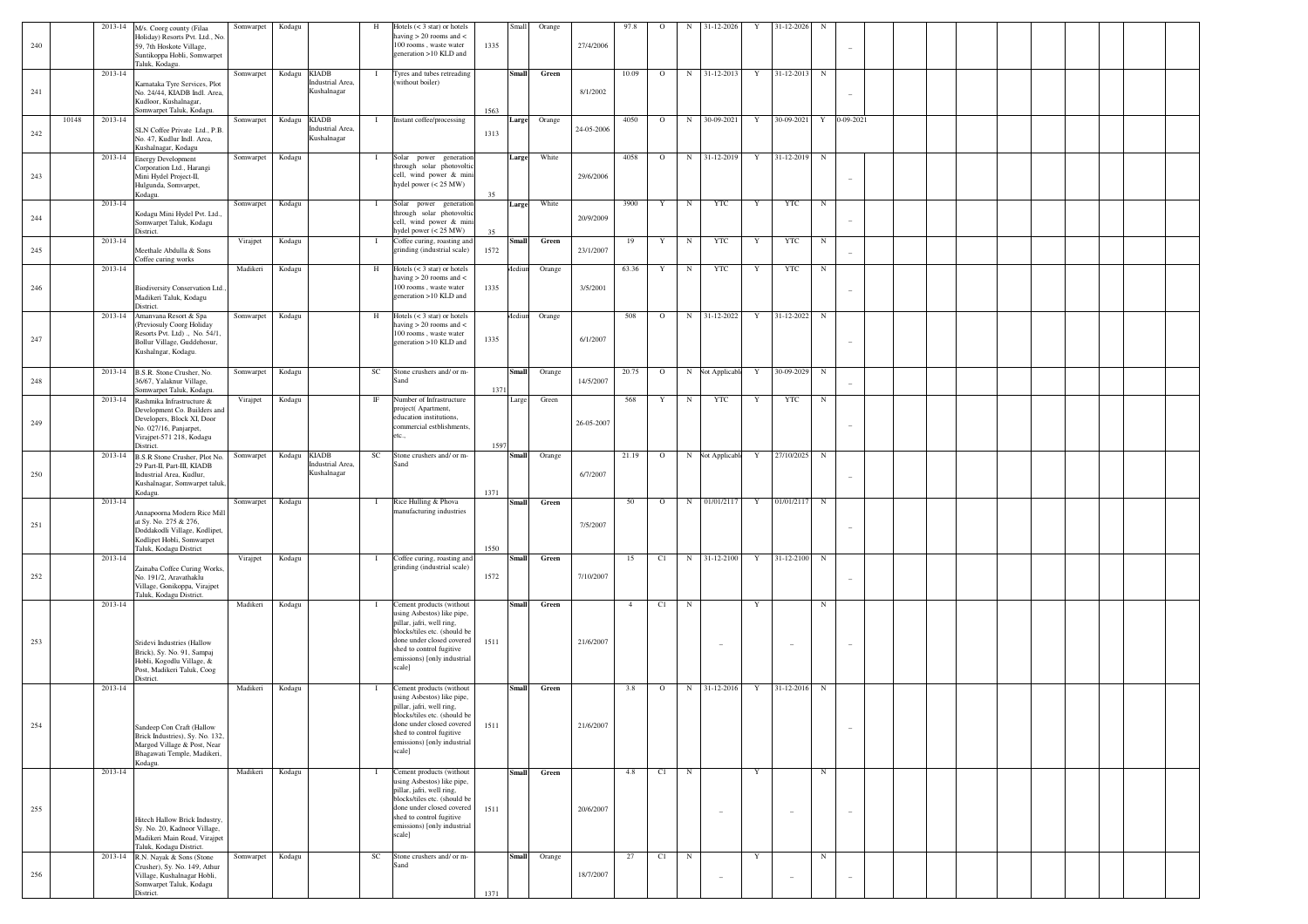|     |       | 2013-14 |                                                                                                                                   | Somwarpet       | Kodagu | SC                  | Stone crushers and/ or m-                                                                                                      |      | Small        | Orange      |            |                |         |            | Not Applicabl                     | Y           | 30-09-2030    |            |                                   |  |  |  |  |  |
|-----|-------|---------|-----------------------------------------------------------------------------------------------------------------------------------|-----------------|--------|---------------------|--------------------------------------------------------------------------------------------------------------------------------|------|--------------|-------------|------------|----------------|---------|------------|-----------------------------------|-------------|---------------|------------|-----------------------------------|--|--|--|--|--|
| 257 |       |         | Kannur Stone Crusher, Sy. No<br>180/4, Andagove Village, 7th<br>Hoskote Post, Somwarpet                                           |                 |        |                     | Sand                                                                                                                           |      |              |             | 4/8/1999   |                |         |            |                                   |             |               |            |                                   |  |  |  |  |  |
|     | 40947 | 2013-14 | Taluk, Kodagu District.<br>Sri Lakshmi Venkateshwara                                                                              | Virajpet        | Kodagu | $\mathbf{I}$        | Coffee curing, roasting and<br>grinding (industrial scale)                                                                     | 1371 | Small        | Green       |            | 10.72          | $\circ$ |            | N 31.12.2100                      | Y           | 31.12.2100    | $_{\rm N}$ |                                   |  |  |  |  |  |
| 258 |       |         | Coffee Curing Works, Sy. No.<br>94/5, Koturu Village,<br>Ponnampet Hobli, Virajpet<br>Taluk, Kodagu district.                     |                 |        |                     |                                                                                                                                | 1572 |              |             | 13/7/2006  |                |         |            |                                   |             |               |            |                                   |  |  |  |  |  |
| 259 | 37608 |         | 2013-14 Cauvery Coffee Works,<br>Napoklu Village, Madikeri                                                                        | Madikeri        | Kodagu | $\mathbf{I}$        | Coffee curing, roasting and<br>grinding (industrial scale)                                                                     | 1572 | <b>Small</b> | Green       | 8/9/2006   | 7.52           | $\circ$ | N          | 31-12-2027                        | Y           | 31-12-2027    | $_{\rm N}$ |                                   |  |  |  |  |  |
|     |       | 2013-14 | Taluk, Kodagu District.<br>H-itech Wood Industry(Veneer                                                                           | Virajpet        | Kodagu | $\mathbf{I}$        | Manufacturing of veneer<br>only                                                                                                |      | Small        | Green       |            | 5.58           | $\circ$ | N          | 31-12-2025                        | Y           | 31-12-2025    | $_{\rm N}$ |                                   |  |  |  |  |  |
| 260 |       |         | & Peeling), Sy. No. 19,<br>Kadnoor Village, Madikeri<br>Main Road, Virajpet Taluk,<br>Kodagu District.                            |                 |        |                     |                                                                                                                                | 1610 |              |             | 20/6/2007  |                |         |            |                                   |             |               |            | $\overline{\phantom{a}}$          |  |  |  |  |  |
|     |       | 2013-14 |                                                                                                                                   | Virajpet        | Kodagu | $\mathbf{I}$        | Cement products (without<br>using Asbestos) like pipe,<br>pillar, jafri, well ring,                                            |      | Small        | Green       |            | $\overline{4}$ | C1      | $_{\rm N}$ |                                   | Y           |               | $_{\rm N}$ |                                   |  |  |  |  |  |
| 261 |       |         | Shivani Hallow Blocks, Sy.<br>No. 87, Kaikeri Village &<br>Post, Ponnampet Hobli,<br>Gonikoppa, Virapet Taluk,                    |                 |        |                     | blocks/tiles etc. (should be<br>done under closed covered<br>shed to control fugitive<br>emissions) [only industrial<br>scale] | 1511 |              |             | 9/7/2007   |                |         |            |                                   |             |               |            |                                   |  |  |  |  |  |
|     |       |         | Kodagu District.<br>2013-14 Bharathi Air Tel Ltd., Sy. No.<br>54/41, Kutta village,                                               | Virajpet        | Kodagu | $_{\rm TT}$         | Diesel Generator sets (15<br>KVA to 1 MVA)                                                                                     |      | Small        | White       |            | 9.52           | $\circ$ |            | N Not Applicable                  | Y           | Not Applicabl | $_{\rm N}$ |                                   |  |  |  |  |  |
| 262 |       |         | Srimangala Hobli, Virajpet<br>Taluk, Kodagu District.                                                                             |                 |        |                     |                                                                                                                                | 52   |              |             | 15/8/2007  |                |         |            |                                   |             |               |            |                                   |  |  |  |  |  |
| 263 |       |         | 2013-14 Bharathi Air Tel Ltd., Sy. No.<br>72/1 & 72/2, Srikrishna Stores,<br>Main Road, Virajpet Taluk,                           | Virajpet        | Kodagu | $_{\rm TT}$         | Diesel Generator sets (15<br>KVA to 1 MVA)                                                                                     | 52   | Small        | White       | 9/3/2007   | 9.35           | $\circ$ |            | N Not Applicable                  | Y           | Not Applicabl | $_{\rm N}$ |                                   |  |  |  |  |  |
|     |       |         | Kodagu District.<br>2013-14 Bharathi Air Tel Ltd., Sy. No.                                                                        | Madikeri        | Kodagu | $_{\rm TT}$         | Diesel Generator sets (15                                                                                                      |      | Small        | White       |            | 9.38           | $\circ$ |            | N Not Applicable                  | Y           | Vot Applicabl | $_{\rm N}$ |                                   |  |  |  |  |  |
| 264 |       |         | 114, Kolakeri Village,<br>Madikeri Taluk, Kodagu<br>District.                                                                     |                 |        |                     | KVA to 1 MVA)                                                                                                                  | 52   |              |             | 9/3/2007   |                |         |            |                                   |             |               |            |                                   |  |  |  |  |  |
|     |       |         | 2013-14 Bharathi Air Tel Ltd., C/o.<br>Radhakrishna Lodge, BM.                                                                    | Somwarpet       | Kodagu | $_{\rm TT}$         | Diesel Generator sets (15<br>KVA to 1 MVA)                                                                                     |      | <b>Small</b> | White       |            | 9.52           | $\circ$ |            | N Not Applicable                  | Y           | Not Applicabl | $_{\rm N}$ |                                   |  |  |  |  |  |
| 265 |       |         | Road, Kushalnagar,<br>Somwarpet Taluk, Kodagu<br>District.                                                                        |                 |        |                     |                                                                                                                                | 52   |              |             | 8/15/2007  |                |         |            |                                   |             |               |            | $\hspace{0.1in} - \hspace{0.1in}$ |  |  |  |  |  |
|     |       | 2013-14 |                                                                                                                                   | Madikeri        | Kodagu | $\mathbf{I}$        | Hotels/Resorts having >20                                                                                                      |      | Small        | White       |            | -5             | $\circ$ | N          | 31-12-2016                        | Y           | Not Applicabl | $_{\rm N}$ |                                   |  |  |  |  |  |
|     |       |         |                                                                                                                                   |                 |        |                     |                                                                                                                                |      |              |             |            |                |         |            |                                   |             |               |            |                                   |  |  |  |  |  |
| 266 |       |         | Mozo Plantation (Home Stay),<br>Sy. No. 100, 100/4,<br>Gaalibeedu Village, Madikeri<br>Taluk, Kodagu                              |                 |        |                     | rooms and overall waste<br>generation <10 KLD<br>without boiler & hazardous<br>waste.                                          | 1593 |              |             | 11/11/2007 |                |         |            |                                   |             |               |            |                                   |  |  |  |  |  |
|     | 32679 | 2013-14 |                                                                                                                                   | Virajpet        | Kodagu | H                   | Hotels/Resorts having >20<br>rooms and overall waste                                                                           |      | Small        | Green       |            | 68             | $\circ$ |            | N 31-12-2026                      | Y           | 31-12-2026    | $_{\rm N}$ |                                   |  |  |  |  |  |
| 267 |       |         | Misty Woods Tourist Village,<br>Yuvakapadi, Kakabe Post,<br>Virajpet Taluk, Kodagu.                                               |                 |        |                     | generation <10 KLD<br>without boiler & hazardous<br>waste.                                                                     | 1593 |              |             | 11/16/2007 |                |         |            |                                   |             |               |            | $\hspace{0.1in} - \hspace{0.1in}$ |  |  |  |  |  |
|     |       |         | 2013-14 Bharathi Air Tel Ltd., Sy. No.                                                                                            | Virajpet        | Kodagu | $_{\rm TT}$         | Diesel Generator sets (15                                                                                                      |      | Small        | White       |            | 9.52           | Y       |            | N Not Applicable                  | Y           | Not Applicabl | $_{\rm N}$ |                                   |  |  |  |  |  |
| 268 |       |         | 66, Srimangala Village,<br>Virajpet Taluk, Kodagu<br>District.                                                                    |                 |        |                     | KVA to 1 MVA)                                                                                                                  | 52   |              |             | 11/15/2007 |                |         |            |                                   |             |               |            | $\overline{\phantom{a}}$          |  |  |  |  |  |
| 269 |       |         | 2013-14 Xcel Telecom Pvt. Ltd., Sy.<br>No. 4, 4/1, 4/2, AMC<br>Complex, G.T. Circle, Opp.                                         | Madikeri        | Kodagu | $_{\rm TT}$         | Diesel Generator sets (15<br>KVA to 1 MVA)                                                                                     | 52   | Small        | White       | 3/12/2012  | 24.74          | $\circ$ |            | N Not Applicable                  | Y           | Not Applicabl | $_{\rm N}$ |                                   |  |  |  |  |  |
|     |       |         | Bharath Petrol Bunk,<br>Madikeri, Kodagu.                                                                                         |                 |        |                     |                                                                                                                                |      |              |             |            |                |         |            |                                   |             |               |            |                                   |  |  |  |  |  |
| 270 |       | 2013-14 | Tata Teleservices Ltd., 221/4,<br>Situate at Kanthur Village,<br>Murnad, Madikeri taluk,                                          | Madikeri        | Kodagu | $\operatorname{TT}$ | Diesel Generator sets (15<br>KVA to 1 MVA)                                                                                     | 52   | Small        | White       | 12/1/2007  | 7.97           | Y       |            | N Not Applicable                  | Y           | Not Applicabl | $_{\rm N}$ | $\overline{\phantom{a}}$          |  |  |  |  |  |
|     |       |         | Kodagu.<br>2013-14 Tata Teleservices Ltd.,                                                                                        | Somwarpet       | Kodagu | TT                  | Diesel Generator sets (15                                                                                                      |      | Small        | White       |            | 9.17           | $\circ$ |            | N Not Applicable                  | Y           | Not Applicabl | $_{\rm N}$ |                                   |  |  |  |  |  |
| 271 |       |         | m(Viom NetworkLtd) 273 of<br>Doddakodil Village, Kodlipet<br>Revenue Circle, Somwarpet<br>taluk, Kodagu.                          |                 |        |                     | KVA to 1 MVA)                                                                                                                  | 52   |              |             | 12/1/2007  |                |         |            |                                   |             |               |            |                                   |  |  |  |  |  |
| 272 |       |         | 37609 2013-14 Shalimar Coffee Links<br>(Hulling), Sy. No. 352/2,<br>Napoklu Village & Post,<br>Madikeri Taluk, Kodagu             | Madikeri Kodagu |        | $\blacksquare$      | Coffee curing, roasting and<br>grinding (industrial scale)                                                                     | 1572 |              | Small Green | 26-12-2007 |                |         |            | 9.5 0 N 31-12-2027 Y 31-12-2027 N |             |               |            | $\overline{\phantom{a}}$          |  |  |  |  |  |
| 273 |       |         | District.<br>2013-14 Green Hills Coffee Currers, Sy.<br>No. 24/15, Napoklu Village &<br>Post, Madikeri Taluk, Kodagu<br>District. | Madikeri        | Kodagu | $\mathbf{I}$        | Coffee curing, roasting and<br>grinding (industrial scale)                                                                     | 1572 | <b>Small</b> | Green       | 26/12/2007 | 19.1           | $\circ$ |            | N 31-12-2019                      | $\mathbf Y$ | 31-12-2019    | $_{\rm N}$ | $\overline{\phantom{a}}$          |  |  |  |  |  |
|     |       | 2013-14 |                                                                                                                                   | Virajpet        | Kodagu | $\mathbf{I}$        | Coffee curing, roasting and                                                                                                    |      | <b>Small</b> | Green       |            | 30.3           | Y       | $_{\rm N}$ | <b>YTC</b>                        | Y           | <b>YTC</b>    | $_{\rm N}$ |                                   |  |  |  |  |  |
| 274 |       |         | New Bhaghyalakshmi Coffee<br>Curing Works, Sy. No. 307/1,<br>Bittangala Village, Gonikoppa<br>Road, Virajpet Taluk, Kodagu        |                 |        |                     | grinding (industrial scale)                                                                                                    | 1572 |              |             | 26/12/2007 |                |         |            |                                   |             |               |            | $\overline{\phantom{a}}$          |  |  |  |  |  |
| 275 |       |         | District.<br>2013-14 Raytha Bhandu Rice Mill,<br>Keraganahalli, Kodlipet Post,                                                    | Somwarpet       | Kodagu | $\mathbf{I}$        | Rice Hulling & Phova<br>manufacturing industries                                                                               |      | Small        | Green       | 21/8/2007  | 38.91          | C1      | $_{\rm N}$ |                                   | Y           |               | $_{\rm N}$ |                                   |  |  |  |  |  |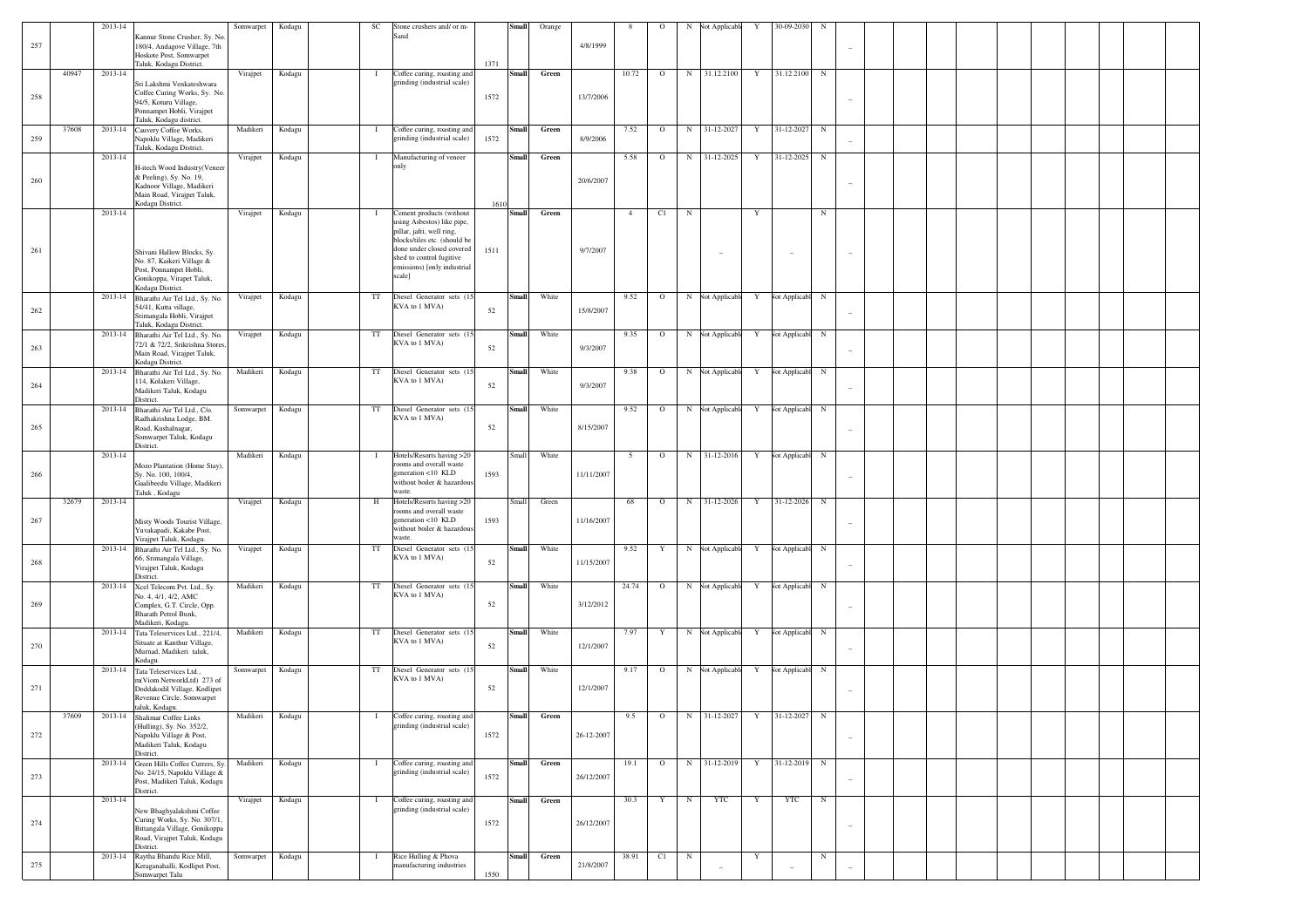| 276 |       | 2013-14     | Maruthi Car Clinic, Behind IP<br>Chengappa, Gonikoppa Town,<br>Ponnempet, Aravathikalu                                                                                                               | Virajpet  | Kodagu | -1                                                              | <b>General Engineering</b><br><b>Industries</b> (Excluding<br>electroplating, heat<br>treatment, forging, casting,<br>pickling de-greasing<br>Phosphating, de-rusting,<br>quenching)                                  | 14   | <b>Small</b> | White  | 23/1/2008  | 4.7   | C1      | N          |                  |   | $\sim$                  |            |                          |  |  |  |  |  |
|-----|-------|-------------|------------------------------------------------------------------------------------------------------------------------------------------------------------------------------------------------------|-----------|--------|-----------------------------------------------------------------|-----------------------------------------------------------------------------------------------------------------------------------------------------------------------------------------------------------------------|------|--------------|--------|------------|-------|---------|------------|------------------|---|-------------------------|------------|--------------------------|--|--|--|--|--|
| 277 |       | 2013-14     | Village.<br>Siddartha Resorts & Foods<br>Ltd., Sy. No. 201, Kedakal<br>Village, Suntikoppa Hobli,<br>Somwarpet Taluk, Kodagu<br>District.                                                            | Somwarpet | Kodagu | H                                                               | Hotels $(< 3 \text{ star})$ or hotels<br>having $> 20$ rooms and $<$<br>$100$ rooms, waste water<br>generation >10 KLD and                                                                                            | 1335 | Large        | Orange | 6/10/2008  | 2986  | $\circ$ | N          | 31-12-2023       | Y | 31-12-2023              | N          | $\qquad \qquad -$        |  |  |  |  |  |
| 278 |       | 2013-14     | <b>SLV Construction (Hot Mixing</b><br>Plant), Plot No. 24/10, KIADB<br>Industrial Area, Kudlur,<br>Kushalnagar, Kodagu District.                                                                    | Somwarpet | Kodagu | <b>KIADB</b><br>$\mathbf{I}$<br>Industrial Area,<br>Kushalnagar | Hot mix plants                                                                                                                                                                                                        | 1334 | <b>Small</b> | Orange | 9/10/2007  | 20    | $\circ$ | $_{\rm N}$ | 30.06.2019       | Y | 30.06.2019 N            |            |                          |  |  |  |  |  |
| 279 |       | 2013-14     | GTL Infrastructure Ltd., C/o.<br>Mrs. Nafisa Ibrahim,<br>Madhepura Road, JNC Coffee<br>Depot, Suntikoppa, Madikeri,<br>Kodagu District.                                                              | Madikeri  | Kodagu | TT                                                              | Diesel Generator sets (15<br>KVA to 1 MVA)                                                                                                                                                                            | 52   | <b>Small</b> | White  | 24/9/2008  | 36.18 | $\circ$ |            | N Not Applicable | Y | Not Applicabl N         |            | $\qquad \qquad -$        |  |  |  |  |  |
| 280 |       | 2013-14     | GTL Infrastructure Ltd., C/o.<br>M.G. Abdul Mageed, No.<br>80/8, Reliance Tower,<br>Shanivarsanthe, Somwarpet<br>Taluk, Kodagu District.                                                             | Somwarpet | Kodagu | TT                                                              | Diesel Generator sets (15<br>KVA to 1 MVA)                                                                                                                                                                            | 52   | <b>Small</b> | White  | 24/9/2008  | 35.58 | $\circ$ |            | N Not Applicable | Y | Not Applicabl N         |            |                          |  |  |  |  |  |
| 281 |       | 2013-14     | GTL Infrastructure Ltd., C/o.<br>C.P. Poovaiah, Kottemotte<br>Estate, Ponnampet, Madikieri,<br>Kodagu District.                                                                                      | Madikeri  | Kodagu | TT                                                              | Diesel Generator sets (15<br>KVA to 1 MVA)                                                                                                                                                                            | 52   | Small        | White  | 21/9/2008  | 40.96 | $\circ$ |            | N Not Applicable | Y | Not Applicabl N         |            | $\overline{\phantom{a}}$ |  |  |  |  |  |
| 282 |       | 2013-14     | Wirless TT Info Service<br>Limited, No. 35/2, Niduvattu<br>Village, Kaluru Post, Madikeri<br>Hobli & Taluk, Kodagu<br>District.                                                                      | Madikeri  | Kodagu | TT                                                              | Diesel Generator sets (15<br>KVA to 1 MVA)                                                                                                                                                                            | 52   | <b>Small</b> | White  | 20/08/2008 | 19.1  | $\circ$ |            | N Not Applicable | Y | Not Applicabl N         |            |                          |  |  |  |  |  |
| 283 |       | 2013-14     | Wirless TT Info Service<br>Limited, No. 123/14,<br>Halligathu Village, Ponnampet<br>Town, Virajpet Taluk, Kodagu<br>District.                                                                        | Virajpet  | Kodagu | TT                                                              | Diesel Generator sets (15<br>KVA to 1 MVA)                                                                                                                                                                            | 52   | Small        | White  | 19/7/2008  | 23.09 | $\circ$ |            | N Not Applicable | Y | Not Applicabl N         |            | $\overline{\phantom{a}}$ |  |  |  |  |  |
| 284 |       | 2013-14     | Wirless TT Info Service<br>Limited, No. 155/1P1, Mekoor<br>Hoskeri Village, Polibetta<br>Town & Post, Virajpet Taluk,<br>Kodagu District.                                                            | Virajpet  | Kodagu | TT                                                              | Diesel Generator sets (15<br>KVA to 1 MVA)                                                                                                                                                                            | 52   | <b>Small</b> | White  | 20/08/2008 | 26.12 | $\circ$ |            | N Not Applicable | Y | Not Applied N           |            | $\overline{\phantom{0}}$ |  |  |  |  |  |
| 285 |       | 2013-14     | Kodagu Coffee Curing, Sy<br>no.182, Arji village, Virajpet<br>Taluk, Kodagu District                                                                                                                 | Virajpet  | Kodagu | $\mathbf{I}$                                                    | Coffee curing, roasting and<br>grinding (industrial scale)                                                                                                                                                            | 1572 | <b>Small</b> | Green  | 23/10/2008 | 9.5   | Y       | $_{\rm N}$ | <b>YTC</b>       | Y | <b>YTC</b>              | $_{\rm N}$ |                          |  |  |  |  |  |
| 286 |       | 2013-14     | DHS Coffee Curing Works,<br>Plot No.35,36 & 37, KIADB<br>industrial area, Kudloor,<br>Kushalnagar, Somwarpet<br>Taluk, Kodagu District                                                               | Somwarpet | Kodagu | <b>KIADB</b><br>$\mathbf{I}$<br>Industrial Area,<br>Kushalnagar | Coffee curing, roasting and<br>grinding (industrial scale)                                                                                                                                                            | 1572 | <b>Small</b> | Green  | 24/10/2008 | 77.76 | Y       | $_{\rm N}$ | YTC              | Y | YTC                     | N          | $\overline{\phantom{0}}$ |  |  |  |  |  |
| 287 |       | 2013-14     | Mahalaxmi Cement Bricks<br>Industries, Sy. No. 77, P3,<br>Kodagarahalli Viallage, B.M.<br>Road, Suntikoppa Post,<br>Somwarpet Taluk, Kodagu                                                          | Somwarpet | Kodagu | $\mathbf{I}$                                                    | Cement products (without<br>using Asbestos) like pipe,<br>pillar, jafri, well ring,<br>blocks/tiles etc. (should be<br>done under closed covered<br>shed to control fugitive<br>emissions) [only industrial<br>scale] | 1511 | Micro        | Green  | 17/6/2008  | 12    | $\circ$ | N          | 31-12-2100       | Y | 31-12-2100 N            |            |                          |  |  |  |  |  |
| 288 |       | 2013-14     | District<br>Capital village, Kadagodal<br>Village & Post, Madikeri<br>Taluk, Kodagu District.                                                                                                        | Madikeri  | Kodagu | $\mathbf{I}$                                                    | Hotels/Resorts having >20<br>rooms and overall waste<br>generation <10 KLD<br>without boiler & hazardous<br>waste.                                                                                                    | 1593 | <b>Small</b> | Green  | 6/7/2008   | 30.85 | $\circ$ | $_{\rm N}$ | 31-12-2012       | Y | 31-12-2012 N            |            |                          |  |  |  |  |  |
| 289 |       | 2013-14     | TATA Teleservices Ltd., Sy.<br>No. 45, Kula No. 417, Bypass<br>Road. Aravathoklu Village<br>Gonikoppal Town, South<br>Kodagu, Kodagu District.                                                       | Virajpet  | Kodagu | $_{\rm TT}$                                                     | Diesel Generator sets (15<br>KVA to 1 MVA)                                                                                                                                                                            | 52   | <b>Small</b> | White  | 20/4/2006  | 20.06 | $\circ$ |            | N Not Applicabl  | Y | Not Applicabl N         |            |                          |  |  |  |  |  |
| 290 |       | $2013 - 14$ | Tejus Energy Company across<br>Sampaji hole, Koyanad<br>Village, Madikeri Taluk,<br>Kodagu District                                                                                                  | Madikeri  | Kodagu | $\mathbf{I}$                                                    | Solar power generation<br>through solar photovoltic<br>cell, wind power & mini<br>hydel power $(< 25$ MW)                                                                                                             | 35   | Large        | White  | 1/1/2009   | 2891  | Y       | $_{\rm N}$ | <b>YTC</b>       | Y | <b>YTC</b>              | $_{\rm N}$ | $\sim$                   |  |  |  |  |  |
| 291 | 10143 | 2013-14     | M/s. Tamara leisure experience<br>Pvt. Ltd., (PrevesiouslyTamara<br>Real Holdings & Dvelopments<br>(P) Ltd., Resort) Kabincaud<br>Estate, Yavakapadi Village,<br>Madikeri Taluk, Kodagu<br>District. | Madikeri  | Kodagu | H                                                               | Hotels $(< 3 \text{ star})$ or hotels<br>having $> 20$ rooms and $<$<br>100 rooms, waste water<br>generation >10 KLD and                                                                                              | 1335 | Large        | Orange | 24-05-2008 | 3822  | $\circ$ |            | N 09-04-2022     | Y | 09-04-2022 Y 09-04-2023 |            |                          |  |  |  |  |  |
| 292 |       | 2013-14     | Wireless TT Infoservice LTd.,<br>Hebbale Village, Somwarpet<br>Taluk, Kodagu District.                                                                                                               | Somwarpet | Kodagu | TT                                                              | Diesel Generator sets (15<br>KVA to 1 MVA)                                                                                                                                                                            | 52   | Small        | White  | 7/7/2009   | 19.71 | $\circ$ |            | N Not Applicable | Y | 31-12-2018 N            |            | $\overline{\phantom{a}}$ |  |  |  |  |  |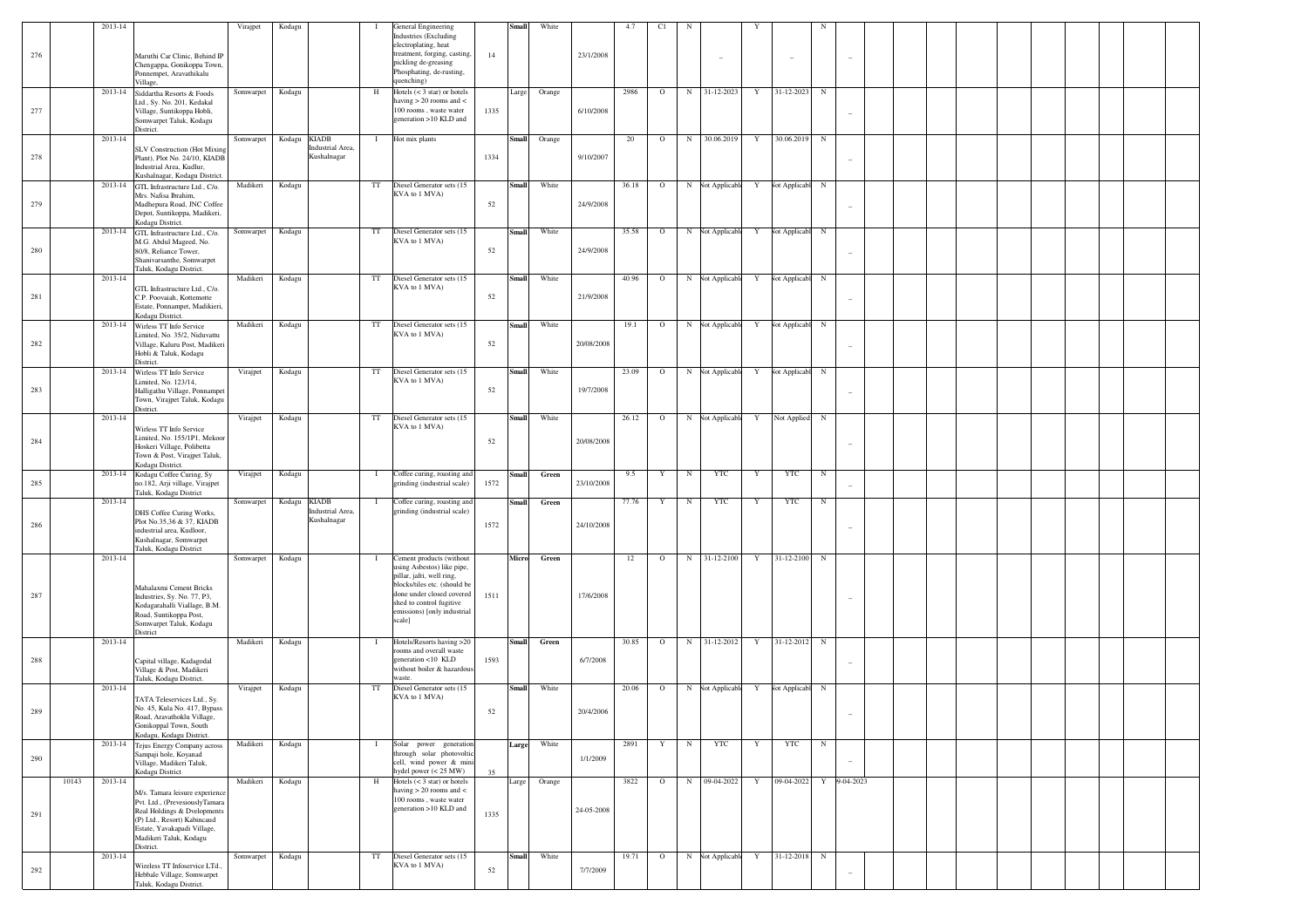| 293     | 2013-14          | Wireless TT Infoservice LTd.                                                                                                                                                        | Somwarpet | Kodagu | $_{\rm TT}$  | Diesel Generator sets (15<br>KVA to 1 MVA)                                                                         | <b>Small</b><br>52   | White  | 7/7/2009   | 19.71 | $\circ$ | N          | <b>Not Applicable</b> | Y           | 31-12-2018    | N          |                          |  |  |  |  |
|---------|------------------|-------------------------------------------------------------------------------------------------------------------------------------------------------------------------------------|-----------|--------|--------------|--------------------------------------------------------------------------------------------------------------------|----------------------|--------|------------|-------|---------|------------|-----------------------|-------------|---------------|------------|--------------------------|--|--|--|--|
|         |                  | No. 33/107, Jambur Village,<br>Madapura Post, Somwarpet<br>Taluk, Kodagu District.                                                                                                  |           |        |              |                                                                                                                    |                      |        |            |       |         |            |                       |             |               |            |                          |  |  |  |  |
| 294     | 2013-14          | Wireless TT Infoservice LTd.,<br>No. 40/D & 41/c,<br>Kudumangalore Village,<br>Somwarpet Taluk, Kodagu                                                                              | Somwarpet | Kodagu | TT           | Diesel Generator sets (15<br>KVA to 1 MVA)                                                                         | Small<br>52          | White  | 7/7/2009   | 23.1  | $\circ$ |            | N Not Applicable      | $\mathbf Y$ | 31-12-2018    | $\,$ N     |                          |  |  |  |  |
| 295     | 2013-14          | District.<br>GTL Infrastructure Ltd., No.<br>27/1, Katha No. 27/1, Hebbal<br>Somwarpet Taluk, Kodagu<br>District.                                                                   | Somwarpet | Kodagu | TT           | Diesel Generator sets (15<br>KVA to 1 MVA)                                                                         | <b>Small</b><br>52   | White  | 30/6/2009  | 36.78 | $\circ$ |            | N Not Applicable      | $\mathbf Y$ | 31-12-2018    | $\,$ N     |                          |  |  |  |  |
| 296     | 2015-16          | Hansoge Enterprises Pvt. Ltd.,<br>Sy. No. 4/1,9/2,9/3,9/4 and 9/5<br>of Nadikeri Village, Sy. No.<br>46/4 of Chainwada Village,                                                     | Virajpet  | Kodagu | H            | Hotels/Resorts having >20<br>rooms and overall waste<br>generation <10 KLD<br>without boiler & hazardous<br>waste. | Large<br>1593        | Green  | 9/4/2015   |       | Y       |            | N 08-04-2020          | $\mathbf Y$ | 08-04-2020    | $\,$ N     |                          |  |  |  |  |
| 297     | 2013-14          | Virajpet Tq., Kodagu District<br>GTL Infrastructure Ltd. Sy.<br>No. 90/58, Kharekoppa<br>Village, Belur Post,<br>Somwarpet Taluk, Kodagu<br>District                                | Somwarpet | Kodagu | TT           | Diesel Generator sets (15<br>KVA to 1 MVA)                                                                         | Small<br>52          | White  | 1/25/2010  | 3.85  | $\circ$ |            | N Not Applicable      | Y           | Not Applied N |            |                          |  |  |  |  |
| 298     | 2013-14          | GTL Infrastructure Ltd. Sy.<br>No. 121/2, Katha No. 137,<br>nariyandada Village, Napoklu<br>Hobli, Madikeri Taluk,<br>Kodagu District                                               | Madikeri  | Kodagu | TT           | Diesel Generator sets (15<br>KVA to 1 MVA)                                                                         | Small<br>52          | White  | 1/25/2010  | 3.85  | $\circ$ |            | N Not Applicable      | Y           | Not Applied   | $_{\rm N}$ |                          |  |  |  |  |
| 299     | 2013-14          | GTL Infrastructure Ltd, Site<br>No. 27, Sy. No. 32/P3,<br>Mullusoge Village,<br>Kushalanagar Hobli,<br>Somwarpet Taluk, Kodagu                                                      | Somwarpet | Kodagu | TT           | Diesel Generator sets (15<br>KVA to 1 MVA)                                                                         | Small<br>52          | White  | 1/25/2010  | 3.85  | $\circ$ |            | N Not Applicable      | Y           | Not Applied N |            |                          |  |  |  |  |
| 300     | 2013-14          | GTL Infrastructure Ltd, Sy.<br>No. 10/1A, Cherala village,<br>Ponnathmotte, Post No. 09,<br>Chettalli, Suntikoppa Hobli,<br>Somwarpet Taluk, Kodagu<br>District                     | Somwarpet | Kodagu | TT           | Diesel Generator sets (15<br>KVA to 1 MVA)                                                                         | Small<br>52          | White  | 1/25/2010  | 3.85  | $\circ$ |            | N Not Applicable      | Y           | Not Applied   | $_{\rm N}$ |                          |  |  |  |  |
| 301     | 2013-14          | GTL Infrastructure Ltd, No.<br>36/1, Manchalli Village &<br>Post, Virajpet Taluk, Kodagu<br>District.                                                                               | Virajpet  | Kodagu | TT           | Diesel Generator sets (15<br>KVA to 1 MVA)                                                                         | Small<br>52          | White  | 1/25/2010  | 3.85  | $\circ$ |            | N Not Applicable      | Y           | Not Applied   | $_{\rm N}$ |                          |  |  |  |  |
| 302     | 2013-14          | GTL Infrastructure Ltd, Sy.<br>NO. 133/1E, Block No. 24,<br>Azadnagar, Madikeri Taluk,<br>Kodagu District.                                                                          | Madikeri  | Kodagu | TT           | Diesel Generator sets (15<br>KVA to 1 MVA)                                                                         | <b>Small</b><br>52   | White  | 1/25/2010  | 3.85  | $\circ$ |            | N Not Applicable      | Y           | Not Applied   | $_{\rm N}$ |                          |  |  |  |  |
| 303     | 2013-14          | GTL Infrastructure Ltd. Sy.<br>No. 76/2, Katha No. 71,<br>Channayankote Village,<br>Virajpet Taluk, Kodagu<br>District                                                              | Virajpet  | Kodagu | TT           | Diesel Generator sets (15<br>KVA to 1 MVA)                                                                         | Small<br>52          | White  | 1/25/2010  | 3.85  | $\circ$ |            | N Not Applicable      | Y           | Not Applied   | $_{\rm N}$ |                          |  |  |  |  |
| 304     | 2013-14          | Wireless TT Infoservice Ltd,<br>Sy. NO. 8/ & 8/2, Block No.<br>04, Cauvery Quarters, Telugu<br>Street, Doddattichowk,<br>Maggula Village, Virajpet<br>Taluk & Hobli, Kodagu Disrict | Virajpet  | Kodagu | TT           | Diesel Generator sets (15<br>KVA to 1 MVA)                                                                         | Small<br>52          | White  | 16-02-2010 | 2.53  | $\circ$ |            | N Not Applicable      | $\mathbf Y$ | 31-12-2100    | $\,$ N     |                          |  |  |  |  |
| 305     | 2013-14          | Wireless TT Infoserivce Ltd,<br>Sy. No. 62/253, Near<br>Vokkaligara Kalyanamantapa<br>Choudlu village, Somwarpet<br>taluk & Hobli, Kodagu<br>District.                              | Somwarpet | Kodagu | TT           | Diesel Generator sets (15<br>KVA to 1 MVA)                                                                         | Small<br>52          | White  | 9/2/2010   | 2.53  | $\circ$ |            | N Not Applicable      | Y           | 31-12-2100    | $_{\rm N}$ |                          |  |  |  |  |
| 306     | 40829<br>2013-14 | Sangeetha Coffee Hulling<br>Sy.no. 71/4, Polibetta road,<br>Siddapura, Virajpet taluk,<br>Kodagu District                                                                           | Virajpet  | Kodagu | $\mathbf{I}$ | Coffee curing, roasting and<br>grinding (industrial scale)                                                         | Small<br>1572        | Green  | 1/31/2009  | 36.98 | $\circ$ |            | N 31.12.2027          | $\mathbf Y$ | 31.12.2027    | $_{\rm N}$ |                          |  |  |  |  |
| 307     | 2013-14          | Vinayaka stone crusher, sy.<br>No.27/16, Hosalli village,<br>Abburkatte post, Somwarpet<br>Taluk, Kodagu District                                                                   | Somwarpet | Kodagu | SC           | Stone crushers and/ or m-<br>Sand                                                                                  | <b>Small</b><br>1371 | Orange | 2/29/2008  | 8.75  | $\circ$ |            | N Not Applicable      | Y           | 30-09-2029    | $_{\rm N}$ |                          |  |  |  |  |
| 308     | 2013-14          | Sathyanarayana Industries,<br>Sy.no.49/3, main road, Kudige<br>village, Kushalnagar hobli,<br>Somwarpet Taluk, Kodagu<br>District                                                   | Somwarpet | Kodagu | $\mathbf{I}$ | Rice Hulling & Phova<br>manufacturing industries                                                                   | <b>Small</b><br>1550 | Green  | 12/22/2009 | 19.02 | Y       | $_{\rm N}$ | <b>YTC</b>            | Y           | <b>YTC</b>    | $_{\rm N}$ | $\overline{\phantom{a}}$ |  |  |  |  |
| 309     | 2013-14          | Ideal Coffee Curing Works,<br>Sy.no.147/15 A2, Kunjila<br>village, Napoklu Hobli,<br>Kakkabe post, Madikeri Taluk,<br>Kodagu District                                               | Madikeri  | Kodagu | $\mathbf{I}$ | Coffee curing, roasting and<br>grinding (industrial scale)                                                         | <b>Small</b><br>1572 | Green  | 12/14/2009 | 26.84 | $\circ$ |            | N 31-12-2019          | Y           | 31-12-2019    | $_{\rm N}$ | $\sim$                   |  |  |  |  |
| $310\,$ | 2013-14          | Jeelani Coffee Curers, Plot<br>No.24/49 & 24/50, Sy.no.38,<br>Kushalnagar, KIADB<br>industrial area, Kudlur,<br>Somwarpet Taluk, Kodagu<br>District                                 | Somwarpet | Kodagu | $\bf{I}$     | Coffee curing, roasting and<br>grinding (industrial scale)                                                         | <b>Small</b><br>1572 | Green  | 12/29/2009 | 24.81 | Y       | $_{\rm N}$ | <b>YTC</b>            | Y           | YTC           | ${\bf N}$  |                          |  |  |  |  |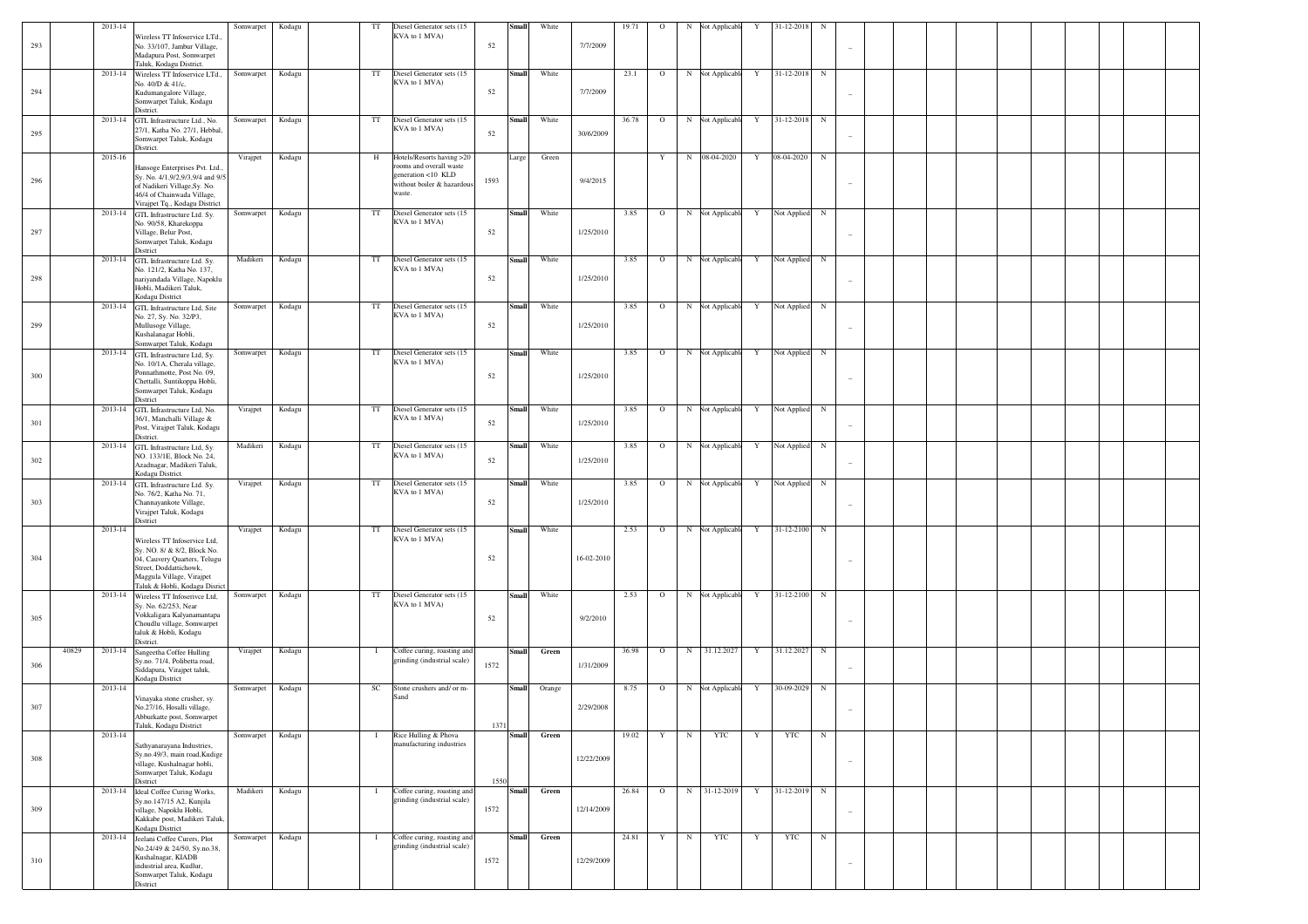| 311 |       |         | 2013-14 Air Cel Limited, No.125/1.<br>Alekatte road, Chowdlu<br>village, Somwarpet Taluk,    | Somwarpet | Kodagu | TT           | Diesel Generator sets (15<br>KVA to 1 MVA)                           | 52   | <b>Small</b> | White  | 9/26/2009  | 21.79        | $\circ$ | Not Applicabl<br>N       | Y           | 31-12-2018   | N                        |  |  |  |  |
|-----|-------|---------|----------------------------------------------------------------------------------------------|-----------|--------|--------------|----------------------------------------------------------------------|------|--------------|--------|------------|--------------|---------|--------------------------|-------------|--------------|--------------------------|--|--|--|--|
|     |       |         | Kodagu District                                                                              |           |        |              |                                                                      |      |              |        |            |              |         |                          |             |              |                          |  |  |  |  |
| 312 |       |         | 2013-14 Wireless TT Infoservice<br>Limited, Sy.no.134/38 D,<br>Block no.11, Mercara          | Madikeri  | Kodagu | TT           | Diesel Generator sets (15<br>KVA to 1 MVA)                           | 52   | <b>Small</b> | White  | 22-09-2009 | 17           | $\circ$ | N Not Applicable         | Y           | 31-12-2018   | N                        |  |  |  |  |
|     |       |         | municipality, Karnangeri<br>village, Madikeri town,<br>Kodagu District                       |           |        |              |                                                                      |      |              |        |            |              |         |                          |             |              |                          |  |  |  |  |
|     |       |         | 2013-14 Air Cel Limited.                                                                     | Madikeri  | Kodagu | TT           | Diesel Generator sets (15                                            |      | <b>Small</b> | White  |            | 33           | $\circ$ | N Not Applicable         | Y           | 31-12-2018   | $\mathbf N$              |  |  |  |  |
| 313 |       |         | Sy.no.114/5A, Block no.11,<br>WEBS road, Opp to Patrika                                      |           |        |              | KVA to 1 MVA)                                                        | 52   |              |        | 12/19/2009 |              |         |                          |             |              |                          |  |  |  |  |
|     |       |         | Bhavan, Madikeri, Kodagu<br>District                                                         |           |        |              |                                                                      |      |              |        |            |              |         |                          |             |              |                          |  |  |  |  |
|     |       | 2013-14 | Air Cel Limited, Sy.no.86/3A,                                                                | Somwarpet | Kodagu | TT           | Diesel Generator sets (15<br>KVA to 1 MVA)                           |      | <b>Small</b> | White  |            | 18.58        | $\circ$ | N Not Applicable         | Y           | 31-12-2018   | N                        |  |  |  |  |
| 314 |       |         | Bapuji extension,<br>Kushannagar, Somwarpet<br>Taluk, Kodagu District                        |           |        |              |                                                                      | 52   |              |        | 1/1/2010   |              |         |                          |             |              |                          |  |  |  |  |
|     |       |         | 2013-14 GTL Infrastructure Limited,                                                          | Virajpet  | Kodagu | TT           | Diesel Generator sets (15                                            |      | <b>Small</b> | White  |            | 3.19         | $\circ$ | N Not Applicable         | Y           | 31-12-2018   | $\mathbf N$              |  |  |  |  |
| 315 |       |         | Sy.no.66/8, Katha no.29,<br>Srimnagala village & post,<br>Virajpet Taluk, Kodagu<br>District |           |        |              | KVA to 1 MVA)                                                        | 52   |              |        | 10/9/2009  |              |         |                          |             |              |                          |  |  |  |  |
|     |       | 2013-14 | GTL Infrastructure Limited,                                                                  | Virajpet  | Kodagu | TT           | Diesel Generator sets (15<br>KVA to 1 MVA)                           |      | <b>Small</b> | White  |            | 18           | $\circ$ | N Not Applicable         | Y           | 31-12-2018   | N                        |  |  |  |  |
| 316 |       |         | Sy.no.92/3, Katha no.125,<br>.<br>Ammathi village & post,                                    |           |        |              |                                                                      | 52   |              |        | 9/2/2009   |              |         |                          |             |              |                          |  |  |  |  |
|     |       |         | Virajpet Taluk, Kodagu                                                                       |           |        |              |                                                                      |      |              |        |            |              |         |                          |             |              |                          |  |  |  |  |
|     |       |         | District<br>2013-14 Wireless TT Infoservices                                                 | Madikeri  | Kodagu | TT           | Diesel Generator sets (15                                            |      | <b>Small</b> | White  |            | 19           | $\circ$ | N Not Applicable         | Y           | 31-12-2018   | N                        |  |  |  |  |
|     |       |         | Limited, Sy.no.28/1A, & 27/B,                                                                |           |        |              | KVA to 1 MVA)                                                        |      |              |        |            |              |         |                          |             |              |                          |  |  |  |  |
| 317 |       |         | 8th Block, Ranipet, Convent<br>junction, Madikeri town,<br>Kodagu District                   |           |        |              |                                                                      | 52   |              |        | 9/22/2009  |              |         |                          |             |              |                          |  |  |  |  |
|     |       |         | 2013-14 Jungle Ldges and<br>Resorts: Dubare Elephant                                         | Somwarpet | Kodagu | H            | Hotels/Resorts having >20<br>ooms and overall waste                  |      | Small        | Green  |            | 205          | $\circ$ | N<br>31/12/2027          | Y           | 31/12/2027   | N                        |  |  |  |  |
| 318 |       |         | Camp (a unit of Govt. of                                                                     |           |        |              | generation <10 KLD                                                   | 1593 |              |        | 4/9/2008   |              |         |                          |             |              |                          |  |  |  |  |
|     |       |         | Karnataka), Nanjarayapatna<br>village & post, Kushalnagar                                    |           |        |              | without boiler & hazardous<br>waste.                                 |      |              |        |            |              |         |                          |             |              |                          |  |  |  |  |
|     |       |         | hobli, Somwarpet taluk,                                                                      |           |        |              |                                                                      |      | Small        |        |            |              |         |                          |             | 31-12-2021 N |                          |  |  |  |  |
|     |       | 2013-14 | Parumpara Holiday Resort,                                                                    | Somwarpet | Kodagu | H            | Hotels $(< 3 \text{ star})$ or hotels<br>having $> 20$ rooms and $<$ |      |              | Orange |            | $\mathbf{1}$ | $\circ$ | N 31-12-2021             | Y           |              |                          |  |  |  |  |
| 319 |       |         | No.50, 49P2, No.50, 49P2,                                                                    |           |        |              | 100 rooms, waste water<br>generation >10 KLD and                     | 1335 |              |        | 3/7/2009   |              |         |                          |             |              |                          |  |  |  |  |
|     |       |         | Heggadahalli Village, Kudige,<br>Kushalnagar, Kodagu                                         |           |        |              |                                                                      |      |              |        |            |              |         |                          |             |              |                          |  |  |  |  |
|     | 76168 |         | 2013-14 M/s. Cauvery Computerised                                                            | Virajpet  | Kodagu | $\mathbf{I}$ | Mechanized laundry using<br>oil fired boiler                         |      | Small        | Orange |            | 21           | $\circ$ | 30-09-2023<br>N          | $\mathbf Y$ | 30-09-2023   | ${\bf N}$                |  |  |  |  |
| 320 |       |         | Dry Wash, Sy.No. 191/39,<br>Aruvathoklu Village,                                             |           |        |              |                                                                      |      |              |        | 6/30/2009  |              |         |                          |             |              |                          |  |  |  |  |
|     |       |         | Gonikoppa Virajpet Taluk,                                                                    |           |        |              |                                                                      | 1352 |              |        |            |              |         |                          |             |              |                          |  |  |  |  |
|     | 35073 |         | Kodagu District.<br>2013-14 Mandovi Motors Pvt. Ltd., No.                                    | Virajpet  | Kodagu | - 1          | Automobile<br>servicing,                                             |      | <b>Small</b> | Orange |            | 3.18         | $\circ$ | 30-09-2022<br>N          | Y           | 30-09-2022   | Y 0-09-2021              |  |  |  |  |
| 321 |       |         | 69/50, Kaikeri Village & Post,                                                               |           |        |              | repairing and painting<br>(excluding only fuel                       |      |              |        | 1/23/2010  |              |         |                          |             |              |                          |  |  |  |  |
|     |       |         | Gonikoppal, Virajpet Taluk,<br>Kodagu                                                        |           |        |              | lispensing)                                                          | 1303 |              |        |            |              |         |                          |             |              |                          |  |  |  |  |
|     |       | 2013-14 | Subramanya Coffee Works,                                                                     | Virajpet  | Kodagu | - 1          | Coffee curing, roasting and<br>grinding (industrial scale)           |      | <b>Small</b> | Green  |            | 9.78         | $\circ$ | N 31-12-2018             | Y           | 31-12-2018   | $\mathbf N$              |  |  |  |  |
| 322 |       |         | Sy.No. 148/7, Aruvothoklu<br>Village, Ponnampet Hobli,                                       |           |        |              |                                                                      | 1572 |              |        | 3/13/2010  |              |         |                          |             |              |                          |  |  |  |  |
|     |       |         | Virajpet Taluk, Kodagu                                                                       |           |        |              |                                                                      |      |              |        |            |              |         |                          |             |              |                          |  |  |  |  |
|     | 34664 | 2013-14 | District.                                                                                    | Somwarpet | Kodagu | $\mathbf I$  | Saw mills                                                            |      | <b>Small</b> | Green  |            | 12           | $\circ$ | N Not Applicable         |             | Not Applied  | $_{\rm N}$               |  |  |  |  |
| 323 |       |         | Sri Laxmi Slate Frame Works                                                                  |           |        |              |                                                                      |      |              |        | 3/8/2010   |              |         |                          |             |              |                          |  |  |  |  |
|     |       | 2013-14 | (Saw Mill)                                                                                   | Madikeri  | Kodagu | - 1          | Coffee curing, roasting and                                          | 1553 | šmall        | Green  |            | 23.6         | Y       | YTC                      |             | YTC          | $_{\rm N}$               |  |  |  |  |
| 324 |       |         | Haris Coffee Curring Works,                                                                  |           |        |              | grinding (industrial scale)                                          | 1572 |              |        | 2/2/2010   |              |         |                          |             |              |                          |  |  |  |  |
|     | 34204 |         | Plot No. 110/16<br>2013-14 The Mercara Rubber Ltd.,                                          | Madikeri  | Kodagu | - 1          | Natural Latex                                                        |      | Small        | Orange |            | 4.52         | $\circ$ | 30-09-2022<br>N          | Y           | 30-09-2022   | $_{\rm N}$               |  |  |  |  |
| 325 |       |         | Kedamakal estate, Galibeedu,                                                                 |           |        |              |                                                                      |      |              |        | 14/10/2010 |              |         |                          |             |              |                          |  |  |  |  |
|     |       |         | Madikeri taluk, Kodagu<br>listrict                                                           |           |        |              |                                                                      | 1375 |              |        |            |              |         |                          |             |              |                          |  |  |  |  |
| 326 |       | 2013-14 | Indus Towers Pvt. Ltd.,-                                                                     | Somwarpet | Kodagu | TT           | Diesel Generator sets (15                                            | 52   | Small        | White  | 4/6/2010   | 18           | $\circ$ | Not Applicabl<br>N       | Y           | Not Applied  | N                        |  |  |  |  |
|     |       | 2013-14 | Gudige Village<br>Indus Towers Limited-Shirgala                                              | Somwarpet | Kodagu | TT           | KVA to 1 MVA)<br>Diesel Generator sets (15                           |      | Small        | White  |            | 18.24        | $\circ$ | N Not Applicable         | Y           | Not Applied  | N                        |  |  |  |  |
| 327 |       |         | Village                                                                                      |           |        |              | KVA to 1 MVA)                                                        | 52   |              |        | 3/5/2010   |              |         |                          |             |              |                          |  |  |  |  |
| 328 |       | 2013-14 | Indus Towers Limited<br>Kolakere Village, Madikeri                                           | Madikeri  | Kodagu | тг           | Diesel Generator sets (15<br>KVA to 1 MVA)                           | 52   | mall         | White  | 4/6/2010   | 20           |         | Not Applicabl            |             | Not Applie   |                          |  |  |  |  |
| 329 |       | 2013-14 | <b>Indus Towers Limited-</b><br>Sudarshana Circle, Madikeri                                  | Madikeri  | Kodagu | TT           | Diesel Generator sets (15<br>KVA to 1 MVA)                           | 52   | <b>Small</b> | White  | 4/6/2010   | 16.78        | $\circ$ | N Not Applicable         | Y           | Not Applied  | $_{\rm N}$               |  |  |  |  |
| 330 |       | 2013-14 | <b>Indus Towers Limited-</b>                                                                 | Virajpet  | Kodagu | TT           | Diesel Generator sets (15                                            | 52   | <b>Small</b> | White  | 3/18/2013  | 14           | $\circ$ | Not Applicable<br>N      | Y           | Not Applied  | $_{\rm N}$               |  |  |  |  |
|     |       |         | <b>Bittangala Village</b><br>2013-14 Indus Towers Limited-                                   | Somwarpet | Kodagu | TT           | KVA to 1 MVA)<br>Diesel Generator sets (15                           |      | <b>Small</b> | White  |            | 21           | $\circ$ | N<br>Not Applicable      | Y           | Not Applied  | $_{\rm N}$               |  |  |  |  |
| 331 |       |         | Kushalnagar                                                                                  |           |        |              | KVA to 1 MVA)                                                        | 52   |              |        | 4/6/2010   |              |         |                          |             |              |                          |  |  |  |  |
| 332 |       | 2013-14 | Indus Towers Limited-<br>Hysodlur Village, Virajpet                                          | Virajpet  | Kodagu | TT           | Diesel Generator sets (15<br>KVA to 1 MVA)                           | 52   | <b>Small</b> | White  | 3/5/2010   | 20           | $\circ$ | N<br>Not Applicable      | Y           | Not Applied  | $_{\rm N}$               |  |  |  |  |
|     | 40830 | 2013-14 |                                                                                              | Virajpet  | Kodagu | - 1          | Coffee curing, roasting and                                          |      | <b>Small</b> | Green  |            | 24           | $\circ$ | 31-12-2100<br>N          | $\mathbf Y$ | 31-12-2100   | N                        |  |  |  |  |
| 333 |       |         | Rancy Coffee Curing Works,<br>Sy.No.145/5, Badagabanagala                                    |           |        |              | grinding (industrial scale)                                          | 1572 |              |        | 4/13/2010  |              |         |                          |             |              | $\overline{\phantom{a}}$ |  |  |  |  |
|     |       |         | Village, Ammathi, Virajpet                                                                   |           |        |              |                                                                      |      |              |        |            |              |         |                          |             |              |                          |  |  |  |  |
|     |       | 2013-14 | Taluk, Kodagu District.                                                                      | Somwarpet | Kodagu | - 1          | Coffee curing, roasting and                                          |      | Small        | Green  |            | 18           | Y       | <b>YTC</b><br>$_{\rm N}$ | Y           | <b>YTC</b>   | $_{\rm N}$               |  |  |  |  |
| 334 |       |         | Nihal Coffee Processing                                                                      |           |        |              | grinding (industrial scale)                                          | 1572 |              |        | 4/15/2010  |              |         |                          |             |              |                          |  |  |  |  |
| 335 |       |         | 2013-14 Wireless TT Infoservices                                                             | Somwarpet | Kodagu | TT           | Diesel Generator sets (15                                            | 52   | <b>Small</b> | White  | 4/19/2010  | 2.53         | $\circ$ | N Vot Applicabl          | Y           | Not Applied  | $_{\rm N}$               |  |  |  |  |
|     |       |         | Limited-Karnangere Village                                                                   |           |        |              | KVA to 1 MVA)                                                        |      |              |        |            |              |         |                          |             |              |                          |  |  |  |  |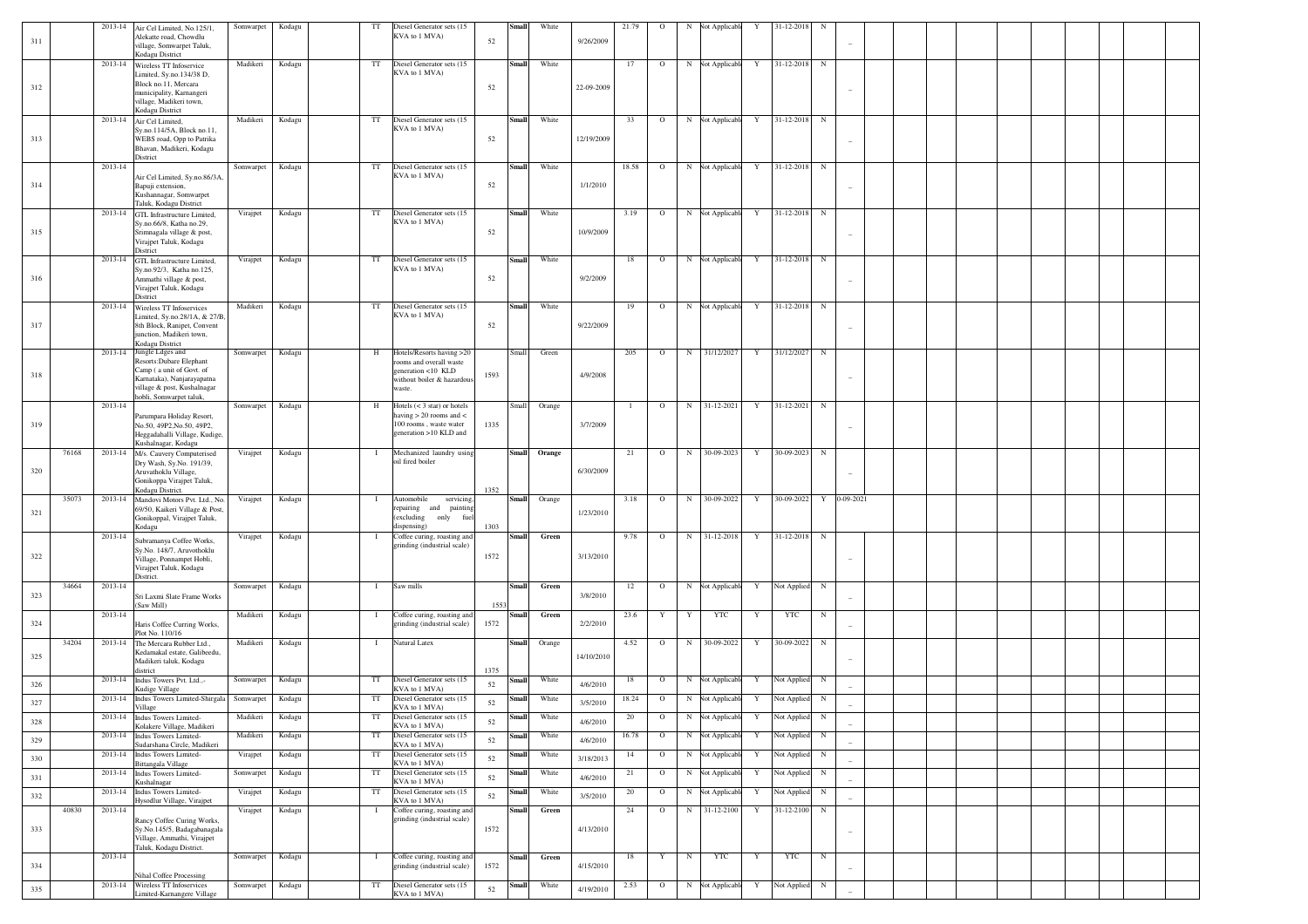| 336 | 2013-14          | PBR Saw Mill and Wood                                                                                                             | Somwarpet | Kodagu | $\mathbf{I}$ | Saw mills                                                  | Small         | Green  | 20/4/2010  | $\sqrt{24}$ | Y       | N          | Not Applied              | Y | Not Applied | N           |                          |  |  |  |  |
|-----|------------------|-----------------------------------------------------------------------------------------------------------------------------------|-----------|--------|--------------|------------------------------------------------------------|---------------|--------|------------|-------------|---------|------------|--------------------------|---|-------------|-------------|--------------------------|--|--|--|--|
|     | 2013-14          | Industries<br>Aircel Limited-Swamy Engg.                                                                                          | Somwarpet | Kodagu | $_{\rm TT}$  | Diesel Generator sets (15                                  | 1553<br>Small | White  |            | 2.25        | $\circ$ | $_{\rm N}$ | <b>Not Applicabl</b>     | Y | Not Applied | $_{\rm N}$  |                          |  |  |  |  |
| 337 | 2013-14          | Works, Kodagu                                                                                                                     | Madikeri  | Kodagu | $_{\rm TT}$  | KVA to 1 MVA)<br>Diesel Generator sets (15                 | 52<br>Small   | White  | 4/26/2010  | 2.25        | $\circ$ | $_{\rm N}$ | <b>Not Applicable</b>    | Y | Not Applied | $_{\rm N}$  |                          |  |  |  |  |
| 338 |                  | Aircel Limited-Madikeri                                                                                                           |           |        |              | KVA to 1 MVA)                                              | 52            |        | 4/26/2010  |             |         |            |                          |   |             |             |                          |  |  |  |  |
| 339 | 2013-14          | Sri Shiradi Sai Coffee Curing<br>Works                                                                                            | Somwarpet | Kodagu | $\bf{I}$     | Coffee curing, roasting and<br>grinding (industrial scale) | Small<br>1572 | Green  | 23-04-2010 | 24          | C1      | $_{\rm N}$ |                          | Y |             | $_{\rm N}$  |                          |  |  |  |  |
| 340 |                  | 2013-14 Aircel Ltd, Sy. No. 135/1p1,<br>Swamy Eng Works, Madapur<br>Road, Suntikoppa Post,                                        | Somwarpet | Kodagu | TT           | Diesel Generator sets (15<br>KVA to 1 MVA)                 | Small<br>52   | White  | 4/26/2010  | 2.25        | $\circ$ | N          | 31/12/2100               | Y | 31/12/2100  | $_{\rm N}$  |                          |  |  |  |  |
|     |                  | Somwarpet taluk, Kodagu<br>District.                                                                                              |           |        |              |                                                            |               |        |            |             |         |            |                          |   |             |             |                          |  |  |  |  |
|     | 2013-14          | Aircel Ltd, Sy. No. 4/5, 4/6,                                                                                                     | Madikeri  | Kodagu | $_{\rm TT}$  | Diesel Generator sets (15                                  | Small         | White  |            | 2.25        | $\circ$ |            | N Not Applicable         | Y | Not Applied | $_{\rm N}$  |                          |  |  |  |  |
| 341 |                  | 4/7, R.T. Complex Temple<br>Road, Madikeri - 571 201.<br>Kodagu District.                                                         |           |        |              | KVA to 1 MVA)                                              | 52            |        | 4/26/2010  |             |         |            |                          |   |             |             | $\sim$                   |  |  |  |  |
|     | 2013-14          | Boshmo Investment and<br>Holdings (Laundry Unit),                                                                                 | Madikeri  | Kodagu | $\bf{I}$     | Mechanized laundry using<br>oil fired boiler               | <b>Small</b>  | Orange |            | 22          | C1      | $_{\rm N}$ |                          | Y |             | $_{\rm N}$  |                          |  |  |  |  |
| 342 |                  | Sandalkad Estate,<br>Ibbinavalavadi Village.<br>Madikeri Taluk, Kodagu<br>District                                                |           |        |              |                                                            | 1352          |        | 8/4/2010   |             |         |            | $\overline{\phantom{a}}$ |   |             |             | $\overline{\phantom{a}}$ |  |  |  |  |
|     | 2013-14          |                                                                                                                                   | Virajpet  | Kodagu | TT           | Diesel Generator sets (15                                  | Small         | White  |            | $22\,$      | $\circ$ |            | N Not Applicable         | Y | 31-12-2100  | $_{\rm N}$  |                          |  |  |  |  |
| 343 |                  | Indus Towers Limited-Hebbale<br>Village, No. 139/5P1, Hebbale<br>Village, Devarapura Post,<br>Virajpet Taluk, Kodagu.             |           |        |              | KVA to 1 MVA)                                              | 52            |        | 6/1/2010   |             |         |            |                          |   |             |             |                          |  |  |  |  |
| 344 | 2013-14          | Indus Towers Limited - Bollr<br>Village, No. 27/1P4, Bollur<br>Village, Somwarpet Taluk,                                          | Somwarpet | Kodagu | TT           | Diesel Generator sets (15<br>KVA to 1 MVA)                 | Small<br>52   | White  | 6/1/2010   | 22          | $\circ$ |            | N Not Applicable         | Y | 31-12-2100  | $_{\rm N}$  | $\sim$                   |  |  |  |  |
|     | 2013-14          | Kodagu.<br>Indus Towers Limited -                                                                                                 | Somwarpet | Kodagu | TT           | Diesel Generator sets (15                                  | Small         | White  |            | 22          | $\circ$ |            | N Not Applicable         | Y | 31-12-2100  | $_{\rm N}$  |                          |  |  |  |  |
| 345 |                  | Puttaninagar, No. 1/35,<br>Puttaninagar, Madikeri,<br>Kodagu                                                                      |           |        |              | KVA to 1 MVA)                                              | 52            |        | 6/22/2010  |             |         |            |                          |   |             |             | $\sim$                   |  |  |  |  |
| 346 | 2013-14          | Indus Towers Limited -<br>Kotooor Village, No. 59/14,<br>Kotoor Village, Poonampet,                                               | Virajpet  | Kodagu | TT           | Diesel Generator sets (15<br>KVA to 1 MVA)                 | Small<br>52   | White  | 6/22/2010  | 22          | $\circ$ |            | N Not Applicable         | Y | 31-12-2100  | $_{\rm N}$  | $\sim$                   |  |  |  |  |
|     | 2013-14          | Viraipet Taluk, Kodagu.<br>Indus Towers Limited -<br>Kedamallur Village, NO.                                                      | Virajpet  | Kodagu | $_{\rm TT}$  | Diesel Generator sets (15<br>KVA to 1 MVA)                 | Small         | White  |            | 2.42        | $\circ$ |            | N Not Applicable         | Y | 31-12-2100  | $_{\rm N}$  |                          |  |  |  |  |
| 347 | 2013-14          | 290/7, Kedamullur Village,<br>Viraipet Taluk, Kodagu.                                                                             | Virajpet  | Kodagu | TT           | Diesel Generator sets (15                                  | 52<br>Small   | White  | 9/16/2010  | 22          | $\circ$ |            | N Not Applicable         | Y | 31-12-2100  | $_{\rm N}$  | $\sim$                   |  |  |  |  |
| 348 |                  | Indus Towers Limited - Hosur<br>Village, NO. 108/3, Khata No.<br>2, Hosur Village, Ammathi<br>Post, Virajpet Taluk, Kodagu.       |           |        |              | KVA to 1 MVA)                                              | 52            |        | 6/1/2010   |             |         |            |                          |   |             |             |                          |  |  |  |  |
|     | 2013-14          | Indus Towers Limited -                                                                                                            | Virajpet  | Kodagu | $_{\rm TT}$  | Diesel Generator sets (15<br>KVA to 1 MVA)                 | <b>Small</b>  | White  |            | 2.42        | $\circ$ |            | N Not Applicable         | Y | 31-12-2100  | $_{\rm N}$  |                          |  |  |  |  |
| 349 |                  | Devanoor Village, No. 76/74,<br>Devanoor Village, Balele<br>Hobli, Virajpet Taluk, Kodagu.                                        |           |        |              |                                                            | 52            |        | 9/16/2010  |             |         |            |                          |   |             |             |                          |  |  |  |  |
| 350 | 2013-14          | Indus Towers Limited -<br>Ammathi, No. 97/1P2,<br>Ammathi Town, Virajpet<br>Taluk, Kodagu.                                        | Virajpet  | Kodagu | TT           | Diesel Generator sets (15<br>KVA to 1 MVA)                 | Small<br>52   | White  | 6/1/2010   | 2.42        | $\circ$ |            | N Not Applicable         | Y | 31-12-2100  | $_{\rm N}$  | $\sim$                   |  |  |  |  |
|     | 2013-14          |                                                                                                                                   | Somwarpet | Kodagu | TT           | Diesel Generator sets (15<br>KVA to 1 MVA)                 | Small         | White  |            | 2.53        | $\circ$ |            | N Not Applicable         | Y | 31-12-2100  | $_{\rm N}$  |                          |  |  |  |  |
| 351 |                  | Wireless TT-Info Service<br>Limited-Mullusoge Village,<br>No.31, Mullusoge Village,<br>Kushalnagar Hobli, Somwarpet               |           |        |              |                                                            | 52            |        | 12/7/2010  |             |         |            |                          |   |             |             |                          |  |  |  |  |
|     | 2013-14          | Taluk, Kodagu District.<br>Wireless TT Infoservice                                                                                | Somwarpet | Kodagu | TT           | Diesel Generator sets (15                                  | <b>Small</b>  | White  |            | 2.53        | $\circ$ |            | N Not Applicable         | Y | 31-12-2100  | $_{\rm N}$  |                          |  |  |  |  |
| 352 |                  | Limited-Mullusoge Village,<br>No. 15/2P1, Mullusoge<br>Village, Kushalnagar Hobli,<br>Somwarpet Taluk, Kodagu.                    |           |        |              | KVA to 1 MVA)                                              | 52            |        | 14-07-2010 |             |         |            |                          |   |             |             |                          |  |  |  |  |
|     | 2013-14          | Wireless TT Infoservice                                                                                                           | Somwarpet | Kodagu | TT           | Diesel Generator sets (15<br>KVA to 1 MVA)                 | <b>Small</b>  | White  |            | 2.53        | $\circ$ |            | N Not Applicable         | Y | 31-12-2100  | $_{\rm N}$  |                          |  |  |  |  |
| 353 |                  | .imited-No.34,2nd Block,<br>Mullesoga Village, No.34, 2nd<br>Block, Mullesoga Village,<br>Kushalnagar, Somwarpet<br>Taluk, Kodagu |           |        |              |                                                            | 52            |        | 14-07-2010 |             |         |            |                          |   |             |             |                          |  |  |  |  |
|     | 2013-14          | Wireless TT Infoservice                                                                                                           | Somwarpet | Kodagu | TT           | Diesel Generator sets (15<br>KVA to 1 MVA)                 | <b>Small</b>  | White  |            | 2.53        | $\circ$ |            | N Not Applicable         | Y | Not Applied | $_{\rm N}$  |                          |  |  |  |  |
| 354 |                  | Limited-Kathabeedi,<br>Kushalnagar, Suryaputtra<br>Complex, Katha Beedi,<br>Kushalnagar, Somwarpet<br>Taluk, Kodagu.              |           |        |              |                                                            | 52            |        | 14-07-2010 |             |         |            |                          |   |             |             | $\overline{\phantom{a}}$ |  |  |  |  |
|     | 2013-14          | Wireless TT Infoservice                                                                                                           | Virajpet  | Kodagu | TT           | Diesel Generator sets (15<br>KVA to 1 MVA)                 | <b>Small</b>  | White  |            | 2.53        | $\circ$ |            | N Not Applicable         | Y | 31-12-2100  | $_{\rm N}$  |                          |  |  |  |  |
| 355 |                  | Limited-Arvathokkal,<br>No.38:33, Arvathokkal<br>Village, Monnam pete Naadu,<br>Virajpet Taluk, Gonikoppal,<br>Kodagu.            |           |        |              |                                                            | 52            |        | 14-07-2010 |             |         |            |                          |   |             |             | $\overline{\phantom{a}}$ |  |  |  |  |
|     | 64106<br>2013-14 | Basaweshwara Coffee Curing,                                                                                                       | Virajpet  | Kodagu | $\bf{I}$     | Coffee curing, roasting and<br>grinding (industrial scale) | <b>Small</b>  | Green  |            | 9.8         | $\circ$ |            | N 31/12/2117             | Y | 31/12/2117  | $\mathbf N$ |                          |  |  |  |  |
| 356 |                  | No.3/5, Kanoor Village,<br>Ponnampet Hobli, Virajpet<br>Taluk, Kodagu District.                                                   |           |        |              |                                                            | 1572          |        | 7/12/2010  |             |         |            |                          |   |             |             |                          |  |  |  |  |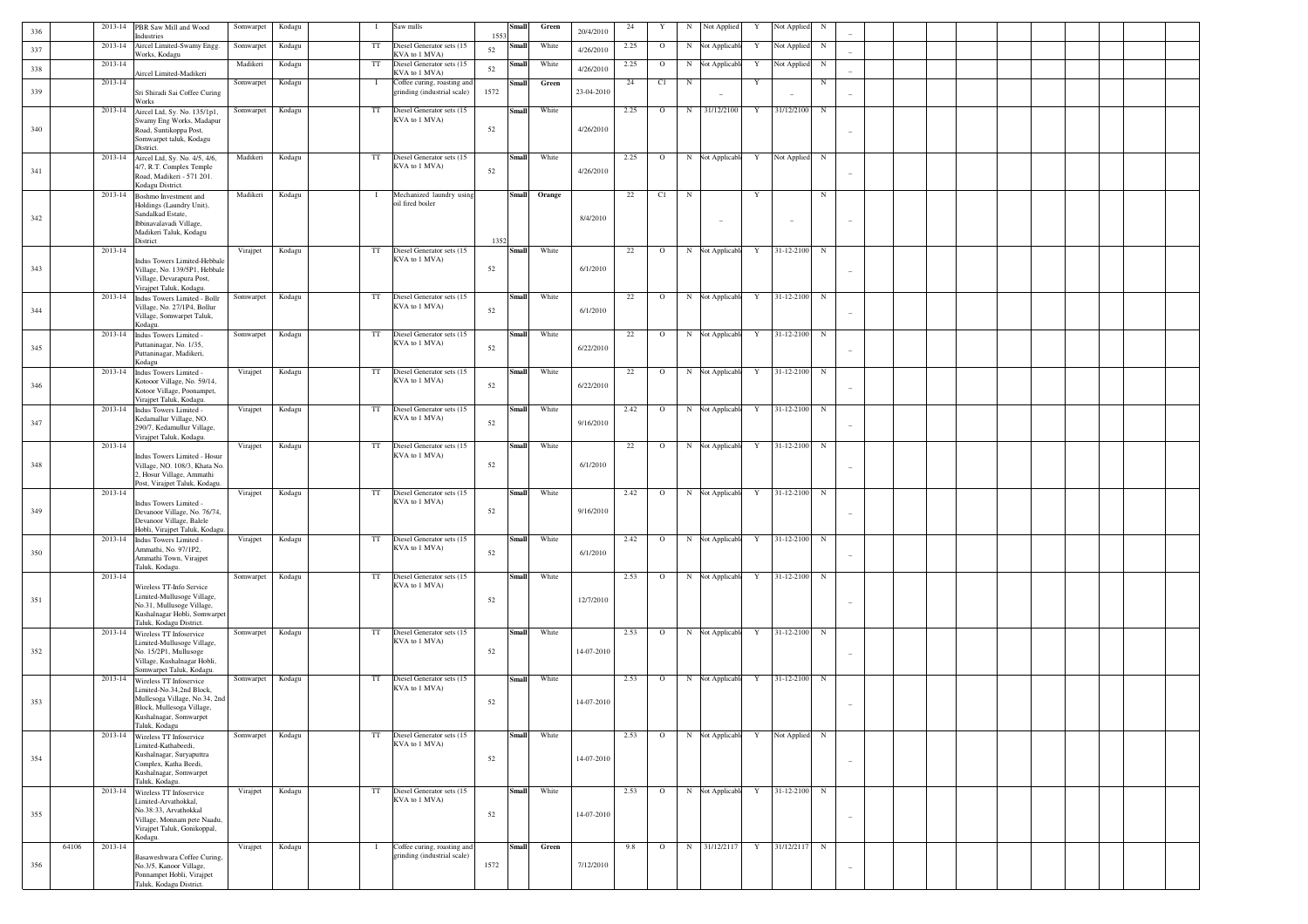|     |         | 2013-14 Indus Towers Limited-                                                                                                                                               | Virajpet  | Kodagu                                          | TT           | Diesel Generator sets (15                                                                                                                                                                                                                                                                                                      |      | <b>Small</b> | White  |            | 2.42  | $\circ$      | N Not Applicable  | Y | 31-12-2100   | $_{\rm N}$  |  |  |  |  |
|-----|---------|-----------------------------------------------------------------------------------------------------------------------------------------------------------------------------|-----------|-------------------------------------------------|--------------|--------------------------------------------------------------------------------------------------------------------------------------------------------------------------------------------------------------------------------------------------------------------------------------------------------------------------------|------|--------------|--------|------------|-------|--------------|-------------------|---|--------------|-------------|--|--|--|--|
| 357 |         | Karadigodu, No.66/1,<br>Karadiguddi Village and Post,<br>siddapura, Virajpet Taluk,<br>Kodagu.                                                                              |           |                                                 |              | KVA to 1 MVA)                                                                                                                                                                                                                                                                                                                  | 52   |              |        | 8/3/2010   |       |              |                   |   |              |             |  |  |  |  |
| 358 | 2013-14 | Indus Towers Limited-<br>Balagunda, No.5/29,<br>Balagunda Village & Post,<br>Somawarpet Taluk, Kodagu.                                                                      | Somwarpet | Kodagu                                          | TT           | Diesel Generator sets (15<br>KVA to 1 MVA)                                                                                                                                                                                                                                                                                     | 52   | <b>Small</b> | White  | 8/3/2010   | 2.42  | $\circ$      | N Not Applicable  | Y | 31-12-2100   | $\mathbf N$ |  |  |  |  |
| 359 |         | 2013-14 Hudikeri Vyavasaya Seva<br>Sahakara Bank, No.22,<br>Hudikeri, Main Road,<br>Hudikeri, Kodagu.                                                                       | Virajpet  | Kodagu                                          | $\mathbf{O}$ | Commercial Complexes,<br>Office Complex/Banks,<br>Cinema Theaters having<br>built up area <20,000<br>sq.mtrs. in non-sewered<br>areas and having<br>independent STPs/and DG<br>sets (vide G.O.No.FEE 22<br>EPC 2009 (P-1), dated<br>04.08.2010 issued by<br>Department of Ecology &<br>Environment, Government<br>of Karnataka | 1597 | <b>Small</b> | Green  | 8/3/2010   | 23    | Y            | N Not Applicable  | Y | YTC          | N           |  |  |  |  |
| 360 |         | 2013-14 Wireless - TT Infoservice Ltd,<br>St. Joseph Complex,<br>Gonikoppa Road, (Mutton<br>Market), Virajpet Taluk,<br>Kodagu District                                     | Virajpet  | Kodagu                                          | TT           | Diesel Generator sets (15<br>KVA to 1 MVA)                                                                                                                                                                                                                                                                                     | 52   | <b>Small</b> | White  | 8/16/2010  | 2.53  | $\mathbf{o}$ | N Not Applicable  | Y | 31-12-2100 N |             |  |  |  |  |
| 361 | 2013-14 | SLN Properties & Developers,<br>Basavanahalli Village,<br>Guddehosur Post,<br>Kushalnagar, (sy. No. 13 & 9).                                                                | Somwarpet | Kodagu                                          | $_{\rm IF}$  | Number of Infrastructure<br>project(Apartment,<br>education institutions,<br>commercial estblishments.<br>etc.                                                                                                                                                                                                                 | 1597 | Large        | Green  | 8/6/2010   | 2500  | Y            | $_{\rm N}$<br>YTC | Y | YTC          | $\mathbb N$ |  |  |  |  |
| 362 |         | 2013-14 City Center (Hotel Complex &<br>Commerical Space), Sy. No.<br>115/2, 1st Block,<br>Bychanahalli, B.M. Road,<br>Kushalnagar Hobli, Somwarpet<br>Taluk, Kodagu.       | Somwarpet | Kodagu                                          | H            | Hotels $(< 3 \text{ star})$ or hotels<br>having $> 20$ rooms and $<$<br>100 rooms, waste water<br>generation >10 KLD and                                                                                                                                                                                                       | 1335 | Mediun       | Orange | 10/1/2010  | 2100  | Y            | $_{\rm N}$<br>YTC | Y | YTC          | $_{\rm N}$  |  |  |  |  |
| 363 |         | 2013-14 Ram's Coffee works (Coffee<br>Hulling Unit), Sy. No. 15/25,<br>Kothoor Village, Srimangala<br>Hobli, Kanoor<br>gramapanchayath, Virajpet<br>taluk, Kodagu District. | Virajpet  | Kodagu                                          | $\mathbf{I}$ | Coffee curing, roasting and<br>grinding (industrial scale)                                                                                                                                                                                                                                                                     | 1572 | <b>Small</b> | Green  | 10/18/2010 | 15.9  | $\circ$      | N 31-12-2019      | Y | 31-12-2019   | $\mathbf N$ |  |  |  |  |
| 364 | 2013-14 | Best Coffee Hulling, Sy. No.<br>139/2, Valnoor Thygathoor<br>Vilolage & Post, Kushalnagar<br>hobli, Somwarpet taluk,<br>Kodagu District.                                    | Somwarpet | Kodagu                                          | $\mathbf{I}$ | Coffee curing, roasting and<br>grinding (industrial scale)                                                                                                                                                                                                                                                                     | 1572 | <b>Small</b> | Green  | 10/19/2010 | 24.23 | $\mathbf{o}$ | N 31-12-2019      | Y | 31-12-2019   | $\mathbf N$ |  |  |  |  |
| 365 |         | 2013-14 Viom Networks Limited-<br>Somwarpet Town, No.211 &<br>211/1, Somwarpet Town,<br>Kodagu District.                                                                    | Somwarpet | Kodagu                                          | TT           | Diesel Generator sets (15<br>KVA to 1 MVA)                                                                                                                                                                                                                                                                                     | 52   | <b>Small</b> | White  | 10/4/2010  | 1.92  | $\circ$      | N Not Applicable  | Y | 31-12-2100 N |             |  |  |  |  |
| 366 |         | 2013-14 Viom Networks Limited-<br>Arvathoklu Village, No.23,<br>Arvathoklu Village,<br>Ponnampet, Virajpet Taluk,<br>Kodagu.                                                | Virajpet  | Kodagu                                          | TT           | Diesel Generator sets (15<br>KVA to 1 MVA)                                                                                                                                                                                                                                                                                     | 52   | <b>Small</b> | White  | 10/4/2010  | 1.92  | $\circ$      | N Not Applicable  | Y | 31-12-2100   | $_{\rm N}$  |  |  |  |  |
| 367 | 2013-14 | Viom Networks Limited-<br>Sekhar Complex, Madikeri,<br>Sekhar Complex, Mahadevpet,<br>Madikeri Town, Kodagu.                                                                | Madikeri  | Kodagu                                          | TT           | Diesel Generator sets (15<br>KVA to 1 MVA)                                                                                                                                                                                                                                                                                     | 52   | <b>Small</b> | White  | 10/4/2010  | 1.92  | $\circ$      | N Not Applicable  | Y | 31-12-2100 N |             |  |  |  |  |
| 368 | 2013-14 | Kodagu Raja Holiday Resorts,<br>Sy.; No. 39/1, Mudapatana<br>Village & Post, Kushalnagar,<br>Somwarpet Taluk, Kodagu.                                                       | Somwarpet | Kodagu                                          | H            | Hotels/Resorts having >20<br>rooms and overall waste<br>generation <10 KLD<br>without boiler & hazardous<br>waste.                                                                                                                                                                                                             | 1593 | Small        | Green  | 9/8/2010   | 90    | Y            | N<br>30-09-2021   | Y | 30-09-2021   | $_{\rm N}$  |  |  |  |  |
| 369 |         | 2013-14 Indus Towers Ltd., No. 108.<br>Hosur Village & Post,<br>mmathi Hobli, Virajpet<br>Taluk, Kodagu District.                                                           | Virajpet  | Kodagu                                          | TT           | Diesel Generator sets (15<br>KVA to 1 MVA)                                                                                                                                                                                                                                                                                     | 52   | <b>Small</b> | White  | 11/16/2010 | 2.42  | $\circ$      | N Not Applicable  | Y | 31-12-2100 N |             |  |  |  |  |
| 370 | 2013-14 | M.D. Corp. Sy. No. 29/15,<br>Halligattu Village, Ponnampet<br>Hobli, Virajpet Taluk, Kodagu.                                                                                | Virajpet  | Kodagu                                          | $\bf{I}$     | Coffee curing, roasting and<br>grinding (industrial scale)                                                                                                                                                                                                                                                                     | 1572 | <b>Small</b> | Green  | 12/23/2000 | 83.9  | Y            | $_{\rm N}$<br>YTC | Y | YTC          | $_{\rm N}$  |  |  |  |  |
| 371 | 2013-14 | Vipntech, Plot No. 112, Part-II,<br>KIADB Industrial Area,<br>Kudloor, Kushalngar, Kodagu                                                                                   | Somwarpet | Kodagu KIADB<br>Industrial Area,<br>Kushalnagar | $\mathbf{I}$ | Coffee curing, roasting and<br>grinding (industrial scale)                                                                                                                                                                                                                                                                     | 1572 | <b>Small</b> | Green  | 11/30/2010 | 29.98 | $\circ$      | N 31-12-2022      | Y | 31-12-2022   | $_{\rm N}$  |  |  |  |  |
| 372 |         | 2013-14 Kannan Tyre, Cold & Hot Re-<br>Treading & Vulcanizing, Main<br>Road, Gonikoppal, Kodagu<br>District                                                                 | madikeri  | Kodagu                                          | $\mathbf{I}$ | Tyres and tubes retreading<br>(without boiler)                                                                                                                                                                                                                                                                                 | 1563 | <b>Small</b> | Green  | 02-08-2011 | 1.49  | $\circ$      | N 31-12-2114      | Y | $31-12-2114$ | $_{\rm N}$  |  |  |  |  |
| 373 |         | 2013-14 Viom Networks Ltd., - Sy. No.<br>49/3, Khatha No. 83, Sri<br>Sathya Narayan Industries,<br>Kodige Village & Post,<br>Somwarpet Taluk                                | Somwarpet | Kodagu                                          | TT           | Diesel Generator sets (15<br>KVA to 1 MVA)                                                                                                                                                                                                                                                                                     | 52   | <b>Small</b> | White  | 1/27/2011  | 1.92  | $\circ$      | N Not Applicable  | Y | 31-12-2100   | $_{\rm N}$  |  |  |  |  |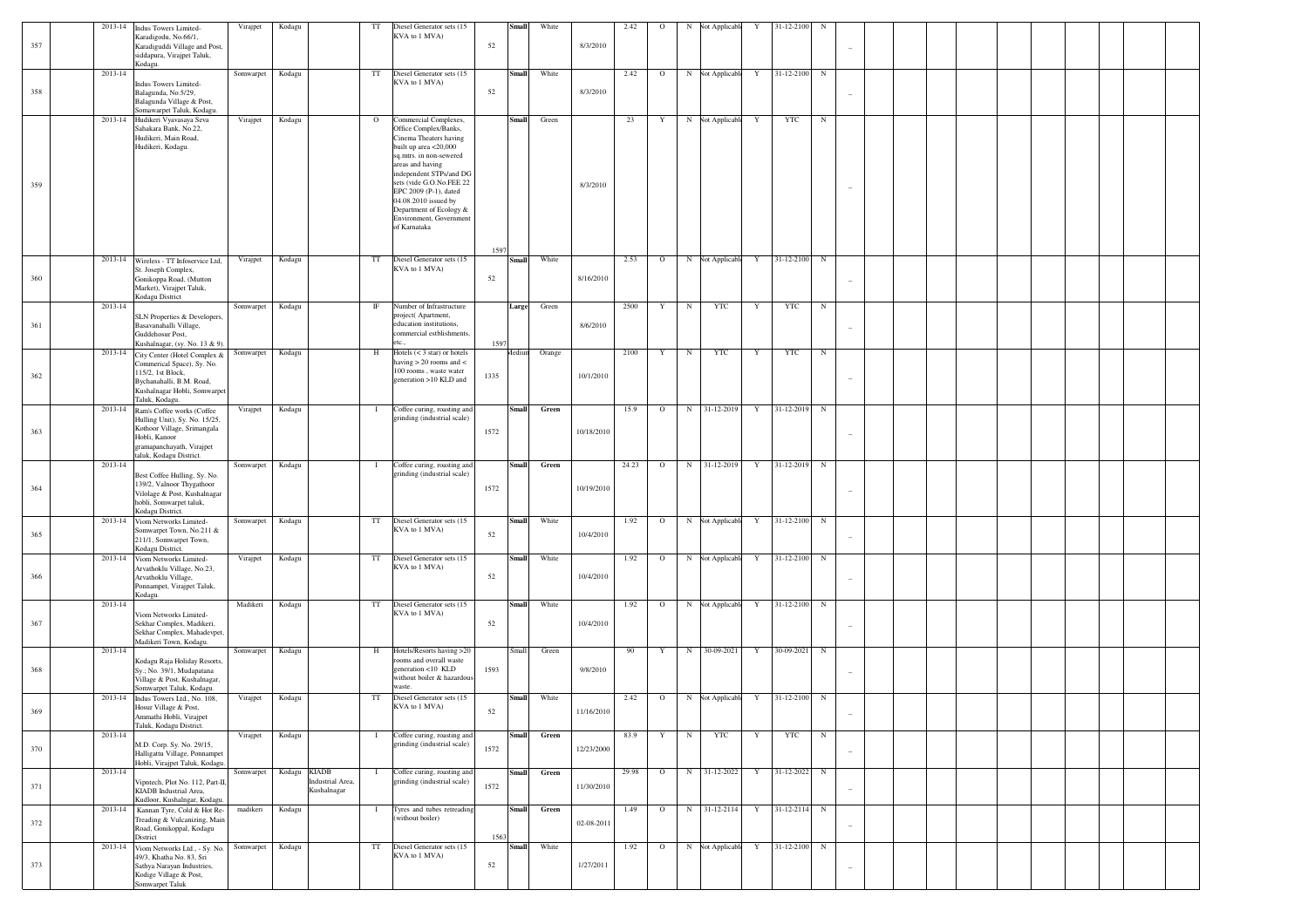|     | 2013-14 | Indrani Industries, No. 9/3,                                      | Somwarpet | Kodagu                                     | - 1          | Paper pins and U-clips                                     |      | Small        | Green  |            | 48.8  | $\Omega$     | 31-12-2020<br>N          | Y           | 31-12-2020   | N                        |  |  |  |  |
|-----|---------|-------------------------------------------------------------------|-----------|--------------------------------------------|--------------|------------------------------------------------------------|------|--------------|--------|------------|-------|--------------|--------------------------|-------------|--------------|--------------------------|--|--|--|--|
| 374 |         | Nagarur Village, Somwarpet                                        |           |                                            |              |                                                            | 30   |              |        | 17/2/2011  |       |              |                          |             |              |                          |  |  |  |  |
|     |         | Taluk, Kodagu                                                     |           |                                            |              |                                                            |      |              |        |            |       |              |                          |             |              |                          |  |  |  |  |
|     | 2013-14 |                                                                   | Somwarpet | Kodagu                                     | $\mathbf{I}$ | Ready mix cement concrete                                  |      | <b>Small</b> | Green  |            | 38.7  | C1           | $_{\rm N}$               | Y           |              | $_{\rm N}$               |  |  |  |  |
|     |         | R.N. Nayak & Sons (Batch                                          |           |                                            |              |                                                            |      |              |        |            |       |              |                          |             |              |                          |  |  |  |  |
| 375 |         | Mix Plant), Sy. No. 161, 7th                                      |           |                                            |              |                                                            |      |              |        | 11/18/2011 |       |              | $\overline{\phantom{a}}$ |             |              |                          |  |  |  |  |
|     |         | Hosekote Village, Somwarpet                                       |           |                                            |              |                                                            |      |              |        |            |       |              |                          |             |              |                          |  |  |  |  |
|     |         | Taluk, Kodagu District.                                           |           |                                            |              |                                                            | 1548 |              |        |            |       |              |                          |             |              |                          |  |  |  |  |
|     | 2013-14 |                                                                   | Somwarpet | <b>KIADB</b><br>Kodagu<br>Industrial Area, | $\mathbf{I}$ | Coffee curing, roasting and<br>grinding (industrial scale) |      | <b>Small</b> | Green  |            | 130   | C1           | 31-12-2020<br>N          | Y           | 31-12-2020   | $_{\rm N}$               |  |  |  |  |
| 376 |         | <b>Blossom Commodities</b> , Plot                                 |           | Kushalnagar                                |              |                                                            | 1572 |              |        | 2/10/2011  |       |              |                          |             |              |                          |  |  |  |  |
|     |         | No. 28(P), KIADB Industrial<br>Area, Kudlur, Kushalnagar,         |           |                                            |              |                                                            |      |              |        |            |       |              |                          |             |              |                          |  |  |  |  |
|     |         | Somwarpet Taluk,                                                  |           |                                            |              |                                                            |      |              |        |            |       |              |                          |             |              |                          |  |  |  |  |
|     | 2013-14 |                                                                   | Madikeri  | Kodagu                                     | H            | Hotels $(< 3 \text{ star})$ or hotels                      |      | Small        | Orange |            | 170   | Y            | $_{\rm N}$<br>YTC        | Y           | YTC          | $_{\rm N}$               |  |  |  |  |
|     |         | AL-WESAL Tower, (Hotel                                            |           |                                            |              | having $> 20$ rooms and $<$                                |      |              |        |            |       |              |                          |             |              |                          |  |  |  |  |
|     |         | Complex & Commercial                                              |           |                                            |              | 100 rooms, waste water                                     |      |              |        |            |       |              |                          |             |              |                          |  |  |  |  |
| 377 |         | Space), Sy.No. 59/1, 59/1A, of                                    |           |                                            |              | generation >10 KLD and                                     | 1335 |              |        | 2/10/2011  |       |              |                          |             |              |                          |  |  |  |  |
|     |         | Block No. 11, Pension line,                                       |           |                                            |              |                                                            |      |              |        |            |       |              |                          |             |              |                          |  |  |  |  |
|     |         | Madikeri City Municipality,                                       |           |                                            |              |                                                            |      |              |        |            |       |              |                          |             |              |                          |  |  |  |  |
|     |         | Madikeri Town & Taluk,                                            |           |                                            |              |                                                            |      |              |        |            |       |              |                          |             |              |                          |  |  |  |  |
|     |         | Kodagu District                                                   |           |                                            |              | Hot mix plants                                             |      | <b>Small</b> |        |            | 38.7  | C1           |                          | Y           |              |                          |  |  |  |  |
|     |         | 2013-14 R.N. Nayak & Sons (Hot Mix,                               | Madikeri  | Kodagu                                     | $\mathbf{I}$ |                                                            |      |              | Orange |            |       |              | $_{\rm N}$               |             |              | $_{\rm N}$               |  |  |  |  |
|     |         | Wet Mix & Batch Mix) Sy.<br>No.264, 265 & 267/2, Katakeri         |           |                                            |              |                                                            |      |              |        |            |       |              |                          |             |              |                          |  |  |  |  |
| 378 |         | Village, Talathmane Post,                                         |           |                                            |              |                                                            | 1334 |              |        | 1/13/2011  |       |              | $\overline{\phantom{a}}$ |             |              |                          |  |  |  |  |
|     |         | Made Gramapanchayath,                                             |           |                                            |              |                                                            |      |              |        |            |       |              |                          |             |              |                          |  |  |  |  |
|     |         | Madikeri Taluk, Kodagu                                            |           |                                            |              |                                                            |      |              |        |            |       |              |                          |             |              |                          |  |  |  |  |
|     |         | District                                                          |           |                                            |              |                                                            |      |              |        |            |       |              |                          |             |              |                          |  |  |  |  |
|     | 2013-14 |                                                                   | Madikeri  | Kodagu                                     | H            | Hotels $(< 3 \text{ star})$ or hotels                      |      | large        | Orange |            | 2000  | $\circ$      | 31-12-2024<br>N          | Y           | 31-12-2024   | $_{\rm N}$               |  |  |  |  |
|     |         | Sebastain Plantations (Ibnii                                      |           |                                            |              | having $> 20$ rooms and $<$                                |      |              |        |            |       |              |                          |             |              |                          |  |  |  |  |
|     |         | Spa Resorts) Sy. No. 61/4,                                        |           |                                            |              | 100 rooms, waste water<br>generation >10 KLD and           |      |              |        |            |       |              |                          |             |              |                          |  |  |  |  |
|     |         | 57/15, 57/3, 63/10, 63/3, 63/8,                                   |           |                                            |              |                                                            |      |              |        |            |       |              |                          |             |              |                          |  |  |  |  |
| 379 |         | 63/4, 63/2, 57/12, 57/13, 63/7<br>in Ibbanvalavadi Village, & Sy. |           |                                            |              |                                                            | 1335 |              |        | 7/25/2011  |       |              |                          |             |              |                          |  |  |  |  |
|     |         | No. 249/8 Karnangeri Village,                                     |           |                                            |              |                                                            |      |              |        |            |       |              |                          |             |              |                          |  |  |  |  |
|     |         | Madikeri Taluk-571201,                                            |           |                                            |              |                                                            |      |              |        |            |       |              |                          |             |              |                          |  |  |  |  |
|     |         | Kodagu District,                                                  |           |                                            |              |                                                            |      |              |        |            |       |              |                          |             |              |                          |  |  |  |  |
|     |         |                                                                   |           |                                            |              |                                                            |      |              |        |            |       |              |                          |             |              |                          |  |  |  |  |
|     | 2013-14 |                                                                   | Virajpet  | Kodagu                                     | $\mathbf{I}$ | Coffee curing, roasting and                                |      | <b>Small</b> | Green  |            | 20.47 | $\circ$      | 31-12-2100<br>N          | Y           | 31-12-2100   | $_{\rm N}$               |  |  |  |  |
|     |         | Dechamma Coffee curing                                            |           |                                            |              | grinding (industrial scale)                                |      |              |        |            |       |              |                          |             |              |                          |  |  |  |  |
| 380 |         | Works, (Coffee Hulling Unit),                                     |           |                                            |              |                                                            | 1572 |              |        | 4/8/2011   |       |              |                          |             |              |                          |  |  |  |  |
|     |         | Sy. No. 89/24, Srimangala                                         |           |                                            |              |                                                            |      |              |        |            |       |              |                          |             |              |                          |  |  |  |  |
|     |         | village & Hobli, Virajpet<br>Taluk, Kodagu District.              |           |                                            |              |                                                            |      |              |        |            |       |              |                          |             |              |                          |  |  |  |  |
|     |         | 2013-14 Abishaka Coffee curing works,                             | Virajpet  | Kodagu                                     | $\mathbf{I}$ | Coffee curing, roasting and                                |      | <b>Small</b> | Green  |            | 18.49 | $\circ$      | 31-12-2021<br>N          | Y           | 31-12-2021   | $_{\rm N}$               |  |  |  |  |
|     |         | (Coffee hulling unit), Sy. No.                                    |           |                                            |              | grinding (industrial scale)                                |      |              |        |            |       |              |                          |             |              |                          |  |  |  |  |
| 381 |         | 63, Hathur Village, Ponnampet                                     |           |                                            |              |                                                            | 1572 |              |        | 4/15/2011  |       |              |                          |             |              |                          |  |  |  |  |
|     |         | hobli, Virajpet Tq, Kodagu                                        |           |                                            |              |                                                            |      |              |        |            |       |              |                          |             |              |                          |  |  |  |  |
|     |         | District.                                                         |           |                                            |              |                                                            |      |              |        |            |       |              |                          |             |              |                          |  |  |  |  |
|     | 2013-14 |                                                                   | Somwarpet | Kodagu KIADB                               | - 1          | Coffee curing, roasting and                                |      | <b>Small</b> | Green  |            | 60.08 | $\circ$      | N 31-12-2022             | Y           | 31-12-2022   | $_{\rm N}$               |  |  |  |  |
|     |         |                                                                   |           | Industrial Area,                           |              | grinding (industrial scale)                                |      |              |        |            |       |              |                          |             |              |                          |  |  |  |  |
|     |         | Coorg Commodities & Coffee                                        |           | Kushalnagar                                |              |                                                            |      |              |        |            |       |              |                          |             |              |                          |  |  |  |  |
| 382 |         | Curers, (Mist Coffee), (Coffee                                    |           |                                            |              |                                                            | 1572 |              |        | 4/20/2011  |       |              |                          |             |              |                          |  |  |  |  |
|     |         | hulling unit), Plot No. 22-P2 7<br>1-P2, Sy. No. 7/6, KIADB       |           |                                            |              |                                                            |      |              |        |            |       |              |                          |             |              |                          |  |  |  |  |
|     |         | Kudloor Industrial Area,                                          |           |                                            |              |                                                            |      |              |        |            |       |              |                          |             |              |                          |  |  |  |  |
|     |         | Kushalangar Hobli, Somwarpet                                      |           |                                            |              |                                                            |      |              |        |            |       |              |                          |             |              |                          |  |  |  |  |
|     |         | q. Kodagu District.                                               |           |                                            |              |                                                            |      |              |        |            |       |              |                          |             |              |                          |  |  |  |  |
|     |         | 2013-14 Palm vally resort, Sy. No. 31/2,                          | Virajpet  | Kodagu                                     | H            | Hotels/Resorts having >20                                  |      | Small        | Green  |            | 220   | $\circ$      | N 31-12-2023             | $\mathbf Y$ | 31-12-2023   | $_{\rm N}$               |  |  |  |  |
|     |         | Athur Village & Post, Via                                         |           |                                            |              | rooms and overall waste                                    |      |              |        |            |       |              |                          |             |              |                          |  |  |  |  |
| 383 |         | Pollibetta, Ponnampet Nad &                                       |           |                                            |              | generation <10 KLD                                         | 1593 |              |        | 4/5/2011   |       |              |                          |             |              |                          |  |  |  |  |
|     |         | Hobli, Virajpet Taluk, Kodagu                                     |           |                                            |              | without boiler & hazardous<br>waste.                       |      |              |        |            |       |              |                          |             |              |                          |  |  |  |  |
|     | 2013-14 | District.                                                         | Virajpet  | Kodagu                                     | TT           | Diesel Generator sets (15                                  |      | <b>Small</b> | White  |            | 2.42  | $\circ$      | N Not Applicable         | Y           | 31-12-2100   | $_{\rm N}$               |  |  |  |  |
|     |         | Indus Towers Ltd.,-Kannagala                                      |           |                                            |              | KVA to 1 MVA)                                              |      |              |        |            |       |              |                          |             |              |                          |  |  |  |  |
| 384 |         | Village, Sy. No. 150/2,                                           |           |                                            |              |                                                            | 52   |              |        | 4/20/2011  |       |              |                          |             |              |                          |  |  |  |  |
|     |         | Kannagala Village, Ammethi                                        |           |                                            |              |                                                            |      |              |        |            |       |              |                          |             |              |                          |  |  |  |  |
|     |         | Hobli, Virajpet Taluk, Kodagu.                                    |           |                                            |              |                                                            |      |              |        |            |       |              |                          |             |              |                          |  |  |  |  |
|     |         | 2013-14 Indus Towers Ltd.,-Palace                                 | Madikeri  | Kodagu                                     | TT           | Diesel Generator sets (15                                  |      | <b>Small</b> | White  |            | 2.42  | $\circ$      | N Not Applicable         | Y           | 31-12-2100   | $_{\rm N}$               |  |  |  |  |
|     |         | Estate, No. 214/7, Palace                                         |           |                                            |              | KVA to 1 MVA)                                              |      |              |        |            |       |              |                          |             |              |                          |  |  |  |  |
| 385 |         | Estate, Yavakapadi Village &                                      |           |                                            |              |                                                            | 52   |              |        | 4/20/2011  |       |              |                          |             |              |                          |  |  |  |  |
|     |         | Post, Napokkalu, Madikeri,<br>Kodagu.                             |           |                                            |              |                                                            |      |              |        |            |       |              |                          |             |              |                          |  |  |  |  |
|     | 2013-14 |                                                                   | Somwarpet | Kodagu                                     | TT           | Diesel Generator sets (15                                  |      | <b>Small</b> | White  |            | 6.27  | $\circ$      | N Not Applicable         | Y           | 31-12-2100   | $_{\rm N}$               |  |  |  |  |
| 386 |         | adus Towers Ltd., Suntikoppa                                      |           |                                            |              | KVA to 1 MVA)                                              | 52   |              |        | 6/22/2011  |       |              |                          |             |              |                          |  |  |  |  |
|     |         | 2013-14 Indus Towers Ltd., Sy. No.                                | Virajpet  | Kodagu                                     | TT           | Diesel Generator sets (15                                  |      | <b>Small</b> | White  |            | 6.27  | $\circ$      | N Not Applicable         | Y           | 31-12-2100   | $_{\rm N}$               |  |  |  |  |
|     |         | 348, Katha No. 42, Halugunda                                      |           |                                            |              | KVA to 1 MVA)                                              |      |              |        |            |       |              |                          |             |              |                          |  |  |  |  |
| 387 |         | Village, Ammathi Hobli,                                           |           |                                            |              |                                                            | 52   |              |        | 6/22/2011  |       |              |                          |             |              | $\qquad \qquad -$        |  |  |  |  |
|     |         | Virajapet Taluk Kodagu                                            |           |                                            |              |                                                            |      |              |        |            |       |              |                          |             |              |                          |  |  |  |  |
|     |         | District                                                          |           |                                            |              |                                                            |      |              |        |            |       |              |                          |             |              |                          |  |  |  |  |
|     |         | 2013-14 Indus Towers Ltd., Sy. No.                                | Somwarpet | Kodagu                                     | TT           | Diesel Generator sets (15<br>KVA to 1 MVA)                 |      | <b>Small</b> | White  |            | 6.27  | $\mathbf{o}$ | N Not Applicable Y       |             | 31-12-2100   | N                        |  |  |  |  |
| 388 |         | 66/18, Katha No. 55,<br>Gowdahalli Village & Post,                |           |                                            |              |                                                            | 52   |              |        | 6/22/2011  |       |              |                          |             |              |                          |  |  |  |  |
|     |         | Somwarpet Taluk, Kodagu                                           |           |                                            |              |                                                            |      |              |        |            |       |              |                          |             |              | $\overline{\phantom{a}}$ |  |  |  |  |
|     |         | District                                                          |           |                                            |              |                                                            |      |              |        |            |       |              |                          |             |              |                          |  |  |  |  |
|     | 2013-14 |                                                                   | Madikeri  | Kodagu                                     | TT           | Diesel Generator sets (15                                  |      | <b>Small</b> | White  |            | 2.42  | $\circ$      | N Not Applicable         | $\mathbf Y$ | 31-12-2100 N |                          |  |  |  |  |
|     |         | Indus Towers Ltd, Sy. No.                                         |           |                                            |              | KVA to 1 MVA)                                              |      |              |        |            |       |              |                          |             |              |                          |  |  |  |  |
| 389 |         | 146/1, Katha No. 108, Kunjila                                     |           |                                            |              |                                                            | 52   |              |        | 6/23/2011  |       |              |                          |             |              |                          |  |  |  |  |
|     |         | Village, Napoklu Hobli,                                           |           |                                            |              |                                                            |      |              |        |            |       |              |                          |             |              |                          |  |  |  |  |
|     |         | Madikeri Taluk, Kodagu                                            |           |                                            |              |                                                            |      |              |        |            |       |              |                          |             |              |                          |  |  |  |  |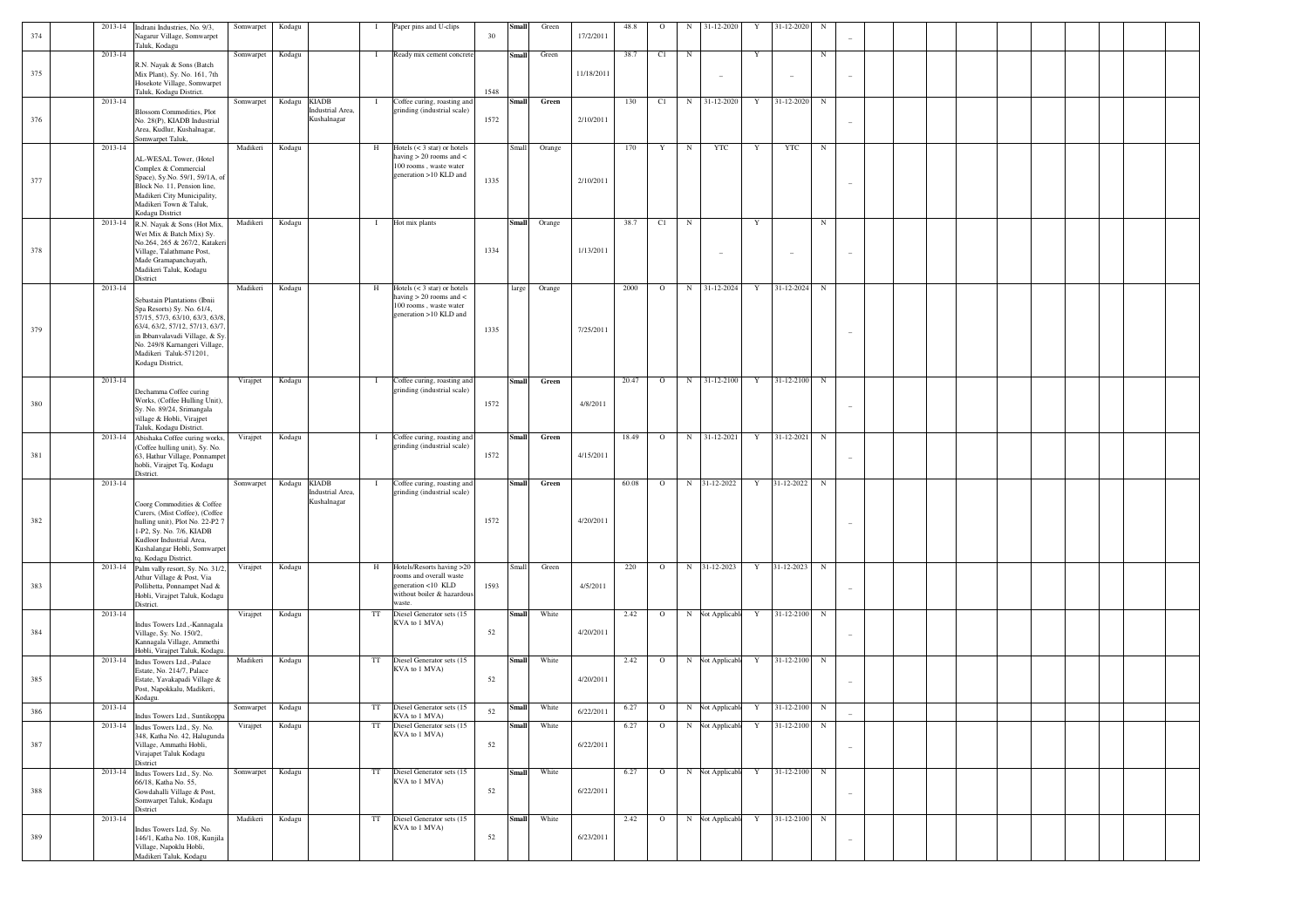|     |       | 2013-14 |                                                                                                                                                      | Somwarpet | Kodagu KIADB |                                 |              | Coffee curing, roasting and                                                                                             |      | <b>Small</b> | Green  |            | 22.49 | $\mathbf{O}$ | $_{\rm N}$  | 31-12-2021       | Y           | 31-12-2021               | N           |                                 |  |  |  |
|-----|-------|---------|------------------------------------------------------------------------------------------------------------------------------------------------------|-----------|--------------|---------------------------------|--------------|-------------------------------------------------------------------------------------------------------------------------|------|--------------|--------|------------|-------|--------------|-------------|------------------|-------------|--------------------------|-------------|---------------------------------|--|--|--|
| 390 |       |         | Sri. Vinayaka Coffee Huller,<br>Plot. No. 17, Kushalnagar<br>Industrial Area, Kudlur, Sy.<br>No. 30/10 & 30/11, Kudlur                               |           |              | Industrial Area,<br>Kushalnagar |              | grinding (industrial scale)                                                                                             | 1572 |              |        | 7/30/2011  |       |              |             |                  |             |                          |             | $\overline{\phantom{a}}$        |  |  |  |
|     |       |         | Village, Kushalangarr,<br>Somwarpet, Kodagu.                                                                                                         |           |              |                                 |              |                                                                                                                         |      |              |        |            |       |              |             |                  |             |                          |             |                                 |  |  |  |
| 391 |       |         | 2013-14 Solitaire Exoitica Resort,<br>Sy.No. 22/2, Mekeri Village,<br>Sampaje Hobli, Arvatiklu<br>Road, Talatamen Post<br>Hakathoor, Madierei        | Madikeri  | Kodagu       |                                 | H            | Hotels/Resorts having >20<br>rooms and overall waste<br>generation <10 KLD<br>without boiler & hazardous<br>waste.      | 1593 | dediun       | Green  | 1/4/2011   | 602   | $\circ$      |             | N 31-12-2021     | Y           | 31-12-2021 N             |             | $\overline{\phantom{a}}$        |  |  |  |
|     |       | 2013-14 |                                                                                                                                                      | Madikeri  | Kodagu       |                                 | H            | Hotels $(< 3 \text{ star})$ or hotels                                                                                   |      | Small        | Orange |            | 194   | $\circ$      | N           | 30-09-2020       | Y           | 30-09-2020               | N           |                                 |  |  |  |
| 392 |       |         | Sri. Venkateshwara Residency,<br>No: 50/4, Mekkeri Village,<br>Sampanje hobli, Akathuru<br>Panchayath,                                               |           |              |                                 |              | having $> 20$ rooms and $<$<br>100 rooms, waste water<br>generation >10 KLD and                                         | 1335 |              |        | 6/10/2011  |       |              |             |                  |             |                          |             | $\overline{\phantom{a}}$        |  |  |  |
| 393 |       |         | 2013-14 Viom Networks Ltd., No:<br>173/21, Hallighattu Village<br>Ponnampet Post, Virajpet<br>Taluk                                                  | Virajpet  | Kodagu       |                                 | TT           | Diesel Generator sets (15<br>KVA to 1 MVA)                                                                              | 52   | Small        | White  | 8/6/2011   | 2.53  | $\circ$      |             | N Not Applicable | Y           | 31-12-2100 N             |             | $\overline{\phantom{a}}$        |  |  |  |
| 394 |       |         | 2013-14 Viom Networks Ltd., No:<br>66/43, Sri Mangala Village &<br>Hobli, Virajpet Taluk, Kodagu<br>District                                         | Virajpet  | Kodagu       |                                 | TT           | Diesel Generator sets (15<br>KVA to 1 MVA)                                                                              | 52   | Small        | White  | 7/29/2011  | 2.53  | $\circ$      |             | N Not Applicable | Y           | 31-12-2100               | $\mathbf N$ | $\sim$                          |  |  |  |
| 395 |       |         | 2013-14 Universal Coffee Works, Plot<br>No. 23/8, KIADB Indl Area,<br>Kudlur, Kushalnagar,<br>Somwarpet Taluk, Kodagu<br>District.                   | Somwarpet | Kodagu KIADB | Industrial Area,<br>Kushalnagar | $\mathbf{I}$ | Coffee curing, roasting and<br>grinding (industrial scale)                                                              | 1572 | <b>Small</b> | Green  | 6/21/2011  | 42    | Y            | $\mathbf N$ | YTC              | Y           | YTC                      | N           | $\overline{\phantom{a}}$        |  |  |  |
|     |       |         | 2013-14 Vision Coffee Curing Works,                                                                                                                  | Virajpet  | Kodagu       |                                 | $\mathbf{I}$ | Coffee curing, roasting and                                                                                             |      | <b>Small</b> | Green  |            | 9.29  | $\circ$      | Y           | 31-12-2018       | Y           | 31-12-2018 N             |             |                                 |  |  |  |
| 396 |       |         | Sy. No. 190/4,<br>Nalavattavokkalu Village,<br>Ammathi Hobli, Virajpet<br>Taluk, Kodagu District                                                     |           |              |                                 |              | grinding (industrial scale)                                                                                             | 1572 |              |        | 8/2/2011   |       |              |             |                  |             |                          |             | $\overline{\phantom{a}}$        |  |  |  |
|     |       | 2013-14 |                                                                                                                                                      | Somwarpet | Kodagu KIADB | Industrial Area,<br>Kushalnagar | Τ.           | Power Generation Plants<br>and Bio-mass power plants<br>[Except Wind, Solar and<br>Mini Hydel Power plants              |      | large        | Red    |            | 1072  | Y            | N           | YTC              | Y           | YTC                      | N           |                                 |  |  |  |
| 397 |       |         | Dee Vee Power, No.31, KIADB<br>Industrial Area, Kushalnagar,                                                                                         |           |              |                                 |              | of capacity <25 MW) and<br>DG set of capacity >5<br>MVA]                                                                | 1146 |              |        | 10/5/2010  |       |              |             |                  |             |                          |             | $\overline{\phantom{a}}$        |  |  |  |
|     |       |         | Kodagu District<br>2013-14 Kannika International (A unit                                                                                             | Somwarpet | Kodagu       |                                 | H            | Hotels/Resorts having >20                                                                                               |      | Small        | Green  |            | 94.6  | $\circ$      |             | N 31-12-2034     | Y           | 31-12-2034 N             |             |                                 |  |  |  |
| 398 |       |         | of Vasvi Hotels (P) LTd.,), No.<br>4/16, Block No: 4, IB Road,<br>Kushalnagar Town,<br>Somwarpet Taluk, Kodagu<br>District,                          |           |              |                                 |              | rooms and overall waste<br>generation <10 KLD<br>without boiler & hazardous<br>waste.                                   | 1593 |              |        | 9/14/2011  |       |              |             |                  |             |                          |             | $\overline{\phantom{a}}$        |  |  |  |
|     |       | 2013-14 | Liquid Sapce Entertainment<br>(P) Ltd., Sri. Kaverappa at Sy.                                                                                        | Madikeri  | Kodagu       |                                 | $\circ$      | Diesel Generator sets (15<br>KVA to 1 MVA)                                                                              |      | <b>Small</b> | White  |            | 24    | C1           | $\mathbf N$ |                  | Y           |                          | $_{\rm N}$  |                                 |  |  |  |
| 399 |       |         | No. 37/7 & 37/8, Bethu<br>Village, Napoklu Hobli,<br>Madikeri Taluk, Kodagu<br>District                                                              |           |              |                                 |              |                                                                                                                         | 52   |              |        | 1/6/2012   |       |              |             | $\sim$           |             | $\overline{\phantom{a}}$ |             | $\overline{\phantom{a}}$        |  |  |  |
| 400 |       |         | 2013-14 Indus Towers Ltd., -<br>Ganimarur Village, Sy. No.<br>35/2K, Somwarpet Taluk,<br>Kodagu                                                      | Somwarpet | Kodagu       |                                 | TT           | Diesel Generator sets (15<br>KVA to 1 MVA)                                                                              | 52   | <b>Small</b> | White  | 12/21/2011 | 2.42  | $\circ$      |             | N Not Applicable | Y           | 31-12-2100               | $\mathbf N$ |                                 |  |  |  |
| 401 | 32757 | 2013-14 | Mandovi Motors Pvt. Ltd., 88,<br>Madhapatna, Kushalnagar,                                                                                            | Somwarpet | Kodagu       |                                 | $\mathbf{I}$ | Automobile<br>servicing,<br>repairing and painting<br>(excluding<br>only fuel<br>dispensing)                            |      | Small        | Orange | 2/6/2012   | 2.65  | $\circ$      | N           | 30-09-2021       | $\mathbf Y$ | 30-09-2021 Y 0-09-2017   |             |                                 |  |  |  |
|     |       | 2013-14 | Somwarpet Taluk, Kodagu<br>Malabar Coffee Curing works,                                                                                              | Virajpet  | Kodagu       |                                 | $\mathbf{I}$ | Coffee curing, roasting and<br>grinding (industrial scale)                                                              | 1303 | Small        | Green  |            | 9.63  | $\circ$      |             | N 31-12-2019     | Y           | 31-12-2019               | $\mathbf N$ |                                 |  |  |  |
| 402 |       |         | Sy. No. 168/12, Kadanga<br>Murur Village, Virajpet Ta,<br>Kodagu District.                                                                           |           |              |                                 |              |                                                                                                                         | 1572 |              |        | 1/19/2012  |       |              |             |                  |             |                          |             | $\overline{\phantom{a}}$        |  |  |  |
| 403 |       |         | 2013-14 Viom Networks Ltd., Sy. No.<br>53/2, Basaveshwara Road,<br>Somwarpet Talu, Kodagu<br>District                                                | Somwarpet | Kodagu       |                                 | TT           | Diesel Generator sets (15<br>KVA to 1 MVA)                                                                              | 52   | <b>Small</b> | White  | 2/9/2012   | 2.74  | $\circ$      |             | N Vot Applicable | Y           | 31-12-2100 N             |             | $\sim$                          |  |  |  |
| 404 |       | 2013-14 | Jungle Camp Holiday Resort,<br>Sy. No. 56/202, Heroor<br>'illage., Sunticoppa Hobli,<br>Somwarpet Taluk, Kodagu<br>District                          | Somwarpet | Kodagu       |                                 | H            | Hotels $(< 3 \text{ star})$ or hotels<br>having $> 20$ rooms and $<$<br>100 rooms waste water<br>generation >10 KLD and | 1335 | Small        | Orange | 12/8/2011  | 99.1  | $\circ$      |             | N 31-12-2020     | Y           | 31-12-2020 N             |             |                                 |  |  |  |
|     |       | 2013-14 | Shanthi Constructions, Sy. No.                                                                                                                       | Virajpet  | Kodagu       |                                 | $\mathbf{I}$ | Fly ash bricks/blocks<br>manufacturing                                                                                  |      | <b>Small</b> | White  |            | 20.25 | $\circ$      |             | N 31-12-2021     | Y           | 31-12-2021 N             |             |                                 |  |  |  |
| 405 |       |         | 16/4, Poojakal Village, Kutta<br>Post & Gramapanchayath,<br>Srimangala Hobli, Virajpet<br>Taluk, Kodagu District,                                    |           |              |                                 |              |                                                                                                                         | 16   |              |        | 2/21/2012  |       |              |             |                  |             |                          |             | $\hspace{0.1mm}-\hspace{0.1mm}$ |  |  |  |
| 406 |       |         | 2013-14 Hi-tech Wood Industry (Saw<br>Mill), No. 296/4, Ammathi<br>Polibetta, Virajpet Taluk,<br>Kodagu.                                             | Virajpet  | Kodagu       |                                 | $\mathbf{I}$ | Saw mills                                                                                                               | 1553 | <b>Small</b> | Green  | 18/6/2007  | 8.89  | $\circ$      |             | N 31/12/2025     | $\mathbf Y$ | 31/12/2025 N             |             | $\overline{\phantom{a}}$        |  |  |  |
|     |       | 2013-14 |                                                                                                                                                      | Somwarpet | Kodagu KIADB |                                 | $\mathbf{I}$ | Coffee curing, roasting and                                                                                             |      | <b>Small</b> | Green  |            | 19.33 | $\circ$      |             | N 31-12-2021     | Y           | 31-12-2021 N             |             |                                 |  |  |  |
| 407 |       |         | Hindustan Huller, Plot No. 17-<br>4, Sy. No. 36/10, 36/11 - part,<br>KIADB Kudloor Industrial<br>Area, Kushalnagar Hobli,<br>Somwarpet taluk, Kodagu |           |              | Industrial Area,<br>Kushalnagar |              | grinding (industrial scale)                                                                                             | 1572 |              |        | 3/16/2012  |       |              |             |                  |             |                          |             | $\overline{\phantom{a}}$        |  |  |  |
|     |       |         | District                                                                                                                                             |           |              |                                 |              |                                                                                                                         |      |              |        |            |       |              |             |                  |             |                          |             |                                 |  |  |  |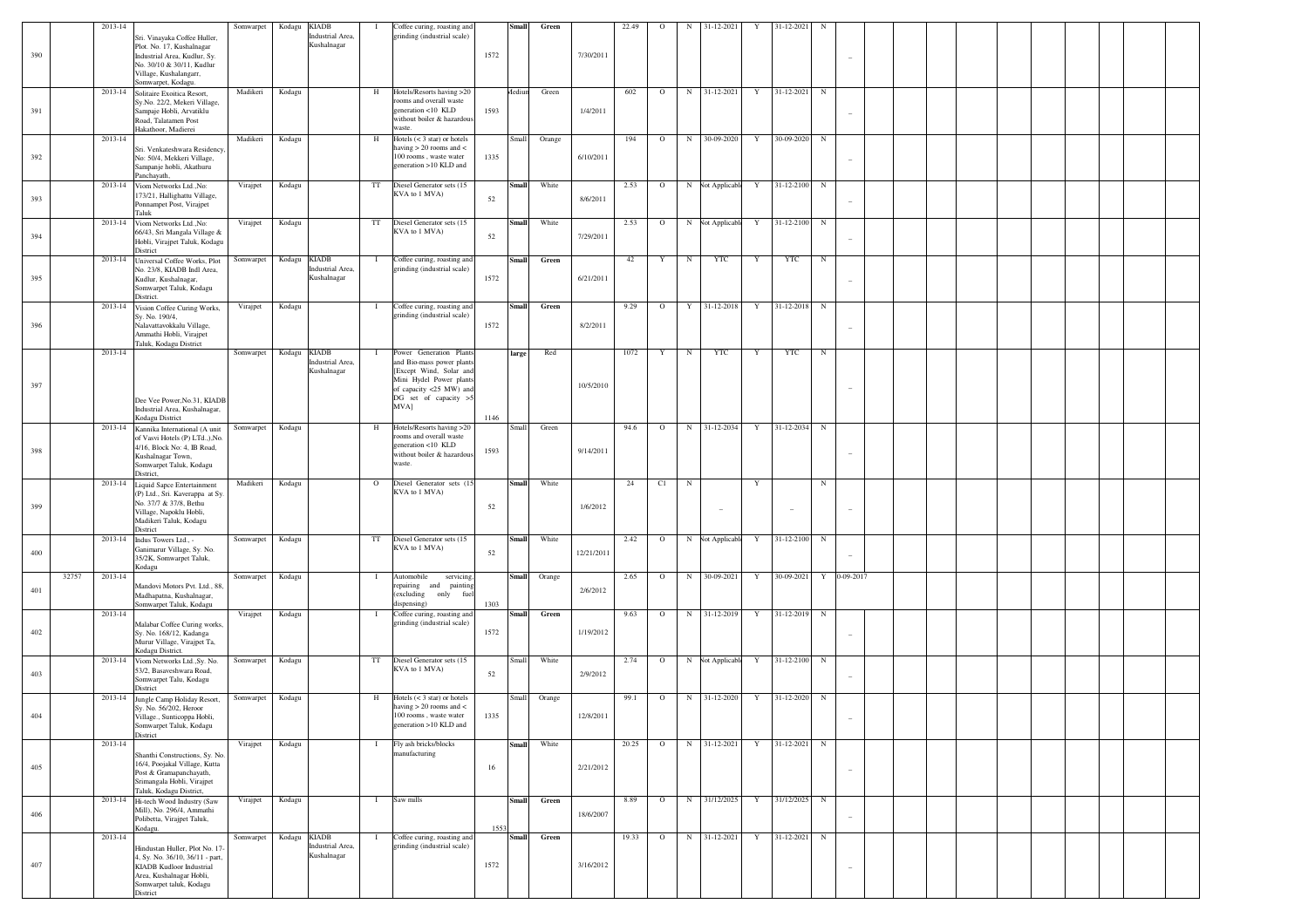|     | 74374 | 2013-14 |                                                                                                                                                                                    | Madikeri  | Kodagu |             | Automobile<br>servicing                                                                |      | <b>Small</b> | Orange |            | 148   | $\circ$      | 30-09-2023<br>Y          | Y | 30-09-2023   | Y           | 0-09-2023                       |  |  |  |  |
|-----|-------|---------|------------------------------------------------------------------------------------------------------------------------------------------------------------------------------------|-----------|--------|-------------|----------------------------------------------------------------------------------------|------|--------------|--------|------------|-------|--------------|--------------------------|---|--------------|-------------|---------------------------------|--|--|--|--|
| 408 |       |         | Friendly Motors (I) Pvt. Ltd.,<br>Sy. No. 339/4P1, 339/7, 339/9<br>etc., Block Nol. 23, Dasavala<br>Road, CMC Madikeri Taluk,<br>Kodagu District.                                  |           |        |             | repairing and painting<br>(excluding only<br>fuel<br>dispensing)                       | 1303 |              |        | 2/22/2012  |       |              |                          |   |              |             |                                 |  |  |  |  |
|     |       |         | 2013-14 Meriyanda Nature Lodge,                                                                                                                                                    | Madikeri  | Kodagu | H           | Hotels/Resorts having >20                                                              |      | Aediun       | Green  |            | 529   | $\circ$      | 31-12-2023<br>N          | Y | 31-12-2023   | $_{\rm N}$  |                                 |  |  |  |  |
| 409 |       |         | (Coffee Blossom Hospitality &<br>Estate (P) Ltd.,) Sy. No. 47/1,<br>Makkodlu Village, Madikeri<br>Taluk, Kodagu                                                                    |           |        |             | rooms and overall waste<br>generation <10 KLD<br>without boiler & hazardous<br>waste.  | 1593 |              |        | 5/7/2012   |       |              |                          |   |              |             |                                 |  |  |  |  |
|     | 34152 |         | 2013-14 Coorg Heritage Inn Pvt Ltd,                                                                                                                                                | Madikeri  | Kodagu | H           | Hotels/Resorts having >20                                                              |      | Small        | Green  |            | 1.43  | $\circ$      | N<br>31/12/2026          | Y | 31/12/2026   | $_{\rm N}$  |                                 |  |  |  |  |
| 410 |       |         | Sy. No. 108, 110/1, 111/1,<br>Chelavara Village, Karada<br>Post, Napoklu Hobli, Via<br>Virajpet town, madikeri Taluk,<br>Kodagu District.                                          |           |        |             | rooms and overall waste<br>generation <10 KLD<br>without boiler & hazardous<br>waste.  | 1593 |              |        | 16/06/2012 |       |              |                          |   |              |             |                                 |  |  |  |  |
| 411 |       |         | 2013-14 Indus Towers Ltd-Heggala<br>Village, Sy. No. 254/6, Heggala<br>Village, Virajpet Taluk,<br>Kodagu District.                                                                | Virajpet  | Kodagu | $_{\rm TT}$ | Diesel Generator sets (15<br>KVA to 1 MVA)                                             | 52   | <b>Small</b> | White  | 6/20/2012  | 2.42  | $\circ$      | N Not Applicable         | Y | 31-12-2100 N |             |                                 |  |  |  |  |
|     |       | 2013-14 |                                                                                                                                                                                    | Virajpet  | Kodagu | $_{\rm TT}$ | Diesel Generator sets (15                                                              |      | <b>Small</b> | White  |            | 2.42  | $\circ$      | N Not Applicable         | Y | 31-12-2100 N |             |                                 |  |  |  |  |
| 412 |       |         | Indus Towers ltd - Maldhare<br>Village, Sy. No. 85/24, Khata<br>No. 24, Maldhare Village,<br>Ammathi Hobli, Virajpet<br>Taluk, Kodagu                                              |           |        |             | KVA to 1 MVA)                                                                          | 52   |              |        | 6/20/2012  |       |              |                          |   |              |             |                                 |  |  |  |  |
|     |       | 2013-14 |                                                                                                                                                                                    | Somwarpet | Kodagu | $\bf{I}$    | Automobile<br>servicing.                                                               |      | <b>Small</b> | Orange |            | 50.48 | C1           | $_{\rm N}$               | Y |              | $_{\rm N}$  |                                 |  |  |  |  |
| 413 |       |         | Supreme Auto Delers (P) Ltd.,<br>No. 88, Madikeri Road,<br>Madapatna, Gudde Hosur,<br>Kushalnagar, Kodagu                                                                          |           |        |             | repairing and painting<br>(excluding only<br>fuel<br>dispensing)                       | 1303 |              |        | 7/27/2012  |       |              |                          |   |              |             |                                 |  |  |  |  |
| 414 |       |         | 2013-14 Indus Towers Ltd., - Badagu<br>Village , No. 66/10P, Khatha<br>No. 2, Badagu Village, Bethri<br>nost                                                                       | Madikeri  | Kodagu | $_{\rm TT}$ | Diesel Generator sets (15<br>KVA to 1 MVA)                                             | 52   | <b>Small</b> | White  | 9/5/2012   | 20    | $\mathbf{O}$ | N Not Applicable         | Y | 31-12-2016   | $\mathbf N$ |                                 |  |  |  |  |
| 415 |       |         | 2013-14 Indus Towers Ltd., - Bettoli<br>Village , No. 213/7, Bettoli<br>Village, Virajpet Taluk,<br>Kodagu                                                                         | Virajpet  | Kodagu | $_{\rm TT}$ | Diesel Generator sets (15<br>KVA to 1 MVA)                                             | 52   | <b>Small</b> | White  | 9/5/2012   | 2.42  | $\mathbf{O}$ | N Not Applicable         | Y | 31-12-2100 N |             | $\hspace{0.1mm}-\hspace{0.1mm}$ |  |  |  |  |
|     |       | 2013-14 |                                                                                                                                                                                    | Virajpet  | Kodagu | $_{\rm TT}$ | Diesel Generator sets (15                                                              |      | <b>Small</b> | White  |            | 2.42  | $\circ$      | N Not Applicable         | Y | 31-12-2100 N |             |                                 |  |  |  |  |
| 416 |       |         | Indus Towers Ltd., - Kumberi<br>Village , No. 120/3, Kumberi<br>Village Ammathi Hobli,<br>Virajpet Taluk, Kodagu                                                                   |           |        |             | KVA to 1 MVA)                                                                          | 52   |              |        | 9/5/2012   |       |              |                          |   |              |             |                                 |  |  |  |  |
|     |       | 2013-14 | Indus Towers Ltd., -                                                                                                                                                               | Madikeri  | Kodagu | TT          | Diesel Generator sets (15                                                              |      | <b>Small</b> | White  |            | 2.42  | $\circ$      | N Not Applicable         | Y | 31-12-2100 N |             |                                 |  |  |  |  |
| 417 |       |         | Kadagadalu Village ,No.<br>66/10P, Khatha No. 2,<br>Kadagadalu Village,<br>Kadagadalu School Junction,<br>Madikeri                                                                 |           |        |             | KVA to 1 MVA)                                                                          | 52   |              |        | 8/24/2012  |       |              |                          |   |              |             |                                 |  |  |  |  |
| 418 |       |         | 2013-14 Indus Towers Ltd., -<br>Nanjarayapatna Village ,Sy<br>No. 50, Hosapatna Village,<br>Nanjarayapatna, Somwarpet<br>Taluk, Kodagu                                             | Somwarpet | Kodagu | TT          | Diesel Generator sets (15<br>KVA to 1 MVA)                                             | 52   | <b>Small</b> | White  | 9/5/2012   | 2.42  | $\circ$      | N Not Applicable         | Y | 31-12-2100 N |             |                                 |  |  |  |  |
|     |       | 2013-14 |                                                                                                                                                                                    | Madikeri  | Kodagu | H           | Hotels/Resorts having >20                                                              |      | Small        | Green  |            | 401   | Y            | <b>YTC</b><br>$_{\rm N}$ | Y | <b>YTC</b>   | $\mathbb N$ |                                 |  |  |  |  |
| 419 |       |         | Oxygen Resorts Pvt. Ltd., No.<br>143/3 & 143/4, Gallibedu<br>Village, Madikeri                                                                                                     |           |        |             | rooms and overall waste<br>generation <10 KLD<br>without boiler & hazardous<br>waste.  | 1593 |              |        | 9/1/2012   |       |              |                          |   |              |             |                                 |  |  |  |  |
|     |       |         | 2013-14 Surgi Bungalow, C/o. Pollibetta                                                                                                                                            | Virajpet  | Kodagu | H           | Hotels/Resorts having >20<br>rooms and overall waste                                   |      | <b>Small</b> | Green  |            | 12.41 | $\circ$      | 31-12-2100<br>N          | Y | 31-12-2100 N |             |                                 |  |  |  |  |
| 420 |       | 2013-14 | Estate, (TCL Ltd)., Sy. No.<br>6/1, Hosur Village, Pollibetta,<br>Virajpet Taluk, Kodagu<br>District.                                                                              | Virajpet  | Kodagu | $_{\rm IF}$ | generation <10 KLD<br>without boiler & hazardous<br>waste.<br>Number of Infrastructure | 1593 | <b>Small</b> | Green  | 7/2/2012   | 9.81  | $\circ$      | N 31-12-2100             | Y | 31-12-2100 N |             |                                 |  |  |  |  |
|     |       |         | Cottabetta Bungalow, C/o.                                                                                                                                                          |           |        |             | project(Apartment,                                                                     |      |              |        |            |       |              |                          |   |              |             |                                 |  |  |  |  |
| 421 |       |         | Cottebetta Estate(TCL) Ltd. Sy<br>No. 22/1, Nallakotte Village,<br>Hosur Panchayat, Virajpet Tq,<br>Kodagu District.                                                               |           |        |             | education institutions,<br>commercial estblishments,<br>etc.,                          | 1597 |              |        | 7/2/2012   |       |              |                          |   |              |             |                                 |  |  |  |  |
|     |       | 2013-14 |                                                                                                                                                                                    | Virajpet  | Kodagu | H           | Hotels/Resorts having >20                                                              |      | Small        | Green  |            | 14.45 | $\circ$      | N 31-12-2100             | Y | 31-12-2100 N |             |                                 |  |  |  |  |
| 422 |       |         | Yemmegoondi<br>ottage, C/o. Yammegoondi<br>Estate (TCL), Sy. No. 136/1,<br>Makoor/Hoskeri Village,<br>Virajpet taluk, Kodagu District                                              |           |        |             | rooms and overall waste<br>generation <10 KLD<br>without boiler & hazardous<br>waste.  | 1593 |              |        | 7/2/2012   |       |              |                          |   |              |             | $\overline{\phantom{a}}$        |  |  |  |  |
|     |       |         | 2013-14 Glenloma Bungalow, C/o.                                                                                                                                                    | Virajpet  | Kodagu | $_{\rm IF}$ | Number of Infrastructure                                                               |      | Small        | Orange |            | 21.39 | $\mathbf{o}$ | N 31-12-2100             | Y | 31-12-2100 N |             |                                 |  |  |  |  |
| 423 |       |         | Glenlorna Estate (TCL), Sy.<br>No. 98/1, Hysodlur Village,<br>Hudikeri Post, Virajpet Taluk,<br>Kodagu District                                                                    |           |        |             | project(Apartment,<br>education institutions,<br>commercial estblishments,<br>etc.,    | 1597 |              |        | 7/2/2012   |       |              |                          |   |              |             | $\overline{\phantom{a}}$        |  |  |  |  |
|     |       | 2013-14 |                                                                                                                                                                                    | Somwarpet | Kodagu | H           | Hotels/Resorts having >20                                                              |      | Small        | Green  |            | 96.61 | Y            | YTC<br>$_{\rm N}$        | Y | <b>YTC</b>   | N           |                                 |  |  |  |  |
| 424 |       |         | Nisargadama, (Resort, Hotel<br>Complex & Commercial<br>Space), Sy. No. 101, 102,<br>103/1-3, 104/2-3, Madapatna<br>Village, Gudde hosur<br>Gramapanchayath,<br>Kushalanagar Hobil, |           |        |             | rooms and overall waste<br>generation <10 KLD<br>without boiler & hazardous<br>waste.  | 1593 |              |        | 8/9/2012   |       |              |                          |   |              |             |                                 |  |  |  |  |
|     |       |         | Somwarpet, Kodagu District.                                                                                                                                                        |           |        |             |                                                                                        |      |              |        |            |       |              |                          |   |              |             |                                 |  |  |  |  |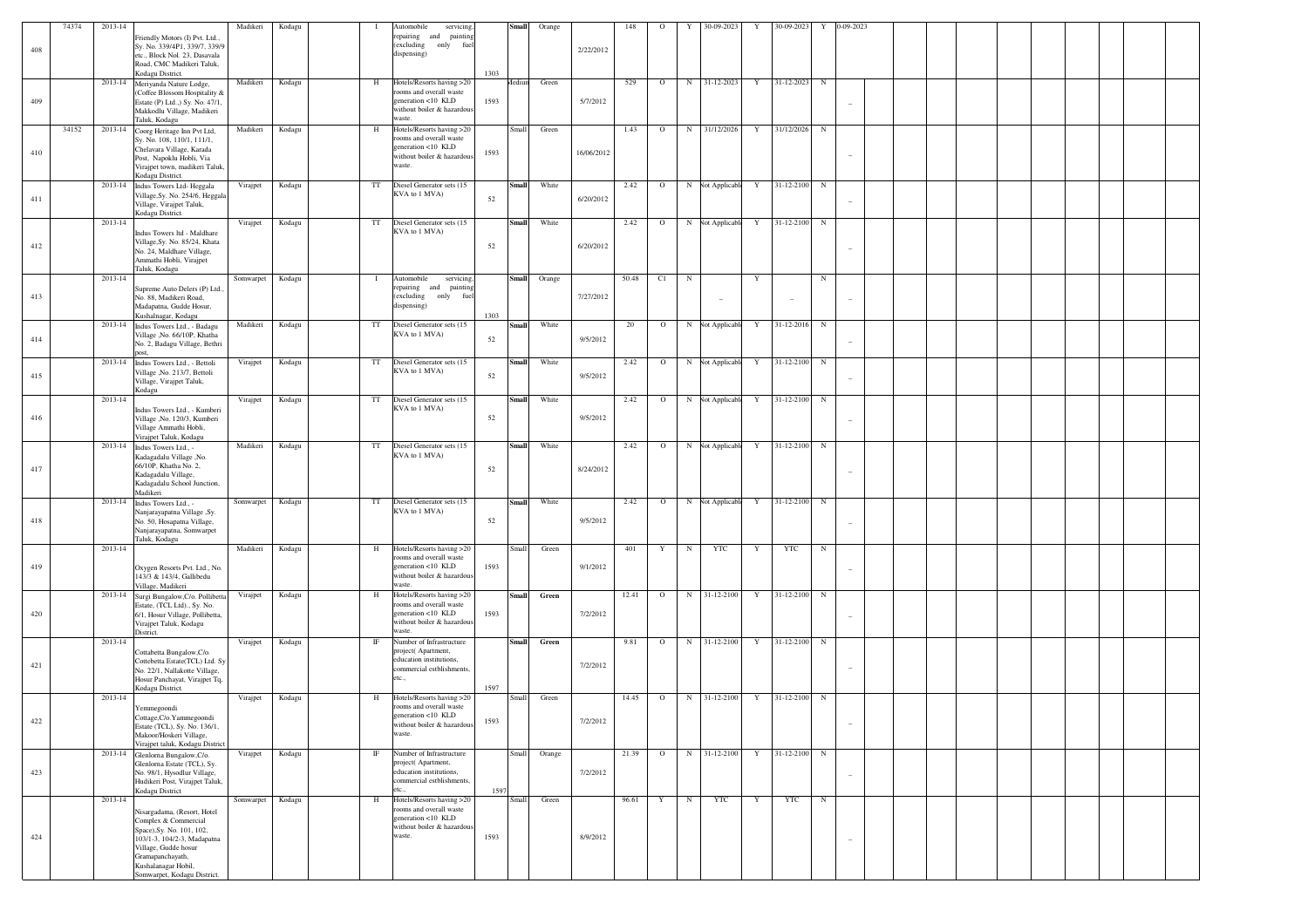|         | 2013-14          |                                                                                                                                                                                  | Virajpet         | Kodagu                                                    | H            | Hotels/Resorts having >20                                                                                                                                                                                             |              | Small        | Green  |                       |       | $\circ$ | N           | 31-12-2021         | Y           | 31-12-2021    | N          |                 |  |  |  |  |  |
|---------|------------------|----------------------------------------------------------------------------------------------------------------------------------------------------------------------------------|------------------|-----------------------------------------------------------|--------------|-----------------------------------------------------------------------------------------------------------------------------------------------------------------------------------------------------------------------|--------------|--------------|--------|-----------------------|-------|---------|-------------|--------------------|-------------|---------------|------------|-----------------|--|--|--|--|--|
| 425     |                  | Porcupine Castle, Kodagu<br>(Resort), Sy.No. 3/22, Hosur<br>Bettegere Village, Hanchikad,<br>Pollibetta Post, Ammathi<br>Hobali, Virajpet Tq. South<br>Kodagu-571215, Kodagu     |                  |                                                           |              | rooms and overall waste<br>generation <10 KLD<br>without boiler & hazardous<br>waste.                                                                                                                                 | 1593         |              |        | 11/8/2012             |       |         |             |                    |             |               |            |                 |  |  |  |  |  |
| $426\,$ | 2013-14          | Chetan Enterprises(Coffee<br>Huller), Plot No. 46, Sy. No. 6-<br>Part, 17, KIADB Kudloor<br>Industrial Area, Kushalnagar,<br>Somwarpet Tq, Kodagu<br>District                    |                  | Somwarpet Kodagu KIADB<br>Industrial Area.<br>Kushalnagar | - 1          | Coffee curing, roasting and<br>grinding (industrial scale)                                                                                                                                                            | 1572         | Small        | Green  | 12/13/2012            | 20.46 | Y       | $_{\rm N}$  | <b>YTC</b>         | Y           | <b>YTC</b>    | $_{\rm N}$ |                 |  |  |  |  |  |
| 427     | 2013-14          | J.S Mansion(Hotel Complex<br>& Commercial Space), Sy. No.<br>89/2-3, 89/2A, 86/16A, 83/3,<br>3 rd Block, B.M Road,<br>Kushalnagar, Somwarpet Tq,<br>Kodagu District              | Somwarpet        | Kodagu                                                    | H            | Hotels/Resorts having >20<br>rooms and overall waste<br>generation <10 KLD<br>without boiler & hazardous<br>waste.                                                                                                    | 1593         | Small        | Green  | 28/12/2012            | 1.56  | $\circ$ |             | N 31-12-2021       | Y           | 31-12-2021    | $_{\rm N}$ |                 |  |  |  |  |  |
| 428     | 2013-14          | Ganesh Hollow Bricks, Sy. No.<br>71, 72, 73, KIADB Industrial<br>Area, Kudloor Kushalnagar,<br>Kodagu District                                                                   | Somwarpet        | Kodagu KIADB<br>Industrial Area,<br>Kushalnagar           | $\mathbf{I}$ | Fly ash bricks/blocks<br>manufacturing                                                                                                                                                                                | 16           | <b>Small</b> | White  | 1/3/2013              | 9.2   | $\circ$ | N           | 31-12-2022         | Y           | 31-12-2022    | $_{\rm N}$ |                 |  |  |  |  |  |
| 429     | 2013-14          | Alameena Coffee Hulling<br>Works, Sy. No. 145/10A-3,<br>Badagabanangala Village,<br>Maladare RP, Ammathi Hobli,<br>Virajpet Tq, Kodagu District.                                 | Virajpet         | Kodagu                                                    | - 1          | Coffee curing, roasting and<br>grinding (industrial scale)                                                                                                                                                            | 1572         | <b>Small</b> | Green  | 1/17/2013             | 27.01 | $\circ$ | $\mathbb N$ | 31-12-2027         | Y           | 31-12-2027    | $_{\rm N}$ |                 |  |  |  |  |  |
| 430     | 35277<br>2013-14 | Blue waves, No: 71, 72, 73,<br>Kudlur KIADB Industrial<br>Area, Kushalnagar, Somwarpet<br>Taluk, Kodagu District                                                                 | Somwarpet        | Kodagu KIADB<br>Industrial Area,<br>Kushalnagar           | - 1          | Mechanized laundry using<br>oil fired boiler                                                                                                                                                                          | 1352         | <b>Small</b> | Orange | 1/24/2013             | 67.63 | $\circ$ | N           | 30-09-2022         | Y           | 30-09-2022    | $_{\rm N}$ |                 |  |  |  |  |  |
| 431     |                  | 2015-16 M/s. Suvarna Coffee, Plot<br>No. 24/43, Kudlur Village,<br>Kushalnagar, Somwarpet Tq,                                                                                    | Somwarpet        | Kodagu<br><b>KIADB</b><br>Industrial Area,<br>Kushalnagar | - 1          | Coffee curing, roasting and<br>grinding (industrial scale)                                                                                                                                                            | 1572         | <b>Small</b> | Green  | 2/5/2013              | 40.41 | Y       | $_{\rm N}$  | <b>YTC</b>         | Y           | YTC           | $_{\rm N}$ |                 |  |  |  |  |  |
| 432     |                  | Kodagu District.<br>2013-14 Wireless-TT Info Service, Sy.<br>No. 11/12P2, Kolakeri,<br>Napoklu Hobli, Madikeri Tq.,                                                              | Madikeri         | Kodagu                                                    | $_{\rm TT}$  | Diesel Generator sets (15<br>KVA to 1 MVA)                                                                                                                                                                            | 52           | <b>Small</b> | White  |                       | 18.58 | $\circ$ |             | N Not Applicable   | Y           | 31-12-2018    | $_{\rm N}$ |                 |  |  |  |  |  |
| 433     | 2013-14          | Kodagu<br>M/s. Plastikon Roto Moulders,<br>Plot No. 18, Sy. No. 36/9 and<br>36/10, Kudloor, Kushalnagar,<br>Somwarpet Tq, Kodagu                                                 | Somwarpet        | Kodagu KIADB<br>Industrial Area.<br>Kushalnagar           | -1           | Others- not generating<br>trade effluents and process<br>emissions.                                                                                                                                                   |              | <b>Small</b> | Green  | 4/29/2014             | 99.9  | Y       | $_{\rm N}$  | <b>YTC</b>         | Y           | <b>YTC</b>    | $_{\rm N}$ |                 |  |  |  |  |  |
| 434     | 2013-14          | District<br>Bhramhagiri cement product,<br>Sy. No. 205/12, Kadagadalu<br>Village & Post, Kadagadalu<br>Grama Panchayath, Madikeri<br>Tq., Kodagu                                 | Madikeri         | Kodagu                                                    | $\mathbf{I}$ | Cement products (without<br>using Asbestos) like pipe,<br>pillar, jafri, well ring,<br>blocks/tiles etc. (should be<br>done under closed covered<br>shed to control fugitive<br>emissions) [only industrial<br>scale] | 1566<br>1511 | <b>Small</b> | Green  | 30/4/2013<br>7/5/2013 | 14.76 | Y       | $_{\rm N}$  | <b>YTC</b>         | Y           | Vot Applicabl | $_{\rm N}$ |                 |  |  |  |  |  |
| 435     |                  | 2013-14 Kaveri Coffee Curing<br>works, (Coffee Huller), Sy. No<br>75/41, Bekkesodlur Village &<br>Post, Ponnampet Hobli,<br>Virajpet Tq., Kodagu                                 | Virajpet         | Kodagu                                                    | - 1          | Coffee curing, roasting and<br>grinding (industrial scale)                                                                                                                                                            | 1572         | <b>Small</b> | Green  | 7/5/2013              | 25.1  | $\circ$ | N           | 31-12-2022         | Y           | 31-12-2022    | $_{\rm N}$ |                 |  |  |  |  |  |
| 436     | 2013-14          | Capital Coffee Curing Works,<br>Sy. No. 86/8, Ambatti Village,<br>Bittangala Post, Virajpet<br>Taluk, Kodagu Dist                                                                | Virajpet         | Kodagu                                                    | $\mathbf{I}$ | Coffee curing, roasting and<br>grinding (industrial scale)                                                                                                                                                            | 1572         | <b>Small</b> | Green  | 7/6/2013              | 25.53 | Y       | $\mathbf N$ | <b>YTC</b>         | Y           | YTC           | $_{\rm N}$ |                 |  |  |  |  |  |
| 437     |                  | 2013-14 Mahindra Holiday & Resorts<br>(P) Ltd., Sy. No. 50/1, 50/2,<br>54/9 & 54/37, Palangola<br>Village, Virajpet, Kodagu.                                                     | Virajpet         | Kodagu                                                    | H            | Hotels/Resorts having<br>overall waste water<br>generation at 100 KLD<br>and more.                                                                                                                                    | 1118         | Large        | Red    | 3/23/2010             | 6201  | $\circ$ |             | N 31-12-2024       | Y           | 31-12-2024    | Y          | $1 - 12 - 2020$ |  |  |  |  |  |
| 438     | 2013-14          | Nishanth Coffee Commodities,<br>Plot No. 24/51, Kodagu                                                                                                                           | Somwarpet Kodagu |                                                           |              | Coffee curing, roasting and<br>grinding (industrial scale)                                                                                                                                                            | 1572         | Small        | Green  | 9/28/2013             |       |         |             | 53 Y N YTC Y YTC N |             |               |            |                 |  |  |  |  |  |
| 439     |                  | 2013-14 LMJ International Ltd., Plot<br>No.10P1, 11, 12 P2, KIADB<br>Industrial Area, Kudlor,<br>Kushalnagar, Somvarpet,<br>Kodagu.                                              |                  | Somwarpet Kodagu KIADB<br>Industrial Area,<br>Kushalnagar | $\bf{I}$     | Coffee curing, roasting and<br>grinding (industrial scale)                                                                                                                                                            | 1572         | <b>Small</b> | Green  | 10/30/2013            | 324   | Y       | $_{\rm N}$  | <b>YTC</b>         | Y           | <b>YTC</b>    | $_{\rm N}$ |                 |  |  |  |  |  |
| 440     |                  | 2013-14 Cauvery Mill,, Plot No. 17,<br>KIADB Industrial Area,<br>Kudlur, Somwarpet Tq,<br>Kodagu Dist                                                                            | Somwarpet        | Kodagu KIADB<br>Industrial Area,<br>Kushalnagar           | $\bf{I}$     | Coffee curing, roasting and<br>grinding (industrial scale)                                                                                                                                                            | 1572         | <b>Small</b> | Green  | 23/11/2013            | 61.25 | $\circ$ |             | Y 31/12/2023       | $\mathbf Y$ | 31/12/2023    | $_{\rm N}$ |                 |  |  |  |  |  |
| 441     | 2013-14          | H & S Coffee Hulling, K. H.<br>ALI Askar So/o Late Hassainar<br>Haji, Sy No. 66/9, Kottamudi<br>Junction, Napoklu, Hodavada<br>Village, Pacoor Post, Madikeri<br>Tq, Kodagu Dist | Madikeri         | Kodagu                                                    | $\mathbf{I}$ | Coffee curing, roasting and<br>grinding (industrial scale)                                                                                                                                                            | 1572         | <b>Small</b> | Green  | 2/26/2014             | 25.25 | $\circ$ |             | Y 31/12/2023       | $\mathbf Y$ | 31/12/2023    | $_{\rm N}$ |                 |  |  |  |  |  |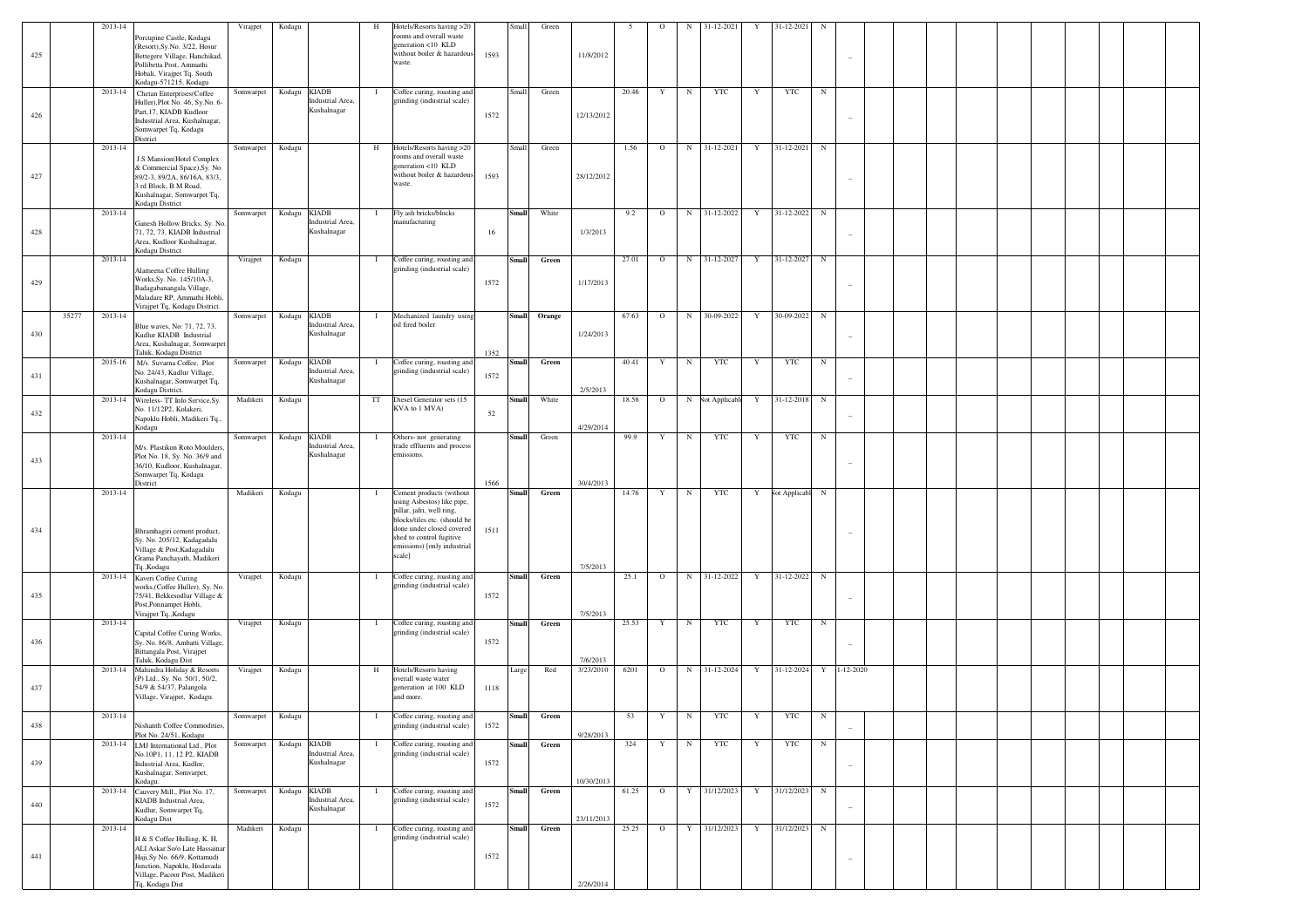|     |       | 2013-14 |                                                                | Madikeri  | Kodagu                          | $\circ$ | Commercial Complexes,                                                | Large  | Green         |            | 1443  | Y       | N           | YTC                      | Y           | YTC          | N          |                          |  |  |  |
|-----|-------|---------|----------------------------------------------------------------|-----------|---------------------------------|---------|----------------------------------------------------------------------|--------|---------------|------------|-------|---------|-------------|--------------------------|-------------|--------------|------------|--------------------------|--|--|--|
|     |       |         |                                                                |           |                                 |         | Office Complex/Banks,<br>Cinema Theaters having                      |        |               |            |       |         |             |                          |             |              |            |                          |  |  |  |
|     |       |         |                                                                |           |                                 |         | built up area <20,000                                                |        |               |            |       |         |             |                          |             |              |            |                          |  |  |  |
|     |       |         |                                                                |           |                                 |         | sq.mtrs. in non-sewered                                              |        |               |            |       |         |             |                          |             |              |            |                          |  |  |  |
|     |       |         |                                                                |           |                                 |         | areas and having<br>independent STPs/and DG                          |        |               |            |       |         |             |                          |             |              |            |                          |  |  |  |
| 442 |       |         |                                                                |           |                                 |         | sets (vide G.O.No.FEE 22                                             |        |               |            |       |         |             |                          |             |              |            |                          |  |  |  |
|     |       |         |                                                                |           |                                 |         | EPC 2009 (P-1), dated                                                |        |               |            |       |         |             |                          |             |              |            |                          |  |  |  |
|     |       |         |                                                                |           |                                 |         | 04.08.2010 issued by<br>Department of Ecology &                      |        |               |            |       |         |             |                          |             |              |            |                          |  |  |  |
|     |       |         |                                                                |           |                                 |         | Environment, Government                                              |        |               |            |       |         |             |                          |             |              |            |                          |  |  |  |
|     |       |         | Karnataka Housing Board (K.                                    |           |                                 |         | of Karnataka                                                         |        |               |            |       |         |             |                          |             |              |            |                          |  |  |  |
|     |       |         | H. B)District Office Complex,                                  |           |                                 |         |                                                                      |        |               |            |       |         |             |                          |             |              |            |                          |  |  |  |
|     |       | 2013-14 | Madikeri, Kodagu                                               |           |                                 |         |                                                                      | 1597   |               | 26/12/2013 |       |         |             |                          |             |              |            |                          |  |  |  |
|     |       |         | Trivik Hotels & Resorts Pvt.                                   | Madikeri  | Kodagu                          | H       | Hotels/Resorts having >20<br>rooms and overall waste                 | Large  | Green         |            |       | Y       | N           | YTC                      | Y           | YTC          | N          |                          |  |  |  |
| 443 |       |         | Ltd., Sy No. 49/46 & 49/99,                                    |           |                                 |         | generation <10 KLD                                                   | 1593   |               |            |       |         |             |                          |             |              |            |                          |  |  |  |
|     |       |         | Madenadu Village & Post,<br>Madikeri Tq, Kodagu                |           |                                 |         | without boiler & hazardous<br>waste.                                 |        |               |            |       |         |             |                          |             |              |            |                          |  |  |  |
|     |       | 2013-14 |                                                                | Somwarpet | <b>KIADB</b><br>Kodagu          |         | Ice cream units                                                      | Small  | Green         | 12/13/2013 | 48    | $\circ$ | $\mathbf N$ | 31-12-2023               | Y           | 31-12-2023 N |            |                          |  |  |  |
|     |       |         | Sumukh Ice Creams, Plot No.                                    |           | Industrial Area,                |         |                                                                      |        |               |            |       |         |             |                          |             |              |            |                          |  |  |  |
| 444 |       |         | 74 & 75, KIADB Industrial                                      |           | Kushalnagar                     |         |                                                                      | 1595   |               |            |       |         |             |                          |             |              |            |                          |  |  |  |
|     |       |         | Area, Kudlur, Kushalnagar,<br>Somwarpet, Kodagu                |           |                                 |         |                                                                      |        |               | 1/2/2014   |       |         |             |                          |             |              |            |                          |  |  |  |
|     |       | 2013-14 |                                                                | Virajpet  | Kodagu                          | -1      | Coffee curing, roasting and                                          | Small  | Green         |            | 26    | $\circ$ |             | Y 31-12-2024             | Y           | 31-12-2024 N |            |                          |  |  |  |
|     |       |         | St. John's Industries, (Coffee                                 |           |                                 |         | grinding (industrial scale)                                          |        |               |            |       |         |             |                          |             |              |            |                          |  |  |  |
| 445 |       |         | Hulling Units) Kukloor Village,<br>Chembebeloor Post, Virajpet |           |                                 |         |                                                                      | 1572   |               |            |       |         |             |                          |             |              |            |                          |  |  |  |
|     |       |         | Tq, Kodagu                                                     |           |                                 |         |                                                                      |        |               | 1/7/2014   |       |         |             |                          |             |              |            |                          |  |  |  |
|     |       | 2013-14 |                                                                | Somwarpet | Kodagu                          | H       | Hotels/Resorts having >20                                            | Small  | Green         |            | 190   | Y       | N           | YTC                      | Y           | YTC          | N          |                          |  |  |  |
| 446 |       |         | Paddington Resorts, Sy No.<br>90/1 & 90/10, 7th Hoskote,       |           |                                 |         | rooms and overall waste<br>generation <10 KLD                        | 1593   |               |            |       |         |             |                          |             |              |            |                          |  |  |  |
|     |       |         | Thondur Village, Suntikoppa                                    |           |                                 |         | without boiler & hazardous                                           |        |               |            |       |         |             |                          |             |              |            |                          |  |  |  |
|     |       |         | Post, Kodagu District                                          |           |                                 |         | waste.                                                               |        |               | 1/17/2014  |       |         |             |                          |             |              |            |                          |  |  |  |
|     |       | 2013-14 | Eshanya Coffee Links, Sy No.                                   | Somwarpet | Kodagu                          | -1      | Coffee curing, roasting and<br>grinding (industrial scale)           | Small  | Green         |            | 93.71 | $\circ$ |             | N 31-12-2023             | Y           | 31-12-2023 N |            |                          |  |  |  |
| 447 |       |         | 136/11, Kodlipet Main Road,                                    |           |                                 |         |                                                                      | 1572   |               |            |       |         |             |                          |             |              |            |                          |  |  |  |
|     |       |         | Keraganahalli Village,                                         |           |                                 |         |                                                                      |        |               |            |       |         |             |                          |             |              |            |                          |  |  |  |
|     |       |         | Kodlipet Hobli, Somwarpet Tq,<br>Koadagu Dist                  |           |                                 |         |                                                                      |        |               | 2/11/2014  |       |         |             |                          |             |              |            |                          |  |  |  |
|     |       | 2013-14 |                                                                | Somwarpet | <b>KIADB</b><br>Kodagu          | -1      | Coffee curing, roasting and                                          | Small  | Green         |            | 3.65  | $\circ$ |             | N 31-12-2023             | Y           | 31-12-2023 N |            |                          |  |  |  |
| 448 |       |         | M/s. Bold Earth Pvt. Ltd.,                                     |           | Industrial Area,<br>Kushalnagar |         | grinding (industrial scale)                                          | 1572   |               |            |       |         |             |                          |             |              |            |                          |  |  |  |
|     |       |         | (Volkort Coffee) P.No. 65 &<br>66, KIADB Industrial Area,      |           |                                 |         |                                                                      |        |               |            |       |         |             |                          |             |              |            |                          |  |  |  |
|     |       |         | Kudlur, Kushalnagar-571234.                                    |           |                                 |         |                                                                      |        |               | 3/10/2014  |       |         |             |                          |             |              |            |                          |  |  |  |
|     | 27285 | 2014-15 |                                                                | Somwarpet | Kodagu                          | H       | Hotels $(< 3 \text{ star})$ or hotels<br>having $> 20$ rooms and $<$ | Aediun | Orange        |            | 935   | $\circ$ | $\mathbf N$ | 30.09.2021               | Y           | 30.09.2021 N |            |                          |  |  |  |
|     |       |         | SLN Hotels and Resorts, Sy.<br>NO. 49/3, 49/11 and 48/4,       |           |                                 |         | 100 rooms, waste water                                               |        |               |            |       |         |             |                          |             |              |            |                          |  |  |  |
| 449 |       |         | Bollur Village, Kushalnagar                                    |           |                                 |         | generation >10 KLD and                                               | 1335   |               |            |       |         |             |                          |             |              |            | $\overline{\phantom{0}}$ |  |  |  |
|     |       |         | Hobli, Somwarpet Tq, Kodagu<br>District.                       |           |                                 |         |                                                                      |        |               | 4/3/2014   |       |         |             |                          |             |              |            |                          |  |  |  |
|     |       | 2014-15 |                                                                | Somwarpet | <b>KIADB</b><br>Kodagu          | -1      | Hot mix plants                                                       | Small  | Orange        |            | 70.85 | $\circ$ | N           | 30/09/2023               | Y           | 30/09/2023 N |            |                          |  |  |  |
|     |       |         | M/s. Kamakshi Hot Mix plant,                                   |           | Industrial Area,                |         |                                                                      |        |               |            |       |         |             |                          |             |              |            |                          |  |  |  |
| 450 |       |         | (Previously Balaji                                             |           | Kushalnagar                     |         |                                                                      | 1334   |               |            |       |         |             |                          |             |              |            |                          |  |  |  |
|     |       |         | Constructions) Plot No. 43 &<br>44 (Part), KIADB Industrial    |           |                                 |         |                                                                      |        |               |            |       |         |             |                          |             |              |            |                          |  |  |  |
|     |       |         | area, Kudlur, Somwarpet                                        |           |                                 |         |                                                                      |        |               |            |       |         |             |                          |             |              |            |                          |  |  |  |
|     |       | 2014-15 | Taluk, Kodagu District.<br>S M Service Station, Plot No.       | Somwarpet | <b>KIADB</b><br>Kodagu          | -1      | Automobile<br>servicing,                                             |        | Small Orange  | 4/7/2014   | 16.39 | C1      | N           |                          | $\mathbf Y$ |              | $_{\rm N}$ |                          |  |  |  |
|     |       |         | 89, Industrial Area, Kudlu,                                    |           | Industrial Area,                |         | repairing and painting                                               |        |               |            |       |         |             |                          |             |              |            |                          |  |  |  |
| 451 |       |         | Kushalnagar, Somwarpwt Tq,                                     |           | Kushalnagar                     |         | (excluding only fuel                                                 |        |               |            |       |         |             | $\overline{\phantom{a}}$ |             |              |            | $\overline{a}$           |  |  |  |
|     |       | 2014-15 | Kodagu                                                         | Somwarpet | Kodagu<br><b>KIADB</b>          |         | dispensing)<br>Saw mills                                             | 1303   | Micro Green   | 4/8/2014   | 24.64 | $\circ$ | N           | 31-12-2100               | Y           | 31-12-2100 N |            |                          |  |  |  |
|     |       |         | Sagar Saw mills & Wood                                         |           | Industrial Area,                |         |                                                                      |        |               |            |       |         |             |                          |             |              |            |                          |  |  |  |
| 452 |       |         | Industries, Plot No. 23/3 &                                    |           | Kushalnagar                     |         |                                                                      |        |               |            |       |         |             |                          |             |              |            | -                        |  |  |  |
|     |       |         | 23/3, KIADB Industrial Area,<br>Kushalnagar, Somwarpet Tq.     |           |                                 |         |                                                                      | 1553   |               | 5/7/2014   |       |         |             |                          |             |              |            |                          |  |  |  |
|     |       | 2014-15 | Kodagu Cliffs Resort India Pvt                                 | Virajpet  | Kodagu                          | Н       | Hotels $(< 3 \text{ star})$ or hotels                                | Small  | Orange        |            | 237   | Y       | N           | YTC                      | Y           | YTC          | N          |                          |  |  |  |
|     |       |         | Ltd., Sy. No. 2/6A & Sy.                                       |           |                                 |         | having $> 20$ rooms and $<$                                          |        |               |            |       |         |             |                          |             |              |            |                          |  |  |  |
| 453 |       |         | No.2/6C, at Bettageri Village,<br>Hanchikad, Pollibetta Post,  |           |                                 |         | 100 rooms, waste water<br>generation >10 KLD and                     | 1335   |               |            |       |         |             |                          |             |              |            |                          |  |  |  |
|     |       |         | Ammathi Hobli, Virajpet                                        |           |                                 |         |                                                                      |        |               |            |       |         |             |                          |             |              |            |                          |  |  |  |
|     |       |         | Taluk, Kodagu District-                                        |           |                                 |         |                                                                      |        |               |            |       |         |             |                          |             |              |            |                          |  |  |  |
|     |       | 2014-15 | 571215<br>M/s. President Resort(A unit                         | Somwarpet | Kodagu                          | H       | Hotels $(< 3 \text{ star})$ or hotels                                | Large  | Orange        | 5/28/2014  | 1500  | Y       | $\mathbf N$ | YTC                      | Y           | YTC          | N          |                          |  |  |  |
|     |       |         | of RPSS Hotels Pvt Ltd) Sy                                     |           |                                 |         | having $>20$ rooms and $<\,$                                         |        |               |            |       |         |             |                          |             |              |            |                          |  |  |  |
| 454 |       |         | No. 76/1,2,3 & 4, Kedkal                                       |           |                                 |         | $100$ rooms , waste water<br>generation >10 KLD and                  | 1335   |               |            |       |         |             |                          |             |              |            | $\overline{\phantom{a}}$ |  |  |  |
|     |       |         | Village, Suntikoppa Hobli,<br>somwarpet Tq, Kodagu             |           |                                 |         |                                                                      |        |               |            |       |         |             |                          |             |              |            |                          |  |  |  |
|     |       |         | district.                                                      |           |                                 |         |                                                                      |        |               | 5/31/2014  |       |         |             |                          |             |              |            |                          |  |  |  |
|     | 77558 | 2014-15 |                                                                | Madikeri  | Kodagu                          | H       | Hotels $(< 3 \text{ star})$ or hotels<br>having $> 20$ rooms and $<$ |        | Mediun Orange |            | 900   | Y       | N           | 30/09/2023               | Y           | 30/09/2023 N |            |                          |  |  |  |
|     |       |         | M/s. Danta estates and Resorts<br>Sy. No. 192/12, Kopatty      |           |                                 |         | 100 rooms, waste water                                               |        |               |            |       |         |             |                          |             |              |            |                          |  |  |  |
| 455 |       |         | Village, Bhagamandala Main                                     |           |                                 |         | generation >10 KLD and                                               | 1335   |               |            |       |         |             |                          |             |              |            | $\overline{\phantom{a}}$ |  |  |  |
|     |       |         | road, Madikeri Taluk, Kodagu<br>District.                      |           |                                 |         |                                                                      |        |               | 5/29/2014  |       |         |             |                          |             |              |            |                          |  |  |  |
|     |       | 2014-15 |                                                                | Virajpet  | Kodagu                          | TT      | Diesel Generator sets (15                                            | Small  | White         |            | 242   | $\circ$ |             | N Not Applicable Y       |             | 31-12-2100 N |            |                          |  |  |  |
|     |       |         | M/s. Indus Towers Limited                                      |           |                                 |         | KVA to 1 MVA)                                                        |        |               |            |       |         |             |                          |             |              |            |                          |  |  |  |
| 456 |       |         | Sy. 50/2, & 54/37, Palangana<br>Village, Karada Post, Virajpet |           |                                 |         |                                                                      | 52     |               |            |       |         |             |                          |             |              |            |                          |  |  |  |
|     |       |         | Tq, Kodagu District.                                           |           |                                 |         |                                                                      |        |               | 6/11/2014  |       |         |             |                          |             |              |            |                          |  |  |  |
|     |       |         |                                                                |           |                                 |         |                                                                      |        |               |            |       |         |             |                          |             |              |            |                          |  |  |  |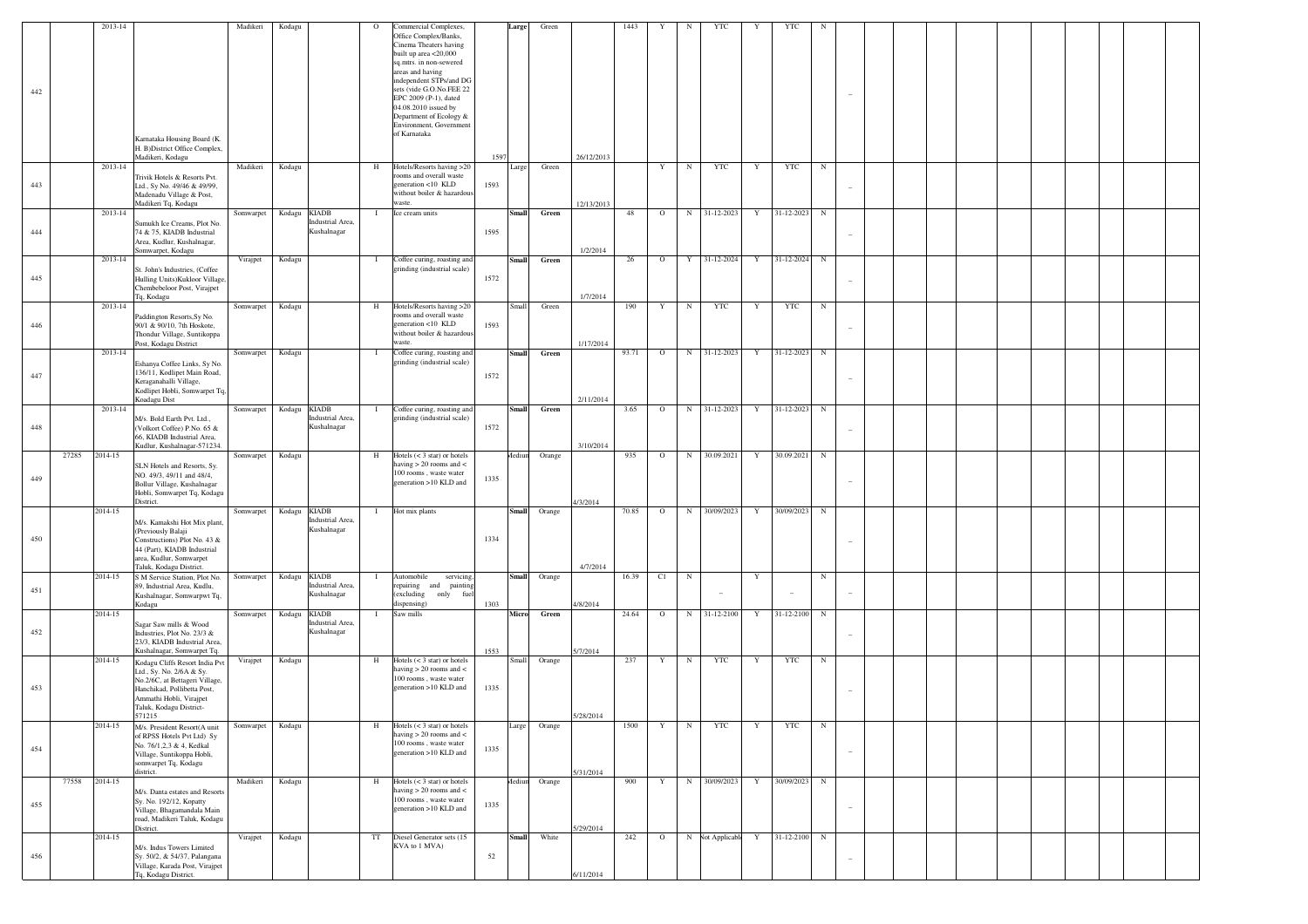| 457 | 41642 | 2014-15 | M/s. Arattu Hospitalities Pvt<br>Ltd(A Holiday Resort). Sy. No.<br>1/117, 1/118, 1/119, 1/120,<br>1/123, 1/122, 1/129, Village<br>Kumaralli, Shanthhalli<br>Revenue Circle, Somwarpet<br>Taluk, Kodagu District. | Somwarpet | Kodagu |                                                       | H              | Hotels $(< 3 \text{ star})$ or hotels<br>having $> 20$ rooms and $<$<br>100 rooms waste water<br>generation >10 KLD and                                                                                                                                                                                                        | 1335         | Large         | Orange | 3/17/2015             | 2300   | $\circ$        |                | 30-09-2022         |              | 30-09-2022         |            |  |  |  |  |  |
|-----|-------|---------|------------------------------------------------------------------------------------------------------------------------------------------------------------------------------------------------------------------|-----------|--------|-------------------------------------------------------|----------------|--------------------------------------------------------------------------------------------------------------------------------------------------------------------------------------------------------------------------------------------------------------------------------------------------------------------------------|--------------|---------------|--------|-----------------------|--------|----------------|----------------|--------------------|--------------|--------------------|------------|--|--|--|--|--|
| 458 |       | 2014-15 | KMT Education Trust. 145,<br>Aishwarya, Gummanakolli,<br>Kushalnagar, Somwarpet<br>Taluk, Kodagu District.                                                                                                       | Somwarpet | Kodagu |                                                       | $\circ$        | Commercial Complexes,<br>Office Complex/Banks,<br>Cinema Theaters                                                                                                                                                                                                                                                              | 1597         | Small         | Green  | 6/17/2014             | 450    | Y              | N              | <b>YTC</b>         | $\mathbf{Y}$ | <b>YTC</b>         | $_{\rm N}$ |  |  |  |  |  |
| 459 |       | 2014-15 | M/s. Sharada Coffee Curing<br>Works, Plot No. 96,97,98,99,<br>& 100, KIDB Industrial Area,<br>Kudloor, Kushalnagar, Kodagu                                                                                       | Somwarpet | Kodagu | <b>KIADB</b><br><b>Industrial Area</b><br>Kushalnagar | -1             | Coffee curing, roasting and<br>grinding (industrial scale)                                                                                                                                                                                                                                                                     | 1572         | Small         | Green  |                       | 278    | $\circ$        | N              | 31-12-2024         | Y            | 31-12-2024         | N          |  |  |  |  |  |
| 460 |       | 2014-15 | district-571234.<br>Sirikaveri Beverage,<br>Kushalnagar, somwarpet Tq,<br>Kodagu                                                                                                                                 | Somwarpet | Kodagu |                                                       |                | Mineralized water                                                                                                                                                                                                                                                                                                              | 1538         | Small         | Green  | 9/18/2014<br>8/9/2014 |        | Y              | Y              | 31/12/2031         | Y            | 31/12/2031         | N          |  |  |  |  |  |
| 461 | 25349 | 2015-16 | M/s. TTP coffee curing<br>works, Survey no 188/1, 2, 3, 4,<br>Attur village, Ponnampethobli<br>Virajpet taluk, Kodagu district                                                                                   | Virajpet  | Kodagu |                                                       | $\blacksquare$ | Coffee curing, roasting and<br>grinding (industrial scale)                                                                                                                                                                                                                                                                     | 1572         | Small         | Green  | 9/11/2014             | 240    | $\circ$        |                | N 31-12-2026       | Y            | 31-12-2026         | $_{\rm N}$ |  |  |  |  |  |
| 462 |       | 2014-15 | Parane Primary Agriculture<br><b>Aided Co-operative Society</b><br>Ltd.Parane, Madikeri Tq,<br>Kodagu District                                                                                                   | Madikeri  | Kodagu |                                                       | -1             | Coffee curing, roasting and<br>grinding (industrial scale)                                                                                                                                                                                                                                                                     | 1572         |               | Green  | /22/2015              | 71.24  | $\circ$        | $_{\rm N}$     | Operation          |              | Operation          | $_{\rm N}$ |  |  |  |  |  |
| 463 |       | 2014-15 | M/s. Bhagavathi Coffee<br>Curing Works, Arapattu<br>Village, Madikeri Tq, kodagu                                                                                                                                 | Madikeri  | Kodagu |                                                       | $\mathbf{I}$   | Coffee curing, roasting and<br>trinding (industrial scale)                                                                                                                                                                                                                                                                     | 1572         | Smal          | Green  | /22/2015              | 48.1   | $\mathbf O$    | $_{\rm N}$     | Operation          | Y            | Operation          | $_{\rm N}$ |  |  |  |  |  |
| 464 |       | 2014-15 | District.<br>Kodagu Academy for<br>Education Culture (Regd.)M/s<br>Kodagu Public School, P.O.<br>Box No. 14, Gonikoppal,                                                                                         | Virajpet  | Kodagu |                                                       | $\mathbf{I}$   | Commercial Complexes,<br>Office Complex/Banks,<br>Cinema Theaters having<br>built up area <20,000<br>sq.mtrs. in non-sewered<br>areas and having<br>independent STPs/and DG<br>sets (vide G.O.No.FEE 22<br>EPC 2009 (P-1), dated<br>04.08.2010 issued by<br>Department of Ecology &<br>Environment, Government<br>of Karnataka |              | Small         | Green  |                       | 45     | Y              | N              | <b>YTC</b>         | Y            | <b>YTC</b>         | N          |  |  |  |  |  |
| 465 |       | 2014-15 | Virajpet taluk, Kodagu district<br>Sri. Kariyappa, (Proprietor,<br>M/s. Siddalingapura Stone<br>Crusher, Sy. No. 1/1,<br>Siddalingapura Village,<br>Gonimarur Post, Somwarpet<br>q, Kodagu Dist.                 | Somwarpet | Kodagu |                                                       | $_{\rm SC}$    | Stone crushers and/ or m-<br>Sand                                                                                                                                                                                                                                                                                              | 1597<br>1371 | Small         | Orange | 11/19/2014<br>/3/2015 |        | $\circ$        |                | N Not Applicable   | Y            | 21-12-2020         | $_{\rm N}$ |  |  |  |  |  |
| 466 |       | 2014-15 | Palm Era Cottages,<br>Sunnadakere Road.<br>Guddehosur, Kushalangar,<br>Kodagu Dist                                                                                                                               | Somwarpet | Kodagu |                                                       | $\,$ H         | Hotels/Resorts having >20<br>rooms and overall waste<br>eneration <10 KLD<br>without boiler & hazardous<br>waste.                                                                                                                                                                                                              | 1593         | Small         | Green  | 2/11/2015             | 42     | $\circ$        | N              | $(31-12-$<br>2024) |              | $(31-12-$<br>2024) | N          |  |  |  |  |  |
| 467 |       | 2014-15 | Kaveri Retreats & Resorts Ltd,<br>Sy.No. 102/03,1st<br>Monnangeri, Galibeedu Post,<br>Madikeri Tq, Kodagu Dist                                                                                                   | Madikeri  | Kodagu |                                                       | H              | Mechanized laundry using<br>oil fired boiler                                                                                                                                                                                                                                                                                   | 1352         | <b>Aediur</b> | Orange | 2/9/2015              | 433    | $\Omega$       | $_{\rm N}$     | 30-09-2029         | Y            | 30-09-2029         | N          |  |  |  |  |  |
| 468 |       | 2014-15 | M/s. Modern Abattoir,<br>(Slaughter House), Meat<br>Market Area, (Madikeri city<br>Municipal Council), Madiker                                                                                                   | Madikeri  | Kodagu |                                                       | $\mathbf{I}$   | Slaughter houses (As per<br>the notification S.O.270(E)<br>dated 26.03.2001) and<br>meat processing industries,<br>bone mill, processing of<br>animal horns, hoofs and<br>other body parts                                                                                                                                     | 1153         | Small         | Red    | 2/11/2015             |        | Y              | $_{\rm N}$     | <b>YTC</b>         | Y            | <b>REFUSED</b>     | ${\bf N}$  |  |  |  |  |  |
| 469 |       | 2014-15 | KGN coffee curing, Sy.No.<br>51/24, Begur village, Virajpet<br>taluk, Kodagu                                                                                                                                     | Virajpet  | Kodagu |                                                       | $\mathbf{I}$   | Coffee curing, roasting and<br>grinding (industrial scale)                                                                                                                                                                                                                                                                     | 1572         | mal           | Green  | /20/2015              | 45     | $\overline{0}$ | $\overline{N}$ | $(31-12-$<br>2024  | Y            | $(31-12-$<br>2024  | $_{\rm N}$ |  |  |  |  |  |
| 470 |       | 2014-15 | R.R. Enterprises, Site No.<br>22P/3 & 1/P3, KIADB Area,<br>Kushalnagar, Somwarpet Tq,<br>kodagu Dist.                                                                                                            | Somwarpet | Kodagu |                                                       | -1             | Coffee curing, roasting and<br>grinding (industrial scale)                                                                                                                                                                                                                                                                     | 1572         | Smal          | Green  | 2/28/2015             | $72\,$ | $\circ$        | N              | $(31-12-$<br>2024) |              | $(31-12-$<br>2024) | N          |  |  |  |  |  |
| 471 |       | 2014-15 | M/s. JP Resort and Spa at Sy.<br>No. 207/4, 207/5, 215/3,<br>215/1, 281/7, 281/6 of<br>Makkandur Village, Madikeri<br>Hobli and Taluk, Kodagu<br>District                                                        | Madikeri  | Kodagu |                                                       | H              | Hotels $(< 3 \text{ star})$ or hotels<br>aving $> 20$ rooms and $<$<br>100 rooms, waste water<br>generation >10 KLD and                                                                                                                                                                                                        | 1335         | Large         | Orange | 19/3/2015             | 4869   | Y              | $_{\rm N}$     | 29/03/2021         | Y            | 29/03/2021         | N          |  |  |  |  |  |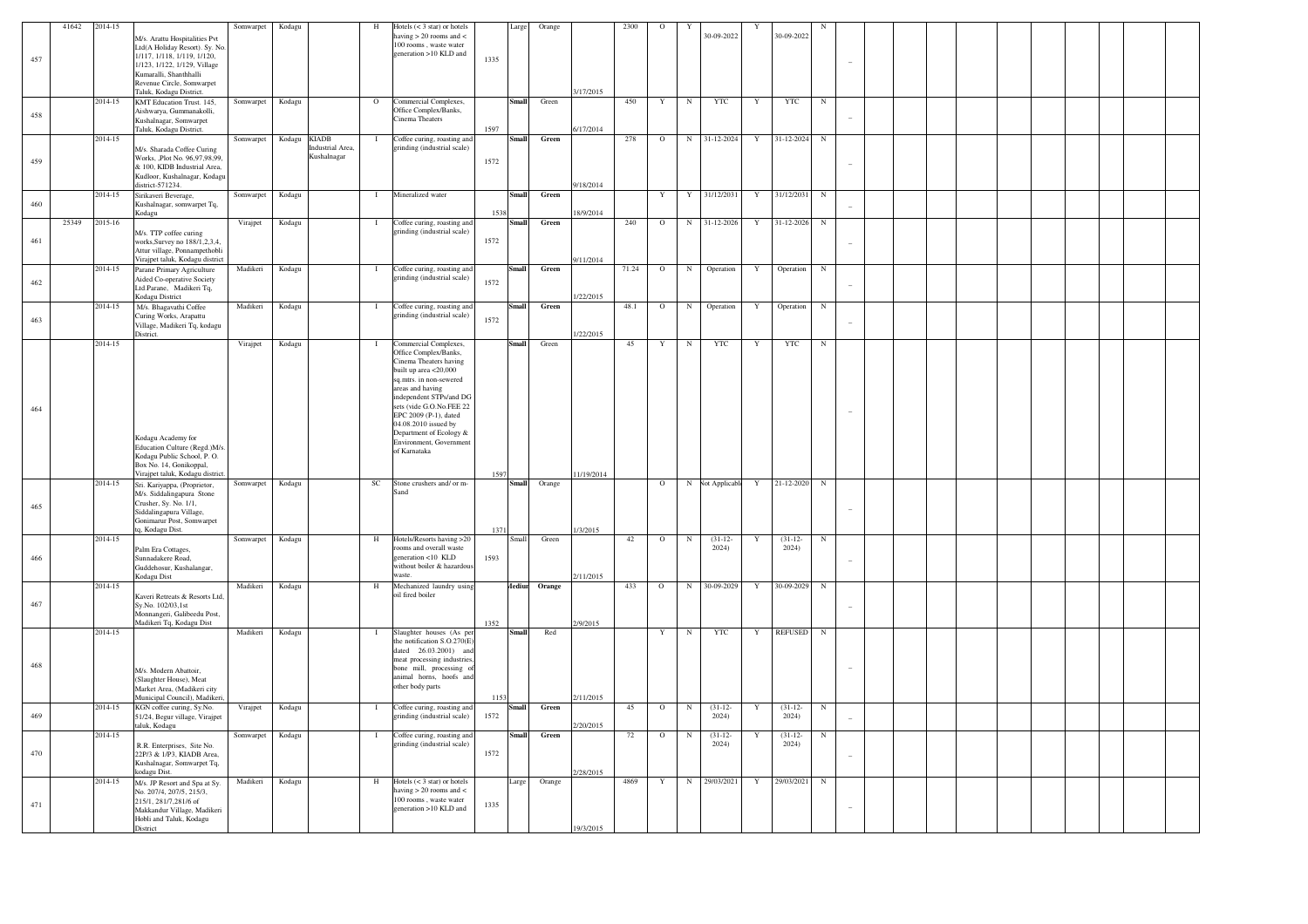|       | 2014-15 |                                                                                                                                                                          | Virajpet  | Kodagu       |                                                 | $\circ$      | <b>Educational</b> instituition                                                                                                                                              |      | Large         | Green  |            | 2532.44 | $\circ$     | $_{\rm N}$  | 31-12-2024 | Y           | Operation  | N                       |                          |  |  |  |  |
|-------|---------|--------------------------------------------------------------------------------------------------------------------------------------------------------------------------|-----------|--------------|-------------------------------------------------|--------------|------------------------------------------------------------------------------------------------------------------------------------------------------------------------------|------|---------------|--------|------------|---------|-------------|-------------|------------|-------------|------------|-------------------------|--------------------------|--|--|--|--|
| 472   |         |                                                                                                                                                                          |           |              |                                                 |              | /Commercial Complexes,<br>Office Complex/Banks,<br>Cinema Theaters having<br>built up area <20,000<br>sq.mtrs. in non-sewered<br>areas and having<br>independent STPs/and DG |      |               |        |            |         |             |             |            |             |            |                         |                          |  |  |  |  |
|       |         | Kodagu Institute Of<br>Technology, P.B.No. 11,<br>Halligattu, ponnampet- 571<br>216, Virajpet Taluk, Kodagu                                                              |           |              |                                                 |              | sets (vide G.O.No.FEE 22<br>EPC 2009 (P-1), dated<br>04.08.2010 issued by<br>Department of Ecology &<br>Environment, Government<br>of Karnataka                              |      |               |        |            |         |             |             |            |             |            |                         |                          |  |  |  |  |
|       |         | District.                                                                                                                                                                |           |              |                                                 |              |                                                                                                                                                                              | 1597 |               |        | 23/32015   |         |             |             |            |             |            |                         |                          |  |  |  |  |
| 473   | 2015-16 | Dakshin Coffee, Plot No. 50,<br>KIADB Industrial area,<br>Kudlur, Kushalnagar,<br>Somwarpet Taluk, Kodagu<br>district                                                    | Somwarpet | Kodagu       | <b>KIADB</b><br>Industrial Area,<br>Kushalnagar |              | Coffee curing, roasting and<br>grinding (industrial scale)                                                                                                                   | 1572 | <b>Small</b>  | Green  | 16/9/2015  | 56.67   | Y           | ${\bf N}$   | 15/9/2020  | Y           | 15/9/2020  | $_{\rm N}$              |                          |  |  |  |  |
| 474   | 2015-16 | M/s. Keshava Prasad Muliya,<br>Muliya Properties, Vriddhi,<br>Plot No. 18, Omkar Muliya<br>Layout, Galibeedu Road, Near<br>FMC College, Madikeri Tq,<br>Kodagu District. | Madikeri  | Kodagu       |                                                 | L            | Townships and Area<br>development Projects<br>covering an area>10 Acers                                                                                                      | 1641 | <b>fediun</b> | Green  | 18/9/2015  |         | Y           | N           | YTC        | Y           | YTC        | $_{\rm N}$              |                          |  |  |  |  |
| 475   | 2015-16 | M/s. Cauvery Coffee Hulling<br>Works, Sri. P.M.<br>Machaiah, Federation Godown,<br>Malabar Road, Virajpet Tq,<br>Kodagu District                                         | Virajpet  | Kodagu       |                                                 | $\mathbf{I}$ | Coffee curing, roasting and<br>grinding (industrial scale)                                                                                                                   | 1572 | Micro         | Green  | 7/11/2015  | 20      | $\circ$     | N           | 31-12-2100 | Y           | 31-12-2100 | N                       |                          |  |  |  |  |
|       | 2015-16 |                                                                                                                                                                          | Somwarpet | Kodagu       |                                                 | $\bf{I}$     | Kalyanamantapams &                                                                                                                                                           |      | <b>Small</b>  | Green  |            | 98      | $\circ$     | N           | 31-12-2024 | Y           | 31-12-2024 | N                       |                          |  |  |  |  |
| 476   |         | M/s. Janaki Convention Hall,<br>Plot No. 173/3, Hangal Road,<br>Chowdlu village, Somwarpet<br>Taluk, Kodagu district                                                     |           |              |                                                 |              | Community Halls (for DG<br>Sets)                                                                                                                                             | 1600 |               |        | 17/11/2015 |         |             |             |            |             |            |                         |                          |  |  |  |  |
|       | 2015-16 | Sri. G.N. Dayanand, M/s.                                                                                                                                                 | Somwarpet | Kodagu       |                                                 | SC           | Stone crushers and/ or m-<br>Sand                                                                                                                                            |      | Small Orange  |        |            | 42.75   | Y           | N           | YTC        | Y           | YTC        | $_{\rm N}$              |                          |  |  |  |  |
| 477   |         | Benzer Stone Crusher, Sy No.<br>35/57, Gonimarur Village,<br>Gonimarur Post, Somwarpet<br>Tq, Kodagu District                                                            |           |              |                                                 |              |                                                                                                                                                                              | 1371 |               |        | 25/6/2015  |         |             |             |            |             |            |                         |                          |  |  |  |  |
| 478   | 2015-16 | M/s. Coorg coffee curing<br>works, Plot no. 24/46,<br>Kushalnagar, Kudloor,<br>somwarpet, Kodagu                                                                         | Somwarpet | Kodagu KIADB | Industrial Area,<br>Kushalnagar                 |              | Coffee curing, roasting and<br>grinding (industrial scale)                                                                                                                   | 1572 | Small         | Green  | 8/12/2015  | 49      | Y           | N           | 28/12/2020 | $\mathbf Y$ | 28/12/2020 | ${\bf N}$               |                          |  |  |  |  |
| 479   | 2015-16 | M/s. Sterling Holiday Resorts<br>Ltd., ,Plot No. 96 PT, 112 PT,<br>114 PT, Ambatti village,<br>Virajpet Taluk, Kodagu distric                                            | Virajpet  | Kodagu       |                                                 | H            | Hotels/Resorts having >20<br>rooms and overall waste<br>generation <10 KLD<br>without boiler & hazardous<br>waste.                                                           | 1593 | Large         | Green  | 18/01/2016 | 1200    | Y           | $\mathbf N$ | 20/01/2021 | Y           | 20/01/2021 | N                       |                          |  |  |  |  |
| 480   | 2015-16 | A2 Spin and dry cleaners<br>Kushalnagar Industrial area,<br>Kudlur, Somwarpet Tq.,<br>Kodagu district                                                                    | Somwarpet | Kodagu KIADB | Industrial Area,<br>Kushalnagar                 | л.           | Mechanized laundry using<br>oil fired boiler                                                                                                                                 | 1352 | Small         | Orange | 9/10/2015  |         | Y           | N           | YTC        | Y           | <b>YTC</b> | $_{\rm N}$              |                          |  |  |  |  |
| 27288 | 2015-16 |                                                                                                                                                                          | Madikeri  | Kodagu       |                                                 | $\mathbf{I}$ | Coffee curing, roasting and                                                                                                                                                  |      | Small         | Green  |            | 30      | $\circ$     | Y           | 3.2.2116   | Y           | 3.2.2116   | $_{\rm N}$              |                          |  |  |  |  |
| 481   |         | Jaya Hulling works Nelji<br>Village & Post, via., Napoklu                                                                                                                |           |              |                                                 |              | grinding (industrial scale)                                                                                                                                                  | 1572 |               |        |            |         |             |             |            |             |            |                         |                          |  |  |  |  |
|       | 2015-16 | ,Madikeri Kodagu district                                                                                                                                                |           |              |                                                 |              |                                                                                                                                                                              |      |               |        | 22/1/2015  |         |             |             |            |             | 31-12-2026 |                         |                          |  |  |  |  |
| 482   |         | sunrise coffee hulling Bettager                                                                                                                                          | Madikeri  | Kodagu       |                                                 | $\bf{I}$     | Coffee curing, roasting and<br>grinding (industrial scale)                                                                                                                   | 1572 | Small         | Green  |            | 29      | $\circ$     | N           | 31-12-2026 | Y           |            | $_{\rm N}$              |                          |  |  |  |  |
|       | 2016-17 | village, Madikeri                                                                                                                                                        | Somwarpet | Kodagu       |                                                 | H            | Hotels/Resorts having >20                                                                                                                                                    |      | Small         | Green  | 22/2/2016  | 25      | Y           | $_{\rm N}$  | 14.04.2021 | Y           | 14.04.2021 | $_{\rm N}$              |                          |  |  |  |  |
| 483   |         | my vasati Plot No. 10/2, Belur,<br>Basavanahalli, Somwarpet<br>Taluk, Kodagu district                                                                                    |           |              |                                                 |              | rooms and overall waste<br>generation <10 KLD<br>without boiler & hazardous<br>waste.                                                                                        | 1593 |               |        | 1/4/2016   |         |             |             |            |             |            |                         |                          |  |  |  |  |
|       | 2016-17 |                                                                                                                                                                          | Somwarpet | Kodagu KIADB |                                                 | -1           | Coffee curing, roasting and                                                                                                                                                  |      | Small         | Green  |            | 29      | Y           | N           | 11.04.2021 | Y           | 11.04.2021 | N                       |                          |  |  |  |  |
| 484   |         | chitti coffee curing, Plot NO.<br>71, Sy. NO. 20, KIADB<br>industrial area, Kushalnagar,<br>Somwarpet Taluk, kodagu                                                      |           |              | Industrial Area,<br>Kushalnagar                 |              | grinding (industrial scale)                                                                                                                                                  | 1572 |               |        | 27/02/2015 |         |             |             |            |             |            |                         |                          |  |  |  |  |
| 485   | 2016-17 | Kodagu Heofon Resort<br>Sy.No.9/43 Kaggodlu<br>village, Madikeri taluk, Kodagu<br>district, Kaggodlu-571201                                                              | Madikeri  | Kodagu       |                                                 | H            | Hotels/Resorts having >20<br>rooms and overall waste<br>generation <10 KLD<br>without boiler & hazardous<br>waste.                                                           | 1593 | Small         | Green  | 16/11/2015 | 144.62  | Y           | $_{\rm N}$  | 03.05.2021 | $\mathbf Y$ | 03.05.2021 | $_{\rm N}$              | $\overline{\phantom{a}}$ |  |  |  |  |
| 486   | 2016-17 | Lexington Resort, Sy. No.<br>90/66, 90/59, 7th Hoskote,<br>Thondoor village, Somwarpet<br>Taluk, KOdagu District                                                         | Somwarpet | Kodagu       |                                                 | H            | Hotels/Resorts having >20<br>rooms and overall waste<br>generation <10 KLD<br>without boiler & hazardous<br>waste.                                                           | 1593 | Small         | Green  | 27/7/2016  | 126     | $\mathbf Y$ | N           | 271/1/2024 | $\mathbf Y$ | 271/1/2024 | N                       | $\overline{\phantom{0}}$ |  |  |  |  |
| 487   | 2016-17 | Jayalakshmi Coffee curing,<br>Flat No. 52/P1, Kudloor<br>Village, Kushalnagar, Kodagu                                                                                    | Somwarpet | Kodagu KIADB | Industrial Area,<br>Kushalnagar                 | $\bf{I}$     | Coffee curing, roasting and<br>grinding (industrial scale)                                                                                                                   | 1572 | Small         | Green  | 23/08/2016 |         | $\mathbf Y$ | N           | 28/08/2021 | $\mathbf Y$ | 28/08/2021 | $\,$ N                  |                          |  |  |  |  |
| 488   | 2016-17 | K.Y.Shridhar stone crusher Sy.<br>No. 1/1, Siddalingapura<br>Village, Somwarpet Taluk,<br>Kodagu DIstrict                                                                | Somwarpet | Kodagu       |                                                 | SC           | Stone crushers and/ or m-<br>Sand                                                                                                                                            | 1371 | <b>Small</b>  | Orange | 11/2/2016  |         | $\mathbf Y$ | N           | YTC        | $\mathbf Y$ | <b>YTC</b> | $\overline{\mathbf{N}}$ |                          |  |  |  |  |
|       |         |                                                                                                                                                                          |           |              |                                                 |              |                                                                                                                                                                              |      |               |        |            |         |             |             |            |             |            |                         |                          |  |  |  |  |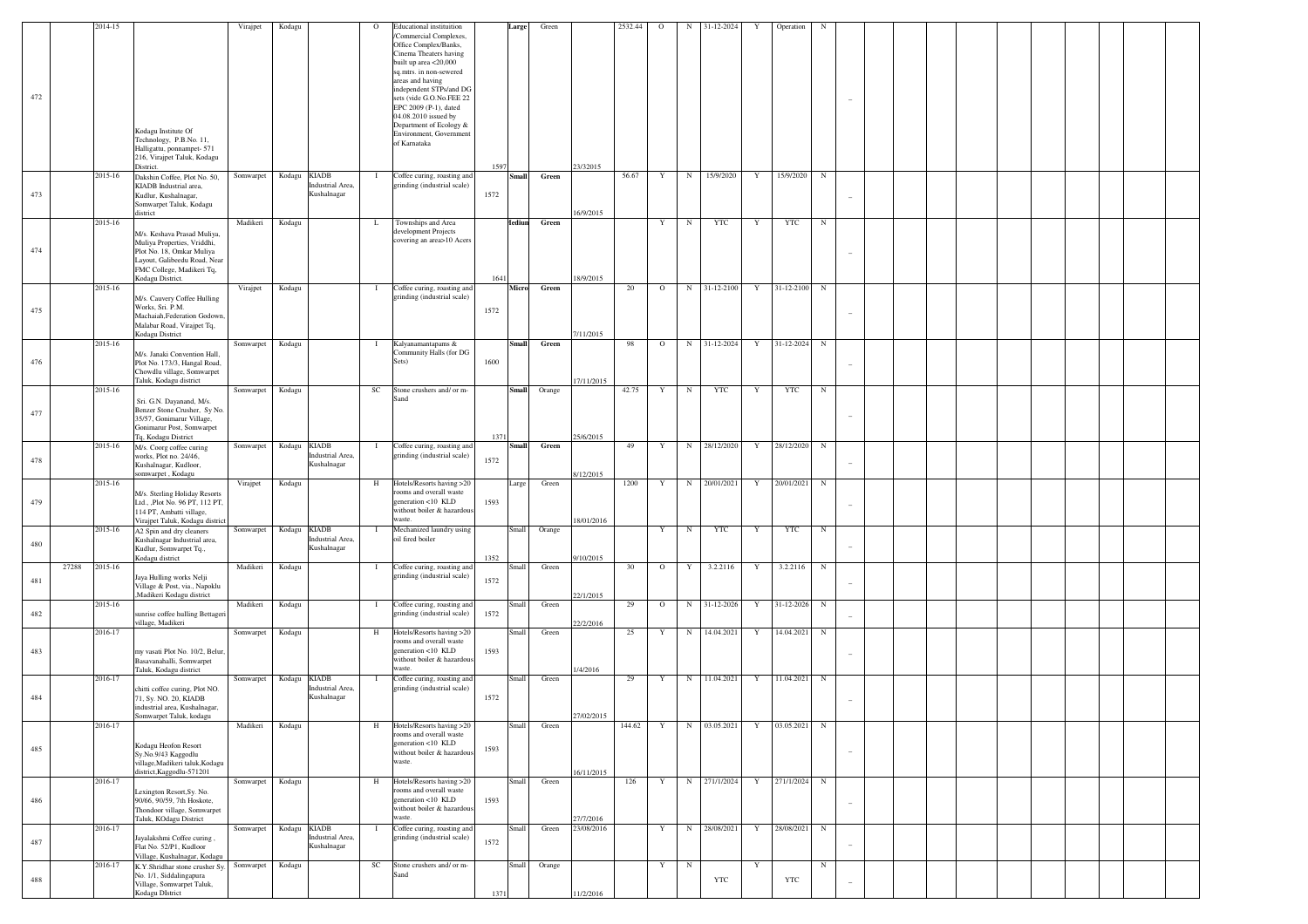| 489 |       | 2016-17 | Ganesh Stone crusher Sy. No.<br>36/1 of P. Peraje Village<br>Madikeri Taluk, Kodagu                                                                                                      | Madikeri        | Kodagu                                          | SC           | Stone crushers and/ or m-<br>Sand                                                                                                                                                    |              | Small  | Orange |            |     |             |            | 30/09/2029               |              | 30/09/2029               |            |  |  |  |  |  |
|-----|-------|---------|------------------------------------------------------------------------------------------------------------------------------------------------------------------------------------------|-----------------|-------------------------------------------------|--------------|--------------------------------------------------------------------------------------------------------------------------------------------------------------------------------------|--------------|--------|--------|------------|-----|-------------|------------|--------------------------|--------------|--------------------------|------------|--|--|--|--|--|
|     |       |         | District                                                                                                                                                                                 |                 |                                                 |              |                                                                                                                                                                                      | 1371         |        |        | 7/9/2016   |     |             |            |                          |              |                          |            |  |  |  |  |  |
| 490 |       | 2016-17 | Young Island Kodagu, Sy.No.<br>48/5,48/8, 48/11 and 48/12<br>Mekeri Village Kaggaidu Post,<br>Kodagu                                                                                     | Madikeri        | Kodagu                                          | H            | Hotels/Resorts having >20<br>rooms and overall waste<br>generation <10 KLD<br>without boiler & hazardous<br>waste.                                                                   | 1593         | Small  | Green  | 17/09/2016 |     | $\circ$     | N          | 31/12/2026               | Y            | 31/12/2026               | $_{\rm N}$ |  |  |  |  |  |
| 491 |       | 2016-17 | Veerabhoomi Tourist Village<br>Private Limited Sy. No. 58/2,<br>Kudlur village, Kushalnagar,<br>Somwarpet Taluk, Kodagu<br>District                                                      | Somwarpet       | Kodagu KIADB<br>Industrial Area,<br>Kushalnagar | H            | Hotels $(< 3 \text{ star})$ or hotels<br>having $> 20$ rooms and $<$<br>100 rooms, waste water<br>generation >10 KLD and                                                             | 1335         | Small  | Orange | 3/10/2016  |     | $\Omega$    | N          | 30/09/2021               | Y            | 30/09/2021               | N          |  |  |  |  |  |
|     |       | 2016-17 |                                                                                                                                                                                          | Somwarpet       | Kodagu                                          | H            | Hotels $(< 3 \text{ star})$ or hotels                                                                                                                                                |              | Small  | Orange |            |     | $\mathbf Y$ | $_{\rm N}$ | <b>YTC</b>               | Y            | <b>YTC</b>               | $_{\rm N}$ |  |  |  |  |  |
| 492 |       |         | Kanive Resort, Sy. No. 1/140,<br>1/227,1/118,1/158 Kundalli<br>Village, Shantalli Somwarpet<br>Taluk, Kodagu                                                                             |                 |                                                 |              | having $> 20$ rooms and $<$<br>100 rooms, waste water<br>generation >10 KLD and                                                                                                      | 1335         |        |        | 12/5/2016  |     |             |            | 30/09/2021               |              | 30/09/2021               |            |  |  |  |  |  |
| 493 | 31332 | 2016-17 | P.R. Constructions (Previously<br>N. J. Enterprises).Plot No. 22-<br>P-5 and P1-5, Kushalnagar,<br>Somwarpet Taluk, Kodagu<br>District                                                   | Somwarpet       | Kodagu KIADB<br>Industrial Area.<br>Kushalnagar |              | Hot mix plants                                                                                                                                                                       | 1334         | Small  | Orange | 22/08/2016 | 240 | $\circ$     | N          | 30-06-2021               | Y            | 30-06-2021               | $_{\rm N}$ |  |  |  |  |  |
|     | 31335 | 2016-17 | Unique Kodagu Resort                                                                                                                                                                     | Madikeri        | Kodagu                                          | H            | Hotels $(< 3 \text{ star})$ or hotels                                                                                                                                                |              | Large  | Orange |            |     |             | $_{\rm N}$ |                          | $\mathbf Y$  |                          | $_{\rm N}$ |  |  |  |  |  |
| 494 |       |         | #12/4,12/5,12/6 and 1217<br>Naladi Village, Kakkabe Post,<br>Napoklu, Madikeri Taluk,<br>Kodagu District                                                                                 |                 |                                                 |              | having $> 20$ rooms and $<$<br>100 rooms, waste water<br>generation >10 KLD and                                                                                                      | 1335         |        |        | 3/10/2016  |     | Y           |            | <b>YTC</b>               |              | <b>YTC</b>               |            |  |  |  |  |  |
|     |       | 2016-17 |                                                                                                                                                                                          | Madikeri        | Kodagu                                          | H            | Hotels/Resorts having                                                                                                                                                                |              | Large  | Orange |            |     | Y           | $_{\rm N}$ |                          | Y            |                          | $_{\rm N}$ |  |  |  |  |  |
| 495 |       |         | Paul Resorts & Hotels Pvt.<br>Ltd. (Prevesiouly Wildereness<br>Lodge Pvt Ltd), Sy. No.<br>76/2,76/4,77,78/1,78/2,78/3,7<br>9,81/4,117/1,117/2 & 121<br>Mekeri Village, Sampaje<br>Hobli, |                 |                                                 |              | overall waste water<br>generation at 100 KLD<br>and more.                                                                                                                            | 1118         |        |        | 12/11/2015 |     |             |            | <b>YTC</b><br>30.06.2021 |              | <b>YTC</b><br>30.06.2021 |            |  |  |  |  |  |
|     | 31870 | 2016-17 |                                                                                                                                                                                          | Virajpet        | Kodagu                                          | $\mathbf{I}$ | Hot mix plants                                                                                                                                                                       |              | Small  | Orange |            | 37  | $\circ$     | N          | 30-09-2021               | Y            | 30-09-2021               | N          |  |  |  |  |  |
| 496 |       |         | VVT constructions, sy. No.<br>17/2, Kunda Village and Post,<br>Virajpet taluk, kodagu district                                                                                           |                 |                                                 |              |                                                                                                                                                                                      | 1334         |        |        | 3/10/2016  |     |             |            |                          | Y            |                          |            |  |  |  |  |  |
| 497 | 32159 | 2016-17 | M/s Hill Valley Retreat Sy No<br>153/4, Kadagadal Village,<br>Kasaba Habli, Madikeri Taluk,<br>Kodagu.                                                                                   | Madikeri        | Kodagu                                          | H            | Hotels $(< 3 \text{ star})$ or hotels<br>having $> 20$ rooms and $<$<br>100 rooms, waste water<br>generation >10 KLD and                                                             | 1335         | Small  | Orange | 26/11/2016 |     | Y           | $_{\rm N}$ | <b>YTC</b><br>01.01.2022 |              | <b>YTC</b><br>01.01.2022 | $_{\rm N}$ |  |  |  |  |  |
|     | 31871 | 2016-17 | M/s Gundiyath Aiyappa                                                                                                                                                                    | Virajpet        | Kodagu                                          | $\mathbf{I}$ | Coffee curing, roasting and                                                                                                                                                          |              | Small  | Green  |            |     | $\Omega$    | N          | 31/12/2027               | $\mathbf{Y}$ | 31/12/2027               | N          |  |  |  |  |  |
| 498 |       |         | Bhadrakalli Curing Works, Sri<br>M.N Dikumar, Sy No 136/4,<br>Halligattu Village, Ponnanpet<br>Post and Habli Halligattu<br>Village Virajpet Taluk,                                      |                 |                                                 |              | grinding (industrial scale)                                                                                                                                                          | 1572         |        |        |            |     |             |            |                          |              |                          |            |  |  |  |  |  |
|     | 32140 | 2016-17 | Kodagu District.                                                                                                                                                                         | Virajpet        | Kodagu                                          | H            | Hotels $(< 3 \text{ star})$ or hotels                                                                                                                                                |              | Mediun | Orange | 1/12/2016  |     | $\circ$     | N          | 30/09/2022               | $\mathbf Y$  | 30/09/2022               | $_{\rm N}$ |  |  |  |  |  |
| 499 |       |         | Green fields Resorts, Sy. No.<br>103A/37, Balaji village,<br>Gonikoppal, Virajpet Taluk,<br>Kodagu District                                                                              |                 |                                                 |              | having $> 20$ rooms and $<$<br>100 rooms, waste water<br>generation >10 KLD and                                                                                                      | 1335         |        |        | 19/9/2016  |     |             |            |                          |              |                          |            |  |  |  |  |  |
| 500 | 32422 | 2016-17 | Kavery estate resort, Sy No.<br>220/6, Kolakeri Village,<br>Napoklu Hobli, Madikeri                                                                                                      | Madikeri        | Kodagu                                          | H            | Hotels $(< 3 \text{ star})$ or hotels<br>having $> 20$ rooms and $<$<br>100 rooms, waste water<br>generation >10 KLD and                                                             | 1335         | Mediun | Orange | 23/01/2017 |     | Y           |            | N 17/02/2022             | Y            | 17/02/2022               | $_{\rm N}$ |  |  |  |  |  |
|     | 31872 | 2016-17 | Taluk, Kodagu District.                                                                                                                                                                  | Virajpet        | Kodagu                                          | $\mathbf{I}$ | Coffee curing, roasting and                                                                                                                                                          |              | Small  | Green  |            |     | $\circ$     |            | N 31/12/2026             | Y            | 31/12/2026               | $_{\rm N}$ |  |  |  |  |  |
| 501 |       |         | Dicksons Coffee curing works<br>and roasting unit, kunda<br>village Haithur post, Virapet<br>Taluk, Kodagu District                                                                      |                 |                                                 |              | grinding (industrial scale)                                                                                                                                                          | 1572         |        |        | 2/12/2016  |     |             |            |                          |              |                          |            |  |  |  |  |  |
| 502 | 32464 | 2016-17 | Accord veener KIADB<br>industrial area, Kudlur,                                                                                                                                          | Somwarpet       | Kodagu KIADB<br>Industrial Area,<br>Kushalnagar | - 1          | Manufacture of Veeners                                                                                                                                                               |              | Small  | Green  | 3/8/2016   |     | $\circ$     | N          | 31-12-2026               | $\mathbf Y$  | 31-12-2026               | $_{\rm N}$ |  |  |  |  |  |
| 503 | 32865 | 2016-17 | Kushalnagar, Kodagu<br>Mountain Blue Coffee , Sy. No. Somwarpet<br>22P1A &P1, KIADB<br>industrial Area, Kudlur,<br>Kushalnagar, Somwarpet<br>Taluk, Kodagu                               |                 | Kodagu KIADB<br>dustrial<br>Kushalnagar         | -1           | Coffee curing, roasting and<br>inding (industrial scale)                                                                                                                             | 1610<br>1572 | Small  | Green  | 05/082015  |     | $\circ$     |            | N 31-12-2026             | Y            | 31-12-2026               | $_{\rm N}$ |  |  |  |  |  |
|     | 33092 | 2017-18 |                                                                                                                                                                                          | Madikeri Kodagu |                                                 | $\mathbf{I}$ | Cement products (without                                                                                                                                                             |              | Small  | Green  |            |     | Y           |            | N 04.04.2022             | Y            | 04.04.2022 N             |            |  |  |  |  |  |
| 504 |       |         | Mathrubhoomi Enterprises<br>Sampaje Village, Near Petrol<br>bunk, Sampaje, Madikeri<br>Taluk, Kodagu District                                                                            |                 |                                                 |              | using asbestos / boiler /<br>steam curing) like pipe<br>,pillar, jafri, well ring,<br>block/tiles etc.(should be<br>done in closed covered<br>shed to control fugitive<br>emissions) | 1511         |        |        | 22/03/2017 |     |             |            |                          |              |                          |            |  |  |  |  |  |
|     | 32808 | 2017-18 | Indo Kaf International Plot                                                                                                                                                              |                 | Somwarpet Kodagu KIADB                          | $\mathbf{I}$ | Coffee curing, roasting and                                                                                                                                                          |              | Aediun | Green  |            |     | $\circ$     |            | N 31-12-2026             | Y            | 31-12-2026               | N          |  |  |  |  |  |
| 505 |       |         | No. 28-P-1, KIADB industrial<br>area, Kudige, Kushalnagar,<br>Somwarpet Taluk, Kodagu<br>District                                                                                        |                 | Industrial Area,<br>Kushalnagar                 |              | grinding (industrial scale)                                                                                                                                                          | 1572         |        |        | 13/03/2017 |     |             |            |                          |              |                          |            |  |  |  |  |  |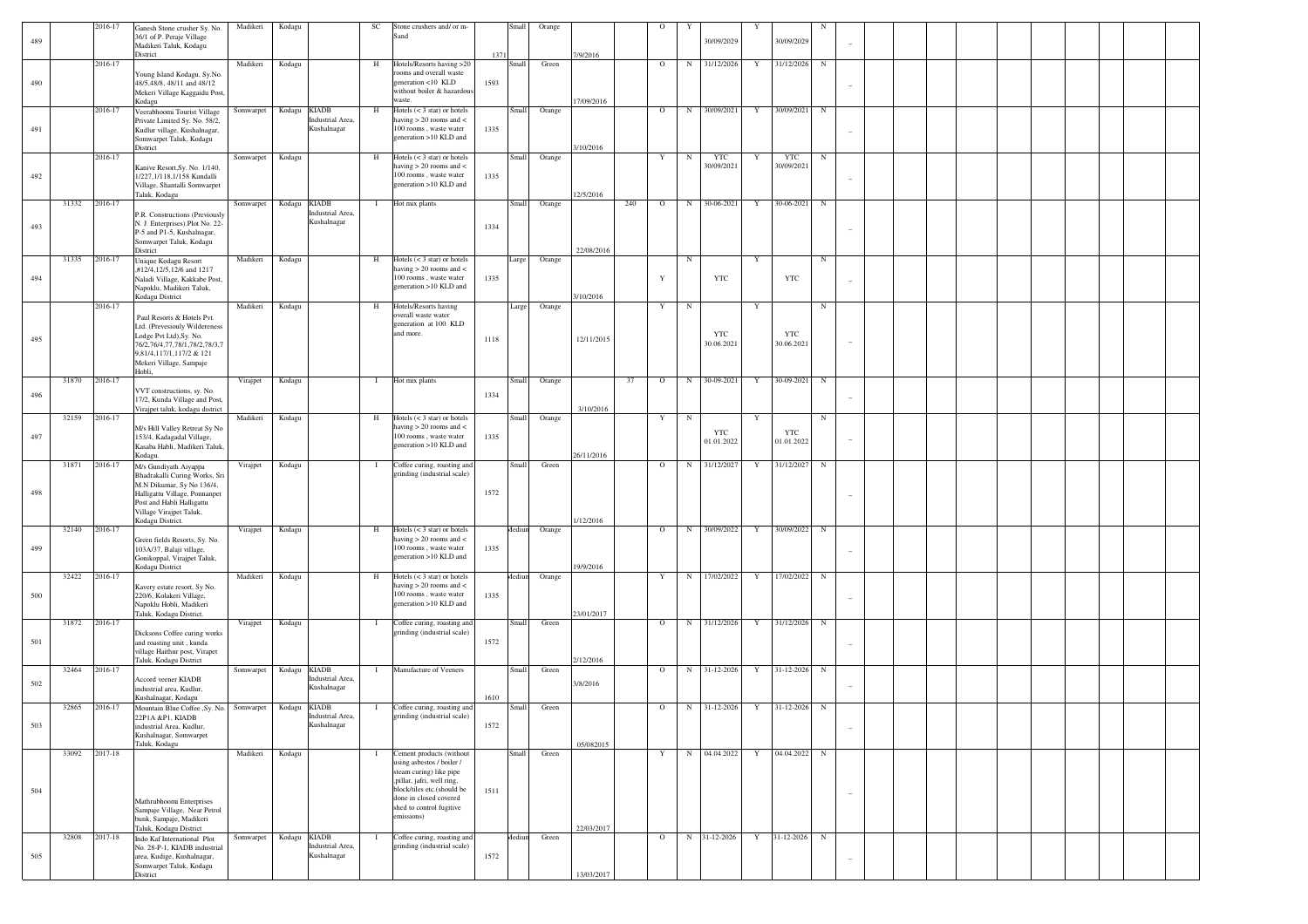|     |       | 2017-18     |                                                                                                                                                |           | Kodagu | H            | Hotels/Resorts having                                                                                              |      |              | Orange |                          |             |            | <b>YTC</b>         |             | $_{\rm YTC}$       |            |                          |  |  |  |  |
|-----|-------|-------------|------------------------------------------------------------------------------------------------------------------------------------------------|-----------|--------|--------------|--------------------------------------------------------------------------------------------------------------------|------|--------------|--------|--------------------------|-------------|------------|--------------------|-------------|--------------------|------------|--------------------------|--|--|--|--|
| 506 |       |             | Atithya Corporation Sy. No.<br>287/4,17,16,15;<br>297/1,298/1,2;293,292/1;300/<br>2, Virajpet taluk, Kodagu                                    | Virajpet  |        |              | overall waste water<br>generation at 100 KLD<br>and more.                                                          | 1118 | Large        |        | 20/03/2017               |             |            | $(16-04-$<br>2022) |             | $(16-04-$<br>2022) |            |                          |  |  |  |  |
|     | 41253 | 2017-18     | District                                                                                                                                       | Somwarpet | Kodagu | L            | STPs Established at<br>Residential apartments,                                                                     |      | Small        | Red    |                          | $\mathbf Y$ |            | N 17/6/2022        | Y           | 17/06/2022         | $_{\rm N}$ |                          |  |  |  |  |
| 507 |       |             |                                                                                                                                                |           |        |              | Commeri Such types of<br>industrial sectors generate<br>all sorts of pollution.cal<br>complex, Housing colony      |      |              |        |                          |             |            |                    |             |                    |            |                          |  |  |  |  |
|     |       |             | S.Saatappan Layout Sy.No.<br>183 and 182/1, Ulluguli<br>village, Suntikoppa Hobli,<br>Somwarpet Taluk, Kodagu                                  |           |        |              | with wastewater generation<br>less than 100KLD.                                                                    |      |              |        |                          |             |            |                    |             |                    |            |                          |  |  |  |  |
|     |       | 2017-18     | District.<br>Zilla panchayath Bhavan Sy.                                                                                                       | Madikeri  | Kodagu | $\mathbf{I}$ | STPs Established at                                                                                                | 1181 | Small        | Orange | 12/4/2017                | $\mathbf Y$ | $_{\rm N}$ | YTC                | $\mathbf Y$ | YTC                | ${\bf N}$  |                          |  |  |  |  |
|     |       |             | No. 12/6, Karwale Badage<br>Village, Madikeri, Kodagu<br>District                                                                              |           |        |              | Residential apartments,<br>Commeri Such types of<br>industrial sectors generate                                    |      |              |        |                          |             |            |                    |             |                    |            |                          |  |  |  |  |
| 508 |       |             |                                                                                                                                                |           |        |              | all sorts of pollution.cal<br>complex, Housing colony<br>with wastewater generation<br>less than 100KLD.           |      |              |        |                          |             |            |                    |             |                    |            |                          |  |  |  |  |
|     |       |             |                                                                                                                                                |           |        |              |                                                                                                                    | 1400 |              |        | 7/9/2017                 |             |            |                    |             |                    |            |                          |  |  |  |  |
|     | 33378 | 2017-18     | Heavenly hills                                                                                                                                 | Madikeri  | Kodagu | H            | Hotels $(< 3 \text{ star})$ or hotels<br>having $> 20$ rooms and $<$                                               |      | Aediun       | Orange |                          | $\mathbf Y$ | $_{\rm N}$ |                    | $\mathbf Y$ |                    | ${\bf N}$  |                          |  |  |  |  |
| 509 |       |             | Sy. No. 201/3, Karnangeri<br>village Makkandur post,<br>Kasaba hobli, Madikeri<br>Kodagu                                                       |           |        |              | 100 rooms, waste water<br>generation >10 KLD and                                                                   | 1335 |              |        | 16/5/2017                |             |            | <b>YTC</b>         |             | <b>YTC</b>         |            |                          |  |  |  |  |
|     | 32813 | $2017 - 18$ |                                                                                                                                                | Somwarpet | Kodagu | $\,$ H       | Hotels/Resorts having >20<br>rooms and overall waste                                                               |      | <b>Small</b> | Green  |                          | $\mathbf O$ |            | N 31/12/2026       | $\mathbf Y$ | 31/12/2026         | $_{\rm N}$ |                          |  |  |  |  |
| 510 |       |             | C.K.Brad Skyy High Resorts<br>and Spa Sy.No.317/14A and<br>251/2, eralavamudi Village<br>Chettali post, Suntikoppa                             |           |        |              | generation <10 KLD<br>without boiler & hazardous<br>waste.                                                         | 1593 |              |        |                          |             |            |                    |             |                    |            |                          |  |  |  |  |
|     | 33316 | 2017-18     | hobli, Somwarpet, Kodagu.                                                                                                                      | Madikeri  | Kodagu | $\mathbf{I}$ | Coffee curing, roasting and                                                                                        |      | <b>Small</b> | Green  | 3/8/2017                 | $\mathbf O$ |            | N 31/12/2026       | $\mathbf Y$ | 31/12/2026         | ${\bf N}$  |                          |  |  |  |  |
| 511 |       |             | Bethri Coffee works Sy. No.<br>174/7, M. Badaga Village,<br>Bethri Post, Madikeri Taluk,<br>Kodagu District                                    |           |        |              | grinding (industrial scale)                                                                                        | 1572 |              |        | 12/4/2017                |             |            |                    |             |                    |            |                          |  |  |  |  |
|     |       | 2017-18     | M/s Begur Trading Company                                                                                                                      | Virajpet  | Kodagu | $\mathbf{I}$ | Coffee curing, roasting and<br>grinding (industrial scale)                                                         |      | <b>Small</b> | Green  |                          | Y           |            | N 31/12/2028       | $\mathbf Y$ | 31/12/2028         | $_{\rm N}$ |                          |  |  |  |  |
| 512 |       |             | Plot/Phase No. Sy.No.1/2<br>Begur Taluk, Virajpet,<br>Kodagu.                                                                                  |           |        |              |                                                                                                                    | 1572 |              |        | 21/11/2017               |             |            |                    |             |                    |            |                          |  |  |  |  |
| 513 | 34571 | 2017-18     | Hotel president Sy. NO. 226/1,<br>BM Road, Mullsoge village<br>Kushalnagar, SOmwarpet                                                          | Somwarpet | Kodagu | H            | Hotels/Resorts having >20<br>rooms and overall waste<br>generation <10 KLD<br>without boiler & hazardous<br>waste. | 1593 | <b>Small</b> | Green  |                          | $\circ$     | $_{\rm N}$ |                    | Y           |                    | $_{\rm N}$ |                          |  |  |  |  |
|     |       | 2017-18     | Taluk, Kodagu                                                                                                                                  | Somwarpet | Kodagu | SC           | Stone crushers and/ or m-                                                                                          |      | <b>Small</b> | Orange | 19/08/2017               | Y           | $_{\rm N}$ | <b>YTC</b>         | Y           | YTC                | ${\bf N}$  |                          |  |  |  |  |
| 514 |       |             | M/s Sri. Chaluvarayaswamy<br>Stone Crusher Sy.No. 5/1 A<br>12P1, Gummanakolli Village<br>& post, Kushalnagar Hobli,<br>Somwarpet Taluk, Kodagu |           |        |              | Sand                                                                                                               |      |              |        |                          |             |            |                    |             |                    |            |                          |  |  |  |  |
|     |       | 2017-18     | District.                                                                                                                                      | Virajpet  | Kodagu | L            | STPs Established at                                                                                                | 1371 | <b>Small</b> | orange | 12/12/2017               | $\mathbf Y$ |            | 31-12-2026         |             | 31-12-2026         | ${\bf N}$  |                          |  |  |  |  |
| 515 |       |             |                                                                                                                                                |           |        |              | Residential apartments,<br>Commeri Such types of<br>industrial sectors generate<br>all sorts of pollution.cal      |      |              |        |                          |             |            |                    |             |                    |            |                          |  |  |  |  |
|     |       |             | M/s Kadayamada Pooviah<br>Layout Sy.No. 3/1 &<br>3/4, Balagi village, Ponnampet<br>Hobli, Virajpet Taluk, Kodagu                               |           |        |              | complex, Housing colony<br>with wastewater generation<br>less than 100KLD.                                         |      |              |        |                          |             |            |                    |             |                    |            |                          |  |  |  |  |
|     | 34901 | 2017-18     | District<br>Wood Stock Villas Sy.No.                                                                                                           | Madikeri  | Kodagu | H            | Hotels/Resorts having >20                                                                                          | 1400 | Small        | Green  | 15/09/2017               | $\mathbf O$ |            | 31-12-2026         |             | 31-12-2026         | ${\bf N}$  |                          |  |  |  |  |
| 516 |       |             | 40/3,6B,Block No.23,<br>Madikeri-Mysore highway,<br>Sampigekatte, Madikeri Taluk,                                                              |           |        |              | rooms and overall waste<br>generation <10 KLD<br>without boiler & hazardous                                        | 1593 |              |        |                          |             |            |                    |             |                    |            |                          |  |  |  |  |
|     | 34569 | 2017-18     | Kodagu District                                                                                                                                | Somwarpet | Kodagu | $\,$ H       | waste.<br>Hotels/Resorts having >20                                                                                |      | Small        | Green  | 13/09/2017               | $\circ$     |            |                    |             |                    | ${\bf N}$  |                          |  |  |  |  |
| 517 |       |             | Atithi Comforts Sy.No.79/8,<br>Opp.Governoment polytechnic,<br>Madikeri Road, Kushalnagar,<br>Madapatna, Somwarpet Taluk                       |           |        |              | rooms and overall waste<br>eneration <10 KLD<br>without boiler & hazardous<br>waste.                               | 1593 |              |        |                          |             |            |                    |             |                    |            | $\sim$                   |  |  |  |  |
|     | 34597 | 2017-18     | Kodagu District.                                                                                                                               | Madikeri  | Kodagu | $\,$ H       | Hotels/Resorts having >20                                                                                          |      | <b>Small</b> | Green  | 14/09/2017<br>27/07/2017 | $\circ$     |            | 31-12-2026         |             | 31-12-2026         | ${\bf N}$  |                          |  |  |  |  |
| 518 |       |             | Vrindavan Kodagu Sy.No.<br>292/13, Block No. 23,<br>Sampigekatte, Madikeri,<br>Kodagu District                                                 |           |        |              | rooms and overall waste<br>generation <10 KLD<br>without boiler & hazardous<br>waste.                              | 1593 |              |        |                          |             |            |                    |             |                    |            | $\overline{\phantom{a}}$ |  |  |  |  |
|     | 34814 | 2017-18     | Hotel Le Kodagu Sy.No.                                                                                                                         | Madikeri  | Kodagu | $\,$ H       | Hotels/Resorts having >20<br>rooms and overall waste                                                               |      | <b>Small</b> | Green  |                          | $\mathbf O$ |            | 31-12-2026         |             | 31-12-2026         | ${\bf N}$  |                          |  |  |  |  |
| 519 |       |             | 132/A, Race Coarse Road,<br>Near Raja Seat Madikeri,                                                                                           |           |        |              | generation <10 KLD<br>without boiler & hazardous<br>waste.                                                         | 1593 |              |        |                          |             |            |                    |             |                    |            | $\sim$                   |  |  |  |  |
|     | 34568 | 2017-18     | Kodagu District                                                                                                                                | Somwarpet | Kodagu | $\,$ H       | Hotels/Resorts having >20                                                                                          |      | Small        | Green  | 9/8/2017                 | $\mathbf O$ |            | Refused            |             | Refused            | ${\bf N}$  |                          |  |  |  |  |
| 520 |       |             | Royal Village Resort Sy.No.<br>36/3, Bollur village,<br>Kushalnagar Hobli, Somwarpet                                                           |           |        |              | rooms and overall waste<br>generation <10 KLD<br>without boiler & hazardous                                        | 1593 |              |        |                          |             |            |                    |             |                    |            |                          |  |  |  |  |
|     |       |             | Taluk, Kodagu District                                                                                                                         |           |        |              | waste.                                                                                                             |      |              |        | 19/8/2017                |             |            |                    |             |                    |            |                          |  |  |  |  |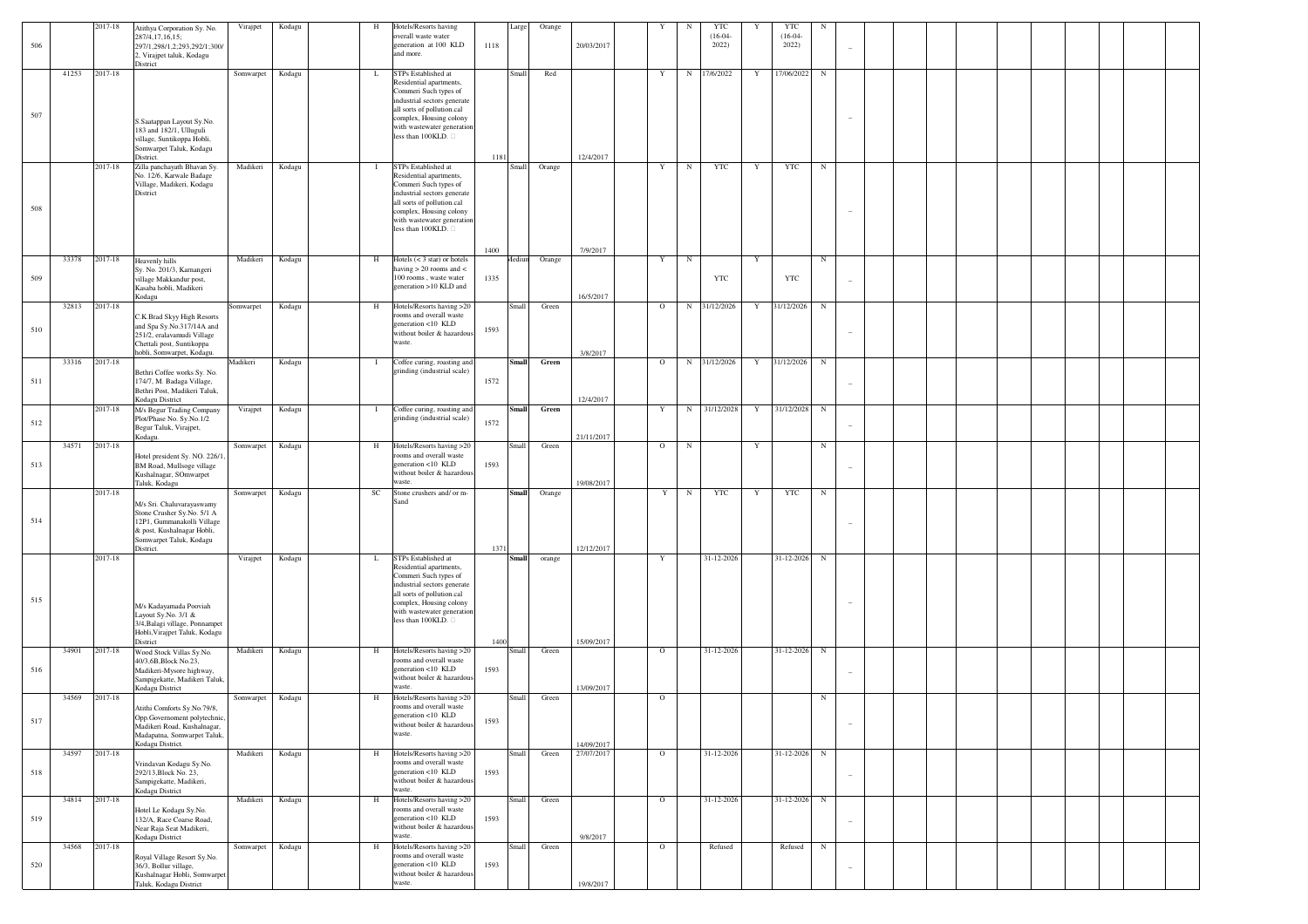| 521 | 34550 | 2017-18       | Hotel Greenland Sy.No. 102,<br>Madapatna village,<br>Kushalnagar, Somwarpet<br>Taluk, Kodagu District                               | Somwarpet | Kodagu | Н | Hotels/Resorts having >20<br>rooms and overall waste<br>eeneration <10 KLD<br>without boiler & hazardous<br>waste. | 1593 | Small | Green  | 31/08/2017 |                 | $\Omega$       | <b>FBO</b> | <b>FBO</b> | N          |  |  |  |  |
|-----|-------|---------------|-------------------------------------------------------------------------------------------------------------------------------------|-----------|--------|---|--------------------------------------------------------------------------------------------------------------------|------|-------|--------|------------|-----------------|----------------|------------|------------|------------|--|--|--|--|
|     |       |               |                                                                                                                                     |           |        |   |                                                                                                                    |      |       |        |            |                 |                |            |            |            |  |  |  |  |
| 522 | 34900 | 2017-18       | Bota's Inn Sy. No. 40/3, 6c<br>Block 23, Sampigekatte,<br>Mysore- Madikeri Highway,<br>Madikeri, Kodagu District                    | Madikeri  | Kodagu | H | Hotels/Resorts having >20<br>rooms and overall waste<br>generation <10 KLD<br>without boiler & hazardous<br>waste. | 1593 | Small | Green  | 5/9/2017   |                 | $\circ$        | 31-12-2026 | 31-12-2026 | $_{\rm N}$ |  |  |  |  |
| 523 |       | 35348 2017-18 | M/s. A.R. Industries, Sy.No.<br>17/7B, Hebbale Village,<br>Kushalnagar Hobli, Banavara<br>Road Somwarpet Taluk,<br>Kodagu District. | Somwarpet | Kodagu |   | Rice mill less than 10 TPD<br>& rice hullers                                                                       | 1550 | Small | Green  | 13/03/2018 | 10 <sup>°</sup> | $\Omega$       | 31/12/2117 | 31/12/2117 | N          |  |  |  |  |
|     |       | 38298 2017-18 |                                                                                                                                     | Somwarpet | Kodagu | Н | Hotels/Resorts having >20                                                                                          |      | Small | Green  |            | 410             |                | <b>YTC</b> | <b>YTC</b> | N          |  |  |  |  |
| 524 |       |               | M/s. Coorg Bliss Sy.No. 76/2,<br>Heruru Viilage, Suntikoppa<br>Hobli Somwarpet Taluk,<br>Kodagu                                     |           |        |   | rooms and overall waste<br>generation <10 KLD<br>without boiler & hazardous<br>waste.                              | 1593 |       |        | 24/02/2018 |                 |                |            |            |            |  |  |  |  |
|     |       | 38831 2017-18 |                                                                                                                                     | Somwarpet | Kodagu | Н | Hotels/Resorts having >20                                                                                          |      | Small | Green  |            |                 | Y              | 07.03.2023 | 07.03.2023 | N          |  |  |  |  |
| 525 |       |               | M/s. Dubare View Vally<br>Resort, Sy.No.1/35,<br>Hosapattanaa Village<br>Somwarpet Taluk, Kodagu                                    |           |        |   | rooms and overall waste<br>eeneration <10 KLD<br>without boiler & hazardous<br>waste.                              | 1593 |       |        | 2/3/2018   |                 |                |            |            |            |  |  |  |  |
|     |       | 38697 2017-18 |                                                                                                                                     | Somwarpet | Kodagu | H | Hotels/Resorts having >20                                                                                          |      | Small | Green  |            | 325             | $\overline{0}$ | 31/12/2027 | 31/12/2027 | N          |  |  |  |  |
| 526 |       |               | M/s. Green Umbrella Resorts.<br>Plot No. 93/2, Kodagarahalli<br>Village, Somwarpet Taluk,<br>Kodagu.                                |           |        |   | rooms and overall waste<br>generation <10 KLD<br>without boiler & hazardous<br>waste.                              | 1593 |       |        | 13/03/2018 |                 |                |            |            |            |  |  |  |  |
|     |       | 37937 2018-19 |                                                                                                                                     | Virajpet  | Kodagu |   | Coffee curing, roasting and                                                                                        |      | Small | Green  |            | 35              | $\circ$        | 31/12/2027 | 31/12/2027 | $_{\rm N}$ |  |  |  |  |
| 527 |       |               | Al Ameen Coffee curing<br>Works, Plot No 144/6,<br>Bollumadu village, Kadanga<br>post, Virajpet, Kodagu District                    |           |        |   | grinding (industrial scale)                                                                                        | 1572 |       |        | 4/3/2018   |                 |                |            |            |            |  |  |  |  |
|     | 38985 | 2018-19       |                                                                                                                                     | Madikeri  | Kodagu | H | Hotels/Resorts having >20                                                                                          |      | Small | Green  |            | 460             | Y              | 11.4.2023  | 11.4.2023  | $_{\rm N}$ |  |  |  |  |
| 528 |       |               | M/s. Svara Hospitality<br>Management Sy.No. 6/7 B2,<br>6/2A, 6/7B1 & 6/7B3.<br>Govt.Jr.College, Madikeri<br>Kodagu District.        |           |        |   | rooms and overall waste<br>generation <10 KLD<br>without boiler & hazardous<br>waste.                              | 1593 |       |        | 13/03/2018 |                 |                |            |            |            |  |  |  |  |
| 529 |       | 39226 2018-19 | M/s. Durga Boji Grand,<br>Sv.No. 64/1 & 64/2. Hebbale<br>Village, Polibetta Road,<br>Gonikoppa, Virajpet Taluk,<br>Kodagu District. | Virajpet  | Kodagu | H | Hotels/Resorts having >20<br>rooms and overall waste<br>generation <10 KLD<br>without boiler & hazardous<br>waste. | 1593 | Small | Green  | 6/4/2018   | 82.36           | $\circ$        | 31/12/2027 | 31/12/2027 | $_{\rm N}$ |  |  |  |  |
| 530 |       | 39615 2018-19 | Hotel Altitude Kodagu, Sy.No.<br>510/7, Block No. 18 Karnageri<br>Village, Madikeri Taluk,                                          | Madikeri  | Kodagu | H | Hotels/Resorts having >20<br>rooms and overall waste<br>eeneration <10 KLD<br>without boiler & hazardous           | 1593 | Small | Green  |            | 250             | Y              | 17/05/2023 | 17/05/2023 | $_{\rm N}$ |  |  |  |  |
|     |       |               | Kodagu District                                                                                                                     |           |        |   | waste.                                                                                                             |      |       |        | 4/5/2018   |                 |                |            |            |            |  |  |  |  |
| 531 |       | 35278 2018-19 | LG.Workshop, Sy.No.403, Plot<br>No. L5 & L6, Nagarasabha                                                                            | Madikeri  | Kodagu |   | Automobile servicing,<br>repairing and painting<br>(excluding only fuel                                            |      | Small | Orange |            | 264             | C1             | 30-09-2022 | 30-09-2022 | $_{\rm N}$ |  |  |  |  |
|     |       |               | Block, Madikeri Taluk,                                                                                                              |           |        |   | dispensing)                                                                                                        |      |       |        |            |                 |                |            |            |            |  |  |  |  |
|     |       |               | Kodagu District.                                                                                                                    |           |        |   |                                                                                                                    | 1303 |       |        | 22/05/2018 |                 |                |            |            |            |  |  |  |  |
| 532 |       | 40614 2018-19 | M/s. Magnolia Resorts<br>Pvt.Ltd, Sy.No. 333/42, Arji<br>Village near Perumbadi                                                     | Virajpet  | Kodagu | H | Hotels/Resorts having >20<br>rooms and overall waste<br>generation <10 KLD                                         | 1593 | Small | Green  |            | 497             | $\circ$        | 31.12.2027 | 31.12.2027 | $_{\rm N}$ |  |  |  |  |
|     |       |               | Check (P), Virajpet, Kodagu<br>District                                                                                             |           |        |   | without boiler & hazardous<br>waste.                                                                               |      |       |        | 1/1/2018   |                 |                |            |            |            |  |  |  |  |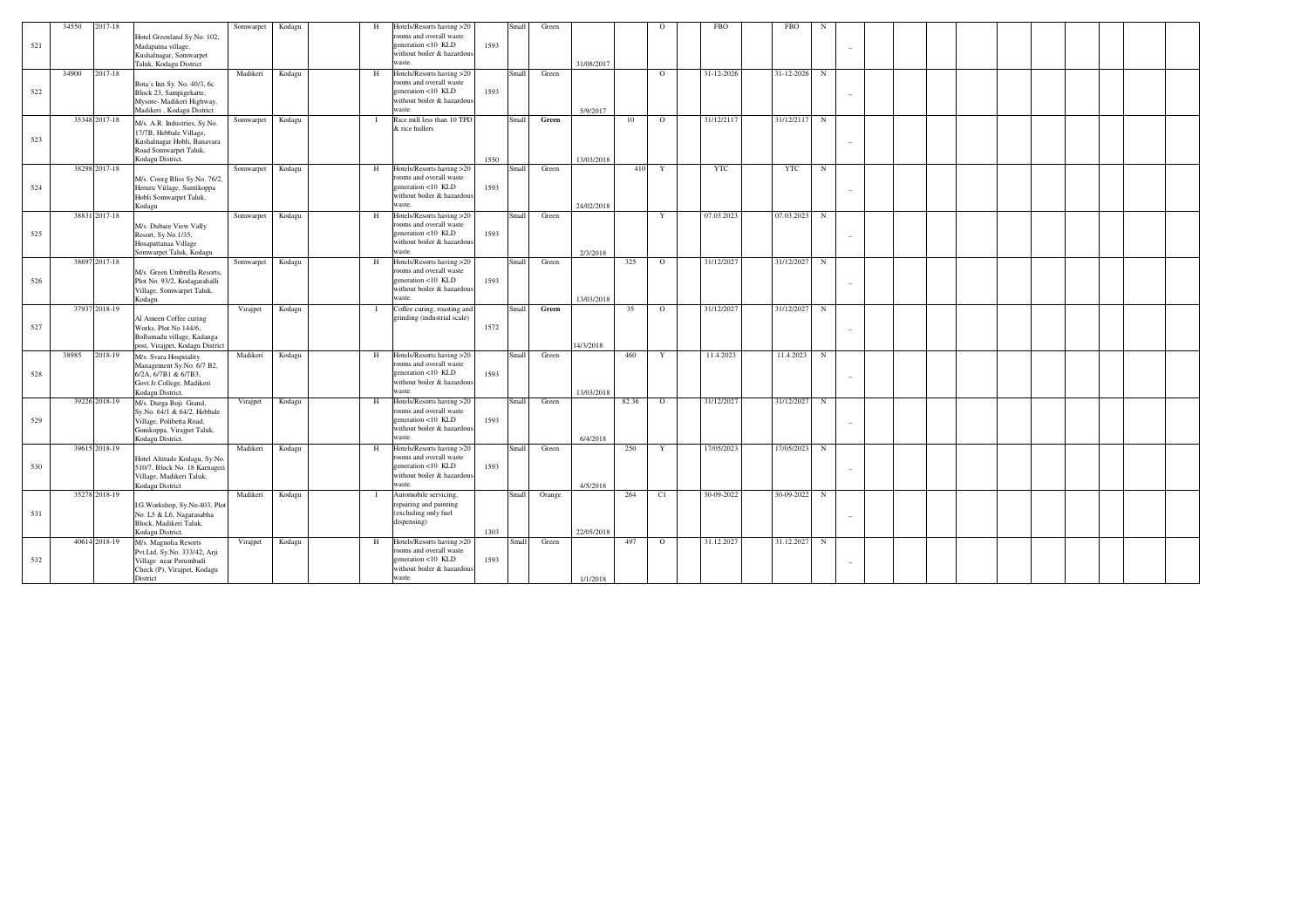|     |       | 40961 2018-19                                                                                                                                                                        |           |        |                | Hotels/Resorts having >20                                                                                                                                                                                           |      | Small | Green  |            | 256  | $\circ$      |             | 31.12.2027               |             | 31.12.2027               |            |                          |                          |                          |                          |                          |                          |        |                          |                          |        |
|-----|-------|--------------------------------------------------------------------------------------------------------------------------------------------------------------------------------------|-----------|--------|----------------|---------------------------------------------------------------------------------------------------------------------------------------------------------------------------------------------------------------------|------|-------|--------|------------|------|--------------|-------------|--------------------------|-------------|--------------------------|------------|--------------------------|--------------------------|--------------------------|--------------------------|--------------------------|--------------------------|--------|--------------------------|--------------------------|--------|
| 533 |       | M/s. Old Kent Resorts,<br>Sy.No.69, Thaikappa Estates,<br>Haroor Village, Suntikoppa<br>hobli, Somwarpet Taluk,<br>Kodagu District                                                   | Somwarpet | Kodagu | H              | ooms and overall waste<br>generation <10 KLD<br>without boiler & hazardous<br>waste.                                                                                                                                | 1593 |       |        | 2/6/2018   |      |              |             |                          |             |                          | N          |                          |                          |                          |                          |                          |                          |        |                          |                          |        |
| 534 |       | 2018-19<br>M/s. Patel's Inn Realty<br>Ventures, Sy.No. 543/73 &<br>543/74, Karangeri Village,<br>Madikeri Taluk, Kodagu<br>District                                                  | Madikeri  | Kodagu | L              | STPs Established at<br>Residential apartments.<br>Commeri Such types of<br>industrial sectors generate<br>all sorts of pollution.cal<br>complex, Housing colony<br>with wastewater generation<br>less than 100KLD.  | 1181 | Large | Red    | 25/06/2018 | 1000 | Y            |             | <b>YTC</b><br>12.08.2021 |             | <b>YTC</b><br>12.08.2021 | $_{\rm N}$ |                          |                          |                          |                          |                          |                          |        |                          |                          |        |
| 535 |       | 40620 2018-19<br>M/s. Kodagu Palace, Plot No.<br>18-2-15-3, Ward No.18,<br>Sudarshan Circle, Madikeri,<br>Kodagu District.                                                           | Madikeri  | Kodagu | H              | Hotels/Resorts having >20<br>ooms and overall waste<br>generation <10 KLD<br>without boiler & hazardous<br>waste.                                                                                                   | 1593 | Small | Green  | 6/7/2018   | 350  | Y            |             | 10.07.2023               |             | 10.07.2023               | $_{\rm N}$ |                          |                          |                          |                          |                          |                          |        |                          |                          |        |
| 536 |       | 42421 2018-19<br>M/s. Hangal Coffee Exporting<br>Private Limited, No.26, Hangal<br>Village and post, Somwarpet-<br>571236, Kodagu District                                           | Somarpet  | Kodagu | $\blacksquare$ | Coffee curing, roasting and<br>grinding (industrial scale)                                                                                                                                                          | 1572 | Small | Green  | 21/08/2018 | 256  | Y            |             | 22.08.2023               |             | 22.08.2023               | $_{\rm N}$ |                          |                          |                          |                          |                          |                          |        |                          |                          |        |
| 537 |       | 63856 2018-19<br>M/s. Golf View Homes Ltd.,<br>Sy.No.53/1, Kodagarahalli<br>Village, Suntikoppa Hobli,<br>Somwarpet Taluk Kodagu<br>District.                                        | Somwarpet | Kodagu | H              | Hotels/Resorts having >20<br>ooms and overall waste<br>generation <10 KLD<br>without boiler & hazardous<br>waste.                                                                                                   | 1593 | Small | Green  | 4/10/2018  | 353  | $\circ$      |             | 31.12.2027               |             | 31.12.2027               | $_{\rm N}$ |                          |                          |                          |                          |                          |                          |        |                          |                          |        |
| 538 | 64109 | 2018-19<br>M/s. Jibi Rathnakar Resort.<br>Sy.No.22/4, Chikkathur<br>Village, Kudmangalore (P),<br>Kushalnagar Hobli, Somwarpet<br>Taluk, Kodagu District.                            | Somwarpet | Kodagu | H              | Hotels/Resorts having >20<br>ooms and overall waste<br>generation <10 KLD<br>without boiler & hazardous<br>waste.                                                                                                   | 1593 | Small | Green  | 16/10/2018 | 175  | Y            |             | 11.2.2023                |             | 11.2.2023                | N          |                          |                          |                          |                          |                          |                          |        |                          |                          |        |
| 539 | 75491 | 2018-19 M/s. The Kodagu Center (unit<br>of Mercara Group) Sy.No.<br>13/3, 13, 13/1, 13/2, 12/12, 12/9<br>& 12/8. Block No. 22.<br>Madikeri Town, Madikeri<br>Taluk, Kodagu District. | Madikeri  | Kodagu | $_{\rm IF}$    | STPs Established at<br>Residential apartments,<br>Commerical complex Such<br>all types of industrial<br>sectors generate l sorts of<br>pollution. Housing colony<br>with wastewater generation<br>less than 100KLD. | 1400 | Large | Orange | 27/12/2018 | 4738 | $\mathbf{v}$ |             | 27/12/2023               |             | 27/12/2023               | N          |                          |                          |                          |                          |                          |                          |        |                          |                          |        |
| 540 |       | M/s. Lexington Resort-2,<br>53635 2018-19<br>Sy.No. 90/62, 7th Hoskote,<br>Thondoor Village, Somwarpet<br>Taluk, Kodagu District.<br>M/s. Pai Vista Hotels Pvt. Ltd.,                | Somwarpet | Kodagu | $_{\rm H}$     | Hotels/Resorts having >20<br>rooms and overall waste<br>generation <10 KLD<br>without boiler & hazardous<br>vaste.                                                                                                  | 1593 | Small | Green  | 28/01/2019 | 176  | $\mathbf{Y}$ |             | 27/1/2024                |             | 27/1/2024                | $_{\rm N}$ |                          |                          |                          |                          |                          |                          |        |                          |                          |        |
| 541 |       | 2019-20<br>Plot No. 94/2, 94/3, 98/2,<br>Suntikoppa Hobli, Moduru<br>Village, Somwarpet Taluk,<br>Kodagu District.                                                                   | Somwarpet | Kodagu | H              | Hotels $(< 3 \text{ star})$ or hotels<br>having $> 20$ rooms and $<$<br>100 rooms, waste water<br>generation                                                                                                        | 1335 | Large | Orange | 25/5/2019  | 1240 | Y            | Y           | 11/4/2024                | Y           | 11/4/2024                | $_{\rm N}$ | $\overline{\phantom{a}}$ | $\overline{\phantom{a}}$ | $\sim$                   | $\overline{\phantom{a}}$ | $\overline{\phantom{a}}$ | $\sim$                   | $\sim$ | $\sim$                   | $\sim$                   | $\sim$ |
| 542 | 82623 | 2019-20<br>M/s. Doddamane<br>Chickanna Gateway, Sy.No.<br>2/1,3/2, Nagaroor Village,<br>Somwarpet Taluk, Kodagu<br>District.                                                         | Somwarpet | Kodagu | L              | STPs Established at<br>Residential apartments,<br>Commeri Such types of<br>industrial sectors generate<br>all sorts of pollution.cal<br>complex, Housing colony<br>with wastewater generation<br>less than 100KLD.  |      | Small | Orange | 26/09/2019 | 150  | Y            | $\mathbf Y$ |                          | $\mathbf Y$ |                          | $_{\rm N}$ | $\overline{\phantom{a}}$ | $\sim$                   | $\overline{\phantom{a}}$ | $\overline{\phantom{a}}$ | $\overline{\phantom{a}}$ | $\overline{\phantom{a}}$ | $\sim$ | $\overline{\phantom{a}}$ | $\overline{\phantom{a}}$ |        |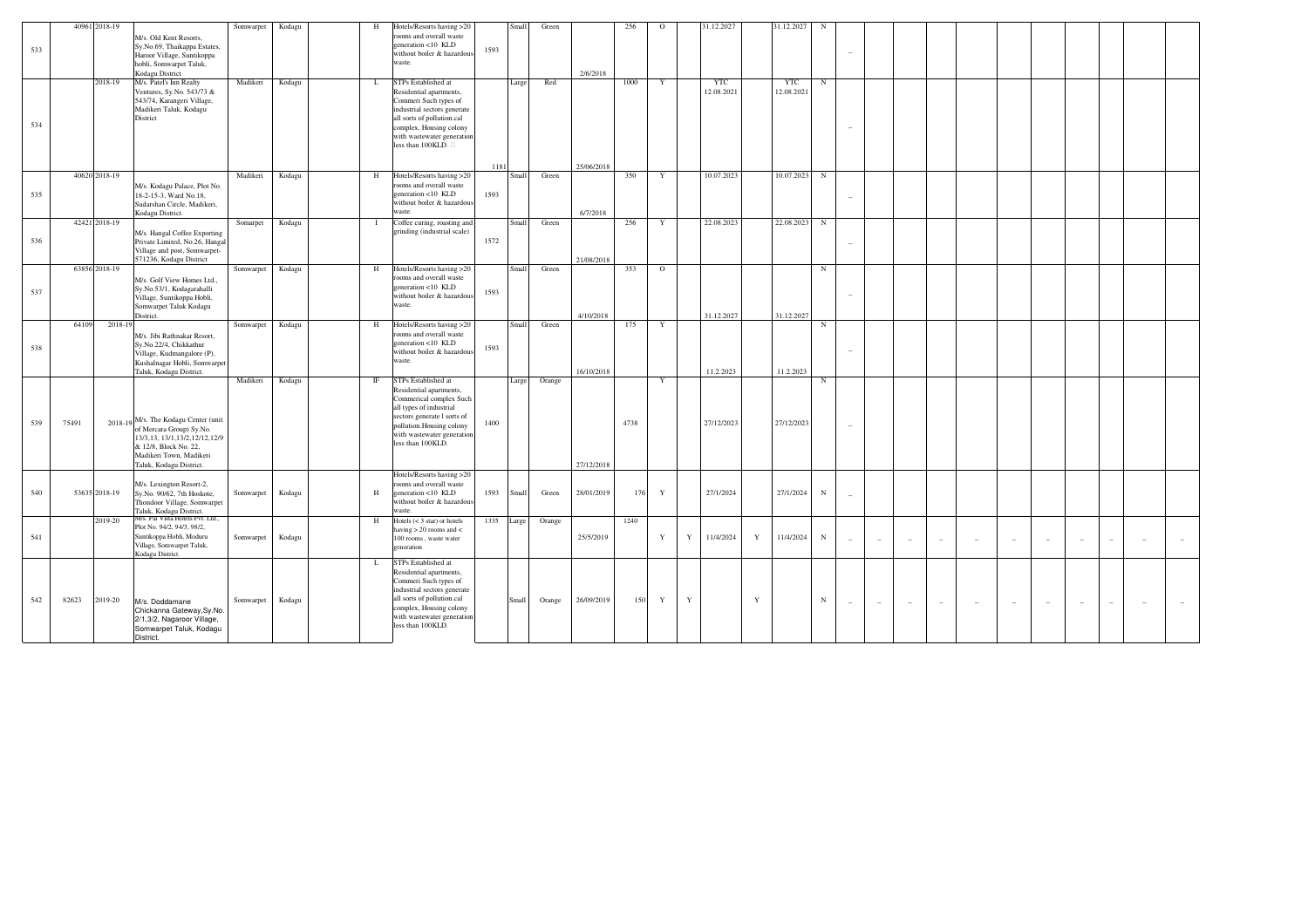| 543 | 7805   | 2019-20 | M/s. Murnad Coffee Hullers,<br>Plot No.245/*/2, Murnad<br>Village, Madikeri Taluk.<br>Kodagu District.                                                                  | Madikeri  | Kodagu |   | Coffee curing, roasting and<br>grinding (industrial scale)                                                   | 1572       | Small  | Green  | 25/12/2019 | 64  | Y            | Y | Refused      | Y            | <b>REFUSED</b> | N           |                          | $\sim$ | $\sim$                   | $\sim$                          | $\hspace{0.1mm}-\hspace{0.1mm}$ | $\overline{\phantom{a}}$ | $\overline{\phantom{a}}$ | $\overline{\phantom{a}}$ |                          |                          |  |
|-----|--------|---------|-------------------------------------------------------------------------------------------------------------------------------------------------------------------------|-----------|--------|---|--------------------------------------------------------------------------------------------------------------|------------|--------|--------|------------|-----|--------------|---|--------------|--------------|----------------|-------------|--------------------------|--------|--------------------------|---------------------------------|---------------------------------|--------------------------|--------------------------|--------------------------|--------------------------|--------------------------|--|
| 544 | 85349  | 2019-20 | M/s. Montrose Golf Resort<br>And Spa, Sy.No. 52/17 and<br>52/18, Garvale Village,<br>Somwarpet Taluk, Kodagu<br>District                                                | Somwarpet | Kodagu | H | Hotels $(< 3 \text{ star})$ or hotels<br>having $> 20$ rooms and $<$<br>100 rooms, waste water<br>generation |            | Mediun | Orange | 28/01/2020 | 781 | Y            |   | Y 28-01-2025 | Y            | 28-01-2025     | $\mathbf N$ |                          | $\sim$ | $\sim$                   | $\overline{a}$                  | $\hspace{0.1mm}-\hspace{0.1mm}$ | $\overline{\phantom{a}}$ | $\sim$                   | $\overline{\phantom{a}}$ |                          | ٠                        |  |
| 545 | 86461  | 2020-21 | M/s. TTA Coffee Curing<br>Works, Sy.No. 113/3,<br>Nalkeri Village, Bethri Post,<br>Virajpet Taluk, Kodagu<br>District.                                                  | Virajpet  | Kodagu |   | Coffee curing, roasting<br>and grinding (industrial<br>scale)                                                | 1572       | Small  | Green  | 5/5/2020   | 28  | $\circ$      |   | Y 31-12-2034 | Y            | 31-12-2034     | N           |                          | $\sim$ | $\overline{a}$           | $\sim$                          | $\overline{\phantom{a}}$        | $\overline{\phantom{a}}$ | $\overline{\phantom{a}}$ | $\overline{\phantom{a}}$ |                          | $\sim$                   |  |
| 546 |        |         | M/s. Kailash Commodities.<br>Basaveshwara Extension.<br>4th Block, Kushalnagar,<br>Somwarpet Taluk, Kodagu<br>District.                                                 | Somwarpet | Kodagu |   | Coffee curing, roasting<br>and grinding (industrial<br>scale)                                                | 1572       | Small  | Green  | 10/12/2020 | 12  | $\mathbf{v}$ | Y | 10/12/2025   | Y            | 10/12/2025     | $_{\rm N}$  |                          | $\sim$ | $\sim$                   | $\sim$                          | $\sim$                          | $\overline{\phantom{a}}$ | $\sim$                   | $\sim$                   | $\equiv$                 | $\sim$                   |  |
| 547 | 87629  |         | M/s. Advaith Motors Private Somwarpet<br>Limited, No.39/2, B.M.<br>Road, Near Coorg Maltiplex<br>Kushalnagar, Somwarpet                                                 |           | Kodagu |   | Automobile<br>servicing,<br>repairing<br>painting<br>and<br>(excluding<br>only<br>fuel<br>dispensing)        | 1303       | Small  | Orange | 8/12/2020  | 116 | $\Omega$     | Y | 30/09/2027   | $\mathbf{Y}$ | 30/09/2027     | N           |                          | $\sim$ | $\overline{\phantom{a}}$ | $\hspace{0.1mm}-\hspace{0.1mm}$ | $\overline{\phantom{a}}$        | $\overline{\phantom{a}}$ | $\overline{\phantom{a}}$ | $\overline{\phantom{a}}$ |                          |                          |  |
| 548 | 99689  |         | M/s. Balaji Auto Enterprises<br>Mysore (P) Ltd., Sy.No. 49/8<br>and 49/12, Situated on Mysore<br>Madikeri Road, Bollur Village,<br>Somwarpet Taluk, Kodagu<br>District. | Somwarpet | Kodagu |   | Automobile<br>servicing.<br>repairing<br>painting<br>and<br>(excluding<br>only<br>fuel<br>dispensing)        | 1303       | Small  | Orange | 5/1/2021   | 300 | $\circ$      | Y | 30/09/2029   | Y            | 30/09/2029     | N           |                          | $\sim$ | $\sim$                   | $\sim$                          | $\sim$                          | $\overline{\phantom{a}}$ | $\overline{\phantom{a}}$ | $\overline{\phantom{a}}$ |                          | $\overline{\phantom{a}}$ |  |
| 549 | 101766 |         | M/s. BSR Industries, Sy.No.<br>96/14, Gummanakolli Village,<br>Kushalnagar, Somwarpet<br>Taluk, Kodagu District.                                                        | Somwarpet | Kodagu |   | Hot mix plants                                                                                               | 1334       | Small  | Orange | 8/2/2021   | 158 | $\circ$      |   | Y 30/09/2030 | Y            | 30/09/2030     | N           | $\overline{\phantom{0}}$ | $\sim$ | $\sim$                   | $\sim$                          | $\overline{\phantom{a}}$        | $\overline{\phantom{a}}$ | $\sim$                   | $\sim$                   |                          | $\sim$                   |  |
| 540 | 101632 |         | M/s. Sathyanarayana<br>Commodities, Sy. No. 56/3,<br>Block No.8, St. Anns Chruch<br>Street, Virajpet, Kodagu<br>District.                                               | Virajpet  | Kodagu |   | Coffee curing, roasting<br>and grinding (industrial<br>scale)                                                | 1572       | Small  | Green  | 18/02/2021 | 185 | Y            |   | Y 31/12/2025 | Y            | 31/12/2025     | $_{\rm N}$  | $\sim$                   | $\sim$ | $\sim$                   | $\sim$                          | $\overline{\phantom{0}}$        | $\overline{\phantom{a}}$ | $\sim$                   | $\overline{\phantom{a}}$ | $\overline{\phantom{a}}$ | $\overline{\phantom{a}}$ |  |
| 550 | 101631 |         | Sy.No. 178/1, Eachoor<br>Village, Hathur<br>Gamapanchayat, Ponnampet<br>Hobli, Virajpet Taluk, Kodagu                                                                   | Virajpet  | Kodagu |   | Hot mix plants                                                                                               | 1334 Small |        | Orange | 24-03-2021 | 82  | $\Omega$     | Y | 30/09/2030   | Y            | 30/09/2030     | N           |                          | $\sim$ | $\sim$                   | $\sim$                          |                                 | $\overline{\phantom{a}}$ |                          | $\sim$                   | $\overline{\phantom{a}}$ | $\sim$                   |  |

**ANNEXURE-2**

## **F-register for Health care Establishments (HCE)**

| Sl No.         | Year of       | <b>PCBID</b> | Name & Address                        | Taluk    | District | Colour-/Red/  | New      |            | Type of Secto    |              | Validity of  | Bedded/                |         | Numbers Operatio Remarks |      |
|----------------|---------------|--------------|---------------------------------------|----------|----------|---------------|----------|------------|------------------|--------------|--------------|------------------------|---------|--------------------------|------|
|                | Identificatio |              |                                       |          |          | Orange/ Green | Category |            | HCE              | $\mathbf{r}$ |              | authorizatio Nonbedded | Of Beds | nal                      |      |
|                | $n (YY-YY)$   |              |                                       |          |          | /White        | code (as |            | (Hospital (Govt  |              | $\mathbf{n}$ |                        |         | status                   |      |
|                |               |              |                                       |          |          |               | per      |            | / Clinic/ / Pvt) |              |              |                        |         | O/C1/C                   |      |
|                |               |              |                                       |          |          |               | XGN)     |            | Diagnost         |              |              |                        |         | 2/Y                      |      |
|                |               |              |                                       |          |          |               |          |            | ic               |              |              |                        |         |                          |      |
|                |               |              |                                       |          |          |               |          |            | Centre/          |              |              |                        |         |                          |      |
|                |               |              |                                       |          |          |               |          |            | Blood            |              |              |                        |         |                          |      |
|                |               |              |                                       |          |          |               |          |            | Bank/            |              |              |                        |         |                          |      |
|                |               |              |                                       |          |          |               |          |            | Veternar         |              |              |                        |         |                          |      |
|                |               |              |                                       |          |          |               |          |            | V                |              |              |                        |         |                          |      |
|                |               |              |                                       |          |          |               |          |            | Ayurvedi         |              |              |                        |         |                          |      |
|                |               |              |                                       |          |          |               |          |            | c/ Dental        |              |              |                        |         |                          |      |
|                |               |              |                                       |          |          |               |          |            | Clinic/          |              |              |                        |         |                          |      |
|                |               |              |                                       |          |          |               |          |            | PHC etc          |              |              |                        |         |                          |      |
|                |               |              |                                       |          |          |               |          |            |                  |              |              |                        |         |                          |      |
| (1)            | (2)           | (3)          | (4)                                   | (5)      | (6)      | (7)           | (8)      |            | (9)              | (10)         | (11)         | (12)                   | (13)    | (15)                     | (16) |
|                |               |              | Ambica Nursing Home,                  | Virajpet | Kodagu   | White         |          | NH         |                  | P            | 12/31/2050   |                        | 10      |                          |      |
|                | 20/5/2000     |              | Virajpet, Kodagu District             |          |          |               | 57       |            | Hospital         |              |              | Bedded                 |         | $\circ$                  |      |
| $\overline{2}$ |               |              | Animal Husbandry &                    |          |          |               |          |            |                  |              |              |                        |         |                          |      |
|                |               |              | Veterinary Service, (KVS)             |          |          |               |          |            |                  |              |              |                        |         |                          |      |
|                |               |              | Key Village Scheme,                   | Virajpet | Kodagu   | White         |          | KVS/VH     |                  | G            | 31/12/2100   |                        | Nil     |                          |      |
|                |               |              | Ammathi, Virajpet Tq,                 |          |          |               |          |            | Veterinar        |              |              |                        |         |                          |      |
|                | 26/3/2003     |              | Kodagu District.,                     |          |          |               | 57       |            | $\mathbf{v}$     |              |              | Non bedded             |         | $\circ$                  |      |
| 3              |               |              | Animal Husbandry &                    |          |          |               |          |            |                  |              |              |                        |         |                          |      |
|                |               |              | Veterinary Service, (KVS),            | Virajpet | Kodagu   | White         |          | KVS/VH     |                  | G            | 31/12/2100   |                        | Nil     |                          |      |
|                |               |              | Gonikoppal, Virajpet Taluk,           |          |          |               |          |            | Veterinar        |              |              |                        |         |                          |      |
|                | 31/12/2008    |              | Kodagu District,                      |          |          |               | 57       |            | $\mathbf{v}$     |              |              | Non bedded             |         | $\circ$                  |      |
| $\overline{4}$ |               |              | Ashwini Hospital, Ashwini             | Madikeri | Kodagu   | White         |          | NH         |                  | P            | 31/12/2100   |                        | 30      |                          |      |
| 5              | 25/02/2000    |              | Road, Madikeri, Kodagu.               |          |          |               | 57       |            | Hospital         |              |              | Bedded                 |         | $\circ$                  |      |
|                |               |              | Community Health Centre,              | Virajpet | Kodagu   | White         |          | <b>CHC</b> | CHC              | G            | 31/12/2011   |                        | 30      |                          |      |
|                | 30/3/2002     |              | Gonikoppa, Virajpet,                  |          |          |               |          |            |                  |              |              | Bedded                 |         | $\circ$                  |      |
| 6              |               |              | Kodagu.<br>Community Health Centre,   |          |          |               | 57       |            |                  |              |              |                        |         |                          |      |
|                |               |              |                                       |          |          | White         |          | CHC        | CHC              | G            | 6/30/2017    |                        | 30      |                          |      |
|                | 28/1/2003     |              | (Gok), Polibetta, Virajpet,           | Virajpet | Kodagu   |               | 57       |            |                  |              |              | Bedded                 |         | $\circ$                  |      |
| $\tau$         |               | 38141        | Kodagu.<br>District Hospital, Madkeri |          |          |               |          |            |                  |              |              |                        |         |                          |      |
|                | 18/08/2000    |              | Town, Kodagu.                         | Madikeri | Kodagu   | Orange        | 1386     | DH         | Hospital         | G            | 30-09-2023   | Bedded                 | 410     | $\circ$                  |      |
| 8              |               |              | Taluk General Hospital,               |          |          |               |          |            |                  |              |              |                        |         |                          |      |
|                | 07/01/2001    |              | Virajpet, Kodagu District.            | Virajpet | Kodagu   | Orange        | 1386     | TH         | Hospital         | G            | 6/30/2016    | Bedded                 | 240     | $\circ$                  |      |
|                |               |              |                                       |          |          |               |          |            |                  |              |              |                        |         |                          |      |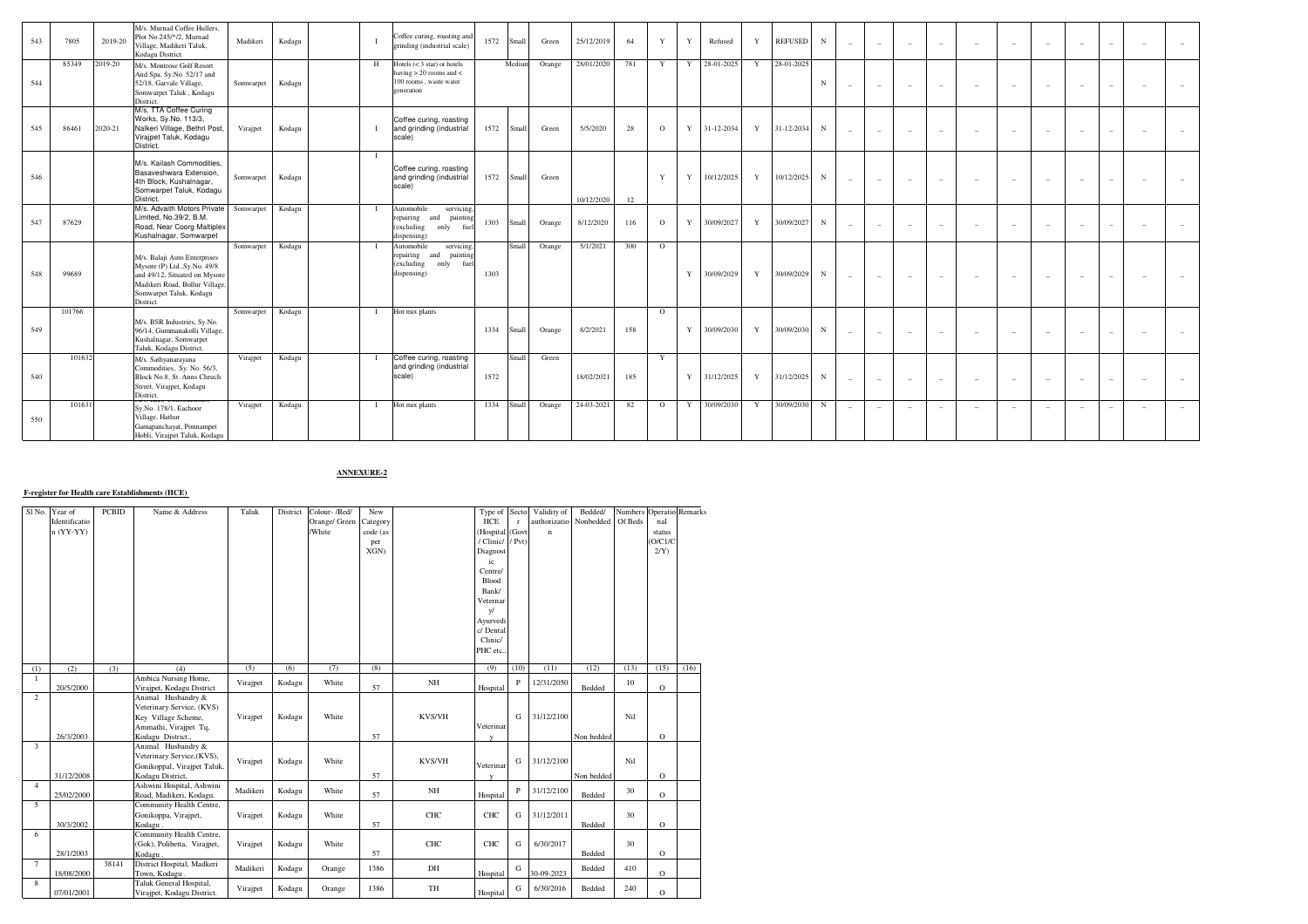| 9  |            |       | Communitry Helath Centre,                           |           |        |        |      |     |          |              |            |            |                             |             |  |
|----|------------|-------|-----------------------------------------------------|-----------|--------|--------|------|-----|----------|--------------|------------|------------|-----------------------------|-------------|--|
|    |            |       | opp. Police Station Bypass                          | Somwarpet | Kodagu | Orange | 1386 | CHC | CHC      | G            | 6/30/2017  | Bedded     | 50                          |             |  |
|    |            |       | road, Kushalnagar Town,<br>Somawarpet Tq, Kodagu    |           |        |        |      |     |          |              |            |            |                             |             |  |
|    | 26/08/2002 |       | District.                                           |           |        |        |      |     |          |              |            |            |                             | $\mathbf O$ |  |
| 10 |            |       | Taluk General Hospital,                             |           |        |        |      |     |          |              |            |            |                             |             |  |
|    |            |       | Somawarpet Town, Kodagu                             | Somwarpet | Kodagu | Orange | 1386 | TH  |          | ${\bf G}$    | 6/30/2016  | Bedded     | 130                         |             |  |
| 11 | 21/12/2001 | 32729 | District<br>Vivus Hospital (Previously              |           |        |        |      |     | Hospital |              |            |            |                             | $\mathbf O$ |  |
|    |            |       | Jedi Specialty Hospital),                           |           |        |        |      |     |          |              |            |            |                             |             |  |
|    |            |       | Madkeri Town, Kodagu -                              | Madikeri  | Kodagu | Orange | 1386 | NH  |          | $\mathbf P$  | 30-09-2021 | Bedded     | 50                          |             |  |
|    | 25/01/2008 |       | 571201                                              |           |        |        |      |     | Hospital |              |            |            |                             | $\circ$     |  |
| 12 |            |       | District Hospital, Madkeri                          | Madikeri  | Kodagu | White  |      | NH  |          | G            | 31-12-2050 |            | 8                           |             |  |
|    | 18/4/2000  |       | Town, Kodagu.                                       |           |        |        | 57   |     | Hospital |              |            | Bedded     |                             | $\circ$     |  |
| 13 |            |       | Medical Hall, Medical Hall,                         | Madikeri  | Kodagu | White  |      | NH  |          | $\, {\bf P}$ | Closed     |            | 6                           |             |  |
|    | 16/06/2000 |       | Opp.Town Hall, Madikeri<br>Town, Kodagu - 571201,   |           |        |        | 57   |     | Hospital |              |            | Bedded     |                             | C1          |  |
| 14 |            |       | Mercara Nursing Home,                               |           |        |        |      |     |          |              |            |            |                             |             |  |
|    |            |       | Mercara Nursing Home,                               | Madikeri  |        | White  |      | NH  |          | $\mathbf P$  | 6/30/2017  |            | 6                           |             |  |
|    |            |       | Madikeri Town, Kodagu -                             |           | Kodagu |        |      |     |          |              |            |            |                             |             |  |
|    | 23/07/2001 |       | 571201                                              |           |        |        | 57   |     | Hospital |              |            | Bedded     |                             | $\mathbf O$ |  |
| 15 |            |       | Primary Health Centre,                              |           |        |        |      |     |          |              |            |            |                             |             |  |
|    | 17/03/2003 |       | Birunani, Virajpet Taluk,<br>Kodagu District        | Virajpet  | Kodagu | White  | 57   | PHC | PHC      | G            | 31/12/2100 | Bedded     | 6                           | $\mathbf O$ |  |
| 16 |            |       | Primary Health Centre,                              |           |        |        |      |     |          |              |            |            |                             |             |  |
|    |            |       | Alursiddapura, Somawarpet.                          | Somwarpet | Kodagu | White  |      | PHC | PHC      | G            | 6/30/2017  |            | 6                           |             |  |
|    | 24/01/2003 |       | Kodagu                                              |           |        |        | 57   |     |          |              |            | Bedded     |                             | $\circ$     |  |
| 17 |            |       | Primary Health Centre,                              |           |        |        |      |     |          |              |            |            |                             |             |  |
|    |            |       | Bhagamandala, Madikeri,                             | Madikeri  | Kodagu | White  |      | PHC | PHC      | G            |            |            | 20                          |             |  |
| 18 | 24/03/2003 |       | Kodagu<br>Primary Health Centre,                    |           |        |        | 57   |     |          |              | 6/30/2017  | Bedded     |                             | $\circ$     |  |
|    | 21/1/2003  |       | Balale, Virajpet, Kodagu                            | Virajpet  | Kodagu | White  | 57   | PHC | PHC      | G            | 31/12/2100 | Bedded     | 6                           | $\circ$     |  |
| 19 |            |       | Primary Health Centre,                              |           |        |        |      |     |          |              |            |            |                             |             |  |
|    |            |       | Beligeri, Somawarpet,                               | Somwarpet | Kodagu | White  |      | PHC | PHC      | G            | 6/30/2017  |            | 6                           |             |  |
|    | 27/02/2003 |       | Kodagu                                              |           |        |        | 57   |     |          |              |            | Bedded     |                             | $\circ$     |  |
| 20 | 21/01/2003 |       | Primary Health Centre,                              |           |        |        | 57   |     |          |              |            | Bedded     |                             |             |  |
|    |            |       | Chennayyanakote, Virajpet,                          | Virajpet  | Kodagu | White  |      | PHC | PHC      | G            | 31/12/2100 |            | 6                           | $\mathbf O$ |  |
| 21 |            |       | Kodagu<br>Primary Health Centre,                    |           |        |        |      |     |          |              |            |            |                             |             |  |
|    |            |       | Cherambane.Madakeri.                                | Madikeri  | Kodagu | White  |      | PHC | PHC      | G            | 31/12/2100 |            | 10                          |             |  |
|    | 09/04/2003 |       | Kodagu                                              |           |        |        | 57   |     |          |              |            | Bedded     |                             | $\circ$     |  |
| 22 |            |       | Primary Health Centre,                              |           |        |        |      |     |          |              |            |            |                             |             |  |
|    |            |       | Chettalli, Somawarpet,                              | Somwarpet | Kodagu | White  |      | PHC | PHC      | G            | 31/12/2100 |            | 6                           |             |  |
|    | 21/01/2003 |       | Kodagu                                              |           |        |        | 57   |     |          |              |            | Bedded     |                             | O           |  |
| 23 |            |       | Primary Health Centre,                              | Madikeri  | Kodagu | White  |      | PHC | PHC      | G            | 31/12/2100 |            | 6                           |             |  |
|    | 11/10/2012 |       | Cheyanandane, Madakeri,<br>Kodagu                   |           |        |        | 57   |     |          |              |            | Bedded     |                             | $\mathbf O$ |  |
| 24 |            |       | Primary Health Centre,                              |           |        |        |      |     |          |              |            |            |                             |             |  |
|    |            |       | Gowdahalli, Somawarpet,                             | Somwarpet | Kodagu | White  |      | PHC | PHC      | G            | 6/30/2015  |            | $\boldsymbol{\mathfrak{z}}$ |             |  |
|    | 26/4/2003  |       | Kodagu                                              |           |        |        | 57   |     |          |              |            | Bedded     |                             | $\mathbf O$ |  |
| 25 |            |       | Primary Health Centre,                              |           |        |        |      |     |          |              |            |            |                             |             |  |
|    | 28/03/2003 |       | Hebbale, Somawarpet,                                | Somwarpet |        | White  |      | PHC | PHC      | G            | 31/12/2100 |            |                             |             |  |
| 26 |            |       |                                                     |           | Kodagu |        |      |     |          |              |            |            | 12                          |             |  |
|    |            |       | Kodagu                                              |           |        |        | 57   |     |          |              |            | Bedded     |                             | $\circ$     |  |
|    |            |       | Primary Health Centre,                              |           |        |        |      |     |          |              |            |            |                             |             |  |
|    | 24/03/2003 |       | Hudikeri, Virajpet, Kodagu                          | Virajpet  | Kodagu | White  | 57   | PHC | PHC      | G            | 31/12/2100 | Bedded     | 6                           | $\circ$     |  |
| 27 |            |       | Primary Health Centre,                              |           |        |        |      |     |          |              |            |            |                             |             |  |
|    |            |       | Kakottuparambu, Virajpet,                           | Virajpet  | Kodagu | White  |      | PHC | PHC      | G            | 30-12-2050 |            | 6                           |             |  |
|    | 28/3/2003  |       | Kodagu                                              |           |        |        | 57   |     |          |              |            | Bedded     |                             | $\circ$     |  |
| 28 |            |       | Moblie Tribal Health Unit,                          |           |        |        |      |     |          |              |            |            |                             |             |  |
|    | 21/01/2003 |       | Kallahallaa, Virajpet,<br>Kodagu                    | Virajpet  | Kodagu | White  | 57   | PHC | PHC      | G            | 6/30/2017  | Non bedded | Nil                         | $\circ$     |  |
| 29 |            |       | Primary Health Centre,                              |           |        |        |      |     |          |              |            |            |                             |             |  |
|    |            |       | Kananagala, Virajpet,                               | Virajpet  | Kodagu | White  |      | PHC | PHC      | G            | 6/30/2017  |            | 6                           |             |  |
|    | 26/04/2003 |       | Kodagu                                              |           |        |        | 57   |     |          |              |            | Bedded     |                             | $\mathbf O$ |  |
| 30 |            |       | Primary Health Centre,                              |           |        |        |      |     |          |              |            |            |                             |             |  |
|    |            |       | Kanoor, Virajpet, Kodagu.                           | Virajpet  | Kodagu | White  |      | PHC | PHC      | G            | 6/30/2017  |            | 6                           |             |  |
|    | 24/3/2003  |       | Primary Health Centre,                              |           |        |        | 57   |     |          |              |            | Bedded     |                             | $\mathbf O$ |  |
| 31 |            |       | Kuttandi, Virajpet, Kodagu                          | Virajpet  | Kodagu | White  |      | PHC | PHC      | G            | 31/12/2100 |            | 6                           |             |  |
|    | 26/04/2003 |       |                                                     |           |        |        | 57   |     |          |              |            | Bedded     |                             | $\mathbf O$ |  |
| 32 |            |       | Primary Health Centre,                              |           |        |        |      |     |          |              |            |            |                             |             |  |
|    |            |       | Kodlipete, Somawarpet,                              | Somwarpet | Kodagu | White  |      | PHC | PHC      | G            | 6/30/2015  |            | $\mathfrak z$               |             |  |
|    | 21/3/2003  |       | Kodagu.                                             |           |        |        | 57   |     |          |              |            | Bedded     |                             | $\rm{O}$    |  |
| 33 |            |       | Primary Health Centre,                              |           | Kodagu |        |      |     |          |              |            |            |                             |             |  |
|    | 20/03/2003 |       | Kudige, Somawarpet,<br>Kodagu.                      | Somwarpet |        | White  | 57   | PHC | PHC      | ${\bf G}$    | 6/30/2017  | Bedded     | 6                           | $\mathbf O$ |  |
| 34 |            |       | Community Health Centre,                            |           |        |        |      |     |          |              |            |            |                             |             |  |
|    | 28/3/2003  |       | Kutta, Virajpet, Kodagu.                            | Virajpet  | Kodagu | White  | 57   | CHC | CHC      | G            | 31/12/2100 | Bedded     | 30                          | $\mathbf O$ |  |
| 35 |            |       | Primary Health Centre,                              |           |        |        |      |     |          |              |            |            |                             |             |  |
|    |            |       | Madapura, Somawarpet,                               | Somwarpet | Kodagu | White  |      | PHC | PHC      | G            | 31/12/2100 |            | 6                           |             |  |
|    | 21/1/2003  |       | Kodagu.                                             |           |        |        | 57   |     |          |              |            | Bedded     |                             | $\mathbf O$ |  |
| 36 |            |       | Primary Health Centre,<br>Maldare, Virajpet, Kodagu | Virajpet  | Kodagu | White  |      | PHC | PHC      | G            | 31/12/2100 |            | 6                           |             |  |
|    | 21/1/2003  |       |                                                     |           |        |        | 57   |     |          |              |            | Bedded     |                             | $\rm{O}$    |  |
| 37 |            |       | Primary Health Centre,<br>Murnadu, Madikeri, Kodagu | Madikeri  | Kodagu | White  |      | PHC | PHC      | G            | 12/30/2100 |            | 18                          |             |  |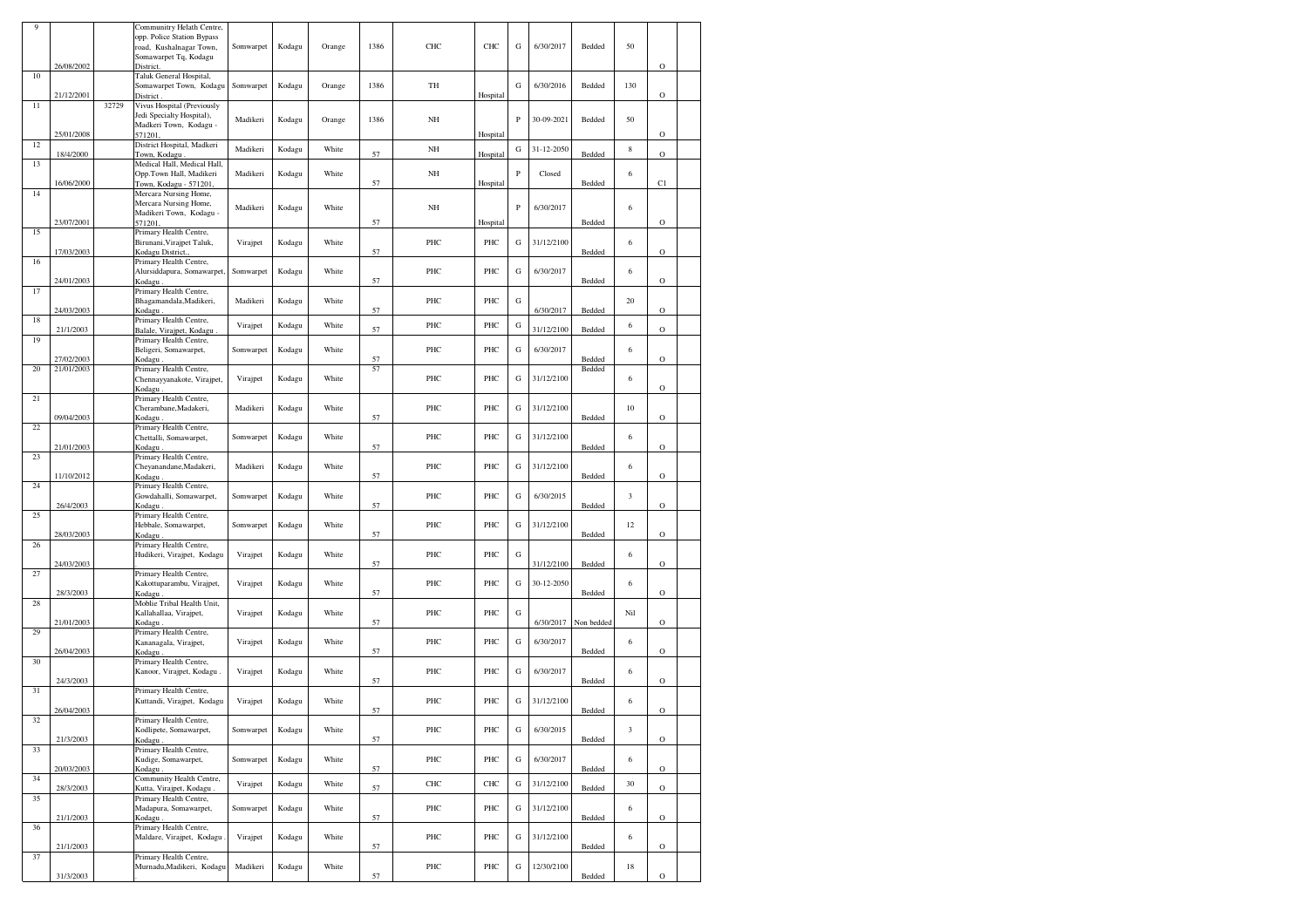| 38 |            | Primary Health Centre,                                       |           |        |        |      |              |                |           |               |            |     |             |  |
|----|------------|--------------------------------------------------------------|-----------|--------|--------|------|--------------|----------------|-----------|---------------|------------|-----|-------------|--|
|    | 21/1/2003  | Nanjarayapatna,<br>Somawarpet, Kodagu                        | Somwarpet | Kodagu | White  | 57   | PHC          | PHC            | G         | 6/30/2015     | Bedded     | 6   | O           |  |
| 39 |            | Community Health Centre,                                     |           |        |        |      |              |                |           |               |            |     |             |  |
|    |            | Napoklu, Madikeri, Kodagu                                    | Madikeri  | Kodagu | White  |      | CHC          | CHC            | G         | 31/12/2100    |            | 30  |             |  |
| 40 | 02/08/2003 | Primary Health Centre,                                       |           |        |        | 57   |              |                |           |               | Bedded     |     | $\circ$     |  |
|    |            | Sampaje, Madikeri, Kodagu                                    | Madikeri  | Kodagu | White  |      | PHC          | PHC            | G         | 31/12/2100    |            | 12  |             |  |
|    | 21/01/2003 |                                                              |           |        |        | 57   |              |                |           |               | Bedded     |     | $\circ$     |  |
| 41 |            | Comunitry Health Centre,<br>Shanivarasanthe,                 | Somwarpet | Kodagu | White  |      | CHC          | CHC            | G         | 31/12/2050    |            | 30  |             |  |
|    | 21/1/2003  | Somawarpet, Kodagu                                           |           |        |        | 57   |              |                |           |               | Bedded     |     | $\circ$     |  |
| 42 |            | Primary Health Centre,                                       |           |        |        |      |              |                |           |               |            |     |             |  |
|    | 05/05/2003 | Shantahalli, Somawarpet,<br>Kodagu                           | Somwarpet | Kodagu | White  | 57   | PHC          | PHC            | G         | 6/30/2015     | Bedded     | 12  | $\circ$     |  |
| 43 |            | Primary Health Centre,                                       |           |        |        |      |              |                |           |               |            |     |             |  |
|    |            | Surlabbi Somawarpet,                                         | Somwarpet | Kodagu | White  |      | PHC          | PHC            | G         | 6/30/2014     |            | 6   |             |  |
| 44 | 28/3/2003  | Kodagu<br>Primary Health Centre,                             |           |        |        | 57   |              |                |           |               | Bedded     |     | $\circ$     |  |
|    |            | Srimangala, Virajpet,                                        | Virajpet  | Kodagu | White  |      | PHC          | PHC            | G         | 31/12/2050    |            | 6   |             |  |
|    | 21/1/2003  | Kodagu                                                       |           |        |        | 57   |              |                |           |               | Bedded     |     | $\circ$     |  |
| 45 |            | Primary Health Centre,                                       |           |        | White  |      | PHC          | PHC            |           | 6/30/2015     |            | 6   |             |  |
|    | 22/03/2003 | Srirangala, Somawarpet,<br>Kodagu                            | Somwarpet | Kodagu |        | 57   |              |                | G         |               | Bedded     |     | $\mathbf O$ |  |
| 46 |            | Primary Health Centre,                                       |           |        |        |      |              |                |           |               |            |     |             |  |
|    |            | Suntikoppa, Somawarpet,                                      | Somwarpet | Kodagu | White  |      | PHC          | PHC            | G         | 6/30/2017     |            | 6   |             |  |
| 47 | 06/09/2004 | Kodagu<br>Primary Health Centre,                             |           |        |        | 57   |              |                |           |               | Bedded     |     | $\mathbf O$ |  |
|    |            | Thithimathi, Virajpet,                                       | Virajpet  | Kodagu | White  |      | PHC          | PHC            | G         | 31/12/2100    |            | 6   |             |  |
|    | 28/03/2003 | Kodagu.                                                      |           |        |        | 57   |              |                |           |               | Bedded     |     | O           |  |
| 48 |            | Community Health Center<br>Siddapur, Virajput Taluk,         | Virajpet  | Kodagu | White  |      | CHC          | CHC            | G         | 12/31/2050    |            | 30  |             |  |
|    | 27/9/2001  | Kodagu.                                                      |           |        |        | 57   |              |                |           |               | Bedded     |     | $\circ$     |  |
| 49 |            | Rural Veterinary                                             |           |        |        |      |              |                |           |               |            |     |             |  |
|    |            | Dispensary, Sannapulikotu                                    | Madikeri  | Kodagu | White  |      | <b>PVC</b>   | Veterinar      | G         | 31/12/2050    |            | Nil |             |  |
|    | 28/03/2003 | Village & Post, Madikeri,<br>Kodagu                          |           |        |        | 57   |              | V              |           |               | Non bedded |     | $\circ$     |  |
| 50 |            | Primary Veterinary Centre,                                   |           |        |        |      |              |                |           |               |            |     |             |  |
|    |            | Abhyathamangala,                                             | Somwarpet | Kodagu | White  |      | PVC          | Veterinai      | ${\bf G}$ | 31/12/2100    |            | Nil |             |  |
| 51 | 02/07/2012 | Somvarpet, Kodagu<br>Pushpaveni Clinic,                      |           |        |        | 57   |              |                |           |               | Non bedded |     | $\circ$     |  |
|    |            | Siddapur, Virajepet Tq,                                      | Virajpet  | Kodagu | White  |      | $\mathbf C$  |                | P         | 31/12/2011    |            | Nil |             |  |
|    | 29/4/2003  | Kodagu District.,                                            |           |        |        | 57   |              | Clinic         |           |               | Non bedded |     | $\circ$     |  |
| 52 |            | TATA Coffee Ltd., Rural<br>India Health Project,             |           |        |        |      |              |                |           |               |            |     |             |  |
|    |            | Ammathi, Virajpet, Kodagu                                    | Virajpet  | Kodagu | Orange | 1386 | NH           |                | P         | 30/09/2022    | Bedded     | 57  |             |  |
|    | 19/8/2002  |                                                              |           |        |        |      |              | Hospital       |           |               |            |     | $\circ$     |  |
| 53 |            | Primary Health Center,<br>Harangi Harangi Project,           | Somwarpet | Kodagu | White  |      | PHC          | PHC            | G         | <b>CLOSED</b> |            | 8   |             |  |
|    | 10/02/2006 | Somvarpet, Kodagu                                            |           |        |        | 57   |              |                |           |               | Bedded     |     | C1          |  |
| 54 |            | Primary Veternary Center,                                    |           |        |        |      |              |                |           |               |            |     |             |  |
|    | 31/7/2008  | 7th Hosakote, Somavarpet<br>Taluk, Kodagu                    | Somwarpet | Kodagu | White  | 57   | <b>PVC</b>   | Veterinar<br>y | G         | 31/12/2100    | Non bedded | Nil | $\mathbf O$ |  |
| 55 |            | Veternary Dispensary, Allu                                   |           |        |        |      |              |                |           |               |            |     |             |  |
|    |            | Siddapura, Somavarpet                                        | Somwarpet | Kodagu | White  |      | <b>VD</b>    | Veterinar      | G         | 6/30/2050     |            | Nil |             |  |
| 56 | 16/4/2003  | Taluk, Kodagu.<br>Primary Veternary Center,                  |           |        |        | 57   |              | v              |           |               | Non bedded |     | $\circ$     |  |
|    |            | Ankanahalli, Somavarpet                                      | Somwarpet | Kodagu | White  |      | <b>PVC</b>   | Veterinar      | G         | 6/30/2050     |            | Nil |             |  |
|    | 25/01/2008 | Taluk, Kodagu                                                |           |        |        | 57   |              |                |           |               | Non bedded |     | $\circ$     |  |
| 57 |            | Primary Veternary Center,<br><b>B.Shettagere</b> , Virajapet | Virajpet  | Kodagu | White  |      | <b>PVC</b>   | Veterinai      | G         | 31/12/2011    |            | Nil |             |  |
|    | 28/3/2003  | Taluk, Kodagu.                                               |           |        |        | 57   |              |                |           |               | Non bedded |     | $\circ$     |  |
| 58 |            | Veternary Dispensary,                                        |           |        |        |      |              |                |           |               |            |     |             |  |
|    | 26/04/2003 | Bhagamandala, Madakeri<br>Taluk, Kodagu                      | Madikeri  | Kodagu | White  | 57   | <b>VD</b>    | Veterinar      | G         | 31/12/2100    | Non bedded | Nil | $\circ$     |  |
| 59 |            | Veternary Dispensary,                                        |           |        |        |      |              |                |           |               |            |     |             |  |
|    |            | Ballamavathy, Madakeri                                       | Madikeri  | Kodagu | White  |      | <b>VD</b>    | Veterinar      | G         | 31/12/2050    |            | Nil |             |  |
| 60 | 28/3/2003  | Taluk, Kodagu<br>Veternary Hospital, Balale,                 |           |        |        | 57   |              | Veterinar      |           |               | Non bedded |     | $\mathbf O$ |  |
|    | 03/02/2003 | Virajapet Taluk, Kodagu.                                     | Virajpet  | Kodagu | White  | 57   | <b>VD</b>    |                | G         | 31/12/2100    | Non bedded | Nil | $\circ$     |  |
| 61 |            | Veterinary Dispensary,                                       |           |        |        |      |              |                |           |               |            |     |             |  |
|    | 31/12/2008 | Besaguru, Virajapet Taluk,                                   | Virajpet  | Kodagu | White  | 57   | PVC          | √eterinar      | G         | 30/06/2016    | Non bedded | Nil | $\mathbf O$ |  |
| 62 |            | Kodagu.<br>Primary Veternary Center,                         |           |        |        |      |              | y              |           |               |            |     |             |  |
|    |            | Bettageri, Madikeri Taluk,                                   | Madikeri  | Kodagu | White  |      | PVC          | Veterinar      | G         | 31-12-2050    |            | Nil |             |  |
|    | 25/08/2004 | Kodagu.                                                      |           |        |        | 57   |              | у              |           |               | Non bedded |     | $\mathbf O$ |  |
| 63 |            | Veternary Dispensary,<br>Birunani, Virajpet Taluk,           | Virajpet  | Kodagu | White  |      | $_{\rm V D}$ | Veterinar      | ${\bf G}$ | 30-06-2017    |            | Nil |             |  |
|    | 29/11/2007 | Kodagu.                                                      |           |        |        | 57   |              | y              |           |               | Non bedded |     | $\mathbf O$ |  |
| 64 |            | Primary Veternary Center,                                    |           |        |        |      |              |                |           |               |            |     |             |  |
|    | 31/01/2008 | Chembu, Madikeri Taluk,<br>Kodagu.                           | Madikeri  | Kodagu | White  | 57   | PVC          | Veterinar<br>y | ${\bf G}$ | 30-06-2017    | Non bedded | Nil | $\mathbf O$ |  |
| 65 |            | Veternary Dispensary,                                        |           |        |        |      |              |                |           |               |            |     |             |  |
|    |            | Cherambanne, Madikeri                                        | Madikeri  | Kodagu | White  |      | $_{\rm V D}$ | Veterinar      | G         | 30-06-2017    |            | Nil |             |  |
| 66 | 30/09/2004 | Taluk, Kodagu<br>Primary Veternary Center,                   |           |        |        | 57   |              | у              |           |               | Non bedded |     | $\mathbf O$ |  |
|    |            | Cheyandane, Madikeri                                         | Madikeri  | Kodagu | White  |      | PVC          | Veterinar      | G         | 31/12/2050    |            | Nil |             |  |
|    | 30/9/2004  | Taluk, Kodagu.                                               |           |        |        | 57   |              | y              |           |               | Non bedded |     | $\mathbf O$ |  |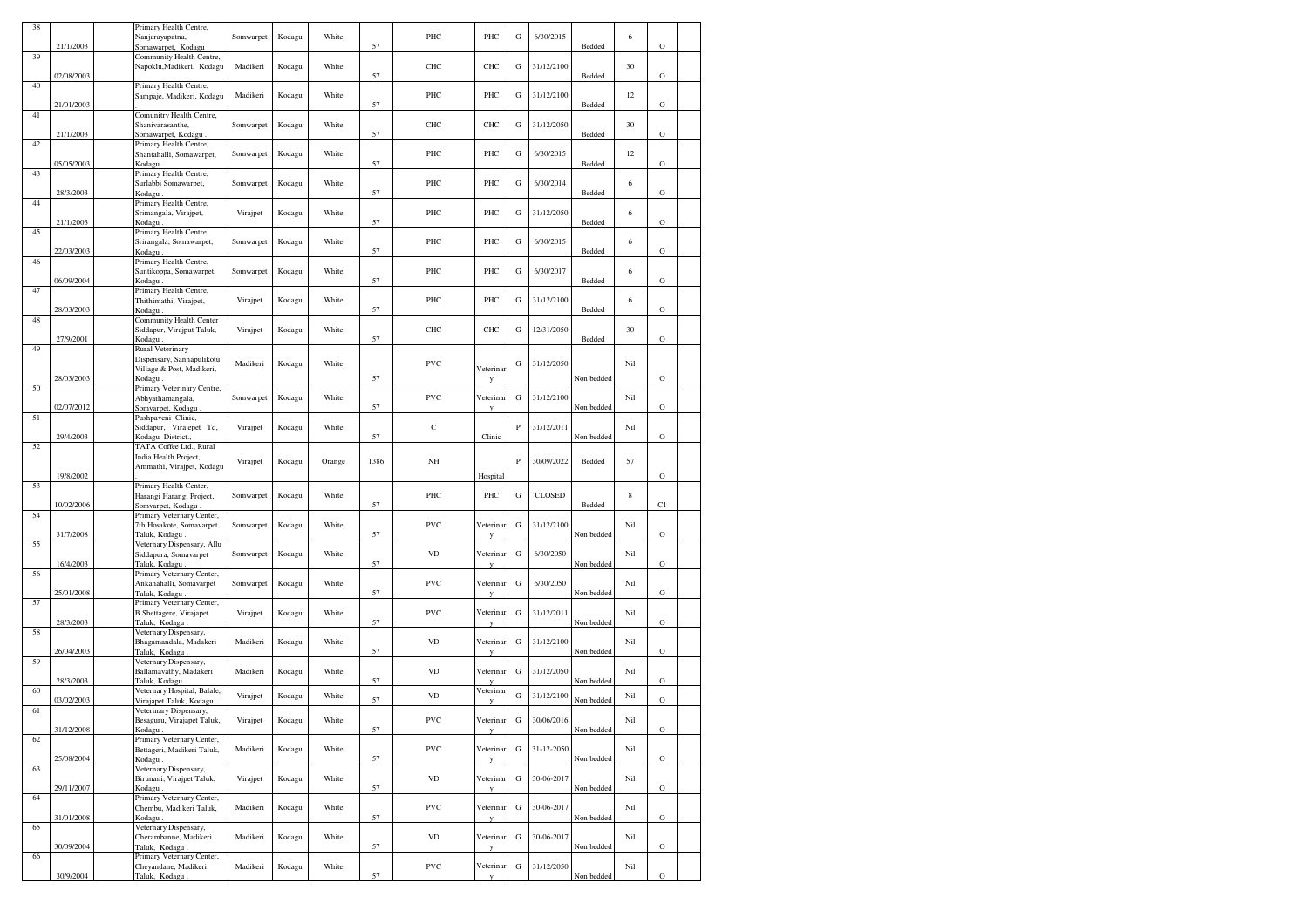| 67 | 28/03/2003 | Veternary Dispensary,<br>Chettahalli, Somavarpet<br>Taluk, Kodagu          | Somwarpet | Kodagu | White | 57 | <b>VD</b>  | Veterinar<br>V            | G         | 31/12/2050 | Non bedded | Nil | $\mathbf O$    |  |
|----|------------|----------------------------------------------------------------------------|-----------|--------|-------|----|------------|---------------------------|-----------|------------|------------|-----|----------------|--|
| 68 |            | Veternary Dispensary,<br>Dhanugala, Virajpet Taluk,                        | Virajpet  | Kodagu | White |    | <b>VD</b>  | Veterinar                 | G         | 12/31/2011 |            | Nil |                |  |
| 69 | 21/10/2010 | Kodagu.<br>Primary Veternary Center,<br>Hathuru, Virajpet Taluk,           | Virajpet  | Kodagu | White | 57 | PVC        | Veterinar                 | G         | 6/30/2017  | Non bedded | Nil | $\circ$        |  |
| 70 | 25/12/2008 | Kodagu.<br>Veternary Dispensary,                                           |           |        |       | 57 | <b>VD</b>  |                           |           |            | Non bedded |     | $\mathbf O$    |  |
| 71 | 28/03/2003 | Hebbale, Somavarpet Taluk,<br>Kodagu<br>Veternary Dispensary,              | Somwarpet | Kodagu | White | 57 |            | Veterinar                 | G         | 31/12/2050 | Non bedded | Nil | $\circ$        |  |
| 72 | 28/03/2003 | Hudikere, Virajpet Taluk,<br>Kodagu<br>Primary Veternary Center,           | Virajpet  | Kodagu | White | 57 | <b>VD</b>  | Veterinar                 | G         | 31/12/2100 | Non bedded | Nil | $\circ$        |  |
|    | 31/1/2008  | Iguru, Somavarpet Taluk,<br>Kodagu.                                        | Somwarpet | Kodagu | White | 57 | PVC        | Veterinar                 | G         | 31/12/2050 | Non bedded | Nil | $\circ$        |  |
| 73 | 25/01/2008 | Veternary Dispensary,<br>Kadanga, Virajapet Taluk,<br>Kodagu               | Virajpet  | Kodagu | White | 57 | <b>VD</b>  | Veterinar<br>y            | G         | 31/12/2100 | Non bedded | Nil | $\mathbf O$    |  |
| 74 | 30/9/2004  | Primary Veternary Center,<br>Kakabe, Madikeri Taluk,<br>Kodagu             | Madikeri  | Kodagu | White | 57 | PVC        | Veterinar<br>V            | G         | 31/12/2050 | Non bedded | Nil | $\mathbf O$    |  |
| 75 | 28/3/2003  | Veternary Dispensary,<br>Kakotuparambu, Virajpet<br>Taluk, Kodagu.         | Virajpet  | Kodagu | White | 57 | <b>VD</b>  | Veterinar                 | ${\bf G}$ | 30/12/2100 | Non bedded | Nil | $\mathbf O$    |  |
| 76 | 28/3/2003  | Veternary Dispensary,<br>Kanoor, Virajpet Taluk,<br>Kodagu.                | Virajpet  | Kodagu | White | 57 | <b>VD</b>  | Veterinar                 | G         | 31/12/2100 | Non bedded | Nil | $\mathbf O$    |  |
| 77 | 16/09/2004 | Primary Veternary Center,<br>Karike, Madikeri Taluk,<br>Kodagu.            | Madikeri  | Kodagu | White | 57 | PVC        | Veterinar                 | G         | 31/12/2100 | Non bedded | Nil | $\circ$        |  |
| 78 | 25/3/2003  | Veternary Dispensary,<br>Kedamallur, Virajpet Taluk,<br>Kodagu             | Virajpet  | Kodagu | White | 57 | <b>VD</b>  | Veterinar                 | G         | 31/12/2100 | Non bedded | Nil | $\circ$        |  |
| 79 | 18/02/2003 | Veternary Dispensary,<br>Kodlipete, Somavarpet<br>Taluk, Kodagu.           | Somwarpet | Kodagu | White | 57 | <b>VD</b>  | Veterinar                 | G         | 31/12/2050 | Non bedded | Nil | $\overline{O}$ |  |
| 80 | 28/03/2003 | Veternary Hospital,<br>Kushalnagar, Somavarpet<br>Taluk, Kodagu            | Somwarpet | Kodagu | White | 57 | VH         | Veterinar<br>y            | G         | 6/30/2017  | Non bedded | Nil | $\mathbf O$    |  |
| 81 | 06/07/2002 | Veternary Dispensary,<br>Kutta, Virajpet Taluk,<br>Kodagu.                 | Virajpet  | Kodagu | White | 57 | <b>VD</b>  | Veterinar<br>$\mathbf{v}$ | G         | 30-06-2017 | Non bedded | Nil | $\mathbf O$    |  |
| 82 | 06/03/2003 | Veternary Hospital,<br>Madikeri Tq, Kodagu                                 | Madikeri  | Kodagu | White | 57 | VH         | Veterinar                 | ${\bf G}$ | 6/30/2017  | Non bedded | Nil | $\mathbf O$    |  |
| 83 | 05/09/2003 | District<br>Veternary Dispensary,<br>Madapura, Somavarpet<br>Taluk, Kodagu | Somwarpet | Kodagu | White | 57 | <b>VD</b>  | Veterinar                 | G         | 31/12/2050 | Non bedded | Nil | $\rm{O}$       |  |
| 84 | 26/3/2003  | Primary Veternary Center,<br>Makkanduru, Madikeri<br>Taluk, Kodagu         | Madikeri  | Kodagu | White | 57 | PVC        | Veterinar<br>N            | G         | 30-06-2017 | Non bedded | Nil | $\circ$        |  |
| 85 | 25/08/2004 | Primary Veternary Center,<br>Maldhare, Virajpet Taluk,                     | Virajpet  | Kodagu | White | 57 | <b>PVC</b> | Veterinar                 | G         | 31/12/2100 |            | Nil | $\circ$        |  |
| 86 |            | Kodagu.<br>Primary Veternary Center,<br>Margodu, Madikeri Taluk,           | Madikeri  | Kodagu | White |    | PVC        | Veterinar                 | ${\bf G}$ | 6/30/2017  | Non bedded | Nil |                |  |
| 87 | 31/12/2008 | Kodagu<br>Veternary Dispensary,<br>Murnadu, Madikeri                       | Madikeri  | Kodagu | White | 57 | VD         | Veterinar                 | G         | 6/30/2050  | Non bedded | Nil | $\circ$        |  |
| 88 | 31/01/2008 | Taluk, Kodagu<br>Primary Veternary Center,<br>Nalkere, Virajpet Taluk,     | Virajpet  | Kodagu | White | 57 | PVC        | Veterinar                 | G         | 6/30/2017  | Non bedded | Nil | $\circ$        |  |
| 89 | 04/07/2002 | Kodagu<br>Veterinary Dispensary,<br>Napokulu, Madikeri Taluk,              | Madikeri  | Kodagu | White | 57 | <b>VD</b>  | y<br>Veterinar            | G         | 31/12/2050 | Non bedded | Nil | $\mathbf O$    |  |
| 90 | 25/1/2008  | Kodagu<br>Veternary Dispensary,<br>Parane, Madikeri Taluk,                 | Madikeri  | Kodagu | White | 57 | VD         | Veterinar                 | G         | 6/30/2017  | Non bedded | Nil | $\rm{O}$       |  |
| 91 | 26/4/2003  | Kodagu<br>Veternary Dispensary,<br>Pollibetta, Virajpet Taluk,             | Virajpet  | Kodagu | White | 57 | <b>VD</b>  | Veterinar                 | ${\bf G}$ | 31/12/2100 | Non bedded | Nil | ∩              |  |
| 92 | 26/04/2003 | Kodagu.<br>Veternary Dispensary,<br>Ponnampet, Virajpet Taluk,             | Virajpet  | Kodagu | White | 57 | VH         | v<br>Veterinar            | G         | 31/12/2100 | Non bedded | Nil | $\mathbf O$    |  |
| 93 | 28/02/2003 | Madakeri District.<br>Veternary Dispensary,<br>Sampaje, Madikeri Taluk,    | Madikeri  | Kodagu | White | 57 | <b>VD</b>  | V<br>Veterinar            | ${\bf G}$ | 30-06-2017 | Non bedded | Nil | $\mathbf O$    |  |
| 94 | 28/3/2003  | Kodagu.<br>Veternary Dispensary,                                           |           |        |       | 57 |            |                           |           |            | Non bedded |     | $\circ$        |  |
|    | 28/03/2003 | Shanivarsanthe, Somavarpet<br>Taluk, Kodagu.                               | Somwarpet | Kodagu | White | 57 | VD         | Veterinar<br>y            | G         | 12/31/2050 | Non bedded | Nil | $\mathbf O$    |  |
| 95 | 08/02/2003 | Veternary Dispensary,<br>Shanthali, Somavarpet<br>Taluk, Kodagu.           | Somwarpet | Kodagu | White | 57 | VD         | Veterinar<br>y            | ${\bf G}$ | 6/30/2017  | Non bedded | Nil | $\mathbf O$    |  |
|    |            |                                                                            |           |        |       |    |            |                           |           |            |            |     |                |  |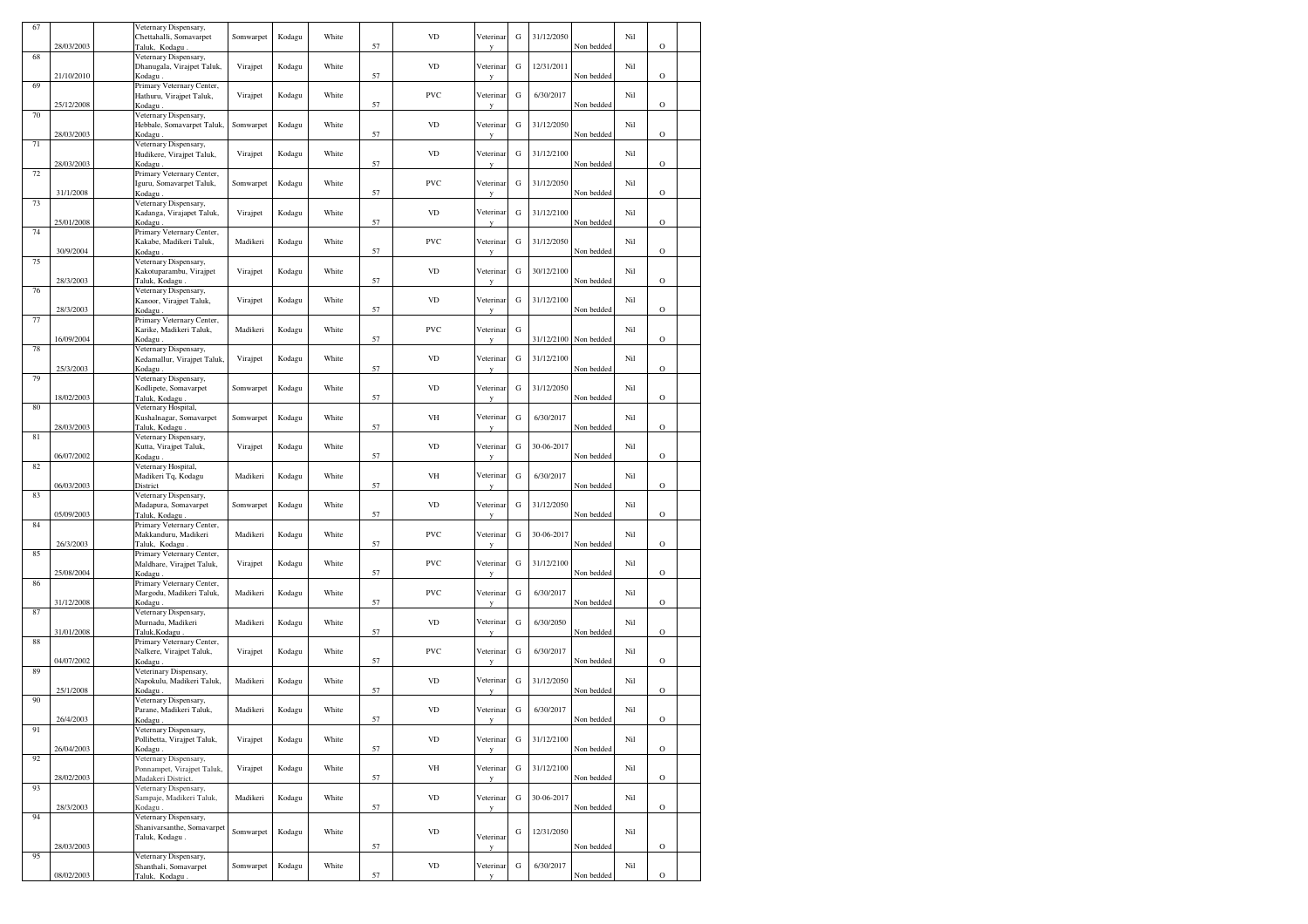|     |            |       | Primary Veternary Center,                            |           |        |        |      |                        |            |              |            |            |            |             |  |
|-----|------------|-------|------------------------------------------------------|-----------|--------|--------|------|------------------------|------------|--------------|------------|------------|------------|-------------|--|
| 96  |            |       | Shirangala, Somavarpet                               | Somwarpet | Kodagu | White  |      | <b>PVC</b>             | Veterinar  | G            | 31/12/2050 |            | Nil        |             |  |
|     | 28/3/2003  |       | Taluk, Kodagu                                        |           |        |        | 57   |                        |            |              |            | Non bedded |            | $\circ$     |  |
| 97  |            |       | Veternary Dispensary,                                |           |        |        |      |                        |            |              |            |            |            |             |  |
|     |            |       | Shrimangala, Virajpet                                | Virajpet  | Kodagu | White  |      | <b>VD</b>              | Veterinar  | G            | 30-06-2017 |            | Nil        |             |  |
|     | 28/03/2003 |       | Taluk, Kodagu.                                       |           |        |        | 57   |                        |            |              |            | Non bedded |            | $\mathbf O$ |  |
| 98  |            |       | Veternary Dispensary,                                |           |        |        |      |                        |            |              |            |            |            |             |  |
|     |            |       | Siddapura, Virajpet Taluk,                           | Virajpet  | Kodagu | White  |      | <b>VD</b>              | Veterinar  | G            |            |            | Nil        |             |  |
|     | 31/1/2008  |       | Kodagu.                                              |           |        |        | 57   |                        |            |              | 6/30/2017  | Non bedded |            | $\mathbf O$ |  |
| 99  |            |       | Veternary Hospital,                                  |           |        |        |      |                        |            |              |            |            |            |             |  |
|     |            |       | Somavarpet, Somavarpet                               | Somwarpet | Kodagu | White  |      | VH                     | Veterinar  | G            | 6/30/2050  |            | Nil        |             |  |
| 100 | 25/2/2003  |       | Taluk, Kodagu.<br>Veternary Hospital,                |           |        |        | 57   |                        | V          |              |            | Non bedded |            | $\circ$     |  |
|     |            |       | Suntikoppa, Somavarpet                               | Somwarpet | Kodagu | White  |      | VH                     | Veterinar  | G            | 31/12/2100 |            | Nil        |             |  |
|     | 24/3/2003  |       | Taluk, Kodagu                                        |           |        |        | 57   |                        |            |              |            | Non bedded |            | $\circ$     |  |
| 101 |            |       | VeternaryHospital,                                   |           |        |        |      |                        |            |              |            |            |            |             |  |
|     |            |       | Thithimathi, Virajpet Taluk                          | Virajpet  | Kodagu | White  |      | VH                     | Veterinar  | G            |            |            | Nil        |             |  |
|     | 31/3//2003 |       | Kodagu District                                      |           |        |        | 57   |                        |            |              | 31/12/2100 | Non bedded |            | $\circ$     |  |
| 102 |            |       | Primary Veternary Center,                            |           |        |        |      |                        |            |              |            |            |            |             |  |
|     |            |       | Thorenuru, Somavarpet                                | Somwarpet | Kodagu | White  |      | <b>PVC</b>             | Veterinar  | ${\bf G}$    | 12/31/2050 |            | Nil        |             |  |
|     | 29/12/2007 |       | Taluk, Kodagu District.                              |           |        |        | 57   |                        |            |              |            | Non bedded |            | $\circ$     |  |
| 103 |            |       | Veternary Hospital,                                  |           |        |        |      |                        |            |              |            |            |            |             |  |
|     |            |       | Virajapet Town, Virajpet                             | Virajpet  | Kodagu | White  |      | VH                     | Veterinar  | G            | 6/30/2017  |            | Nil        |             |  |
| 104 | 28/3/2003  |       | Taluk, Kodagu                                        |           |        |        | 57   |                        |            |              |            | Non bedded |            | $\circ$     |  |
|     |            |       | Vivekananda<br>Foundation(R), phc                    |           |        |        |      |                        |            |              |            |            |            |             |  |
|     |            |       | Hospital., Thithimathi,                              | Virajpet  | Kodagu | White  |      | NH                     |            | P            | 6/30/2014  |            | 6          |             |  |
|     |            |       | Virajpet Tq, Kodagu                                  |           |        |        |      |                        |            |              |            |            |            |             |  |
|     | 26/02/2003 |       | District.                                            |           |        |        | 57   |                        | Hospital   |              |            | Bedded     |            | $\circ$     |  |
| 105 |            |       | Lifeline Hospital,                                   |           |        |        |      |                        |            |              |            |            |            |             |  |
|     |            |       | Ponnampet Road, Virajpet                             | Virajpet  | Kodagu | White  |      | NH                     |            | $\, {\bf P}$ | 31/12/2050 |            | 15         |             |  |
|     | 04/04/2007 |       | Taluk, Kodagu                                        |           |        |        | 57   |                        | Hospital   |              |            | Bedded     |            | $\circ$     |  |
| 106 |            |       | TATA Coffee Clinic,                                  |           |        |        |      |                        |            |              |            |            |            |             |  |
|     |            |       | Polibetta, Virajpet Taluk,                           | Virajpet  | Kodagu | White  |      | NH                     |            | $\, {\bf P}$ | 12/31/2100 |            | Nil        |             |  |
|     | 23/11/2007 |       | Kodagu                                               |           |        |        | 57   |                        | Clinic     |              |            | Non bedded |            | $\circ$     |  |
| 107 |            |       | Mobile Tribal Health<br>Hospital Unit, Mattur,       |           |        |        |      | PHC                    |            |              |            |            | Nil        |             |  |
|     | 28/3/2003  |       |                                                      | Virajpet  | Kodagu | White  | 57   |                        | PHC        | G            | 6/30/2017  | Non bedded |            | $\circ$     |  |
| 108 |            |       | Virajpet Tq, Kodagu,<br>Coorg Institute of Dental    |           |        |        |      |                        |            |              |            |            |            |             |  |
|     |            |       | Sciences, K K Campus,                                |           |        |        |      |                        |            |              |            |            |            |             |  |
|     |            |       | Maggula, Virajpet Tq,                                | Virajpet  | Kodagu | White  | 1386 | NH                     | Dental     | P            | 31/12/2050 | Bedded     | 20         |             |  |
|     | 10/12/2009 |       | Kodagu District                                      |           |        |        |      |                        | Hospital   |              |            |            |            | $\circ$     |  |
| 109 |            | 31872 | Raja Rajeshwari Hospital                             |           |        |        |      |                        |            |              |            |            |            |             |  |
|     |            |       | (R.R. Hospital), No. 6 & 6A                          | Madikeri  | Kodagu | Orange | 1386 | $_{\rm NH}$            |            | $\, {\bf P}$ | 9/30/2021  | Bedded     | 50         |             |  |
|     |            |       | Indl. Area, Madikeri Taluk,                          |           |        |        |      |                        |            |              |            |            |            |             |  |
|     | 28/3/2003  |       | Kodagu.                                              |           |        |        |      |                        | Hospital   |              |            |            |            | $\circ$     |  |
| 110 |            |       | Government Ayurveda                                  |           |        |        |      |                        |            |              |            |            |            |             |  |
|     | 25/02/2011 |       | Hospital, Parane, Madikeri<br>Tq, Kodagu District    | Madikeri  | Kodagu | White  | 57   | AD                     | Ayurveda   | G            | 12/31/2011 | Non bedded | Nil        | $\mathbf O$ |  |
| 111 |            |       | Government District                                  |           |        |        |      |                        |            |              |            |            |            |             |  |
|     |            |       |                                                      |           |        |        |      |                        |            | G            | 31/12/2011 |            |            |             |  |
|     |            |       |                                                      |           |        |        |      |                        |            |              |            |            |            | $\circ$     |  |
| 112 | 18/03/2011 |       | Ayurveda Hospital,                                   | Madikeri  | Kodagu | White  |      | AH                     |            |              |            | Bedded     | $\sqrt{3}$ |             |  |
|     |            |       | Madikeri, Kodagu District                            |           |        |        | 57   |                        | rveda hos  |              |            |            |            |             |  |
|     |            |       | Govt. Ayurveda Hospital,<br>Besur, Somwarpet Tq,     | Somwarpet | Kodagu | White  |      | AD                     |            | G            |            |            | Nil        |             |  |
|     | 18/3/2011  |       | Kodagu District                                      |           |        |        | 57   |                        | Ayurveda   |              | 31-12-2050 | Non bedded |            | $\circ$     |  |
| 113 |            |       | Govt. Ayurveda Hospital,                             |           |        |        |      |                        |            |              |            |            |            |             |  |
|     |            |       | Balamanatti, Madikeri Tq,                            | Madikeri  | Kodagu | White  |      | AD                     |            | G            | 31/12/2050 |            | Nil        |             |  |
|     | 18/03/2011 |       | Kodagu District                                      |           |        |        | 57   |                        | Ayurveda   |              |            | Non bedded |            | $\circ$     |  |
| 114 |            |       | Govt. Ayurveda Dispensary,                           |           |        |        |      |                        |            |              |            |            |            |             |  |
|     |            |       | Sri Managla, Virajpet Tq,                            | Virajpet  | Kodagu | White  |      | ${\rm AD}$             |            | ${\bf G}$    |            |            | Nil        |             |  |
|     | 18/03/2011 |       | Kodagu District                                      |           |        |        | 57   |                        |            |              | 31/12/2050 | Non bedded |            | $\circ$     |  |
| 115 |            |       | Government Ayurveda                                  |           |        |        |      |                        | Ayurveda   |              |            |            |            |             |  |
|     |            |       | Hospital Virajpet, Kodagu                            | Virajpet  | Kodagu | White  |      | AH                     |            | G            | 31/12/2050 |            | Nil        |             |  |
|     | 18/3/2011  |       | District                                             |           |        |        | 57   |                        | rveda hosp |              |            | Non bedded |            | $\circ$     |  |
| 116 |            |       | Government Homeopathic                               |           |        |        |      |                        |            |              |            |            |            |             |  |
|     |            |       | Dispensary, Parane,                                  | Madikeri  | Kodagu | White  |      | AD                     |            | G            |            |            | Nil        |             |  |
|     |            |       | Madikeri Taluk, Kodagu                               |           |        |        |      |                        |            |              |            |            |            |             |  |
|     | 26/3/2011  |       | Distric                                              |           |        |        | 57   |                        | Ayurveda   |              | 31/12/2050 | Non bedded |            | $\circ$     |  |
| 117 |            |       | Government Ayurvedic                                 |           |        |        |      |                        |            |              |            |            |            |             |  |
|     |            |       | Dispensary, Karike,                                  | Madikeri  | Kodagu | White  |      | ${\rm AD}$             |            | G            | 31/12/2050 |            | Nil        |             |  |
|     | 18/3/2011  |       | Madikeri Taluk, Kodagu<br>District                   |           |        |        | 57   |                        | Ayurveda   |              |            | Non bedded |            | $\circ$     |  |
| 118 |            |       | Government Ayurvedic                                 |           |        |        |      |                        |            |              |            |            |            |             |  |
|     |            |       | Dispensary, Torenooru,                               |           |        |        |      |                        |            |              |            |            |            |             |  |
|     |            |       | Somwarpet Taluk, Kodagu                              | Somwarpet | Kodagu | White  |      | AD                     |            | G            | 31/12/2050 |            | Nil        |             |  |
|     | 18/03/2011 |       | District                                             |           |        |        | 57   |                        | Ayurveda   |              |            | Non bedded |            | $\rm{O}$    |  |
| 119 |            |       | Government Ayurvedic                                 |           |        |        |      |                        |            |              |            |            |            |             |  |
|     |            |       | Dispensary, Arapatte,                                | Madikeri  | Kodagu | White  |      | AD                     |            | G            | 31/12/2050 |            | Nil        |             |  |
|     |            |       | Madikeri Taluk, Kodagu                               |           |        |        |      |                        |            |              |            |            |            |             |  |
|     | 28/3/2003  |       | District                                             |           |        |        | 57   |                        | Ayurveda   |              |            | Non bedded |            | $\circ$     |  |
| 120 |            |       | Government Ayurvedic and                             |           |        |        |      |                        |            |              |            |            |            |             |  |
|     |            |       | Homeopathic Dispensary,<br>Somwarpet Kodagu District | Somwarpet | Kodagu | White  |      | AH                     |            | G            | 31/12/2050 |            | 15         |             |  |
|     | 18/3/2011  |       |                                                      |           |        |        | 57   |                        | rveda hosp |              |            | Bedded     |            | $\mathbf O$ |  |
| 121 |            |       | Government Ayurvedic                                 |           |        |        |      |                        |            |              |            |            |            |             |  |
|     |            |       | Dispensary, Nallur Gudda,                            |           | Kodagu | White  |      | $\mathbf{A}\mathbf{D}$ |            | G            | 31/12/2050 |            | Nil        |             |  |
|     | 18/3/2011  |       | Kirangur Post, Virajpet<br>Taluk and Kodagu District | Virajpet  |        |        | 57   |                        | Ayurveda   |              |            | Non bedded |            | $\mathbf O$ |  |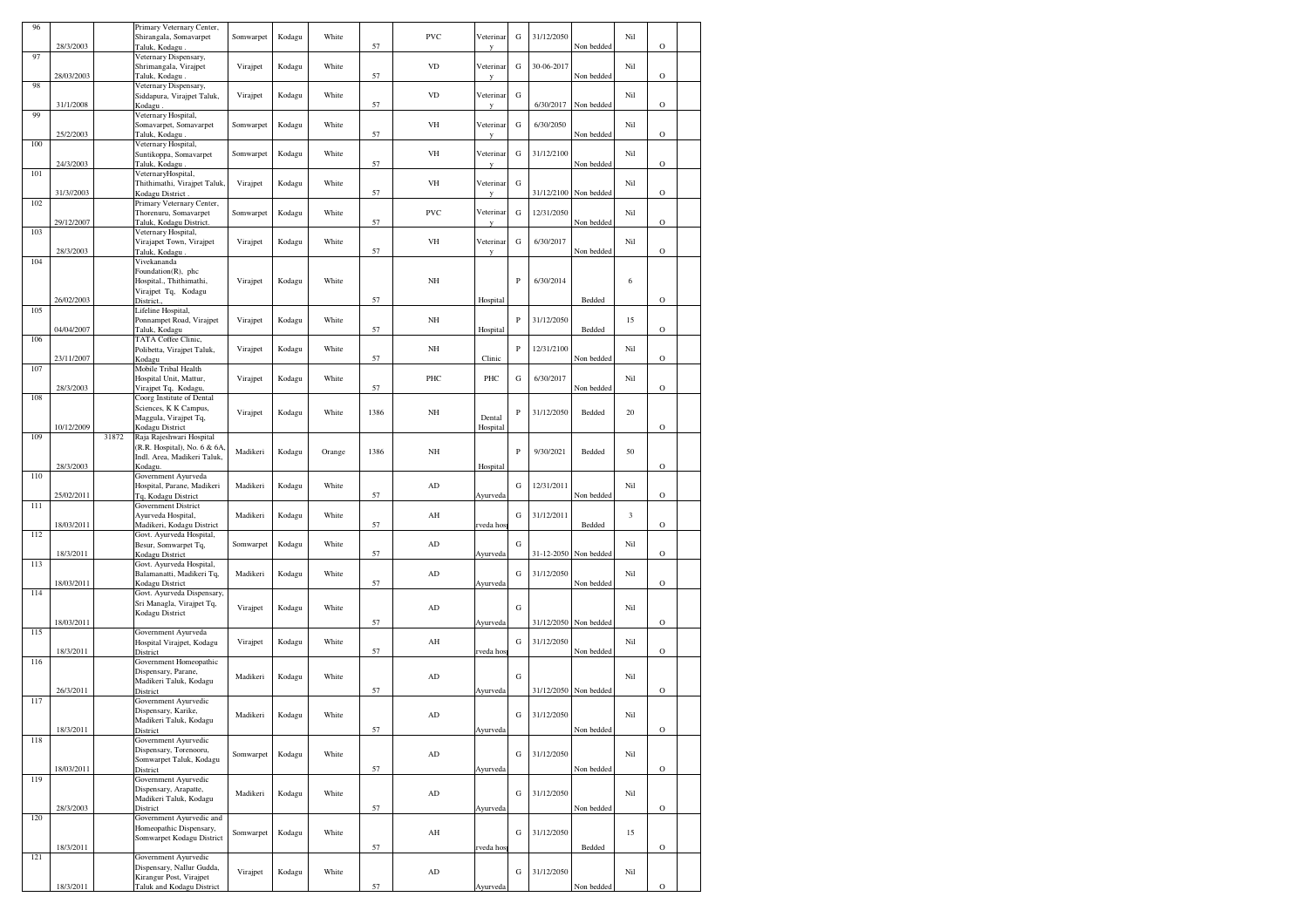| 122 |            | Government Ayurvedic                                  |           |        |       |    |             |            |              |               |            |     |             |  |
|-----|------------|-------------------------------------------------------|-----------|--------|-------|----|-------------|------------|--------------|---------------|------------|-----|-------------|--|
|     |            | Dispensary, Balamanatti,<br>Madikeri Taluk and Kodagu | Madikeri  | Kodagu | White |    | AD          |            | G            | 31/12/2050    |            | Nil |             |  |
|     | 18/3/2011  | District                                              |           |        |       | 57 |             | Ayurveda   |              |               | Non bedded |     | $\circ$     |  |
| 123 |            | KVSS, Bittangala Village,                             |           |        |       |    |             |            |              |               |            |     |             |  |
|     | 28/03/2003 | Virajpet Taluk, Kodagu<br>District                    | Virajpet  | Kodagu | White | 57 | <b>KVSS</b> | Veterinar  | G            | 31/12/2100    | Non bedded | Nil | О           |  |
| 124 |            | District Poultry Farm and                             |           |        |       |    |             |            |              |               |            |     |             |  |
|     |            | Training Center Kudige                                | Somwarpet | Kodagu | White |    | <b>PVC</b>  |            | G            | 31/12/2100    |            | Nil |             |  |
|     | 24/02/2011 | Village, Somwarpet Taluk,<br>Kodagu District          |           |        |       | 57 |             | Veterinar  |              |               | Non bedded |     | $\circ$     |  |
| 125 |            | KVSS Abborkatte,                                      |           |        |       |    |             |            |              |               |            |     |             |  |
|     | 24/02/2011 | Somwarpet Taluk, Kodagu<br>District                   | Somwarpet | Kodagu | White | 57 | <b>KVSS</b> |            | G            | 31/12/2050    | Non bedded | Nil | $\circ$     |  |
| 126 |            | KVSS, Gonimaroor,                                     |           |        |       |    |             | /eterinar  |              |               |            |     |             |  |
|     | 28/3/2003  | Somwarpet Taluk, Kodagu                               | Somwarpet | Kodagu | White | 57 | <b>KVSS</b> | Veterinar  | G            | 31/12/2050    | Non bedded | Nil | $\circ$     |  |
| 127 |            | KVSS, Tholoorshettihalli,<br>Somawarpet Taluk, Kodagu | Somwarpet | Kodagu | White |    | <b>KVSS</b> |            | G            | 12/31/2050    |            | Nil |             |  |
|     | 28/3/2003  | District                                              |           |        |       | 57 |             | Veterinar  |              |               | Non bedded |     | $\circ$     |  |
| 128 |            | Indira Clinical Lab, KRC                              |           |        |       |    |             |            |              |               |            |     |             |  |
|     |            | Circle, Shanivarsanthe,<br>Somwarpet Tq, Koadagu      | Somwarpet | Kodagu | White |    | L           |            | P            | 31-12-2050    |            | Nil |             |  |
|     | 26/3/2011  | Dist                                                  |           |        |       | 57 |             | Clinic     |              |               | Non bedded |     | $\circ$     |  |
| 129 |            | Veterinary Dispensary,                                |           |        | White |    | <b>VD</b>   |            | G            | 31/12/2050    |            | Nil |             |  |
|     | 28/03/2003 | Nidtha, Somwarpet Taluk,<br>Kodagu District           | Somwarpet | Kodagu |       | 57 |             | /eterinar  |              |               | Non bedded |     | $\circ$     |  |
| 130 |            | KVSS, Belaru, Somwarpet                               | Somwarpet | Kodagu | White |    | <b>KVSS</b> |            | G            | 12/31/2050    |            | Nil |             |  |
| 131 | 28/3/2003  | Taluk, Kodagu District<br>Veterinary Dispensary,      |           |        |       | 57 |             | Veterinar  |              |               | Non bedded |     | $\circ$     |  |
|     |            | Goudalli, Somwarpet Taluk,                            | Somwarpet | Kodagu | White |    | <b>VD</b>   |            | G            | 6/30/2017     |            | Nil |             |  |
|     | 27/10/2017 | Kodagu District                                       |           |        |       | 57 |             | Veterinar  |              |               | Non bedded |     | $\circ$     |  |
| 132 |            | KVSS Garwale, Somwarpet<br>Taluk, Kodagu District     | Somwarpet | Kodagu | White |    | <b>KVSS</b> |            | G            | 12/31/2050    |            | Nil |             |  |
|     | 28/03/2011 |                                                       |           |        |       | 57 |             | Veterinar  |              |               | Non bedded |     | $\circ$     |  |
| 133 |            | Primary Veterinary<br>Center(Gosadana)                |           |        |       |    |             |            |              |               |            |     |             |  |
|     |            | Hudugoor, Somwarpet                                   | Somwarpet | Kodagu | White |    | <b>PVC</b>  |            | G            | 31/12/2050    |            | Nil |             |  |
|     | 23/3/2011  | Taluk, Kodagu District                                |           |        |       | 57 |             | Veterinar  |              |               | Non bedded |     | $\circ$     |  |
| 134 |            | KVSS Nalvathoklu, Virajpet<br>Taluk, Kodagu District  | Virajpet  | Kodagu | White |    | <b>KVSS</b> |            | G            | Closed        |            | Nil |             |  |
|     | 28/3/2003  |                                                       |           |        |       | 57 |             | /eterinar  |              |               | Non bedded |     | C1          |  |
| 135 | 28/03/2003 | KVSS Hosoor, Virajpet<br>Taluk, Kodagu District       | Virajpet  | Kodagu | White | 57 | <b>KVSS</b> | Veterinar  | G            | Closed        | Non bedded | Nil | C1          |  |
| 136 |            | KVSS Siddapura, Virajpet                              |           |        |       |    |             |            |              |               |            |     |             |  |
|     | 28/03/2003 | Taluk, Kodagu District                                | Virajpet  | Kodagu | White | 57 | <b>KVSS</b> | Veterinar  | G            | 12/31/2011    | Non bedded | Nil | $\circ$     |  |
| 137 | 28/02/2003 | KVSS Pollibetta, Virajpet<br>Taluk, Kodagu District   | Virajpet  | Kodagu | White | 57 | <b>KVSS</b> | Veterinar  | G            | 31/12/2100    | Non bedded | Nil | $\circ$     |  |
| 138 |            | KVSS Kirugoor, Virajpet                               | Virajpet  | Kodagu | White |    | <b>KVSS</b> |            | G            | 6/30/2017     |            | Nil |             |  |
|     | 28/02/2003 | Taluk, Kodagu District                                |           |        |       | 57 |             | Veterinar  |              |               | Non bedded |     | $\circ$     |  |
| 139 |            | KVSS Ponnampet, Virajpet<br>Taluk, Kodagu District    | Virajpet  | Kodagu | White |    | <b>KVSS</b> |            | G            | 12/31/2011    |            | Nil |             |  |
|     | 28/03/2003 |                                                       |           |        |       | 57 |             | Veterinar  |              |               | Non bedded |     | $\circ$     |  |
| 140 | 28/03/2003 | <b>KVSS Kotoor Virajpet</b><br>Taluk, Kodagu District | Virajpet  | Kodagu | White | 57 | <b>KVSS</b> | Veterinary | G            | 6/30/2017     | Non bedded | Nil | $\circ$     |  |
| 141 |            | KVSS Mayamudi, Virajpet                               | Virajpet  | Kodagu | White |    | <b>KVSS</b> |            | G            | 30-06-2017    |            | Nil |             |  |
|     | 28/03/2003 | Taluk, Kodagu District                                |           |        |       | 57 |             | /eterinar  |              |               | Non bedded |     | $\circ$     |  |
| 142 | 03/06/2015 | KVSS Kannangal, Virajpet<br>Taluk, Kodagu District    | Virajpet  | Kodagu | White | 57 | <b>KVSS</b> | /eterinar  | G            | 30-06-2017    | Non bedded | Nil | O           |  |
| 143 |            | <b>KVSS Halligattu Virajpet</b>                       | Virajpet  | Kodagu | White |    | <b>KVSS</b> |            | G            | 30-06-2017    |            | Nil |             |  |
| 144 | 24/2/2011  | Taluk, Kodagu District<br>KVSS Mugutageri, Virajpet   |           |        |       | 57 |             | Veterinar  |              |               | Non bedded |     | $\circ$     |  |
|     |            | Taluk, Kodagu District                                | Virajpet  | Kodagu | White |    | <b>KVSS</b> |            | G            | <b>CLOSED</b> |            | Nil |             |  |
| 145 | 03/06/2015 | Primary Veterinary                                    |           |        |       | 57 |             | Veterinary |              |               | Non bedded |     | C1          |  |
|     |            | Center(Gosadana)                                      |           |        |       |    |             |            |              |               |            | Nil |             |  |
|     |            | Hemachee Virajpet Taluk,                              | Virajpet  | Kodagu | White |    | <b>PVC</b>  |            | G            |               |            |     |             |  |
| 146 | 28/03/2003 | Kodagu District<br>Sacred Heart Hospital,             |           |        |       | 57 |             | Veterinar  |              | 6/30/2017     | Non bedded |     | $\circ$     |  |
|     |            | Karedigod Road, Siddapura,                            | Virajpet  | Kodagu | White |    | $_{\rm NH}$ |            | $\, {\bf p}$ | 31-12-2100    |            | 15  |             |  |
|     | 28/03/2003 | Virajpet Taluk, Kodagu.                               |           |        |       | 57 |             |            |              |               | Bedded     |     | $\circ$     |  |
| 147 |            | Sharada Clinic &                                      |           |        |       |    |             | Hospital   |              |               |            |     |             |  |
|     |            | Panchakarma Centre, Main                              | Virajpet  | Kodagu | White |    | $\mathbf C$ |            | P            | 12/31/2013    |            | Nil |             |  |
|     | 18/04/2013 | Road, Pollibetta, Virajpet<br>Tq., Kodagu             |           |        |       | 57 |             | Clinic     |              |               | Non bedded |     | $\circ$     |  |
| 148 |            | Trupthi Urology & Kidney                              |           |        |       |    |             |            |              |               |            |     |             |  |
|     |            | centre, Omkareshwara                                  | Madikeri  | Kodagu | White |    | $\mathbf C$ |            | P            | 12/31/2013    |            | Nil |             |  |
|     | 18/4/2013  | Temple Road, Madikeri-571<br>201, Kodagu              |           |        |       | 57 |             | Clinic     |              |               | Non bedded |     | $\mathbf O$ |  |
| 149 |            | Guru Laboratory, Chodlu                               |           |        |       |    |             |            |              |               |            |     |             |  |
|     | 06/05/2013 | Village, Somwarpet Tq.,<br>Kodagu                     | Somwarpet | Kodagu | White | 57 | L           | Laborato   | ${\bf P}$    | 30/06/2016    | Non bedded | Nil | $\circ$     |  |
| 150 |            | EESH Hospital, Sri                                    |           |        |       |    |             | ry         |              |               |            |     |             |  |
|     |            | mangala, Virajpet tq., South                          | Virajpet  | Kodagu | White |    | $_{\rm NH}$ |            | P            | 31-12-2050    |            | Nil |             |  |
| 151 | 29/6/2013  | Kodagu<br>Vasan Eye Care, Kohinoor                    |           |        |       | 57 |             | Hospital   |              |               | Non bedded |     | $\mathbf O$ |  |
|     |            | Road, Next To Karnataka                               | Madikeri  | Kodagu | White |    | NH          |            | $\, {\bf P}$ | CLOSED        |            | 10  |             |  |
|     | 05/07/2013 | Bank, Madikeri, Kodagu                                |           |        |       | 57 |             | Hospital   |              |               | Bedded     |     | C1          |  |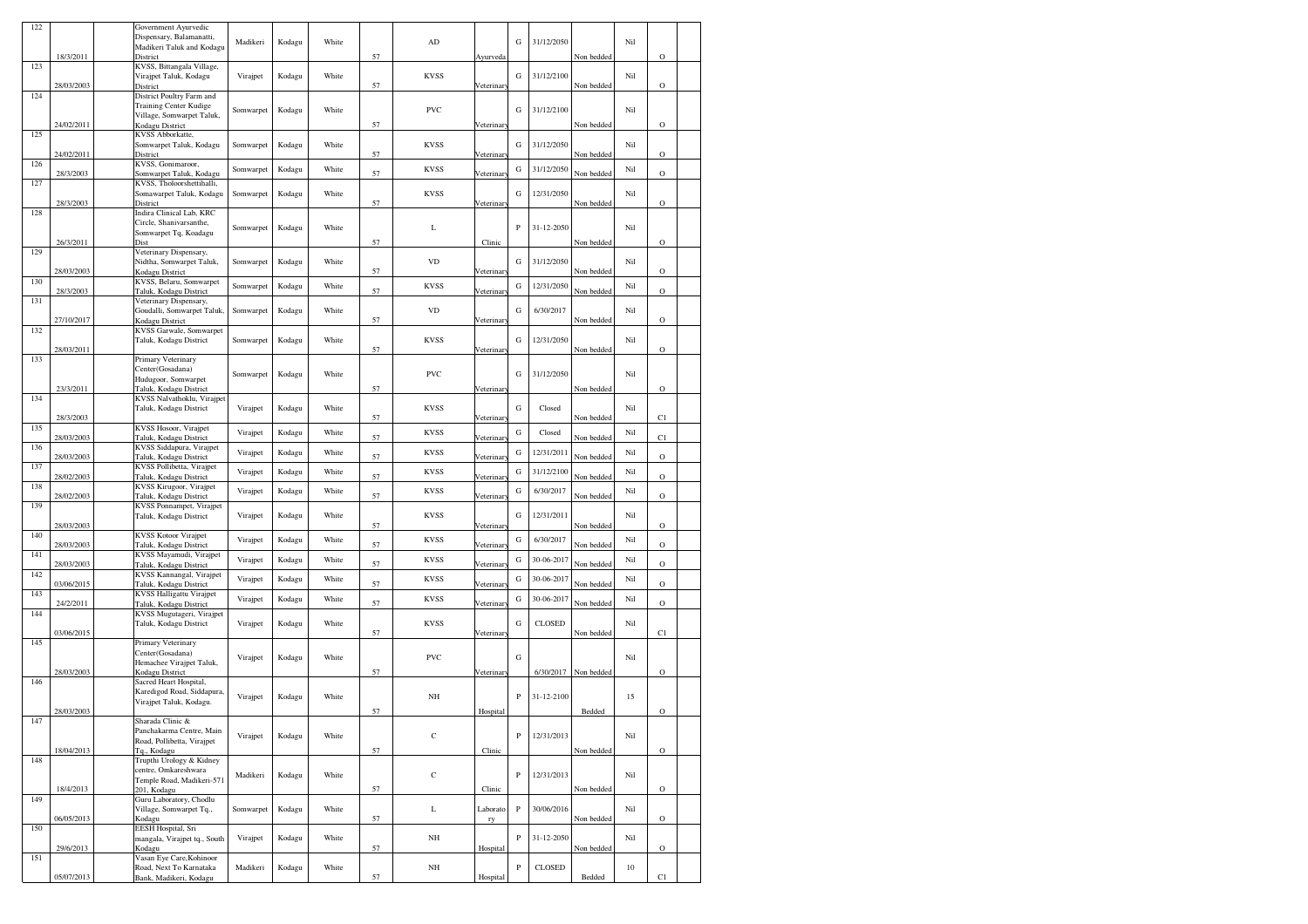| 152 |            | Ambica Clinic, Cauvery                                 |           |        |       |    | $\mathbf C$  |                  | $\mathbf{P}$ | 31-12-2050  |            | Nil |             |  |
|-----|------------|--------------------------------------------------------|-----------|--------|-------|----|--------------|------------------|--------------|-------------|------------|-----|-------------|--|
|     | 05/07/2013 | Complex, Mahadevpet,<br>Madikeri, Kodagu               | Madikeri  | Kodagu | White | 57 |              | Clinic           |              |             | Non bedded |     | $\mathbf O$ |  |
| 153 |            | Partha Clinic, Thelagu                                 | Virajpet  | Kodagu | White |    | $\mathbf C$  |                  | $\, {\bf P}$ | 31-12-2050  |            | Nil |             |  |
|     | 05/07/2013 | Street, Virajpet, Kodagu                               |           |        |       | 57 |              | Clinic           |              |             | Non bedded |     | $\mathbf O$ |  |
| 154 | 10/07/2013 | Ravi Orthapedic Centre,<br>Madikeri, Kodagu            | Madikeri  | Kodagu | White | 57 | $\mathbf C$  | Clinic           | $\, {\bf P}$ | 31/12/2100  | Non bedded | Nil | $\mathbf O$ |  |
| 155 |            | Saraswathi Clinic,                                     |           |        |       |    |              |                  |              |             |            |     |             |  |
|     |            | Thithimathi, Virajpet                                  | Virajpet  | Kodagu | White |    | $\mathbf C$  |                  | $\, {\bf P}$ | 31-12-2050  |            | Nil |             |  |
|     | 11/09/2013 | Taluk, Kodagu                                          |           |        |       | 57 |              | Clinic           |              |             | Non bedded |     | $\mathbf O$ |  |
| 156 |            | Om Sri Clinical Laboratory,                            |           |        |       |    |              |                  |              |             |            |     |             |  |
|     |            | Main Road, Napoklu,<br>Madikeri Taluk, Kodagu-         | Madikeri  | Kodagu | White |    | L            | Laborato         | P            | 31/12/2013  |            | Nil |             |  |
|     | 24/9/2013  | 571 214.                                               |           |        |       | 57 |              | ry               |              |             | Non bedded |     | $\mathbf O$ |  |
| 157 |            | Bhagyalaxmi Ayurvedic                                  |           |        |       |    |              |                  |              |             |            |     |             |  |
|     |            | Clinic, No. 4-5/3, Vinayaka                            |           |        |       |    |              |                  |              |             |            |     |             |  |
|     |            | Lodge, I B Road,                                       | Somwarpet | Kodagu | White |    | $\mathbf C$  |                  | $\mathbf{P}$ | 6/30/2017   |            | Nil |             |  |
|     | 05/11/2013 | Kushalnagar, Somwarpet,<br>Kodagu                      |           |        |       | 57 |              | Ayurved<br>a     |              |             | Non bedded |     | $\circ$     |  |
| 158 |            | Coorg Health Care                                      |           |        |       |    |              |                  |              |             |            |     |             |  |
|     |            | CentreSupra Plaza                                      |           |        |       |    |              |                  |              |             |            |     |             |  |
|     |            | Complex, Cauvery Nazar                                 | Virajpet  | Kodagu | White |    | $\mathsf{C}$ |                  | $\mathbf{P}$ | Closed      |            | Nil |             |  |
|     |            | (By pass Road), Gonikoppal                             |           |        |       |    |              |                  |              |             |            |     |             |  |
|     | 07/11/2013 | 571 213, Virajpet Tq,<br>Kodagu Dist                   |           |        |       | 57 |              | Clinic           |              |             | Non bedded |     | C1          |  |
| 159 |            | Varsha Dental Care,                                    |           |        |       |    |              |                  |              |             |            |     |             |  |
|     |            | Parvathi Complex, Main                                 | Virajpet  | Kodagu | White |    | $\mathbf C$  |                  | $\, {\bf P}$ | 31/12/2100  |            | Nil |             |  |
|     |            | Road, Ponnampet, Kodagu                                |           |        |       |    |              | Dental           |              |             |            |     |             |  |
|     | 07/11/2013 | Dist                                                   |           |        |       | 57 |              | Clinic           |              |             | Non bedded |     | $\circ$     |  |
| 160 |            | Sri. Krishna Clinic,<br>Cherambane Post, Madikeri      | Madikeri  | Kodagu | White |    | $\mathbf C$  |                  | $\mathbf{P}$ | Closed      |            | Nil |             |  |
|     | 07/11/2013 | Tq, Kodagu                                             |           |        |       | 57 |              | Clinic           |              |             | Non bedded |     | C1          |  |
| 161 |            | Shambhavi Clinic,                                      |           |        |       |    |              |                  |              |             |            |     |             |  |
|     |            | Mahadevpet, Madikeri Tq,                               | Madikeri  | Kodagu | White |    | $\mathbf C$  |                  | $\, {\bf P}$ | Closed      |            | Nil |             |  |
| 162 | 07/11/2013 | Kodagu<br>Hi-Tech Aras Lab, Kodlipet,                  |           |        |       | 57 |              | Clinic           |              |             | Non bedded |     | C1          |  |
|     |            | Somwarpet Tq, Kodagu Dist                              | Somwarpet | Kodagu | White |    | L            | Laborato         | $\, {\bf P}$ | 6/30/2015   |            | Nil |             |  |
|     | 22/11/2013 |                                                        |           |        |       | 57 |              | ry               |              |             | Non bedded |     | $\rm{O}$    |  |
| 163 |            | Child Care Centre, College                             |           |        |       |    |              |                  |              |             |            |     |             |  |
|     |            | Road, Madikeri Tq, Kodagu                              | Madikeri  | Kodagu | White |    | $\mathbf C$  |                  | $\mathbf{P}$ | 31-12-2050  |            | Nil |             |  |
| 164 | 22/11/2013 | Dist<br>Dr. M. Govinda Bhat                            |           |        |       | 57 |              | Clinic           |              |             | Non bedded |     | $\mathbf O$ |  |
|     |            | Clinic, I B Road,                                      | Somwarpet | Kodagu | White |    | $\mathbf C$  |                  | $\mathbf{P}$ | 12/31/2050  |            | Nil |             |  |
|     | 22/11/2013 | Kushalnagar, Kodagu Dist                               |           |        |       | 57 |              | Clinic           |              |             | Non bedded |     | $\mathbf O$ |  |
| 165 |            | Private Clinic, Skin                                   |           |        |       |    |              |                  |              |             |            |     |             |  |
|     |            | Specialist, Adhara Building,                           | Madikeri  | Kodagu | White |    | $\mathbf C$  |                  | $\, {\bf P}$ | 6/30/2015   |            | Nil |             |  |
|     | 22/11/2013 | College Road, Madikeri Tq,<br>Kodagu Dist              |           |        |       | 57 |              | Clinic           |              |             | Non bedded |     | $\circ$     |  |
| 166 |            | Swamy's Clinic, Murnad                                 |           |        |       |    |              |                  |              |             |            |     |             |  |
|     |            | Town & Post, Madikeri Tq,                              | Madikeri  | Kodagu | White |    | $\mathbf C$  |                  | $\mathbf{P}$ | 30/6/2015   |            | Nil |             |  |
|     | 27/11/2013 | Kodagu Dist                                            |           |        |       | 57 |              | Clinic           |              |             | Non bedded |     | $\mathbf O$ |  |
| 167 |            | Dental Clinic, Hotel Capital                           |           |        |       |    |              |                  |              |             |            |     |             |  |
|     |            | Upstairs, Near Private Bus<br>stand School Road,       | Madikeri  | Kodagu | White |    | $\mathbf C$  | Dental           | $\, {\bf P}$ | 12/31/2100  |            | Nil |             |  |
|     | 27/11/2013 | Madikeri Tq, Kodagu Dist                               |           |        |       | 57 |              | Clinic           |              |             | Non bedded |     | $\mathbf O$ |  |
| 168 |            | Shree Durga Dental Clinic, l                           |           |        |       |    |              |                  |              |             |            |     |             |  |
|     |            | B Road, Kushalnagara,                                  | Somwarpet | Kodagu | White |    | $\mathbf C$  |                  | $\, {\bf P}$ | 12/31/2050  |            | Nil |             |  |
|     | 06/12/2013 | Somwarpet Tq, Kodagu Dist                              |           |        |       | 57 |              | Dental<br>Clinic |              |             | Non bedded |     | $\mathbf O$ |  |
| 169 |            | Sanjeevini Clinic,                                     |           |        |       |    |              |                  |              |             |            |     |             |  |
|     |            | Panduranga Temple Road,                                | Somwarpet | Kodagu | White |    | $\mathbf C$  |                  | $\mathbf{P}$ | No waste Ge |            | Nil |             |  |
|     |            | Kodlipet, Somwarpet Tq,                                |           |        |       |    |              |                  |              |             |            |     |             |  |
|     | 06/12/2013 | Kodagu District                                        |           |        |       | 57 |              | Clinic           |              |             | Non bedded |     | $\circ$     |  |
| 170 |            | Sri. Lakshmi Clinic, Main<br>Road, Chettalli Village & |           |        |       |    |              |                  |              |             |            |     |             |  |
|     |            | Post, Somwarpet Tq,                                    | Somwarpet | Kodagu | White |    | $\mathbf C$  |                  | $\, {\bf P}$ | 31-12-2050  |            | Nil |             |  |
|     | 08/01/2014 | Kodagu                                                 |           |        |       | 57 |              | Clinic           |              |             | Non bedded |     | $\mathbf O$ |  |
| 171 |            | Balaji Clinic, Near                                    |           |        |       |    |              |                  |              |             |            |     |             |  |
|     |            | Muttappa Temple, Abbi                                  | Madikeri  | Kodagu | White |    | $\mathbf C$  |                  | $\, {\bf P}$ | Closed      |            | Nil |             |  |
|     | 25/1/2014  | Falls Road, Madikeri Tq,<br>Kodagu District            |           |        |       | 57 |              | Clinic           |              |             | Non bedded |     | C1          |  |
| 172 |            | Balaji Clinic, Opp                                     |           |        |       |    |              |                  |              |             |            |     |             |  |
|     |            | Corporation Bank,                                      |           |        |       |    |              |                  |              |             |            |     |             |  |
|     |            | Bhagamandala Road,                                     | Madikeri  | Kodagu | White |    | $\mathbf C$  |                  | $\, {\bf P}$ | 31-12-2050  |            | Nil |             |  |
|     | 25/1/2014  | Bettegeri, Madikeri Tq,<br>Kodagu District             |           |        |       | 57 |              | Clinic           |              |             | Non bedded |     | $\mathbf O$ |  |
| 173 |            | Swasthi Clinic, Main Road,                             |           |        |       |    |              |                  |              |             |            |     |             |  |
|     |            | Madapura, Somwarpet,                                   | Somwarpet | Kodagu | White |    | $\mathbf C$  |                  | $\, {\bf P}$ | 31-12-2050  |            | Nil |             |  |
|     | 25/1/2014  | Kodagu                                                 |           |        |       | 57 |              | Clinic           |              |             | Non bedded |     | $\rm{O}$    |  |
| 174 |            | Primary Veterinary Centre,<br>Nanjarayapatna Post,     |           |        |       |    |              |                  |              |             |            |     |             |  |
|     |            | Somwarpet tq, Kodagu Dist                              | Somwarpet | Kodagu | White |    | PVC          |                  | ${\bf G}$    | 6/30/2017   |            | Nil |             |  |
|     | 11/02/2017 |                                                        |           |        |       | 57 |              | Veterinar        |              |             | Non bedded |     | $\mathbf O$ |  |
| 175 |            | Veterinary Dispensary,                                 |           |        |       |    |              |                  |              |             |            |     |             |  |
|     | 05/03/2014 | Gowdalli, Somwarpet Tq,<br>Kodagu District.            | Somwarpet | Kodagu | White | 57 | <b>VD</b>    | /eterinar        | G            | 31/12/2100  | Non bedded | Nil | $\circ$     |  |
|     |            |                                                        |           |        |       |    |              |                  |              |             |            |     |             |  |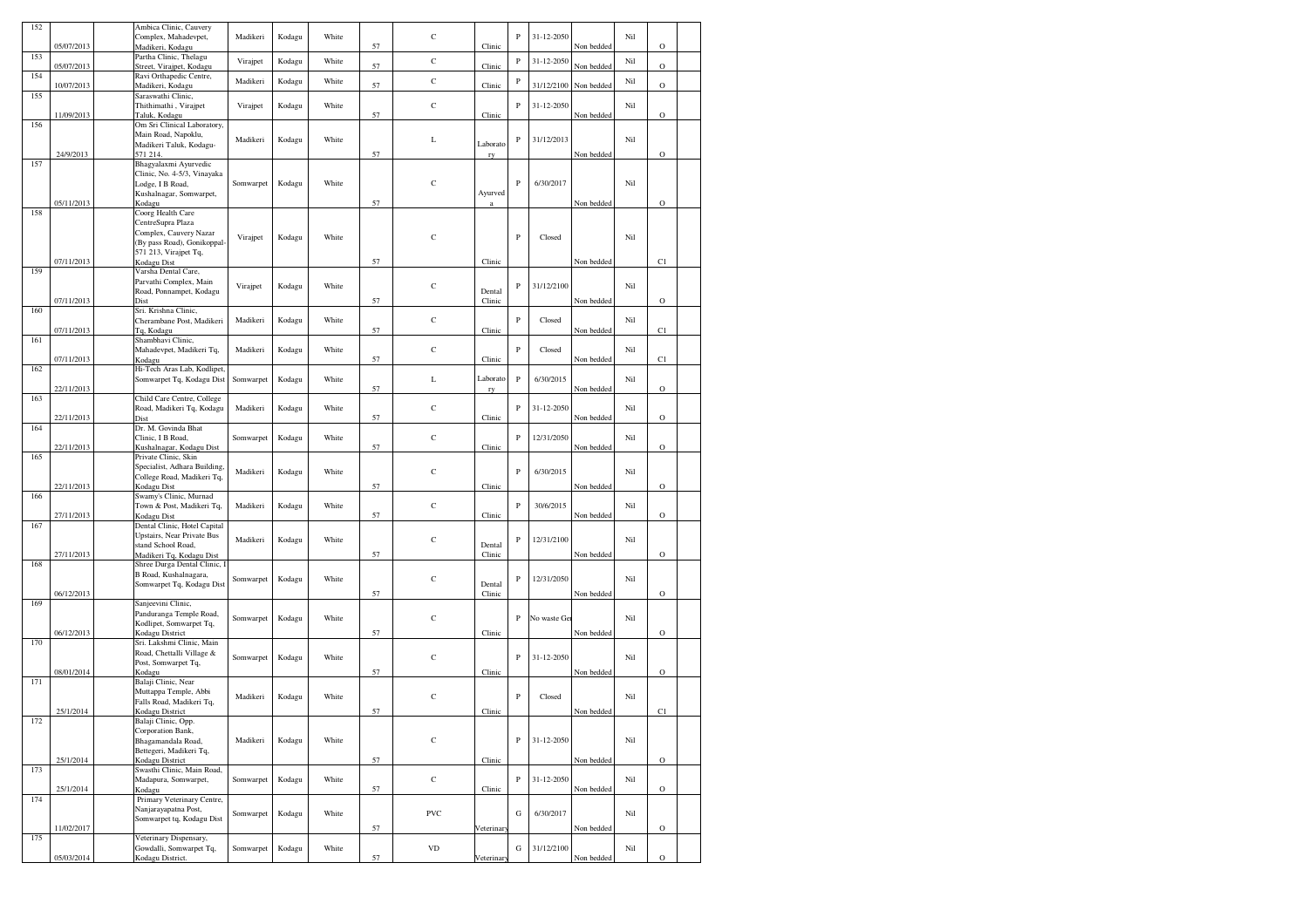| 176 |            | Coorg Diagnostic Centre,                                 |           |        |       |    |             |                   |              |            |            |                  |             |  |
|-----|------------|----------------------------------------------------------|-----------|--------|-------|----|-------------|-------------------|--------------|------------|------------|------------------|-------------|--|
|     |            | Ravi Kirana Complex, Near                                | Virajpet  | Kodagu | White |    | L           |                   | $\, {\bf P}$ | 31/12/2050 |            | Nil              |             |  |
|     |            | Govt. Hospital, Gonikoppa,                               |           |        |       |    |             |                   |              |            |            |                  |             |  |
|     | 05/03/2014 | Kodagu<br>Mobile Tribal Helth                            |           |        |       | 57 |             | nostic Co         |              |            | Non bedded |                  | $\circ$     |  |
| 177 |            | UnitBasawanahalli,                                       |           |        |       |    |             |                   |              |            |            |                  |             |  |
|     |            | Kushalnagar, Kodagu                                      | Somwarpet | Kodagu | White |    | PHC         |                   | G            | 30/6//2014 |            | Nil              |             |  |
|     | 05/03/2014 | District                                                 |           |        |       | 57 |             | PHC               |              |            | Non bedded |                  | $\mathbf O$ |  |
| 178 |            | Neema Clinic, B.M. Road,                                 |           |        |       |    |             |                   |              |            |            |                  |             |  |
|     |            | Suntikoppa, Somwarpet Tq,                                | Somwarpet | Kodagu | White |    | $\mathbf C$ |                   | P            | 6/30/2019  |            | Nil              |             |  |
|     |            | Kodagu District-571237                                   |           |        |       |    |             |                   |              |            |            |                  |             |  |
| 179 | 18/3/2014  | Government Ayurveda                                      |           |        |       | 57 |             | Clinic            |              |            | Non bedded |                  | $\circ$     |  |
|     |            | Hospital, Near Cristal hall,                             |           |        |       |    |             |                   |              |            |            |                  |             |  |
|     |            | Mangala Devinagar,                                       | Madikeri  | Kodagu | White |    | ${\rm AD}$  |                   | G            | 31/12/2100 |            | Nil              |             |  |
|     | 21/07/2014 | Madikeri                                                 |           |        |       | 57 |             | Ayurveda          |              |            | Non bedded |                  | $\circ$     |  |
| 180 |            | Smile Care Dental Clinic,                                |           |        |       |    |             |                   |              |            |            |                  |             |  |
|     |            | K.G. Harish Complex, Near                                |           |        |       |    | $\mathbf C$ |                   | ${\bf P}$    | 30/06/2015 |            | Nil              |             |  |
|     |            | Private Bus Stand, Madikeri<br>Tq, Kodagu District.      | Madikeri  | Kodagu | White |    |             |                   |              |            |            |                  |             |  |
|     | 17/10/2014 |                                                          |           |        |       | 57 |             | Clinic            |              |            | Non bedded |                  | $\circ$     |  |
| 181 |            | Urban Health centre, Hill                                |           |        |       |    |             |                   |              |            |            |                  |             |  |
|     |            | Road, 1st Floor, Madikeri,                               | Madikeri  | Kodagu | White |    | PHC         |                   | G            | 31/12/2050 |            | Nil              |             |  |
|     | 25/2/2015  | Kodagu District                                          |           |        |       | 57 |             | PHC               |              |            | Non bedded |                  | $\circ$     |  |
| 182 |            | Swasthya Ayurveda Hospita<br>Chikitsalaya, Near to govt. |           |        |       |    |             |                   |              |            |            |                  |             |  |
|     |            | Hospital, Somwarpet Tq,                                  | Somwarpet | Kodagu | White |    | AH          |                   | $\, {\bf P}$ | 30/6/2016  |            | Nil              |             |  |
|     |            | Kodagu Dist.                                             |           |        |       |    |             |                   |              |            |            |                  |             |  |
|     | 06/03/2015 |                                                          |           |        |       | 57 |             | Ayurveda          |              |            | Non bedded |                  | $\circ$     |  |
| 183 |            | M/s. Prema Ananda                                        |           |        |       |    |             |                   |              |            |            |                  |             |  |
|     |            | Pharmacy, Madikeri Road,                                 | Somwarpet | Kodagu | White |    | AD          |                   | $\, {\bf P}$ | 6/30/2016  |            | Nil              |             |  |
|     | 23/3/2015  | Kushalnagar, Somwarpet,<br>Kodagu District               |           |        |       | 57 |             | Ayurveda          |              |            | Non bedded |                  | $\circ$     |  |
| 184 |            | Lopamudra Medical Centre,                                |           |        |       |    |             |                   |              |            |            |                  |             |  |
|     |            | Athur Village,                                           |           |        |       |    |             |                   |              |            |            |                  |             |  |
|     |            | Gonikoppal, Pollibetta Road,                             | Virajpet  | Kodagu | White |    | $\mathbf C$ |                   | $\, {\bf P}$ | 30/09/2024 |            | 30               |             |  |
|     |            | South Kodagu District                                    |           |        |       |    |             |                   |              |            |            |                  |             |  |
| 185 | 27/6/2014  | Coorg Diagnostic Centre,                                 |           |        |       | 57 |             | Hospital          |              |            | Bedded     |                  | $\circ$     |  |
|     |            | Kuppanda Complex, Jain                                   |           |        |       |    |             |                   |              |            |            |                  |             |  |
|     |            | street, Virajpet taluk,                                  | Virajpet  | Kodagu | White |    | $\mathbf C$ |                   | P            | 31/12/2050 |            | Nil              |             |  |
|     | 05/12/2016 | Kodagu                                                   |           |        |       | 57 |             | gnostic Co        |              |            | Non bedded |                  | $\circ$     |  |
| 186 |            | Virajpet Nursing home,                                   |           |        |       |    |             |                   |              |            |            |                  |             |  |
|     | 28/05/2016 | Court road, Virajpet,                                    | Virajpet  | Kodagu | White | 57 | NH          | Clinic            | $\, {\bf P}$ | 31-12-2050 | Bedded     | 8                | $\circ$     |  |
| 187 |            | Kodagu district<br>Maharaja Ayurvedic Health             |           |        |       |    |             |                   |              |            |            |                  |             |  |
|     |            | care, 4th Block, Siddayya                                |           |        |       |    |             |                   |              |            |            |                  |             |  |
|     |            | Puranika Badavane,                                       | Somwarpet | Kodagu | White |    | AD          |                   | ${\bf P}$    | 30/6/2016  |            | 20               |             |  |
|     |            | Kushalnagar, Somwarpet tq.                               |           |        |       |    |             |                   |              |            |            |                  |             |  |
|     |            | Kodagu District.                                         |           |        |       |    |             |                   |              |            |            |                  |             |  |
| 188 | 21/07/2015 | Chaithra Hi-Tech                                         |           |        |       | 57 |             | Ayurveda          |              |            | Bedded     |                  | О           |  |
|     |            | Diagnostic Centre,                                       |           |        |       |    |             |                   |              |            |            |                  |             |  |
|     |            | Kushalnagar, Somwarpet                                   | Somwarpet | Kodagu | White |    | L           |                   | $\, {\bf P}$ | 6/30/2016  |            | Nil              |             |  |
|     | 08/12/2015 | Taluk, Kodagu District                                   |           |        |       | 57 |             | nostic Co         |              |            | Non bedded |                  | $\circ$     |  |
| 189 |            | Sri Lakshmi Rama Health                                  |           |        |       |    |             |                   |              |            |            |                  |             |  |
|     |            | Care, Radhakrishna<br>Extension, Kushalnagar,            | Somwarpet | Kodagu | White |    | $\mathbf C$ |                   | $\, {\bf P}$ | 30-09-2019 |            | Nil              |             |  |
|     |            | Somwarpet Taluk, Kodagu                                  |           |        |       |    |             |                   |              |            |            |                  |             |  |
|     | 18/10/2015 | Dist                                                     |           |        |       | 57 |             | Clinic            |              |            | Non bedded |                  | $\circ$     |  |
| 190 |            | De. Rubiya Bhanu, B.A.                                   |           |        |       |    |             |                   |              |            |            |                  |             |  |
|     |            | Dawoodiya Ayurvedic                                      |           |        |       |    |             |                   |              | 30/6/2016  |            |                  |             |  |
|     |            | Clinic, Bedagotta Village,                               | Somwarpet | Kodagu | White |    | AD          |                   | $\, {\bf P}$ |            |            | Nil              |             |  |
|     | 15/10/2015 | Kodipete Post, Somwarpet<br>Tq, Kodagu Dist.             |           |        |       | 57 |             | Ayurveda          |              |            | Non bedded |                  | $\circ$     |  |
| 191 |            | M/s. Lopamudra Eye Care,                                 |           |        |       |    |             |                   |              |            |            |                  |             |  |
|     |            | No. 90/13B, BM Road,                                     |           |        |       |    |             |                   |              |            |            |                  |             |  |
|     |            | Kushalnagar, Somwarpet                                   | Somwarpet | Kodagu | White |    | NH          |                   | $\, {\bf p}$ | 31-12-2050 |            | 10               |             |  |
|     | 29/10/2015 | Tq, Kodagu District                                      |           |        |       |    |             |                   |              |            |            |                  |             |  |
| 192 | 29/12/2015 | M/s. Sri Clinic, Dr. B.S.                                |           |        |       | 57 |             | Clinic            |              |            | Bedded     |                  | $\circ$     |  |
|     |            | Pranesh,                                                 |           |        |       |    |             |                   |              |            |            |                  |             |  |
|     |            | Gummanakolli Mullusoge,                                  |           |        |       |    |             |                   |              |            |            |                  |             |  |
|     |            | Kushalnagar,                                             | Somwarpet | Kodagu | White |    | $\mathbf C$ |                   | $\, {\bf P}$ | 30/6/2016  |            | Nil              |             |  |
|     |            | Somwarpet Tq,                                            |           |        |       |    |             |                   |              |            |            |                  |             |  |
|     |            | Kodagu District.                                         |           |        |       | 57 |             | Clinic            |              |            | Non bedded |                  | $\mathbf O$ |  |
| 193 |            | M/s. Community Health                                    |           |        |       |    |             |                   |              |            |            |                  |             |  |
|     |            | centre Shanivarsanthe,                                   |           |        |       |    |             |                   |              |            |            |                  |             |  |
|     |            | Somwarpet Tq., Kodagu                                    | Somwarpet | Kodagu | White |    | CHC         |                   | G            | 31/12/2050 |            | 30               |             |  |
|     | 19/01/2016 | district                                                 |           |        |       | 57 |             | $_{\mathrm{CHC}}$ |              |            | Bedded     |                  | $\circ$     |  |
| 194 |            | M/s. Dental Square<br>Clinic, 1st Floor Pebbatanda       |           |        |       |    |             |                   |              |            |            |                  |             |  |
|     |            | Complex, Main Road,                                      | Madikeri  | Kodagu | White |    | $\mathbf C$ |                   | P            | 31-12-2050 |            | $\boldsymbol{0}$ |             |  |
|     |            |                                                          |           |        |       |    |             |                   |              |            |            |                  |             |  |
|     |            |                                                          |           |        |       |    |             |                   |              |            |            |                  |             |  |
|     | 15/02/2016 | Murnad, Madikeri, Kodagu                                 |           |        |       | 57 |             | Clinic            |              |            | Non bedded |                  | $\mathbf O$ |  |
| 195 |            | M/s Janani Health Care                                   |           |        |       |    |             |                   |              |            |            |                  |             |  |
|     | 21-07-2016 | Center New<br>Extension, Madikeri                        | Madikeri  | Kodagu | White | 57 | $\mathbf C$ | Clinic            | P            | 31-12-2050 | Non bedded | $\boldsymbol{0}$ | $\circ$     |  |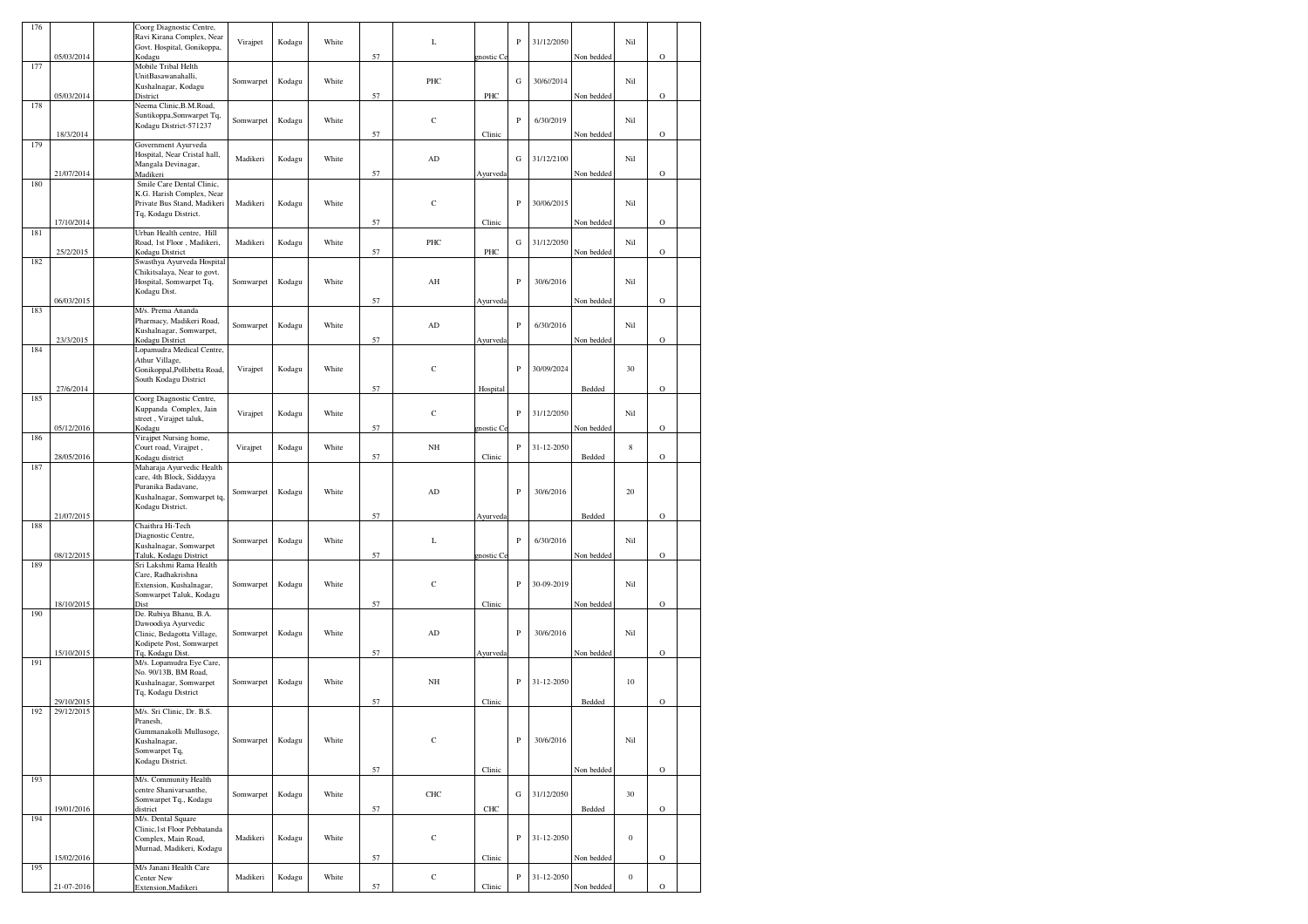| 196 |            | A.P. Diagnostic centre,                                    |           |        |       |    |             |                 |              |            |            |                  |             |  |
|-----|------------|------------------------------------------------------------|-----------|--------|-------|----|-------------|-----------------|--------------|------------|------------|------------------|-------------|--|
|     |            | Mahila samaja complex,                                     | Somwarpet | Kodagu | White |    | L           |                 | $\, {\bf P}$ | Returned   |            | $\boldsymbol{0}$ |             |  |
|     | 15/02/2016 | Somwarpet Taluk, Kodagu<br>District                        |           |        |       | 57 |             | gnostic Co      |              |            | Non bedded |                  | $\mathbf O$ |  |
| 197 |            | Primary Veterinary Centre,                                 |           |        |       |    |             |                 |              |            |            |                  |             |  |
|     |            | Besagoor, Beekesedalur<br>Post, Virajpet Taluk,            | Virajpet  | Kodagu | White |    | PVC         |                 | G            | 31-12-2050 |            | $\boldsymbol{0}$ |             |  |
|     | 18/10/2016 | Kodagu                                                     |           |        |       | 57 |             | Veterinar       |              |            | Non bedded |                  | $\mathbf O$ |  |
| 198 |            | Athreya Hospital,                                          |           |        |       |    |             |                 |              |            |            |                  |             |  |
|     | 26/09/2016 | Gonikoppal Road, Virajpet<br>Taluk, Kodagu District        | Virajpet  | Kodagu | White | 57 | $_{\rm NH}$ | Hospital        | $\, {\bf p}$ | 31/12/2100 | Non bedded | Nil              | $\mathbf O$ |  |
| 199 |            | Laxmi clinic, Napoklu,                                     | Somwarpet | Kodagu | White |    | $\mathbf C$ |                 | ${\bf P}$    | 31-12-2050 |            | $\boldsymbol{0}$ |             |  |
| 200 | 02/11/2016 | Madikeri<br>Soujanya clinic, Napoklu,                      |           |        |       | 57 |             | Clinic          |              |            | Non bedded |                  | $\circ$     |  |
|     | 28/11/2016 | Madikeri                                                   | Somwarpet | Kodagu | White | 57 | $\mathbf C$ | Clinic          | $\, {\bf p}$ | 31-12-2050 | Non bedded | $\boldsymbol{0}$ | $\mathbf O$ |  |
| 201 | 28/11/2016 | glenlorna estate, tata coffee<br>ltd, hudikeri Virajpet    | Somwarpet | Kodagu | White | 57 | $\mathbf C$ | Clinic          | $\, {\bf P}$ | 31-12-2050 | Non bedded | $\boldsymbol{0}$ | $\circ$     |  |
| 202 |            | Rajarama shetty,                                           |           |        |       |    |             |                 |              |            |            |                  |             |  |
|     |            | Manjunatha clinic, near                                    |           |        |       |    |             |                 |              |            |            |                  |             |  |
|     |            | annapoona medical KRC<br>circle, Shanivarsanthe,           | Somwarpet | Kodagu | White |    | $\mathbf C$ |                 | $\, {\bf P}$ | 31-12-2050 |            | $\boldsymbol{0}$ |             |  |
|     |            | Somwarpet Taluk, Kodagu                                    |           |        |       |    |             |                 |              |            |            |                  |             |  |
| 203 | 12/05/2016 | District<br>Swarna clinic, Kushalnagar,                    |           |        |       | 57 |             | Clinic          |              |            | Non bedded |                  | $\circ$     |  |
|     |            | Somwarpet Taluk, Kodagu                                    | Somwarpet | Kodagu | White |    | $\mathbf C$ |                 | $\, {\bf p}$ | 31-12-2050 |            | $\boldsymbol{0}$ |             |  |
|     | 04/01/2017 | district                                                   |           |        |       | 57 |             | Clinic          |              |            | Non bedded |                  | $\mathbf O$ |  |
| 204 |            | Mamatha shetty,<br>Manjunatha clinic, Kudige               |           |        |       |    |             |                 |              |            |            |                  |             |  |
|     |            | main road, Kudige                                          | Somwarpet | Kodagu | White |    | $\mathbf C$ |                 | P            | 31-12-2050 |            | $\boldsymbol{0}$ |             |  |
|     | 04/12/2017 | somwarpet Taluk, Kodagu<br>district                        |           |        |       | 57 |             | Clinic          |              |            | Non bedded |                  | $\mathbf O$ |  |
| 205 |            | Manjunatha clinic, Near                                    |           |        |       |    |             |                 |              |            |            |                  |             |  |
|     |            | Annapoorna medical KRC                                     | Somwarpet | Kodagu | White |    | $\mathbf C$ |                 | $\, {\bf P}$ | 31-12-2050 |            | $\boldsymbol{0}$ |             |  |
|     | 12/02/2016 | circle, shanivarasanthe<br>somwarpet taluk, Kodagu         |           |        |       | 57 |             | Clinic          |              |            | Non bedded |                  | $\mathbf O$ |  |
| 206 |            | swarna clinic ,nellihudikeri                               |           |        |       |    |             |                 |              |            |            |                  |             |  |
|     | 12/02/2016 | main road, somwarpet taluk,<br>kodagu                      | Somwarpet | Kodagu | White | 57 | $\mathbf C$ | $_{\rm Clinic}$ | P            | 31-12-2050 | Non bedded | $\boldsymbol{0}$ | $\circ$     |  |
| 207 |            | M/s Cauvery clinic, Cauvery                                |           |        |       |    |             |                 |              |            |            |                  |             |  |
|     |            | Complex, FMC ROAD,                                         | Virajpet  | Kodagu | White |    | Н           |                 | $\, {\bf p}$ | 31-12-2050 |            | 30               |             |  |
|     | 25/01/2008 | Virajpet Taluk, Kodagu<br>District.                        |           |        |       | 57 |             | Clinic          |              |            | Bedded     |                  | $\circ$     |  |
| 208 |            | Cauvery Diagnostic                                         |           |        |       |    |             |                 |              |            |            |                  |             |  |
|     |            | Ladoratory, Jayalaxmi<br>complex.Main Road,                |           |        |       |    |             |                 |              |            |            |                  |             |  |
|     |            | Gonioppal -571213, Virajpet                                | Virajpet  | Kodagu | White |    | L           |                 | ${\bf P}$    | 31-12-2050 |            | $\boldsymbol{0}$ |             |  |
|     | 22/05/2017 | Taluk, Kodagu District.                                    |           |        |       | 57 |             | mostic Co       |              |            | Non bedded |                  | $\mathbf O$ |  |
| 209 |            | Cauvery Diagnostic and                                     |           |        |       |    |             |                 |              |            |            |                  |             |  |
|     |            | Scanning                                                   | Virajpet  | Kodagu | White |    | L           |                 | $\, {\bf p}$ | 31-12-2050 |            | $\boldsymbol{0}$ |             |  |
|     |            | CentreComplex,FMC<br>ROAD, Virajpet Taluk,                 |           |        |       |    |             |                 |              |            |            |                  |             |  |
|     | 19/09/2017 | Kodagu District.                                           |           |        |       | 57 |             | nostic C        |              |            | Non bedded |                  | $\mathbf O$ |  |
| 210 |            | Natural wellness and pain<br>relief Clinic, Telugu Street, |           |        |       |    |             |                 |              |            |            |                  |             |  |
|     |            | Virajpet Taluk, Kodagu                                     | Virajpet  | Kodagu | White |    | $\mathbf C$ |                 | $\, {\bf p}$ | 31-12-2050 |            | $\boldsymbol{0}$ |             |  |
| 211 | 21/06/2017 | District.<br>Rohini Diagnistic Centre,                     |           |        |       | 57 |             | Clinic          |              |            | Non bedded |                  | $\mathbf O$ |  |
|     |            | Behind SBI, Kohinoor                                       | Madikeri  | Kodagu | White |    | L           |                 | P            | 31-12-2050 |            | $\boldsymbol{0}$ |             |  |
|     | 19/07/2017 | Road, Madikeri Town,                                       |           |        |       | 57 |             |                 |              |            | Non bedded |                  | $\mathbf O$ |  |
| 212 |            | Kodagu District.<br>Dental Clinic #4                       |           |        |       |    |             | gnostic Ce      |              |            |            |                  |             |  |
|     |            | Jayalakshmi Complex                                        | Virajpet  | Kodagu | White |    | $\mathbf C$ |                 | $\, {\bf P}$ | 31-12-2050 |            | $\boldsymbol{0}$ |             |  |
|     | 28/08/2017 | Gonikoppal Virajpet Taluk,<br>Kodagu District.             |           |        |       | 57 |             | Clinic          |              |            | Non bedded |                  | $\mathbf O$ |  |
| 213 |            | M/s. Lalitha Dental Clinic,                                |           |        |       |    |             |                 |              |            |            |                  |             |  |
|     |            | Canara Bank Building,<br>B.M.Road, Kushalnagar,            | Somwarpet | Kodagu | White |    | $\mathbf C$ |                 | $\, {\bf p}$ | 31/12/2050 |            | $\boldsymbol{0}$ |             |  |
|     |            | Somwarpet Taluk, Kodagu                                    |           |        |       |    |             |                 |              |            |            |                  |             |  |
| 214 | 09/06/2017 | District.<br>Sri Shashikanth Rai M/s                       |           |        |       | 57 |             | ental Clin      |              |            | Non bedded |                  | O           |  |
|     |            | Suntikoppa Dental Clinic,                                  |           |        |       |    |             |                 |              |            |            |                  |             |  |
|     |            | Hospital Road, Suntikoppa,<br>Somwarpet Kodagu District    | Somwarpet | Kodagu | White |    | $\mathbf C$ |                 | $\, {\bf P}$ | 31-12-2050 |            | $\boldsymbol{0}$ |             |  |
|     | 13/09/2017 |                                                            |           |        |       | 57 |             | ental Clin      |              |            | Non bedded |                  | $\mathbf O$ |  |
| 215 |            | Smitha eye care centre,                                    |           |        |       |    |             |                 |              |            |            |                  |             |  |
|     |            | Kodagu eye clinic building,<br>junior collage road,        | Madikeri  | Kodagu | White |    | $\mathbf C$ |                 | $\, {\bf P}$ | 31-12-2050 |            | $\boldsymbol{0}$ |             |  |
|     | 27/01/2017 | Madikeri, Kodagu District                                  |           |        |       | 57 |             | Clinic          |              |            | Non bedded |                  | $\mathbf O$ |  |
| 216 |            | Sri Theerthakumar M.R,<br>Navyashree Polyclinic,           |           |        |       |    |             |                 |              |            |            |                  |             |  |
|     |            | No.10, BCJ Complex,                                        | Somwarpet | Kodagu | White |    | $\mathbf C$ |                 | $\, {\bf P}$ | 31-12-2050 |            | $\boldsymbol{0}$ |             |  |
|     | 09/12/2017 | Shanivarsanthe Somwarpet<br>Taluk Kodgau District          |           |        |       | 57 |             | Clinic          |              |            | Non bedded |                  | $\mathbf O$ |  |
| 217 |            | M/s Dhanwantari Clinic,                                    |           |        |       |    |             |                 |              |            |            |                  |             |  |
|     |            | Gudshepherd Convent Road,                                  |           |        |       |    |             |                 |              |            |            |                  |             |  |
|     |            | Ammathi, Karmadu Village<br>and Post, Virajpet Taluk       | Virajpet  | Kodagu | White |    | С           |                 | $\, {\bf p}$ | 31-12-2050 |            | $\boldsymbol{0}$ |             |  |
|     | 29/12/2016 | Kodagu Distirct.                                           |           |        |       | 57 |             | Clinic          |              |            | Non bedded |                  | $\circ$     |  |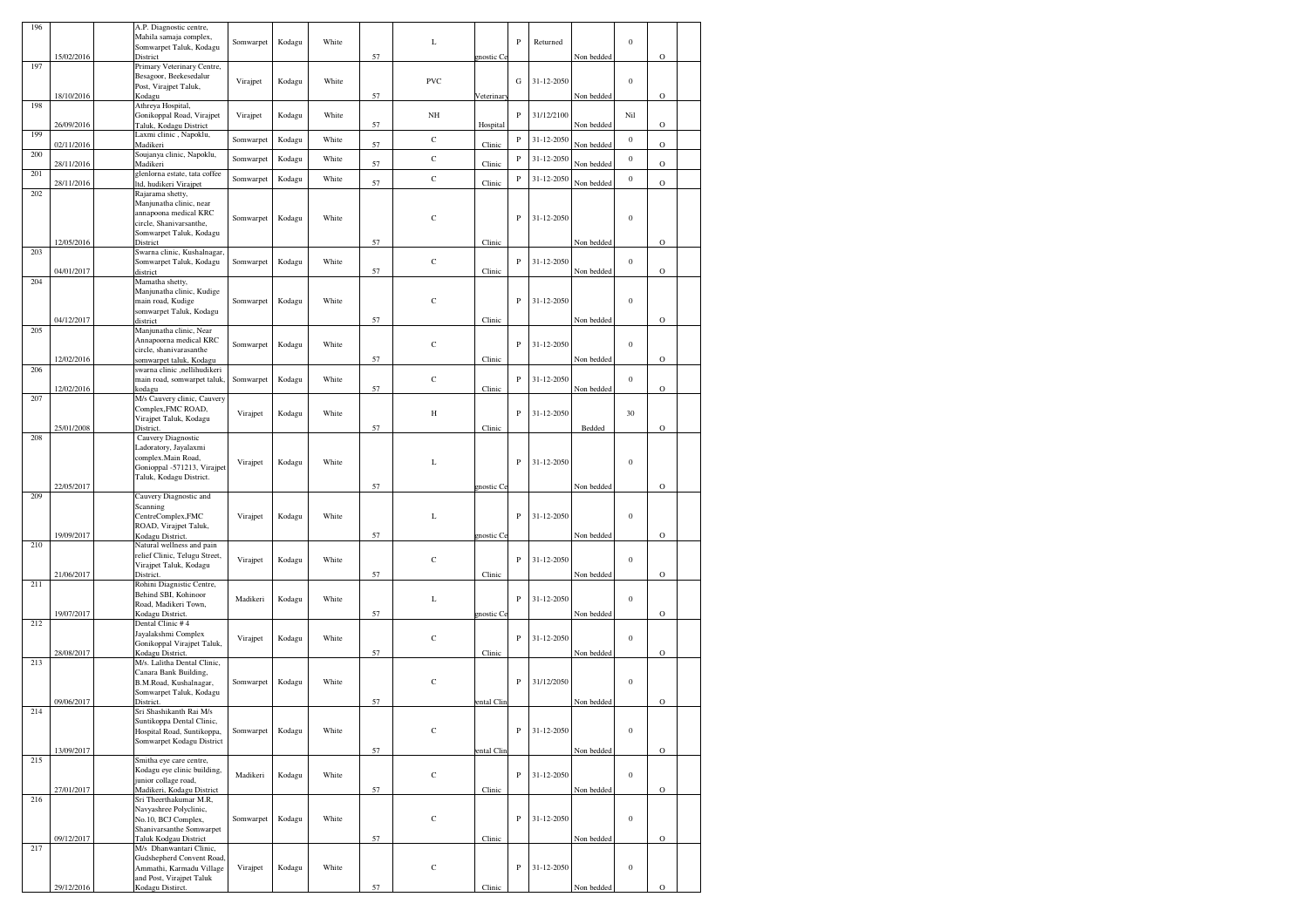| 218 |            | M/s Sameekaha Dental                                  |           |        |       |    |             |            |              |            |            |                  |             |  |
|-----|------------|-------------------------------------------------------|-----------|--------|-------|----|-------------|------------|--------------|------------|------------|------------------|-------------|--|
|     |            | Clinic, Conapathy Street,                             | Madikeri  | Kodagu | White |    | $\mathbf C$ |            | P            | 31-12-2050 |            | $\bf{0}$         |             |  |
|     | 27/01/2017 | Madikeri, Kodagu District                             |           |        |       | 57 |             | ental Clin |              |            | Non bedded |                  | $\circ$     |  |
| 219 |            | M/s Mediplex Diagnistic                               |           |        |       |    |             |            |              |            |            |                  |             |  |
|     |            | Center. #96/A, Golden<br>Elite, B.M Road, Opp. To     |           |        |       |    |             |            |              |            |            |                  |             |  |
|     |            | RMC Yard, Kushalnagar,                                | Somwarpet | Kodagu | White |    | L           |            | ${\bf P}$    | 30-12-2050 |            | $\boldsymbol{0}$ |             |  |
|     |            | Somwarpet Taluk Kodagu                                |           |        |       |    |             |            |              |            |            |                  |             |  |
|     | 17/10/2017 | District                                              |           |        |       | 57 |             | gnostic Ce |              |            | Non bedded |                  | $\circ$     |  |
| 220 |            | Arathi Health Care B.M                                |           |        |       |    |             |            |              |            |            |                  |             |  |
|     |            | Road, Kushalnagar,                                    | Somwarpet | Kodagu | White |    | $\mathbf C$ |            | ${\bf P}$    | 30-12-2050 |            | $\mathbf{0}$     |             |  |
|     |            | Somwarpet Taluk, kodagu                               |           |        |       |    |             |            |              |            |            |                  |             |  |
|     | 18/01/2017 | District.                                             |           |        |       | 57 |             | Clinic     |              |            | Non bedded |                  | $\circ$     |  |
| 221 |            | Sri Ganesh X-rays ECG and                             |           |        |       |    |             |            |              |            |            |                  |             |  |
|     |            | Colour Doppler scanning<br>center. Opp Ganpathi       |           |        |       |    |             |            |              |            |            |                  |             |  |
|     |            | temple circle, mylar                                  | Somwarpet | Kodagu | White |    | $\mathbf C$ |            | $\, {\bf P}$ | 30-12-2050 |            | $\boldsymbol{0}$ |             |  |
|     |            | complex, kushalnagar,                                 |           |        |       |    |             |            |              |            |            |                  |             |  |
|     |            | Somwarpet Kodagu district.                            |           |        |       |    |             |            |              |            |            |                  |             |  |
|     | 12/05/2016 |                                                       |           |        |       | 57 |             | Clinic     |              |            | Non bedded |                  | $\circ$     |  |
| 222 |            | M/s Day Care Center SSR                               |           |        |       |    |             |            |              |            |            |                  |             |  |
|     |            | Raod, Virajpet Taluk,                                 | Virajpet  | Kodagu | White |    | $\mathbf C$ |            | $\, {\bf p}$ | 30-12-2050 |            | $\boldsymbol{0}$ |             |  |
|     | 11/02/2016 | Kodagu District.                                      |           |        |       | 57 |             | Clinic     |              |            | Non bedded |                  | $\circ$     |  |
| 223 |            | M/s Skin and Hair Care<br>Centre Bypass Road          |           |        |       |    |             |            |              |            |            |                  |             |  |
|     |            | Ganikappal, Virapet Taluk,                            | Virajpet  | Kodagu | White |    | $\mathbf C$ |            | $\, {\bf P}$ | 30-12-2050 |            | $\boldsymbol{0}$ |             |  |
|     | 18/01/2017 | Kodagu District                                       |           |        |       | 57 |             | Clinic     |              |            | Non bedded |                  | $\circ$     |  |
| 224 |            | M/s Uma Clinic Main Road                              |           |        |       |    |             |            |              |            |            |                  |             |  |
|     |            | Suntikoppa, Somwarpet                                 | Somwarpet | Kodagu | White |    | $\mathbf C$ |            | ${\bf P}$    | 31-12-2050 |            | $\boldsymbol{0}$ |             |  |
|     |            | Taluk, Kodagu District.                               |           |        |       |    |             |            |              |            |            |                  |             |  |
|     | 02/01/2017 |                                                       |           |        |       | 57 |             | Clinic     |              |            | Non bedded |                  | $\circ$     |  |
| 225 |            | M/s St Michael's Clinic,<br>Main Road, Somwarpet      | Somwarpet | Kodagu | White |    | $\mathbf C$ |            | $\, {\bf p}$ | 31-12-2050 |            | $\boldsymbol{0}$ |             |  |
|     | 13/02/2017 | Taluk, Kodagu District.                               |           |        |       | 57 |             | Clinic     |              |            | Non bedded |                  | $\circ$     |  |
| 226 |            | Sri Ramesh .K M/s Health                              |           |        |       |    |             |            |              |            |            |                  |             |  |
|     |            | Care Clinical Lad, near                               |           |        |       |    |             |            |              |            |            |                  |             |  |
|     |            | Ganapathi temple FMC                                  | Somwarpet | Kodagu | White |    | $\mathbf C$ |            | P            | 31-12-2050 |            | $\boldsymbol{0}$ |             |  |
|     |            | Circle, Kushalnagar,                                  |           |        |       |    |             |            |              |            |            |                  |             |  |
|     |            | Somwarpet Taluk, Kodagu                               |           |        |       |    |             |            |              |            |            |                  |             |  |
|     | 03/09/2017 | District.                                             |           |        |       | 57 |             | Clinic     |              |            | Non bedded |                  | $\circ$     |  |
| 227 |            | Town Clinic, Sri Ganesh<br>Medicals Building, College |           |        |       |    |             |            |              |            |            |                  |             |  |
|     |            | Road, Madikeri, Kodagu                                | Madikeri  | Kodagu | White |    | $\mathbf C$ |            | $\, {\bf p}$ | 31-12-2050 |            | $\boldsymbol{0}$ |             |  |
|     | 08/09/2016 | District                                              |           |        |       | 57 |             | Clinic     |              |            | Non bedded |                  | $\circ$     |  |
| 228 |            | Diacare Diagnostic                                    |           |        |       |    |             |            |              |            |            |                  |             |  |
|     |            | centre, Ist Floor, Srinidhi                           |           |        |       |    |             |            |              |            |            |                  |             |  |
|     |            | complex, Omkareshwara                                 | Madikeri  | Kodagu | White |    | D           |            | ${\bf P}$    | 31-12-2050 |            | $\boldsymbol{0}$ |             |  |
|     |            | Temple Road, Chickpet,                                |           |        |       |    |             |            |              |            |            |                  |             |  |
|     | 02/10/2017 | Madikeri, Kodagu District                             |           |        |       | 57 |             | gnostic Ce |              |            | Non bedded |                  | $\circ$     |  |
| 229 |            | Shri amma clinic, Muddu<br>complex, Near Bus stand    |           |        |       |    |             |            |              |            |            |                  |             |  |
|     |            | murnad, madikeri Taluk,                               | Madikeri  | Kodagu | White |    | $\mathbf C$ |            | ${\bf P}$    | 31-12-2050 |            | $\boldsymbol{0}$ |             |  |
|     | 02/10/2017 | Kodagu                                                |           |        |       | 57 |             | Clinic     |              |            | Non bedded |                  | $\circ$     |  |
| 230 |            | Shankar ENT surgery clinic                            |           |        |       |    |             |            |              |            |            |                  |             |  |
|     |            | BM Road, Suntikoppa,                                  | Somwarpet | Kodagu | White |    | $\mathbf C$ |            | ${\bf P}$    | 31-12-2050 |            | $\mathbf{0}$     |             |  |
|     | 01/10/2017 | Somwarpet Taluk, Kodagu                               |           |        |       | 57 |             | Clinic     |              |            | Non bedded |                  | $\circ$     |  |
| 231 |            | Dental Home Opp. Bank of                              |           |        |       |    |             |            |              |            |            |                  |             |  |
|     |            | Baroda, BM Road,                                      | Somwarpet | Kodagu | White |    | $\mathbf C$ |            | ${\bf P}$    | 31-12-2050 |            | $\boldsymbol{0}$ |             |  |
|     | 29/12/2016 | Kushalnagar, Somwarpet<br>Taluk, Kodagu               |           |        |       | 57 |             | ental Clin |              |            | Non bedded |                  | $\circ$     |  |
| 232 |            | Guru clinical laboratory                              |           |        |       |    |             |            |              |            |            |                  |             |  |
|     |            | near gayathri medical                                 |           |        |       |    |             |            |              |            |            |                  |             |  |
|     |            | hospital road, somwarpet                              | Somwarpet | Kodagu | White |    | D           |            | $\, {\bf p}$ | 31-12-2050 |            | $\boldsymbol{0}$ |             |  |
|     | 14/03/2017 | kodagu                                                |           |        |       | 57 |             | Clinic     |              |            | Non bedded |                  | $\circ$     |  |
| 233 |            | Asha clinic santhur                                   |           |        |       |    |             |            |              |            |            |                  |             |  |
|     |            | complex, pollibetta, virajpet                         | Virajpet  | Kodagu | White |    | $\mathbf C$ |            | P            | 31-12-2050 |            | $\mathbf{0}$     |             |  |
|     | 03/09/2017 | Smyle dental clinic, SNDP                             |           |        |       | 57 |             | Clinic     |              |            | Non bedded |                  | $\circ$     |  |
| 234 |            | complex, siddapura, virajpet                          | Virajpet  | Kodagu | White |    | $\mathbf C$ |            | $\, {\bf p}$ | 31-12-2050 |            | $\boldsymbol{0}$ |             |  |
|     | 02/04/2017 | taluk, kodagu                                         |           |        |       | 57 |             | Clinic     |              |            | Non bedded |                  | $\circ$     |  |
| 235 |            | Jagadhamba clinical                                   |           |        |       |    |             |            |              |            |            |                  |             |  |
|     |            | laboratory, st.philomena                              | Somwarpet | Kodagu | White |    | $\mathbf C$ |            | $\, {\bf P}$ | 31-12-2050 |            | $\boldsymbol{0}$ |             |  |
|     |            | complex, suntikoppa,                                  |           |        |       |    |             |            |              |            |            |                  |             |  |
|     | 25/2/2017  | somwarpet, kodagu                                     |           |        |       | 57 |             | Clinic     |              |            | Non bedded |                  | $\circ$     |  |
| 236 |            | Nanda clinic, mysore road,                            |           |        |       |    |             |            |              |            |            |                  |             |  |
|     | 25/02/2017 | siddapura, virajpet Taluk,                            | Virajpet  | Kodagu | White | 57 | $\mathbf C$ | Clinic     | $\, {\bf P}$ | 31-12-2050 | Non bedded | $\boldsymbol{0}$ | $\rm{O}$    |  |
| 237 |            | Kodagu District<br>amrutha sinchana                   |           |        |       |    |             |            |              |            |            |                  |             |  |
|     |            | diagnostic, college road,                             | Madikeri  | Kodagu | White |    | $\mathbf C$ |            | $_{\rm P}$   | 31-12-2050 |            | $\boldsymbol{0}$ |             |  |
|     | 03/07/2017 | Madikeri Taluk, Kodagu.                               |           |        |       | 57 |             | gnostic Ce |              |            | Non bedded |                  | $\mathbf O$ |  |
| 238 |            | Pushpanjali dental clinic,                            |           |        |       |    |             |            |              |            |            |                  |             |  |
|     |            | Bethu road, Napoklu town,                             | Madikeri  | Kodagu | White |    | $\mathbf C$ |            | $\, {\bf P}$ | 31-12-2050 |            | $\boldsymbol{0}$ |             |  |
|     | 24/03/2017 | kodagu                                                |           |        |       | 57 |             | ental Clin |              |            | Non bedded |                  | $\circ$     |  |
| 239 |            | Sanjeevini Medical Centre,                            |           |        |       |    |             |            |              |            |            |                  |             |  |
|     |            | Anantha Ganga Building,<br>Opp. IDBI Bank, College    |           |        |       |    |             |            |              |            |            |                  |             |  |
|     |            | Road, Madikeri Taluk,                                 | Madikeri  | Kodagu | White |    | $\mathbf C$ |            | $\, {\bf P}$ | 31-12-2050 |            | $\boldsymbol{0}$ |             |  |
|     |            | Kodagu District                                       |           |        |       |    |             |            |              |            |            |                  |             |  |
|     | 03/07/2017 |                                                       |           |        |       | 57 |             | Clinic     |              |            | Non bedded |                  | $\circ$     |  |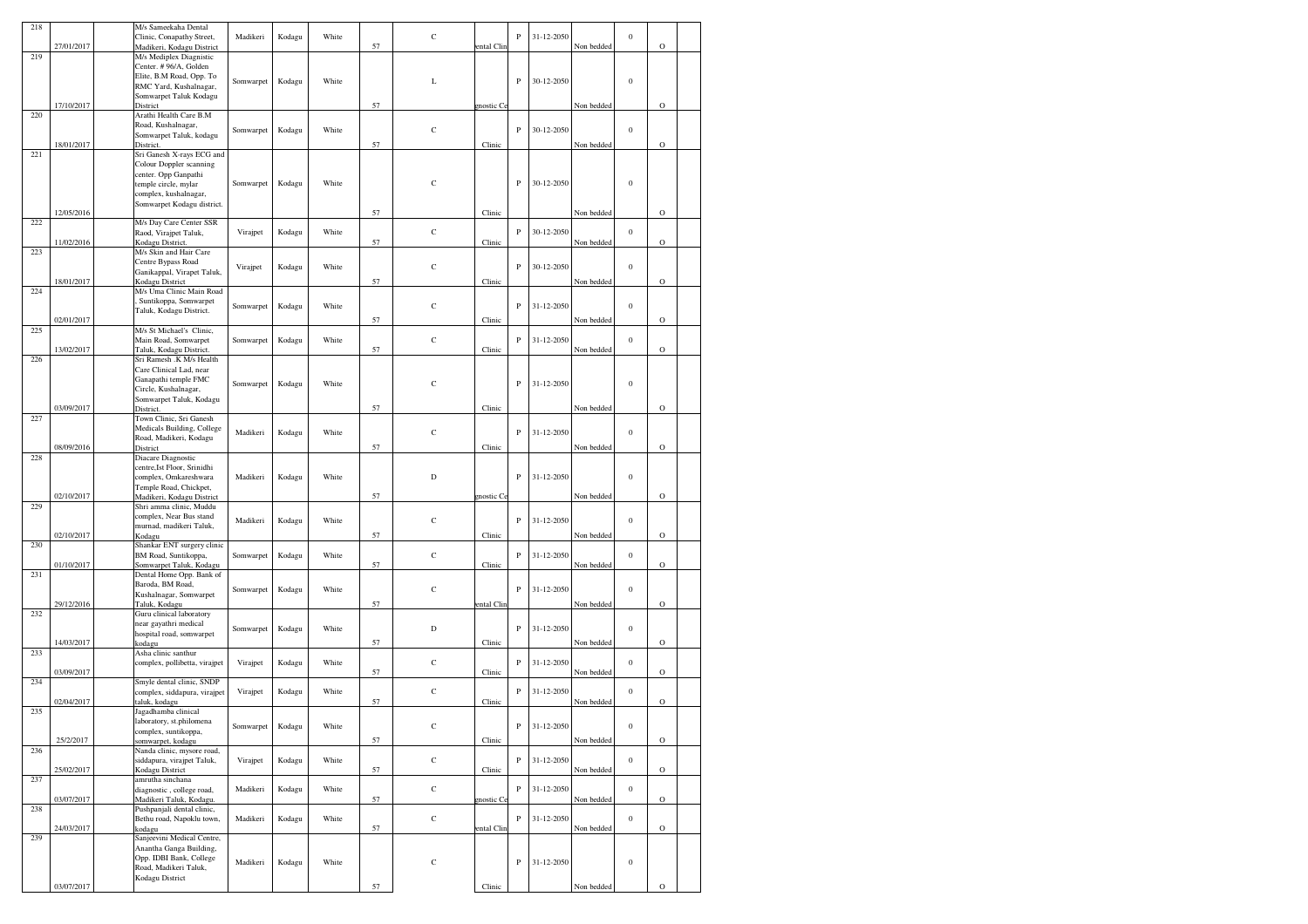| 240 |                          | Dr. K.B.Suryakumar,                                  |           |        |       |    |             |            |              |            |            |                  |             |  |
|-----|--------------------------|------------------------------------------------------|-----------|--------|-------|----|-------------|------------|--------------|------------|------------|------------------|-------------|--|
|     |                          | Family Clinic, College<br>Road, Madikeri, Kodagu     | Madikeri  | Kodagu | White |    | $\mathbf C$ |            | P            | 31-12-2050 |            | $\boldsymbol{0}$ |             |  |
|     | 03/09/2017               | District.                                            |           |        |       | 57 |             | Clinic     |              |            | Non bedded |                  | $\mathbf O$ |  |
| 241 |                          | Coorg Cosmocare Clinic,                              |           |        |       |    |             |            |              |            |            |                  |             |  |
|     |                          | No. 3 Kishnali Complex,                              | Madikeri  | Kodagu | White |    | $\mathbf C$ |            | ${\bf P}$    | 31/12/2050 |            | $\boldsymbol{0}$ |             |  |
|     | 16/11/2017               | Near Subriegister Office,<br>Kohinoor Road, Madikeri |           |        |       | 57 |             | Clinic     |              |            | Non bedded |                  | $\rm{O}$    |  |
| 242 |                          | Dental Clinic, Bapu                                  |           |        |       |    |             |            |              |            |            |                  |             |  |
|     |                          | Complex, Near Bus stand                              | Virajpet  | Kodagu | White |    | $\mathbf C$ |            | $\mathbf P$  | 31/12/2050 |            | $\boldsymbol{0}$ |             |  |
|     |                          | Gonikoppal, Virajpet Taluk,                          |           |        |       |    |             |            |              |            |            |                  |             |  |
| 243 | 01/10/2017<br>16/12/2016 | Kodagu.<br>Rama Clinic Near Bus stand                |           |        |       | 57 |             | ental Clin |              |            | Non bedded |                  | $\mathbf O$ |  |
|     |                          | Kodlipet, Somwarpet Taluk.                           | Somwarpet | Kodagu | White |    | С           |            | P            | 31/12/2050 |            | $\boldsymbol{0}$ |             |  |
|     |                          |                                                      |           |        |       | 57 |             | Clinic     |              |            | Non bedded |                  | $\mathbf O$ |  |
| 244 |                          | M/S Ashwini Clinic Main                              | Madikeri  | Kodagu | White |    | $\mathbf C$ |            | ${\bf P}$    | 31/12/2050 |            | $\boldsymbol{0}$ |             |  |
|     | 01/10/2017               | Raod Murnad Madikeri<br>Kodagu                       |           |        |       | 57 |             | Clinic     |              |            | Non bedded |                  | $\circ$     |  |
| 245 |                          | Child Care Centre clinic,                            |           |        |       |    |             |            |              |            |            |                  |             |  |
|     |                          | Kupanda complex, Jain                                | Virajpet  | Kodagu | White |    | $\mathbf C$ |            | ${\bf P}$    | 31/12/2050 |            | $\boldsymbol{0}$ |             |  |
|     | 11/02/2016               | Street Ammathi Road,<br>Virajpet, Kodagu District    |           |        |       | 57 |             | Clinic     |              |            | Non bedded |                  | $\circ$     |  |
| 246 |                          | Swami                                                |           |        |       |    |             |            |              |            |            |                  |             |  |
|     |                          | Bhodhaswarapananda SIR-                              |           |        |       |    |             |            |              |            |            |                  |             |  |
|     |                          | Ramakrishna Sevashrama                               | Virajpet  | Kodagu | White |    | $\mathbf C$ |            | P            | 31/12/2050 |            | $\boldsymbol{0}$ |             |  |
|     | 03/09/2017               | Hospital, Ponnampet,<br>Virajpet.                    |           |        |       | 57 |             | Clinic     |              |            | Non bedded |                  | $\mathbf O$ |  |
| 247 |                          | Nandini Day Care Centre,                             |           |        |       |    |             |            |              |            |            |                  |             |  |
|     |                          | Dr.V.K.Chengappa, Field                              | Madikeri  | Kodagu | White |    | $\mathbf C$ |            | $\, {\bf P}$ | 31/12/2050 |            | $\boldsymbol{0}$ |             |  |
|     |                          | Marshal Kariyappa Road,                              |           |        |       | 57 |             |            |              |            |            |                  | $\mathbf O$ |  |
| 248 | 18/01/2017               | Napoklu, Madikeri<br>M/s Mathrushree Dental          |           |        |       |    |             | Clinic     |              |            | Non bedded |                  |             |  |
|     |                          | Care Opp. Govt Hospital,                             | Virajpet  | Kodagu | White |    | $\mathbf C$ |            | $\, {\bf P}$ | 31/12/2050 |            | $\boldsymbol{0}$ |             |  |
|     |                          | Haridharshan Arcade,                                 |           |        |       |    |             |            |              |            |            |                  |             |  |
| 249 | 01/10/2017               | Gonikoppa, Kodagu.<br>Medicare Diagnostic Centre,    |           |        |       | 57 |             | ental Clin |              |            | Non bedded |                  | $\mathbf O$ |  |
|     | 03/07/2017               | M.D.Block, Somwarpet,                                | Somwarpet | Kodagu | White |    | $\mathbf C$ |            | $\, {\bf P}$ | 12/31/2050 |            | $\boldsymbol{0}$ |             |  |
|     |                          | Kodagu District.                                     |           |        |       |    |             |            |              |            |            |                  |             |  |
| 250 |                          | Arogya Clinic, Kunchi                                |           |        |       | 57 |             | nostic C   |              |            | Non bedded |                  | $\circ$     |  |
|     |                          | Abdulla, J.N. Main Road,                             | Madikeri  | Kodagu | White |    | С           |            | ${\bf P}$    | 31/12/2050 |            | $\boldsymbol{0}$ |             |  |
|     | 21/06/2017               | Murnad, Madikeri                                     |           |        |       | 57 |             | Clinic     |              |            | Non bedded |                  | $\mathbf O$ |  |
| 251 |                          | Amba Dental Practice, Race<br>Cource Road, New       | Madikeri  | Kodagu | White |    | С           |            | P            | 31/12/2050 |            | $\boldsymbol{0}$ |             |  |
|     | 19/7/2017                | Extension, Madikeri                                  |           |        |       | 57 |             | ental Clin |              |            | Non bedded |                  | $\mathbf O$ |  |
| 252 |                          | M.U.Sarthzuddin, Sana X-                             |           |        |       |    |             |            |              |            |            |                  |             |  |
|     | 07/01/2018               | Ray, Kudige Road<br>Kushalnagar                      | Somwarpet | Kodagu | White | 57 | $\mathsf C$ | Clinic     | $\, {\bf p}$ | 31/12/2050 | Non bedded | $\boldsymbol{0}$ | $\circ$     |  |
| 253 |                          | Guardian Angel Health                                |           |        |       |    |             |            |              |            |            |                  |             |  |
|     |                          | Clinic, Health Clinical                              |           |        |       |    |             |            |              |            |            |                  |             |  |
|     |                          | Laboratory, B.M.Road,                                | Somwarpet | Kodagu | White |    | $\mathbf C$ |            | $\mathbf P$  | 31/12/2050 |            | $\boldsymbol{0}$ |             |  |
|     |                          | Suntikoppa, Near<br>Manapuram, Somwarpet             |           |        |       |    |             |            |              |            |            |                  |             |  |
|     | 19/12/2017               | Taluk, Kodagu.                                       |           |        |       | 57 |             | Clinic     |              |            | Non bedded |                  | $\mathbf O$ |  |
| 254 |                          | Panacea Poly Clinic, Gowli                           |           |        |       |    |             |            |              |            |            |                  |             |  |
|     | 09/07/2017               | Street, Opp Indian Gas<br>Office, Madikeri, Kodagu.  | Madikeri  | Kodagu | White | 57 | С           | Clinic     | ${\bf P}$    | 31/12/2050 | Non bedded | $\boldsymbol{0}$ | $\circ$     |  |
| 255 |                          | Sri.Manjunatha                                       |           |        |       |    |             |            |              |            |            |                  |             |  |
|     |                          | Clinic, Konanur Main Road,                           |           |        |       |    |             |            |              |            |            |                  |             |  |
|     |                          | Hebbale, Kushalnagar<br>(Hobli), Somwarpet Taluk,    | Somwarpet | Kodagu | White |    | $\mathbf C$ |            | P            | 31/12/2050 |            | $\boldsymbol{0}$ |             |  |
|     |                          | Kodagu District.                                     |           |        |       |    |             |            |              |            |            |                  |             |  |
|     | 13/09/2017               |                                                      |           |        |       | 57 |             | Clinic     |              |            | Non bedded |                  | $\mathbf O$ |  |
| 256 |                          | Sri. Siddalingehswara<br>Clinic, Canara Bank         |           |        |       |    |             |            |              |            |            |                  |             |  |
|     |                          | Building, B.M.Road,                                  | Somwarpet | Kodagu | White |    | $\mathbf C$ |            | P            | 31/12/2050 |            | $\boldsymbol{0}$ |             |  |
|     |                          | Kushalnagar, Kodagu                                  |           |        |       |    |             |            |              |            |            |                  |             |  |
| 257 | 13/09/2017               | District.<br>New Kaivalya Clinical                   |           |        |       | 57 |             | Clinic     |              |            | Non bedded |                  | $\mathbf O$ |  |
|     |                          | Laboretory, Shop No.2, 1st                           |           |        |       |    |             |            |              |            |            |                  |             |  |
|     |                          | Floor, Block No.16, 3/21,                            | Madikeri  | Kodagu | White |    | $\mathbf C$ |            | P            | 31/12/2100 |            | $\boldsymbol{0}$ |             |  |
|     | 26/10/2017               | GT Road, Madikeri,                                   |           |        |       | 57 |             | Clinic     |              |            |            |                  | $\mathbf O$ |  |
| 258 |                          | Kodagu.<br>Sri Ganesh Clinic, Polibetta              |           |        |       |    |             |            |              |            | Non bedded |                  |             |  |
|     | 01/10/2018               | Road, Ammathi, Virajpet,                             | Virajpet  | Kodagu | White |    | $\mathbf C$ |            | $\, {\bf P}$ | 31/12/2050 |            | $\boldsymbol{0}$ |             |  |
|     |                          | Kodagu District.                                     |           |        |       | 57 |             | Clinic     |              |            | Non bedded |                  | $\mathbf O$ |  |
| 259 | 20/01/2018               | Coorg Diagnostic<br>Centre, Hub Town Complex,        |           |        |       |    |             |            |              |            |            |                  |             |  |
|     |                          | Murnad                                               | Madikeri  | Kodagu | White |    | $\mathbf D$ |            | $\, {\bf P}$ | 31/12/2050 |            | $\boldsymbol{0}$ |             |  |
|     |                          |                                                      |           |        |       | 57 |             | mostic Co  |              |            | Non bedded |                  | $\mathbf O$ |  |
| 260 | 20/01/2018               | P.N.M. Hospital,<br>Gonikoppal, Virajpet Taluk,      |           |        |       |    |             |            |              |            |            |                  |             |  |
|     |                          | Kodagu                                               | Virajpet  | Kodagu | White |    | Н           |            | P            | 31/12/2050 |            | 10               |             |  |
|     |                          |                                                      |           |        |       | 57 |             | Hospital   |              |            | Bedded     |                  | $\mathbf O$ |  |
| 261 | 24/01/2018               | S.V. Diagnostics Center,<br>B.M.Road, Suntikoppa,    | Somwarpet | Kodagu | White |    | D           |            | P            | 31/12/2050 |            | $\boldsymbol{0}$ |             |  |
|     |                          | Kodagu                                               |           |        |       | 57 |             | mostic Co  |              |            | Non bedded |                  | $\mathbf O$ |  |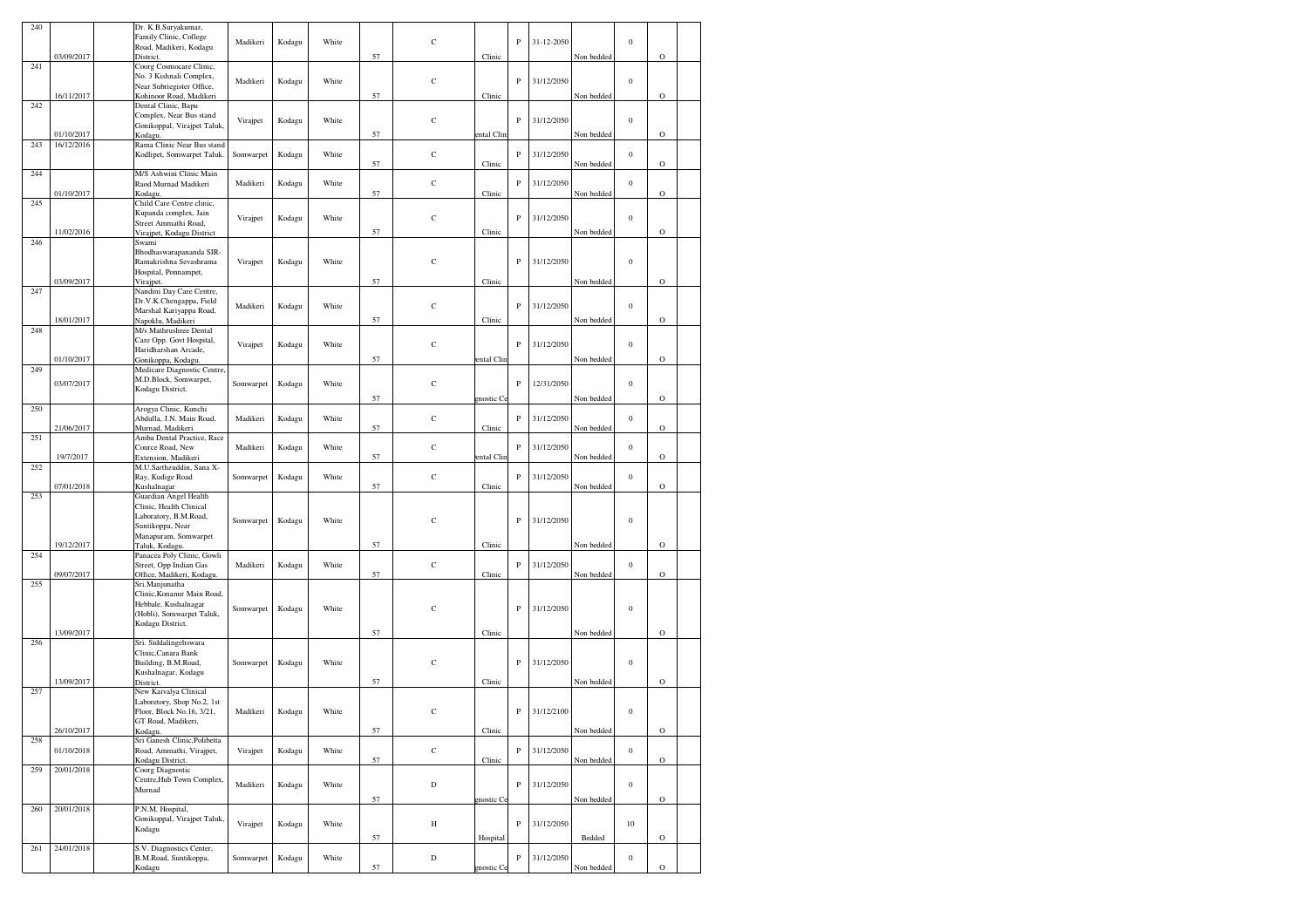| 262 |            | Silver Health Care Centre.                               |           |        |       |    |             |             |              |            |            |                  |             |  |
|-----|------------|----------------------------------------------------------|-----------|--------|-------|----|-------------|-------------|--------------|------------|------------|------------------|-------------|--|
|     |            | Madikeri Road Siddapura,                                 | Virajpet  | Kodagu | White |    | Н           |             | P            | 31/12/2050 |            | $\boldsymbol{0}$ |             |  |
| 263 | 20/01/2018 | Virajpet Kodagu                                          |           |        |       | 57 |             | Clinic      |              |            | Non bedded |                  | $\mathbf O$ |  |
|     |            | Dr. Praveen Deveragunda<br>Somappa, Enomyth              |           |        |       |    |             |             |              |            |            |                  |             |  |
|     |            | multispeciality Dental                                   |           |        |       |    |             |             |              |            |            |                  |             |  |
|     |            | Surgical Clinic, Manjunath                               | Somwarpet | Kodagu | White |    | Н           |             | $\, {\bf P}$ | 31/12/2050 |            | $\boldsymbol{0}$ |             |  |
|     |            | Complex, Opp to Govt                                     |           |        |       |    |             |             |              |            |            |                  |             |  |
|     | 12/01/2017 | Hospital Kushalnagar.                                    |           |        |       | 57 |             | ental clini |              |            | Non bedded |                  | $\circ$     |  |
| 264 |            | Kaveri Dental Clinic, Pooja                              |           |        |       |    |             |             |              |            |            |                  |             |  |
|     |            | Arcade, School Road,                                     | Madikeri  | Kodagu | White |    | $\mathbf C$ |             | $\mathbf P$  | 31/12/2050 |            | $\boldsymbol{0}$ |             |  |
|     | 12/3/2018  | Madikeri Taluk, Kodagu<br>District.                      |           |        |       | 57 |             | ental clin  |              |            | Non bedded |                  | $\circ$     |  |
| 265 |            | J.M. Diagnostic Center,                                  |           |        |       |    |             |             |              |            |            |                  |             |  |
|     |            | Siddapura, Virajpet Taluk                                | Virajpet  | Kodagu | White |    | $\mathbf D$ |             | $\, {\bf P}$ | 31/12/2050 |            | $\boldsymbol{0}$ |             |  |
|     | 7/4/2018   | Kodagu District                                          |           |        |       | 57 |             | nostic C    |              |            | Non bedded |                  | $\circ$     |  |
| 266 |            | Acme Dental Care,                                        |           |        |       |    |             |             |              |            |            |                  |             |  |
|     | 11/4/2018  | Gonikoppa Road, Virajpet<br>Taluk, Kodagu                | Virajpet  | Kodagu | White | 57 | $\mathbf C$ | ental Clin  | $\, {\bf P}$ | 31/12/2050 | Non bedded | $\boldsymbol{0}$ | $\mathbf O$ |  |
| 267 |            | Dental care Clinic, Polibetta                            |           |        |       |    |             |             |              |            |            |                  |             |  |
|     |            | Road, Ammathi-571211,                                    |           |        | White |    | $\mathbf C$ |             | $\mathbf P$  | 31/12/2050 |            | $\boldsymbol{0}$ |             |  |
|     |            | Virajpet Taluk, Kodagu                                   | Virajpet  | Kodagu |       |    |             |             |              |            |            |                  |             |  |
|     | 21/4/2018  | District                                                 |           |        |       | 57 |             | ental Clin  |              |            | Non bedded |                  | $\mathbf O$ |  |
| 268 |            | Blue Orchid Poly clinic &                                |           |        |       |    |             |             |              |            |            |                  |             |  |
|     |            | Diagnostic Centre, Opp.<br>Govt. Hospital, Gonikoppal,   | Virajpet  | Kodagu | White |    | $\mathbf C$ |             | ${\bf P}$    | 31/12/2050 |            | $\boldsymbol{0}$ |             |  |
|     |            | Virajpet Taluk, Kodagu                                   |           |        |       |    |             |             |              |            |            |                  |             |  |
|     | 18/5/2018  | District.                                                |           |        |       | 57 |             | Clinic      |              |            | Non bedded |                  | $\circ$     |  |
| 269 |            | Mr. K.A. Nanjappa Clinic,                                |           |        |       |    |             |             |              |            |            |                  |             |  |
|     |            | #03, C/o Pandrimalai Drug                                | Virajpet  | Kodagu | White |    | $\mathbf C$ |             | ${\bf P}$    | 31/12/2050 |            | $\boldsymbol{0}$ |             |  |
|     | 06/06/2018 | House, Siddapura, Kodagu<br>Dr. M.D. Sachidananda        |           |        |       | 57 |             | Clinic      |              |            | Non bedded |                  | $\circ$     |  |
| 270 |            | Murthy Memorial Hospital,                                |           |        |       |    |             |             |              |            |            |                  |             |  |
|     |            | BM Road, Kushalnagar                                     | Somwarpet | Kodagu | White |    | H           |             | P            | 31/12/2050 |            | 10               |             |  |
|     | 06/06/2018 | Somwarpet Taluk, Kodagu                                  |           |        |       | 57 |             | Hospital    |              |            | Bedded     |                  | $\circ$     |  |
| 271 |            | Coorg Health Care Centre,                                |           |        |       |    |             |             |              |            |            |                  |             |  |
|     |            | Supra plaza complex,                                     | Virajpet  | Kodagu | White |    | $\mathbf C$ |             | $\, {\bf P}$ | 31/12/2100 |            | $\boldsymbol{0}$ |             |  |
|     |            | Cuavery Nagar, Gonikoppal                                |           |        |       |    |             |             |              |            |            |                  |             |  |
| 272 | 27/06/2018 | 571213<br>Swaasthya Ayurveda                             |           |        |       | 57 |             | Clinic      |              |            | Non bedded |                  | $\circ$     |  |
|     |            | Village, Bekkesudlur,                                    |           |        |       |    |             |             |              |            |            |                  |             |  |
|     |            | Ponnampet, Virajpet Taluk,                               | Virajpet  | Kodagu | White |    | $\mathbf C$ |             | $\mathbf P$  | 31/12/2100 |            | $\boldsymbol{0}$ |             |  |
|     | 17/07/2018 | Kodagu District.                                         |           |        |       | 57 |             | ayurveda    |              |            | Non bedded |                  | $\mathbf O$ |  |
| 273 |            | Dental Clinic, 1st Floor, RT                             |           |        |       |    |             |             |              |            |            |                  |             |  |
|     |            | Complex, Temple Road,                                    | Madikeri  | Kodagu | White |    | C           |             | $\, {\bf P}$ | 31/12/2100 |            | $\boldsymbol{0}$ |             |  |
| 274 | 9/8/2018   | Chikpet, Madikeri.<br>Dentacare Dental Clinic,           |           |        |       | 57 |             | Clinic      |              |            | Non bedded |                  | $\mathbf O$ |  |
|     |            | Belliappa Arcade,                                        |           |        |       |    |             |             |              |            |            |                  |             |  |
|     |            | Opp.Canara Bank, Main                                    | Virajpet  | Kodagu | White |    | $\mathbf C$ |             | P            | 31/12/2100 |            | $\boldsymbol{0}$ |             |  |
|     |            | Road, Gonikoppa, Virajpet                                |           |        |       |    |             |             |              |            |            |                  |             |  |
|     | 08/07/2018 | Taluk, Kodagu District.                                  |           |        |       | 57 |             | ental Clin  |              |            | Non bedded |                  | $\circ$     |  |
| 275 |            | Laxmi Dental Clinic,                                     |           |        |       |    |             |             |              |            |            |                  |             |  |
|     | 23/08/2018 | Geetha Residency,<br>B.M.Road Kushalnagar-               | Somwarpet | Kodagu | White |    | $\mathsf C$ |             | ${\bf P}$    | 31/12/2100 |            | $\boldsymbol{0}$ |             |  |
|     |            | 571234                                                   |           |        |       | 57 |             | ental Clin  |              |            | Non bedded |                  | $\circ$     |  |
| 276 |            | M/s. Aid the Ail Clinic,                                 |           |        |       |    |             |             |              |            |            |                  |             |  |
|     | 25/09/2018 | Kodlipet, Somwarpet Taluk,                               | Somwarpet | Kodagu | White |    | $\mathbf C$ |             | $\, {\bf P}$ | 31/12/2100 |            | $\boldsymbol{0}$ |             |  |
|     |            | Kodagu District                                          |           |        |       | 57 |             | Clinic      |              |            | Non bedded |                  | $\circ$     |  |
| 277 |            | Lopamudra Drishti                                        |           |        |       |    |             |             |              |            |            |                  |             |  |
|     |            | polyclinic, Opp. Ganapathy<br>Temple, Near clock Tower,  | Virajpet  | Kodagu | White |    | $\mathbf C$ |             | $\mathbf P$  | 31/12/2100 |            | $\boldsymbol{0}$ |             |  |
|     |            | Virajpet Taluk, Kodagu                                   |           |        |       |    |             |             |              |            |            |                  |             |  |
|     | 25/09/2018 | District                                                 |           |        |       | 57 |             | Clinic      |              |            | Non bedded |                  | $\circ$     |  |
| 278 |            | Dental Clinic, Main Road,                                |           |        |       |    |             |             |              |            |            |                  |             |  |
|     | 16/07/2017 | Gonikoppal, Virajpet Taluk,                              | Virajpet  | Kodagu | White |    | C           |             | $\, {\bf p}$ | 31-12-2050 |            | $\boldsymbol{0}$ |             |  |
| 279 |            | Kodagu<br>Credo Medical Center                           |           |        |       | 57 |             | ental Clin  |              |            | Non bedded |                  | $\mathbf O$ |  |
|     |            | Pvt.Ltd., Block No.5, Ward                               |           |        |       |    |             |             |              |            |            |                  |             |  |
|     |            | No. 5, near Doddatti                                     |           |        |       |    |             |             |              |            |            |                  |             |  |
|     |            | Chowki, Gonikoppa Road,                                  | Virajpet  | Kodagu | White |    | Н           |             | P            | 31/12/2100 |            | 10               |             |  |
|     |            | Virajpet Taluk, Kodagu                                   |           |        |       |    |             |             |              |            |            |                  |             |  |
|     | 10/05/2018 | District.                                                |           |        |       | 57 |             | gnostic Ce  |              |            | Bedded     |                  | O           |  |
| 280 |            | M/s. National Poly Clinic<br>and Diagnostic Center, Shop |           |        |       |    |             |             |              |            |            |                  |             |  |
|     |            | No. 26/27A, City Center, 1st                             |           |        |       |    |             |             |              |            |            |                  |             |  |
|     |            | Block, B.M.Road,                                         | Somwarpet | Kodagu | White |    | $\mathbf C$ |             | P            | 31/12/2100 |            | $\boldsymbol{0}$ |             |  |
|     |            | Kushalnagar, Kodagu                                      |           |        |       |    |             |             |              |            |            |                  |             |  |
|     | 12/04/2018 | District.                                                |           |        |       | 57 |             | Clinic      |              |            | Non bedded |                  | $\mathbf O$ |  |
| 281 |            | M/s. Amma Diagnostic Lab,                                |           |        |       |    |             |             |              |            |            |                  |             |  |
|     |            | Sri. Musthafa, Main Road,<br>Hebbale, Somwarpet Taluk,   | Somwarpet | Kodagu | White |    | D           |             | ${\bf P}$    | 31/12/2100 |            | $\boldsymbol{0}$ |             |  |
|     |            | Kodagu District.                                         |           |        |       |    |             |             |              |            |            |                  |             |  |
|     | 14/12/2018 |                                                          |           |        |       | 57 |             | mostic Ce   |              |            | Non bedded |                  | $\mathbf O$ |  |
| 282 |            | M/s.Madikeri                                             |           |        |       |    |             |             |              |            |            |                  |             |  |
|     |            | DiagnosticaScanning and                                  |           |        |       |    |             |             |              |            |            |                  |             |  |
|     |            | health care center,                                      | Madikeri  | Kodagu | White |    | $\mathbf D$ |             | P            | 31/12/2100 |            | $\boldsymbol{0}$ |             |  |
|     |            | Omkareshwara Temple<br>road, Madikeri, Kodagu            |           |        |       |    |             |             |              |            |            |                  |             |  |
|     | 25/01/2019 | District.                                                |           |        |       | 57 |             | nostic C    |              |            | Non bedded |                  | $\circ$     |  |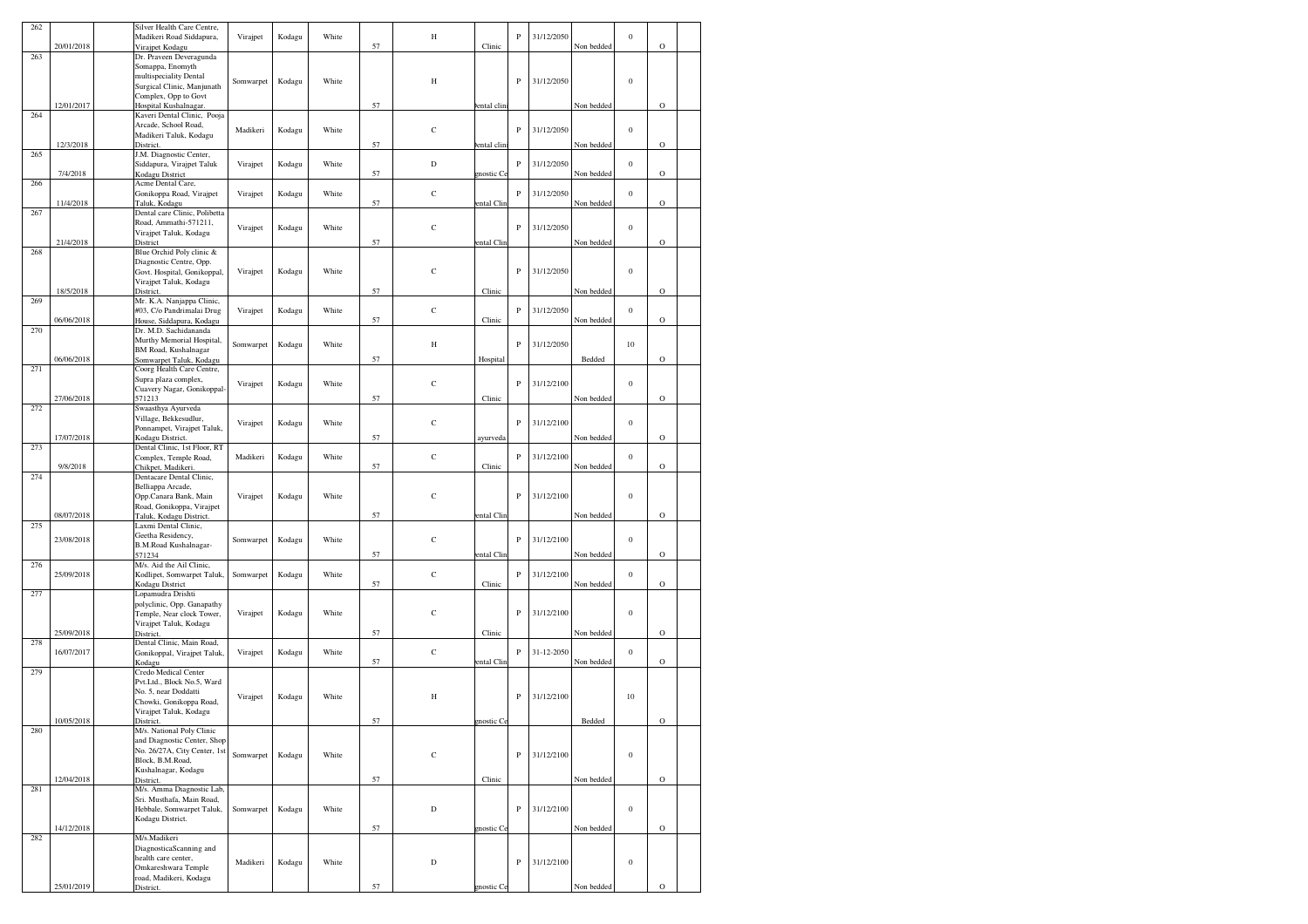| 283 |            | M/s. Daya Rehabilitation                              |           |        |       |    |              |                        |              |            |            |                  |             |  |
|-----|------------|-------------------------------------------------------|-----------|--------|-------|----|--------------|------------------------|--------------|------------|------------|------------------|-------------|--|
|     |            | centre, Thanal Dialysis,<br>M.G.Road, Siddapura,      | Virajpet  | Kodagu | White |    | $\mathbf D$  |                        | P            | 31/12/2100 |            | $\boldsymbol{0}$ |             |  |
|     |            | Virajpet Taluk, Kodagu                                |           |        |       |    |              |                        |              |            |            |                  |             |  |
|     | 02/04/2019 | District.                                             |           |        |       | 57 |              | Clinic                 |              |            | Non bedded |                  | $\circ$     |  |
| 284 |            | M/s. Gagan Clinic, Pooja<br>complex,                  |           |        |       |    |              |                        |              |            |            |                  |             |  |
|     |            | B.M.Rad, Suntikoppa,                                  | Somwarpet | Kodagu | White |    | $\mathbf C$  |                        | P            | 31/12/2100 |            | $\boldsymbol{0}$ |             |  |
|     |            | Somwarpet Tauk, Kodagu                                |           |        |       |    |              |                        |              |            |            |                  |             |  |
| 285 | 02/05/2019 | District.<br><b>OM</b> Diagnostic                     |           |        |       | 57 |              | Clinic                 |              |            | Non bedded |                  | $\circ$     |  |
|     |            | Centre,#7&8, Commercial                               |           |        |       |    |              |                        |              |            |            |                  |             |  |
|     |            | Complex, Block No.2                                   |           |        |       |    |              |                        |              |            |            |                  |             |  |
|     |            | Halligattu Village,, Main                             | Virajpet  | Kodagu | White |    | D            |                        | ${\bf P}$    | 31/12/2100 |            | $\boldsymbol{0}$ |             |  |
|     |            | Road, Ponnampet Town,<br>Virajpet Talu, Kodagu        |           |        |       |    |              |                        |              |            |            |                  |             |  |
|     | 25/02/2019 | District.                                             |           |        |       | 57 |              | mostic Ce              |              |            | Non bedded |                  | $\circ$     |  |
| 286 |            | M/s. Gagan Clinical                                   |           |        |       |    |              |                        |              |            |            |                  |             |  |
|     |            | Laboratory, K.K. Savithri,<br>Private Bus stand       | Somwarpet | Kodagu | White |    | $\mathbf c$  |                        | $\, {\bf p}$ | 31/12/2100 |            | $\boldsymbol{0}$ |             |  |
|     |            | Somwarpet Taluk, Kodagu                               |           |        |       |    |              |                        |              |            |            |                  |             |  |
|     | 14/3/2019  | District.                                             |           |        |       | 57 |              | Clinic                 |              |            | Non bedded |                  | $\circ$     |  |
|     |            | Sri. Lakshmi Raman Health                             |           |        |       |    |              |                        |              |            |            |                  |             |  |
| 287 |            | Care, No. 73/A, BM Road,                              | Somwarpet | Kodagu | White |    | $\mathbf c$  |                        | P            | 31/12/2100 |            | 14               |             |  |
|     |            | Kushalnagar, Somwarpet                                |           |        |       |    |              |                        |              |            |            |                  |             |  |
|     | 11/4/2019  | Taluk, Kodagu District<br>M/s. Samadhaan C/o Coorg    |           |        |       | 57 |              | Hospital               |              |            | bedded     |                  | $\circ$     |  |
|     |            | Institute of Dental Science,                          |           |        |       |    |              |                        |              |            |            |                  |             |  |
| 288 |            | KK Campus, Maggula                                    | Virajpet  | Kodagu | White |    | $\mathbf{c}$ |                        | $\, {\bf p}$ | 31/12/2100 |            | $\boldsymbol{0}$ |             |  |
|     |            | Village, Virajpet Taluk,                              |           |        |       |    |              |                        |              |            |            |                  |             |  |
|     | 22/04/2019 | Kodagu District.<br>M/s. Coorg Ortho Care             |           |        |       | 57 |              | Clinic                 |              |            | Non bedded |                  | $\circ$     |  |
|     |            | Center, Subash Stores                                 |           |        |       |    |              |                        |              |            |            |                  |             |  |
| 289 |            | Building, Omkareshwara                                | Madikeri  | Kodagu | White |    | $\mathbf C$  |                        | $\, {\bf p}$ | 31/12/2100 |            | $\boldsymbol{0}$ |             |  |
|     | 10/5/2019  | Temple Road, Madikeri,<br>Kodagu District.            |           |        |       | 57 |              | Clinic                 |              |            | Non bedded |                  | $\circ$     |  |
|     |            | M/s. Neema Clinic, Saint                              |           |        |       |    |              |                        |              |            |            |                  |             |  |
| 290 |            | Philomena Complex,                                    | Somwarpet | Kodagu | White |    | $\mathbf C$  |                        | P            | 31/12/2100 |            | $\boldsymbol{0}$ |             |  |
|     | 10/5/2019  | Suntikopa, Somwarpet<br>Taluk, Kodagu District.       |           |        |       | 57 |              | Clinic                 |              |            | Non bedded |                  | $\circ$     |  |
| 291 |            | Dr. P. M. Najkumar, Clinic                            |           |        |       |    |              |                        |              |            |            |                  |             |  |
|     |            | Polibetta, Virajpet Taluk,                            | Virajpet  | Kodagu | White |    | $\mathbf C$  |                        | $\, {\bf P}$ | 31/12/2100 |            | $\boldsymbol{0}$ |             |  |
| 292 | 20/6/2019  | Kodagu District.<br>M/s. Vashista Diagnostic          |           |        |       | 57 |              | Clinic                 |              |            | Non bedded |                  | $\circ$     |  |
|     |            | Center, Shop No.1,                                    |           |        |       |    |              |                        |              |            |            |                  |             |  |
|     |            | Rajmahal Complex,                                     | Somwarpet | Kodagu | White |    | $\mathbf C$  |                        | $\, {\bf P}$ | 31/12/2100 |            | $\boldsymbol{0}$ |             |  |
|     |            | Mullusoge, Kudige Road,                               |           |        |       |    |              |                        |              |            |            |                  |             |  |
| 293 | 21/6/2019  | Kushalnagar-571234.                                   |           |        |       | 57 |              | Clinic                 |              |            | Non bedded |                  | $\mathbf O$ |  |
|     |            | M/s. Murnad Medical                                   |           |        |       |    |              |                        |              |            |            |                  |             |  |
|     |            | Laboratory Centre, Near                               | Madikeri  | Kodagu | White |    |              |                        | ${\bf P}$    | 31/12/2100 |            | $\boldsymbol{0}$ |             |  |
|     |            | Syndicate Bank, Vishmaya<br>Complex, Murnad, Madikeri |           |        |       |    |              |                        |              |            |            |                  |             |  |
|     | 1/7/2019   | Taluk, Kodagu District.                               |           |        |       | 57 | D            | oatory Cr              |              |            | Non bedded |                  | $\circ$     |  |
| 294 |            | M/s. Yogakshema Ayurveda                              |           |        |       |    |              |                        |              |            |            |                  |             |  |
|     |            | Hospital, Near New Housing<br>Board, Kushalnagar,     | Somwarpet | Kodagu | White | 57 | А            | rveda hos <sub>l</sub> | $\, {\bf P}$ | 31/12/2100 | Non bedded | $\boldsymbol{0}$ |             |  |
|     |            | Somwarpet Taluk, Kodagu                               |           |        |       |    |              |                        |              |            |            |                  |             |  |
|     | 1/7/2019   | District.                                             |           |        |       |    |              |                        |              |            |            |                  | $\circ$     |  |
| 295 |            | M/s. Shanthi Dispensary,<br>Heggala Post, Virajpet    | Virajpet  | Kodagu | White | 57 | С            |                        | $\, {\bf P}$ | 31/12/2100 |            | $\boldsymbol{0}$ |             |  |
|     | 15/07/2019 | Taluk, Kodagu District.                               |           |        |       |    |              | Dispensar              |              |            | Non bedded |                  | $\circ$     |  |
| 296 |            | Sri. Guru Raghavendra Poly                            |           |        |       |    |              |                        |              |            |            |                  |             |  |
|     |            | Clinic, Shanivarasanthe,<br>Somwarpet Taluk, Kodagu   | Somwarpet | Kodagu | White | 57 | C            |                        | P            | 31/12/2100 |            | $\boldsymbol{0}$ |             |  |
|     |            | District.                                             |           |        |       |    |              |                        |              |            |            |                  |             |  |
|     | 16/07/2019 |                                                       |           |        |       |    |              | Poly Clini             |              |            | Non bedded |                  | $\circ$     |  |
| 297 |            | Sri. Guru Raghavendra<br>Dental Clinic, Somwarpet     | Somwarpet | Kodagu | White | 57 | $\mathbf C$  |                        | P            | 31/12/2100 |            |                  |             |  |
|     | 16/07/2019 | Taluk, Kodagu District.                               |           |        |       |    |              | ental Clin             |              |            | Non bedded | $\boldsymbol{0}$ | $\circ$     |  |
| 298 |            | M/s. Raghavendra Clinic,                              |           |        |       |    |              |                        |              |            |            |                  |             |  |
|     |            | Shop No. 02, Rajmahal<br>building, Mullusoge Kudige   |           |        |       |    |              |                        |              |            |            |                  |             |  |
|     |            | Road, Kushalnagar,                                    | Somwarpet | Kodagu | White | 57 | $\mathbf C$  | Clinic                 | P            | 31/12/2100 | Non bedded | $\boldsymbol{0}$ |             |  |
|     |            | Somwarpet Taluk, Kodagu                               |           |        |       |    |              |                        |              |            |            |                  |             |  |
|     | 11/10/2019 | District.<br>M/s. Omkar Clinic, Fathima               |           |        |       |    |              |                        |              |            |            |                  | $\rm{O}$    |  |
|     |            | Complex, Shop No.4                                    |           |        |       |    |              |                        |              |            |            |                  |             |  |
| 299 |            | B.M.Road, Kushalnagar,                                | Somwarpet | Kodagu | White |    |              | Clinic                 | $_{\rm P}$   |            | Non bedded | $\boldsymbol{0}$ |             |  |
|     | 8/1/2019   | Somwarpet Taluk, Kodagu<br>District.                  |           |        |       | 57 | $\mathbf C$  |                        |              | 31/12/2100 |            |                  | $\mathbf O$ |  |
| 300 |            | M/s. Panacea Dental & Poly                            |           |        |       |    |              |                        |              |            |            |                  |             |  |
|     |            | clinic, Kannada Circle,                               |           |        |       |    |              |                        |              |            |            |                  |             |  |
|     |            | Suntikoppa, Somwarpet<br>Taluk, Kodagu District.      | Somwarpet | Kodagu | White |    |              | Clinic                 | $_{\rm P}$   |            | Non bedded | $\mathbf{1}$     |             |  |
|     |            |                                                       |           |        |       | 57 | С            |                        |              | 31/12/2100 |            |                  | $\mathbf O$ |  |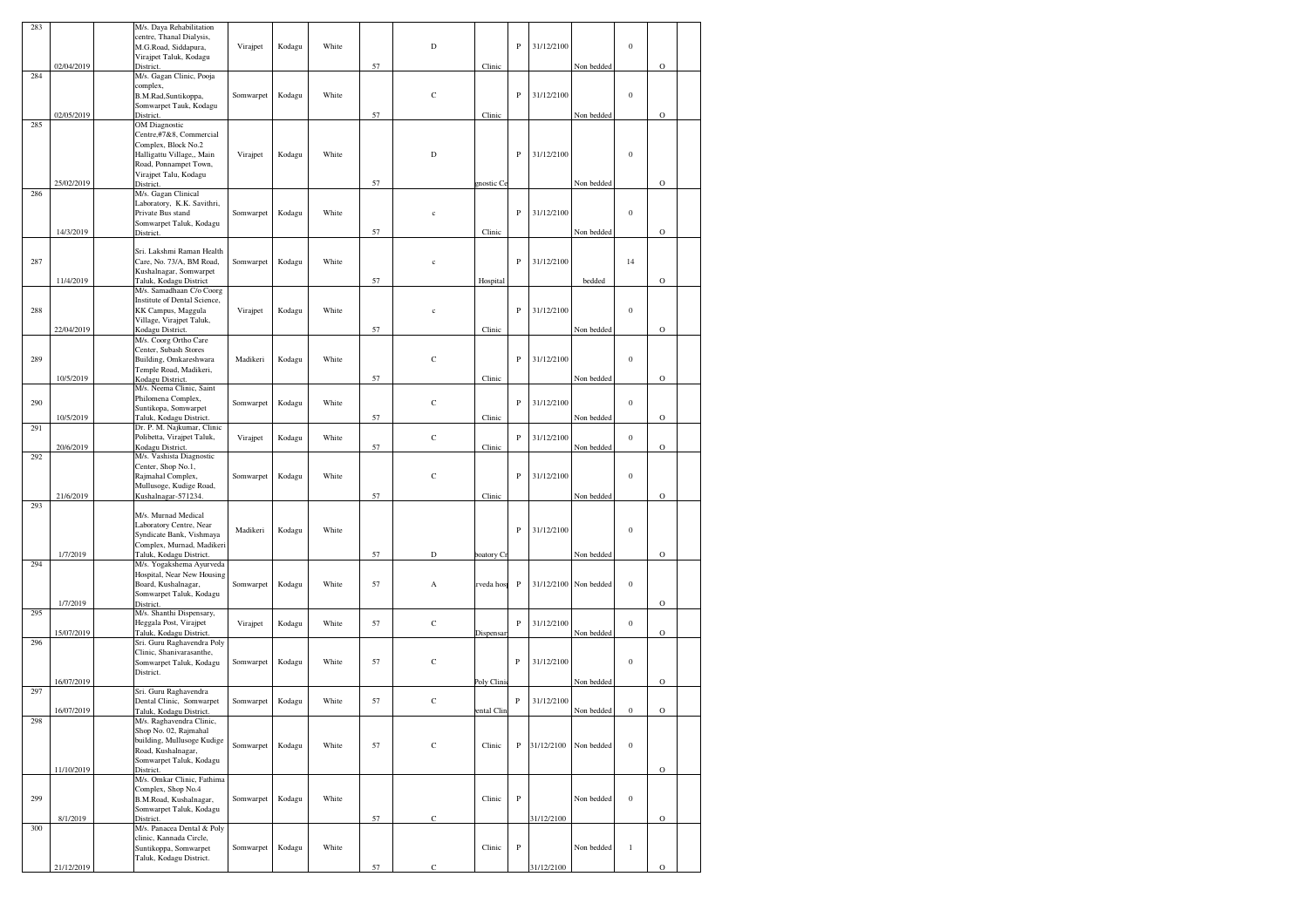| 301 |            | M/s. DDRC SRL                                             |           |        |       |    |             |            |              |            |            |                  |             |  |
|-----|------------|-----------------------------------------------------------|-----------|--------|-------|----|-------------|------------|--------------|------------|------------|------------------|-------------|--|
|     |            | Diagnostics (P) Ltd., Sy.No.                              |           |        |       |    |             |            |              |            |            |                  |             |  |
|     |            | 24/4 24/5, Crystal Complex,                               | Virajpet  | Kodagu | White |    |             | gnostic Ce | ${\bf P}$    |            | Non bedded |                  |             |  |
|     |            | near KSRTC Bus stand,<br>Virajpet Taluk, Kodagu           |           |        |       |    |             |            |              |            |            |                  |             |  |
|     | 4/1/2020   | District.                                                 |           |        |       | 57 | $\mathbf D$ |            |              | 31/12/2100 |            | $\boldsymbol{0}$ | $\rm{O}$    |  |
| 302 |            | M/s. Dhruthi Clinic, Dr.                                  |           |        |       |    |             |            |              |            |            |                  |             |  |
|     |            | H.S. Suresh, Poovappa                                     |           |        |       |    |             |            |              |            |            |                  |             |  |
|     |            | Complex, Ponnampet,                                       | Virajpet  | Kodagu | White |    |             | Clinic     | ${\bf P}$    |            | Non bedded | $\boldsymbol{0}$ |             |  |
|     | 27/01/2020 | Virajpet Taluk, Kodagu                                    |           |        |       |    | $\mathbf C$ |            |              | 31/12/2100 |            |                  | $\rm{O}$    |  |
|     |            | District.<br>M/s. Jeevitha Hi Tech                        |           |        |       | 57 |             |            |              |            |            |                  |             |  |
|     |            | Diagnostic Lab,                                           |           |        |       |    |             |            |              |            |            |                  |             |  |
| 303 |            | Government Hospital Road,                                 | Somwarpet | Kodagu | White | 57 | L           | agnostic L | $\, {\bf P}$ |            | Non bedded | $\bf{0}$         | $\mathbf O$ |  |
|     |            | Somwarpet Taluk, Kodagu                                   |           |        |       |    |             |            |              |            |            |                  |             |  |
|     | 27/01/2020 | District.                                                 |           |        |       |    |             |            |              | 31/12/2100 |            |                  |             |  |
|     |            | M/s. Coorg Diagnostic                                     |           |        |       |    |             |            |              |            |            |                  |             |  |
| 304 |            | Centre, Sapthagiri Complex,<br>Main road, Kutta, Virajpet | Virajpet  | Kodagu |       |    |             | agnostic L | $\, {\bf P}$ |            | Non bedded |                  | $\circ$     |  |
|     |            | Taluk, Kodagu District.                                   |           |        |       |    |             |            |              |            |            |                  |             |  |
|     | 03/02/2020 |                                                           |           |        | White | 57 | $\mathbf D$ |            |              | Returned   |            | $\boldsymbol{0}$ |             |  |
| 305 |            | M/s. Spandana Womens                                      |           |        |       |    |             |            |              |            |            |                  |             |  |
|     |            | Clinic, Paramount Lodge,                                  |           |        |       |    |             |            |              |            |            |                  |             |  |
|     |            | Near Hotel Chitra, Daswala                                | Madikeri  | Kodagu | White |    |             | Clinic     | $\, {\bf P}$ |            | Non bedded |                  |             |  |
|     | 19/5/2020  | Road, Madikeri, Kodagu<br>District                        |           |        |       | 57 | C           |            |              | 31/12/2100 |            | $\boldsymbol{0}$ | $\mathbf O$ |  |
|     |            | M/s. Coorg Dental                                         |           |        |       |    |             |            |              |            |            |                  |             |  |
|     |            | Speciality Centre, St. Joseph                             |           |        |       |    |             |            |              |            |            |                  |             |  |
| 306 |            | Chruch Complex, Virajpet                                  | Virajpet  | Kodagu | White |    |             | Dental     | $\, {\bf P}$ |            | Non bedded |                  |             |  |
|     |            | Road, Siddapur, Kodagu                                    |           |        |       |    |             |            |              |            |            |                  |             |  |
|     | 26/5/2020  | District.                                                 |           |        |       | 57 | C           |            |              | 31/12/2100 |            | $\boldsymbol{0}$ | $\mathbf O$ |  |
|     |            | M/s. Coorg Path Care,                                     |           |        |       |    |             |            |              |            |            |                  |             |  |
| 307 |            | Neelakanteshwara Complex,                                 | Madikeri  | Kodagu | White |    |             | Clinic     | $\, {\bf P}$ |            | Non bedded |                  |             |  |
|     |            | Hill Road, Opp.Market,                                    |           |        |       |    |             |            |              |            |            |                  |             |  |
|     | 30/6/2020  | Madikeri, Kodagu District                                 |           |        |       | 57 | C           |            |              | 31/12/2100 |            | $\bf{0}$         | $\circ$     |  |
| 308 |            | M/s. Jeevitha Diagnostic                                  |           |        |       |    |             |            |              |            |            |                  |             |  |
|     |            | Laboratory, 4th Block,                                    |           |        |       |    |             |            | P            |            |            |                  |             |  |
|     |            | Radhakrishna Layout,<br>Kushalnagar, Somwarpet            | Somwarpet | Kodagu | White |    |             | ostic Labo |              |            | Non bedded |                  |             |  |
|     | 06/03/2020 | Taluk, Kodagu District.                                   |           |        |       | 57 | D           |            |              | 31/12/2100 |            | $\mathbf{0}$     | $\circ$     |  |
| 309 |            | Dr. Lekha Appaiah. P M/s.                                 |           |        |       |    |             |            |              |            |            |                  |             |  |
|     |            | We Care Detal Clinic, First                               |           |        |       |    |             |            |              |            |            |                  |             |  |
|     |            | Floor, Poovappa Complex                                   | Somwarpet | Kodagu | White |    |             | ental Clin | $\, {\bf P}$ |            | Non bedded |                  |             |  |
|     | 04/08/2020 | Near Bustand, Ponnampet -                                 |           |        |       | 57 | $\mathbf C$ |            |              | 31/12/2100 |            | $\boldsymbol{0}$ | $\rm{O}$    |  |
| 310 |            | 571218<br>M/s. Aarna Health Care, 1st                     |           |        |       |    |             |            |              |            |            |                  |             |  |
|     |            | Floor, Odyssey Complex, IB                                |           |        |       |    |             |            |              |            |            |                  |             |  |
|     |            | Road, Kushalnagar-571234                                  | Somwarpet | Kodagu | White |    |             | Clinic     | $\, {\bf P}$ |            | Non bedded |                  |             |  |
|     | 29/09/2020 |                                                           |           |        |       | 57 | $\mathbf C$ |            |              | 31/12/2100 |            | $\boldsymbol{0}$ | $\rm{O}$    |  |
| 311 |            | M/s. Siddapura Clinical                                   |           |        |       |    |             | Clinic     | ${\bf P}$    |            |            |                  |             |  |
|     | 11/02/2020 | Laboratory, Kardigodu<br>Road, Siddapura Post.            | Virajpet  | Kodagu | White | 57 | $\mathbf C$ |            |              | 31/12/2100 | Non bedded | $\boldsymbol{0}$ | $\rm{O}$    |  |
| 312 |            |                                                           |           |        |       |    |             |            |              |            |            |                  |             |  |
|     |            | M/s. Denttienova Dental                                   |           |        |       |    |             |            |              |            |            |                  |             |  |
|     |            | Clinic, FMC Road, Napoklu-                                | Madikeri  | Kodagu | White |    |             | ental Clin | $\, {\bf P}$ |            | Non bedded |                  |             |  |
|     |            | 571214, Madikeri Taluk,                                   |           |        |       |    |             |            |              |            |            |                  |             |  |
| 313 | 18/11/2020 | Kodagu District.                                          |           |        |       | 57 | $\mathbf C$ |            |              | 31/12/2100 |            | $\boldsymbol{0}$ | $\mathbf O$ |  |
|     |            | Dr. Maj. Kushvanth,<br>Kodagu Peadiatric care,            | Madikeri  | Kodagu | White |    |             | Clinic     | $\, {\bf P}$ |            | Non bedded |                  |             |  |
|     | 21/12/2020 | CMC Building, Madikeri                                    |           |        |       | 57 | $\mathbf C$ |            |              | 31/12/2100 |            | $\boldsymbol{0}$ | $\mathbf O$ |  |
| 314 |            | Hill Blooms Health Care,                                  |           |        |       |    |             |            |              |            |            |                  |             |  |
|     |            | Main Road, Nellihudikeri,                                 | Somwarpet | Kodagu | White |    |             | Clinic     | $\, {\bf P}$ |            | Non bedded |                  |             |  |
|     | 02/06/2021 | Siddapur, Kodagu District.<br>M/s. Sagar Clinic (Daycare  |           |        |       | 57 | $\mathbf C$ |            |              | 31/12/2100 |            | $\boldsymbol{0}$ | $\mathbf O$ |  |
| 315 |            | Centre) Nithyashree                                       |           |        |       |    |             |            |              |            |            |                  |             |  |
|     |            | Arcade, 4th block bypass                                  | Somwarpet | Kodagu | White | 57 |             | Clinic     | $\, {\bf P}$ |            | Non bedded | $\boldsymbol{0}$ | $\mathbf O$ |  |
|     |            | Road, Kushalnagar,                                        |           |        |       |    |             |            |              |            |            |                  |             |  |
|     | 02/11/2021 | Somwarpet Taluk, Kodagu<br>District.                      |           |        |       |    | $\mathsf C$ |            |              | 31/12/2100 |            |                  |             |  |
| 316 | 18/03/2021 | M/s. Life care Diagnostic                                 |           |        |       |    |             |            |              |            |            |                  |             |  |
|     |            | Center, Konyeri Building,                                 |           |        |       |    |             |            |              |            |            |                  |             |  |
|     |            | Near Society Bank,                                        | Somwarpet | Kodagu | White | 57 | D           | gnostic Ce | P            |            |            |                  |             |  |
|     |            | Nellihudikeri, Somwarpet                                  |           |        |       |    |             |            |              |            |            |                  |             |  |
|     |            | Taluk, Kodagu District.                                   |           |        |       |    |             |            |              | Returned   | Non bedded | $\mathbf{0}$     | $\circ$     |  |

|  | <b>ANNEXURE-1</b> |  |
|--|-------------------|--|
|  | F-Register Format |  |
|  |                   |  |

|        |              |                    |                                       |                  | - --- <u>-</u> ----- - ------ |                | Applic   Water Act   Air Act   Remarks<br>Type of Product |              |          |       |               |                                                                 |         |               |       |                  |  |  |  |  |
|--------|--------------|--------------------|---------------------------------------|------------------|-------------------------------|----------------|-----------------------------------------------------------|--------------|----------|-------|---------------|-----------------------------------------------------------------|---------|---------------|-------|------------------|--|--|--|--|
| ISLNo. | <b>PCBID</b> | Year of            | Name & Address of the                 | Taluk            | District                      | Name of the    |                                                           |              | Category | Size  | Colour        | date of                                                         | capital | Present       |       |                  |  |  |  |  |
|        |              |                    | Identificatio Organisations           |                  |                               | Industrial     | Organisati                                                |              |          |       |               | No (XGN (L/M/ (R/O/G/W) establishment investmen Working ability |         |               |       | (Validity) (Y/N) |  |  |  |  |
|        |              | n (YY-YY)          |                                       |                  |                               | Estates/ areas | on/                                                       |              | category | S/Mic |               | (DD/MM/Y t (in                                                  |         | <b>Status</b> | under |                  |  |  |  |  |
|        |              |                    | 2nd K.K.B. Estate, Nagaroor           | Somwarpet Kodagu |                               | $\sim$         | CF                                                        | Pulping unit | 1395     | Small | <sub>SO</sub> |                                                                 |         |               |       |                  |  |  |  |  |
|        |              |                    | Village, Somawarpete,                 |                  |                               |                |                                                           |              |          |       |               |                                                                 |         |               |       |                  |  |  |  |  |
|        |              | 30/10/2001 Kodagu. |                                       |                  |                               |                |                                                           |              |          |       |               | 30/10/2001                                                      |         |               |       | 30/09/2023       |  |  |  |  |
|        |              |                    | A.A. Radrigues Estate.                | Viraipet         | Kodagu                        | $\sim$         | CF                                                        | Pulping unit | 1395     | Large | SO.           |                                                                 |         |               |       |                  |  |  |  |  |
|        |              |                    | 27/11/2001 Ammathi, Virajpet, Kodagu. |                  |                               |                |                                                           |              |          |       |               | 27/11/2001                                                      |         |               |       | <b>CLOSED</b>    |  |  |  |  |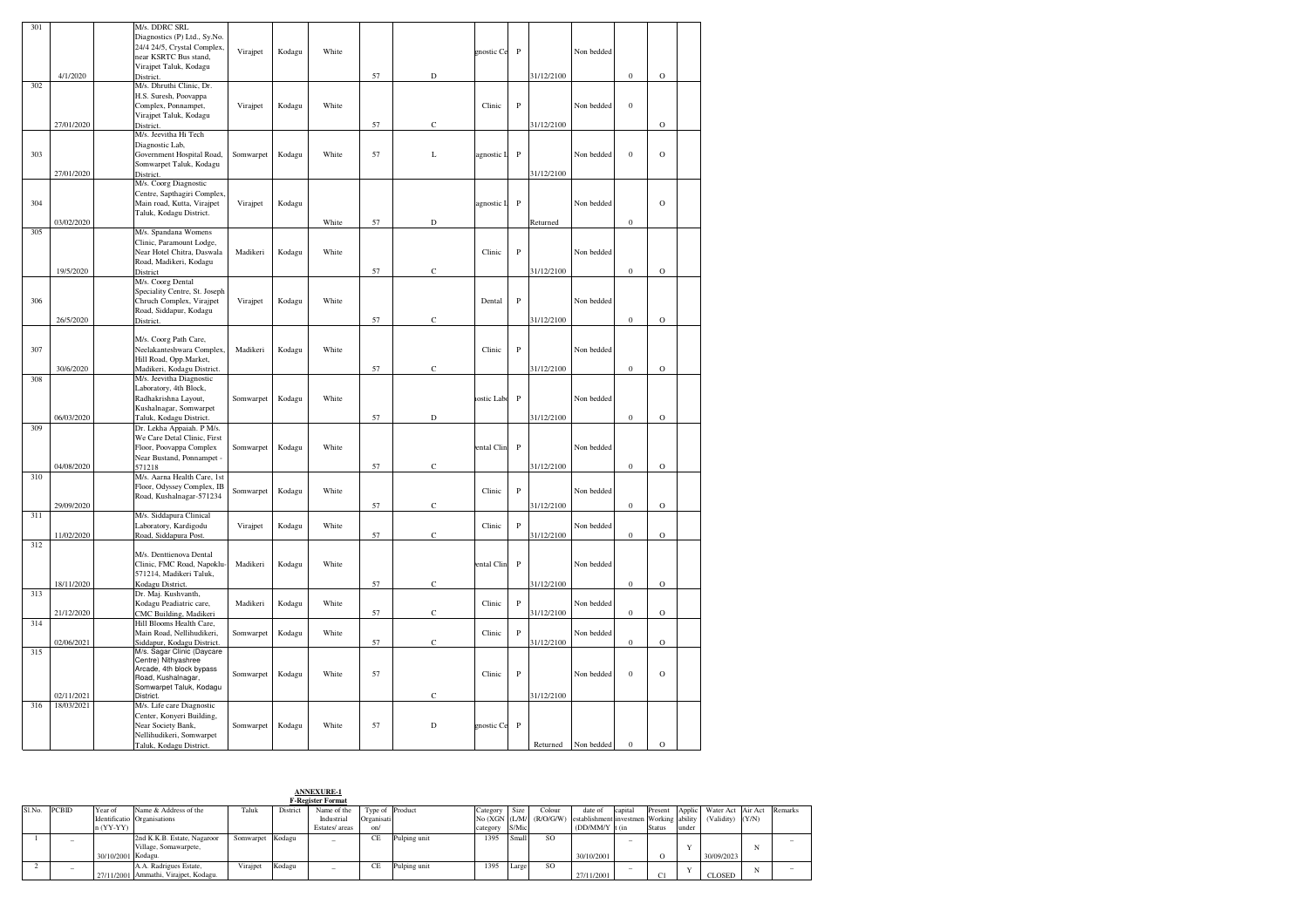| 3              |                          |                    | A.C. Group of Estate,                                              | Somwarpet        | Kodagu |                | CE       | Pulping unit | 1395 | Large  | SO            |            |                |             |             |               |            |        |
|----------------|--------------------------|--------------------|--------------------------------------------------------------------|------------------|--------|----------------|----------|--------------|------|--------|---------------|------------|----------------|-------------|-------------|---------------|------------|--------|
|                |                          |                    | (Sy.No.151-153/3, Belligeri<br>Village), Kumbur Post,              |                  |        |                |          |              |      |        |               |            |                |             | Y           |               | $_{\rm N}$ |        |
|                |                          |                    | 31/10/2000 Somvarpet, Kodagu.                                      |                  |        |                |          |              |      |        |               | 31/10/2000 |                | $\rm{O}$    |             | 30/09/2023    |            |        |
| $\overline{4}$ |                          |                    | A.R., Papanna, Coffee Planter,                                     | Somwarpet        | Kodagu |                | CE       | Pulping unit | 1395 | Aediur | SO            |            |                |             |             |               |            |        |
|                |                          |                    | Nakoor Village, Kanbyle Post,                                      |                  |        |                |          |              |      |        |               |            |                |             | Y           |               | $_{\rm N}$ |        |
|                |                          | 26/02/2004 Kodagu. | Sunticoppa, Somvarpet,                                             |                  |        |                |          |              |      |        |               |            |                |             |             |               |            |        |
| 5              |                          |                    | A.S. Mahesh, Advocate,                                             | Somwarpet Kodagu |        |                | CE       | Pulping unit | 1395 | Small  | SO            | 26/02/2004 |                | $\rm{O}$    |             | Not applied   |            |        |
|                |                          |                    | M/s.Shivanganga Estate,                                            |                  |        |                |          |              |      |        |               |            |                |             |             |               |            |        |
|                |                          |                    | Advocate #102, Basaveshwara                                        |                  |        |                |          |              |      |        |               |            |                |             |             |               |            |        |
|                |                          |                    | Road, Somwarpet (Sy No. 103,<br>121, 38/41, 104/2, Hangal,         |                  |        |                |          |              |      |        |               |            |                |             | Y           |               | $_{\rm N}$ |        |
|                |                          |                    | Somwarpet), Somvarpet,                                             |                  |        |                |          |              |      |        |               |            |                |             |             |               |            |        |
|                |                          |                    | Kodagu.                                                            |                  |        |                |          |              |      |        |               |            |                |             |             |               |            |        |
|                |                          | 20-11-2002         |                                                                    |                  |        |                |          |              |      |        |               | 20-11-2002 |                | $\rm{O}$    |             | 30-09-2023    |            |        |
| 6              |                          |                    | A.S. Mallesh, Chandra prasad<br>estate, Kiradale Village,          | Somwarpet Kodagu |        |                | CE       | Pulping unit | 1395 | Small  | SO            |            |                |             |             |               |            |        |
|                |                          |                    | Biligiri Post, Madapura,                                           |                  |        |                |          |              |      |        |               |            |                |             | Y           |               | $_{\rm N}$ |        |
|                |                          |                    | Somwarpet Taluk, Kodagu.                                           |                  |        |                |          |              |      |        |               |            |                |             |             |               |            |        |
|                |                          | 18/02/2002         | Abbimatte Bachalli Estate,                                         |                  |        |                |          |              |      |        |               | 18/02/2002 |                | $\rm{O}$    |             | 30/09/2021    |            |        |
| 7              |                          |                    | Shanthalli Post, Somvarpet,                                        | Somwarpet        | Kodagu |                | CE       | Pulping unit | 1395 | Small  | SO            |            |                |             | Y           |               | N          |        |
|                |                          | 07/01/2005 Kodagu. |                                                                    |                  |        |                |          |              |      |        |               | 07/01/2005 |                | C1          |             | CLOSED        |            |        |
| 8              |                          |                    | Alagappan, Karrie Kollie B                                         | Somwarpet        | Kodagu |                | CE       | Pulping unit | 1395 | Large  | SO            |            |                |             |             |               |            |        |
|                |                          |                    | Estate, Alagappan, Horoor<br>Village, Somvarpet, Kodagu.           |                  |        |                |          |              |      |        |               |            |                |             | Y           |               | $_{\rm N}$ |        |
|                |                          | 14/11/1997         |                                                                    |                  |        |                |          |              |      |        |               | 14/11/1997 |                | $\rm{O}$    |             | 30/09/2021    |            |        |
| 9              | $\overline{a}$           |                    | Alathamad Estate, C.A.                                             | Somwarpet        | Kodagu |                | CE       | Pulping unit | 1395 | Small  | SO            |            |                |             |             |               |            |        |
|                |                          |                    | Subbaiah, P.B.No.10,                                               |                  |        |                |          |              |      |        |               |            |                |             | Y           |               | $_{\rm N}$ |        |
|                |                          | 07/01/2002 Kodagu. | Sunticoppa, Somvarpet,                                             |                  |        |                |          |              |      |        |               | 07/01/2002 |                | $\rm{O}$    |             | 30-09-2016    |            |        |
| $10\,$         |                          |                    | Aleyas Estate, Kunjamma                                            | Madikeri         | Kodagu |                | CE       | Pulping unit | 1395 | Aediun | SO            |            |                |             |             |               |            |        |
|                |                          |                    | Methws, Boikery Post,                                              |                  |        |                |          |              |      |        |               |            |                |             | Y           |               | $_{\rm N}$ |        |
| 11             |                          |                    | 25-01-2002 Madikeri, Kodagu.<br>Alitopoo Estate, P.B. No. 24.      | Virajpet         | Kodagu |                | CE       | Pulping unit | 1395 | Aediur | SO            | 25-01-2002 |                | $\rm{O}$    |             | 30/09/2021    |            |        |
|                | ٠                        |                    | Siddapura Po, Virajpet,                                            |                  |        |                |          |              |      |        |               |            | ÷              |             | Y           |               | N          |        |
|                |                          | 10/02/1999 Kodagu. |                                                                    |                  |        |                |          |              |      |        |               | 10/02/1999 |                | $\rm{O}$    |             | 30/09/2024    |            |        |
| 12             | 53041                    |                    | Anandapura Estate, TATA<br>Coffee Itd, Pallakkerry Estate,         | Virajpet         | Kodagu |                | CE       | Pulping unit | 1395 | Large  | SO            |            |                |             |             |               |            |        |
|                |                          |                    | Ammathi Post, Virajpet,                                            |                  |        |                |          |              |      |        |               |            |                |             | Y           |               | N          |        |
|                |                          | 07/09/2000 Kodagu. |                                                                    |                  |        |                |          |              |      |        |               | 07/09/2000 |                | $\rm{O}$    |             | 30-09-2023    |            |        |
| 13             |                          |                    | Anandgiri Estate, P.B.No.7,<br>Sunticoppa, Somawarpete             | Somwarpet        | Kodagu |                | CE       | Pulping unit | 1395 | Large  | SO            |            |                |             |             |               | $_{\rm N}$ |        |
|                |                          |                    | 29/06/2001 Taluk, Kodagu.                                          |                  |        |                |          |              |      |        |               | 29/06/2001 |                | $\rm{O}$    | Y           | 30/09/2023    |            |        |
| 14             | $\overline{\phantom{a}}$ |                    | Anekoppa Estate, Arekad Post,                                      | Madikeri         | Kodagu | ÷              | CE       | Pulping unit | 1395 | Aediun | SO            |            | $\overline{a}$ |             |             |               |            |        |
|                |                          | 20/02/2002 Kodagu. | Via Siddapura,., Madikeri,                                         |                  |        |                |          |              |      |        |               | 20/02/2002 |                | $\rm{O}$    | Y           | 30/9/2022     | N          |        |
| 15             |                          |                    | Anjanageri Bettageri Estate,                                       | Madikeri         | Kodagu |                | CE       | Pulping unit | 1395 | Large  | <b>SO</b>     |            |                |             |             |               |            |        |
|                |                          |                    | S.B. Vasanth, Shantha-                                             |                  |        |                |          |              |      |        |               |            |                |             |             |               |            |        |
|                |                          |                    | Bhavan, Suntikoppa. Madikeri-<br>571 201., Kodagu.                 |                  |        |                |          |              |      |        |               |            |                |             | Y           |               | $_{\rm N}$ |        |
|                |                          | 07/10/2002         |                                                                    |                  |        |                |          |              |      |        |               | 07/10/2002 |                | $\rm{O}$    |             | 30/09/2023    |            |        |
| 16             |                          |                    | Arecod Estate, Sri.                                                | Madikeri         | Kodagu |                | CE       | Pulping unit | 1395 | Small  | SO            |            | $\overline{a}$ |             |             |               |            |        |
|                |                          |                    | K.M.Biddaya, Arecod Village<br>& Post, Via Siddapura,              |                  |        |                |          |              |      |        |               |            |                |             | Y           |               |            |        |
|                |                          |                    | Madikeri, Kodagu.                                                  |                  |        |                |          |              |      |        |               |            |                |             |             |               | $_{\rm N}$ |        |
|                |                          | 01/12/2003         |                                                                    |                  |        |                |          |              |      |        |               | 01/12/2003 |                | $\rm{O}$    |             | 30-09-2023    |            |        |
| 17             |                          |                    | Arsu Plantations, Andagove                                         | Somwarpet        | Kodagu |                | CE       | Pulping unit | 1395 | Large  | SO            |            |                |             |             |               |            |        |
|                |                          |                    | Village, & Post, Sunticoppa,<br>Kodagi/, Somvarpet, Kodagu.        |                  |        |                |          |              |      |        |               |            |                |             | Y           |               | $_{\rm N}$ |        |
|                |                          | 23/11/2000         |                                                                    |                  |        |                |          |              |      |        |               | 23/11/2000 |                | $\rm{O}$    |             | Not applied   |            |        |
| 18             | ٠                        |                    | Arugudi Estate, Smt. M.K.                                          | Madikeri         | Kodagu |                | CE       | Pulping unit | 1395 | Aediur | SO            |            | ÷              |             |             |               |            |        |
|                |                          |                    | Gangavva, Betageri Village &<br>04/02/2005 Post, Madikeri, Kodagu. |                  |        |                |          |              |      |        |               | 04/02/2005 |                | TC C1       | Y           | 30-09-2018    | $_{\rm N}$ |        |
| 19             |                          |                    | Sri. B.S. Thammaiah, M/s.                                          | Somwarpet        | Kodagu |                | CE       | Pulping unit | 1395 | Small  | <b>SO</b>     |            |                |             |             |               |            |        |
|                |                          |                    | Kakaluduve Estate, (Formerly:                                      |                  |        |                |          |              |      |        |               |            |                |             |             |               |            |        |
|                |                          |                    | M/s. Ashirwad Estate, Sy. No<br>70/20 P1, Thalthare Shettalli      |                  |        |                |          |              |      |        |               |            |                |             | Y           |               | $_{\rm N}$ |        |
|                |                          |                    | Village, Hangal Post,                                              |                  |        |                |          |              |      |        |               |            |                |             |             |               |            |        |
|                |                          |                    | Somwarpet Tq., Kodagu.                                             |                  |        |                |          |              |      |        |               |            |                |             |             |               |            |        |
| 20             |                          | 18/12/2002         | Athithope Estate, R.M.                                             | Virajpet         | Kodagu |                | CE       | Pulping unit | 1395 | Small  | SO            | 18/12/2002 |                | $\rm{O}$    |             | Not applied   |            |        |
|                |                          |                    | Somasundaram, P.B.No.21,                                           |                  |        |                |          |              |      |        |               |            |                |             |             |               |            |        |
|                |                          |                    | Sy. No. 117/1, 117/2, 117/6,                                       |                  |        |                |          |              |      |        |               |            |                |             |             |               |            |        |
|                |                          |                    | 118, 119, 120/1, 120/3, 120/2,<br>127 And 129 Guyya Village,       |                  |        |                |          |              |      |        |               |            |                |             | Y           |               | $_{\rm N}$ |        |
|                |                          |                    | Virajpet Taluk) Sidapur-571                                        |                  |        |                |          |              |      |        |               |            |                |             |             |               |            |        |
|                |                          |                    | 253, Virajpet, Kodagu.                                             |                  |        |                |          |              |      |        |               |            |                |             |             |               |            |        |
| 21             |                          | 12/11/2002         | Athur Nullore B Estate, Smt.                                       | Somwarpet Kodagu |        |                | $\rm CE$ | Pulping unit | 1395 | Small  | <sub>SO</sub> | 12/11/2002 |                | $\rm{O}$    |             | 30/09/2024    |            |        |
|                | ÷,                       |                    | Shanty Appayya, Sy.No.                                             |                  |        | $\overline{a}$ |          |              |      |        |               |            | $\overline{a}$ |             |             |               |            | $\sim$ |
|                |                          |                    | 247/1, Mathikadu                                                   |                  |        |                |          |              |      |        |               |            |                |             | $\mathbf Y$ |               | $_{\rm N}$ |        |
|                |                          |                    | Post, Sunticoppa, North,<br>19/12/1999 Somvarpet, Kodagu.          |                  |        |                |          |              |      |        |               | 19/12/1999 |                | C1          |             | <b>CLOSED</b> |            |        |
| $2\sqrt{2}$    | $\overline{a}$           |                    | M/.s. Subnya Plantations,                                          | Somwarpet Kodagu |        | $\overline{a}$ | CE       | Pulping unit | 1395 | Mediun | SO            |            | ٠              |             |             |               |            | ÷.     |
|                |                          |                    | (Formerly. M/s. Attur Estate,                                      |                  |        |                |          |              |      |        |               |            |                |             | Y           |               | $_{\rm N}$ |        |
|                |                          | 12/11/1997 Kodagu. | Sunticoppa Post, Somvarpet,                                        |                  |        |                |          |              |      |        |               | 12/11/1997 |                | $\rm{O}$    |             | Not applied   |            |        |
| 23             | ÷                        |                    | Attur Nallor A, C & D Estate,                                      | Somwarpet Kodagu |        |                | $\rm CE$ | Pulping unit | 1395 | Mediun | SO            |            |                |             |             |               |            |        |
|                |                          |                    | Mathicad Po, Via Sunticoppa,                                       |                  |        |                |          |              |      |        |               |            |                |             | Y           |               | $_{\rm N}$ |        |
|                |                          | 03/11/1997         | Somvarpet, Kodagu.                                                 |                  |        |                |          |              |      |        |               | 03/11/1997 |                | $\mathbf O$ |             | 30/09/2023    |            |        |
|                |                          |                    |                                                                    |                  |        |                |          |              |      |        |               |            |                |             |             |               |            |        |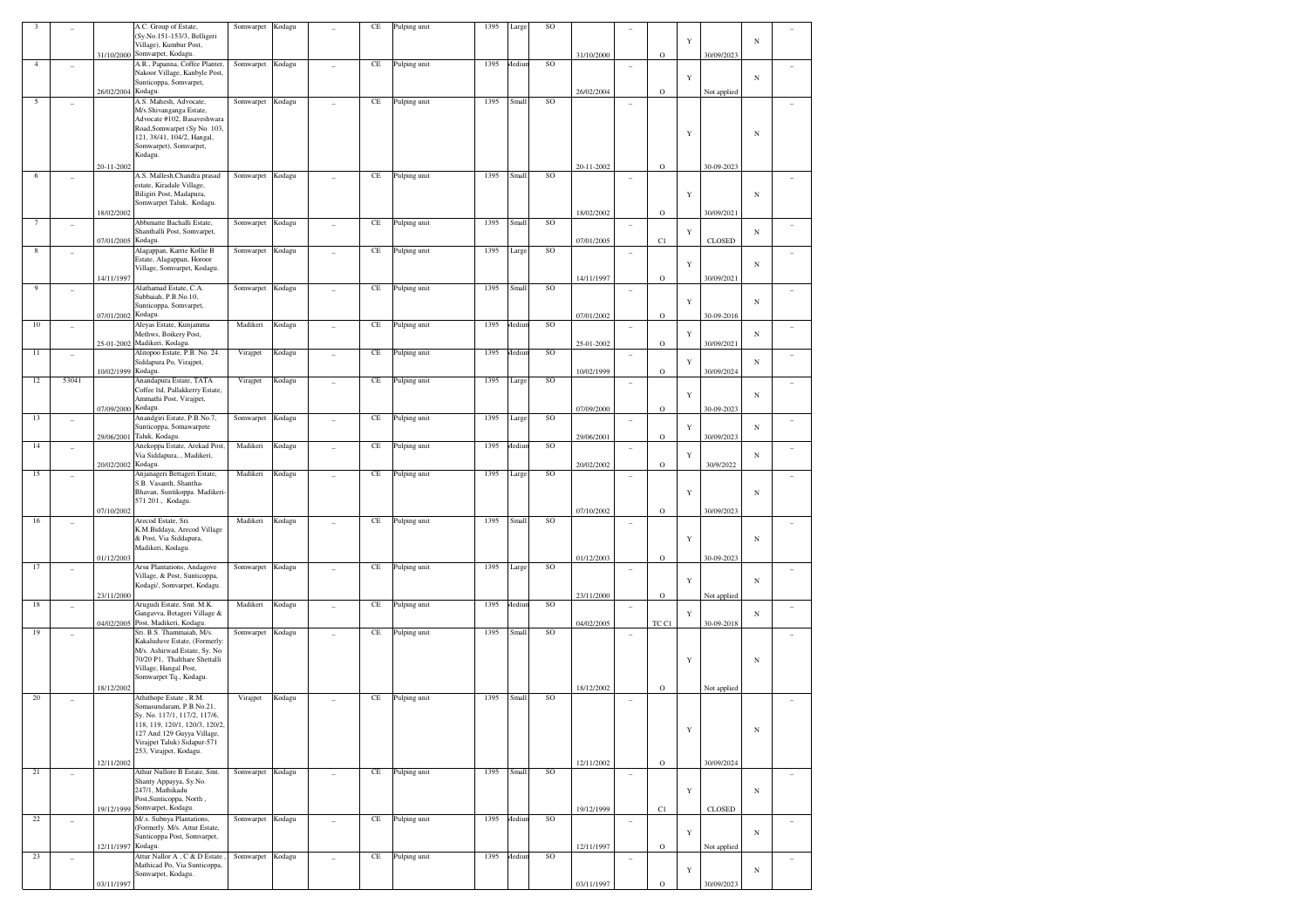| 24     |                          |            | Avoka Estate, Mr. C.A.<br>Muthanna Athur Post (Via)            | Virajpet  | Kodagu | CE       | Pulping unit | 1395 | Mediur | SO            |            |                          |             | Y |               | $_{\rm N}$ |                |
|--------|--------------------------|------------|----------------------------------------------------------------|-----------|--------|----------|--------------|------|--------|---------------|------------|--------------------------|-------------|---|---------------|------------|----------------|
| $25\,$ |                          | 21/01/2003 | Pollibetta Virajpet, Kodagu.<br>B.C. & K Estate, Nokya         | Virajpet  | Kodagu | $\rm CE$ | Pulping unit | 1395 | Large  | SO            | 21/01/2003 |                          | $\circ$     |   | 30/09/2021    |            |                |
|        |                          |            | Village, Thithimatti, Virajpete<br>Taluk,., Virajpet, Kodagu.  |           |        |          |              |      |        |               |            |                          |             | Y |               | $_{\rm N}$ |                |
|        |                          | 28/11/2000 |                                                                |           |        |          |              |      |        |               | 28/11/2000 |                          | O           |   | 30/09/2023    |            |                |
| 26     | $\overline{a}$           |            | D. Aravind S/o. Late B.R.<br>Devaraj, M/s. Ganesha Estate,     | Somwarpet | Kodagu | CE       | Pulping unit | 1395 | Small  | SO            |            | $\overline{a}$           |             | Y |               | $_{\rm N}$ |                |
|        |                          | 22/12/2001 | Shinivarsanthe, Somvarpet,<br>Kodagu.                          |           |        |          |              |      |        |               | 22/12/2001 |                          | O           |   | 30-09-2023    |            |                |
| 27     |                          |            | B.S. Parvathamma, Hadege<br>Village, Sy.No. 10/1 P.B.No.       | omwarpet  | Kodagu | $\rm CE$ | Pulping unit | 1395 | Small  | SO            |            | ٠                        |             |   |               |            |                |
|        |                          |            | 22, Mallapur, Somvarpet,                                       |           |        |          |              |      |        |               |            |                          |             | Y |               | $_{\rm N}$ |                |
| 28     | $\overline{a}$           | 15/12/2003 | Kodagu.<br>Bajie Collie Saravana Estate,                       | omwarpet  | Kodagu | CE       | Pulping unit | 1395 | Mediur | SO            | 15/12/2003 | $\overline{\phantom{0}}$ | O           |   | Not applied   |            |                |
|        |                          |            | Muthumari Division, Post Box<br>No. 5, Chethalli-571 248,      |           |        |          |              |      |        |               |            |                          |             |   |               |            |                |
|        |                          |            | North Kodagu, Kodagu<br>District (Sy. No. 29/1, Hoskeri        |           |        |          |              |      |        |               |            |                          |             | Y |               | $_{\rm N}$ |                |
|        |                          |            | Village, Madikeri Taluk),<br>Somvarpet, Kodagu.                |           |        |          |              |      |        |               |            |                          |             |   |               |            |                |
|        |                          | 05/11/2002 |                                                                |           |        |          |              |      |        |               | 05/11/2002 |                          | $\circ$     |   | Not applied   |            |                |
| 29     | $\overline{a}$           |            | Sri., S.S. Lingaraju, S/O. S.S.<br>Shanthappa, ,Doddamalthe    | Somwarpet | Kodagu | $\rm CE$ | Pulping unit | 1395 | Large  | SO            |            | $\overline{\phantom{0}}$ |             |   |               |            |                |
|        |                          | 18/01/2008 | Village, Hankodu Post,                                         |           |        |          |              |      |        |               | 18/01/2008 |                          | O           | Y | Not applied   | $_{\rm N}$ |                |
| 30     | $\overline{\phantom{0}}$ |            | Balagunda Estate,                                              | Madikeri  | Kodagu | $\rm CE$ | Pulping unit | 1395 | Large  | SO            |            | $\overline{\phantom{a}}$ |             |   |               |            |                |
|        |                          | 11/11/1998 | P.B.No.12, Kodagu.,<br>Somvarpet, Kodagu.                      |           |        |          |              |      |        |               | 11/11/1998 |                          | O           | Y | 30/09/2019    | $_{\rm N}$ |                |
| 31     | ÷,                       | 25/10/2000 | Balaji Estate, Makkandur Post,<br>Madikeri, Kodagu.            | Madikeri  | Kodagu | CE       | Pulping unit | 1395 | Large  | SO            | 25/10/2000 | $\overline{\phantom{0}}$ | $\circ$     | Y | 30-06-2015    | $_{\rm N}$ | $\overline{a}$ |
| 32     | $\overline{a}$           |            | Balayatrie D Estate, Boikery<br>Post, Madikeri, Kodagu.        | Madikeri  | Kodagu | $\rm CE$ | Pulping unit | 1395 | Large  | <b>SO</b>     |            | $\overline{\phantom{a}}$ |             | Y |               | $_{\rm N}$ |                |
|        |                          | 30/11/2000 |                                                                |           |        |          |              |      |        |               | 30/11/2000 |                          | O           |   | 30/09/2023    |            |                |
| 33     | $\overline{a}$           |            | Balaytrie C Estate, Kedakal<br>Village, Somawarpete Taluk,.,   | omwarpet  | Kodagu | CE       | Pulping unit | 1395 | Small  | <b>SO</b>     |            | $\overline{\phantom{a}}$ |             | Y |               | $_{\rm N}$ |                |
| 34     | $\overline{a}$           | 27/11/2000 | Kodagu.<br>Ballacadoo Estate B Division,                       | Somwarpet | Kodagu | CE       | Pulping unit | 1395 | Large  | <b>SO</b>     | 27/11/2000 |                          | C1          |   | <b>CLOSED</b> |            |                |
|        |                          |            | P.B. No. 23 Sunticoppa,<br>Somvarpet, Kodagu.                  |           |        |          |              |      |        |               |            |                          |             | Y |               | $_{\rm N}$ |                |
|        |                          | 06/01/2000 |                                                                |           |        |          |              |      |        |               | 06/01/2000 |                          | O           |   | 30/09/2021    |            |                |
| 35     |                          |            | Ballarmatte Estate, Sri Sathish<br>Mandappa Madapura Post And  | Somwarpet | Kodagu | CE       | Pulping unit | 1395 | Aediur | <b>SO</b>     |            |                          |             |   |               |            |                |
|        |                          |            | Village, Sy.No.365/1,<br>Madapur, Somvarpet, Kodagu            |           |        |          |              |      |        |               |            |                          |             | Y |               | $_{\rm N}$ |                |
|        |                          | 18-02-2002 |                                                                |           |        |          |              |      |        |               | 18-02-2002 |                          | $\mathbf O$ |   | 30/09/2021    |            |                |
| 36     | $\overline{\phantom{0}}$ |            | Ballibane Estate, P.B.No.38,                                   | Virajpet  | Kodagu | CE       | Pulping unit | 1395 | Small  | SO            |            | $\overline{\phantom{a}}$ |             |   |               |            |                |
|        |                          | 31/07/2002 | Siddapur, Virajpet, Kodagu.                                    |           |        |          |              |      |        |               | 31/07/2002 |                          | C1          | Y | <b>CLOSED</b> | $_{\rm N}$ |                |
| 37     | $\overline{\phantom{0}}$ |            | Ballykilty Estate, Sy. No. 153,<br>147/4, 5 And 8, Valnoor-    | Somwarpet | Kodagu | CE       | Pulping unit | 1395 | Mediur | <b>SO</b>     |            | $\overline{\phantom{0}}$ |             |   |               |            |                |
|        |                          |            | Thyagathur Village,<br>Somvarpet, Kodagu.                      |           |        |          |              |      |        |               |            |                          |             | Y |               | $_{\rm N}$ |                |
| 38     |                          | 01/01/2003 | Balmamy Uvauacodu,                                             | Virajpet  | Kodagu | $\rm CE$ | Pulping unit | 1395 | Large  | <b>SO</b>     | 01/01/2003 |                          | $\circ$     |   | 30/09/2024    |            |                |
|        | $\overline{\phantom{0}}$ |            | Thithimathi, Afzalpur,                                         |           |        |          |              |      |        |               |            | $\overline{\phantom{a}}$ |             | Y |               | $_{\rm N}$ |                |
| 39     | 42092                    | 31/08/2000 | Kodagu.<br>Balmany Devaracadoo Estate,                         | Virajpet  | Kodagu | CE       | Pulping unit | 1395 | Large  | <b>SO</b>     | 31/08/2000 | $\overline{\phantom{a}}$ | O           |   | 30-06-2015    |            |                |
|        |                          |            | Tata Coffee Ltd., Thithimati,<br>Virajpet, Kodagu.             |           |        |          |              |      |        |               |            |                          |             | Y |               | $_{\rm N}$ |                |
| 40     |                          | 31/08/2000 | Balyamtri Estate, Sri Hajirabi                                 | Madikeri  | Kodagu | CE       | Pulping unit | 1395 | Mediur | <b>SO</b>     | 31/08/2000 |                          | $\circ$     |   | 30-09-2023    |            |                |
|        | ٠                        |            | Saheeb, Proprietor Boikere<br>Village And Post, Madikeri       |           |        |          |              |      |        |               |            |                          |             |   |               |            |                |
|        |                          |            | Tq., (Sy. No. 2/3 And 3/2,<br>Kadakal Village, Somwarpet       |           |        |          |              |      |        |               |            |                          |             | Y |               | $_{\rm N}$ |                |
|        |                          |            | Tq.,), Somvarpet, Kodagu.                                      |           |        |          |              |      |        |               |            |                          |             |   |               |            |                |
| 41     | $\qquad \qquad -$        | 26/12/2002 | Balyantri Estate, Noor Ahmed, Madikeri                         |           | Kodagu | $\rm CE$ | Pulping unit | 1395 | Small  | SO            | 26/12/2002 |                          | C1          |   | <b>CLOSED</b> |            |                |
|        |                          | 08/09/2000 | Boikere Post, Madikeri,<br>Kodagu.                             |           |        |          |              |      |        |               | 08/09/2000 | $\overline{\phantom{a}}$ | O           | Y | 30-06-2015    | $_{\rm N}$ |                |
| 42     | $\overline{a}$           |            | Banashankari Estate, Sri. N.G.                                 | Madikeri  | Kodagu | CE       | Pulping unit | 1395 | Aediur | <b>SO</b>     |            | $\overline{\phantom{a}}$ |             |   |               |            |                |
|        |                          |            | Vasudev, Aracodia Hill Road,<br>Madikeri, Kodagu.              |           |        |          |              |      |        |               |            |                          |             |   |               | N          |                |
| 43     | ÷,                       | 13/12/2003 | Baragalli Estate,                                              | Somwarpet | Kodagu | $\rm CE$ | Pulping unit | 1395 | Mediur | SO            | 13/12/2003 | $\overline{a}$           | $\mathbf O$ |   | 30/9/2023     |            | $\overline{a}$ |
|        |                          |            | Thanneerahalla Po,<br>Somawarapete Taluk,                      |           |        |          |              |      |        |               |            |                          |             | Y |               | $_{\rm N}$ |                |
| $44\,$ |                          |            | 11/11/2000 Somvarpet, Kodagu.<br>Basavana Kolly Estate,        | Virajpet  | Kodagu | $\rm CE$ | Pulping unit | 1395 | Mediur | SO            | 11/11/2000 |                          | $\mathbf O$ |   | 3/9/2022      |            |                |
|        | ÷,                       |            | Sri.M.K.Chingappa, Balale                                      |           |        |          |              |      |        |               |            | $\overline{a}$           |             | Y |               | $_{\rm N}$ | $\overline{a}$ |
|        |                          |            | Village, Ponnappa Santhe<br>06/02/2004 Post, Virajpet, Kodagu. |           |        |          |              |      |        |               | 06/02/2004 |                          | $\circ$     |   | 30-09-2023    |            |                |
| 45     | ÷,                       |            | Beechlands A Estate, No 15<br>Pollidetta, Virajpet, Kodagu.    | Virajpet  | Kodagu | $\rm CE$ | Pulping unit | 1395 | Mediur | <sub>SO</sub> |            | $\overline{a}$           |             | Y |               | $_{\rm N}$ | $\overline{a}$ |
| 46     |                          | 29/01/2004 | Beechlands II Estate, P.B.No 7                                 | Virajpet  | Kodagu | $\rm CE$ | Pulping unit | 1395 | Mediur | SO            | 29/01/2004 | $\overline{a}$           | C1          |   | <b>CLOSED</b> |            | $\overline{a}$ |
|        |                          |            |                                                                |           |        |          |              |      |        |               |            |                          |             |   |               |            |                |
|        | ÷,                       | 29/02/2004 | Pollibetta, Virajpet, Kodagu.                                  |           |        |          |              |      |        |               | 29/02/2004 |                          | $\rm{O}$    | Y | 30-09-2023    | $_{\rm N}$ |                |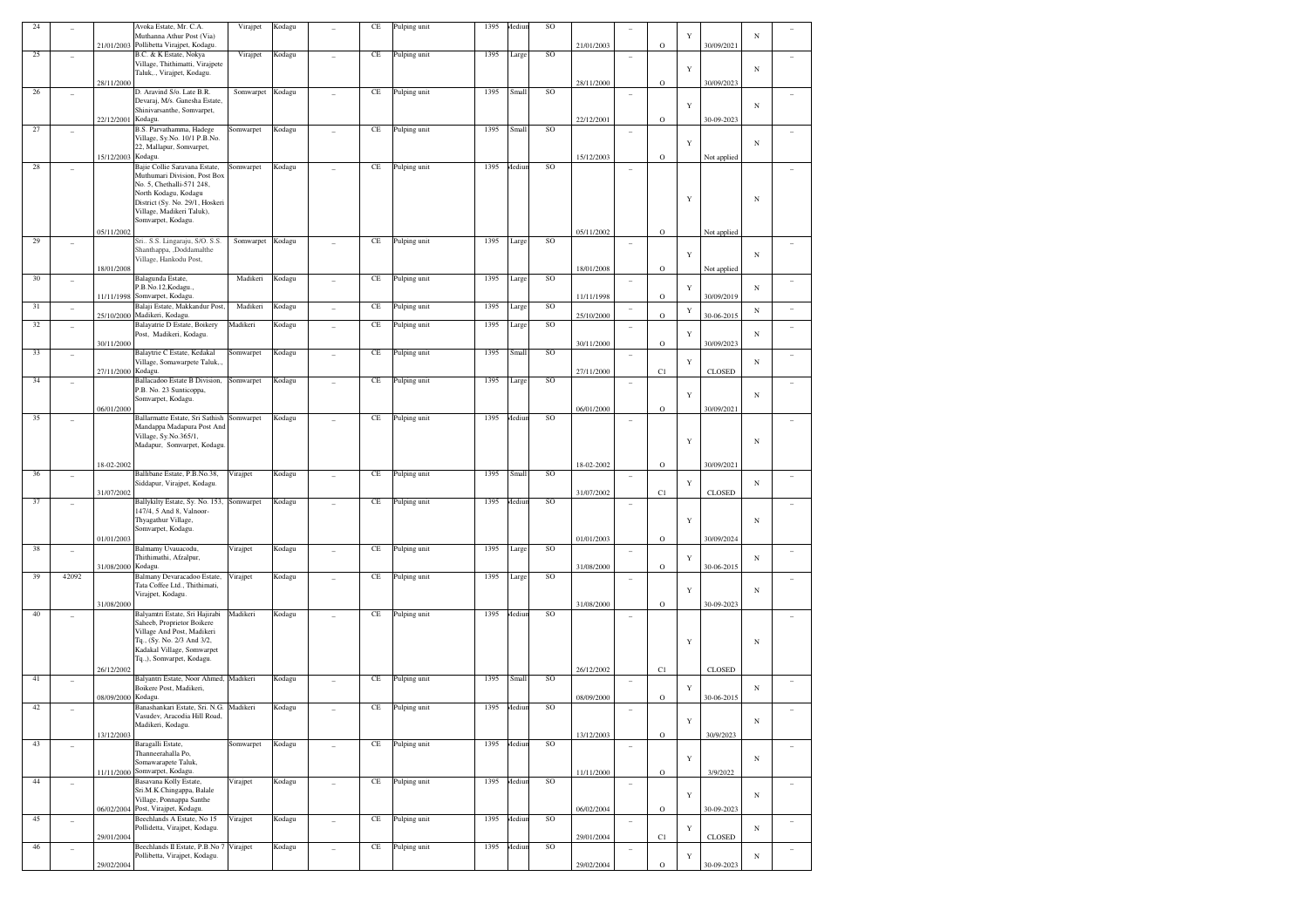| 47 |                          |                    | Beeticad B Estatet, Sri. C.C.<br>Appayya, Proprietor, Kedkal<br>Post, Via Suntikoppa 571 237,<br>Somwarpet Tq., Kodagu<br>District, Somvarpet, Kodagu. | Somwarpet | Kodagu |    | CE       | Pulping unit | 1395 | Small  | SO       |            |                          |              | Y           |               | $_{\rm N}$ |                          |
|----|--------------------------|--------------------|--------------------------------------------------------------------------------------------------------------------------------------------------------|-----------|--------|----|----------|--------------|------|--------|----------|------------|--------------------------|--------------|-------------|---------------|------------|--------------------------|
|    |                          | 26/12/2002         |                                                                                                                                                        |           |        |    |          |              |      |        |          | 26/12/2002 |                          | $\mathbf{O}$ |             | 30/09/2021    |            |                          |
| 48 |                          | 31/07/2004         | Beeticadu Estate, Mrs. Veena<br>Muthanna, Kodanda Bhavan,<br>Ashwini Road, Madikieri.<br>Kedakal Village, Suntikoppa.,<br>Virajpet, Kodagu.            | Madikeri  | Kodagu |    | $\rm CE$ | Pulping unit | 1395 | Aediun | SO       | 31/07/2004 |                          | $\circ$      | Y           | 30/09/2023    | N          |                          |
| 49 | ÷,                       |                    | Bellatti A Estate, Sy.No.132/2, Somwarpet                                                                                                              |           | Kodagu |    | $\rm CE$ | Pulping unit | 1395 | Mediun | SO       |            |                          |              |             |               |            |                          |
|    |                          | 08/10/2000         | Via Cherala Srimangala,<br>Somwarpet, Chettalli Post,<br>Somvarpet, Kodagu.                                                                            |           |        |    |          |              |      |        |          | 08/10/2000 |                          | $\mathbf{O}$ | Y           | 30-06-2015    | N          |                          |
| 50 |                          |                    | Bellatti Estate, (Sy.No.110/1),                                                                                                                        | Somwarpet | Kodagu |    | $\rm CE$ | Pulping unit | 1395 | Mediur | SO       |            |                          |              |             |               |            |                          |
|    |                          | 01/08/2000         | Chettalli Post, P.B. No.3,<br>Somvarpet, Kodagu.                                                                                                       |           |        |    |          |              |      |        |          | 01/08/2000 |                          | $\circ$      | Y           | 30-09-2023    | N          |                          |
| 51 |                          |                    | Bells Coffee Estate, Sri.                                                                                                                              | Somwarpet | Kodagu |    | $\rm CE$ | Pulping unit | 1395 | Mediur | SO       |            |                          |              |             |               |            |                          |
|    |                          | 28/01/2002         | Richard Maskarnse, Hosakeri<br>Village, Somvarpet, Kodagu.                                                                                             |           |        |    |          |              |      |        |          | 28/01/2002 |                          | $\circ$      | Y           | 30/09/2021    | N          |                          |
| 52 |                          |                    | Belur Estate, B.G.<br>Gurumallesh Belor Village                                                                                                        | Somwarpet | Kodagu |    | $\rm CE$ | Pulping unit | 1395 | Small  | SO       |            |                          |              |             |               |            |                          |
|    |                          |                    | And Post Somwarpet Tq,<br>Kodagu.                                                                                                                      |           |        |    |          |              |      |        |          |            |                          |              | Y           |               | N          |                          |
| 53 |                          | 14/01/2003         | Belur Basavanahally Estate,                                                                                                                            | Somwarpet | Kodagu |    | $\rm CE$ | Pulping unit | 1395 | Small  | SO       | 14/01/2003 |                          | $\circ$      |             | 30/09/2023    |            |                          |
|    |                          |                    | D.S. Sadashivappa, Door No.<br>A-36, Basaveshwara Road,                                                                                                |           |        |    |          |              |      |        |          |            |                          |              | Y           |               | N          |                          |
|    |                          | 13/01/2005         | Somvarpet, Kodagu.                                                                                                                                     |           |        |    |          |              |      |        |          | 13/01/2005 |                          | C1           |             | CLOSED        |            |                          |
| 54 |                          |                    | Bettagere Estate, P.B.No.42,<br>Sunticoppa Post,., Somvarpet,                                                                                          | Somwarpet | Kodagu |    | $\rm CE$ | Pulping unit | 1395 | Large  | SO       |            | $\overline{\phantom{a}}$ |              | Y           |               | N          |                          |
| 55 |                          | 21/11/2000         | Kodagu.<br>Sri. E. Anil Kumar Reddy,                                                                                                                   | Somwarpet | Kodagu |    | CE       | Pulping unit | 1395 | Mediur | SO       | 21/11/2000 | $\overline{a}$           | $\circ$      |             | 9/30/2018     |            |                          |
|    |                          |                    | M/s. Bharath Estate, Masgud<br>Village, somwarpet, Kodagu.                                                                                             |           |        |    |          |              |      |        |          |            |                          |              | Y           |               | N          |                          |
| 56 | ÷,                       | 10/11/2003         | Bharathi Estate, Sri. M.M.                                                                                                                             | Virajpet  | Kodagu |    | $\rm CE$ | Pulping unit | 1395 | Small  | SO       | 10/11/2003 | $\overline{\phantom{a}}$ | $\mathbf{O}$ |             | Not applied   |            |                          |
|    |                          | 12/12/2004         | Somaiah, (Sy. No. 2/2c),<br>Kotoor Village, Kodagu.                                                                                                    |           |        |    |          |              |      |        |          | 12/12/2004 |                          | C1           | Y           | <b>CLOSED</b> | N          |                          |
| 57 | 42157                    |                    | Bhuthanahadlu Estate,/<br>Nullore Estate, Tata Coffee<br>Ltd., P.B. No.27 Suntikoppa,<br>Somvarpet, Kodagu.                                            | Somwarpet | Kodagu |    | $\rm CE$ | Pulping unit | 1395 | Small  | SO       |            |                          |              | Y           |               | N          |                          |
| 58 | $\overline{\phantom{a}}$ | 24/09/1997         | Bijambi Estate, C/O. Kibbetta                                                                                                                          | Somwarpet | Kodagu |    | $\rm CE$ | Pulping unit | 1395 | Small  | SO       | 24/09/1997 | $\overline{\phantom{a}}$ | $\mathbf{O}$ |             | 30-09-2023    |            | $\overline{\phantom{a}}$ |
|    |                          | 21/12/2000         | Estate, P.B.No.7,<br>Somawarpet, Kodagu.                                                                                                               |           |        |    |          |              |      |        |          | 21/12/2000 |                          | $\circ$      | Y           | 30-09-2022    | N          |                          |
| 59 |                          | 30/01/2001         | Bill More Estate, P.B. No. 25,<br>Siddapura, Virajpet, Kodagu.                                                                                         | Virajpet  | Kodagu |    | $\rm CE$ | Pulping unit | 1395 | Large  | SO       | 30/01/2001 | $\overline{\phantom{a}}$ | $\circ$      | Y           | 30/09/2023    | N          |                          |
| 60 | ÷,                       |                    | <b>Blue Diamond Estate,</b><br>Manchally Post, Via Kutta,.,<br>Virajpet, Kodagu.                                                                       | Virajpet  | Kodagu |    | CE       | Pulping unit | 1395 | Mediur | SO       |            | $\overline{\phantom{a}}$ |              | Y           |               | N          |                          |
| 61 |                          | 01-01-2001         | Boikere Estate, Sri M.R.<br>Ganapathi, Proprietor Boikere-                                                                                             | Somwarpet | Kodagu |    | $\rm CE$ | Pulping unit | 1395 | Mediur | SO       | 01-01-2001 |                          | $\circ$      | Y           | Not applied   | N          |                          |
|    |                          | 02/01/2003         | 571 256, Somvarpet, Kodagu.                                                                                                                            |           |        |    |          |              |      |        |          | 02/01/2003 |                          | $\circ$      |             | 30/09/2021    |            |                          |
| 62 |                          |                    | Boovenhully Estate, Joseph<br>Kiran, P.B.No.4, Sidapura,<br>(Chickenhully Village,                                                                     | Virajpet  | Kodagu |    | $\rm CE$ | Pulping unit | 1395 | Mediur | SO       |            |                          |              | Y           |               | N          |                          |
|    |                          | 13/11/2002 Kodagu. | Virajpet, Kodagu, Virajpet,                                                                                                                            |           |        |    |          |              |      |        |          | 13/11/2002 |                          |              |             | <b>CLOSED</b> |            |                          |
| 63 |                          |                    | Brahma Estate, Mr. K.S.                                                                                                                                | Somwarpet | Kodagu |    | $\rm CE$ | Pulping unit | 1395 | Small  | SO       |            | $\overline{a}$           | C1           |             |               |            |                          |
|    |                          | 25/11/2004         | Chettiappa, Haradur,<br>Suntikoppa, Somvarpet,<br>Kodagu.                                                                                              |           |        |    |          |              |      |        |          | 25/11/2004 |                          | $\circ$      | Y           | 30/09/2021    | N          |                          |
| 64 |                          |                    | Brindavan Estate, Mathikadu<br>P.O.Sunticoppa, Somvarpet,                                                                                              | Somwarpet | Kodagu |    | $\rm CE$ | Pulping unit | 1395 | Small  | SO       |            | $\overline{\phantom{a}}$ |              | Y           |               | N          |                          |
| 65 |                          | 18/11/2000 Kodagu. | Sri. K.B. Madappa, S/o.<br>Basappa, Sy. No. 55/2,                                                                                                      | Somwarpet | Kodagu |    | $\rm CE$ | Pulping unit | 1395 | Small  | SO       | 18/11/2000 |                          | $\rm{O}$     |             | 30/09/2023    |            |                          |
|    |                          |                    | Kibbetta Village, Somwarpet<br>05/01/2008 Taluk, Kodagu.                                                                                               |           |        |    |          |              |      |        |          | 05/01/2008 |                          | $\mathbf O$  | $\mathbf Y$ | Not applied   | $_{\rm N}$ |                          |
| 66 | $\frac{1}{2}$            |                    | C. Prabhakar, Planter, C.<br>Prabhakar, Planter, Sbi College                                                                                           | Madikeri  | Kodagu | L, | $\rm CE$ | Pulping unit | 1395 | Mediur | SO       |            | $\sim$                   |              | $\mathbf Y$ |               | $_{\rm N}$ | $\overline{\phantom{a}}$ |
|    |                          | 29/10/2001         | Road, Madikeri, Kodagu.                                                                                                                                |           |        |    |          |              |      |        |          | 29/10/2001 |                          | $\mathbf O$  |             | 30-09-2016    |            |                          |
| 67 | ÷,                       |                    | Cannoncadoo Estate,<br>Banjigherry Division, (Sy No.                                                                                                   | Virajpet  | Kodagu | ÷, | $\rm CE$ | Pulping unit | 1395 | Large  | $\rm SO$ |            | ÷,                       |              |             |               |            | $\overline{\phantom{a}}$ |
|    |                          |                    | 107, Arecad Village,<br>Madikeri), P.B. No.22,<br>Siddapura, Virajpet, Kodagu.                                                                         |           |        |    |          |              |      |        |          |            |                          |              | Y           |               | $_{\rm N}$ |                          |
|    |                          | 11/08/2000         |                                                                                                                                                        |           |        |    |          |              |      |        |          | 11/08/2000 |                          | $\mathbf O$  |             | 30-06-2015    |            |                          |
| 68 | ÷,                       |                    | Cauvery A Estate, Kadagadla<br>Village, Chettalli Post,<br>Madikeritaluk, Madikeri,                                                                    | Madikeri  | Kodagu | ÷, | $\rm CE$ | Pulping unit | 1395 | Small  | SO       |            | $\overline{a}$           |              | $\mathbf Y$ |               | N          | $\sim$                   |
|    |                          | 11/06/2011 Kodagu. |                                                                                                                                                        |           |        |    |          |              |      |        |          | 11/06/2011 |                          | $\rm{O}$     |             | 30-09-2023    |            |                          |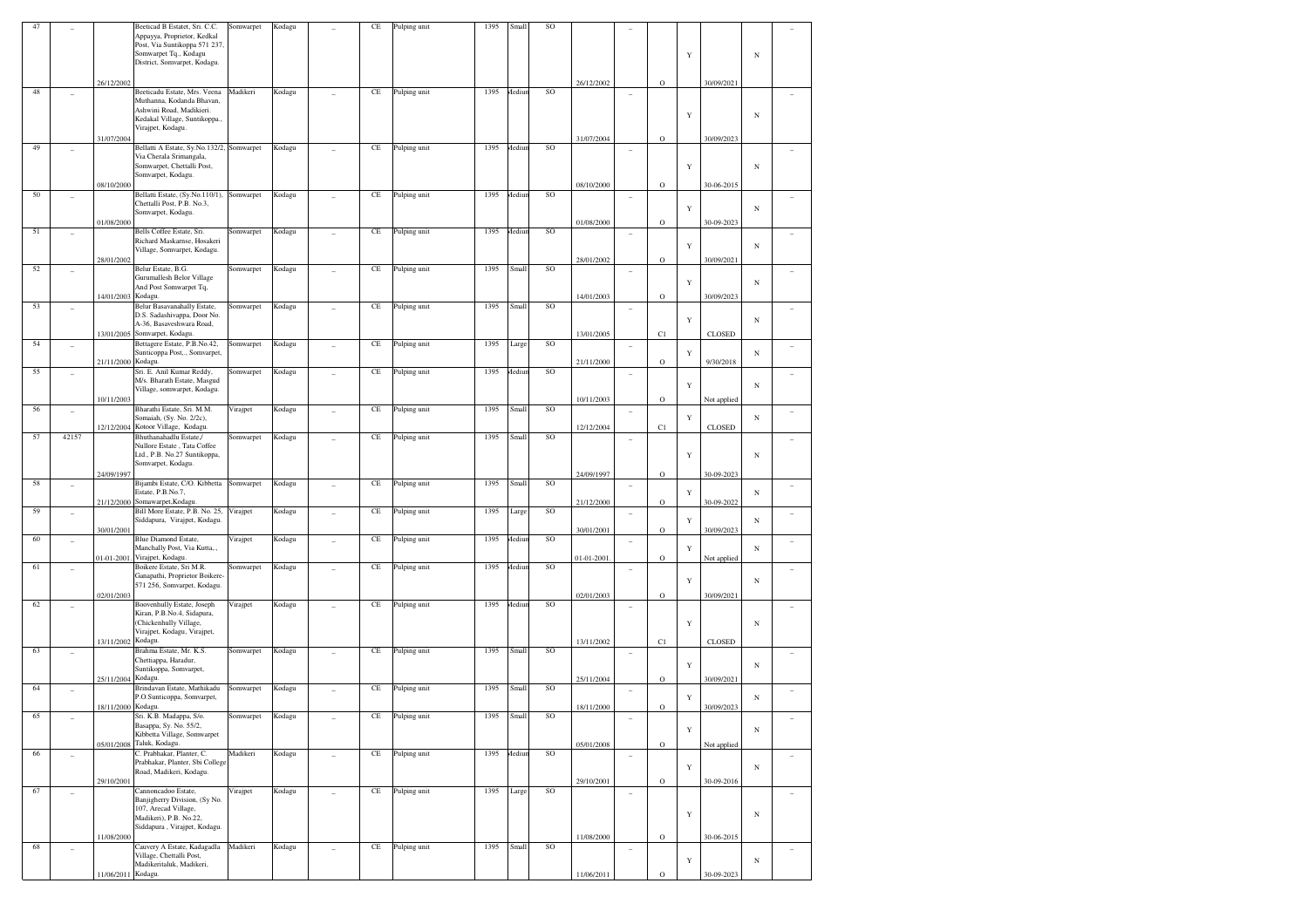| 69       |                          |                       | Cauvery Estate, K.N.<br>Vedambal P.B.No.10,                            | Madikeri  | Kodagu |                | CE       | Pulping unit | 1395 | Mediur | SO       |            |                          |             |             |               |            |        |
|----------|--------------------------|-----------------------|------------------------------------------------------------------------|-----------|--------|----------------|----------|--------------|------|--------|----------|------------|--------------------------|-------------|-------------|---------------|------------|--------|
|          |                          |                       | Murnadu Post,., Madikeri,                                              |           |        |                |          |              |      |        |          |            |                          |             | Y           |               | N          |        |
| $70\,$   | ٠                        | 23/11/2000            | Kodagu.<br>Cauvery Estate, Mr. N.K.                                    | Somwarpet | Kodagu |                | $\rm CE$ | Pulping unit | 1395 | Mediur | $\rm SO$ | 23/11/2000 | $\sim$                   | $\mathbf O$ |             | Not applied   |            |        |
|          |                          |                       | Muthappa Haroor Village And                                            |           |        |                |          |              |      |        |          |            |                          |             | $\mathbf Y$ |               | $_{\rm N}$ |        |
|          |                          |                       | Post, Via Sunticoppa,<br>30/07/2002 Somvarpet, Kodagu.                 |           |        |                |          |              |      |        |          | 30/07/2002 |                          | C1          |             | <b>CLOSED</b> |            |        |
| $71\,$   |                          |                       | Cauvery Estate, Mr. S.R.<br>Ravishankar, Proprietor                    | Somwarpet | Kodagu |                | $\rm CE$ | Pulping unit | 1395 | Mediur | SO       |            | ٠                        |             |             |               |            |        |
|          |                          |                       | Nandigunda Village And Post,                                           |           |        |                |          |              |      |        |          |            |                          |             | $\mathbf Y$ |               | $_{\rm N}$ |        |
|          |                          | 10/01/2003            | Somwarpet Taluk, Kodagu<br>District,                                   |           |        |                |          |              |      |        |          | 10/01/2003 |                          | $\mathbf O$ |             | 30-09-2023    |            |        |
| $72\,$   | $\sim$                   |                       | A.R. Narayanan, (coffee                                                | Virajpet  | Kodagu | ÷              | $\rm CE$ | Pulping unit | 1395 | Small  | $\rm SO$ |            | ٠                        |             |             |               |            | ٠      |
|          |                          |                       | Planter), M/s. Cauvery Estate,<br>Kutta, Virajpet, Kodagu.             |           |        |                |          |              |      |        |          |            |                          |             | $\mathbf Y$ |               | N          |        |
|          |                          | 17/11/2000            |                                                                        |           |        |                |          |              |      |        |          | 17/11/2000 |                          | $\mathbf O$ |             | 30/09/2023    |            |        |
| 73       | $\overline{\phantom{a}}$ |                       | Cauvery Pulping Unit, Kedakal Somwarpet<br>Village & Post, Somawarpete |           | Kodagu | ÷              | $\rm CE$ | Pulping unit | 1395 | Small  | $\rm SO$ |            | ۰                        |             |             |               |            |        |
|          |                          | 22/01/2001            | Taluk, Somvarpet, Kodagu.                                              |           |        |                |          |              |      |        |          | 22/01/2001 |                          | $\mathbf O$ | $\mathbf Y$ | 30/09/2021    | N          |        |
| $74\,$   |                          |                       | Chakkathane Estate, C/O. Sri                                           | Virajpet  | Kodagu |                | $\rm CE$ | Pulping unit | 1395 | Small  | $\rm SO$ |            | ۰                        |             |             |               |            |        |
|          |                          |                       | K.K. Muddappa, Kalathmad<br>Village, Hosur, Ammthi,                    |           |        |                |          |              |      |        |          |            |                          |             | $\mathbf Y$ |               | N          |        |
|          |                          | 30/07/2002            | Virajpet, Kodagu.                                                      |           |        |                |          |              |      |        |          | 30/07/2002 |                          | C1          |             | <b>CLOSED</b> |            |        |
| 75       | $\sim$                   |                       | Chamanam Estate, P.B.No.5,<br>Madikeri, Madikeri, Kodagu.              | Madikeri  | Kodagu | ÷              | $\rm CE$ | Pulping unit | 1395 | Mediur | $\rm SO$ |            | $\overline{\phantom{a}}$ |             | Y           |               | N          | ٠      |
|          |                          | 01/12/2000            |                                                                        |           |        |                |          |              |      |        |          | 01/12/2000 |                          | $\mathbf O$ |             | 30-09-2023    |            |        |
| 76       | $\sim$                   |                       | Chennanakote Estate, K.A.<br>Aiyappa, P.B. No.3, Pollibetta-           | Virajpet  | Kodagu | $\sim$         | $\rm CE$ | Pulping unit | 1395 | Small  | $\rm SO$ |            | $\overline{\phantom{a}}$ |             |             |               |            |        |
|          |                          |                       | 571 215, Virajpet, Kodagu.                                             |           |        |                |          |              |      |        |          |            |                          | $\mathbf O$ | $\mathbf Y$ |               | N          |        |
| 77       | $\sim$                   | 12/08/2002            | Chettalli Estate, Brig. K.M.                                           | Somwarpet | Kodagu |                | $\rm CE$ | Pulping unit | 1395 | Mediur | $\rm SO$ | 12/08/2002 | ۰                        |             |             | 30/09/2022    |            |        |
|          |                          |                       | Muthanna (Rtd) P.B. No.<br>24, Chettalli Post, (Sy. No.                |           |        |                |          |              |      |        |          |            |                          |             |             |               |            |        |
|          |                          |                       | 226/7, Cherala Srimangala,                                             |           |        |                |          |              |      |        |          |            |                          |             | $\mathbf Y$ |               | N          |        |
|          |                          | 10/03/2003            | Somwarpet), Somvarpet,<br>Kodagu.                                      |           |        |                |          |              |      |        |          | 10/03/2003 |                          | $\mathbf O$ |             | 30/09/2024    |            |        |
| $7\,$    | ۰                        |                       | M/s. Parvathi Eastae,                                                  | Somwarpet | Kodagu | ÷              | $\rm CE$ | Pulping unit | 1395 | Small  | $\rm SO$ |            | ۰                        |             |             |               |            |        |
|          |                          |                       | (Formeraly M/s.Chettoli A<br>Estate, Sy.No.61, P.B.No.8,               |           |        |                |          |              |      |        |          |            |                          |             | $\mathbf Y$ |               | $_{\rm N}$ |        |
|          |                          |                       | Chettalli, Somvarpet, Kodagu.                                          |           |        |                |          |              |      |        |          |            |                          |             |             |               |            |        |
| 79       |                          | 06/11/2000            | Chinnalli Estate, M.A.                                                 | Somwarpet | Kodagu |                | $\rm CE$ | Pulping unit | 1395 | Small  | $\rm SO$ | 06/11/2000 | $\overline{\phantom{a}}$ | $\mathbf O$ |             | 30-09-2023    |            |        |
|          |                          |                       | Aiyanna, P.B.No.19,<br>Somwarpet, Sy.No.10, Aigoor                     |           |        |                |          |              |      |        |          |            |                          |             | $\mathbf Y$ |               | $_{\rm N}$ |        |
|          |                          |                       | Village, Somwarpet Taluk,                                              |           |        |                |          |              |      |        |          |            |                          |             |             |               |            |        |
| 80       | ۰                        | 12/11/2002            | Somvarpet, Kodagu.<br>Chinni & Sai Estate, K.A.                        | Somwarpet | Kodagu | ÷              | $\rm CE$ | Pulping unit | 1395 | Mediur | SO       | 12/11/2002 | ÷                        | C1          |             | CLOSED        |            |        |
|          |                          |                       | Thimmaiah, P.B.No.20,                                                  |           |        |                |          |              |      |        |          |            |                          |             | Y           |               | N          |        |
| 81       | $\sim$                   | 20/11/1997            | Somvarpet, Kodagu.<br>Chinnicoppa B C & E Estate.,                     | Somwarpet | Kodagu | ÷              | $\rm CE$ | Pulping unit | 1395 | Mediur | $\rm SO$ | 20/11/1997 | $\overline{\phantom{a}}$ | $\mathbf O$ |             | 30-09-2023    |            | ٠      |
|          |                          |                       | Makkandur Village, Koagu.,<br>Somvarpet, Kodagu.                       |           |        |                |          |              |      |        |          |            |                          |             | $\mathbf Y$ |               | N          |        |
|          |                          | 21-11-2000            |                                                                        |           |        |                |          |              |      |        |          | 21-11-2000 |                          | $\mathbf O$ |             | 30/09/2022    |            |        |
| 82       |                          |                       | Choudigudi Estate, Sri<br>Muthanna Mapangada Nittor                    | Virajpet  | Kodagu |                | $\rm CE$ | Pulping unit | 1395 | Small  | $\rm SO$ |            | $\overline{\phantom{a}}$ |             |             |               |            |        |
|          |                          |                       | Village And Post, Via Balale,                                          |           |        |                |          |              |      |        |          |            |                          |             | $\mathbf Y$ |               | $_{\rm N}$ |        |
|          |                          | 31/07/2002 District., | Virajpet Taluk, Kodagu                                                 |           |        |                |          |              |      |        |          | 31/07/2002 |                          | $\mathbf O$ |             | 30-09-2023    |            |        |
| 83       | ۰                        |                       | Chowdi Range Estate,                                                   | Virajpet  | Kodagu | ÷              | $\rm CE$ | Pulping unit | 1395 | Small  | $\rm SO$ |            | ÷                        |             |             |               |            |        |
|          |                          | 22/11/2001            | P.B.No.10, Siddapura,<br>Virajpet, Kodagu.                             |           |        |                |          |              |      |        |          | 22/11/2001 |                          | $\mathbf O$ | Y           | 30/09/2022    | N          |        |
| 84       | $\sim$                   |                       | Chowdikad Estate, C. Harish<br>Chandra Pai. Sunticoppa-571             | Somwarpet | Kodagu | $\sim$         | $\rm CE$ | Pulping unit | 1395 | Mediur | $\rm SO$ |            | $\overline{\phantom{a}}$ |             |             |               |            | ٠      |
|          |                          |                       | 237., Somvarpet, Kodagu.                                               |           |        |                |          |              |      |        |          |            |                          |             | $\mathbf Y$ |               | N          |        |
| 85       | $\sim$                   | 31/07/2002            | Cinchona Estates, Mr. Ashok                                            | Madikeri  | Kodagu | ÷              | $\rm CE$ | Pulping unit | 1395 | Large  | $\rm SO$ | 31/07/2002 | ۰                        | $\mathbf O$ |             | 30/9/2024     |            |        |
|          |                          |                       | Kum, Ar Shetty P.B.No.63,                                              |           |        |                |          |              |      |        |          |            |                          |             | $\mathbf Y$ |               | N          | ۰      |
|          |                          | 14/12/2001            | Mdikeri, Kodagu.                                                       |           |        |                |          |              |      |        |          | 14/12/2001 |                          | $\rm{O}$    |             | 30/09/2024    |            |        |
| 86       | ٠                        |                       | G.S. Basavaraju, M/s. Sathya                                           | Somwarpet | Kodagu |                | $\rm CE$ | Pulping unit | 1395 | Small  | SO       |            | ۰                        |             |             |               |            | ٠      |
|          |                          |                       | Estate, Sy. No. 181/2, 181/3,<br>Kedakal, Sunticoppa,                  |           |        |                |          |              |      |        |          |            |                          |             | $\mathbf Y$ |               | $_{\rm N}$ |        |
|          |                          | 16/12/2009            | somwarpet, Kodagu                                                      |           |        |                |          |              |      |        |          | 16/12/2009 |                          | $\rm{O}$    |             | 30-09-2023    |            |        |
| 87       | $\sim$                   |                       | Coffee Planter, S.P.                                                   | Somwarpet | Kodagu |                | $\rm CE$ | Pulping unit | 1395 | Small  | SO       |            | $\overline{\phantom{a}}$ |             |             |               |            | $\sim$ |
|          |                          |                       | Govindappa, Coffee Planter<br>Sulimathe, Hanakodu Post,                |           |        |                |          |              |      |        |          |            |                          |             | $\mathbf Y$ |               | $_{\rm N}$ |        |
|          |                          |                       | Somawarpet Taluk, Kodagu.                                              |           |        |                |          |              |      |        |          |            |                          |             |             |               |            |        |
| $\bf 88$ | ٠                        | 26/02/2008            | Sri. D.K. Ravi, Coffee Planter, Somwarpet                              |           | Kodagu | $\overline{a}$ | $\rm CE$ | Pulping unit | 1395 | Small  | SO       | 26/02/2008 | $\overline{\phantom{a}}$ | $\mathbf O$ |             | Not applied   |            | $\sim$ |
|          |                          |                       | Hemavathi Estate, (Sy. No. No.<br>180/11) Takeri Village & Post,       |           |        |                |          |              |      |        |          |            |                          |             |             |               |            |        |
|          |                          |                       | Somawarpet Taluk, Kodagu.                                              |           |        |                |          |              |      |        |          |            |                          |             | $\mathbf Y$ |               | $_{\rm N}$ |        |
|          |                          | 16/01/2002            |                                                                        |           |        |                |          |              |      |        |          | 16/01/2002 |                          | $\mathbf O$ |             | 30/09/2021    |            |        |
| 89       | $\sim$                   |                       | Cumbour Estate Unit-I,                                                 | Somwarpet | Kodagu | $\overline{a}$ | $\rm CE$ | Pulping unit | 1395 | Large  | SO       |            | ٠                        |             |             |               |            | $\sim$ |
|          |                          |                       | Padinioretholkol Plantations<br>(P)Ltd., P.B.No. 1. Madapur.,          |           |        |                |          |              |      |        |          |            |                          |             | $\mathbf Y$ |               | $_{\rm N}$ |        |
|          |                          |                       | Somvarpet, Kodagu - 571251,                                            |           |        |                |          |              |      |        |          |            |                          |             |             |               |            |        |
|          |                          | 22/09/2000            |                                                                        |           |        |                |          |              |      |        |          | 22/09/2000 |                          | C1          |             | <b>CLOSED</b> |            |        |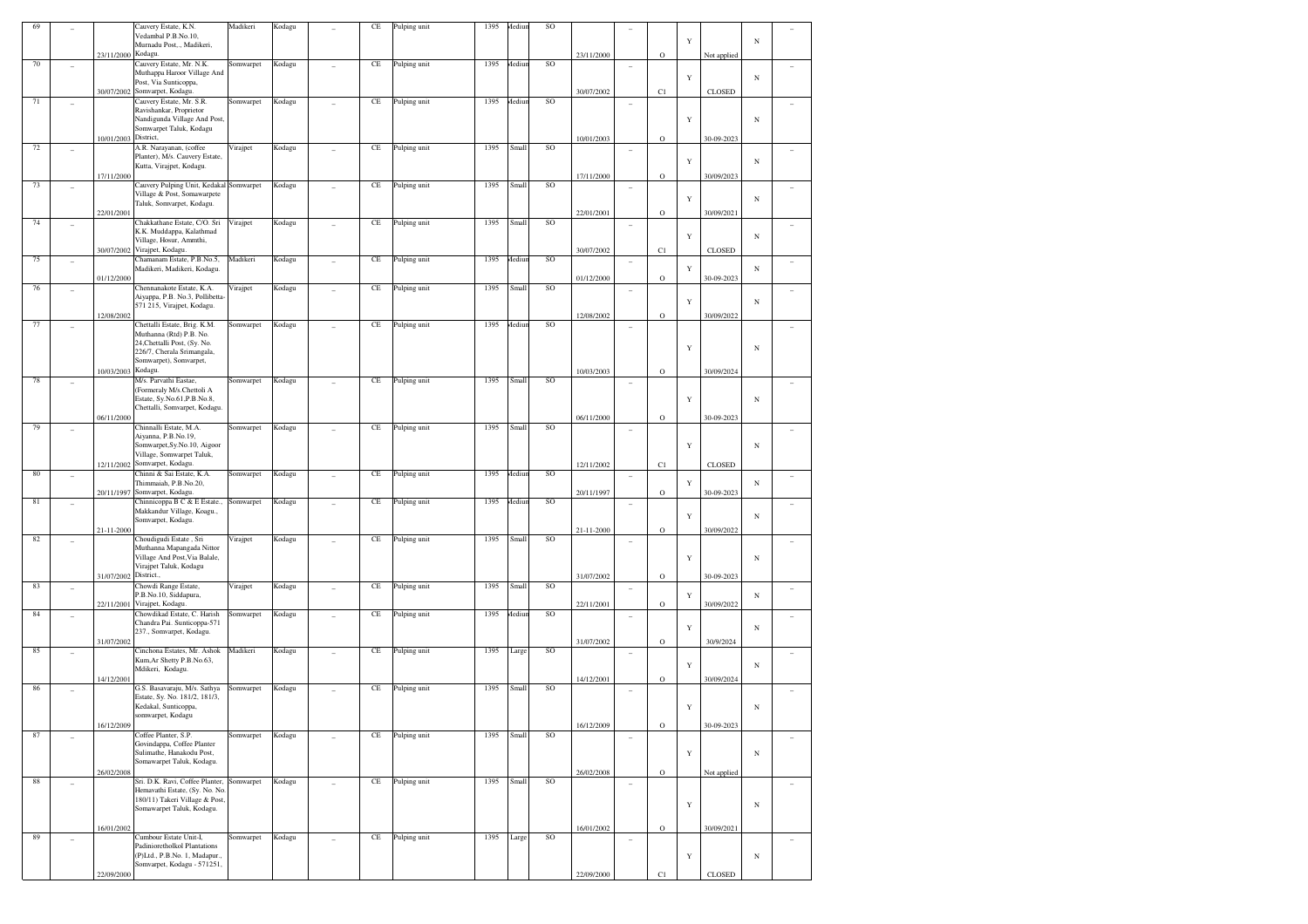| 90  | 42137                    |                     | Coovercolly Estate, DBD                                                    | Somwarpet | Kodagu |                          | CE       | Pulping unit | 1395 | Large  | SO            |            |                |          |             |             |            |                |
|-----|--------------------------|---------------------|----------------------------------------------------------------------------|-----------|--------|--------------------------|----------|--------------|------|--------|---------------|------------|----------------|----------|-------------|-------------|------------|----------------|
|     |                          |                     | Division, (Tata Coffee Ltd., )<br>(Sy.No.193), P.B.No.3,                   |           |        |                          |          |              |      |        |               |            |                |          | Y           |             | N          |                |
|     |                          |                     | 04/10/2000 Somvarpet, Kodagu.                                              |           |        |                          |          |              |      |        |               | 04/10/2000 |                | $\rm{O}$ |             | 30-09-2023  |            |                |
| 91  |                          |                     | Cotacadu group of estates, P.                                              | Somwarpet | Kodagu |                          | CE       | Pulping unit | 1395 | Aediur | SO            |            |                |          |             |             |            |                |
|     |                          |                     | B. No. 16, Suntikoppa,                                                     |           |        |                          |          |              |      |        |               |            |                |          | Y           |             | $_{\rm N}$ |                |
|     |                          | 13/10/2000 district | somwarpet taluk, Kodagu                                                    |           |        |                          |          |              |      |        |               |            |                |          |             |             |            |                |
| 92  |                          |                     | Cottabetta Estate, Sy. No. 14                                              | Virajpet  | Kodagu |                          | CE       | Pulping unit | 1395 | Large  | SO            | 13/10/2000 |                | $\rm{O}$ |             | 30/09/2024  |            |                |
|     |                          |                     | And 15/1) Pb No. 16, Pollibetta-                                           |           |        |                          |          |              |      |        |               |            |                |          |             |             |            |                |
|     |                          |                     | 571 215, Virajpet, Kodagu.                                                 |           |        |                          |          |              |      |        |               |            |                |          | Y           |             | $_{\rm N}$ |                |
|     |                          | 17/07/2000          |                                                                            |           |        |                          |          |              |      |        |               | 17/07/2000 |                | C1       |             | CLOSED      |            |                |
| 93  | 41744                    |                     | Cottabetta Estate, Sy.No.23/1,<br>Nullagetaly Village, Virajpete           | Virajpet  | Kodagu |                          | CE       | Pulping unit | 1395 | Large  | SO            |            |                |          |             |             |            |                |
|     |                          |                     | Taluk, Kodagu.                                                             |           |        |                          |          |              |      |        |               |            |                |          | Y           |             | $_{\rm N}$ |                |
|     |                          | 17/07/2000          |                                                                            |           |        |                          |          |              |      |        |               | 17/07/2000 |                | $\rm{O}$ |             | 30-09-2023  |            |                |
| 94  |                          |                     | Coweribetta Coffee Estate A                                                | Virajpet  | Kodagu |                          | CE       | Pulping unit | 1395 | Large  | SO            |            |                |          |             |             |            |                |
|     |                          |                     | Division, P.B.No.23,<br>Siddapura,., Virajpet, Kodagu.                     |           |        |                          |          |              |      |        |               |            |                |          | Y           |             | $_{\rm N}$ |                |
|     |                          | 28/11/2000          |                                                                            |           |        |                          |          |              |      |        |               | 28/11/2000 |                | $\rm{O}$ |             | 30/09/2023  |            |                |
| 95  |                          |                     | Sri Chimmi Kuttaiah, M/s.                                                  | Virajpet  | Kodagu |                          | CE       | Pulping unit | 1395 | Large  | SO            |            |                |          |             |             |            |                |
|     |                          |                     | Craigmore Estate, P.B. No. 30,<br>Chennyakote, Pollibetta,                 |           |        |                          |          |              |      |        |               |            |                |          | Y           |             | N          |                |
|     |                          |                     | 01/12/2001 Virajpet, Kodagu.                                               |           |        |                          |          |              |      |        |               | 01/12/2001 |                | $\rm{O}$ |             | 30/09/2021  |            |                |
| 96  |                          |                     | K.M. Belliappa, Craigmore                                                  | Virajpet  | Kodagu |                          | CE       | Pulping unit | 1395 | Aediun | SO            |            |                |          |             |             |            |                |
|     |                          |                     | Estate, P.B.No.10, Pollibetta,                                             |           |        |                          |          |              |      |        |               |            |                |          | Y           |             | $_{\rm N}$ |                |
|     |                          |                     | 13/11/2000 Virajpet, Kodagu.                                               |           |        |                          |          |              |      |        |               | 13/11/2000 |                | $\rm{O}$ |             | 30-09-2023  |            |                |
| 97  | $\overline{\phantom{a}}$ |                     | Croton Estate, Smt. Anitha<br>Rathna, Byrmada Village,                     | Virajpet  | Kodagu |                          | CE       | Pulping unit | 1395 | Aediur | SO            |            | $\overline{a}$ |          |             |             |            |                |
|     |                          |                     | Ammathi, Vontiyarigundi,                                                   |           |        |                          |          |              |      |        |               |            |                |          | Y           |             | N          |                |
|     |                          |                     | 01/12/2003 Virajpet, Kodagu.                                               |           |        |                          |          |              |      |        |               | 01/12/2003 |                | $\rm{O}$ |             | 30-09-2023  |            |                |
| 98  |                          |                     | Crystal Estate, P.B.No.57,                                                 | Virajpet  | Kodagu |                          | CE       | Pulping unit | 1395 | Small  | SO            |            |                |          | Y           |             | $_{\rm N}$ |                |
| 99  |                          |                     | 17/02/2001 Pollibetta, Virajpet, Kodagu.<br>Cumbour Estate, Unit-II, Prop. | Somwarpet | Kodagu |                          | CE       | Pulping unit | 1395 | Large  | SO            | 17/02/2001 |                | $\rm{O}$ |             | 30-06-2015  |            |                |
|     |                          |                     | Padinjavethalkal Plantations                                               |           |        |                          |          |              |      |        |               |            |                |          |             |             |            |                |
|     |                          |                     | (P) Ltd., P.B. No. 1, Madapur-                                             |           |        |                          |          |              |      |        |               |            |                |          | Y           |             | $_{\rm N}$ |                |
|     |                          |                     | 571 251, Somvarpet, Kodagu                                                 |           |        |                          |          |              |      |        |               |            |                |          |             | 30/09/2025  |            |                |
| 100 |                          | 24/01/2000          | D.V. Radha, W/O. Late                                                      | Somwarpet | Kodagu |                          | CE       | Pulping unit | 1395 | Aediur | SO            | 24/01/2000 |                | $\rm{O}$ |             |             |            |                |
|     |                          |                     | Venkatappa, Doddamane,                                                     |           |        |                          |          |              |      |        |               |            |                |          |             |             |            |                |
|     |                          |                     | Tholurshettally Post,                                                      |           |        |                          |          |              |      |        |               |            |                |          | Y           |             | N          |                |
|     |                          |                     | 27/01/2005 Somvarpet, Kodagu.<br>Dalquarren Estate, P.B.No.6,              |           |        |                          |          |              |      |        |               | 27/01/2005 |                | $\rm{O}$ |             | Not applied |            |                |
| 101 |                          |                     | Chettalli P.O., North.,                                                    | Virajpet  | Kodagu |                          | CE       | Pulping unit | 1395 | Small  | $\rm SO$      |            |                |          | Y           |             | $_{\rm N}$ |                |
|     |                          |                     | 21/11/2000 Virajpet, Kodagu.                                               |           |        |                          |          |              |      |        |               | 21/11/2000 |                | C1       |             | CLOSED      |            |                |
| 102 | $\overline{a}$           |                     | Daswala Estate, Sri. T.K.                                                  | Somwarpet | Kodagu |                          | CE       | Pulping unit | 1395 | Small  | SO            |            |                |          |             |             |            |                |
|     |                          |                     | Soman, Nanjarayapatna Post,<br>Via Kushalanagar, Somvarpet,                |           |        |                          |          |              |      |        |               |            |                |          |             |             |            |                |
|     |                          |                     | Kodagu - 571236,                                                           |           |        |                          |          |              |      |        |               |            |                |          | Y           |             | $_{\rm N}$ |                |
|     |                          | 08/11/2004          |                                                                            |           |        |                          |          |              |      |        |               | 08/11/2004 |                | $\rm{O}$ |             | 30/09/2021  |            |                |
| 103 |                          |                     | Deera Estate, Sri. C.V.                                                    | Somwarpet | Kodagu |                          | CE       | Pulping unit | 1395 | Aediur | SO            |            |                |          |             |             |            |                |
|     |                          |                     | Mithran, (Sy. No. 23/2, 24)<br>Horoor Village, Sunticoppa,                 |           |        |                          |          |              |      |        |               |            |                |          |             |             |            |                |
|     |                          |                     | Somvarpet, Kodagu - 571326,                                                |           |        |                          |          |              |      |        |               |            |                |          | Y           |             | $_{\rm N}$ |                |
|     |                          | 03/02/2004          |                                                                            |           |        |                          |          |              |      |        |               | 03/02/2004 |                | $\rm{O}$ |             | 30-09-2016  |            |                |
| 104 |                          |                     | Deputy Director,(Research)                                                 | Somwarpet | Kodagu |                          | CE       | Pulping unit | 1395 | Large  | <b>SO</b>     |            |                |          |             |             |            |                |
|     |                          |                     | Coffee Research Sub Station,<br>P.B.No. 18, Chettalli,                     |           |        |                          |          |              |      |        |               |            |                |          | Y           |             |            |                |
|     |                          |                     | Somvarpet, Kodagu.                                                         |           |        |                          |          |              |      |        |               |            |                |          |             |             | $_{\rm N}$ |                |
|     |                          | 16/10/1997          |                                                                            |           |        |                          |          |              |      |        |               | 16/10/1997 |                | $\rm{O}$ |             | 30-09-2023  |            |                |
| 105 | 42093                    |                     | Devaracadoo Estate, (Tata                                                  | Virajpet  | Kodagu |                          | CE       | Pulping unit | 1395 | Large  | SO            |            |                |          |             |             |            |                |
|     |                          |                     | Coffee Ltd., )Thithimatti,<br>31/08/2000 Virajpet, Kodagu.                 |           |        |                          |          |              |      |        |               |            |                |          | Y           |             | $_{\rm N}$ |                |
| 106 |                          |                     | Devarakad Estate, Green                                                    | Somwarpet | Kodagu |                          | CE       | Pulping unit | 1395 | Large  | SO            | 31/08/2000 |                | $\rm{O}$ |             | 30-09-2023  |            |                |
|     |                          |                     | Valley Products Pvt.Ltd,                                                   |           |        |                          |          |              |      |        |               |            |                |          |             |             |            |                |
|     |                          |                     | Sy.No.01/37, Moovathoklu                                                   |           |        |                          |          |              |      |        |               |            |                |          | Y           |             | $_{\rm N}$ |                |
|     |                          |                     | Village, Madapura Post,<br>24/01/2000 Somwarpet Taluk, Kodagu              |           |        |                          |          |              |      |        |               | 24/01/2000 |                | $\rm{O}$ |             | 30/09/2022  |            |                |
| 107 |                          |                     | Dickenson Estate, Nokya,                                                   | Virajpet  | Kodagu |                          | CE       | Pulping unit | 1395 | Small  | SO            |            |                |          |             |             |            |                |
|     |                          |                     | Thithimati, Virajpet, Kodagu.                                              |           |        |                          |          |              |      |        |               |            |                |          | Y           |             | $_{\rm N}$ |                |
|     |                          | 31/07/2002          |                                                                            |           |        |                          |          |              |      |        |               | 31/07/2002 |                | C1       |             | CLOSED      |            |                |
| 108 | $\overline{a}$           |                     | Doddamalthe Estate, Sri. H.B.<br>Krishnappa, Doddamalthe                   | Somwarpet | Kodagu |                          | CE       | Pulping unit | 1395 | Aediun | SO            |            |                |          |             |             |            |                |
|     |                          |                     | Village, Hanakodu Post,                                                    |           |        |                          |          |              |      |        |               |            |                |          | Y           |             | $_{\rm N}$ |                |
|     |                          |                     | Somvarpet, Kodagu.                                                         |           |        |                          |          |              |      |        |               |            |                |          |             |             |            |                |
|     |                          | 17/12/2004          |                                                                            |           |        |                          |          |              |      |        |               | 17/12/2004 |                | $\rm{O}$ |             | 30-09-2023  |            |                |
| 109 |                          |                     | Doopad Estate, Smt. D.B.<br>Lalithamma, Kibbitta Village,                  | Somwarpet | Kodagu |                          | CE       | Pulping unit | 1395 | Aediur | SO            |            | ÷              |          |             |             |            | ÷              |
|     |                          |                     | Somvarpet, Kodagu.                                                         |           |        |                          |          |              |      |        |               |            |                |          | $\mathbf Y$ |             | $_{\rm N}$ |                |
|     |                          | 10/12/2002          |                                                                            |           |        |                          |          |              |      |        |               | 10/12/2002 |                | $\rm{O}$ |             | 30/09/2022  |            |                |
| 110 | ÷,                       |                     | Dubary Group Estate,<br>Chettinad Plantations (P)                          | Virajpet  | Kodagu | L.                       | $\rm CE$ | Pulping unit | 1395 | Large  | <sub>SO</sub> |            | $\overline{a}$ |          |             |             |            | $\overline{a}$ |
|     |                          |                     | Ltd,Pollibetta,., Virajpet,                                                |           |        |                          |          |              |      |        |               |            |                |          | Y           |             | $_{\rm N}$ |                |
|     |                          | 13/11/2001 Kodagu.  |                                                                            |           |        |                          |          |              |      |        |               | 13/11/2001 |                | $\rm{O}$ |             | 30/09/2021  |            |                |
| 111 | $\overline{\phantom{a}}$ |                     | Dubary Group Estate,                                                       | Virajpet  | Kodagu | $\overline{\phantom{a}}$ | CE       | Pulping unit | 1395 | Large  | SO            |            | ÷              |          |             |             |            | ÷              |
|     |                          |                     | Chettinad Plantations (P) Ltd.,<br>Pollibetta, South., Virajpet,           |           |        |                          |          |              |      |        |               |            |                |          | $\mathbf Y$ |             | $_{\rm N}$ |                |
|     |                          | 11/07/2001 Kodagu.  |                                                                            |           |        |                          |          |              |      |        |               | 11/07/2001 |                | C1       |             | 30/09/2017  |            |                |
| 112 | $\overline{\phantom{a}}$ |                     | Durga Devi Estate, P.B.No.20, Somwarpet                                    |           | Kodagu | $\overline{a}$           | $\rm CE$ | Pulping unit | 1395 | Small  | $\rm SO$      |            | ÷              |          |             |             |            | $\sim$         |
|     |                          | 28/11/2000 Kodagu.  | Madapur,., Somvarpet,                                                      |           |        |                          |          |              |      |        |               |            |                |          | Y           |             | $_{\rm N}$ |                |
| 113 |                          |                     | Durga Estate, Mathikad Po,                                                 | Somwarpet | Kodagu |                          | CE       | Pulping unit | 1395 | Aediun | <sub>SO</sub> | 28/11/2000 |                | $\rm{O}$ |             | 30-09-2023  |            |                |
|     |                          |                     | Via Sunticoppa, Somvarpet,                                                 |           |        |                          |          |              |      |        |               |            |                |          | Y           |             | $_{\rm N}$ |                |
|     |                          | 04/12/2000 Kodagu.  |                                                                            |           |        |                          |          |              |      |        |               | 04/12/2000 |                | $\rm{O}$ |             | 30-09-2016  |            |                |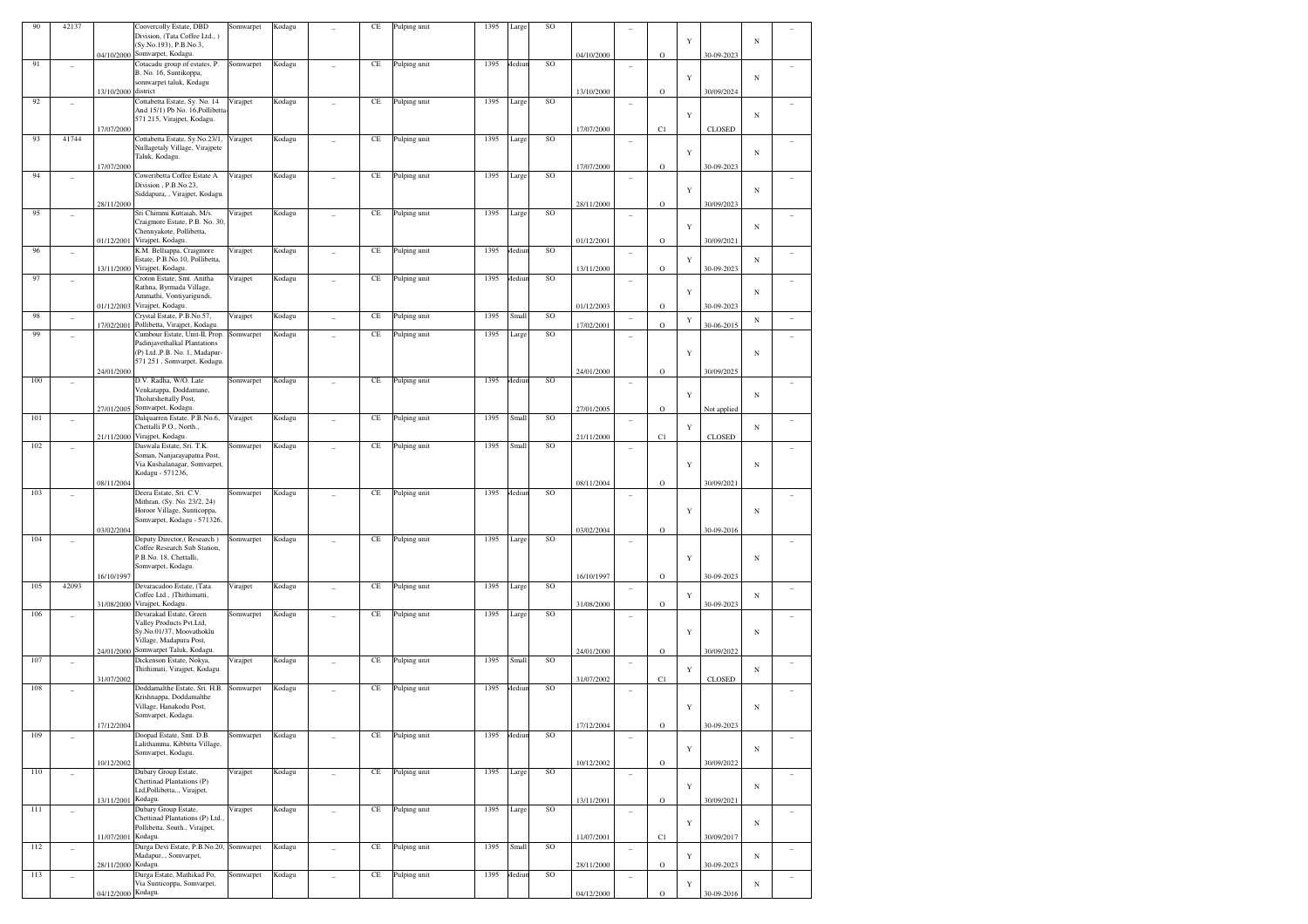| 114 |                          |                    | Eliza Estate-A, P.B. No. 9,                                 | Virajpet  | Kodagu |                          | CE       | Pulping unit | 1395 | Large  | <b>SO</b> |            |                          |             |   |               |            |        |
|-----|--------------------------|--------------------|-------------------------------------------------------------|-----------|--------|--------------------------|----------|--------------|------|--------|-----------|------------|--------------------------|-------------|---|---------------|------------|--------|
|     |                          |                    | Pollibetta Post-571 218,<br>29/10/1998 Virajpet, Kodagu.    |           |        |                          |          |              |      |        |           | 29/10/1998 |                          | $\circ$     | Y | 30/09/2024    | $_{\rm N}$ |        |
| 115 | 34301                    |                    | Elk Hill Estates/Silpi Estate,                              | Virajpet  | Kodagu |                          | $\rm CE$ | Pulping unit | 1395 | Mediur | SO        |            | ۰                        |             |   |               |            |        |
|     |                          |                    | The Bombay Burmah Trading                                   |           |        |                          |          |              |      |        |           |            |                          |             |   |               |            |        |
|     |                          |                    | Corpotation Limited, Mysore<br>Siddapura Road, Somvarpet,   |           |        |                          |          |              |      |        |           |            |                          |             | Y |               | $_{\rm N}$ |        |
|     |                          | 28-02-2011         | Kodagu.                                                     |           |        |                          |          |              |      |        |           | 28-02-2011 |                          | $\mathbf O$ |   | 30-09-2022    |            |        |
| 116 | 34297                    |                    | Elk Hill/Fairlands Estate, The                              | Virajpet  | Kodagu |                          | $\rm CE$ | Pulping unit | 1395 | Large  | SO        |            |                          |             |   |               |            |        |
|     |                          |                    | <b>Bombay Burman Trading</b><br>Corporation, P.B. No.12,    |           |        |                          |          |              |      |        |           |            |                          |             |   |               |            |        |
|     |                          |                    | Siddapura, Virajpet, Kodagu.                                |           |        |                          |          |              |      |        |           |            |                          |             | Y |               | $_{\rm N}$ |        |
|     |                          | 06/09/2000         |                                                             |           |        |                          |          |              |      |        |           | 06/09/2000 |                          | $\mathbf O$ |   | 30-09-2020    |            |        |
| 117 | ٠                        |                    | Endevaour Estate (P) Ltd.,                                  | Somwarpet | Kodagu |                          | $\rm CE$ | Pulping unit | 1395 | Mediur | SO        |            |                          |             |   |               |            |        |
|     |                          |                    | Biligeri Estate, P.B.No.10,<br>Madapur, Somvarpet, Kodagu.  |           |        |                          |          |              |      |        |           |            |                          |             | Y |               | $_{\rm N}$ |        |
|     |                          | 22/11/2000         |                                                             |           |        |                          |          |              |      |        |           | 22/11/2000 |                          | $\circ$     |   | 30-09-2023    |            |        |
| 118 | ٠                        |                    | Fair Acres Estate, K.G.                                     | Somwarpet | Kodagu |                          | $\rm CE$ | Pulping unit | 1395 | Mediur | <b>SO</b> |            | ۰                        |             |   |               |            |        |
|     |                          |                    | Uthaya, (Four Winds),<br>Sy.No.182, Kambibane, Attur        |           |        |                          |          |              |      |        |           |            |                          |             | Y |               | $_{\rm N}$ |        |
|     |                          |                    | Nullore, Somwarpet Taluk,                                   |           |        |                          |          |              |      |        |           |            |                          |             |   |               |            |        |
|     |                          | 22/12/1998         | Somvarpet, Kodagu.                                          |           |        |                          |          |              |      |        |           | 22/12/1998 |                          | $\mathbf O$ |   | 30/09/2021    |            |        |
| 119 | $\qquad \qquad -$        |                    | G. G. Rajendra Kumar,                                       | Somwarpet | Kodagu |                          | CE       | Pulping unit | 1395 | Small  | SO        |            | $\overline{\phantom{a}}$ |             |   |               |            |        |
|     |                          | 10/11/2001         | Muthinathota, Haradoor Post,<br>Somvarpet, Kodagu.          |           |        |                          |          |              |      |        |           | 10/11/2001 |                          | $\circ$     | Y | 30/09/2022    | $_{\rm N}$ |        |
| 120 | $\overline{\phantom{0}}$ |                    | G.B. Siddeshwara, Goppamma                                  | Somwarpet | Kodagu |                          | $\rm CE$ | Pulping unit | 1395 | Small  | SO        |            | ۰                        |             |   |               |            |        |
|     |                          |                    | B Estate, Ashoka Road,                                      |           |        |                          |          |              |      |        |           |            |                          |             | Y |               | $_{\rm N}$ |        |
|     |                          | 30/11/2001         | Somwarpet, Somvarpet,<br>Kodagu.                            |           |        |                          |          |              |      |        |           | 30/11/2001 |                          | C1          |   | <b>CLOSED</b> |            |        |
| 121 | ٠                        |                    | Sri. Ummo Adam, M/s. Adam                                   | Somwarpet | Kodagu |                          | CE       | Pulping unit | 1395 | Small  | SO        |            | $\overline{\phantom{a}}$ |             |   |               |            |        |
|     |                          |                    | Estate, Makkandur Post,                                     |           |        |                          |          |              |      |        |           |            |                          |             | Y |               | $_{\rm N}$ |        |
|     |                          | 03/03/2010         | Madikeri Taluk, Kodagu<br>District.                         |           |        |                          |          |              |      |        |           | 03/03/2010 |                          | $\circ$     |   | 30-09-2023    |            |        |
| 122 |                          |                    | Gargandur Estate, D. Suresh                                 | Somwarpet | Kodagu |                          | $\rm CE$ | Pulping unit | 1395 | Large  | <b>SO</b> |            | ۰                        |             |   |               |            |        |
|     |                          |                    | Dasappa, P.B. No. 18,                                       |           |        |                          |          |              |      |        |           |            |                          |             |   |               |            |        |
|     |                          |                    | Somwarpet, (Sy.No.37/5-8,<br>Gargandur Village              |           |        |                          |          |              |      |        |           |            |                          |             | Y |               | $_{\rm N}$ |        |
|     |                          |                    | Somwarpet), Somvarpet,                                      |           |        |                          |          |              |      |        |           |            |                          |             |   |               |            |        |
|     |                          | 31/07/2002         | Kodagu.                                                     |           |        |                          |          |              |      |        |           | 31/07/2002 |                          | $\mathbf O$ |   | 30/09/2021    |            |        |
| 123 | $\overline{\phantom{0}}$ |                    | Gayathri Estate, P.S.Achappa,                               | Madikeri  | Kodagu |                          | $\rm CE$ | Pulping unit | 1395 | Small  | SO        |            | $\overline{\phantom{a}}$ |             |   |               |            |        |
|     |                          |                    | Kadigodol Village & Post,<br>Madikeri, Kodagu.              |           |        |                          |          |              |      |        |           |            |                          |             | Y |               | $_{\rm N}$ |        |
|     |                          | 01/12/2003         |                                                             |           |        |                          |          |              |      |        |           | 01/12/2003 |                          | $\circ$     |   | 30-09-2023    |            |        |
| 124 | ٠                        |                    | Gerubane Estate, Mr. K.M.                                   | Somwarpet | Kodagu |                          | $\rm CE$ | Pulping unit | 1395 | Mediur | SO        |            | ۰                        |             |   |               |            |        |
|     |                          |                    | Cariappa, Athur Nallur<br>Village, Somvarpet, Kodagu -      |           |        |                          |          |              |      |        |           |            |                          |             | Y |               | $_{\rm N}$ |        |
|     |                          | 24/11/2004         | 571237,                                                     |           |        |                          |          |              |      |        |           | 24/11/2004 |                          | $\circ$     |   | 30-09-2024    |            |        |
| 125 | ٠                        |                    | Gerubane Estate, Kodgarhalli                                | Somwarpet | Kodagu |                          | $\rm CE$ | Pulping unit | 1395 | Mediur | <b>SO</b> |            | $\overline{\phantom{a}}$ |             |   |               |            |        |
|     |                          |                    | Village, Somawarpete Taluk,.,<br>Somvarpet, Kodagu.         |           |        |                          |          |              |      |        |           |            |                          |             | Y |               | $_{\rm N}$ |        |
|     |                          | 09/11/2001         |                                                             |           |        |                          |          |              |      |        |           | 09/11/2001 |                          | $\circ$     |   | 30-09-2021    |            |        |
| 126 | ٠                        |                    | Girivalley A Estate, P.B. No.                               | Somwarpet | Kodagu |                          | $\rm CE$ | Pulping unit | 1395 | Mediur | SO        |            | $\overline{\phantom{a}}$ |             |   |               |            |        |
|     |                          |                    | 58, Somawarpete Taluk,.,<br>Somvarpet, Kodagu.              |           |        |                          |          |              |      |        |           |            |                          |             | Y |               | $_{\rm N}$ |        |
|     |                          | 14/11/2000         |                                                             |           |        |                          |          |              |      |        |           | 14/11/2000 |                          | $\circ$     |   | 30-09-2023    |            |        |
| 127 | $\overline{\phantom{0}}$ |                    | Glendale Estate, Kadagadal                                  | Madikeri  | Kodagu | $\overline{\phantom{a}}$ | $\rm CE$ | Pulping unit | 1395 | Small  | SO        |            |                          |             | Y |               | $_{\rm N}$ |        |
|     |                          | 20/12/2000         | Po, Madikeri, Kodagu.<br>Glenmore & Chappekad               | Madikeri  |        |                          | $\rm CE$ |              | 1395 |        | <b>SO</b> | 20/12/2000 |                          | $\circ$     |   | 30-09-2023    |            |        |
| 128 | ٠                        |                    | Estate, Dr. Premnath Punja K.                               |           | Kodagu |                          |          | Pulping unit |      | Large  |           |            | ۰                        |             |   |               |            |        |
|     |                          |                    | Nidugane Post Office, Madikeri                              |           |        |                          |          |              |      |        |           |            |                          |             | Y |               | $_{\rm N}$ |        |
|     |                          | 23-11-2000         | Taluk., Madikeri, Kodagu.                                   |           |        |                          |          |              |      |        |           | 23-11-2000 |                          | $\circ$     |   | 9/30/2018     |            |        |
| 129 | $\overline{\phantom{0}}$ |                    | Gokula Estate, P.B.No.40,                                   | Somwarpet | Kodagu |                          | $\rm CE$ | Pulping unit | 1395 | Small  | SO        |            | $\overline{\phantom{a}}$ |             |   |               |            |        |
|     |                          |                    | Chettalli, Somawarpet Taluk,                                |           |        |                          |          |              |      |        |           |            |                          |             | Y |               | $_{\rm N}$ |        |
| 130 |                          | 06/01/2001         | Somvarpet, Kodagu.<br>Goondikoppa Estate, G.S.              | Somwarpet | Kodagu |                          | $\rm CE$ | Pulping unit | 1395 | Small  | SO        | 06/01/2001 |                          | $\circ$     |   | 30/09/2021    |            |        |
|     | $\overline{\phantom{0}}$ |                    | Prabhudeva, Belur                                           |           |        |                          |          |              |      |        |           |            | $\overline{\phantom{a}}$ |             |   |               |            |        |
|     |                          |                    | Basavanhalli, Belur Post,                                   |           |        |                          |          |              |      |        |           |            |                          |             | Y |               | $_{\rm N}$ |        |
| 131 |                          | 13/11/2000         | Somvarpet, Kodagu.<br>Gopalpur Estate, Gopalapura           | Somwarpet |        |                          | $\rm CE$ |              | 1395 |        | <b>SO</b> | 13/11/2000 |                          | $\circ$     |   | Not applied   |            |        |
|     | $\overline{\phantom{0}}$ |                    | Village, shanivarsanthe Post,                               |           | Kodagu |                          |          | Pulping unit |      | Large  |           |            | $\overline{\phantom{a}}$ |             |   |               |            |        |
|     |                          |                    | somwarpet Tq., (Sy. No. 98/4,                               |           |        |                          |          |              |      |        |           |            |                          |             |   |               |            |        |
|     |                          |                    | 92/5, 91/M, 91/30, 93/3, 91/1.<br>Gopalapura Village),      |           |        |                          |          |              |      |        |           |            |                          |             | Y |               | $_{\rm N}$ |        |
|     |                          |                    | Somvarpet, Kodagu.                                          |           |        |                          |          |              |      |        |           |            |                          |             |   |               |            |        |
|     |                          |                    |                                                             |           |        |                          |          |              |      |        |           |            |                          |             |   |               |            |        |
| 132 |                          | 18/01/2003         | Goppamma Estate, Mr. G.S.                                   | Somwarpet | Kodagu |                          | $\rm CE$ | Pulping unit | 1395 | Mediur | SO        | 18/01/2003 |                          | $\mathbf O$ |   | 30/09/2024    |            |        |
|     | ÷                        |                    | Lokaprakash & Brothers,                                     |           |        | $\overline{a}$           |          |              |      |        |           |            | ٠                        |             |   |               |            | $\sim$ |
|     |                          |                    | Goppamma Estate, Belur Post,                                |           |        |                          |          |              |      |        |           |            |                          |             | Y |               | $_{\rm N}$ |        |
|     |                          |                    | Somwarpet-571 236,<br>Somvarpet, Kodagu.                    |           |        |                          |          |              |      |        |           |            |                          |             |   |               |            |        |
|     |                          | 25/09/2002         |                                                             |           |        |                          |          |              |      |        |           | 25/09/2002 |                          | $\mathbf O$ |   | 30-06-2015    |            |        |
| 133 | $\overline{a}$           |                    | Green Hill Estate, Sri. V.R.                                | Somwarpet | Kodagu | $\overline{a}$           | $\rm CE$ | Pulping unit | 1395 | Aediur | SO        |            | $\overline{\phantom{a}}$ |             |   |               |            | $\sim$ |
|     |                          |                    | Manjunatha, Kuruduralli<br>Village, Nandigunda Post,        |           |        |                          |          |              |      |        |           |            |                          |             | Y |               | $_{\rm N}$ |        |
|     |                          |                    | Somwarpet, Somvarpet,                                       |           |        |                          |          |              |      |        |           |            |                          |             |   |               |            |        |
|     |                          | 22/12/1998 Kodagu. |                                                             |           |        |                          |          |              |      |        |           | 22/12/1998 |                          | $\mathbf O$ |   | 30/09/2022    |            |        |
| 134 | $\overline{a}$           |                    | Green Land E Estate, P.B.No.<br>9, Somwarpete,., Somvarpet, | Somwarpet | Kodagu |                          | $\rm CE$ | Pulping unit | 1395 | Mediur | SO        |            |                          |             | Y |               | $_{\rm N}$ |        |
|     |                          | 14/11/2000 Kodagu. |                                                             |           |        |                          |          |              |      |        |           | 14/11/2000 |                          | $\mathbf O$ |   | 30-09-2023    |            |        |
|     |                          |                    |                                                             |           |        |                          |          |              |      |        |           |            |                          |             |   |               |            |        |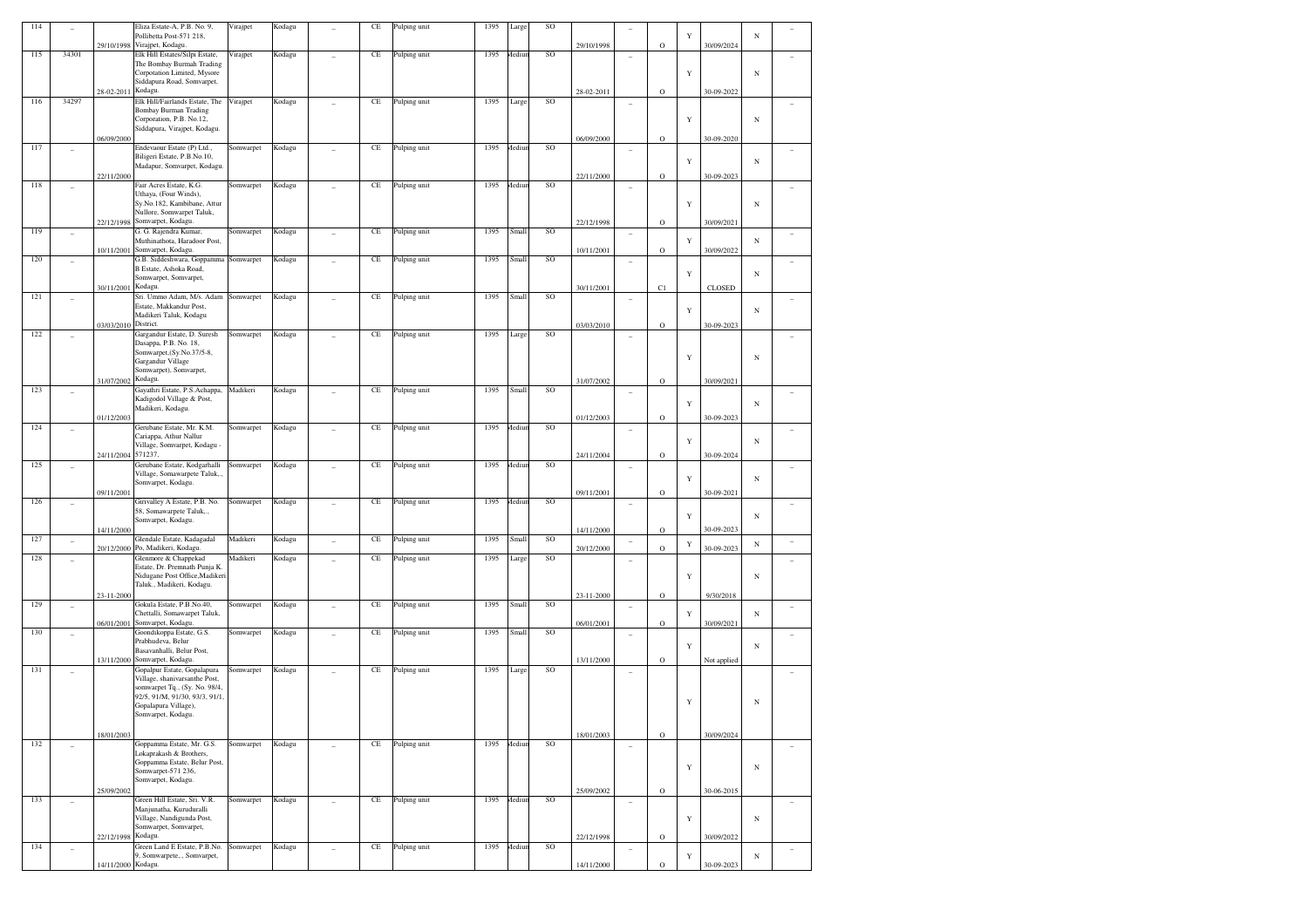|     |                          |                    | Green View Estate A, Green                                     | Virajpet  | Kodagu |                | CE                  | Pulping unit | 1395 | Aediun        | <b>SO</b>     |            |                          |             |             |               |            |                          |
|-----|--------------------------|--------------------|----------------------------------------------------------------|-----------|--------|----------------|---------------------|--------------|------|---------------|---------------|------------|--------------------------|-------------|-------------|---------------|------------|--------------------------|
|     |                          |                    | View Estate A Division,<br>Kuruchi Post, Virajpet,             |           |        |                |                     |              |      |               |               |            |                          |             | Y           |               | $_{\rm N}$ |                          |
|     |                          | 21/11/2000 Kodagu. |                                                                |           |        |                |                     |              |      |               |               | 21/11/2000 |                          | $\mathbf O$ |             | 30/09/2023    |            |                          |
| 136 | ۰                        |                    | Greenfield A Estate, P.B.No.<br>26, Siddapura Post, Virajpet,  | Virajpet  | Kodagu |                | CE                  | Pulping unit | 1395 | Aediun        | SO            |            |                          |             |             |               |            |                          |
|     |                          | 12/12/2001 Kodagu. |                                                                |           |        |                |                     |              |      |               |               | 12/12/2001 |                          | $\mathbf O$ | Y           | 30-09-2023    | $_{\rm N}$ |                          |
| 137 | $\overline{\phantom{a}}$ |                    | Greenfield B Estate, P.B.No.                                   | Virajpet  | Kodagu |                | CE                  | Pulping unit | 1395 | <b>Aediun</b> | <b>SO</b>     |            | ۰                        |             |             |               |            |                          |
|     |                          |                    | 79, Siddapura Post, Virajpet,<br>Kodagu.                       |           |        |                |                     |              |      |               |               |            |                          |             | Y           |               | $_{\rm N}$ |                          |
| 138 | $\overline{\phantom{a}}$ | 12/12/2001         | Greenland A Estate, Horor,                                     | Somwarpet | Kodagu | ٠              | CE                  | Pulping unit | 1395 | <b>Aediun</b> | SO            | 12/12/2001 | ٠                        | $\mathbf O$ |             | 30-09-2023    |            |                          |
|     |                          |                    | Mathikad Po, Suntikoppa,.,                                     |           |        |                |                     |              |      |               |               |            |                          |             | Y           |               | $_{\rm N}$ |                          |
|     |                          | 19/12/2001         | Somvarpet, Kodagu.<br>Greenland C Estate, P.B.No.9,            |           |        |                |                     |              | 1395 |               |               | 19/12/2001 |                          | $\circ$     |             | 30-09-2016    |            |                          |
| 139 | $\overline{\phantom{a}}$ |                    | Masgod Village, Somawarpete                                    | Somwarpet | Kodagu |                | CE                  | Pulping unit |      | Aediun        | SO            |            | ۰                        |             |             |               |            |                          |
|     |                          |                    | Taluk, Somvarpet, Kodagu.                                      |           |        |                |                     |              |      |               |               |            |                          |             | Y           |               | $_{\rm N}$ |                          |
|     |                          | 27/12/2000         |                                                                |           |        |                |                     |              |      |               |               | 27/12/2000 |                          | O           |             | 30-09-2023    |            |                          |
| 140 | $\qquad \qquad -$        |                    | Greenland Estate, Hakathur<br>Village & Post, Via Murnad,      | Madikeri  | Kodagu |                | CE                  | Pulping unit | 1395 | <b>Aediun</b> | SO            |            | ٠                        |             | Y           |               | $_{\rm N}$ |                          |
|     |                          | 28/11/2001         | Madikeri, Kodagu.                                              |           |        |                |                     |              |      |               |               | 28/11/2001 |                          | $\mathbf O$ |             | 30/09/2021    |            |                          |
| 141 |                          |                    | Greenland Estate, Mascot                                       | Virajpet  | Kodagu |                | CE                  | Pulping unit | 1395 | Small         | SO            |            | ۰                        |             |             |               |            |                          |
|     |                          |                    | Plantionts, P.B.No.79,<br>Siddapura, Virajpet, Kodagu.         |           |        |                |                     |              |      |               |               |            |                          |             | Y           |               | $_{\rm N}$ |                          |
|     |                          | 12/12/2001         |                                                                |           |        |                |                     |              |      |               |               | 12/12/2001 |                          | $\mathbf O$ |             | 30/09/2021    |            |                          |
| 142 | $\overline{\phantom{a}}$ |                    | Grove A Estate, S. Narayanan,                                  | Somwarpet | Kodagu | ٠              | CE                  | Pulping unit | 1395 | Small         | SO            |            | $\overline{\phantom{a}}$ |             |             |               |            |                          |
|     |                          | 25/01/2002 Kodagu. | P.B.No.46, Somvarpet,                                          |           |        |                |                     |              |      |               |               | 25/01/2002 |                          | C1          | Y           | <b>CLOSED</b> | $_{\rm N}$ |                          |
| 143 | $\qquad \qquad -$        |                    | Gumboor Estate, Madapur,                                       | Somwarpet | Kodagu | ٠              | CE                  | Pulping unit | 1395 | Small         | SO            |            |                          |             |             |               |            |                          |
|     |                          | 30/07/2002         | Somvarpet, Kodagu.                                             |           |        |                |                     |              |      |               |               | 30/07/2002 |                          | C1          | Y           | <b>CLOSED</b> | $_{\rm N}$ |                          |
| 144 | ۰                        |                    | H.N. Shankar, Coffee Planter,<br>C/o. H.S. Prakash, Abbimatt - | Somwarpet | Kodagu |                | CE                  | Pulping unit | 1395 | Small         | SO            |            | ۰                        |             |             |               |            |                          |
|     |                          |                    | Bachalli Village, Somwarpet,                                   |           |        |                |                     |              |      |               |               |            |                          |             | Y           |               | $_{\rm N}$ |                          |
|     |                          |                    | Somvarpet, Kodagu.                                             |           |        |                |                     |              |      |               |               |            |                          |             |             |               |            |                          |
|     |                          | 19/10/2000         | H.P. Mallikarjun, Handle                                       |           |        |                |                     |              |      |               |               | 19/10/2000 |                          | $\circ$     |             | 30-09-2023    |            |                          |
| 145 | ۰                        |                    | Village & Post,                                                | Somwarpet | Kodagu |                | CE                  | Pulping unit | 1395 | Small         | SO            |            | ٠                        |             |             |               |            |                          |
|     |                          |                    | Shaniwarsanthe Hobli,                                          |           |        |                |                     |              |      |               |               |            |                          |             | Y           |               | $_{\rm N}$ |                          |
|     |                          |                    | 04/11/2006 Somvarpet, Kodagu.                                  |           |        |                |                     |              |      |               |               | 04/11/2006 |                          | O           |             | Not applied   |            |                          |
| 146 |                          |                    | Halleri Heggade Estate,<br>Kandanakolli Post,                  | Somwarpet | Kodagu |                | CE                  | Pulping unit | 1395 | <b>Aediun</b> | SO            |            |                          |             |             |               |            |                          |
|     |                          |                    | Somawarpete Taluk,                                             |           |        |                |                     |              |      |               |               |            |                          |             | Y           |               | $_{\rm N}$ |                          |
|     |                          |                    | 08/11/2000 Somvarpet, Kodagu.                                  |           |        |                |                     |              |      |               |               | 08/11/2000 |                          | $\circ$     |             | 30/09/2023    |            |                          |
| 147 | ۰                        |                    | Hallery Estate, (Sy. No. of<br>Makkandur Village)              | Madikeri  | Kodagu |                | CE                  | Pulping unit | 1395 | <b>Aediun</b> | SO            |            | ٠                        |             |             |               |            |                          |
|     |                          |                    | P.B.No.45, Madikeri,                                           |           |        |                |                     |              |      |               |               |            |                          |             | Y           |               | $_{\rm N}$ |                          |
|     |                          |                    | 22/11/2001 Madikeri, Kodagu.                                   |           |        |                |                     |              |      |               |               | 22/11/2001 |                          | $\mathbf O$ |             | 30/09/2022    |            |                          |
| 148 |                          |                    | Dudgal Estate, A.S.<br>Nanjandeshwara, Sy.No. 31/7             | Somwarpet | Kodagu |                | CE                  | Pulping unit | 1395 | Small         | SO            |            |                          |             |             |               |            |                          |
|     |                          |                    |                                                                |           |        |                |                     |              |      |               |               |            |                          |             |             |               |            |                          |
|     |                          |                    |                                                                |           |        |                |                     |              |      |               |               |            |                          |             |             |               |            |                          |
|     |                          |                    | Hangallu Village And Post,<br>Somwarpet Taluk, (Near           |           |        |                |                     |              |      |               |               |            |                          |             |             |               |            |                          |
|     |                          |                    | Anjanya Temple, Somwarpet)                                     |           |        |                |                     |              |      |               |               |            |                          |             | Y           |               | $_{\rm N}$ |                          |
|     |                          |                    | Near Anjanya Temple,                                           |           |        |                |                     |              |      |               |               |            |                          |             |             |               |            |                          |
|     |                          |                    | Somwarpet., Somvarpet,                                         |           |        |                |                     |              |      |               |               | 06/11/2002 |                          | $\mathbf O$ |             | 30-09-2020    |            |                          |
| 149 |                          | 06/11/2002 Kodagu. | Hanagallu Estate, Mr. S.L.                                     | Somwarpet | Kodagu |                | CE                  | Pulping unit | 1395 | Small         | SO            |            |                          |             |             |               |            |                          |
|     |                          |                    | Seetharam Hanagallu                                            |           |        |                |                     |              |      |               |               |            |                          |             |             |               |            |                          |
|     |                          |                    | Shettahally Village And Post,<br>Somawarpet Taluk, Somvarpet,  |           |        |                |                     |              |      |               |               |            |                          |             | Y           |               | $_{\rm N}$ |                          |
|     |                          | 10/08/2001         | Kodagu.                                                        |           |        |                |                     |              |      |               |               | 10/08/2001 |                          | $\circ$     |             | 9/30/2018     |            |                          |
| 150 |                          |                    | Hanchibetta & Cowricad                                         | Virajpet  | Kodagu |                | CE                  | Pulping unit | 1395 | Large         | SO            |            | ٠                        |             |             |               |            |                          |
|     |                          |                    | Estate, (James Rodrigues<br>Plantations), Post Box.No. 18,     |           |        |                |                     |              |      |               |               |            |                          |             |             |               |            |                          |
|     |                          |                    | Pollibetta-571 215, Virajpet,                                  |           |        |                |                     |              |      |               |               |            |                          |             | Y           |               | $_{\rm N}$ |                          |
|     |                          | 23/10/1998 Kodagu. |                                                                |           |        |                |                     |              |      |               |               | 23/10/1998 |                          | $\mathbf O$ |             | 30/09/2023    |            |                          |
| 151 |                          |                    | Hanuman Estate, Sri, M.N.<br>Monnappa, Andagoue Kallor         | Somwarpet | Kodagu |                | CE                  | Pulping unit | 1395 | Small         | SO            |            |                          |             |             |               |            |                          |
|     |                          |                    | Village & Post, Somvarpet,                                     |           |        |                |                     |              |      |               |               |            |                          |             | Y           |               | $_{\rm N}$ |                          |
|     |                          | 11/11/2002 Kodagu. |                                                                |           |        |                |                     |              |      |               |               | 11/11/2002 |                          | $\circ$     |             | 9/30/2016     |            |                          |
| 152 | ۰                        |                    | Happy Valley Estate, Arocd<br>Village & Post, Via Siddapur,    | Madikeri  | Kodagu |                | CE                  | Pulping unit | 1395 | Small         | SO            |            | ٠                        |             |             |               |            |                          |
|     |                          |                    | Madikeri, Kodagu.                                              |           |        |                |                     |              |      |               |               |            |                          |             | Y           |               | $_{\rm N}$ |                          |
|     |                          | 24/12/2001         |                                                                |           |        |                |                     |              |      |               |               | 24/12/2001 |                          | $\mathbf O$ |             | 30/09/2021    |            |                          |
| 153 |                          |                    | Haradoor Estate, P.B.No.1,                                     | Somwarpet | Kodagu |                | CE                  | Pulping unit | 1395 | Large         | SO            |            |                          |             |             |               |            |                          |
|     |                          | 17/11/2001 Kodagu. | Suntikoppa, Somvarpet,                                         |           |        |                |                     |              |      |               |               | 17/11/2001 |                          | $\mathbf O$ | Y           | 30/09/2023    | $_{\rm N}$ |                          |
| 154 | $\overline{\phantom{a}}$ |                    | Hari Estate, Haradur Post,                                     | Somwarpet | Kodagu | ٠              | $\operatorname{CE}$ | Pulping unit | 1395 | Mediun        | SO            |            | $\overline{a}$           |             |             |               |            |                          |
|     |                          |                    | Suntikoppa, Somawarpet                                         |           |        |                |                     |              |      |               |               |            |                          |             | $\mathbf Y$ |               | $_{\rm N}$ |                          |
| 155 |                          |                    | 13/11/2001 Taluk, Somvarpet, Kodagu.<br>Hari Hara Estate,      | Madikeri  | Kodagu | $\overline{a}$ | $\rm CE$            | Pulping unit | 1395 | Small         | <sub>SO</sub> | 13/11/2001 |                          | $\mathbf O$ |             | 30-09-2023    |            |                          |
|     | $\frac{1}{2}$            |                    | Mahadevpete, Madikeri,                                         |           |        |                |                     |              |      |               |               |            | $\overline{a}$           |             | Y           |               | $_{\rm N}$ | $\overline{\phantom{a}}$ |
|     |                          |                    | 26/12/2000 Madikeri, Kodagu.                                   |           |        |                |                     |              |      |               |               | 26/12/2000 |                          | $\mathbf O$ |             | 30/09/2023    |            |                          |
| 156 | $\overline{\phantom{a}}$ |                    | Harish Coffee Estate, Mrs.                                     | Somwarpet | Kodagu | $\overline{a}$ | CE                  | Pulping unit | 1395 | Mediun        | SO            |            | $\overline{\phantom{a}}$ |             |             |               |            |                          |
|     |                          |                    | K.E. Gowramma<br>Shanivarsanthe North,                         |           |        |                |                     |              |      |               |               |            |                          |             | $\mathbf Y$ |               | $_{\rm N}$ |                          |
|     |                          |                    | 05/02/1999 Somvarpet, Kodagu.                                  |           |        |                |                     |              |      |               |               | 05/02/1999 |                          | $\mathbf O$ |             | 30-06-2015    |            |                          |
| 157 | $\frac{1}{2}$            |                    | Harohally Estate, P.B.No.28,<br>Somawapete, Somvarpet,         | Somwarpet | Kodagu | $\overline{a}$ | $\rm CE$            | Pulping unit | 1395 | Small         | SO            |            | ÷                        |             | Y           |               | $_{\rm N}$ | $\equiv$                 |
|     |                          | 07/03/2001 Kodagu. |                                                                |           |        |                |                     |              |      |               |               | 07/03/2001 |                          | $\mathbf O$ |             | 30-09-2024    |            |                          |
| 158 | $\overline{\phantom{a}}$ |                    | Hemavathy Estate, Mathikad                                     | Somwarpet | Kodagu |                | $\rm CE$            | Pulping unit | 1395 | Small         | SO            |            | ۰                        |             |             |               |            |                          |
|     |                          | 11/12/2001         | Post,., Somvarpet, Kodagu.                                     |           |        |                |                     |              |      |               |               | 11/12/2001 |                          | C1          | Y           | CLOSED        | $_{\rm N}$ |                          |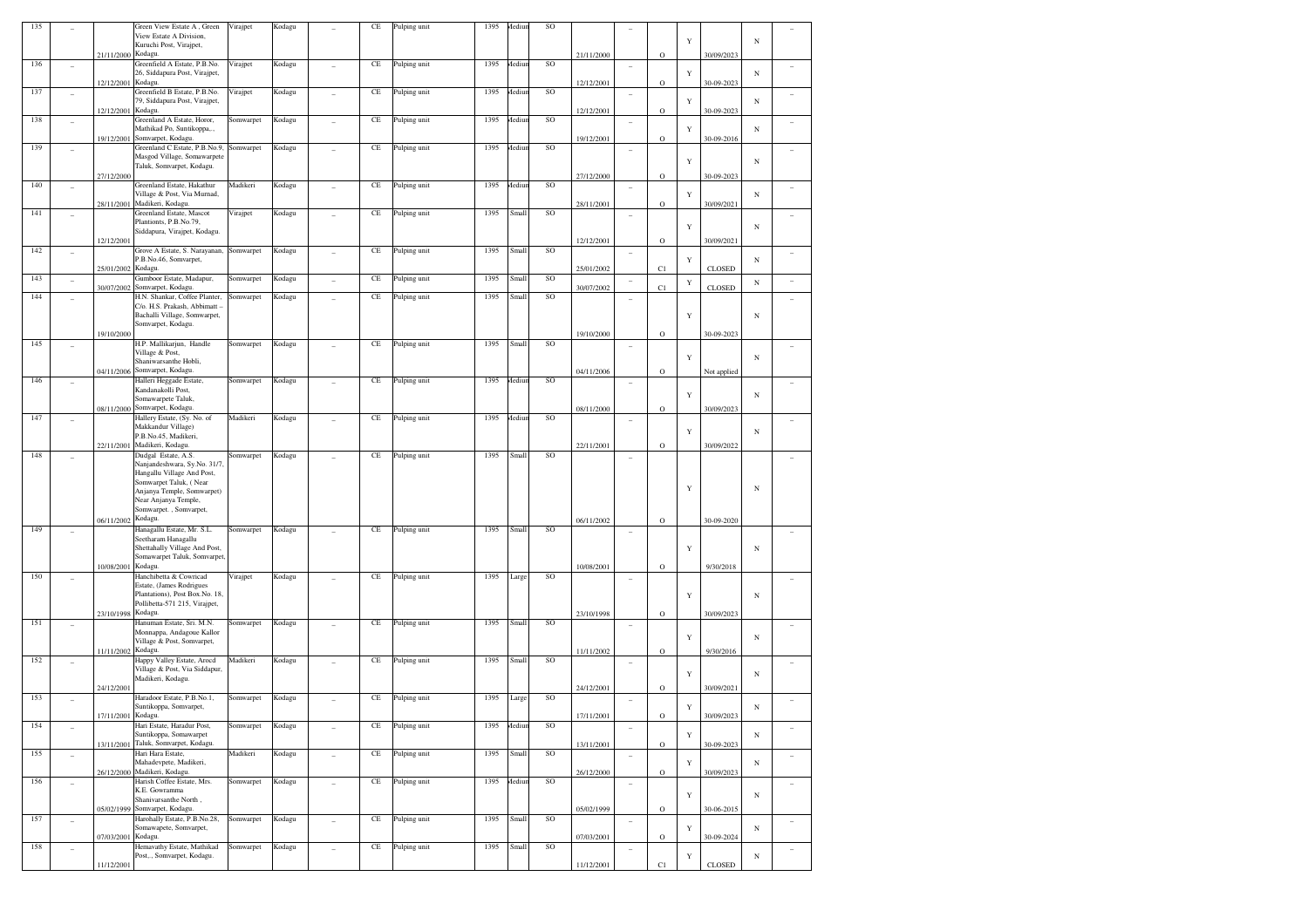| 159 |                |                      | Sr. A.B. Biddappa,                                                           | Virajpet  | Kodagu |                          | CE       | Pulping unit | 1395 | Small  | SO        |            |                          |              |             |                           |            |        |
|-----|----------------|----------------------|------------------------------------------------------------------------------|-----------|--------|--------------------------|----------|--------------|------|--------|-----------|------------|--------------------------|--------------|-------------|---------------------------|------------|--------|
|     |                |                      | (Coffeeplanter), M/s. Heroor<br>Estate, Karadigodu village,                  |           |        |                          |          |              |      |        |           |            |                          |              |             |                           |            |        |
|     |                |                      | Mysore Siddapur Road,                                                        |           |        |                          |          |              |      |        |           |            |                          |              | Y           |                           | $_{\rm N}$ |        |
|     |                |                      | Siddapura, Virajpet, Kodagu.                                                 |           |        |                          |          |              |      |        |           |            |                          |              |             |                           |            |        |
| 160 |                | 28/02/2001           |                                                                              |           | Kodagu |                          | CE       |              | 1395 | Small  | $\rm SO$  | 28/02/2001 |                          | $\mathbf O$  |             | 30/09/2023                |            |        |
|     | ÷              |                      | Hill Estate, Siddapura,<br>31/07/2002 Virajpet, Kodagu.                      | Virajpet  |        | $\overline{a}$           |          | Pulping unit |      |        |           | 31/07/2002 | $\overline{\phantom{a}}$ | C1           | $\mathbf Y$ | CLOSED                    | $_{\rm N}$ | ٠      |
| 161 | $\overline{a}$ |                      | Hillyside B Estate, M/S Prop.                                                | Somwarpet | Kodagu | ÷                        | $\rm CE$ | Pulping unit | 1395 | Mediur | SO        |            | $\overline{\phantom{a}}$ |              |             |                           |            | ٠      |
|     |                |                      | D.N. Jaganath (P.B. No.<br>17) Biligeri Village,                             |           |        |                          |          |              |      |        |           |            |                          |              | Y           |                           | N          |        |
|     |                |                      | 12/05/2000 Somvarpet, Kodagu                                                 |           |        |                          |          |              |      |        |           | 12/05/2000 |                          | $\mathbf O$  |             | 30/09/2022                |            |        |
| 162 | ٠              |                      | Himagiri Estate, Hallery                                                     | Somwarpet | Kodagu | $\sim$                   | $\rm CE$ | Pulping unit | 1395 | Mediur | SO        |            | ٠                        |              |             |                           |            | ٠      |
|     |                |                      | Village, Boikeri Po,<br>Somwarpet, Somvarpet,                                |           |        |                          |          |              |      |        |           |            |                          |              | Y           |                           | N          |        |
|     |                | 31/08/2000 Kodagu.   |                                                                              |           |        |                          |          |              |      |        |           | 31/08/2000 |                          | $\rm{O}$     |             | Not applied               |            |        |
| 163 | ٠              |                      | Holamala Estate, Sri. M.G.                                                   | Virajpet  | Kodagu | ÷                        | $\rm CE$ | Pulping unit | 1395 | Small  | SO        |            | ٠                        |              |             |                           |            | ÷      |
|     |                |                      | Belliappa, Proprietor P.B. No.                                               |           |        |                          |          |              |      |        |           |            |                          |              |             |                           |            |        |
|     |                |                      | 75, Pollibetta - 571 215,<br>Virajpet Taluk, Virajpet,                       |           |        |                          |          |              |      |        |           |            |                          |              | Y           |                           | $_{\rm N}$ |        |
|     |                | 28/01/2003           | Kodagu.                                                                      |           |        |                          |          |              |      |        |           | 28/01/2003 |                          | $\mathbf O$  |             | 30/09/2019                |            |        |
| 164 | $\overline{a}$ |                      | Home Estate, Athur Po, Via                                                   | Virajpet  | Kodagu | $\sim$                   | $\rm CE$ | Pulping unit | 1395 | Mediur | $\rm SO$  |            | $\sim$                   |              |             |                           |            | ٠      |
|     |                | 11/12/2000           | Pollilbetta, Virajpet, Kodagu.                                               |           |        |                          |          |              |      |        |           | 11/12/2000 |                          | C1           | Y           | CLOSED                    | N          |        |
| 165 | ٠              |                      | Honey Farm, Sri. Sumant                                                      | Virajpet  | Kodagu | $\overline{a}$           | CE       | Pulping unit | 1395 | Mediur | $\rm SO$  |            | $\overline{\phantom{a}}$ |              |             |                           |            | ٠      |
|     |                |                      | Chengappa, Siddapura,                                                        |           |        |                          |          |              |      |        |           |            |                          |              | Y           |                           | N          |        |
| 166 |                | 22/11/2001           | Virajpet, Kodagu.<br>Woshully Estate, Hope                                   |           |        |                          |          |              | 1395 |        | <b>SO</b> | 22/11/2001 |                          | $\mathbf O$  |             | 30/09/2021                |            |        |
|     | ÷              |                      | Division, TATA Coffee Ltd.,                                                  | Somwarpet | Kodagu | $\sim$                   | $\rm CE$ | Pulping unit |      | Large  |           |            | $\overline{\phantom{a}}$ |              |             |                           |            |        |
|     |                |                      | P.B. No.28, Pollibetta,                                                      |           |        |                          |          |              |      |        |           |            |                          |              | $\mathbf Y$ |                           | $_{\rm N}$ |        |
|     |                |                      | Kodagu, Somvarpet, Kodagu.                                                   |           |        |                          |          |              |      |        |           |            |                          |              |             |                           |            |        |
| 167 | $\overline{a}$ | 29/08/2000           | Horoor Mutt Estate, Horoor                                                   | Somwarpet | Kodagu | $\overline{a}$           | $\rm CE$ | Pulping unit | 1395 | Small  | $\rm SO$  | 29/08/2000 | $\overline{a}$           | C1           |             | CLOSED                    |            | ÷      |
|     |                |                      | Post, Kadakal Village,                                                       |           |        |                          |          |              |      |        |           |            |                          |              | Y           |                           | N          |        |
|     |                |                      | 01/12/2000 Somvarpet, Kodagu.                                                |           |        |                          |          |              |      |        |           | 01/12/2000 |                          | $\mathbf O$  |             | Not applied               |            |        |
| 168 | ÷              |                      | Hosathota Estate, Smt. B.M.<br>Uttaradevi P.B. No.                           | Somwarpet | Kodagu | $\sim$                   | $\rm CE$ | Pulping unit | 1395 | Mediur | <b>SO</b> |            | ٠                        |              |             |                           |            |        |
|     |                |                      | 11somwarpet, Sy. No.                                                         |           |        |                          |          |              |      |        |           |            |                          |              |             |                           |            |        |
|     |                |                      | 136/,9,10,14, 137, 138,                                                      |           |        |                          |          |              |      |        |           |            |                          |              | Y           |                           | $_{\rm N}$ |        |
|     |                |                      | 139/2,141,205/2,3 Of<br>Negahalli Karthalli, Village,                        |           |        |                          |          |              |      |        |           |            |                          |              |             |                           |            |        |
|     |                |                      | Somwarpet, Somvarpet,                                                        |           |        |                          |          |              |      |        |           |            |                          |              |             |                           |            |        |
|     |                | 20-12-2000           | Kodagu.                                                                      |           |        |                          |          |              |      |        |           | 20-12-2000 |                          | $\mathbf O$  |             | 30/09/2022                |            |        |
| 169 | $\overline{a}$ |                      | Hosgudde Estate, Chettalli,                                                  | Somwarpet | Kodagu | $\overline{a}$           | $\rm CE$ | Pulping unit | 1395 | Small  | SO        |            | $\overline{\phantom{a}}$ |              | $\mathbf Y$ |                           | N          | ٠      |
| 170 |                | 31/07/2002           | Somvarpet, Kodagu.<br>Huvinakadu Estate, Mr. M.P.                            | Virajpet  | Kodagu |                          | $\rm CE$ | Pulping unit | 1395 | Mediur | SO        | 31/07/2002 |                          | C1           |             | CLOSED                    |            |        |
|     | ÷              |                      | George.-Planter. (The                                                        |           |        | $\sim$                   |          |              |      |        |           |            | $\sim$                   |              |             |                           |            | ÷      |
|     |                |                      | Annapparai Estate Ltd., ), Kutta                                             |           |        |                          |          |              |      |        |           |            |                          |              | Y           |                           | $_{\rm N}$ |        |
|     |                | 08/07/2002 Kodagu.   | Post, P.B. No.11, Virajpet,                                                  |           |        |                          |          |              |      |        |           | 08/07/2002 |                          | $\mathbf O$  |             | 30/09/2022                |            |        |
| 171 | $\overline{a}$ |                      | Kalammaana Kumari Estate,                                                    | Somwarpet | Kodagu | $\overline{a}$           | $\rm CE$ | Pulping unit | 1395 | Small  | SO        |            | $\overline{a}$           |              |             |                           |            | ٠      |
|     |                |                      | Naaroor Village, Somvarpet,                                                  |           |        |                          |          |              |      |        |           |            |                          |              | Y           |                           | N          |        |
|     |                | 22/11/1997           | Kodagu.                                                                      |           |        |                          |          |              |      |        |           | 22/11/1997 |                          | $\mathbf O$  |             | 30/09/2023                |            |        |
| 172 | ÷              |                      | Kusbour Estate, P.B.No.6,<br>Somwarpet, Somvarpet,                           | Somwarpet | Kodagu | ٠                        | CE       | Pulping unit | 1395 | Large  | SO        |            | $\sim$                   |              | Y           |                           | N          | ٠      |
|     |                | 31/07/2002 Kodagu.   |                                                                              |           |        |                          |          |              |      |        |           | 31/07/2002 |                          | $\rm{O}$     |             | 30/09/2023                |            |        |
| 173 | ٠              |                      | Pannia Estate, Sri. D.                                                       | Somwarpet | Kodagu | $\sim$                   | CE       | Pulping unit | 1395 | Large  | SO        |            | ÷                        |              |             |                           |            | $\sim$ |
|     |                |                      | Basappa, P.B. No. 19,<br>Suntikoppa, Somvarpet,                              |           |        |                          |          |              |      |        |           |            |                          |              | Y           |                           | N          |        |
|     |                | 21/01/2002 Kodagu.   |                                                                              |           |        |                          |          |              |      |        |           | 21/01/2002 |                          | $\mathbf O$  |             | 30-09-2023                |            |        |
| 174 | $\overline{a}$ |                      | Iggadalu A Estate, Madapura                                                  | Somwarpet | Kodagu | $\overline{a}$           | $\rm CE$ | Pulping unit | 1395 | Large  | $\rm SO$  |            | $\sim$                   |              |             |                           |            | ٠      |
|     |                | 16/12/2002 Kodagu.   | Village, Mysore, Somvarpet,                                                  |           |        |                          |          |              |      |        |           | 16/12/2002 |                          | $\mathbf O$  | Y           | 30/09/2021                | N          |        |
| 175 | ÷              |                      | II Kusbur Estate, P.B.No.13,                                                 | Somwarpet | Kodagu | $\overline{a}$           | CE       | Pulping unit | 1395 | Large  | $\rm SO$  |            | $\sim$                   |              |             |                           |            | ٠      |
|     |                |                      | Somwarpet, Somvarpet,                                                        |           |        |                          |          |              |      |        |           |            |                          |              | Y           |                           | N          |        |
| 176 |                | 13/12/2001           | Kodagu.<br>Indra Prastha Estate, C.A.                                        |           |        |                          | CE       |              | 1395 | Mediur | <b>SO</b> | 13/12/2001 |                          | $\rm{O}$     |             | 30/09/2023                |            |        |
|     | ٠              |                      | Poovaiah, Kumboor Post,                                                      | Somwarpet | Kodagu | $\sim$                   |          | Pulping unit |      |        |           |            | ٠                        |              |             |                           |            |        |
|     |                |                      | Sy.No.37/14-18, 37/19a & B                                                   |           |        |                          |          |              |      |        |           |            |                          |              | Y           |                           | N          |        |
|     |                |                      | Gargandoor Village, Madapura-<br>571 251., Somvarpet, Kodagu.                |           |        |                          |          |              |      |        |           |            |                          |              |             |                           |            |        |
|     |                | 08/11/2002           |                                                                              |           |        |                          |          |              |      |        |           | 08/11/2002 |                          | $\mathbf O$  |             | 30/09/2023                |            |        |
| 177 | $\overline{a}$ |                      | Indrajala Estate, M.M.                                                       | Somwarpet | Kodagu | $\overline{a}$           | $\rm CE$ | Pulping unit | 1395 | Small  | SO        |            | ÷                        |              |             |                           |            |        |
|     |                |                      | Lingarajapppa Kollure Village                                                |           |        |                          |          |              |      |        |           |            |                          |              |             |                           |            |        |
|     |                |                      | And Post, (Sy. No. 73/7,<br>Kollure), Suntikoppa,                            |           |        |                          |          |              |      |        |           |            |                          |              |             |                           | N          |        |
|     |                |                      | Somwarpet, Somvarpet,                                                        |           |        |                          |          |              |      |        |           |            |                          |              |             |                           |            |        |
|     |                | 18/11/2002 Kodagu.   |                                                                              |           |        |                          |          |              |      |        |           | 18/11/2002 |                          | $\rm{O}$     |             | 9/30/2017                 |            |        |
| 178 | $\overline{a}$ |                      | K.R. Thimmappa, Kogoor<br>Village, Gowdalli Post,                            | Somwarpet | Kodagu | $\overline{\phantom{a}}$ | $\rm CE$ | Pulping unit | 1395 | Mediur | SO        |            | ÷                        |              |             |                           |            | $\sim$ |
|     |                |                      | Somvarpet Taluk, Kodagu                                                      |           |        |                          |          |              |      |        |           |            |                          |              | Y           |                           | $_{\rm N}$ |        |
|     |                | 22/01/2008 District. |                                                                              |           |        |                          |          |              |      |        |           | 22/01/2008 |                          | $\mathbf O$  |             | 9/30/2015                 |            |        |
| 179 | $\overline{a}$ |                      | Jabale Estate, Mittor Village & Virajpet<br>31/07/2002 Po, Virajpet, Kodagu. |           | Kodagu | $\overline{\phantom{a}}$ | $\rm CE$ | Pulping unit | 1395 | Mediur | $\rm SO$  | 31/07/2002 | $\sim$                   | C1           | $\mathbf Y$ | $\textsc{clos}\textsc{e}$ | $_{\rm N}$ | $\sim$ |
| 180 | $\overline{a}$ |                      | Jai Hind Estate, Balele                                                      | Virajpet  | Kodagu | $\overline{a}$           | $\rm CE$ | Pulping unit | 1395 | Mediur | SO        |            | $\sim$                   |              |             | 30/09/2021                |            | $\sim$ |
|     |                |                      | P.O, Virajpete Taluk, Virajpet,                                              |           |        |                          |          |              |      |        |           |            |                          |              | Y           |                           | N          |        |
| 181 |                | 01/02/2001           | Kodagu.<br>Sri. V.J. Mathew, M/s. Hill                                       | Virajpet  | Kodagu |                          | $\rm CE$ |              | 1395 | Small  | SO        | 01/02/2001 |                          | $\rm{O}$     |             |                           |            |        |
|     | $\overline{a}$ |                      | Grove Estate, Sy. No. 104/2,                                                 |           |        | $\overline{\phantom{a}}$ |          | Pulping unit |      |        |           |            | ÷                        |              |             |                           |            | $\sim$ |
|     |                |                      | Palangala Village, Karada                                                    |           |        |                          |          |              |      |        |           |            |                          |              | Y           |                           | $_{\rm N}$ |        |
|     |                |                      | Post, Virajpet Taluk, Kodagu                                                 |           |        |                          |          |              |      |        |           |            |                          |              |             | 30/09/2020                |            |        |
|     |                | 18/01/2010           |                                                                              |           |        |                          |          |              |      |        |           | 18/01/2010 |                          | $\mathbf{o}$ |             |                           |            |        |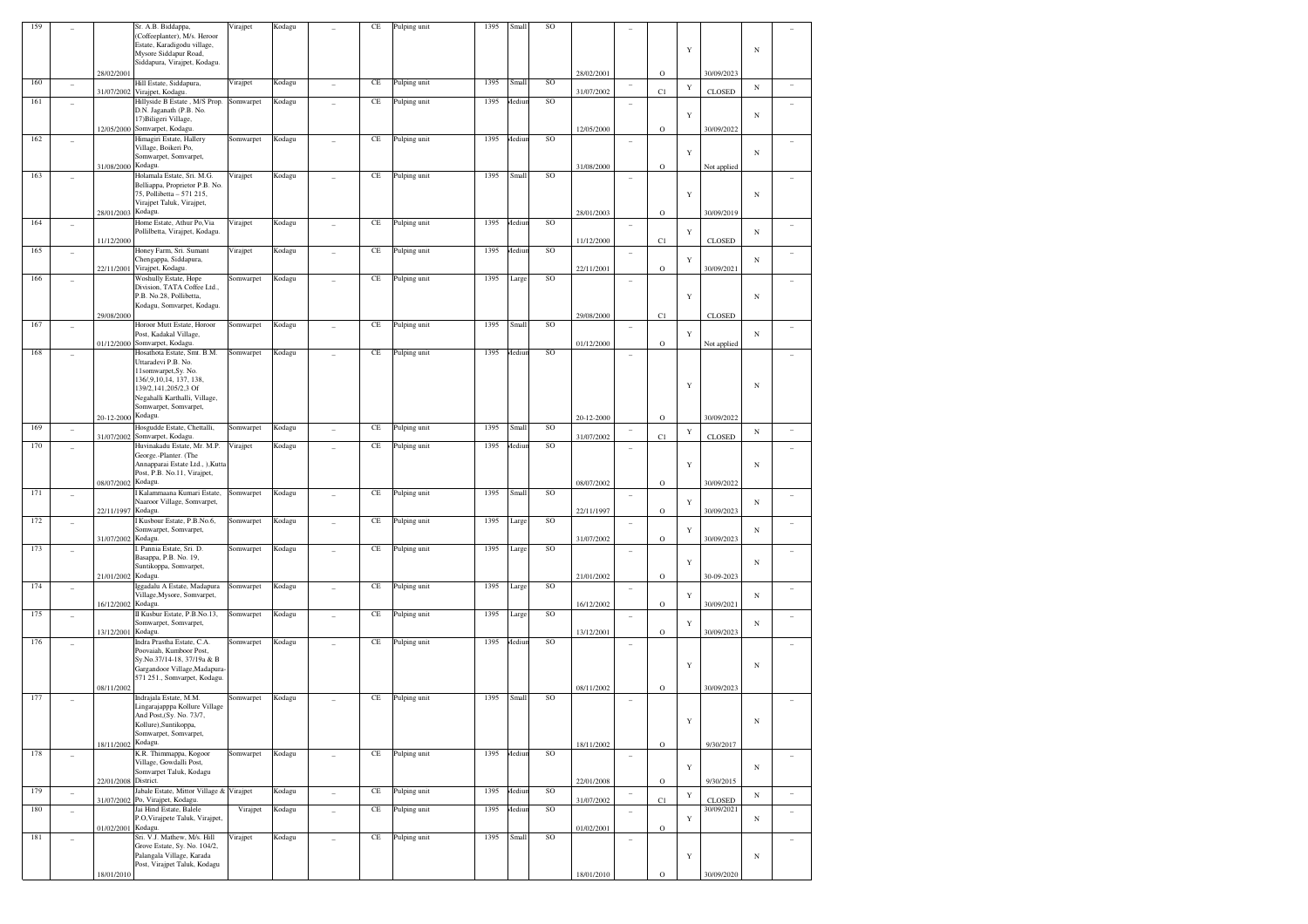| 182 |                          |                    | Jayamkondar Estate, Boikere<br>Village, Madikeri Taluk,                                      | Madikeri  | Kodagu | CE       | Pulping unit | 1395 | Aediu  | SO |            |                          |             | Y           |               | N          |                          |
|-----|--------------------------|--------------------|----------------------------------------------------------------------------------------------|-----------|--------|----------|--------------|------|--------|----|------------|--------------------------|-------------|-------------|---------------|------------|--------------------------|
|     |                          | 27-11-2000         | Madikeri, Kodagu.                                                                            |           |        |          |              |      |        |    | 27-11-2000 |                          | $\mathbf O$ |             | 30/09/2023    |            |                          |
| 183 | $\overline{\phantom{0}}$ | 02/08/2002         | Jayapura Estate, Nokya,<br>Thithimathi, Virajpet, Kodagu                                     | Virajpet  | Kodagu | $\rm CE$ | Pulping unit | 1395 | Mediur | SO | 02/08/2002 | $\overline{\phantom{a}}$ | C1          | Y           | Closed        | N          |                          |
| 184 | $\overline{\phantom{0}}$ | 02/08/2002         | een Estate, Hathur,<br>Somvarpet, Kodagu.                                                    | Somwarpet | Kodagu | $\rm CE$ | Pulping unit | 1395 | Small  | SO | 02/08/2002 | $\overline{\phantom{a}}$ | C1          | $\mathbf Y$ | <b>CLOSED</b> | N          |                          |
| 185 | ٠                        |                    | S.M. Mahesh, Jyothi Estate,                                                                  | Somwarpet | Kodagu | $\rm CE$ | Pulping unit | 1395 | Small  | SO |            | $\overline{\phantom{a}}$ |             |             |               |            |                          |
|     |                          |                    | Kanavabasavanna halli,<br>Mallandi, Shanivarasanthe,                                         |           |        |          |              |      |        |    |            |                          |             | $\mathbf Y$ |               | N          |                          |
| 186 | $\qquad \qquad -$        | 18/12/2001         | Somvarpet, Kodagu.<br>Joythi Estate, Appangala,                                              | Madikeri  | Kodagu | $\rm CE$ | Pulping unit | 1395 | Aediu  | SO | 18/12/2001 | $\overline{\phantom{a}}$ | $\circ$     |             | Not applied   |            |                          |
|     |                          | 21/11/2001         | Hervanda, Madikeri, Kodagu.                                                                  |           |        |          |              |      |        |    | 21/11/2001 |                          | $\mathbf O$ | Y           | Not applied   | N          |                          |
| 187 | 41759                    |                    | Jumboor Estate, Old Lind<br>Division, (TCL) (Sy.No.5/9,                                      | Somwarpet | Kodagu | $\rm CE$ | Pulping unit | 1395 | Large  | SO |            |                          |             |             |               |            |                          |
|     |                          |                    | Kumboor Beligiri Village),                                                                   |           |        |          |              |      |        |    |            |                          |             | Y           |               | $_{\rm N}$ |                          |
|     |                          |                    | P.B.No.25, Madapura,<br>Somwarpet, Somvarpet,                                                |           |        |          |              |      |        |    |            |                          |             |             |               |            |                          |
| 188 | $\overline{\phantom{0}}$ | 28/08/2000         | Kodagu.<br>Jumboor Estate, Kibberibetta                                                      | Somwarpet | Kodagu | $\rm CE$ | Pulping unit | 1395 | Large  | SO | 28/08/2000 | $\overline{\phantom{a}}$ | $\mathbf O$ |             | 30-09-2023    |            |                          |
|     |                          |                    | Division, (TCL) (Sy.No.181/5<br>Aigoor) P.B. O.25, Madapura<br>Post, Somvarpet, Kodagu.      |           |        |          |              |      |        |    |            |                          |             | Y           |               | $_{\rm N}$ |                          |
|     |                          | 28/08/2000         |                                                                                              |           |        |          |              |      |        |    | 28/08/2000 |                          | C1          |             | Closed        |            |                          |
| 189 | ٠                        |                    | K. Nanjappa Kuttaiah,<br>Craigmore Estate, P.B. No. 30<br>Pollibetta,., Virajpet, Kodagu.    | Virajpet  | Kodagu | $\rm CE$ | Pulping unit | 1395 | Mediur | SO |            | $\overline{\phantom{a}}$ |             | $\mathbf Y$ |               | N          |                          |
|     |                          | 02/02/2009         |                                                                                              |           |        |          |              |      |        |    | 02/02/2009 |                          | $\mathbf O$ |             | 30/09/2021    |            |                          |
| 190 |                          |                    | Sri. D.K. Kiran, M/s.<br>Venkateshwara Estte, Sy. No.                                        | Madikeri  | Kodagu | $\rm CE$ | Pulping unit | 1395 | Mediur | SO |            | $\overline{\phantom{a}}$ |             |             |               |            |                          |
|     |                          |                    | 28, Andagove Village,<br>suntikoppa, Somwarpet Tq,                                           |           |        |          |              |      |        |    |            |                          |             | $\mathbf Y$ |               | N          |                          |
| 191 | ٠                        | 03/02/2010         | Kodagu<br>K.D. Ponnappa, M/s.                                                                | Somwarpet | Kodagu | $\rm CE$ | Pulping unit | 1395 | Small  | SO | 03/02/2010 |                          | $\mathbf O$ |             | Not applied   |            |                          |
|     |                          |                    | Venkateshwara Estate, Sy.<br>Nbo. 28, Andagove Village,                                      |           |        |          |              |      |        |    |            |                          |             | $\mathbf Y$ |               | N          |                          |
|     |                          | 10/12/2001         | Sunticoppa, Somvarpet,<br>Kodagu.                                                            |           |        |          |              |      |        |    | 10/12/2001 |                          | $\mathbf O$ |             | 30-09-2021    |            |                          |
| 192 | ۰                        |                    | K.K. Nanaiah, Proprietor, K.K. Madikeri                                                      |           | Kodagu | $\rm CE$ | Pulping unit | 1395 | Small  | SO |            | $\overline{\phantom{a}}$ |             |             |               |            |                          |
|     |                          |                    | Nanaiah, Proprietor Arecad<br>Plantations, Madikeri, Kodagu                                  |           |        |          |              |      |        |    |            |                          |             | $\mathbf Y$ |               | N          |                          |
| 193 |                          | 06/03/2003         | Kajoor Estate, Sri. S.N.                                                                     | Somwarpet | Kodagu | $\rm CE$ | Pulping unit | 1395 | Large  | SO | 06/03/2003 | $\overline{\phantom{a}}$ | $\mathbf O$ |             | 9/30/2015     |            |                          |
|     |                          |                    | Nandesh, Temple Road,<br>Aigoor Village And Post,                                            |           |        |          |              |      |        |    |            |                          |             | $\mathbf Y$ |               | N          |                          |
| 194 |                          | 23/12/2003         | Somvarpet, Kodagu.<br>Kalarickal Estate, P.B.No.14,                                          |           | Kodagu | $\rm CE$ |              | 1395 | Small  | SO | 23/12/2003 |                          | $\mathbf O$ |             | 30-09-2016    |            |                          |
|     | $\qquad \qquad -$        | 20/12/2001         | Siddapura, Virajpet, Kodagu.                                                                 | Virajpet  |        |          | Pulping unit |      |        |    | 20/12/2001 | $\overline{\phantom{a}}$ | $\mathbf O$ | $\mathbf Y$ | 30/9/2024     | N          |                          |
| 195 | ۰                        |                    | Kalayappa Estate, Mrs.                                                                       | Virajpet  | Kodagu | $\rm CE$ | Pulping unit | 1395 | Small  | SO |            |                          |             |             |               |            |                          |
|     |                          |                    | Meenakshi Achi, Arecad Post-<br>571 263. Via Idapura, South,<br>09/10/2002 Virajpet, Kodagu. |           |        |          |              |      |        |    | 09/10/2002 |                          | $\mathbf O$ | $\mathbf Y$ | 30/09/2022    | N          |                          |
| 196 | $\overline{a}$           |                    | Kamadhenu Estate, Maragodu                                                                   | Madikeri  | Kodagu | $\rm CE$ | Pulping unit | 1395 | Small  | SO |            | $\overline{\phantom{a}}$ |             |             |               |            |                          |
|     |                          | 20/12/2001         | Po, Madikeri Taluk, Madikeri,<br>Kodagu.                                                     |           |        |          |              |      |        |    | 20/12/2001 |                          | $\mathbf O$ | Y           | 30-09-2023    | N          |                          |
| 197 | ۰                        |                    | Kamava Estate A, B & C,<br>Gen. B.C. Nanda,                                                  | Somwarpet | Kodagu | $\rm CE$ | Pulping unit | 1395 | Small  | SO |            | $\overline{\phantom{a}}$ |             |             |               |            |                          |
|     |                          |                    | Tholurshelatti Village And<br>Post, (Sy.No. 209/20-26),                                      |           |        |          |              |      |        |    |            |                          |             | $\mathbf Y$ |               | N          |                          |
| 198 |                          | 30/12/2000         | Somvarpet, Kodagu.<br>Kanbile Estate, P.B.No.30,                                             | Somwarpet | Kodagu | $\rm CE$ | Pulping unit | 1395 | Aediu  | SO | 30/12/2000 |                          | $\mathbf O$ |             | 30-09-2015    |            |                          |
|     | $\qquad \qquad -$        | 16/11/2000         | Sunticoppa, Kodagu,<br>Somvarpet, Kodagu.                                                    |           |        |          |              |      |        |    | 16/11/2000 | $\overline{\phantom{a}}$ | $\mathbf O$ | Y           | 30-09-2023    | N          |                          |
| 199 | $\overline{\phantom{0}}$ |                    | Kanchankad Estate, Sri.                                                                      | Virajpet  | Kodagu | $\rm CE$ | Pulping unit | 1395 | Aediu  | SO |            | $\overline{\phantom{a}}$ |             |             |               |            |                          |
|     |                          |                    | T.Ponappa, Konankatte Post<br>(Sy. No. 97/1) Balele,                                         |           |        |          |              |      |        |    |            |                          |             | $\mathbf Y$ |               | N          |                          |
| 200 | $\overline{\phantom{0}}$ | 20/01/2004         | Virajpet, Kodagu.<br>Kannangala Estate, Ammathi                                              | Virajpet  | Kodagu | $\rm CE$ | Pulping unit | 1395 | Mediur | SO | 20/01/2004 |                          | $\mathbf O$ |             | 30/09/2023    |            |                          |
|     |                          | 28/02/2001         | Vontiangaodi, Virajpete Taluk<br>Virajpet, Kodagu.                                           |           |        |          |              |      |        |    |            |                          |             | $\mathbf Y$ |               | N          |                          |
| 201 |                          |                    | Kanthimathi Estate, Kalarickal Madikeri                                                      |           | Kodagu | CE       | Pulping unit | 1395 | Small  | SO | 28/02/2001 |                          | $\circ$     |             | 30/09/2022    |            |                          |
|     | $\overline{\phantom{0}}$ |                    | Plantations, Kaggodlu Po,<br>Madikeri, Kodagu.                                               |           |        |          |              |      |        |    |            |                          |             | $\mathbf Y$ |               | $_{\rm N}$ |                          |
|     |                          | 20/12/2001         |                                                                                              |           |        |          |              |      |        |    | 20/12/2001 |                          | $\mathbf O$ |             | Not applied   |            |                          |
| 202 | $\overline{a}$           |                    | Kapaleeswara Estate (P) Ltd.,<br>Pollibetta Post, Virajpete                                  | Virajpet  | Kodagu | $\rm CE$ | Pulping unit | 1395 | Mediur | SO |            | $\overline{\phantom{a}}$ |             | $\mathbf Y$ |               | $_{\rm N}$ | $\overline{\phantom{a}}$ |
|     |                          | 02/02/2001         | Taluk, Virajpet, Kodagu.                                                                     |           |        |          |              |      |        |    | 02/02/2001 |                          | $\mathbf O$ |             | 30/09/2023    |            |                          |
| 203 | ÷                        |                    | Kapali Estate, Dr. K. Ravi<br>Appji, Proprietor, Mahdevapet,                                 | Somwarpet | Kodagu | $\rm CE$ | Pulping unit | 1395 | Mediur | SO |            |                          |             |             |               |            | $\overline{\phantom{a}}$ |
|     |                          |                    | Madikeri, Sy. No. 122/4,<br>122/1, Uluguly, Suntikoppa,                                      |           |        |          |              |      |        |    |            |                          |             | $\mathbf Y$ |               | $_{\rm N}$ |                          |
|     |                          | 12/09/2002         | Madikeri, Kodagu.                                                                            |           |        |          |              |      |        |    | 12/09/2002 |                          | $\mathbf O$ |             | 9/30/2017     |            |                          |
| 204 | $\overline{a}$           |                    | Kapani Estate, Gaddhala Post, Somwarpet<br>Via Sunticoppa, Virajpet,                         |           | Kodagu | $\rm CE$ | Pulping unit | 1395 | Small  | SO |            |                          |             | Y           |               | $_{\rm N}$ | $\overline{\phantom{a}}$ |
|     |                          | 27/01/2000 Kodagu. |                                                                                              |           |        |          |              |      |        |    | 27/01/2000 |                          | $\mathbf O$ |             | 30/09/2023    |            |                          |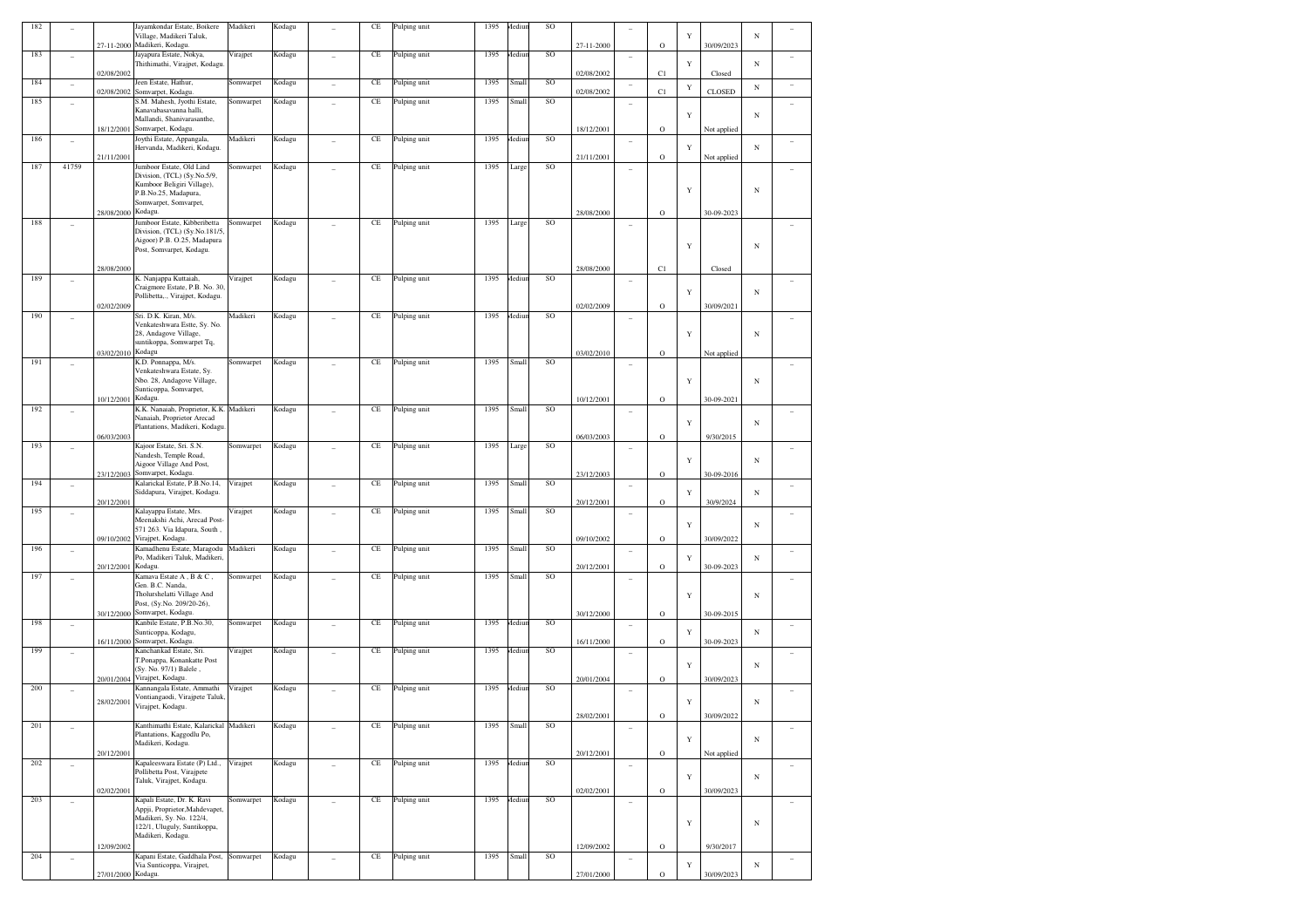| $205\,$ |                          |                    | Kappe Gundi Estate, (Sy. No.                                      | Somwarpet | Kodagu |                          | CE       | Pulping unit | 1395 | Small  | SO        |            |                          |              |             |               |            |                |
|---------|--------------------------|--------------------|-------------------------------------------------------------------|-----------|--------|--------------------------|----------|--------------|------|--------|-----------|------------|--------------------------|--------------|-------------|---------------|------------|----------------|
|         |                          |                    | 31-32 & 25) Hangalli Village,<br>Somwarpet, Somvarpet,            |           |        |                          |          |              |      |        |           |            |                          |              | Y           |               | $_{\rm N}$ |                |
|         |                          | 11/01/2002 Kodagu. |                                                                   |           |        |                          |          |              |      |        |           | 11/01/2002 |                          | $\mathbf O$  |             | 30/09/2022    |            |                |
| 206     | ٠                        |                    | Karaleeswar Estate (P) Ltd.,                                      | Virajpet  | Kodagu |                          | CE       | Pulping unit | 1395 | Mediun | SO        |            | ÷                        |              |             |               |            |                |
|         |                          | 20/12/2001 Kodagu. | Pollibetta Post, Virajpet,                                        |           |        |                          |          |              |      |        |           | 20/12/2001 |                          | $\mathbf O$  | Y           | Not applied   | $_{\rm N}$ |                |
| 207     | $\sim$                   |                    | Kardi-god Estate, Mr.                                             | Virajpet  | Kodagu |                          | CE       | Pulping unit | 1395 | Small  | SO        |            | i.                       |              |             |               |            |                |
|         |                          |                    | N.C.Povaiah & N.P. Machaya<br>Sidapur Post, P.B.No.17,            |           |        |                          |          |              |      |        |           |            |                          |              | Y           |               | $_{\rm N}$ |                |
|         |                          |                    | South, Virajpet, Kodagu.                                          |           |        |                          |          |              |      |        |           |            |                          |              |             |               |            |                |
|         |                          | 01/10/2002         |                                                                   |           |        |                          |          |              |      |        |           | 01/10/2002 |                          | $\mathbf O$  |             | 30-09-2023    |            |                |
| 208     | ۰                        |                    | Kargodu A Estate, Sri. B.N.<br>Malathisha, Coffee                 | Somwarpet | Kodagu |                          | CE       | Pulping unit | 1395 | Large  | SO        |            | ٠                        |              |             |               |            |                |
|         |                          |                    | Planter, Jagenahally                                              |           |        |                          |          |              |      |        |           |            |                          |              |             |               |            |                |
|         |                          |                    | Village, Nidtha Post,                                             |           |        |                          |          |              |      |        |           |            |                          |              | Y           |               | $_{\rm N}$ |                |
|         |                          |                    | Shanivarsanthe-571 235,<br>Somwarpet Taluk, Somvarpet,            |           |        |                          |          |              |      |        |           |            |                          |              |             |               |            |                |
|         |                          | 25-11-2002 Kodagu. |                                                                   |           |        |                          |          |              |      |        |           | 25-11-2002 |                          | $\mathbf O$  |             | 30-09-2023    |            |                |
| 209     | ٠                        |                    | Karie Kollie A Estate, Rm.                                        | Somwarpet | Kodagu | ÷                        | CE       | Pulping unit | 1395 | Mediun | SO        |            | $\overline{\phantom{a}}$ |              |             |               |            |                |
|         |                          |                    | Meenakshi<br>Sundarm, Sunticoppa,                                 |           |        |                          |          |              |      |        |           |            |                          |              | Y           |               | $_{\rm N}$ |                |
|         |                          |                    | 31/12/2001 Somvarpet, Kodagu.                                     |           |        |                          |          |              |      |        |           | 31/12/2001 |                          | C1           |             | <b>CLOSED</b> |            |                |
| 210     | ٠                        |                    | Karie Kollie C Estate, Al. Rm.                                    | Virajpet  | Kodagu |                          | CE       | Pulping unit | 1395 | Mediun | <b>SO</b> |            | ÷                        |              |             |               |            |                |
|         |                          | 31/12/2001         | Nagappan, Virajpet, Kodagu.                                       |           |        |                          |          |              |      |        |           | 31/12/2001 |                          | $\mathbf O$  | Y           | 30-09-2023    | $_{\rm N}$ |                |
| 211     | ٠                        |                    | Korthikad "B" Estate, Sri. C.C.                                   | Madikeri  | Kodagu | ÷                        | CE       | Pulping unit | 1395 | Large  | SO        |            | $\overline{\phantom{a}}$ |              |             |               |            |                |
|         |                          |                    | Appayya, Kadondur Bhavan,                                         |           |        |                          |          |              |      |        |           |            |                          |              | Y           |               | $_{\rm N}$ |                |
|         |                          | 12/02/2003         | G.T. Road, Madikeri, Kodagu                                       |           |        |                          |          |              |      |        |           | 12/02/2003 |                          | $\mathbf O$  |             | 30/09/2022    |            |                |
| 212     | ٠                        |                    | Karthikeya Estate (P) Ltd.,                                       | Virajpet  | Kodagu | ÷                        | CE       | Pulping unit | 1395 | Mediun | SO        |            | $\overline{\phantom{a}}$ |              |             |               |            | ÷              |
|         |                          |                    | 01/11/2001 Pollibetta, Virajpet, Kodagu.                          |           |        |                          |          |              |      |        |           | 01/11/2001 |                          | $\circ$      | $\mathbf Y$ | 30/09/2023    | $_{\rm N}$ |                |
| 213     | ٠                        |                    | Kattemad Estate, Maragodu,<br>Kodgau, Somvarpet, Kodagu.          | Somwarpet | Kodagu | ÷                        | CE       | Pulping unit | 1395 | Small  | SO        |            | ÷                        |              |             |               |            | ۰              |
|         |                          | 01/02/2002         |                                                                   |           |        |                          |          |              |      |        |           | 01/02/2002 |                          | $\circ$      | Y           | 30-09-2022    | $_{\rm N}$ |                |
| 214     | ٠                        |                    | Kayres Estate, K.S. swamy,                                        | Virajpet  | Kodagu | ÷                        | CE       | Pulping unit | 1395 | Large  | SO        |            | $\overline{\phantom{a}}$ |              |             |               |            |                |
|         |                          |                    | P.B. No. 18, Siddapur,<br>(Sy.No.117/8, Guyya Village,            |           |        |                          |          |              |      |        |           |            |                          |              |             |               |            |                |
|         |                          |                    | Virajpet Taluk.), Virajpet,                                       |           |        |                          |          |              |      |        |           |            |                          |              | Y           |               | $_{\rm N}$ |                |
|         |                          | 11/11/2000 Kodagu. |                                                                   |           |        |                          |          |              |      |        |           | 11/11/2000 |                          | C1           |             | Closed        |            |                |
| 215     | ٠                        |                    | Kedakal Estate, C.V. Diwakar                                      | Somwarpet | Kodagu |                          | CE       | Pulping unit | 1395 | Small  | SO        |            | ۰                        |              |             |               |            | ۰              |
|         |                          |                    | Kedakal Village And Post,<br>Sunticoppa, Somvarpet,               |           |        |                          |          |              |      |        |           |            |                          |              | Y           |               | $_{\rm N}$ |                |
|         |                          | 20/12/2001 Kodagu. |                                                                   |           |        |                          |          |              |      |        |           | 20/12/2001 |                          | $\mathbf O$  |             | 30-09-2016    |            |                |
| 216     | ٠                        |                    | Kerebethu Estate, Sri Jeevan                                      | Virajpet  | Kodagu |                          | CE       | Pulping unit | 1395 | Aediun | SO        |            | ٠                        |              |             |               |            |                |
|         |                          |                    | Mandana, Proprietor P.B. No.<br>64, Pollibetta- 571 215,          |           |        |                          |          |              |      |        |           |            |                          |              |             |               |            |                |
|         |                          |                    | Virajpet Tq., Kodagu                                              |           |        |                          |          |              |      |        |           |            |                          |              | Y           |               | $_{\rm N}$ |                |
|         |                          |                    | District(Badaga Banangala                                         |           |        |                          |          |              |      |        |           |            |                          |              |             |               |            |                |
| 217     |                          |                    | 01/01/2003 Village), Virajpet, Kodagu.<br>Keremoolay Estate, C/O. |           |        |                          | CE       |              | 1395 | Aediun | SO        | 01/01/2003 |                          | $\mathbf O$  |             | 30-09-2021    |            |                |
|         | ٠                        |                    | Peelibetta Estate, Ammathi,                                       | Virajpet  | Kodagu | ÷                        |          | Pulping unit |      |        |           |            | ٠                        |              | Y           |               | N          | ۰              |
|         |                          |                    | 16/11/2000 Virajpet, Kodagu.                                      |           |        |                          |          |              |      |        |           | 16/11/2000 |                          | $\circ$      |             | 30-09-2019    |            |                |
| 218     | ٠                        |                    | Kibbetta Estate, P.B.No.7,<br>Somawarpet Taluk, Somvarpet,        | Somwarpet | Kodagu | ÷                        | CE       | Pulping unit | 1395 | Small  | SO        |            | $\overline{\phantom{a}}$ |              |             |               | N          | ۳              |
|         |                          | 21-01-2000 Kodagu. |                                                                   |           |        |                          |          |              |      |        |           | 21-01-2000 |                          | $\mathbf O$  | Y           | 30/09/2022    |            |                |
| 219     | ٠                        |                    | Kirgandur Estate, Laxmi                                           | Somwarpet | Kodagu |                          | CE       | Pulping unit | 1395 | Small  | SO        |            | ÷                        |              |             |               |            |                |
|         |                          | 02/08/2002 Kodagu. | Nivas, Somwarpet, Somvarpet,                                      |           |        |                          |          |              |      |        |           |            |                          |              | Y           | <b>CLOSED</b> | $_{\rm N}$ |                |
| 220     | ٠                        |                    | Kodagu Coffee Estate, P.B.No.                                     | Somwarpet | Kodagu | ÷                        | CE       | Pulping unit | 1395 | Aediun | SO        | 02/08/2002 | $\overline{\phantom{a}}$ | C1           |             |               |            | ٠              |
|         |                          |                    | 28, Sunticoppa Post,.,                                            |           |        |                          |          |              |      |        |           |            |                          |              | Y           |               | N          |                |
|         |                          |                    | 11/12/2001 Somvarpet, Kodagu.                                     |           |        |                          |          |              | 1395 |        | SO        | 11/12/2001 |                          | C1           |             | <b>CLOSED</b> |            |                |
| 221     | ٠                        |                    | Kodigad Estate, N.C.Peeraiah,<br>Kodagu., Somvarpet, Kodagu.      | Somwarpet | Kodagu | ÷                        | CE       | Pulping unit |      | Small  |           |            | ÷                        |              | Y           |               | $_{\rm N}$ |                |
|         |                          | 07/08/2002         |                                                                   |           |        |                          |          |              |      |        |           | 07/08/2002 |                          | C1           |             | <b>CLOSED</b> |            |                |
| 222     | ٠                        |                    | Kogilahall Estate A Division,<br>K. Chettalli Post, Somwarpet,    | Somwarpet | Kodagu |                          | CE       | Pulping unit | 1395 | Mediun | SO        |            | ÷                        |              |             |               | $_{\rm N}$ | ۰              |
|         |                          | 31-10-1997 Kodagu  |                                                                   |           |        |                          |          |              |      |        |           | 31-10-1997 |                          | $\mathbf O$  | Y           | 30-09-2023    |            |                |
| 223     | ٠                        |                    | Kogilahalla C Estate, Sy.No.                                      | Somwarpet | Kodagu | ÷                        | CE       | Pulping unit | 1395 | Aediun | SO        |            | $\overline{\phantom{a}}$ |              |             |               |            |                |
|         |                          |                    | 252/1, Cherala Srimangala<br>Village, Virajpet Taluk,             |           |        |                          |          |              |      |        |           |            |                          |              | Y           |               | $_{\rm N}$ |                |
|         |                          | 21-11-2000 Kodagu. |                                                                   |           |        |                          |          |              |      |        |           | 21-11-2000 |                          | $\mathbf O$  |             | 30/09/2023    |            |                |
| 224     |                          |                    | Kogilahalla 'C' Estate,                                           | Somwarpet | Kodagu |                          | $\rm CE$ | Pulping unit | 1395 | Mediun | SO        |            | ÷                        |              |             |               |            |                |
|         |                          |                    | Chetthalli, Kodagu,<br>30/07/2002 Somvarpet, Kodagu.              |           |        |                          |          |              |      |        |           | 30/07/2002 |                          | $\mathbf O$  | Y           | 30/09/2023    | $_{\rm N}$ |                |
| $225\,$ | ۰                        |                    | Jyothi.S.Gureddi (Komala)                                         | Somwarpet | Kodagu | ÷                        | CE       | Pulping unit | 1395 | Mediun | SO        |            | ÷                        |              |             |               |            |                |
|         |                          |                    | Estate, Gudugalale,                                               |           |        |                          |          |              |      |        |           |            |                          |              | Y           |               | $_{\rm N}$ |                |
|         |                          | 31/07/2002 Kodagu. | Shanivarsanthe, Somvarpet,                                        |           |        |                          |          |              |      |        |           | 31/07/2002 |                          | $\mathbf O$  |             |               |            |                |
| 226     | $\overline{a}$           |                    | Koorgully A Estate, P.B.No.                                       | Somwarpet | Kodagu | $\overline{a}$           | $\rm CE$ | Pulping unit | 1395 | Large  | SO        |            | $\overline{\phantom{a}}$ |              |             | Not applied   |            | $\sim$         |
|         |                          |                    | 33, Sunticoppa, Somvarpet,                                        |           |        |                          |          |              |      |        |           |            |                          |              | Y           |               | $_{\rm N}$ |                |
|         |                          | 27/11/2000 Kodagu. |                                                                   |           |        |                          |          |              |      |        |           | 27/11/2000 |                          | $\mathbf O$  |             | 30/09/2022    |            |                |
| 227     | $\overline{a}$           |                    | Koppathur Estate,<br>Kandanakolli Po, Via                         | Somwarpet | Kodagu | $\overline{\phantom{a}}$ | $\rm CE$ | Pulping unit | 1395 | Mediun | SO        |            | ÷                        |              |             |               |            | $\overline{a}$ |
|         |                          |                    | Madikeri, Madikeri, Kodagu,                                       |           |        |                          |          |              |      |        |           |            |                          |              | Y           |               | $_{\rm N}$ |                |
|         |                          | 14/11/2000         |                                                                   |           |        |                          |          |              |      |        |           | 14/11/2000 |                          | $\mathbf O$  |             | 30/09/2023    |            |                |
| 228     | $\overline{\phantom{a}}$ |                    | Korana Estate, Sri.<br>Vishwantath, Coffee Planter.               | Somwarpet | Kodagu | $\overline{a}$           | $\rm CE$ | Pulping unit | 1395 | Small  | SO        |            | $\overline{\phantom{a}}$ |              |             |               |            | $\sim$         |
|         |                          |                    | Kodagarahalli                                                     |           |        |                          |          |              |      |        |           |            |                          |              | Y           |               | $_{\rm N}$ |                |
|         |                          |                    | Village, Mathicad Post,<br>Sunticoppa-571 237,                    |           |        |                          |          |              |      |        |           |            |                          |              |             |               |            |                |
|         |                          | 12/02/2002         | Somvarpet, Kodagu.                                                |           |        |                          |          |              |      |        |           | 12/02/2002 |                          | $\mathbf{o}$ |             | 30/09/2022    |            |                |
|         |                          |                    |                                                                   |           |        |                          |          |              |      |        |           |            |                          |              |             |               |            |                |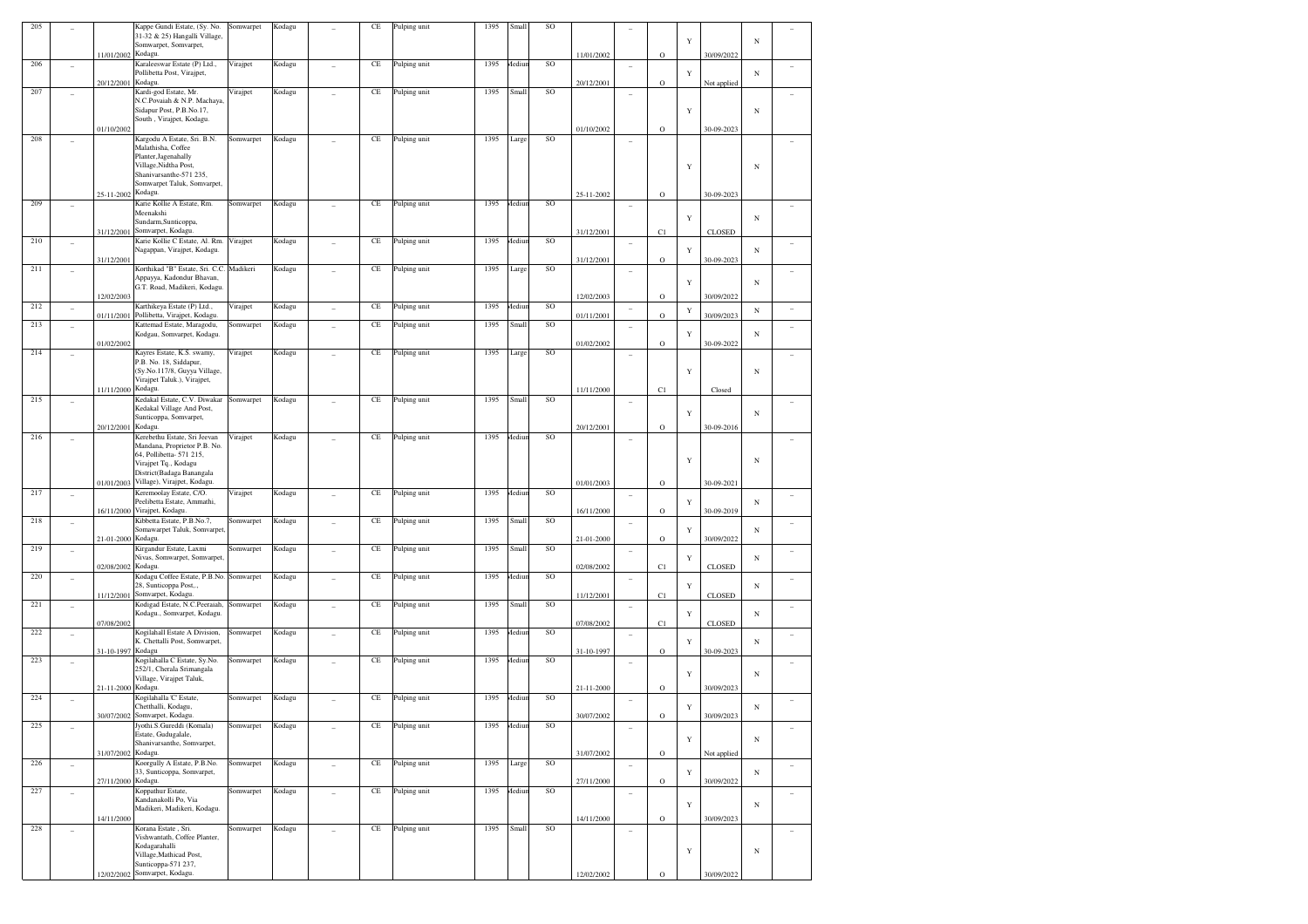| 229     |                          |                    | Smt. K. Pearl Thimmaiah,<br>Korthicad C Estate, C/o.<br>Covaranda House, General<br>Thimmaiah Road, Madikeri,                                         | Madikeri  | Kodagu |                | $\!$ $\!$ | Pulping unit | 1395 | Large        | SO       |            |                          |         | $\mathbf Y$ |               | $_{\rm N}$ |                |
|---------|--------------------------|--------------------|-------------------------------------------------------------------------------------------------------------------------------------------------------|-----------|--------|----------------|-----------|--------------|------|--------------|----------|------------|--------------------------|---------|-------------|---------------|------------|----------------|
|         |                          | 28/11/2000 Kodagu. |                                                                                                                                                       |           |        |                |           |              |      |              |          | 28/11/2000 |                          | $\circ$ |             | 30-09-2023    |            |                |
| 230     | ٠                        |                    | Kottigeri Estate, Mathikad<br>Village & Po, Sunticoppa,                                                                                               | Somwarpet | Kodagu |                | $\!$ $\!$ | Pulping unit | 1395 | Small        | $\rm SO$ |            | $\overline{\phantom{a}}$ |         | Y           |               | N          |                |
| 231     | $\overline{a}$           |                    | 30/11/2000 Somvarpet, Kodagu.<br>Krishna Estate, Abyathmangal<br>Post, Siddapur, Virajpet,                                                            | Virajpet  | Kodagu | ÷              | $\!$ $\!$ | Pulping unit | 1395 | <b>Aediu</b> | $\rm SO$ | 30/11/2000 | $\sim$                   | $\circ$ | Y           | 30-09-2023    | $_{\rm N}$ | ٠              |
| 232     | ٠                        | 27/11/2000 Kodagu. | Kudloor Estate (East), Mrs.                                                                                                                           | Somwarpet | Kodagu |                | $\!$ $\!$ | Pulping unit | 1395 | <i>Aediu</i> | SO       | 27/11/2000 | $\overline{\phantom{a}}$ | $\circ$ |             | Not applied   |            |                |
|         |                          |                    | Iuchettira A. Ganapathy K.<br>Chettalli Post, Somwarpet N.<br>Kodagu (Sy. No. 33/10, 33/1<br>And 33/8, K.Chettalli Village,<br>Somwarpet), Somvarpet, |           |        |                |           |              |      |              |          |            |                          |         | Y           |               | $_{\rm N}$ |                |
| 233     | ٠                        | 07/11/2002 Kodagu. | Kudluer Uduve B Estate,<br>Vanmala Lav Kush,<br>Somwarpet Taluk, Somvarpet,                                                                           | Somwarpet | Kodagu | ÷              | $\!$ $\!$ | Pulping unit | 1395 | Small        | $\rm SO$ | 07/11/2002 | $\sim$                   | $\circ$ | Y           | 30-09-2022    | N          |                |
| 234     |                          | 11/01/2002 Kodagu. |                                                                                                                                                       | Somwarpet |        |                |           |              | 1395 |              |          | 11/01/2002 |                          | $\circ$ |             | 30/09/2023    |            |                |
|         | ÷                        |                    | Kumaralingeshwara Pulper<br>Unit, Sri. S.G. Medappa,<br>Shanthalli Village And Post,<br>Somvarpet, Kodagu.                                            |           | Kodagu |                | $\!$ $\!$ | Pulping unit |      | <b>Aediu</b> | $\rm SO$ |            | ٠                        |         | Y           |               | $_{\rm N}$ |                |
| 235     |                          | 03/02/2005         | Kumaran Estate, Sri S.N.                                                                                                                              | Madikeri  | Kodagu |                | $\!$ $\!$ | Pulping unit | 1395 | Small        | $\rm SO$ | 03/02/2005 |                          | $\circ$ |             | 9/30/2015     |            |                |
|         | ٠                        |                    | Shanmugaraja, Manager<br>Hakathur Village And Post -<br>571 252, Via: Murnad,<br>Madikeri Tq., Kodagu Istrict,<br>02/01/2003 Madikeri, Kodagu.        |           |        |                |           |              |      |              |          | 02/01/2003 | $\overline{\phantom{a}}$ | $\circ$ | Y           | 30-09-2023    | $_{\rm N}$ |                |
| 236     | ٠                        | 22/08/2002         | Kungeri Estate, Pollibetta<br>Estate, Pollibetta Estate,<br>Virajpet, Kodagu.                                                                         | Virajpet  | Kodagu | ÷              | $\!$ $\!$ | Pulping unit | 1395 | <i>Aediu</i> | $\rm SO$ | 22/08/2002 | $\sim$                   | C1      | Y           | CLOSED        | $_{\rm N}$ | ÷              |
| 237     | ٠                        |                    | Kurubara Motte D Estate, Post<br>Box No.52, Siddapura,<br>Virajpet, Kodagu.                                                                           | Virajpet  | Kodagu | ÷              | $\!$ $\!$ | Pulping unit | 1395 | <i>Aediu</i> | $\rm SO$ |            | $\overline{\phantom{a}}$ |         | Y           |               | N          |                |
| 238     | ٠                        | 02/02/2001         | Kurubarahally B Estate, Mr.<br>K.N.<br>Vedambal, Abiyathmangala<br>Village And Post, Siddapura,                                                       | Virajpet  | Kodagu | ÷              | $\!$ $\!$ | Pulping unit | 1395 | <i>Aediu</i> | $\rm SO$ | 02/02/2001 | $\overline{\phantom{a}}$ | C1      | Y           | CLOSED        | $_{\rm N}$ |                |
|         |                          |                    | 23/11/2000 Virajpet, Kodagu.                                                                                                                          |           |        |                |           |              |      |              |          | 23/11/2000 |                          | $\circ$ |             | Not applied   |            |                |
| 239     | ٠                        | 27/10/2000 Kodagu. | Kurubaranotte B Estate, P.B.<br>No. 52, Siddapur, Virajpet,                                                                                           | Virajpet  | Kodagu | ÷              | $\!$ $\!$ | Pulping unit | 1395 | Small        | $\rm SO$ | 27/10/2000 | $\sim$                   |         | Y           |               | $_{\rm N}$ | ۰              |
| 240     | ٠                        |                    | Kurumberhally Estate,<br>Abyathmangala, Siddapura Po,                                                                                                 | Somwarpet | Kodagu | ÷              | $\!$ $\!$ | Pulping unit | 1395 | Small        | $\rm SO$ |            | $\overline{\phantom{a}}$ | C1      | Y           | CLOSED        | $_{\rm N}$ |                |
| 241     | $\overline{\phantom{a}}$ |                    | 12/12/2001 Somvarpet, Kodagu.<br>Kwaliteit Floritech (P) Ltd.,<br>P.B.No.16, Ammathi, Virajpet                                                        | Virajpet  | Kodagu | ÷              | $\!$ $\!$ | Pulping unit | 1395 | <i>Aediu</i> | SO       | 12/12/2001 | $\sim$                   | $\circ$ | Y           | 30/09/2024    | N          | ÷              |
| 242     | $\overline{a}$           | 02/02/2001 Kodagu. | Kwality Estate, Bokeri Post,<br>Madikeri Taluk, Madikeri,                                                                                             | Madikeri  | Kodagu | $\overline{a}$ | $\!$ $\!$ | Pulping unit | 1395 | Small        | SO       | 02/02/2001 | $\sim$                   | $\circ$ | Y           | 30-09-2018    | $_{\rm N}$ | ۰              |
| 191/243 | $\overline{\phantom{a}}$ | 16-01-2001 Kodagu. | Lakshmi Estate, Lakshmi<br>Estate, Horoor Village & Post,                                                                                             | Somwarpet | Kodagu | ÷              | $\!$ $\!$ | Pulping unit | 1395 | Small        | SO       | 16-01-2001 | $\overline{\phantom{a}}$ | $\circ$ | Y           | 30/09/2021    | $_{\rm N}$ | ÷,             |
| 244     | ٠                        |                    | 10/12/2001 Somvarpet, Kodagu.<br>Laxmi 'A' Estate, Mr. Olsp<br>Olagappan, Hemmathal                                                                   | Madikeri  | Kodagu |                | $\!$ $\!$ | Pulping unit | 1395 | Small        | $\rm SO$ | 10/12/2001 | $\overline{\phantom{a}}$ | $\circ$ |             | 30/09/2021    |            |                |
| 245     |                          |                    | Village, Kandanakolly Post,<br>28-10-2004 Madikeri, Kodagu.<br>Laxmi Estate, K.C. Shantha                                                             | Somwarpet | Kodagu |                | $\!$ $\!$ | Pulping unit | 1395 | Small        | $\rm SO$ | 28-10-2004 |                          | $\circ$ | Y           | 30/09/2021    | N          |                |
|         | ٠                        |                    | Mallappa, Sy. No. 3/1, Via<br>Madapur & Post, Gargandoor<br>Village And Post, Somwarpet<br>Talku, Somvarpet, Kodagu.                                  |           |        |                |           |              |      |              |          |            | $\sim$                   |         | Y           |               | $_{\rm N}$ |                |
| 246     | ٠                        | 30/10/2002         | Lingathirtha Estate, Sri.<br>Krupashnankar, Koogekodi,                                                                                                | Somwarpet | Kodagu | ÷              | $\!$ $\!$ | Pulping unit | 1395 | Small        | $\rm SO$ | 30/10/2002 | ٠                        | $\circ$ | Y           | 30-09-2023    | $_{\rm N}$ |                |
| 247     | ٠                        |                    | 10/01/2002 Somvarpet, Kodagu.<br>Lotus Netley Estate,<br>P.B.No.38, Sunticoppa,                                                                       | Somwarpet | Kodagu | ÷              | $\!$ $\!$ | Pulping unit | 1395 | <i>Aediu</i> | SO       | 10/01/2002 | $\sim$                   | $\circ$ | $\mathbf Y$ | 30-09-2018    | N          | ÷              |
| 248     |                          | 13/11/2003         | Somvarpet, Kodagu - 571237,<br>Lower Kathlakadu Estate, K.                                                                                            | Somwarpet | Kodagu |                | $\!$ $\!$ | Pulping unit | 1395 | Mediu        | SO       | 13/11/2003 |                          | $\circ$ |             | 30/09/2023    |            |                |
|         | ۰                        | 01/12/2000 Kodagu. | Thomas, Kadagakal Village<br>Sv.No. 210/1. Somvarpet.                                                                                                 |           |        |                |           |              |      |              |          | 01/12/2000 | $\sim$                   | $\circ$ | $\mathbf Y$ | 30/09/2021    | $_{\rm N}$ |                |
| 249     | $\overline{\phantom{a}}$ | 07/11/2002 Kodagu. | M.C. Cushalappa, Swarnagiri<br>Estate, Sidapur, Virajpet,                                                                                             | Virajpet  | Kodagu | $\overline{a}$ | $\!$ $\!$ | Pulping unit | 1395 | Aediu        | SO       | 07/11/2002 | $\sim$                   | $\circ$ | Y           | 30-09-2023    | $_{\rm N}$ | ۰              |
| 250     | $\overline{a}$           |                    | M.L.Krupal, Coffee Planter,<br>Yadavare Village, Aigoor Post<br>Somvarpet, Kodagu.                                                                    | Somwarpet | Kodagu | $\overline{a}$ | $\!$ $\!$ | Pulping unit | 1395 | <b>Aediu</b> | SO       |            | $\sim$                   |         | Y           |               | $_{\rm N}$ | $\overline{a}$ |
| 251     | $\overline{\phantom{a}}$ | 19/11/2004         | M.M. Chengappa, M/s.<br>Kogilahalla Silver Mist                                                                                                       | Somwarpet | Kodagu |                | $\!$ $\!$ | Pulping unit | 1395 | Small        | SO       | 19/11/2004 | $\sim$                   | C1      |             | <b>CLOSED</b> |            | $\overline{a}$ |
|         |                          |                    | (Division), Cherala, Sri<br>Mangala, Somwarpet Taluk,<br>29/01/2008 Kodagu District.                                                                  |           |        |                |           |              |      |              |          | 29/01/2008 |                          | C1      | $\mathbf Y$ | CLOSED        | $_{\rm N}$ |                |
|         |                          |                    |                                                                                                                                                       |           |        |                |           |              |      |              |          |            |                          |         |             |               |            |                |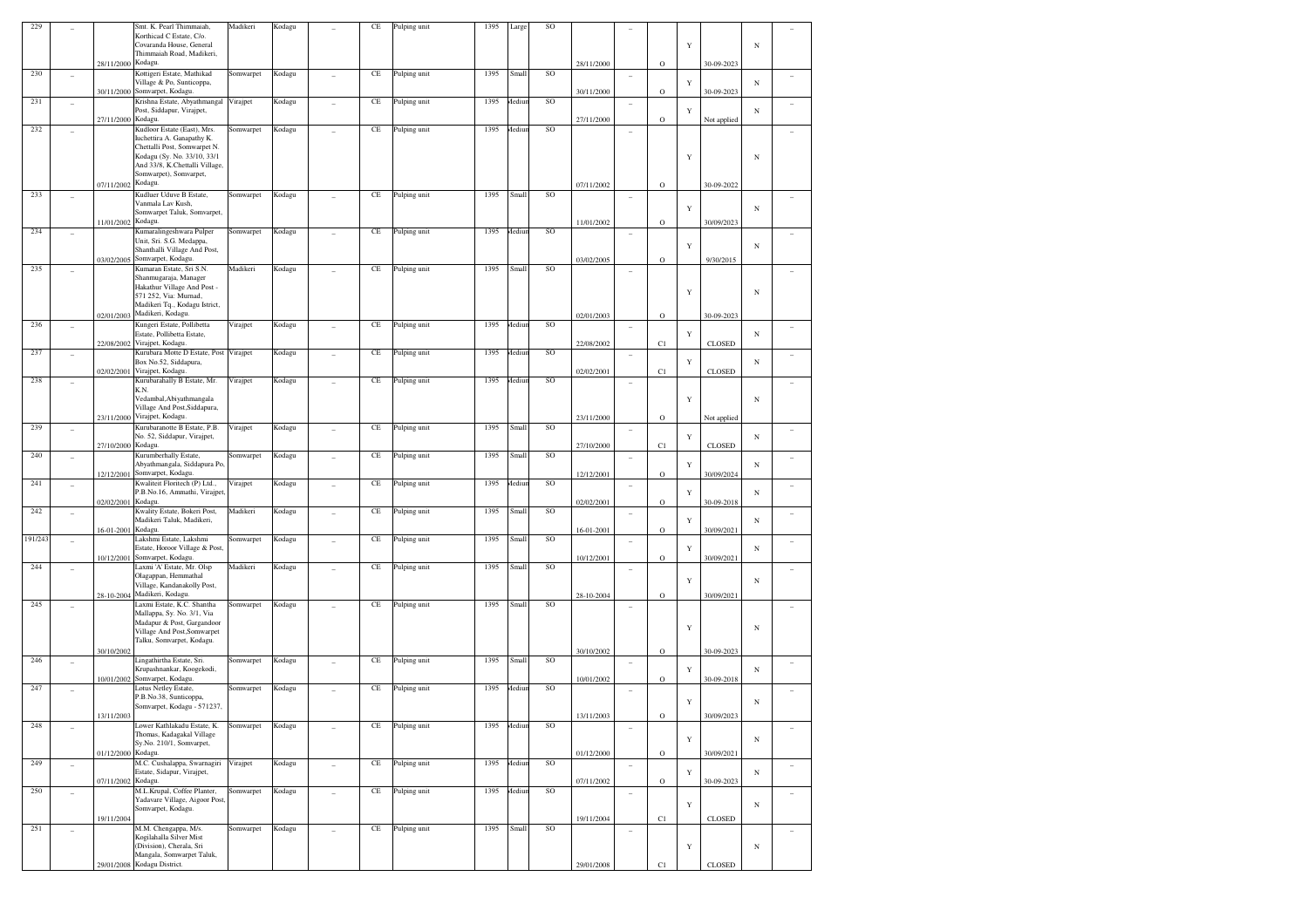| 252 |       | M.N. Basavaraju, Coffee<br>Planter, M.N. Basavaraju,<br>Coffee Planter Sulimalthe,<br>Hanakodu Post, Somwarpet<br>10/01/2002 Taluk, Somvarpet, Kodagu.                                                            | Somwarpet                              | Kodagu |                | CE       | Pulping unit | 1395 | Small  | SO        | 10/01/2002 |                          |             | Y           |               | $_{\rm N}$ |                          |
|-----|-------|-------------------------------------------------------------------------------------------------------------------------------------------------------------------------------------------------------------------|----------------------------------------|--------|----------------|----------|--------------|------|--------|-----------|------------|--------------------------|-------------|-------------|---------------|------------|--------------------------|
| 253 |       | M.R. Harirao, M.R. Harirao,                                                                                                                                                                                       | Somwarpet                              | Kodagu |                | CE       | Pulping unit | 1395 | Mediur | SO        |            |                          | $\mathbf O$ |             | 30-09-2023    |            |                          |
|     | ÷     | Shanivarsanthe, Doddakottur,<br>Somwarpet Taluk, Somvarpet,<br>25/01/2002 Kodagu.                                                                                                                                 |                                        |        |                |          |              |      |        |           | 25/01/2002 | ÷                        | $\mathbf O$ | Y           | Not applied   | $_{\rm N}$ |                          |
| 254 |       | St. Anthony Estate, Leo D Sa<br>Makkandur, Madikeri,<br>Kodagu. (Sy. No. 176/6,<br>Karnangeri, Madikeri),                                                                                                         | Madikeri                               | Kodagu |                | CE       | Pulping unit | 1395 | Small  | <b>SO</b> |            | $\qquad \qquad -$        |             | Y           |               | $_{\rm N}$ |                          |
| 255 |       | 17/12/2002 Madikeri, Kodagu.<br>M/s. Buthankad Estate, D.G.                                                                                                                                                       |                                        |        |                |          |              | 1395 | Small  | SO        | 17/12/2002 |                          | $\mathbf O$ |             | 30/09/2023    |            |                          |
|     | ٠     | Jayaram, Madapura - 571 251<br>North, Somvarpet, Kodagu.<br>30/10/1998                                                                                                                                            | Somwarpet                              | Kodagu | ٠              | CE       | Pulping unit |      |        |           | 30/10/1998 | ۰                        | $\mathbf O$ | Y           | 30/09/2022    | $_{\rm N}$ |                          |
| 256 |       | Madapur B-II Estate, Sri. D.<br>Sanjeef Basappa, Madapur Po,<br>Somvarpet, Kodagu.<br>07/11/1997                                                                                                                  | Somwarpet                              | Kodagu | ÷              | CE       | Pulping unit | 1395 | Large  | SO        | 07/11/1997 | ۰                        | $\mathbf O$ | Y           | 30/09/2023    | $_{\rm N}$ |                          |
| 257 | ٠     | Madhu Estate, Valnur Village<br>& Post, Somawarpet Taluk,<br>Somvarpet, Kodagu.<br>01/11/2001                                                                                                                     | Somwarpet                              | Kodagu | ٠              | CE       | Pulping unit | 1395 | Small  | SO        | 01/11/2001 | ۰                        | $\mathbf O$ | Y           | Not applied   | $_{\rm N}$ |                          |
| 258 |       | Mahavera Estate, Mr. R.L.<br>Sarwagi Hebbatigeri Village N<br>Nadugali Post, Madikeri<br>(Sy.No. 28/4, Hebbatigeri<br>Village), Madikeri, Kodagu.<br>01/10/2002                                                   | Madikeri                               | Kodagu |                | CE       | Pulping unit | 1395 | Small  | SO        | 01/10/2002 | ۰                        | C1          | Y           | <b>CLOSED</b> | $_{\rm N}$ |                          |
| 259 |       | Bungalow Estate, P.B. No. 1,<br>Shanivarasanthe, Somvarpet,<br>Kodagu.                                                                                                                                            | Sri. Thomas Michael, Malambi Somwarpet | Kodagu |                | CE       | Pulping unit | 1395 | Small  | SO        |            | -                        |             | Y           |               | $_{\rm N}$ |                          |
| 260 |       | 08/10/2004                                                                                                                                                                                                        |                                        |        |                |          |              | 1395 |        | SO        | 08/10/2004 |                          | $\mathbf O$ |             | 30/09/2023    |            |                          |
|     |       | Malcode Estate, Sri. I.P.<br>Kuttappa, P.B.No.7, Chettalli,<br>Somvarpet, Kodagu.<br>12/04/2000                                                                                                                   | Virajpet                               | Kodagu |                | CE       | Pulping unit |      | Small  |           | 12/04/2000 | ۰                        | $\mathbf O$ | Y           | 30-09-2018    | $_{\rm N}$ |                          |
| 261 |       | Maldare Estate, Sri Jose<br>Kurian, Maldare Village &<br>Post, Siddapura, Virajpet,<br>02/12/2000 Kodagu.                                                                                                         | Virajpet                               | Kodagu |                | CE       | Pulping unit | 1395 | Large  | SO        | 02/12/2000 | ۰                        | C1          | Y           | <b>CLOSED</b> | $_{\rm N}$ |                          |
| 262 |       | Malleshwara B Estate,<br>Shaniwarsanthe Taluk,<br>Somvarpet, Kodagu.<br>27/05/2001                                                                                                                                | Somwarpet                              | Kodagu |                | CE       | Pulping unit | 1395 | Small  | SO        | 27/05/2001 | ۰                        | $\mathbf O$ | Y           | 30/09/2022    | $_{\rm N}$ |                          |
| 263 |       | Malnad Plantations (Estate),<br>C.B. Monnappa Kanoor.South<br>Kodagu, Virajpet, Kodagu.<br>30/07/2002                                                                                                             | Virajpet                               | Kodagu |                | CE       | Pulping unit | 1395 | Small  | SO        | 30/07/2002 | $\overline{\phantom{0}}$ | $\mathbf O$ | Y           | 30/09/2022    | $_{\rm N}$ |                          |
| 264 |       | Mamatha Estate, Sy. No. 5<br>Shanthaveri Village,<br>Nandiguda Post, Somvarpet,<br>18/12/2003 Kodagu.                                                                                                             | Somwarpet                              | Kodagu |                | CE       | Pulping unit | 1395 | Small  | SO        |            | $\qquad \qquad -$        |             | Y           |               | $_{\rm N}$ |                          |
| 265 |       | Mangala Estate, Wincton<br>Knobel, Balagunda Hangal<br>Village & Post, Somvarpet,                                                                                                                                 | Somwarpet                              | Kodagu |                | CE       | Pulping unit | 1395 | Small  | SO        | 18/12/2003 | $\overline{a}$           | $\mathbf O$ | Y           | Not applied   | $_{\rm N}$ |                          |
|     |       | 11/01/2002 Kodagu.                                                                                                                                                                                                |                                        |        |                |          |              |      |        |           | 11/01/2002 |                          | $\mathbf O$ |             | Not applied   |            |                          |
| 266 |       | Manikoppa Estate, Machaiah<br>Cariapa, Fern Bank Villa,<br>Manns Compound Road,<br>Madikeri. (Balaji Village,<br>Gonikoppa, Virajpet Taluk.),<br>Madikeri, Kodagu.                                                | Virajpet                               | Kodagu |                | CE       | Pulping unit | 1395 | Small  | SO        |            |                          |             | Y           |               | $_{\rm N}$ |                          |
| 267 | ٠     | 02/08/2002<br>K.S. Mohan, Kogoor Village,                                                                                                                                                                         | Somwarpet                              | Kodagu |                | CE       | Pulping unit | 1395 | Small  | SO        | 02/08/2002 | ٠                        | $\mathbf O$ |             | 30/09/2021    |            |                          |
|     |       | Gowdahalli Post, Somwarpet<br>Taluk, Kodagu District.<br>22/01/2008                                                                                                                                               |                                        |        |                |          |              |      |        |           | 22/01/2008 |                          | $\mathbf O$ | Y           | 30-09-2016    | $_{\rm N}$ |                          |
| 268 | 42026 | Margolly Estate, (Gattadhulla<br>Division), P.B. No. 20, (TATA<br>Coffee Estate) Badaga<br>Bangangala Village,<br>$Sy.No.13/1 - 33/2$ , Virajpet<br>Tq. Pb No. 20 Pollibetta.,<br>Virajpet, Kodagu.<br>24/07/2000 | Virajpet                               | Kodagu |                | CE       | Pulping unit | 1395 | Small  | SO        | 24/07/2000 | $\overline{\phantom{a}}$ | $\mathbf O$ | Y           | 30-09-2023    | $_{\rm N}$ |                          |
| 269 | 53161 | Division), Badaga Bangangala<br>Village, Sy.No.70-90, Virajpet<br>Tq., Virajpet, Kodagu.<br>24/07/2000                                                                                                            | Margolly Estate, (Malgamany Virajpet   | Kodagu | $\overline{a}$ | $\rm CE$ | Pulping unit | 1395 | Large  | SO        | 24/07/2000 | $\overline{a}$           | $\mathbf O$ | Y           | 30-09-2023    | $_{\rm N}$ | $\overline{\phantom{a}}$ |
| 270 |       | Margove A Estate, P.B.No.9,<br>Siddapur, Virajpet, Kodagu.<br>17/11/2000                                                                                                                                          | Virajpet                               | Kodagu | $\overline{a}$ | $\rm CE$ | Pulping unit | 1395 | Mediur | SO        | 17/11/2000 | ÷                        | $\mathbf O$ | $\mathbf Y$ | 30/09/2023    | $_{\rm N}$ | $\sim$                   |
| 271 | ÷     | Margove B Estate, P.B.No.9,<br>Siddapur, Virajpet, Kodagu.<br>17/11/2000                                                                                                                                          | Virajpet                               | Kodagu | $\overline{a}$ | CE       | Pulping unit | 1395 | Mediur | $\rm SO$  | 17/11/2000 | $\overline{a}$           | $\mathbf O$ | $\mathbf Y$ | 30/09/2023    | $_{\rm N}$ | $\sim$                   |
| 272 | ÷     | Masogodu Estate, Sri. M.S.<br>Hanumanthappa, P.B.No. 20,<br>01/02/2004 Somvarpet, Kodagu.                                                                                                                         | Somwarpet                              | Kodagu | $\overline{a}$ | CE       | Pulping unit | 1395 | Small  | $\rm SO$  | 01/02/2004 | ۰                        | $\mathbf O$ | $\mathbf Y$ | Not applied   | $_{\rm N}$ |                          |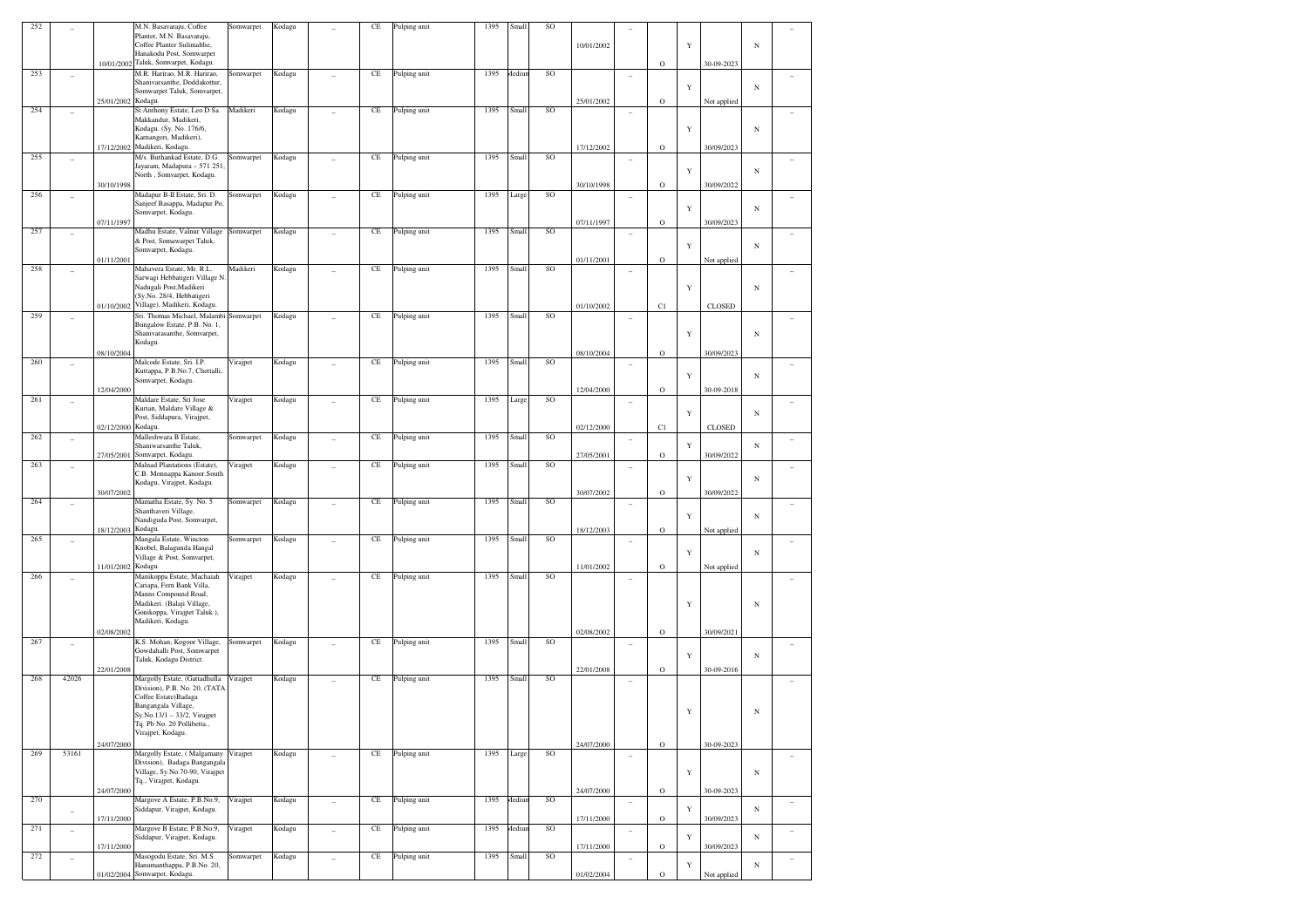| 273 |                          | 06/01/2000<br>Kodagu. | Mathikadu Estate, P.B.No.15, Somwarpet<br>Sunticoppa, Somvarpet,                                                               |           | Kodagu |                | CE        | Pulping unit | 1395 | Large  | SO | 06/01/2000 |                          | $\mathbf O$ | Y           | 30/09/2023    | N          |                          |
|-----|--------------------------|-----------------------|--------------------------------------------------------------------------------------------------------------------------------|-----------|--------|----------------|-----------|--------------|------|--------|----|------------|--------------------------|-------------|-------------|---------------|------------|--------------------------|
| 274 |                          |                       | Matnalli Estate, Sri. B.M.<br>Paramesh, Matnalli,<br>Somvarpet, Kodagu - 571236,                                               | Somwarpet | Kodagu |                | $\rm CE$  | Pulping unit | 1395 | Mediur | SO |            | $\overline{\phantom{a}}$ |             | $\mathbf Y$ |               | N          |                          |
|     |                          | 07/12/2004            |                                                                                                                                |           |        |                |           |              |      |        |    | 07/12/2004 |                          | $\mathbf O$ |             | Not applied   |            |                          |
| 275 |                          |                       | Sri S.P. Govindappa, S/o.<br>Puppaiah, Sy. No. 14 of<br>Sulimalthe Village, Somwarpet<br>Taluk, Kodagu District.               | Somwarpet | Kodagu |                | $\rm CE$  | Pulping unit | 1395 | Small  | SO |            |                          |             | $\mathbf Y$ |               | $_{\rm N}$ |                          |
| 276 |                          | 26/02/2008            | Mattani Estate, I.P. Kariappa,                                                                                                 | Virajpet  | Kodagu |                | $\rm CE$  | Pulping unit | 1395 | Small  | SO | 26/02/2008 |                          | $\circ$     |             | Not applied   |            |                          |
|     | ٠                        | 31/07/2002            | Post Box No. 94, Ammathi<br>Village, Virajpet, Kodagu.                                                                         |           |        |                |           |              |      |        |    | 31/07/2002 | $\overline{\phantom{a}}$ | C1          | $\mathbf Y$ | <b>CLOSED</b> | N          |                          |
| 277 | ٠                        |                       | Merry Land Kay Estate, P.B.                                                                                                    | Madikeri  | Kodagu |                | $\rm CE$  | Pulping unit | 1395 | Aediu  | SO |            |                          |             |             |               |            |                          |
|     |                          | Kodagu.<br>09/11/2000 | No. 78, Siddapura, Somvarpet                                                                                                   |           |        |                |           |              |      |        |    | 09/11/2000 |                          | $\mathbf O$ | $\mathbf Y$ | Not applied   | N          |                          |
| 278 | ٠                        |                       | Mithila Estate.,<br>C.S.Gurudah, Nakoor Village,<br>Via Sunticoppa. Somvarpet,<br>Somvarpet, Kodagu.                           | Somwarpet | Kodagu |                | $\rm CE$  | Pulping unit | 1395 | Small  | SO |            | $\overline{\phantom{a}}$ |             | $\mathbf Y$ |               | N          |                          |
| 279 |                          | 19/12/2003            | M.D. Kaveriappa, M/s.                                                                                                          | Madikeri  | Kodagu |                | $\rm CE$  | Pulping unit | 1395 | Aediu  | SO | 19/12/2003 |                          | $\mathbf O$ |             | Not applied   |            |                          |
|     | ٠                        | 14/12/2009<br>Kodagu  | Riverside Estate, P.B. No. 55,<br>Sunticopp Post, Somwarpet,                                                                   |           |        |                |           |              |      |        |    | 14/12/2009 |                          | $\circ$     | $\mathbf Y$ | 30-09-2015    | N          |                          |
| 280 | ٠                        |                       | Modur B Estate, Kadagadala                                                                                                     | Somwarpet | Kodagu |                | $\rm CE$  | Pulping unit | 1395 | Small  | SO |            | $\overline{\phantom{a}}$ |             |             |               |            |                          |
|     |                          | Kodagu.<br>10/11/2000 | Post, Via Chettalli, Somvarpet                                                                                                 |           |        |                |           |              |      |        |    | 10/11/2000 |                          | $\circ$     | $\mathbf Y$ | 30/09/2025    | N          |                          |
| 281 | $\qquad \qquad -$        |                       | Modur C Estate, B.K.<br>Muthana, Kodangal Po,                                                                                  | Virajpet  | Kodagu |                | $\rm CE$  | Pulping unit | 1395 | Aediu  | SO |            | $\overline{\phantom{a}}$ |             | $\mathbf Y$ |               | N          |                          |
| 282 |                          | 21-11-2000            | Somwarpe Taluk, Kodagu.<br>Alwin R Razario, Sy. No.                                                                            |           |        |                | $\rm CE$  |              | 1395 | Small  | SO | 21-11-2000 |                          | $\mathbf O$ |             | 30/9/2025     |            |                          |
|     | ۰                        |                       | 71/9, Jagenlly Village, Nidtha                                                                                                 | Somwarpet | Kodagu |                |           | Pulping unit |      |        |    |            |                          |             |             |               |            |                          |
|     |                          | 22/12/2009            | Post, Shanivarsanthe,<br>Somwarpet Taluk, Kodagu                                                                               |           |        |                |           |              |      |        |    | 22/12/2009 |                          | $\mathbf O$ | $\mathbf Y$ | Not applied   | N          |                          |
| 283 | ٠                        |                       | Mr. B.D. Joyappa, Thalthare<br>Shettahalli, Hangallu                                                                           | Somwarpet | Kodagu |                | $\rm CE$  | Pulping unit | 1395 | Aediu  | SO |            | $\overline{\phantom{a}}$ |             |             |               |            |                          |
|     |                          |                       | Post, Somwarpet Taluk,                                                                                                         |           |        |                |           |              |      |        |    |            |                          |             | $\mathbf Y$ |               | N          |                          |
| 284 | ٠                        | 18/02/2002            | Somvarpet, Kodagu.<br>Mr. I.A. Appaiah & Mr. I.A.                                                                              | Somwarpet | Kodagu |                | $\rm CE$  | Pulping unit | 1395 | Small  | SO | 18/02/2002 |                          | $\mathbf O$ |             | 30/09/2023    |            |                          |
|     |                          |                       | Machiah,, Kudloor Chettalli<br>Village And Post, Somvarpet,                                                                    |           |        |                |           |              |      |        |    |            |                          |             | $\mathbf Y$ |               | N          |                          |
|     |                          | 22-11-2002<br>Kodagu. |                                                                                                                                |           |        |                |           |              |      |        |    | 22-11-2002 |                          | $\circ$     |             | 30/09/2021    |            |                          |
| 285 | ٠                        | 05/03/2003            | Mr. P.S. Shashidhar, Mr. P.S.<br>Shashidhar Hosabeedu Village<br>Hangal Post, Somwarpet Tq,<br>Somvarpet, Kodagu.              | Somwarpet | Kodagu |                | $\rm CE$  | Pulping unit | 1395 | Small  | SO | 05/03/2003 | $\overline{\phantom{a}}$ | $\mathbf O$ | Y           | 30/09/2022    | N          |                          |
| 286 |                          |                       | Mr. S.E. Chandrappa, Coffee                                                                                                    | Somwarpet | Kodagu |                | $\rm CE$  | Pulping unit | 1395 | Small  | SO |            |                          |             |             |               |            |                          |
|     |                          | Kodagu.<br>23/11/2002 | Planter, M/s. Sampigedal<br>Estate, Sampigedal<br>Village, Handi Post<br>Shanivarsanthe Somwarpet(Sy<br>No. 10/22), Somvarpet, |           |        |                |           |              |      |        |    | 23/11/2002 |                          | $\mathbf O$ | Y           | 30/09/2021    | $_{\rm N}$ |                          |
| 287 |                          |                       | Sri. S.B. Jayraj,                                                                                                              | Somwarpet | Kodagu |                | $\rm CE$  | Pulping unit | 1395 | Mediur | SO |            | $\overline{\phantom{a}}$ |             |             |               |            |                          |
|     |                          |                       | Murughararajendra Estate,<br>Belor Village, Somwarpet Tq.,                                                                     |           |        |                |           |              |      |        |    |            |                          |             | $\mathbf Y$ |               | N          |                          |
| 288 |                          | 04/11/2003            | Somvarpet, Kodagu.<br>N.M. Estate, K.M. Thimmaiah                                                                              | Somwarpet | Kodagu |                | $\rm CE$  | Pulping unit | 1395 | Aediu  | SO | 04/11/2003 |                          | $\mathbf O$ |             | 30-06-2016    |            |                          |
|     |                          |                       | Arecad Village And Post,<br>Madikeri, Kodagu.                                                                                  |           |        |                |           |              |      |        |    |            | $\overline{\phantom{a}}$ |             | $\mathbf Y$ |               | N          |                          |
| 289 |                          | 30/11/2000            | N.M. Estate, N.R. Husain                                                                                                       | Madikeri  | Kodagu |                | $\rm CE$  | Pulping unit | 1395 | Mediur | SO | 30/11/2000 |                          | $\mathbf O$ |             | 30-09-2023    |            |                          |
|     |                          |                       | Advocate, Ganpathiroad,<br>Madikeri, Madikeri, Kodagu.                                                                         |           |        |                |           |              |      |        |    |            | $\overline{\phantom{a}}$ |             | $\mathbf Y$ |               | N          |                          |
|     |                          | 21/01/2002            |                                                                                                                                |           |        |                |           |              |      |        |    | 21/01/2002 |                          | C1          |             | <b>CLOSED</b> |            |                          |
| 290 |                          |                       | N.S. Mohan, P.B.No. 12,<br>Chettolli, Erolavalarudi                                                                            | Somwarpet | Kodagu |                | $\rm CE$  | Pulping unit | 1395 | Aediu  | SO |            |                          |             |             |               |            |                          |
|     |                          | 21/11/2000            | Village, Somvarpet, Kodagu.                                                                                                    |           |        |                |           |              |      |        |    | 21/11/2000 |                          | C1          |             | CLOSED        | N          |                          |
| 291 | $\overline{\phantom{a}}$ |                       | Napicad Estate, Sri. S.K.                                                                                                      | Somwarpet | Kodagu | $\overline{a}$ | $\rm CE$  | Pulping unit | 1395 | Large  | SO |            | $\overline{\phantom{a}}$ |             |             |               |            | $\overline{\phantom{a}}$ |
|     |                          | 08/02/1999            | Medappa, Thakeri Village<br>Hand Post, Somvarpet, Kodagu                                                                       |           |        |                |           |              |      |        |    | 08/02/1999 |                          |             | $\mathbf Y$ |               | $_{\rm N}$ |                          |
| 292 | $\overline{a}$           | 571236,               | Nagaroor Estate, Smt Lalitha                                                                                                   | Somwarpet | Kodagu |                | $\!$ $\!$ | Pulping unit | 1395 | Small  | SO |            |                          | $\mathbf O$ |             | 30/09/2021    |            |                          |
|     |                          | 08/07/2002            | Chikanna P.B.No.10,<br>Somwarpet, Somvarpet,                                                                                   |           |        |                |           |              |      |        |    | 08/07/2002 | $\overline{\phantom{a}}$ |             | $\mathbf Y$ |               | $_{\rm N}$ | ۰                        |
|     |                          | Kodagu.               |                                                                                                                                |           |        |                |           |              |      |        |    |            |                          | $\mathbf O$ |             | 30/09/2022    |            |                          |
| 293 | $\overline{\phantom{a}}$ | 14/12/2009            | Lily Nanaiah, Sy. No. 8/1,2,3, Somwarpet<br>Kanthur Village, Murnad Post                                                       |           | Kodagu | ÷              | $\rm CE$  | Pulping unit | 1395 | Small  | SO | 14/12/2009 | $\overline{\phantom{a}}$ |             | $\mathbf Y$ |               | $_{\rm N}$ | $\overline{\phantom{a}}$ |
|     |                          |                       | Madikeri Tq, Kodagu                                                                                                            |           |        |                |           |              |      |        |    |            |                          | $\mathbf O$ |             | 30/09/2022    |            |                          |
| 294 | ÷                        |                       | Nakoor Bledfa Estate, Dr. P.N. Somwarpet<br>Subbaiya P.B. No. 9.                                                               |           | Kodagu |                | $\!$ $\!$ | Pulping unit | 1395 | Small  | SO |            | $\overline{\phantom{a}}$ |             |             |               |            | $\overline{\phantom{a}}$ |
|     |                          | 15/11/2000            | Suntikoppa -571237,<br>Somvarpet, Kodagu.                                                                                      |           |        |                |           |              |      |        |    | 15/11/2000 |                          | $\mathbf O$ | $\mathbf Y$ | 30/09/2022    | $_{\rm N}$ |                          |
|     |                          |                       |                                                                                                                                |           |        |                |           |              |      |        |    |            |                          |             |             |               |            |                          |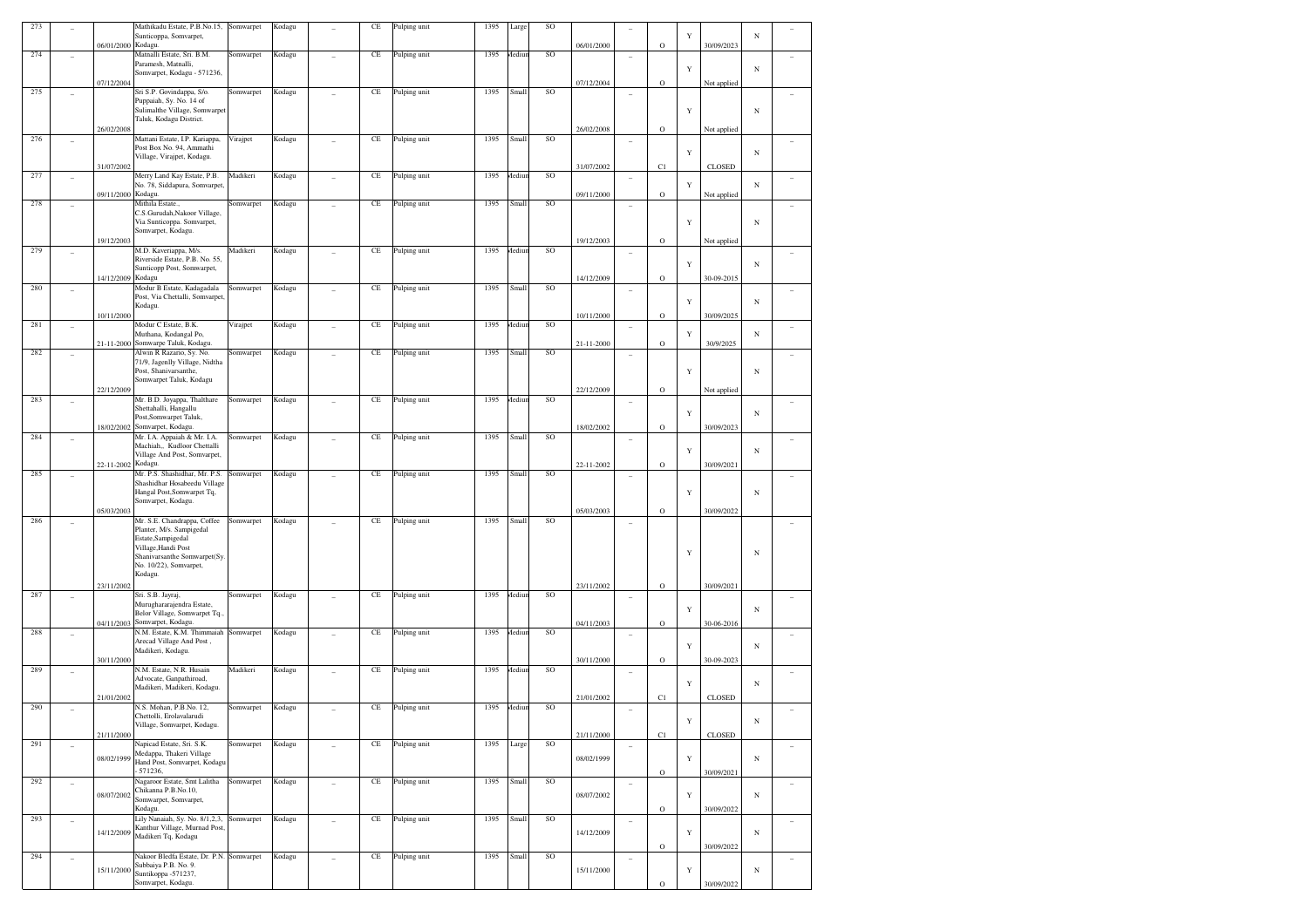| 295 |                |            | Nakoor Estate, Sri. P. Ben<br>Ganapathi, Kanbyle Post,           | Somwarpet | Kodagu |                | CE       | Pulping unit | 1395 | Small  | SO          |            |                          |              |             |                           |            |                          |
|-----|----------------|------------|------------------------------------------------------------------|-----------|--------|----------------|----------|--------------|------|--------|-------------|------------|--------------------------|--------------|-------------|---------------------------|------------|--------------------------|
|     |                | 25/02/1999 | Sunticoppa, Somvarpet,<br>Kodagu.                                |           |        |                |          |              |      |        |             | 25/02/1999 |                          |              | Y           |                           | N          |                          |
| 296 | ÷              |            | Nanchi Estate A, Sy.No. 416,                                     | Somwarpet | Kodagu |                | $\rm CE$ | Pulping unit | 1395 | Small  | SO          |            | ۰                        | $\mathbf O$  |             | 30/09/2020                |            |                          |
|     |                | 20/09/2001 | Badaga Village, Virjpet,<br>Somvarpet, Kodagu.                   |           |        |                |          |              |      |        |             | 20/09/2001 |                          |              | Y           |                           | $_{\rm N}$ |                          |
|     |                |            |                                                                  |           |        |                |          |              |      |        |             |            |                          | $\mathbf O$  |             | 30/09/2022                |            |                          |
| 297 | ÷              |            | Nanda Seshagiri Estate, Mr.<br>Nanda Alaganan, Proprietor        | Virajpet  | Kodagu |                | $\rm CE$ | Pulping unit | 1395 | Small  | SO          |            | ÷                        |              |             |                           |            | ÷                        |
|     |                | 16/12/2002 | Via Ammathi - 571 211,<br>Virajpet Tq., Virajpet, Kodagu.        |           |        |                |          |              |      |        |             | 16/12/2002 |                          |              | $\mathbf Y$ |                           | $_{\rm N}$ |                          |
|     |                |            |                                                                  |           |        |                |          |              | 1395 |        | SO          |            |                          | $\mathbf O$  |             | 30/09/2022                |            |                          |
| 298 | ÷              | 15/01/2001 | Nanjundeshwara Estate,<br>Anjangari Bettagari, Koadgau.          | Somwarpet | Kodagu |                | $\rm CE$ | Pulping unit |      | Mediur |             | 15/01/2001 | i.                       |              | Y           |                           | N          |                          |
|     |                |            | Somvarpet, Kodagu.                                               |           |        |                |          |              |      |        |             |            |                          | $\mathbf O$  |             | 30/09/2023                |            |                          |
| 299 | ٠              |            | Neela Estate, Sri M.B. Raghu,<br><b>Planter Author Nallure</b>   | Somwarpet | Kodagu |                | $\rm CE$ | Pulping unit | 1395 | Small  | SO          |            | $\overline{\phantom{a}}$ |              |             |                           |            | ÷                        |
|     |                | 03/03/2003 | Village, Somvarpet, Kodagu.                                      |           |        |                |          |              |      |        |             | 03/03/2003 |                          |              | $\mathbf Y$ |                           | N          |                          |
| 300 | ÷              |            | Neercolly Estate, Mr. B.                                         | Madikeri  | Kodagu |                | $\rm CE$ | Pulping unit | 1395 | Mediur | SO          |            | ۰                        | $\mathbf O$  |             | 30/09/2022                |            |                          |
|     |                |            | Raghuram Sheety, B.S.R<br>Plantations, Neercolly,                |           |        |                |          |              |      |        |             |            |                          |              |             |                           |            |                          |
|     |                | 19/09/2002 | Ibnadalavadi Village And Post,                                   |           |        |                |          |              |      |        |             | 19/09/2002 |                          |              | Y           |                           | N          |                          |
|     |                |            | Boikeri, Madikeri., Madikeri,<br>Kodagu.                         |           |        |                |          |              |      |        |             |            |                          | $\mathbf O$  |             | 30/09/2022                |            |                          |
| 301 | ÷              |            | Nellikad Estate, Sri. A.S.<br>Appaiah, Coffee Planter, Post      | Virajpet  | Kodagu |                | $\rm CE$ | Pulping unit | 1395 | Mediur | SO          |            | i.                       |              |             |                           |            |                          |
|     |                | 13/01/2003 | No. 4. Pollibetta Post, Virajpet                                 |           |        |                |          |              |      |        |             | 13/01/2003 |                          |              | $\mathbf Y$ |                           | $_{\rm N}$ |                          |
|     |                |            | Tq., Virajpet, Kodagu.                                           |           |        |                |          |              |      |        |             |            |                          | $\mathbf O$  |             | 30-06-2015                |            |                          |
| 302 | ÷              | 02/11/2001 | Nellore Estate, P.B.No.34,<br>Suntikopa, Somvarpet,              | Somwarpet | Kodagu |                | $\rm CE$ | Pulping unit | 1395 | Mediur | SO          | 02/11/2001 | i.                       |              | Y           |                           | N          | ÷                        |
|     |                |            | Kodagu.                                                          |           |        |                |          |              |      |        |             |            |                          | $\mathbf O$  |             | 30/09/2024                |            |                          |
| 303 | ٠              |            | Netley A Group Of Estate,<br>P.B.No.3, Suntikoppa,               | Somwarpet | Kodagu |                | $\rm CE$ | Pulping unit | 1395 | Mediur | $\rm SO$    | 06/02/1999 | ٠                        |              | Y           |                           |            | ٠                        |
|     |                | 06/02/1999 | Kodagu., Somvarpet, Kodagu.                                      |           |        |                |          |              |      |        |             |            |                          | $\mathbf O$  |             | 30/09/2024                | N          |                          |
| 304 | ٠              |            | Sri. R. Srinivasan, M/s. Sri                                     | Somwarpet | Kodagu |                | $\rm CE$ | Pulping unit | 1395 | Small  | SO          |            | ۰                        |              |             |                           |            |                          |
|     |                | 23/01/2009 | Venkateshwara Estate, Sy. No<br>35, Eralevalamudy village,       |           |        |                |          |              |      |        |             |            |                          |              |             |                           |            |                          |
|     |                |            | Sunticoppa-Chettalli Road,<br>Mathikadu Post, Somwarpet          |           |        |                |          |              |      |        |             | 23/01/2009 |                          |              | $\mathbf Y$ |                           | N          |                          |
|     |                |            | Taluk, Kodagu.                                                   |           |        |                |          |              |      |        |             |            |                          | $\mathbf O$  |             | 30/09/2022                |            |                          |
| 305 | ÷              |            | New Hope Estate, A.B.<br>Appanna P.B. No. 15 Kothur              | Virajpet  | Kodagu |                | $\rm CE$ | Pulping unit | 1395 | Mediur | SO          |            | ۰                        |              |             |                           |            |                          |
|     |                | 16/11/2004 | Postvirajpet (Sy. No. 142/11,<br>Kothur Village Virajpet),       |           |        |                |          |              |      |        |             | 16/11/2004 |                          |              | Y           |                           | $_{\rm N}$ |                          |
|     |                |            | Virajpet, Kodagu.                                                |           |        |                |          |              |      |        |             |            |                          | C1           |             | CLOSED                    |            |                          |
| 306 | ٠              | 29/03/2001 | Nithiya Kalyani Estate,<br>P.B.No.19, Siddapura,                 | Virajpet  | Kodagu | ÷              | $\rm CE$ | Pulping unit | 1395 | Small  | $\rm SO$    | 29/03/2001 | $\overline{\phantom{a}}$ |              | Y           |                           | N          | ٠                        |
| 307 | $\overline{a}$ |            | Virajpet, Kodagu.<br>Nittur Estate, Sri A.A. Raju,               | Virajpet  | Kodagu |                | $\rm CE$ | Pulping unit | 1395 | Small  | SO          |            | $\overline{\phantom{a}}$ | $\mathbf O$  |             | 30/09/2021                |            | $\overline{\phantom{a}}$ |
|     |                | 23/10/2000 | P.B.No.27, Virajpet, Kodagu.                                     |           |        |                |          |              |      |        |             | 23/10/2000 |                          | $\mathbf O$  | Y           | 30/09/2024                | N          |                          |
| 308 | 53121          |            | Nullor Estate, (Sy.No. 152-                                      | Somwarpet | Kodagu |                | $\rm CE$ | Pulping unit | 1395 | Large  | SO          |            | i.                       |              |             |                           |            |                          |
|     |                | 24/09/1997 | 155) P.B. 27, TATA Coffee<br>Ltd., Sunticoppa, Somvarpet,        |           |        |                |          |              |      |        |             | 24/09/1997 |                          |              | Y           |                           | N          |                          |
| 309 |                |            | Kodagu.<br>C.B. Devaiah, M/s. Mattadcad Somwarpet                |           |        |                | $\rm CE$ |              | 1395 | Mediur | $\rm SO$    |            |                          | $\mathbf O$  |             | 30-09-2023                |            |                          |
|     | ÷              | 31/01/2008 | Estate, P.B.No. 17,                                              |           | Kodagu |                |          | Pulping unit |      |        |             | 31/01/2008 | ٠                        |              | Y           |                           | N          | ٠                        |
|     |                |            | Sunticoppa, Somvarpet,<br>Kodagu.                                |           |        |                |          |              |      |        |             |            |                          | $\mathbf{O}$ |             | 30-09-2015                |            |                          |
| 310 |                |            | Om Shakthi Estate, Mr. D.<br>Madhusudan Jayaram P.B. No.         | Somwarpet | Kodagu |                | $\rm CE$ | Pulping unit | 1395 | Large  | SO          |            | ۰                        |              |             |                           |            |                          |
|     |                | 05/09/2002 | 3, Madapur P.O, Kodagu,                                          |           |        |                |          |              |      |        |             | 05/09/2002 |                          |              | $\mathbf Y$ |                           | $_{\rm N}$ |                          |
|     |                |            | Somvarpet, Kodagu.                                               |           |        |                |          |              |      |        |             |            |                          | C1           |             | CLOSED                    |            |                          |
| 311 | ÷              |            | P.P.Faiz Moosakutty, P.P.Jaiz<br>Moosakutty Bibi Plantations,    | Somwarpet | Kodagu |                | $\rm CE$ | Pulping unit | 1395 | Large  | SO          |            | ۰                        |              |             |                           |            | ٠                        |
|     |                | 03/11/2001 | P.B.No.32, Krishna Estate,<br>Suntikoppa, Somvarpet,             |           |        |                |          |              |      |        |             | 03/11/2001 |                          |              | Y           |                           | $_{\rm N}$ |                          |
|     |                |            | Kodagu.                                                          |           |        |                |          |              |      |        |             |            |                          | $\mathbf O$  |             | 30/09/2023                |            |                          |
| 312 |                |            | Padmavathi Estate, R.L.<br>01/12/2000 Saragwi, Hosakote Village, | Virajpet  | Kodagu |                | $\rm CE$ | Pulping unit | 1395 | Small  | $_{\rm SO}$ | 01/12/2000 |                          |              | $\mathbf Y$ |                           | $_{\rm N}$ |                          |
| 313 |                |            | Virajpet, Kodagu.<br>Palace Field Estate, Mr. K. M. Madikeri     |           | Kodagu |                | $\rm CE$ | Pulping unit | 1395 | Large  | SO          |            |                          | C1           |             | CLOSED                    |            |                          |
|     | $\equiv$       |            | Appanna, Proprietor ,P.B. No.                                    |           |        | $\overline{a}$ |          |              |      |        |             |            | $\overline{a}$           |              |             |                           |            | $\sim$                   |
|     |                |            | 13/12/2002 55, Madikeri, Kodagu District,<br>Madikeri, Kodagu.   |           |        |                |          |              |      |        |             | 13/12/2002 |                          |              | $\mathbf Y$ |                           | $_{\rm N}$ |                          |
| 314 |                |            | Pallakere Estate,                                                | Virajpet  | Kodagu |                | $\rm CE$ | Pulping unit | 1395 | Mediun | SO          |            |                          | C1           |             | $\textsc{clos}\textsc{e}$ |            |                          |
|     | $\equiv$       | 03/03/2003 | I.K.Nanaiya, P.B.No 32,                                          |           |        | $\overline{a}$ |          |              |      |        |             | 03/03/2003 | $\overline{a}$           |              | $\mathbf Y$ |                           | $_{\rm N}$ | $\sim$                   |
|     |                |            | Siddapura, Virajpet, Kodagu.                                     |           |        |                |          |              |      |        |             |            |                          | $\mathbf O$  |             | 30/09/2021                |            |                          |
| 315 | $\equiv$       | 05/07/2002 | Palonjee Group Of Estate,<br>K.Chettalli, Somwarpet Taluk,       | Somwarpet | Kodagu | $\overline{a}$ | $\rm CE$ | Pulping unit | 1395 | Mediun | $\rm SO$    | 05/07/2002 | $\sim$                   |              | Y           |                           | $_{\rm N}$ | $\overline{\phantom{a}}$ |
| 316 |                |            | Somvarpet, Kodagu.<br>Palpare Estate, P.B.No.9,                  | Somwarpet | Kodagu |                | $\rm CE$ | Pulping unit | 1395 | Mediur | $_{\rm SO}$ |            |                          | $\rm{O}$     |             | 30/09/2023                |            |                          |
|     | $\overline{a}$ | 28/11/2000 | Chettalli, Somvarpet, Kodagu.                                    |           |        |                |          |              |      |        |             | 28/11/2000 | i.                       |              | $\mathbf Y$ |                           | $_{\rm N}$ | $\overline{\phantom{a}}$ |
|     |                |            |                                                                  |           |        |                |          |              |      |        |             |            |                          | $\rm{O}$     |             | 30/09/2023                |            |                          |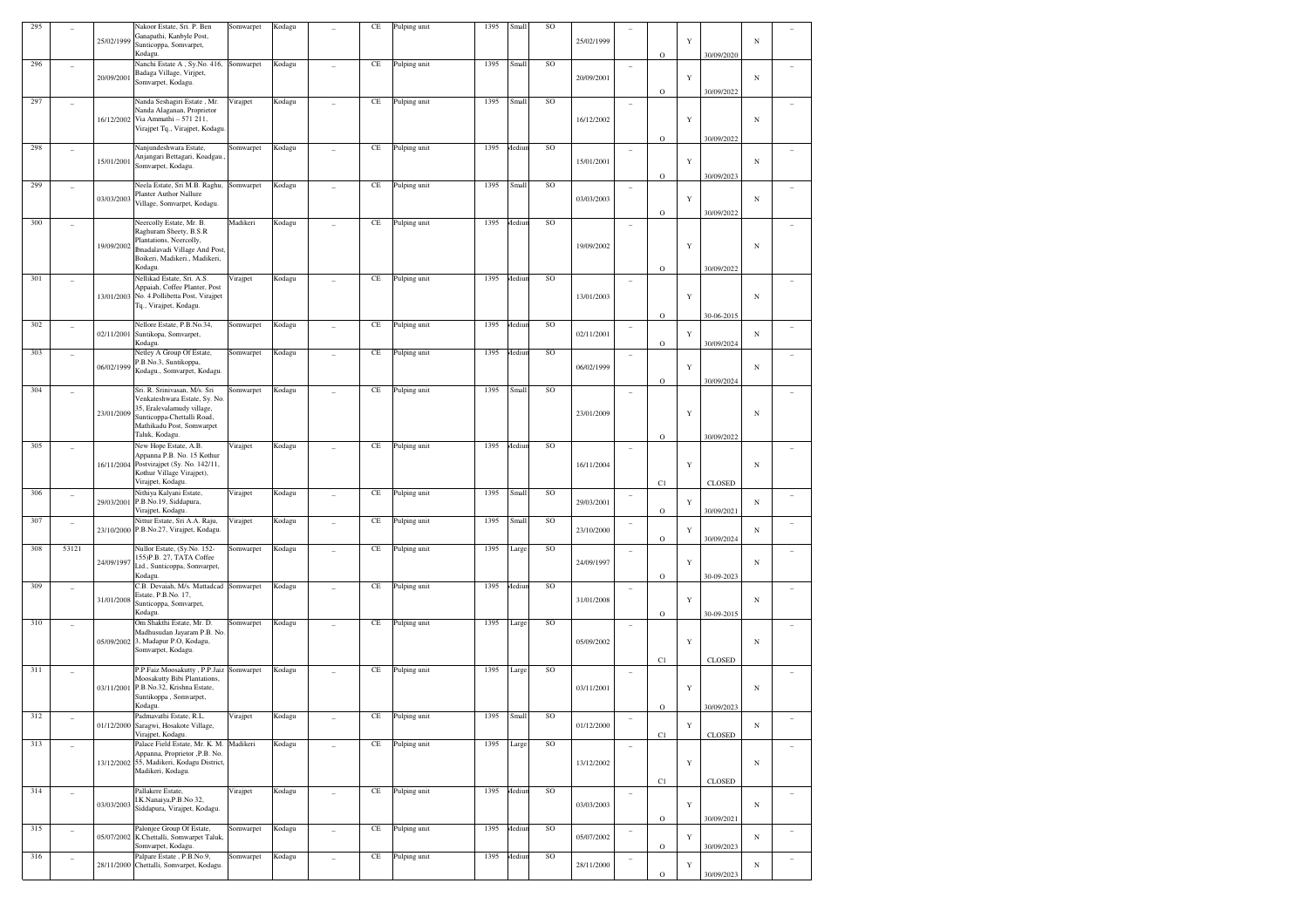| 317 |                |            | Sri. B.U. Muddappa,<br>(Coffeeplanter), M/s. Palpare          | Virajpet  | Kodagu |                          | CE       | Pulping unit | 1395 | Aediur | SO       |            |                          |              |             |               |            |        |
|-----|----------------|------------|---------------------------------------------------------------|-----------|--------|--------------------------|----------|--------------|------|--------|----------|------------|--------------------------|--------------|-------------|---------------|------------|--------|
|     |                | 15/01/2001 | Estate, P.B. No. 19, Kutta                                    |           |        |                          |          |              |      |        |          | 15/01/2001 |                          |              | $\mathbf Y$ |               | $_{\rm N}$ |        |
|     |                |            | Post, Virajpet, Kodagu.                                       |           |        |                          |          |              |      |        |          |            |                          |              |             |               |            |        |
| 318 |                |            | Palthope Estate, P.B.No.5,                                    |           |        |                          | $\rm CE$ |              | 1395 | Mediur | SO       |            |                          | $\mathbf O$  |             | Not applied   |            |        |
|     | ٠              | 06/02/2001 | Kutta, Virajpet, Kodagu.                                      | Virajpet  | Kodagu | ÷                        |          | Pulping unit |      |        |          | 06/02/2001 | $\overline{\phantom{a}}$ | $\mathbf O$  | Y           | 30-09-2023    | N          | ۰      |
| 319 | ٠              |            | Pannia B Estate, S.B.Jayaraj,<br>Wooluguly Village,           | Somwarpet | Kodagu | ÷                        | $\rm CE$ | Pulping unit | 1395 | Small  | $\rm SO$ |            | ۰                        |              |             |               |            | ٠      |
|     |                | 27/12/2001 | Sunticoppa, Somvarpet,                                        |           |        |                          |          |              |      |        |          | 27/12/2001 |                          |              | $\mathbf Y$ |               | N          |        |
|     |                |            | Kodagu.                                                       |           |        |                          |          |              |      |        |          |            |                          | $\mathbf O$  |             | 30-09-2023    |            |        |
| 320 | ÷              |            | Sri. Dayanda S/o. Late<br>Eeerappa. D.T. Dodamalthe           | Somwarpet | Kodagu |                          | $\rm CE$ | Pulping unit | 1395 | Small  | $\rm SO$ |            | ÷                        |              |             |               |            |        |
|     |                | 06/01/2010 | Village, Hancod Post,                                         |           |        |                          |          |              |      |        |          | 06/01/2010 |                          |              | $\mathbf Y$ |               | $_{\rm N}$ |        |
|     |                |            | Somwarpet tq, Kodagu                                          |           |        |                          |          |              |      |        |          |            |                          |              |             |               |            |        |
| 321 | $\sim$         |            | Pupaiah Pulping Unit, Yadoor Somwarpet                        |           | Kodagu | ٠                        | $\rm CE$ | Pulping unit | 1395 | Small  | $\rm SO$ |            | ٠                        | $\mathbf O$  |             | Not applied   |            |        |
|     |                | 28/08/2001 | Village, Somvarpet, Kodagu.                                   |           |        |                          |          |              |      |        |          | 28/08/2001 |                          |              | Y           |               | N          | ۰      |
| 322 |                |            |                                                               |           |        |                          | $\rm CE$ |              | 1395 |        | $\rm SO$ |            |                          | C1           |             | CIOSED        |            |        |
|     | $\sim$         | 27/11/2000 | Paplicad Estate, P.B.No.36,<br>Sunticoppa, Somvarpet,         | Somwarpet | Kodagu |                          |          | Pulping unit |      | Large  |          | 27/11/2000 | $\overline{\phantom{0}}$ |              | Y           |               | N          |        |
|     |                |            | Kodagu.                                                       |           |        |                          |          |              |      |        |          |            |                          | $\mathbf O$  |             | 30/09/2023    |            |        |
| 323 | $\sim$         | 11/05/2001 | Pathithundu Estate, P.B.No.7,<br>Siddapura, Virajpet, Kodagu. | Virajpet  | Kodagu | ÷                        | $\rm CE$ | Pulping unit | 1395 | Aediu  | $\rm SO$ | 11/05/2001 | ٠                        |              | Y           |               | N          | ٠      |
|     |                |            |                                                               |           |        |                          |          |              |      |        |          |            |                          | C1           |             | CLOSED        |            |        |
| 324 | $\sim$         |            | Perembocolly Estate, F<br>Division, Chettalli Post,           | Somwarpet | Kodagu | ÷                        | $\rm CE$ | Pulping unit | 1395 | Mediur | $\rm SO$ |            | $\overline{\phantom{a}}$ |              |             |               |            | ٠      |
|     |                | 05/12/2002 | Chettalli - 571 248,                                          |           |        |                          |          |              |      |        |          | 05/12/2002 |                          |              | $\mathbf Y$ |               | N          |        |
|     |                |            | Somvarpet, Kodagu.                                            |           |        |                          |          |              |      |        |          |            |                          | $\mathbf O$  |             | 30-09-2023    |            |        |
| 325 | $\sim$         |            | Peramboocoli B Estate, Post<br>Box. No. 4, Chettalli,         | Somwarpet | Kodagu | ÷                        | $\rm CE$ | Pulping unit | 1395 | Mediur | SO       |            | ٠                        |              |             |               |            | ٠      |
|     |                | 07/11/1997 | Somwarpete Taluk, Somvarpet,                                  |           |        |                          |          |              |      |        |          | 07/11/1997 |                          |              | $\mathbf Y$ |               | N          |        |
|     |                |            | Kodagu.                                                       |           |        |                          |          |              |      |        |          |            |                          | $\mathbf O$  |             | 30/09/2023    |            |        |
| 326 | ٠              | 24/12/2003 | Poligoedde Estate, Smt.<br>Kamala Siddappa, P.B.No. 36,       | Somwarpet | Kodagu |                          | $\rm CE$ | Pulping unit | 1395 | Small  | $\rm SO$ | 24/12/2003 | ۰                        |              | Y           |               | N          |        |
|     |                |            | Somvarpet, Kodagu.                                            |           |        |                          |          |              |      |        |          |            |                          | $\mathbf O$  |             | 30-09-2015    |            |        |
| 327 | 41821          |            | Pollibetta Estate<br>(Mattaparambu), P.B.No24,                | Virajpet  | Kodagu | ÷                        | $\rm CE$ | Pulping unit | 1395 | Large  | $\rm SO$ |            | ٠                        |              |             |               |            |        |
|     |                | 17/08/2000 | TATA Coffee Ltd., Kodagu.,                                    |           |        |                          |          |              |      |        |          | 17/08/2000 |                          |              | $\mathbf Y$ |               | N          |        |
|     |                |            | Virajpet, Kodagu.                                             |           |        |                          |          |              |      |        |          |            |                          | $\mathbf{O}$ |             | 30-09-2023    |            |        |
| 328 | ٠              |            | Ponnapa Estate (Pvt) Ltd, Reg<br>Office Kannangala            | Somwarpet | Kodagu |                          | CE       | Pulping unit | 1395 | Aediur | SO       |            | ۰                        |              |             |               |            |        |
|     |                |            | Estate, Kathelekad                                            |           |        |                          |          |              |      |        |          |            |                          |              |             |               |            |        |
|     |                | 05/12/2001 | Village, Chettaalli Post. Via                                 |           |        |                          |          |              |      |        |          | 05/12/2001 |                          |              | Y           |               | N          |        |
|     |                |            | Madikeri, Somvarpet, Kodagu                                   |           |        |                          |          |              |      |        |          |            |                          | C1           |             | CLOSED        |            |        |
| 329 |                |            | Ponnathemotte C Estate, M.S.                                  | Somwarpet | Kodagu |                          | $\rm CE$ | Pulping unit | 1395 | Small  | SO       |            | ۰                        |              |             |               |            |        |
|     |                | 22/11/1997 | Ramesh, Earale Valamudi<br>Village, Mathicad Post,            |           |        |                          |          |              |      |        |          | 22/11/1997 |                          |              | $\mathbf Y$ |               |            |        |
|     |                |            | Sunticoppa, Somvarpet,                                        |           |        |                          |          |              |      |        |          |            |                          |              |             |               | $_{\rm N}$ |        |
|     |                |            | Kodagu.                                                       |           |        |                          |          |              |      |        |          |            |                          | C1           |             | CLOSED        |            |        |
| 330 | $\sim$         | 10/11/2003 | Pooja Estate, Mothikad Post,<br>Via Suntikoppa, Somvarpet,    | Somwarpet | Kodagu | ÷                        | $\rm CE$ | Pulping unit | 1395 | Mediur | SO       | 10/11/2003 | $\overline{\phantom{a}}$ |              | Y           |               | N          | ٠      |
|     |                |            | Kodagu.                                                       |           |        |                          |          |              |      |        |          |            |                          | $\mathbf O$  |             | 30/09/2022    |            |        |
| 331 | ٠              |            | Prashanth Estate, Sri. D.M.<br>Harish, Sy. No. 50/2, 182,     | Somwarpet | Kodagu |                          | CE       | Pulping unit | 1395 | Small  | SO       |            | ٠                        |              |             |               |            |        |
|     |                | 06/12/2004 | Doddahanakodu,                                                |           |        |                          |          |              |      |        |          | 06/12/2004 |                          |              | $\mathbf Y$ |               | $_{\rm N}$ |        |
|     |                |            | Shanivarasanthe Hobli,                                        |           |        |                          |          |              |      |        |          |            |                          |              |             |               |            |        |
| 332 |                |            | Somvarpet, Kodagu.<br>Prem Prabha Estate, Conrad              | Somwarpet | Kodagu |                          | $\rm CE$ | Pulping unit | 1395 | Small  | SO       |            |                          | $\mathbf O$  |             | Not applied   |            |        |
|     | ٠              | 29/10/2001 | R.B. Menezes, 7th Hosakote,                                   |           |        |                          |          |              |      |        |          | 29/10/2001 | i.                       |              | $\mathbf Y$ |               | N          | ٠      |
|     |                |            | Suntikoppa, Somvarpet,<br>Kodagu.                             |           |        |                          |          |              |      |        |          |            |                          | $\mathbf O$  |             |               |            |        |
| 333 | $\sim$         |            | Prem Sai Estate, B.A. Achaiah Somwarpet                       |           | Kodagu | $\sim$                   | $\rm CE$ | Pulping unit | 1395 | Small  | $\rm SO$ |            | $\overline{\phantom{a}}$ |              |             | Not applied   |            | ٠      |
|     |                | 30/07/2002 | P.B. No. 27 (Sy. No. 43/1)                                    |           |        |                          |          |              |      |        |          | 30/07/2002 |                          |              | $\mathbf Y$ |               | N          |        |
|     |                |            | Chettalli, Somvarpet, Kodagu.                                 |           |        |                          |          |              |      |        |          |            |                          | $\mathbf O$  |             | 30/09/2025    |            |        |
| 334 | $\sim$         |            | Pannia A Estate, P.B.No.24,                                   | Somwarpet | Kodagu | ÷                        | $\rm CE$ | Pulping unit | 1395 | Mediur | $\rm SO$ |            | $\overline{\phantom{a}}$ |              |             |               |            | ۰      |
|     |                |            | 14/12/2000 Sunticoppa, Somvarpet,<br>Kodagu.                  |           |        |                          |          |              |      |        |          | 14/12/2000 |                          | $\mathbf O$  | Y           | 30-09-2023    | N          |        |
| 335 |                |            | Raj Mahal Estate,                                             | Somwarpet | Kodagu |                          | $\rm CE$ | Pulping unit | 1395 | Small  | SO       |            | i.                       |              |             |               |            |        |
|     |                | 27/12/2003 | M.P.Pooraiah, Thakeri Village                                 |           |        |                          |          |              |      |        |          | 27/12/2003 |                          |              | Y           |               | N          |        |
|     |                |            | & Post, Somvarpet, Kodagu.                                    |           |        |                          |          |              |      |        |          |            |                          | $\mathbf{O}$ |             | Not applied   |            |        |
| 336 |                |            | Ram Nivas Estate, P.B.No.29, Somwarpet                        |           | Kodagu |                          | $\rm CE$ | Pulping unit | 1395 | Small  | $\rm SO$ |            |                          |              |             |               |            |        |
|     |                |            | 18/11/2000 Chettallil, Somvarpet, Kodagu.                     |           |        |                          |          |              |      |        |          | 18/11/2000 |                          | $\mathbf O$  | $\mathbf Y$ | 9/30/2018     | $_{\rm N}$ |        |
| 337 | $\overline{a}$ |            | nthana Estate, Nandakurmar,                                   | Somwarpet | Kodagu | $\overline{\phantom{a}}$ | $\rm CE$ | Pulping unit | 1395 | Small  | $\rm SO$ |            | $\overline{a}$           |              |             |               |            | $\sim$ |
|     |                | 02/03/2002 | Hangal Village, Somvarpet,                                    |           |        |                          |          |              |      |        |          | 02/03/2002 |                          |              | $\mathbf Y$ |               | $_{\rm N}$ |        |
|     |                |            | Kodagu.                                                       |           |        |                          |          |              |      |        |          |            |                          | $\mathbf O$  |             | 30/09/2021    |            |        |
| 338 | $\overline{a}$ |            | puram Estate, Dona Ann                                        | Virajpet  | Kodagu | $\overline{a}$           | $\rm CE$ | Pulping unit | 1395 | Small  | SO       |            | ٠                        |              |             |               |            | $\sim$ |
|     |                | 05/11/2001 | Plantations, P.B.No.35,<br>Siddapura, Virajpet, Kodagu.       |           |        |                          |          |              |      |        |          | 05/11/2001 |                          |              | $\mathbf Y$ |               | $_{\rm N}$ |        |
|     |                |            |                                                               |           |        |                          |          |              |      |        |          |            |                          | C1           |             | <b>CLOSED</b> |            |        |
| 339 | $\overline{a}$ |            | Rippen Valley E & F Estate,                                   | Somwarpet | Kodagu | $\overline{a}$           | $\rm CE$ | Pulping unit | 1395 | Small  | SO       |            | ٠                        |              |             |               |            | ٠      |
|     |                | 27/12/2003 | Sri Vivek Rai, P.B.No. 51,<br>Somvarpet, Kodagu.              |           |        |                          |          |              |      |        |          | 27/12/2003 |                          |              | $\mathbf Y$ |               | $_{\rm N}$ |        |
|     |                |            |                                                               |           |        |                          |          |              |      |        |          |            |                          | C1           |             | <b>CLOSED</b> |            |        |
| 340 | $\overline{a}$ | 17/11/2004 | River View Estate, Sy. No.<br>38/1, Hachinad, Ammathi,        | Virajpet  | Kodagu | $\overline{a}$           | $\rm CE$ | Pulping unit | 1395 | Small  | $\rm SO$ | 17/11/2004 | ٠                        |              |             |               | N          | $\sim$ |
|     |                |            | Virajpet, Kodagu - 571218,                                    |           |        |                          |          |              |      |        |          |            |                          | C1           | Y           | <b>CLOSED</b> |            |        |
|     |                |            |                                                               |           |        |                          |          |              |      |        |          |            |                          |              |             |               |            |        |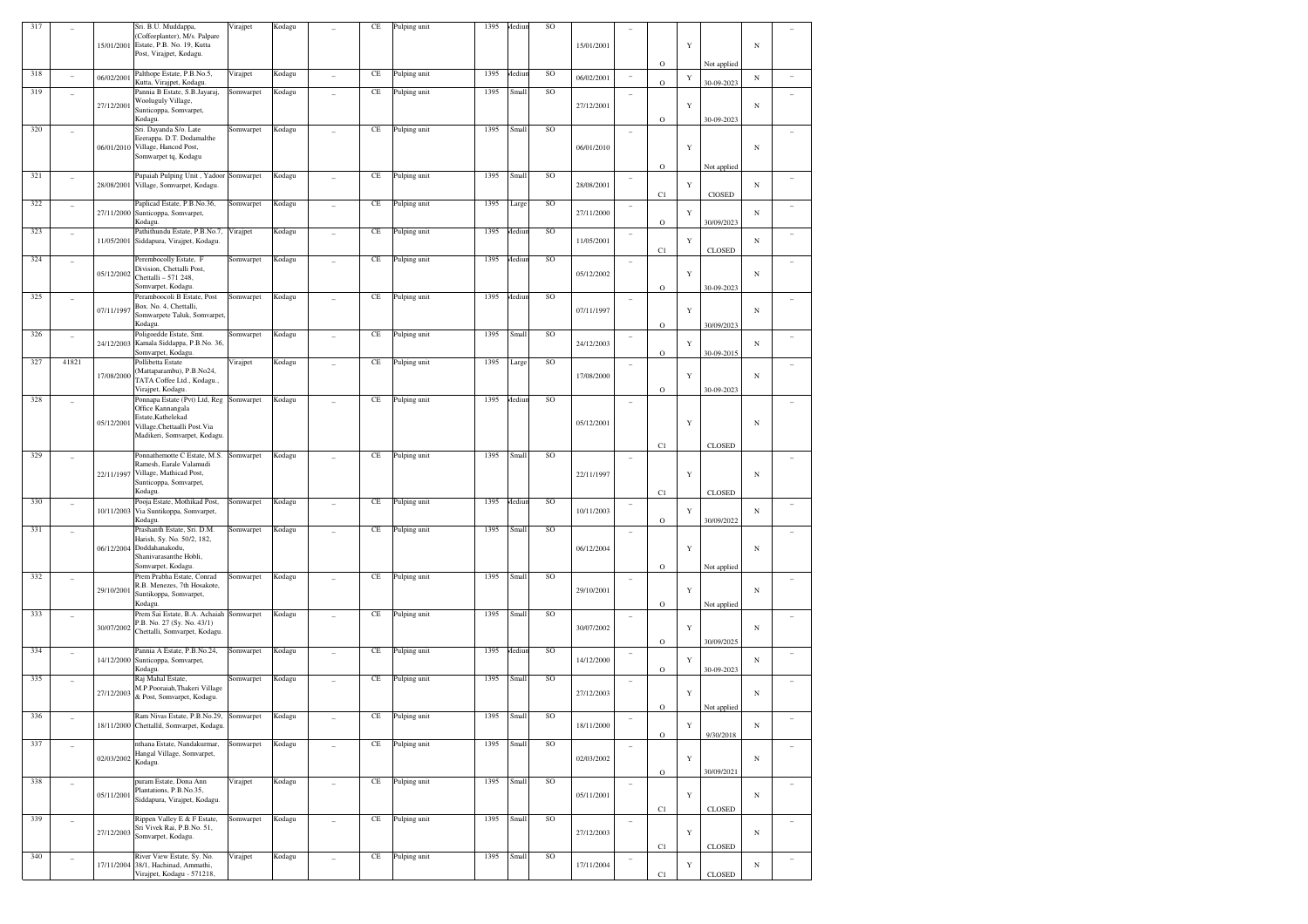| 341 |                          | 31/03/1999 | River View Estate, C.O.<br>Mathews, District., Somvarpet,<br>Kodagu.                                 | Somwarpet | Kodagu |                | CE       | Pulping unit | 1395 | Large         | SO        | 31/03/1999 |                          | $\circ$ | Y           | 30/09/2023  | N          |  |
|-----|--------------------------|------------|------------------------------------------------------------------------------------------------------|-----------|--------|----------------|----------|--------------|------|---------------|-----------|------------|--------------------------|---------|-------------|-------------|------------|--|
| 342 |                          | 10/12/2003 | Roshani Estate, Smt. Susheda<br>R. Shetty, Athur Nollur<br>Village, Somvarpet, Kodagu.               | Somwarpet | Kodagu |                | CE       | Pulping unit | 1395 | Small         | SO        | 10/12/2003 | $\qquad \qquad -$        |         | Y           |             | $_{\rm N}$ |  |
|     |                          |            |                                                                                                      |           |        |                |          |              |      |               |           |            |                          | $\circ$ |             | 30/09/2024  |            |  |
| 343 | $\overline{\phantom{a}}$ | 18/09/2002 | Rukma Estate, Harror Village,<br>Suntikoppa Post Somwarpet<br>Taluk, Somvarpet, Kodagu.              | Somwarpet | Kodagu |                | CE       | Pulping unit | 1395 | Large         | SO        | 18/09/2002 | $\overline{\phantom{a}}$ |         | Y           |             | $_{\rm N}$ |  |
| 344 |                          |            | S.C. Sharth Shekar, M/s.                                                                             | Somwarpet | Kodagu |                | CE       | Pulping unit | 1395 | Small         | SO        |            | $\overline{\phantom{a}}$ | $\circ$ |             | 30-09-2023  |            |  |
|     |                          |            | Sannamallappa Estate, Coffee                                                                         |           |        |                |          |              |      |               |           |            |                          |         |             |             |            |  |
|     |                          | 09/01/2002 | Planter, Madegod Village,<br>Somvarpet, Kodagu.                                                      |           |        |                |          |              |      |               |           | 09/01/2002 |                          | $\circ$ | Y           | 9/30/2017   | $_{\rm N}$ |  |
| 345 | $\overline{a}$           | 12/10/2003 | S.L.N. Plantations, K.Chetalli,<br>Sy.No. 5/1 P & 5/2 P,<br>Somvarpet, Kodagu.                       | Somwarpet | Kodagu | ÷              | CE       | Pulping unit | 1395 | <i>dediur</i> | SO        | 12/10/2003 | $\overline{\phantom{a}}$ | $\circ$ | $\mathbf Y$ | 30/09/2023  | $_{\rm N}$ |  |
| 346 |                          |            | S.R. Jithendra, Coffee Planter,                                                                      | Somwarpet | Kodagu |                | CE       | Pulping unit | 1395 | Small         | SO        |            |                          |         |             |             |            |  |
|     |                          | 08/01/2002 | M/s. Shanthala Estate,<br>Madegod Village, Gopalapura<br>Post, Shanivarsanthe,<br>Somvarpet, Kodagu. |           |        |                |          |              |      |               |           | 08/01/2002 |                          | $\circ$ | Y           | Not applied | $_{\rm N}$ |  |
| 347 | $\overline{\phantom{0}}$ | 30/11/2001 | Sampigekad Estate, Chettalli<br>P.O., Somvarpet, Kodagu.                                             | Somwarpet | Kodagu |                | CE       | Pulping unit | 1395 | Small         | SO        | 30/11/2001 | $\overline{\phantom{a}}$ | $\circ$ | Y           | 30/09/2022  | N          |  |
| 348 | $\overline{\phantom{0}}$ | 20/09/2005 | Samyappa Estate, Hegala<br>Village And Post, Heggla,<br>Virajpet, Kodagu.                            | Virajpet  | Kodagu |                | CE       | Pulping unit | 1395 | Small         | SO        | 20/09/2005 | $\overline{\phantom{a}}$ | $\circ$ | Y           | 30/09/2021  | N          |  |
| 349 | $\overline{\phantom{0}}$ |            | Sandal Wood Estate, Umer                                                                             | Somwarpet | Kodagu |                | CE       | Pulping unit | 1395 | Large         | <b>SO</b> |            | $\overline{\phantom{a}}$ |         |             |             |            |  |
|     |                          | 19/05/2000 | Plantation. Sri. S.M.Hussain &<br>S.M.Sayeed, Managing                                               |           |        |                |          |              |      |               |           | 19/05/2000 |                          |         | Y           |             | $_{\rm N}$ |  |
|     |                          |            | Partners, Somvarpet, Kodagu.                                                                         |           |        |                |          |              |      |               |           |            |                          | $\circ$ |             | 30/09/2023  |            |  |
| 350 |                          |            | Sandalkad Estate, The                                                                                | Madikeri  | Kodagu |                | CE       | Pulping unit | 1395 | Large         | SO        |            | $\overline{\phantom{a}}$ |         |             |             |            |  |
|     |                          | 24/11/2000 | Manager P.B. No. 50 Madikeri<br>571 201, Madikeri, Kodagu.                                           |           |        |                |          |              |      |               |           | 24/11/2000 |                          |         | $\mathbf Y$ |             | $_{\rm N}$ |  |
| 351 |                          |            | M/s. Mariamma Estate, Sandya                                                                         | Somwarpet | Kodagu |                | CE       | Pulping unit | 1395 | Small         | SO        |            |                          | $\circ$ |             | 30/09/2023  |            |  |
|     | ٠                        |            | Estate, K.R.Kamakshi, Athur                                                                          |           |        |                |          |              |      |               |           |            | $\overline{\phantom{a}}$ |         |             |             |            |  |
|     |                          | 20/12/2003 | Nallure Village, Mahnikard<br>Post, Somvarpet, Kodagu.                                               |           |        |                |          |              |      |               |           | 20/12/2003 |                          |         | Y           |             | $_{\rm N}$ |  |
| 352 |                          |            | Sanjivini Swasahaya Sangha,                                                                          | Somwarpet | Kodagu |                | CE       |              | 1395 | Small         | SO        |            |                          | $\circ$ |             | 30/09/2023  |            |  |
|     | ٠                        |            | M/s. Sapthagiri self help                                                                            |           |        |                |          | Pulping unit |      |               |           |            | $\overline{\phantom{a}}$ |         |             |             |            |  |
|     |                          | 21/08/2003 | group) No.148, Tholore<br>Shettyhalli Village & Post,                                                |           |        |                |          |              |      |               |           | 21/08/2003 |                          |         | Y           |             | $_{\rm N}$ |  |
|     |                          |            | Somvarpet, Kodagu.                                                                                   |           |        |                |          |              |      |               |           |            |                          |         |             |             |            |  |
| 353 | ٠                        |            | Santhosh Estate, Suntikoppa,                                                                         | Somwarpet | Kodagu |                | CE       | Pulping unit | 1395 | Small         | SO        |            | $\overline{\phantom{a}}$ | $\circ$ |             | 30/09/2020  |            |  |
|     |                          | 04/02/2002 | Somwarpet, Somvarpet,<br>Kodagu.                                                                     |           |        |                |          |              |      |               |           | 04/02/2002 |                          | $\circ$ | Y           | 30/09/2021  | $_{\rm N}$ |  |
| 354 |                          |            | Sathya Sai Estate (Devi<br>Estate), Mathikad Post, Via                                               | Somwarpet | Kodagu |                | CE       | Pulping unit | 1395 | Small         | SO        |            | $\overline{\phantom{a}}$ |         |             |             |            |  |
|     |                          | 20/11/2000 | Sunticoppa, North,                                                                                   |           |        |                |          |              |      |               |           | 20/11/2000 |                          |         | Y           |             | $_{\rm N}$ |  |
| 355 | ٠                        |            | Somvarpet, Kodagu.<br>Savirabutty Estate, Devarapura-Virajpet                                        |           | Kodagu |                | CE       | Pulping unit | 1395 | Small         | SO        |            | $\overline{\phantom{a}}$ | $\circ$ |             | 9/30/2015   |            |  |
|     |                          | 03/12/2002 | 571 213, Virajapet Taluk,<br>Virajpet, Kodagu.                                                       |           |        |                |          |              |      |               |           | 03/12/2002 |                          |         | $\mathbf Y$ |             | N          |  |
|     |                          |            |                                                                                                      |           |        |                |          |              |      |               |           |            |                          | $\circ$ |             | 30/09/2024  |            |  |
| 356 | $\overline{a}$           | 01/12/2000 | School Estate, Siddapura,<br>Virajpet, Kodagu.                                                       | Virajpet  | Kodagu | $\overline{a}$ | CE       | Pulping unit | 1395 | <b>Aediun</b> | SO        | 01/12/2000 | $\overline{\phantom{a}}$ | $\circ$ | Y           | 30/09/2023  | $_{\rm N}$ |  |
| 357 |                          |            | Seegaluduve Estate, D. Mohan<br>Dasappa, P.B. No.18,                                                 | Somwarpet | Kodagu |                | CE       | Pulping unit | 1395 | <i>dediun</i> | SO        |            |                          |         |             |             |            |  |
|     |                          |            | Somwarpet, (Sy.No. 82/1, 82/3                                                                        |           |        |                |          |              |      |               |           |            |                          |         |             |             |            |  |
|     |                          | 31/07/2002 | 6,81/2 And 83 Of Kusbur<br>Village, Somwarpet),                                                      |           |        |                |          |              |      |               |           | 31/07/2002 |                          |         | Y           |             | $_{\rm N}$ |  |
|     |                          |            | Somvarpet, Kodagu.                                                                                   |           |        |                |          |              |      |               |           |            |                          | $\circ$ |             | 30/09/2021  |            |  |
| 358 |                          |            | Shakthi Estate, (Belur estate),                                                                      | Somwarpet | Kodagu |                | CE       | Pulping unit | 1395 | Aediun        | SO        |            | ۰                        |         |             |             |            |  |
|     |                          | 30/12/2003 | Kusbur Village, Behur Post,<br>Somvarpet, Kodagu.                                                    |           |        |                |          |              |      |               |           | 30/12/2003 |                          |         | $\mathbf Y$ |             | $_{\rm N}$ |  |
| 359 |                          |            | Sharavathi Coffee Pulping                                                                            | Somwarpet | Kodagu |                | CE       | Pulping unit | 1395 | Small         | SO        |            |                          | C1      |             | CIOSED      |            |  |
|     | ٠                        |            | Unit, Sharavathi Coffee                                                                              |           |        |                |          |              |      |               |           |            | $\qquad \qquad -$        |         |             |             |            |  |
|     |                          | 18/06/2001 | Pulping Unit, P.B.No.5,<br>Shanivara Santhi, Virajpet,                                               |           |        |                |          |              |      |               |           | 18/06/2001 |                          |         | $\mathbf Y$ |             | $_{\rm N}$ |  |
| 360 |                          |            | Kodagu.<br>Shirangala "B" Estate, Sri.S.B.                                                           | Somwarpet | Kodagu |                | $\rm CE$ | Pulping unit | 1395 | Mediun        | SO        |            |                          | $\circ$ |             | Not applied |            |  |
|     | $\overline{a}$           |            | Narendra, Nakoor Shirangala                                                                          |           |        |                |          |              |      |               |           |            | ÷                        |         |             |             |            |  |
|     |                          | 19-05-2003 | Post, Kanbilu, Suntikoppa,<br>Somvarpet, Kodagu.                                                     |           |        |                |          |              |      |               |           | 19-05-2003 |                          |         | Y           |             | $_{\rm N}$ |  |
| 361 |                          |            | M/s. Govinda Estate,                                                                                 | Somwarpet | Kodagu |                | $\rm CE$ | Pulping unit | 1395 | Small         | SO        |            |                          | $\circ$ |             | 30/09/2024  |            |  |
|     | ÷,                       |            | (Formerly: M/s. Shree Dharna                                                                         |           |        | ÷              |          |              |      |               |           |            | ÷                        |         |             |             |            |  |
|     |                          | 19/12/2003 | Estate), Athur Nellour Village<br>& Post, Somvarpet, Kodagu.                                         |           |        |                |          |              |      |               |           | 19/12/2003 |                          |         | $\mathbf Y$ |             | $_{\rm N}$ |  |
|     |                          |            |                                                                                                      |           |        |                |          |              |      |               |           |            |                          | $\circ$ |             | 30/09/2024  |            |  |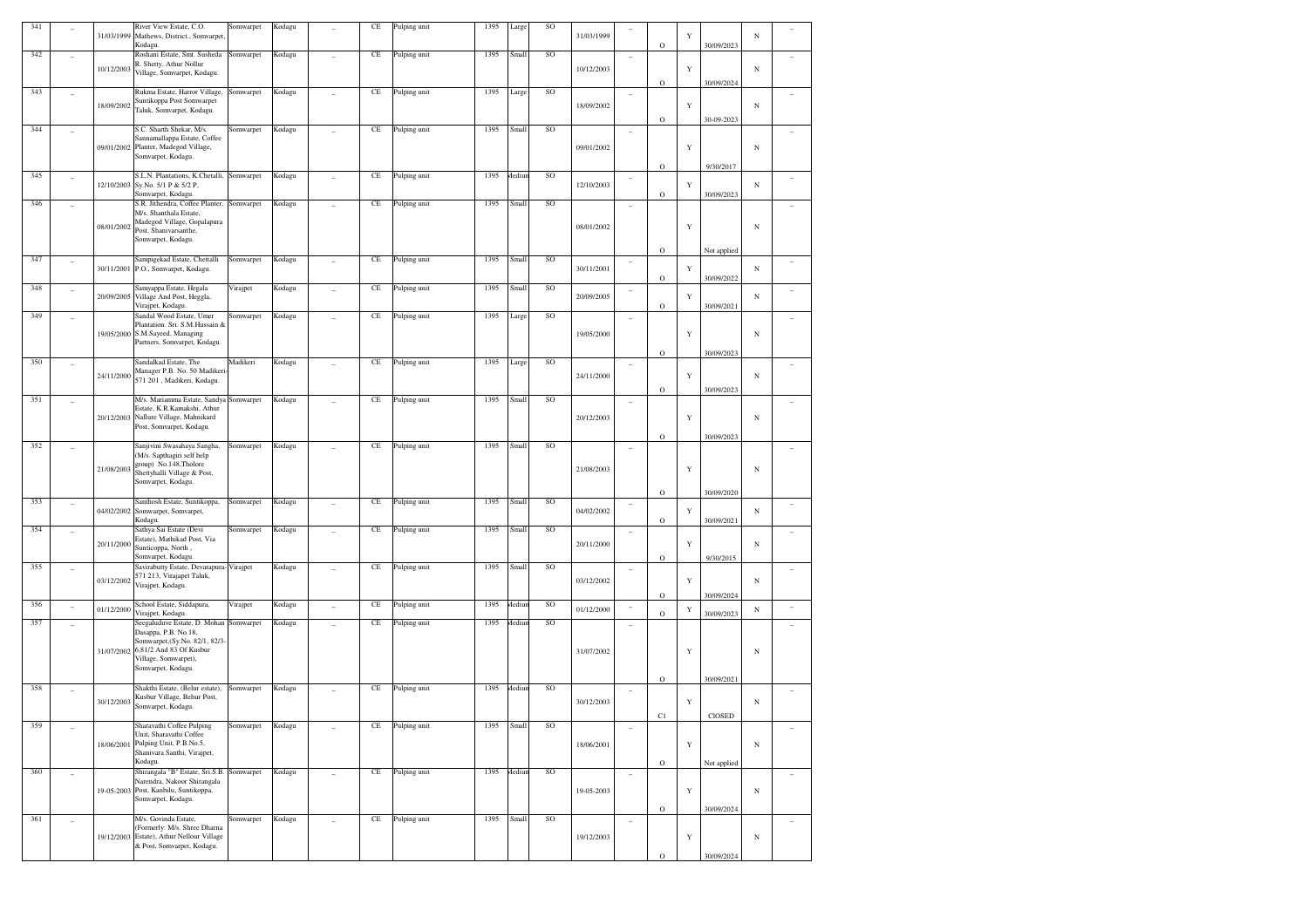| 362 |                          | 17/02/2001 | Shri Netley Estate, P. B. No.<br>14, Sunticoppa-571 237,<br>Somwarpet Tq., Kodagu<br>District (Sy. No. 59, Kanbailu<br>Villagesunticoppa), Somvarpet<br>Kodagu.                            | Somwarpet | Kodagu |                          | CE        | Pulping unit | 1395 | Mediur | SO              | 17/02/2001 |                          | C1                          | Y           | <b>CLOSED</b>             | $_{\rm N}$ |                |
|-----|--------------------------|------------|--------------------------------------------------------------------------------------------------------------------------------------------------------------------------------------------|-----------|--------|--------------------------|-----------|--------------|------|--------|-----------------|------------|--------------------------|-----------------------------|-------------|---------------------------|------------|----------------|
| 363 |                          | 22/01/2008 | B.M. Suresh, Negalli Karkalli Somwarpet<br>Village, Masagodu Post,<br>Somwarpet Taluk, Kodagu<br>District.                                                                                 |           | Kodagu |                          | $\!$ $\!$ | Pulping unit | 1395 | Small  | $\rm SO$        | 22/01/2008 | $\qquad \qquad -$        | $\circ$                     | $\mathbf Y$ | 30/09/2018                | $_{\rm N}$ |                |
| 364 | $\qquad \qquad -$        | 03/01/2008 | Silver Height Estate, Sri.<br>Ramesh Raj, Ahyathmagalu<br>Village, Via Siddapura,<br>Industrial Suburb-South,<br>Virajpet, Kodagu.                                                         | Virajpet  | Kodagu |                          | $\!$ $\!$ | Pulping unit | 1395 | Aediu  | $\rm SO$        | 03/01/2008 | $\qquad \qquad -$        | $\circ$                     | Y           | 30/09/2025                | $_{\rm N}$ |                |
| 365 | $\overline{a}$           | 24/12/2001 | Silver Oak Estate, Chowdlu<br>Post, Somwarpet, Somvarpet,<br>Kodagu.                                                                                                                       | Somwarpet | Kodagu | Ĭ.                       | $\rm CE$  | Pulping unit | 1395 | Smal   | SO              | 24/12/2001 | $\overline{a}$           | $\circ$                     | $\mathbf Y$ | 30/09/2021                | $_{\rm N}$ |                |
| 366 | $\qquad \qquad -$        | 06/06/2001 | Skandapuri B Estate, Smt. S.<br>Meena, Boikere, Via Madikeri<br>Madikeri, Kodagu.                                                                                                          | Madikeri  | Kodagu |                          | $\!$ $\!$ | Pulping unit | 1395 | Mediu  | $\rm SO$        | 06/06/2001 | $\qquad \qquad -$        | $\circ$                     | $\mathbf Y$ | Not applied               | $_{\rm N}$ |                |
| 367 | $\qquad \qquad -$        | 18/12/2001 | Skandapuri E Estate,<br>Kadagadala Post, Via<br>K.Chettallli, Somvarpet,<br>Kodagu.                                                                                                        | Somwarpet | Kodagu |                          | $\!$ $\!$ | Pulping unit | 1395 | Small  | $\rm SO$        | 18/12/2001 | $\qquad \qquad -$        | C1                          | $\mathbf Y$ | Closed                    | $_{\rm N}$ |                |
| 368 | $\overline{a}$           | 18/01/2008 | Sri C.B. Rajappa, Chikkathalur Somwarpet<br>Village, Thalur Shettalli Post,<br>Somwarpet Taluk, Kodagu<br>District.                                                                        |           | Kodagu |                          | $\!$ $\!$ | Pulping unit | 1395 | Smal   | $\rm SO$        | 18/01/2008 | $\overline{a}$           | $\circ$                     | $\mathbf Y$ | Not applied               | $_{\rm N}$ |                |
| 369 | $\overline{a}$           | 16/01/2004 | Smt. Vani Prabhakar,<br>P.B.No.62, Somvarpet,<br>Kodagu.                                                                                                                                   | Somwarpet | Kodagu | Ĭ.                       | $\!$ $\!$ | Pulping unit | 1395 | Smal   | SO              | 16/01/2004 | $\overline{a}$           | $\circ$                     | $\mathbf Y$ | 30/09/2023                | $_{\rm N}$ |                |
| 370 | $\overline{a}$           | 23/11/2001 | Sonland Estate, Valnur Po,<br>Somwarpet Taluk, Somvarpet,<br>Kodagu.                                                                                                                       | Somwarpet | Kodagu | $\overline{\phantom{0}}$ | $\!$ $\!$ | Pulping unit | 1395 | Smal   | SO              | 23/11/2001 | $\qquad \qquad -$        | C1                          | Y           | <b>CLOSED</b>             | $_{\rm N}$ |                |
| 371 | $\qquad \qquad -$        | 16/10/2004 | M/s. Thummalas Soubhagya<br>Estate,(Formerly. M/s.<br>Soubhagya Estate), Sy. 71,<br>Kedakal, Suntikoppa,<br>Somvarpet, Kodagu.                                                             | Somwarpet | Kodagu |                          | $\!$ $\!$ | Pulping unit | 1395 | Smal   | SO              | 16/10/2004 | $\qquad \qquad -$        |                             | Y           |                           | $_{\rm N}$ |                |
| 372 | $\overline{a}$           | 08/10/2002 | Spandana Sanna Coffee<br>Belagarara Sangha,<br>Abboorkattee Post,<br>Nerugallale, Somwarpet.<br>(Sy.No. 125/4, Masagodu<br>Village, Thanirhalla Post,<br>Somwarpet), Somvarpet,<br>Kodagu. | Somwarpet | Kodagu |                          | $\!$ $\!$ | Pulping unit | 1395 | Smal   | SO              | 08/10/2002 | $\overline{a}$           | $\circ$<br>$\circ$          | Y           | Not applied               | N          |                |
| 373 |                          | 26/11/2001 | Sree Malleshwara<br>(Basaveshwara) Coffee<br>Growers Self Help<br>Association, Hirikara Village,<br>Gowdahalli, Shanivarsanthe<br>Somawarapet, Somvarpet,<br>Kodagu.                       | Somwarpet | Kodagu |                          | $\!$ $\!$ | Pulping unit | 1395 | Smal   | SO              | 26/11/2001 | $\qquad \qquad -$        | $\circ$                     | Y           | Not applied<br>30/09/2022 | $_{\rm N}$ |                |
| 374 | $\overline{a}$           | 10/11/2000 | Sri Devi A Estate, (Sy.No. 21,<br>23, ) P.B.No.6, Sunticoppa,<br>Somvarpet, Kodagu.                                                                                                        | Somwarpet | Kodagu |                          | $\!$ $\!$ | Pulping unit | 1395 | Smal   | SO              | 10/11/2000 | $\overline{\phantom{a}}$ | $\circ$                     | $\mathbf Y$ | 30-09-2023                | $_{\rm N}$ |                |
| 375 | $\overline{a}$           | 21/11/2000 | Sri Lakshmi Estate,<br>Kandanakolly Post, Sy. No.17,<br>Madikeri, Kodagu.                                                                                                                  | Madikeri  | Kodagu | $\overline{\phantom{0}}$ | $\!$ $\!$ | Pulping unit | 1395 | Mediu  | SO              | 21/11/2000 | $\overline{a}$           | $\circ$                     | Y           | 30-09-2023                | $_{\rm N}$ |                |
| 376 | $\overline{a}$           | 03/01/2001 | Sri N.A. Joyappa, P.B.No.55,<br>Somawarpete Taluk,<br>Somvarpet, Kodagu.                                                                                                                   | Somwarpet | Kodagu | $\overline{\phantom{0}}$ | $\!$ $\!$ | Pulping unit | 1395 | Smal   | $\rm SO$        | 03/01/2001 | $\qquad \qquad -$        | $\circ$                     | Y           | Not applied               | $_{\rm N}$ |                |
| 377 | $\overline{a}$           | 27/11/2000 | Sri P.P. Nanaiah, Proprietor,<br>M/s. Hithlu Estate, Sy. No.<br>263/1, Earale Village,<br>Chettally - 571 248 Kodagu<br>District., Somvarpet, Kodagu.                                      | Somwarpet | Kodagu |                          | $\!$ $\!$ | Pulping unit | 1395 | Small  | SO              | 27/11/2000 | $\overline{\phantom{a}}$ |                             | Y           |                           | N          |                |
| 378 |                          | 30/11/2000 | Sri Rama Estate, Kodagarahalli Somwarpet<br>Village & Post, Sunticoppa,<br>Somvarpet, Kodagu.                                                                                              |           | Kodagu |                          | $\!$ $\!$ | Pulping unit | 1395 | Large  | SO              | 30/11/2000 |                          | $\mathbf{O}$<br>$\mathbf O$ | $\mathbf Y$ | 30/09/2021                | $_{\rm N}$ |                |
| 379 | $\overline{\phantom{a}}$ | 12/12/2001 | Sri Rama Estate, Suntikoppa, Somwarpet<br>Somvarpet, Kodagu.                                                                                                                               |           | Kodagu | Ĭ.                       | $\rm CE$  | Pulping unit | 1395 | Small  | SO <sub>1</sub> | 12/12/2001 | $\overline{\phantom{a}}$ | $\mathbf O$                 | $\mathbf Y$ | Not applied<br>30/09/2022 | $_{\rm N}$ | $\overline{a}$ |
| 380 | $\overline{\phantom{a}}$ | 10/11/2001 | Sri Rama Estate, Valnoor<br>Post, District., Madikeri,<br>Kodagu.                                                                                                                          | Madikeri  | Kodagu | Ĭ.                       | $\rm CE$  | Pulping unit | 1395 | Small  | SO <sub>1</sub> | 10/11/2001 | $\overline{\phantom{a}}$ | $\mathbf O$                 | $\mathbf Y$ | Not applied               | $_{\rm N}$ | $\overline{a}$ |
| 381 | $\overline{\phantom{a}}$ | 05/02/2001 | Sri Shivapuri Asharam Trust,<br>Sri Shivapuri Asharam Trust,<br>Devarapura Post, Virajpet,<br>Kodagu.                                                                                      | Virajpet  | Kodagu | Ĭ.                       | $\!$ $\!$ | Pulping unit | 1395 | Aediu  | SO <sub>1</sub> | 05/02/2001 | $\overline{\phantom{a}}$ | $\rm{O}$                    | $\mathbf Y$ | 30/09/2023                | $_{\rm N}$ | $\overline{a}$ |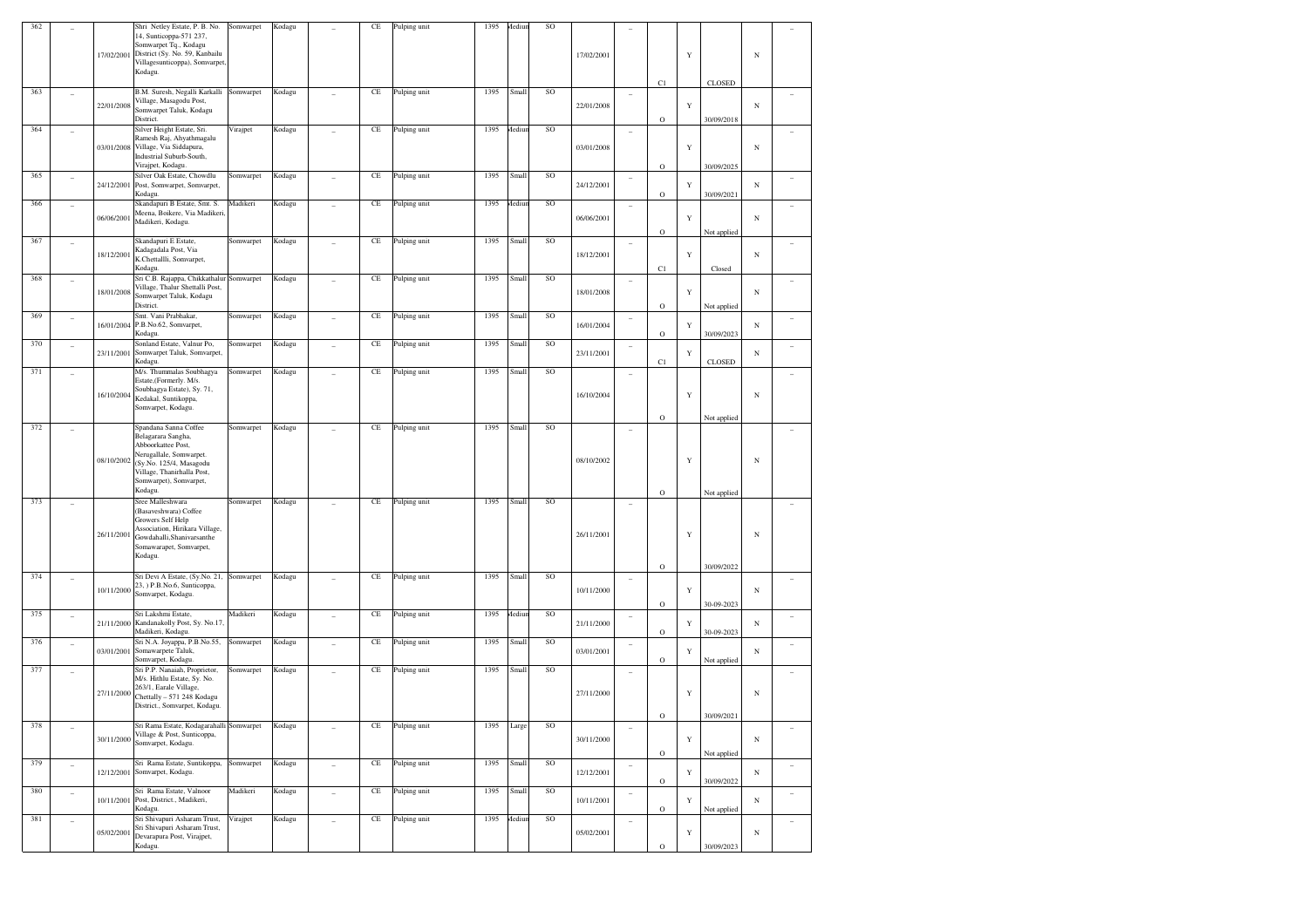| 382 |                |            | Sri Siddlengshware Estate,<br>Sri. M.C. Gokhal, Proprietor           | Somwarpet | Kodagu |                          | CE       | Pulping unit | 1395 | Aediun | SO            |            |                          |              |             |                           |            |        |
|-----|----------------|------------|----------------------------------------------------------------------|-----------|--------|--------------------------|----------|--------------|------|--------|---------------|------------|--------------------------|--------------|-------------|---------------------------|------------|--------|
|     |                |            | Hardor Village And                                                   |           |        |                          |          |              |      |        |               |            |                          |              |             |                           |            |        |
|     |                | 03/12/2002 | Post, Sunticoppa, Somwarpet<br>Taluk, Somvarpet, Kodagu.             |           |        |                          |          |              |      |        |               | 03/12/2002 |                          |              | Y           |                           | $_{\rm N}$ |        |
|     |                |            |                                                                      |           |        |                          |          |              |      |        |               |            |                          | $\mathbf O$  |             | 30/09/2022                |            |        |
| 383 |                |            | A. M. Vishwanth, S/o.Sri.<br>A.R. Muthanna, Coffee                   | Somwarpet | Kodagu |                          | $\rm CE$ | Pulping unit | 1395 | Mediur | SO            |            | $\overline{\phantom{a}}$ |              |             |                           |            |        |
|     |                |            | 16/01/2002 Planter, Takeri Village And                               |           |        |                          |          |              |      |        |               | 16/01/2002 |                          |              | $\mathbf Y$ |                           | $_{\rm N}$ |        |
|     |                |            | Post, Somwarpet Taluk,<br>Somvarpet, Kodagu.                         |           |        |                          |          |              |      |        |               |            |                          | $\mathbf O$  |             | 9/30/2016                 |            |        |
| 384 | ÷,             |            | Sri. B.C. Ravindra,                                                  | Somwarpet | Kodagu |                          | $\rm CE$ | Pulping unit | 1395 | Aediun | SO            |            | ٠                        |              |             |                           |            |        |
|     |                | 19/12/2000 | Muddushree Estate,<br>Balagunda Village, P.B. No.                    |           |        |                          |          |              |      |        |               | 19/12/2000 |                          |              | Y           |                           | $_{\rm N}$ |        |
|     |                |            | 56, Somwarpet, Somvarpet,                                            |           |        |                          |          |              |      |        |               |            |                          |              |             |                           |            |        |
|     |                |            | Kodagu.                                                              |           |        |                          |          |              |      |        | SO            |            |                          | $\mathbf O$  |             | 30/09/2023                |            |        |
| 385 | ÷,             |            | Sri. B.K. Puttanna, D. No.<br>H/18, Power House                      | Somwarpet | Kodagu |                          | $\rm CE$ | Pulping unit | 1395 | Small  |               |            | ٠                        |              |             |                           |            |        |
|     |                | 02/01/2003 | Road, Somwarpet, (Sy. No.<br>155/7, 71/3, 141/1 And 2,               |           |        |                          |          |              |      |        |               | 02/01/2003 |                          |              | Y           |                           | $_{\rm N}$ |        |
|     |                |            | Masagodu Village),                                                   |           |        |                          |          |              |      |        |               |            |                          |              |             |                           |            |        |
| 386 |                |            | Somvarpet, Kodagu.<br>Sri. B.B. Mohan, D.No. 118,                    |           |        |                          | $\rm CE$ |              | 1395 | Small  | SO            |            |                          | $\mathbf O$  |             | Not applied               |            |        |
|     | ÷              |            | M.D. Block, Somwarpet Taluk                                          | Somwarpet | Kodagu |                          |          | Pulping unit |      |        |               |            | ۰                        |              |             |                           |            |        |
|     |                | 05/01/2008 | Kodagu District. (Sy. No.<br>28/32, Doddamalthe Village)             |           |        |                          |          |              |      |        |               | 05/01/2008 |                          |              | $\mathbf Y$ |                           | $_{\rm N}$ |        |
|     |                |            |                                                                      |           |        |                          |          |              |      |        |               |            |                          | $\mathbf O$  |             | 9/30/2016                 |            |        |
| 387 | ÷,             |            | Sri. G.K. Rudrappa, A-30,<br>Basaveshwara Road, (Sy. No.             | Somwarpet | Kodagu |                          | $\rm CE$ | Pulping unit | 1395 | Small  | SO            |            | ٠                        |              |             |                           |            |        |
|     |                | 22/12/2004 | 85, Kibbetta), Somvarpet,                                            |           |        |                          |          |              |      |        |               | 22/12/2004 |                          |              | Y           |                           | $_{\rm N}$ |        |
| 388 |                |            | Kodagu.<br>Sri. B.K. Udaya Kumar, Door                               | Somwarpet | Kodagu |                          | $\rm CE$ | Pulping unit | 1395 | Small  | SO            |            |                          | $\mathbf O$  |             | 30/09/2021                |            |        |
|     | ٠              | 24/12/2003 | No. 10, Main Road,                                                   |           |        |                          |          |              |      |        |               | 24/12/2003 | $\sim$                   |              | Y           |                           | N          | ۰      |
| 389 |                |            | Somvarpet, Kodagu.<br>Sri. B.M. Ramdev, Coffee                       | Somwarpet | Kodagu |                          | $\rm CE$ | Pulping unit | 1395 | Aediur | SO            |            | ٠                        | $\mathbf O$  |             | 30-09-2023                |            |        |
|     | ٠              |            | Planter, Sri. B.M. Ramdev,                                           |           |        |                          |          |              |      |        |               |            |                          |              |             |                           |            |        |
|     |                | 11/01/2002 | Coffee Planter, Hangal Village<br>And Post, Somawarapet Taluk        |           |        |                          |          |              |      |        |               | 11/01/2002 |                          |              | Y           |                           | $_{\rm N}$ |        |
|     |                |            | Somvarpet, Kodagu.                                                   |           |        |                          |          |              |      |        |               |            |                          |              |             |                           |            |        |
| 390 | ÷              |            | Sri. B.M. Sudharshan, P.B.                                           | Somwarpet | Kodagu |                          | $\rm CE$ | Pulping unit | 1395 | Small  | SO            |            | ٠                        | $\mathbf O$  |             | 30-09-2023                |            |        |
|     |                | 14/12/2007 | No. 54, Masgodu Village, (Sy.                                        |           |        |                          |          |              |      |        |               | 14/12/2007 |                          |              | Y           |                           | $_{\rm N}$ |        |
|     |                |            | No. 160), Somvarpet, Kodagu.                                         |           |        |                          |          |              |      |        |               |            |                          | $\mathbf O$  |             | 30-09-2023                |            |        |
| 391 | ÷              |            | Sri. C.M. Madava,                                                    | Somwarpet | Kodagu |                          | $\rm CE$ | Pulping unit | 1395 | Small  | SO            |            | ٠                        |              |             |                           |            |        |
|     |                | 18/02/2002 | Veeranjaneya Temple,<br>Somwarpet Taluk, Somvarpet,                  |           |        |                          |          |              |      |        |               | 18/02/2002 |                          |              | Y           |                           | $_{\rm N}$ |        |
|     |                |            | Kodagu.                                                              |           |        |                          |          |              |      |        |               |            |                          | C1           |             | CLOSED                    |            |        |
| 392 | ÷,             |            | Sri. C.P. Somashekar, S/O.<br>C.M. Poovaiah, Chikkathalur            | somwarpet | Kodagu |                          | $\rm CE$ | Pulping unit | 1395 | Mediur | SO            |            | ٠                        |              |             |                           |            |        |
|     |                | 24/01/2005 | Village, Thalur Shettalli Post,<br>Somvarpet, Kodagu.                |           |        |                          |          |              |      |        |               | 24/01/2005 |                          |              | Y           |                           | $_{\rm N}$ |        |
|     |                |            |                                                                      |           |        |                          |          |              |      |        |               |            |                          | $\mathbf O$  |             | 30/09/2021                |            |        |
| 393 | ٠              | 27/12/2003 | Sri. C.P.Satish, Near Church,<br>Chowallu Village, Somvarpet,        | Somwarpet | Kodagu | $\sim$                   | $\rm CE$ | Pulping unit | 1395 | Small  | SO            | 27/12/2003 | $\sim$                   |              | Y           |                           | $_{\rm N}$ | ٠      |
|     |                |            | Kodagu.                                                              |           |        |                          |          |              |      |        |               |            |                          | $\mathbf O$  |             | 30/09/2021                |            |        |
| 394 | ÷,             |            | Sri. C.R. Kalappa, Coffee<br>Planter, Chikkathoroor                  | Somwarpet | Kodagu |                          | $\rm CE$ | Pulping unit | 1395 | Small  | SO            |            | ٠                        |              |             |                           |            |        |
|     |                | 09/01/2003 | Village, Thorror Shetty Hand                                         |           |        |                          |          |              |      |        |               | 09/01/2003 |                          |              | Y           |                           | $_{\rm N}$ |        |
|     |                |            | Post, Somwarpet Tq., Kodagu<br>District, Somvarpet, Kodagu.          |           |        |                          |          |              |      |        |               |            |                          |              |             |                           |            |        |
|     |                |            |                                                                      |           |        |                          |          |              |      |        |               |            |                          | $\mathbf O$  |             | 30/9/2023                 |            |        |
| 395 | ÷              |            | Sri. D.S. Vishwanatha, S/O.<br>Shanthamallappa, Doddakaodli          | Somwarpet | Kodagu |                          | $\rm CE$ | Pulping unit | 1395 | Small  | SO            |            | ٠                        |              |             |                           |            |        |
|     |                | 29/08/2000 | Village, Doddkaodli Post,                                            |           |        |                          |          |              |      |        |               | 29/08/2000 |                          |              | Y           |                           | $_{\rm N}$ |        |
|     |                |            | Somwarpet, Somvarpet,<br>Kodagu.                                     |           |        |                          |          |              |      |        |               |            |                          |              |             |                           |            |        |
|     |                |            |                                                                      |           |        |                          |          |              |      |        |               |            |                          | $\mathbf O$  |             | 30-09-2023                |            |        |
| 396 |                |            | Sri. G.B. Kuttappa, M/s.<br>Guddadamane Estate, Takeri               | Somwarpet | Kodagu |                          | $\rm CE$ | Pulping unit | 1395 | Mediur | SO            |            | $\sim$                   |              |             |                           |            |        |
|     |                |            | 16/01/2002 Village Post, Somwarpet<br>Taluk, Somvarpet, Kodagu.      |           |        |                          |          |              |      |        |               | 16/01/2002 |                          |              | Y           |                           | $_{\rm N}$ |        |
|     |                |            |                                                                      |           |        |                          |          |              |      |        |               |            |                          | $\mathbf O$  |             | 9/30/2015                 |            |        |
| 397 | ÷,             |            | Sri. Girish Coffee Planter, Sri. Somwarpet<br>Girish Coffee Planter, |           | Kodagu |                          | $\rm CE$ | Pulping unit | 1395 | Small  | SO            |            | $\overline{\phantom{a}}$ |              |             |                           |            |        |
|     |                |            | Harahalli Betekatte,                                                 |           |        |                          |          |              |      |        |               |            |                          |              |             |                           |            |        |
|     |                | 07/12/2004 | Gowdahalli Post, Somwarpet<br>Taluk, Changed To,                     |           |        |                          |          |              |      |        |               | 07/12/2004 |                          |              | Y           |                           | $_{\rm N}$ |        |
|     |                |            | Somvarpet, Kodagu.                                                   |           |        |                          |          |              |      |        |               |            |                          | C1           |             | $\textsc{clos}\textsc{e}$ |            |        |
| 398 | $\overline{a}$ |            | Sri. H.B. Raju, Coffee Planter,<br>Sri. H.B. Raju, Coffee Planter,   | Somwarpet | Kodagu | $\overline{a}$           | $\rm CE$ | Pulping unit | 1395 | Small  | <sub>SO</sub> |            | ٠                        |              |             |                           |            | $\sim$ |
|     |                |            | 20/08/2002 Hangal Village And Post,                                  |           |        |                          |          |              |      |        |               | 20/08/2002 |                          |              | $\mathbf Y$ |                           | $_{\rm N}$ |        |
|     |                |            | Somvarpet, Kodagu.                                                   |           |        |                          |          |              |      |        |               |            |                          | $\mathbf O$  |             | 30/09/2022                |            |        |
| 399 | $\equiv$       |            | Sri. I.N. Triven Kumar, S/O.                                         | Somwarpet | Kodagu | $\sim$                   | $\rm CE$ | Pulping unit | 1395 | Small  | SO            |            | $\sim$                   |              |             |                           |            | $\sim$ |
|     |                |            | I.H. Ningappa,<br>10/12/2003 Tholurshettyhalli Village,              |           |        |                          |          |              |      |        |               | 10/12/2003 |                          |              | Y           |                           | $_{\rm N}$ |        |
|     |                |            | Shunthahalli Hobli,                                                  |           |        |                          |          |              |      |        |               |            |                          |              |             |                           |            |        |
| 400 | $\equiv$       |            | Somvarpet, Kodagu.<br>Sri. K.B. Mahesh, S/o. K.R.                    | Somwarpet | Kodagu | $\overline{\phantom{a}}$ | $\rm CE$ | Pulping unit | 1395 | Aediun | SO            |            | ٠                        | $\mathbf O$  |             | Not applied               |            | $\sim$ |
|     |                |            | Basappa, Kusboor Village &                                           |           |        |                          |          |              |      |        |               |            |                          |              |             |                           |            |        |
|     |                | 27/11/2000 | Post, Somawarpete Taluk,<br>Somvarpet, Kodagu.                       |           |        |                          |          |              |      |        |               | 27/11/2000 |                          |              | $\mathbf Y$ |                           | $_{\rm N}$ |        |
|     |                |            |                                                                      |           |        |                          |          |              |      |        |               |            |                          | $\mathbf{o}$ |             | 30-09-2023                |            |        |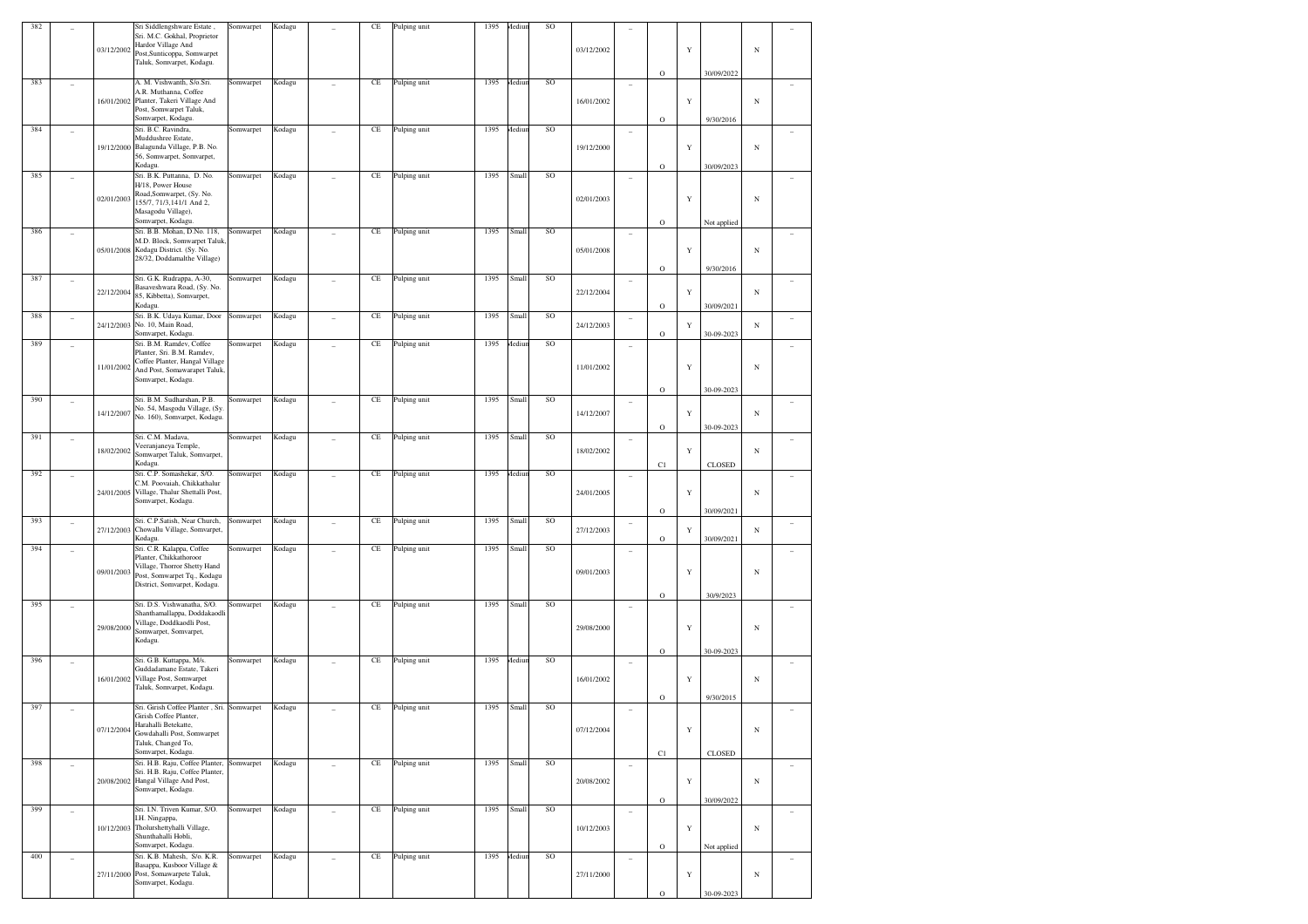| 401 |                          |            | Sri. K.C. Chandrappa,                                            | somwarpet | Kodagu |    | CE       | Pulping unit | 1395       | Small        | SO        |            |                |             |             |               |            |                          |
|-----|--------------------------|------------|------------------------------------------------------------------|-----------|--------|----|----------|--------------|------------|--------------|-----------|------------|----------------|-------------|-------------|---------------|------------|--------------------------|
|     |                          |            | Kougoor Village, Gowdahalli                                      |           |        |    |          |              |            |              |           |            |                |             |             |               |            |                          |
|     |                          |            | 07/12/2004 Post, Shanivarasanthe Hobli,<br>Somvarpet, Kodagu.    |           |        |    |          |              |            |              |           | 07/12/2004 |                |             | Y           |               | $_{\rm N}$ |                          |
|     |                          |            |                                                                  |           |        |    |          |              |            |              |           |            |                | $\circ$     |             | Not applied   |            |                          |
| 402 |                          |            | Sri. K.C. Subbaiah, Kibbetta                                     | Somwarpet | Kodagu |    | $\rm CE$ | Pulping unit | 1395       | Small        | SO        |            | $\overline{a}$ |             |             |               |            |                          |
|     |                          | 07/12/2004 | Village, Somvarpet, Kodagu.                                      |           |        |    |          |              |            |              |           | 07/12/2004 |                |             | Y           |               | $_{\rm N}$ |                          |
| 403 |                          |            | Sri. K.M. Niranjan, Belur Post,                                  | Somwarpet | Kodagu |    | $\rm CE$ | Pulping unit | 1395       | Small        | SO        |            |                | $\rm{O}$    |             | 9/30/2015     |            |                          |
|     |                          | 14/12/2004 | Somvarpet, Kodagu.                                               |           |        |    |          |              |            |              |           | 14/12/2004 | $\overline{a}$ | O           | Y           | Not applied   | $_{\rm N}$ |                          |
| 404 |                          |            | Sri. K.V. Ganesh, Coffee                                         | Somwarpet | Kodagu |    | $\rm CE$ | Pulping unit | 1395       | Small        | <b>SO</b> |            |                |             |             |               |            |                          |
|     |                          | 10/01/2002 | Planter Harahalli Koogekodi                                      |           |        |    |          |              |            |              |           | 10/01/2002 |                |             | Y           |               | $_{\rm N}$ |                          |
|     |                          |            | Village, Hanakodu Post,<br>Somvarpet, Kodagu.                    |           |        |    |          |              |            |              |           |            |                | $\circ$     |             | Not applied   |            |                          |
| 405 |                          |            | Sri. L.M. Shivaprasad,                                           | Somwarpet | Kodagu |    | CE       | Pulping unit | 1395       | Small        | SO        |            | $\overline{a}$ |             |             |               |            |                          |
|     |                          |            | Kiragandoor Post, Via                                            |           |        |    |          |              |            |              |           |            |                |             |             |               |            |                          |
|     |                          | 14/12/2004 | Madapur-571 251, (Sy. No.<br>155/1, 155/2, 49/2),                |           |        |    |          |              |            |              |           | 14/12/2004 |                |             | Y           |               | $_{\rm N}$ |                          |
|     |                          |            | Somvarpet, Kodagu.                                               |           |        |    |          |              |            |              |           |            |                | $\circ$     |             | 30/09/2021    |            |                          |
| 406 |                          |            | Sri. M.K. Jagadish, S/O. Late                                    | Somwarpet | Kodagu |    | $\rm CE$ | Pulping unit | 1395       | Mediur       | SO        |            |                |             |             |               |            |                          |
|     |                          |            | M.B. Kalappa, Nettigeri                                          |           |        |    |          |              |            |              |           |            |                |             |             |               |            |                          |
|     |                          | 20/12/2004 | Estate, Kumboor Village And<br>Post (Sy. No. 133).,              |           |        |    |          |              |            |              |           | 20/12/2004 |                |             | Y           |               | $_{\rm N}$ |                          |
|     |                          |            | Somvarpet, Kodagu.                                               |           |        |    |          |              |            |              |           |            |                | $\circ$     |             | Not applied   |            |                          |
| 407 |                          |            | Sri. M.N. Puttaswamy, Coffee                                     | Somwarpet | Kodagu |    | CE       | Pulping unit | 1395       | <b>Aediu</b> | SO        |            |                |             |             |               |            |                          |
|     |                          |            | Planter, Sy. No. 1/16,                                           |           |        |    |          |              |            |              |           |            |                |             |             |               |            |                          |
|     |                          |            | 10/12/2002 Sulimalthe Village, Hankod<br>Post, Somwarpet Tq.,    |           |        |    |          |              |            |              |           | 10/12/2002 |                |             | Y           |               | $_{\rm N}$ |                          |
|     |                          |            | Somvarpet, Kodagu.                                               |           |        |    |          |              |            |              |           |            |                | $\circ$     |             | Not applied   |            |                          |
| 408 |                          |            | Sri. Michael Joseph, M/s.                                        | Somwarpet | Kodagu |    | $\rm CE$ | Pulping unit | 1395       | Small        | SO        |            |                |             |             |               |            |                          |
|     |                          | 08/04/2003 | Malambi Mmj Estate, Kargodu<br>Village, Shanivarshanthe,         |           |        |    |          |              |            |              |           |            |                |             |             |               |            |                          |
|     |                          |            | Somvarpet, Kodagu.                                               |           |        |    |          |              |            |              |           | 08/04/2003 |                |             | Y           |               | $_{\rm N}$ |                          |
|     |                          |            |                                                                  |           |        |    |          |              |            |              |           |            |                | $\circ$     |             | 30/09/2023    |            |                          |
| 409 |                          |            | Sri. Chandra Prakash, S/o.                                       | Somwarpet | Kodagu |    | CE       | Pulping unit | 1395       | <b>Aediu</b> | SO        |            | $\overline{a}$ |             |             |               |            |                          |
|     |                          |            | Murugoiah, Kyathanahalli,<br>Shanivarsanthe Hobli,               |           |        |    |          |              |            |              |           |            |                |             |             |               |            |                          |
|     |                          | 29/01/2008 | Arkanahalli Post, Somwarpet                                      |           |        |    |          |              |            |              |           | 29/01/2008 |                |             | Y           |               | $_{\rm N}$ |                          |
|     |                          |            | Taluk, Kodagu District.                                          |           |        |    |          |              |            |              |           |            |                |             |             |               |            |                          |
|     |                          |            |                                                                  |           |        |    |          |              |            |              |           |            |                | $\rm{O}$    |             | Not applied   |            |                          |
| 410 |                          |            | Sri. S. A. Kuttappa, Coffee<br>Planter, Shunti Village,          | Somwarpet | Kodagu |    | $\rm CE$ | Pulping unit | 1395       | Small        | SO        |            |                |             |             |               |            |                          |
|     |                          |            | 10/01/2002 Gowdehalli Post,                                      |           |        |    |          |              |            |              |           | 10/01/2002 |                |             | Y           |               | $_{\rm N}$ |                          |
|     |                          |            | Shanivarsanthe Taluk,                                            |           |        |    |          |              |            |              |           |            |                |             |             |               |            |                          |
|     |                          |            | Somvarpet, Kodagu.                                               |           |        |    |          |              |            |              |           |            |                | C1          |             | <b>CLOSED</b> |            |                          |
| 411 |                          |            | Sri. S.L. Shankar, Balagunda<br>Village (Sy. No. 302-302/2),     | Somwarpet | Kodagu |    | $\rm CE$ | Pulping unit | 1395       | Mediur       | SO        |            | -              |             |             |               |            |                          |
|     |                          | 09/11/2004 | Nagavar Post, Somvarpet,                                         |           |        |    |          |              |            |              |           | 09/11/2004 |                |             | Y           |               | $_{\rm N}$ |                          |
|     |                          |            | Kodagu - 571326,                                                 |           |        |    |          |              |            |              |           |            |                |             |             |               |            |                          |
|     |                          |            |                                                                  |           |        |    |          |              |            |              |           |            |                | $\rm{O}$    |             | Not applied   |            |                          |
| 412 |                          |            | Sri. S.M. Dayananda, Sri. S.M.<br>Dayananda, Coffee Planter, Sy. | Somwarpet | Kodagu |    | CE       | Pulping unit | 1395       | Small        | SO        |            |                |             |             |               |            |                          |
|     |                          |            | No. 140/2, Kiragandor,                                           |           |        |    |          |              |            |              |           |            |                |             |             |               |            |                          |
|     |                          | 10/12/2002 | Somwarpet Tq., Kodagu                                            |           |        |    |          |              |            |              |           | 10/12/2002 |                |             | Y           |               | $_{\rm N}$ |                          |
|     |                          |            | District, Somvarpet, Kodagu.                                     |           |        |    |          |              |            |              |           |            |                |             |             |               |            |                          |
| 413 |                          |            | Sri. S.S. Rajgopal, Proprietor,                                  | Somwarpet | Kodagu |    | $\rm CE$ | Pulping unit | 1395       | Small        | SO        |            |                | $\rm{O}$    |             | 30-09-2015    |            |                          |
|     |                          |            | No. A/88, Basaveshwara Road,                                     |           |        |    |          |              |            |              |           |            |                |             |             |               |            |                          |
|     |                          | 23/12/2002 | Somwarpet Tq., Sy. No. 115/1.                                    |           |        |    |          |              |            |              |           | 23/12/2002 |                |             | Y           |               | $_{\rm N}$ |                          |
|     |                          |            | Nagaroor Village, Somvarpet,<br>Kodagu.                          |           |        |    |          |              |            |              |           |            |                |             |             |               |            |                          |
|     |                          |            |                                                                  |           |        |    |          |              |            |              |           |            |                | $\circ$     |             | 30/09/2021    |            |                          |
| 414 |                          |            | Sri. Vishalkshi Estate, P.B.                                     | Virajpet  | Kodagu |    | $\rm CE$ | Pulping unit | 1395       | Small        | SO        |            | $\overline{a}$ |             |             |               |            |                          |
|     |                          | 23/10/2001 | No.50, Polkibetta, Virajpet,                                     |           |        |    |          |              |            |              |           | 23/10/2001 |                |             | Y           |               | $_{\rm N}$ |                          |
| 415 |                          |            | Kodagu.<br>Sri.H.B. Devendrappa Pulping                          | Somwarpet | Kodagu |    | $\rm CE$ | Pulping unit | 1395       | Small        | <b>SO</b> |            |                | $\rm{O}$    |             | 30/09/2024    |            |                          |
|     |                          |            | Unit, Harhalli Village,                                          |           |        |    |          |              |            |              |           |            | -              |             |             |               |            |                          |
|     |                          | 22/11/2003 | Thaneerhalla Post, Somvarpet,                                    |           |        |    |          |              |            |              |           | 22/11/2003 |                |             | Y           |               | $_{\rm N}$ |                          |
| 416 |                          |            | Kodagu.<br>Subnya Estate, K.D. Ramaiah                           | Somwarpet |        |    | $\rm CE$ |              | 1395       | Small        | <b>SO</b> |            |                | C1          |             | <b>CLOSED</b> |            |                          |
|     |                          |            | Authoor Nalloor Village And                                      |           | Kodagu |    |          | Pulping unit |            |              |           |            | i.             |             |             |               |            |                          |
|     |                          | 24/01/2003 | Post, (Via) Suntikoppa)                                          |           |        |    |          |              |            |              |           | 24/01/2003 |                |             | Y           |               | $_{\rm N}$ |                          |
|     |                          |            | Somwarpet Tq., Somvarpet,<br>Kodagu.                             |           |        |    |          |              |            |              |           |            |                |             |             |               |            |                          |
| 417 |                          |            | Subramanya Estate, N. Bose                                       | Somwarpet | Kodagu |    | CE       | Pulping unit | 1395 Mediu |              | SO        |            |                | C1          |             | <b>CLOSED</b> |            |                          |
|     |                          |            | Mandanna, P.B.No.12,                                             |           |        |    |          |              |            |              |           |            |                |             |             |               |            |                          |
|     |                          | 15/01/2002 | Suntikoppa, Somvarpet,                                           |           |        |    |          |              |            |              |           | 15/01/2002 |                |             | Y           |               | N          |                          |
|     |                          |            | Kodagu.<br>Sujay Estate, Mathikad Post,                          |           |        |    |          | Pulping unit |            |              | SO        |            |                | $\mathbf O$ |             | 30/09/2021    |            |                          |
| 418 |                          | 02/12/2000 | Attur Nallore Village,                                           | Somwarpet | Kodagu |    | $\rm CE$ |              | 1395       | Small        |           | 02/12/2000 | Ĭ.             |             | Y           |               | $_{\rm N}$ | $\overline{a}$           |
|     |                          |            | Somvarpet, Kodagu.                                               |           |        |    |          |              |            |              |           |            |                | $\rm{O}$    |             | 30/09/2023    |            |                          |
| 419 | $\overline{\phantom{a}}$ |            | Sunnegadale Estate, Boikere,                                     | Madikeri  | Kodagu | L  | $\rm CE$ | Pulping unit | 1395       | Aediur       | SO        |            | $\overline{a}$ |             |             |               |            | $\overline{a}$           |
|     |                          | 02/08/2002 | Kedakal, Madikeri, Kodagu.                                       |           |        |    |          |              |            |              |           | 02/08/2002 |                | C1          | Y           | <b>CLOSED</b> | N          |                          |
| 420 | $\overline{\phantom{a}}$ |            | Sunningdale Estate, Kedakal                                      | Somwarpet | Kodagu |    | $\rm CE$ | Pulping unit | 1395       | Mediun       | SO        |            | $\overline{a}$ |             |             |               |            |                          |
|     |                          | 15/12/2000 | Post, Sunticoppa, Somvarpet,                                     |           |        |    |          |              |            |              |           | 15/12/2000 |                |             | Y           |               | $_{\rm N}$ | $\overline{\phantom{0}}$ |
|     |                          |            | Kodagu.                                                          |           |        |    |          |              |            |              |           |            |                | $\rm{O}$    |             | 30-09-2023    |            |                          |
| 421 |                          | 07/08/2002 | Timsons Estate, Hosurp,<br>Ammathi, Virajpet, Kodagu             | Somwarpet | Kodagu |    | $\rm CE$ | Pulping unit | 1395       | Large        | SO        | 07/08/2002 |                | C1          | $\mathbf Y$ | CLOSED        | $_{\rm N}$ | ÷,                       |
| 422 | ÷,                       |            | Supreeth Pulper Unit, Survey                                     | Somwarpet | Kodagu | L, | $\rm CE$ | Pulping unit | 1395       | Small        | SO        |            |                |             |             |               |            |                          |
|     |                          |            | No.22, Kanivebasavanahalli,                                      |           |        |    |          |              |            |              |           |            |                |             |             |               |            |                          |
|     |                          |            | 18/11/2004 Malambi Village & Post,<br>Somvarpet, Kodagu.         |           |        |    |          |              |            |              |           | 18/11/2004 |                |             | Y           |               | $_{\rm N}$ |                          |
|     |                          |            |                                                                  |           |        |    |          |              |            |              |           |            |                | $\rm{O}$    |             | 30/09/2021    |            |                          |
|     |                          |            |                                                                  |           |        |    |          |              |            |              |           |            |                |             |             |               |            |                          |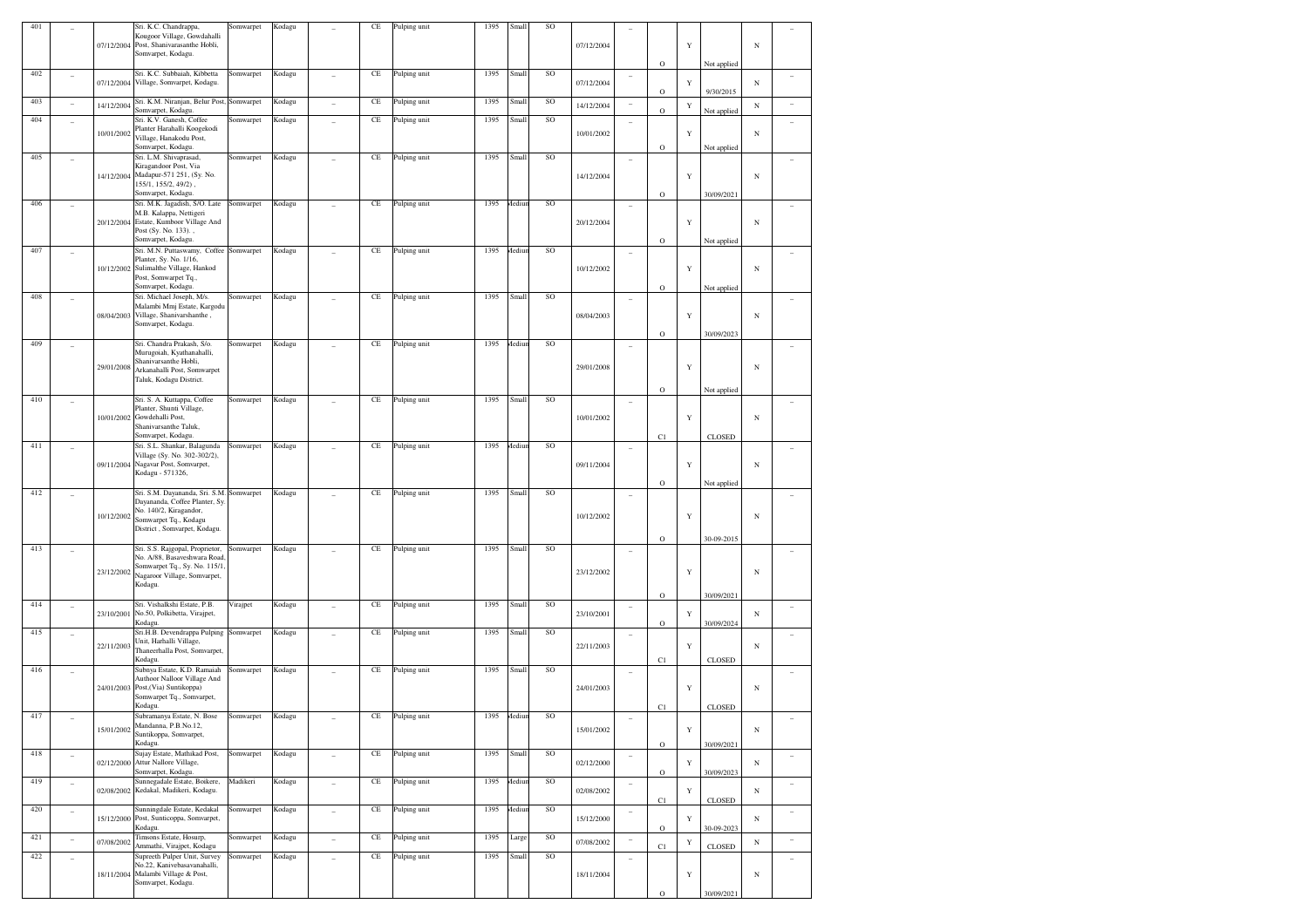| 423 |                          | 07/10/2004 | Swami Vivekananda<br>Swasahaya Sangha, Negalli-<br>Karkalli Estate, Masgod Post,<br>Somvarpet, Kodagu - 571236,                                                     | Somwarpet | Kodagu |                          | CE       | Pulping unit | 1395 | Large         | <b>SO</b> | 07/10/2004 |                   | $\mathbf O$                | Y           | 30/09/2021               | $_{\rm N}$ |                          |
|-----|--------------------------|------------|---------------------------------------------------------------------------------------------------------------------------------------------------------------------|-----------|--------|--------------------------|----------|--------------|------|---------------|-----------|------------|-------------------|----------------------------|-------------|--------------------------|------------|--------------------------|
| 424 | ۰                        | 13/11/2001 | Tank Side Estate, Pollibeeta,<br>Virajpet, Kodagu.                                                                                                                  | Virajpet  | Kodagu |                          | CE       | Pulping unit | 1395 | Large         | SO        | 13/11/2001 |                   |                            | Y           |                          | $_{\rm N}$ |                          |
| 425 | 53145                    |            | Woshully Estate, Tanneerhulla Virajpet<br>Division, TATA Coffee Ltd.,<br>28/08/2000 Po No. 28, Pollibetta-571215,<br>Virajpet, Kodagu.                              |           | Kodagu |                          | CE       | Pulping unit | 1395 | Large         | SO        | 28/08/2000 | ۰                 | $\mathbf O$<br>$\mathbf O$ | Y           | 30-09-2023<br>30-09-2023 | $_{\rm N}$ |                          |
| 426 | ۰                        | 28/02/2001 | Smt. K. Indra Appayya, Teak<br>Wood Estate, Karadigodu<br>Village, Virjapete Taluk,<br>Virajpet, Kodagu.                                                            | Virajpet  | Kodagu |                          | CE       | Pulping unit | 1395 | Large         | SO        | 28/02/2001 |                   | $\circ$                    | Y           | 30-09-2023               | $_{\rm N}$ |                          |
| 427 | ۰                        | 31/07/2002 | Teja Estate, Mrs. Seethama<br>Devaiah, Planter K. Chettalli<br>Post, Sy. No.19/9, North,<br>Somvarpet, Kodagu.                                                      | Somwarpet | Kodagu | ٠                        | CE       | Pulping unit | 1395 | Aediun        | SO        | 31/07/2002 | ۰                 | C1                         | Y           | <b>CLOSED</b>            | $_{\rm N}$ |                          |
| 428 | ۰                        | 29/11/2000 | Thaikappa Estate, P.B. No.4,<br>Sunticoppa, Somvarpet,<br>Kodagu.                                                                                                   | Somwarpet | Kodagu |                          | CE       | Pulping unit | 1395 | Large         | SO        | 29/11/2000 |                   | $\circ$                    | Y           | 30-09-2025               | $_{\rm N}$ |                          |
| 429 | ۰                        | 18/02/2002 | Thalthare Estate, B.M<br>Somaiah, Thalthare<br>Chettayallli, Somwarpet Taluk,<br>Somvarpet, Kodagu.                                                                 | Somwarpet | Kodagu |                          | CE       | Pulping unit | 1395 | <b>Aediun</b> | SO        | 18/02/2002 | ۰                 | C1                         | Y           | <b>CLOSED</b>            | $_{\rm N}$ |                          |
| 430 | ۰                        | 31/07/2002 | Thanga valley Estate, Smt. K.<br>Seethalaxmi, Aigoor,<br>Somwarpet, Somvarpet,<br>Kodagu.                                                                           | Somwarpet | Kodagu |                          | CE       | Pulping unit | 1395 | Aediun        | SO        | 31/07/2002 | ۰                 | $\mathbf O$                | Y           | 30/09/2023               | $_{\rm N}$ |                          |
| 431 | ۰                        |            | The President, Byreshwara<br>Swasabaya Sangha, Thalthare-<br>10/10/2002 Chettahlli, Hangal Post,<br>Somwarpet., Somvarpet,<br>Kodagu.                               | Somwarpet | Kodagu |                          | CE       | Pulping unit | 1395 | <b>Aediun</b> | SO        | 10/10/2002 | ۰                 | $\mathbf O$                | Y           | Not applied              | $_{\rm N}$ |                          |
| 432 |                          | 11/11/2002 | Thirumagal Estate, Mr.<br>O.S.T.S. Swaminathan,<br>P.B.No.47, Sidapur-571<br>253, Crc. 2411, Kavadikad<br>Village., Somvarpet, Kodagu.                              | Somwarpet | Kodagu |                          | CE       | Pulping unit | 1395 | <b>Mediun</b> | SO        | 11/11/2002 |                   | $\mathbf O$                | Y           | 30-09-2023               | $_{\rm N}$ |                          |
| 433 |                          | 26/05/2003 | Tripura Estate, C.V.n, Coffee<br>Planter, Kedakal<br>Post, Suntikoppa, Somvarpet,<br>Kodagu.                                                                        | Somwarpet | Kodagu |                          | CE       | Pulping unit | 1395 | Small         | SO        | 26/05/2003 | ۰                 | $\circ$                    | Y           | 30/09/2022               | $_{\rm N}$ |                          |
| 434 | ۰                        | 07/08/2002 | Trustland Estate, Valnoor,<br>Kushalnagar, Somvarpet,<br>Kodagu.                                                                                                    | Somwarpet | Kodagu |                          | CE       | Pulping unit | 1395 | Small         | SO        | 07/08/2002 |                   | C1                         | Y           | <b>CLOSED</b>            | $_{\rm N}$ |                          |
| 435 | $\qquad \qquad -$        | 02/01/2003 | Udayagiri Estate, Sri. A.C.<br>Appaiya, Proprietor, Kudlur<br>Chettalli, Somwarpet Tq.,<br>Somvarpet, Kodagu.                                                       | Somwarpet | Kodagu | ٠                        | CE       | Pulping unit | 1395 | Aediun        | <b>SO</b> | 02/01/2003 | ٠                 | $\mathbf O$                | Y           | 30-09-2023               | $_{\rm N}$ |                          |
| 436 |                          | 23/10/2002 | Uddimanti Estate, Mr. V.N.<br>Venkatesh, P.B.No.10,<br>Shanivarsanthe-571 235,<br>Somwarpet Taluk (Syno.33/1,<br>H.Hosalli, Somwarpet),<br>Somvarpet, Kodagu.       | Somwarpet | Kodagu |                          | CE       | Pulping unit | 1395 | Aediun        | SO        | 23/10/2002 |                   | $\mathbf O$                | Y           | 30/09/2025               | $_{\rm N}$ |                          |
| 437 |                          | 28/12/2002 | Uddimonti Estate, Sri. H.P.<br>Mohan, Proprietor Nidthi Post,<br>Shanivarsanthe, Somwarpet<br>Tq., Somvarpet, Kodagu.                                               | Somwarpet | Kodagu |                          | CE       | Pulping unit | 1395 | Small         | SO        | 28/12/2002 | ٠                 | $\mathbf O$                | Y           | 30-09-2021               | $_{\rm N}$ |                          |
| 438 | ۰                        |            | Smt. Sanjana Rathnam, M/s.<br>Falling Water Estate, Sy. No.<br>18/01/2008 35, Chelavara Village,<br>Cheyyendane Post, Napokalu,<br>Madikeri.                        | Madikeri  | Kodagu |                          | CE       | Pulping unit | 1395 | Small         | <b>SO</b> | 18/01/2008 | ٠                 | $\mathbf O$                | Y           | 30/09/2020               | $_{\rm N}$ |                          |
| 439 |                          |            | Uma Estate, College Raod,<br>31/07/2002 Madikeri, Madikeri, Kodagu.                                                                                                 | Madikeri  | Kodagu |                          | CE       | Pulping unit | 1395 | Small         | SO        | 31/07/2002 |                   | C1                         | Y           | <b>CLOSED</b>            | $_{\rm N}$ |                          |
| 440 |                          |            | V.M.M. Plantation, Mr.<br>Baggana P. Ponnappa,<br>P.B.No.32, Somwarpet Sy.No.<br>25/01/2002 79/9, Thalthere Shettally<br>Village, Somwarpet.,<br>Somvarpet, Kodagu. | Somwarpet | Kodagu |                          | CE       | Pulping unit | 1395 | Small         | SO        | 25/01/2002 | $\qquad \qquad -$ | $\mathbf O$                | Y           | 30/09/2021               | $_{\rm N}$ |                          |
| 441 | $\frac{1}{2}$            | 18/12/2001 | Valnur A Estate, Valnur Post,<br>Somvarpet, Kodagu.                                                                                                                 | Somwarpet | Kodagu | $\overline{\phantom{a}}$ | $\rm CE$ | Pulping unit | 1395 | Mediun        | SO        | 18/12/2001 | $\sim$            | $\circ$                    | $\mathbf Y$ | 30/09/2024               | $_{\rm N}$ | $\overline{\phantom{a}}$ |
| 442 | $\overline{\phantom{a}}$ |            | Veeshaka Plantations, Sri.<br>B.D. Sudharshan,<br>03/12/2004 Doddamalthe Village, Hancode<br>Post, Somvarpet, Kodagu -<br>571236,                                   | Somwarpet | Kodagu | $\overline{a}$           | $\rm CE$ | Pulping unit | 1395 | Small         | SO        | 03/12/2004 | ÷                 | $\mathbf O$                | Y           | 30/09/2021               | $_{\rm N}$ | $\equiv$                 |
| 443 | $\overline{\phantom{a}}$ | 07/12/2002 | Vellayappa Estate, The<br>Superintendent P.B. No. 46,<br>Sidapur Post, Virajpet Tq.,<br>Virajpet, Kodagu.                                                           | Virajpet  | Kodagu |                          | CE       | Pulping unit | 1395 | Small         | SO        | 07/12/2002 | ٠                 | $\mathbf O$                | Y           | 30-09-2023               | $_{\rm N}$ |                          |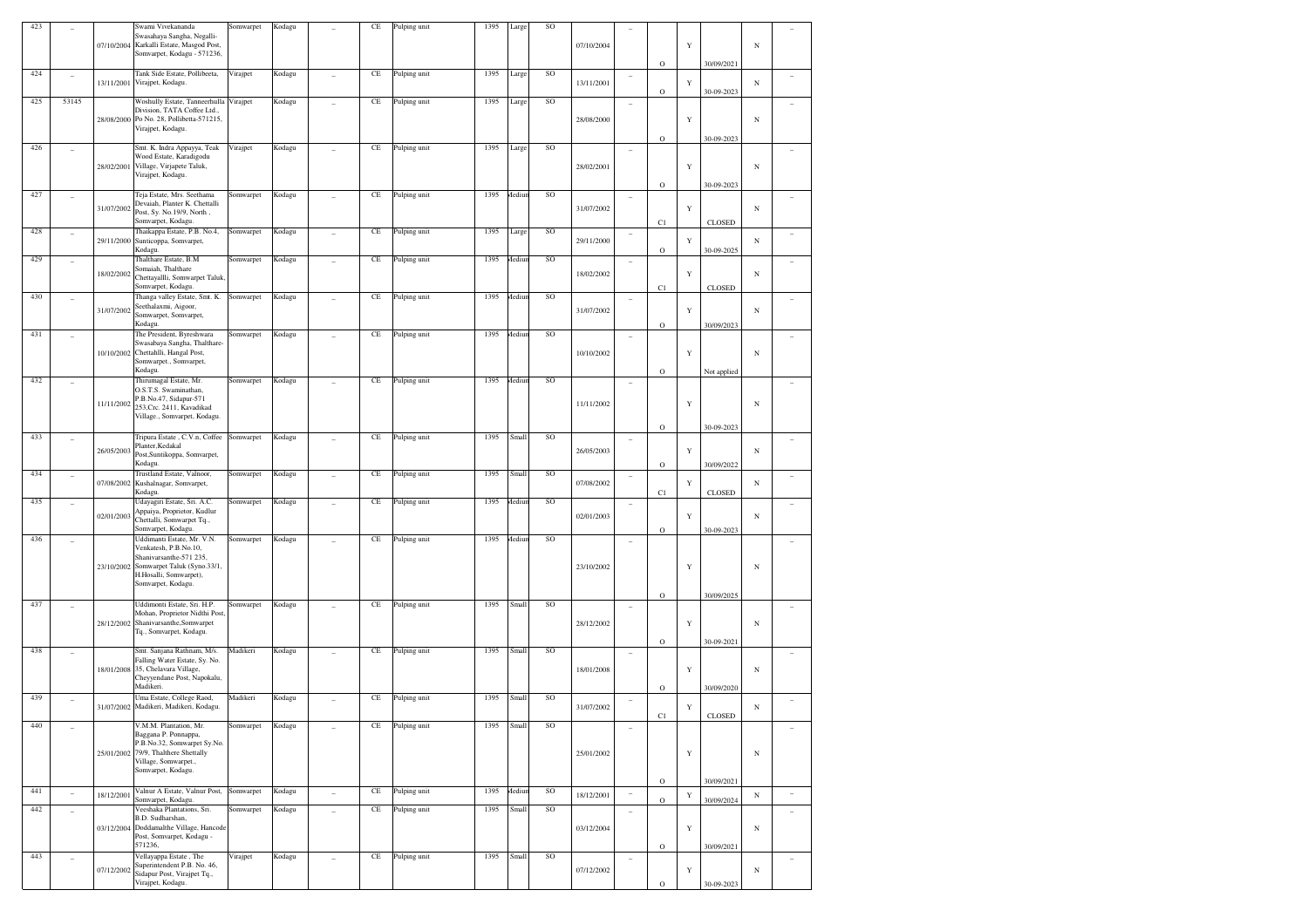| 444 |                |            | Venkkids Valley Estate,                                                   | Somwarpet | Kodagu |        | CE                  | Pulping unit | 1395 | Aediur | SO |            |                          |              |             |               |            |                          |
|-----|----------------|------------|---------------------------------------------------------------------------|-----------|--------|--------|---------------------|--------------|------|--------|----|------------|--------------------------|--------------|-------------|---------------|------------|--------------------------|
|     |                | 08/07/2012 | Kandanakolli-571 201 Post,                                                |           |        |        |                     |              |      |        |    | 08/07/2012 |                          |              | Y           |               | $_{\rm N}$ |                          |
|     |                |            | North, Somvarpet, Kodagu.                                                 |           |        |        |                     |              |      |        |    |            |                          | $\circ$      |             | 30/09/2023    |            |                          |
| 445 |                | 01/11/2000 | Vijaya Estate, Sunticoppa,                                                | Virajpet  | Kodagu |        | $\rm CE$            | Pulping unit | 1395 | Small  | SO | 01/11/2000 | ÷                        |              | $\mathbf Y$ |               | $_{\rm N}$ |                          |
|     |                |            | Virajpet, Kodagu.                                                         |           |        |        |                     |              |      |        |    |            |                          | $\circ$      |             | 30/09/2023    |            |                          |
| 446 | ٠              |            | N.H. Sudarshan, S/o. N.S.<br>Hoovaiah, Nandigunda Village                 | Somwarpet | Kodagu |        | $\operatorname{CE}$ | Pulping unit | 1395 | Small  | SO |            | ۰                        |              |             |               |            |                          |
|     |                | 23/01/2008 | and Post, Somvarpet Taluk,                                                |           |        |        |                     |              |      |        |    | 23/01/2008 |                          |              | Y           |               | $_{\rm N}$ |                          |
|     |                |            | Kodagu District.                                                          |           |        |        |                     |              |      |        |    |            |                          | $\mathbf O$  |             | 9/30/2016     |            |                          |
| 447 |                |            | Vijayshree Estate, Sri.                                                   | Somwarpet | Kodagu |        | $\rm CE$            | Pulping unit | 1395 | Mediur | SO |            | ۰                        |              |             |               |            |                          |
|     |                | 01/01/2004 | K.G.Shivakumar, Athur Nellur                                              |           |        |        |                     |              |      |        |    | 01/01/2004 |                          |              | Y           |               | $_{\rm N}$ |                          |
|     |                |            | Village, Somvarpet, Kodagu.                                               |           |        |        |                     |              |      |        |    |            |                          |              |             |               |            |                          |
|     |                |            |                                                                           |           |        |        |                     |              |      |        |    |            |                          | $\circ$      |             | 30-09-2023    |            |                          |
| 448 | ٠              | 09/11/2000 | Vinayaka Estate, C/O Auto<br>Service & Agencies, G.T.                     | Madikeri  | Kodagu |        | $\rm CE$            | Pulping unit | 1395 | Aediur | SO | 09/11/2000 | ÷                        |              | Y           |               | $_{\rm N}$ |                          |
|     |                |            | Road, Madikeri, Kodagu.                                                   |           |        |        |                     |              |      |        |    |            |                          | $\mathbf{O}$ |             | 30/09/2023    |            |                          |
| 449 | ٠              |            | Vindhya Estate, Kedakal Post,                                             | Somwarpet | Kodagu |        | $\rm CE$            | Pulping unit | 1395 | Small  | SO |            | ٠                        |              |             |               |            |                          |
|     |                | 07/12/2001 | Suntikoppa, Somvarpet,                                                    |           |        |        |                     |              |      |        |    | 07/12/2001 |                          |              | Y           |               | $_{\rm N}$ |                          |
|     |                |            | Kodagu.                                                                   |           |        |        |                     |              |      |        |    |            |                          | $\mathbf{O}$ |             | Not applied   |            |                          |
| 450 | ÷              |            | Votecoly Estate, K.M.                                                     | Somwarpet | Kodagu |        | $\operatorname{CE}$ | Pulping unit | 1395 | Small  | SO |            | ÷                        |              |             |               |            |                          |
|     |                |            | Appanna, Chettalli, (Sy.No.92<br>11/11/2002 & 93, Cherala Sojila Village, |           |        |        |                     |              |      |        |    |            |                          |              |             |               |            |                          |
|     |                |            | Somwarpet), Somvarpet,                                                    |           |        |        |                     |              |      |        |    | 11/11/2002 |                          |              | Y           |               | $_{\rm N}$ |                          |
|     |                |            | Kodagu.                                                                   |           |        |        |                     |              |      |        |    |            |                          | $\circ$      |             | 30/09/2022    |            |                          |
| 451 |                |            | Wadderahalli Estate, Sri. M.A.                                            | Virajpet  | Kodagu |        | $\rm CE$            | Pulping unit | 1395 | Aediur | SO |            | ۰                        |              |             |               |            |                          |
|     |                | 11/05/2011 | Ganapathy, Siddapura,                                                     |           |        |        |                     |              |      |        |    | 11/05/2011 |                          |              | Y           |               |            |                          |
|     |                |            | Virajpete Taluk, Virajpet,                                                |           |        |        |                     |              |      |        |    |            |                          |              |             |               | $_{\rm N}$ |                          |
|     |                |            | Kodagu.                                                                   |           |        |        |                     |              |      |        |    |            |                          | C1           |             | <b>CLOSED</b> |            |                          |
| 452 |                |            | Wind Mill Estate, Sy.No. 16/1,<br>Madenad Village Via                     | Madikeri  | Kodagu |        | $\rm CE$            | Pulping unit | 1395 | Aediur | SO |            | ÷                        |              |             |               |            |                          |
|     |                | 19/12/2003 | Madikeri, Madikeri, Kodagu.                                               |           |        |        |                     |              |      |        |    | 19/12/2003 |                          |              | Y           |               | $_{\rm N}$ |                          |
|     |                |            |                                                                           |           |        |        |                     |              |      |        |    |            |                          | $\mathbf O$  |             | 30/09/2021    |            |                          |
| 453 |                |            | Wooligooly Estate, Mr.                                                    | Somwarpet | Kodagu |        | $\rm CE$            | Pulping unit | 1395 | Large  | SO |            | ۰                        |              |             |               |            |                          |
|     |                |            | H.M.A. Abdul Rehman P.B.                                                  |           |        |        |                     |              |      |        |    |            |                          |              |             |               |            |                          |
|     |                | 10/10/1998 | No. 31, Suntikoppa-571 237                                                |           |        |        |                     |              |      |        |    | 10/10/1998 |                          |              | Y           |               | $_{\rm N}$ |                          |
|     |                |            | Somwarpet (Ulugali,                                                       |           |        |        |                     |              |      |        |    |            |                          |              |             |               |            |                          |
|     |                |            | Suntikoppa, Somwarpet),<br>Somvarpet, Kodagu.                             |           |        |        |                     |              |      |        |    |            |                          |              |             |               |            |                          |
| 454 | 41258          |            | Woshully Estate, Prop. Tata                                               |           |        |        | $\rm CE$            |              | 1395 |        | SO |            |                          | $\mathbf O$  |             | 30-09-2023    |            |                          |
|     |                |            | Coffee Ltd., (Sy.No.7/7,                                                  | Virajpet  | Kodagu |        |                     | Pulping unit |      | Large  |    |            | ۰                        |              |             |               |            |                          |
|     |                | 11/09/2000 | Badragola Village ) P.B. No.                                              |           |        |        |                     |              |      |        |    | 11/09/2000 |                          |              | Y           |               | $_{\rm N}$ |                          |
|     |                |            | 28, Pollibetta, Virajpet,                                                 |           |        |        |                     |              |      |        |    |            |                          |              |             |               |            |                          |
|     |                |            | Kodagu.                                                                   |           |        |        |                     |              |      |        |    |            |                          | $\circ$      |             | 30-09-2023    |            |                          |
| 455 | ÷              |            | Wosumellagotty Estate,                                                    | Virajpet  | Kodagu |        | $\rm CE$            | Pulping unit | 1395 | Aediur | SO |            | ÷                        |              |             |               |            |                          |
|     |                | 02/08/2002 | Veerarajendra Estate Ltd.,                                                |           |        |        |                     |              |      |        |    | 02/08/2002 |                          |              | Y           |               | $_{\rm N}$ |                          |
|     |                |            | Pollibetta, Virajpet, Kodagu.                                             |           |        |        |                     |              |      |        |    |            |                          | C1           |             | CLOSED        |            |                          |
| 456 |                |            | Wudderkadu Estate, P.B. No.<br>16, Siddapur Post Virajpet                 | Virajpet  | Kodagu |        | $\rm CE$            | Pulping unit | 1395 | Aediur | SO |            |                          |              |             |               |            |                          |
|     |                | 03/02/2003 | Tq.Kodagu District, Virajpet,                                             |           |        |        |                     |              |      |        |    | 03/02/2003 |                          |              | Y           |               | $_{\rm N}$ |                          |
|     |                |            | Kodagu.                                                                   |           |        |        |                     |              |      |        |    |            |                          | $\mathbf O$  |             | 30/09/2023    |            |                          |
| 457 |                |            | Yedehalli Estate, Mr.                                                     | Somwarpet | Kodagu |        | $\rm CE$            | Pulping unit | 1395 | Small  | SO |            | ÷                        |              |             |               |            |                          |
|     |                | 28/08/2002 | Dharmappa, Yedehalli Village,                                             |           |        |        |                     |              |      |        |    | 28/08/2002 |                          |              | Y           |               | $_{\rm N}$ |                          |
|     |                |            | Shanivarsanthe, Somwarpete.                                               |           |        |        |                     |              |      |        |    |            |                          |              |             |               |            |                          |
|     |                |            | Kodagu.                                                                   |           |        |        |                     |              |      |        |    |            |                          | $\mathbf{O}$ |             | 30/09/2020    |            |                          |
| 458 |                | 02/01/2004 | Yedovare Estate, Sri.<br>M.L.Raju, Aigoor Village &                       | Somwarpet | Kodagu |        | $\rm CE$            | Pulping unit | 1395 | Small  | SO | 02/01/2004 | ٠                        |              |             |               | $_{\rm N}$ |                          |
|     |                |            | Post, Somvarpet, Kodagu.                                                  |           |        |        |                     |              |      |        |    |            |                          | $\mathbf{O}$ | Y           | 30-09-2023    |            |                          |
| 459 | ÷              |            | Smt. K. Pearl                                                             | Madikeri  | Kodagu |        | $\operatorname{CE}$ | Pulping unit | 1395 | Aediur | SO |            | ÷                        |              |             |               |            |                          |
|     |                |            | Thimmaiah, Yeliangad Estate,                                              |           |        |        |                     |              |      |        |    |            |                          |              |             |               |            |                          |
|     |                | 01/12/2000 | Covavada House, Madikeri,                                                 |           |        |        |                     |              |      |        |    | 01/12/2000 |                          |              | Y           |               | $_{\rm N}$ |                          |
|     |                |            | Madikeri, Kodagu.                                                         |           |        |        |                     |              |      |        |    |            |                          |              |             |               |            |                          |
|     |                |            |                                                                           |           |        |        |                     |              |      |        |    |            |                          | $\mathbf O$  |             | 30/09/2023    |            |                          |
| 460 |                |            | Yemmigoondi Estate-III, Tata<br>Coffee Limited (Sy. No. 1,                | Virajpet  | Kodagu |        | $\rm CE$            | Pulping unit | 1395 | Large  | SO |            | ۰                        |              |             |               |            |                          |
|     |                |            | 89/1), Siddapura Division,                                                |           |        |        |                     |              |      |        |    |            |                          |              |             |               |            |                          |
|     |                | 19/09/2000 | P.B.No.11, Siddapura Village,                                             |           |        |        |                     |              |      |        |    | 19/09/2000 |                          |              | Y           |               | $_{\rm N}$ |                          |
|     |                |            | Virajpet, Kodagu.                                                         |           |        |        |                     |              |      |        |    |            |                          |              |             |               |            |                          |
|     |                |            |                                                                           |           |        |        |                     |              |      |        |    |            |                          | C1           |             | <b>CLOSED</b> |            |                          |
| 461 |                |            | Yemmigoondi Estate-II, Tata                                               | Virajpet  | Kodagu |        | $\rm CE$            | Pulping unit | 1395 | Large  | SO |            | ۰                        |              |             |               |            |                          |
|     |                |            | Coffee Limited (Sy.No.189/2,<br>Mekeri Hoskeri Village,                   |           |        |        |                     |              |      |        |    |            |                          |              |             |               |            |                          |
|     |                | 11/03/2009 | Virajpet) P.B. No.29,                                                     |           |        |        |                     |              |      |        |    | 11/03/2009 |                          |              | Y           |               | $_{\rm N}$ |                          |
|     |                |            | Pollibetta, Virajpet, Kodagu.                                             |           |        |        |                     |              |      |        |    |            |                          |              |             |               |            |                          |
|     |                |            |                                                                           |           |        |        |                     |              |      |        |    |            |                          | C1           |             | CLOSED        |            |                          |
| 462 | 42915          |            | Yemmigoondi Estate-I, Tata                                                | Virajpet  | Kodagu |        |                     | Pulping unit | 1395 |        |    |            |                          |              |             |               |            |                          |
|     |                |            | Coffee Limited (Sy.No.191/5,                                              |           |        |        |                     |              |      |        |    |            |                          |              |             |               |            |                          |
|     |                | 07/07/2000 | Mekoor Hoskeri Village,                                                   |           |        |        |                     |              |      |        |    | 07/07/2000 |                          |              | $\mathbf Y$ |               | $_{\rm N}$ |                          |
|     |                |            | Virajpet) P.B. No.29,<br>Pollibetta, Somvarpet, Kodagu.                   |           |        |        |                     |              |      |        |    |            |                          |              |             |               |            |                          |
|     |                |            |                                                                           |           |        |        |                     |              |      |        |    |            |                          | $\mathbf O$  |             | 30-09-2023    |            |                          |
| 463 | $\overline{a}$ |            | Gowri Estate, K.Chettalli,                                                | Somwarpet | Kodagu | $\sim$ | $\rm CE$            | Pulping unit | 1395 | Mediur | SO |            |                          |              |             |               |            |                          |
|     |                |            | 30/07/2002 Somwarpet Taluk, Kodagu                                        |           |        |        |                     |              |      |        |    | 30/07/2002 | $\overline{\phantom{a}}$ |              | $\mathbf Y$ |               | $_{\rm N}$ | $\sim$                   |
|     |                |            | District                                                                  |           |        |        |                     |              |      |        |    |            |                          | C1           |             | <b>CLOSED</b> |            |                          |
| 464 | $\overline{a}$ |            | A.D. Madappa, Kathlekad                                                   | Madikeri  | Kodagu | ٠      | $\rm CE$            | Pulping unit | 1395 | Small  | SO |            | $\overline{a}$           |              |             |               |            | $\overline{\phantom{a}}$ |
|     |                | 20/09/2005 | Estate, P.B. No.84, Madikeri,                                             |           |        |        |                     |              |      |        |    | 20/09/2005 |                          |              | $\mathbf Y$ |               | $_{\rm N}$ |                          |
|     |                |            | Kodagu District                                                           |           |        |        |                     |              |      |        |    |            |                          | $\mathbf O$  |             | 30/09/2023    |            |                          |
| 465 | $\overline{a}$ |            | Sri Uday Eshwaran, K.S.<br>Eshwaran & Sons, Madapura-                     | Somwarpet | Kodagu | $\sim$ | $\rm CE$            | Pulping unit | 1395 | Large  | SO |            | ÷                        |              |             |               |            | $\equiv$                 |
|     |                |            | 29/10/1998 II estate C/o Kibbetta Estate,                                 |           |        |        |                     |              |      |        |    | 29/10/1998 |                          |              | Y           |               | $_{\rm N}$ |                          |
|     |                |            | P.B. No.7, Somvarpet,                                                     |           |        |        |                     |              |      |        |    |            |                          |              |             |               |            |                          |
|     |                |            | Kodagu.                                                                   |           |        |        |                     |              |      |        |    |            |                          | $\mathbf O$  |             | 30/09/2024    |            |                          |
| 466 | ÷,             |            | A.B Mohan, Srimangala                                                     | Somwarpet | Kodagu |        | $\rm CE$            | Pulping unit | 1395 | Small  | SO |            | $\overline{\phantom{a}}$ |              |             |               |            | $\overline{\phantom{a}}$ |
|     |                | 15/11/2005 | Estate, Chettalli, Kodagu                                                 |           |        |        |                     |              |      |        |    | 15/11/2005 |                          |              | $\mathbf Y$ |               | $_{\rm N}$ |                          |
|     |                |            | District                                                                  |           |        |        |                     |              |      |        |    |            |                          | C1           |             | <b>CLOSED</b> |            |                          |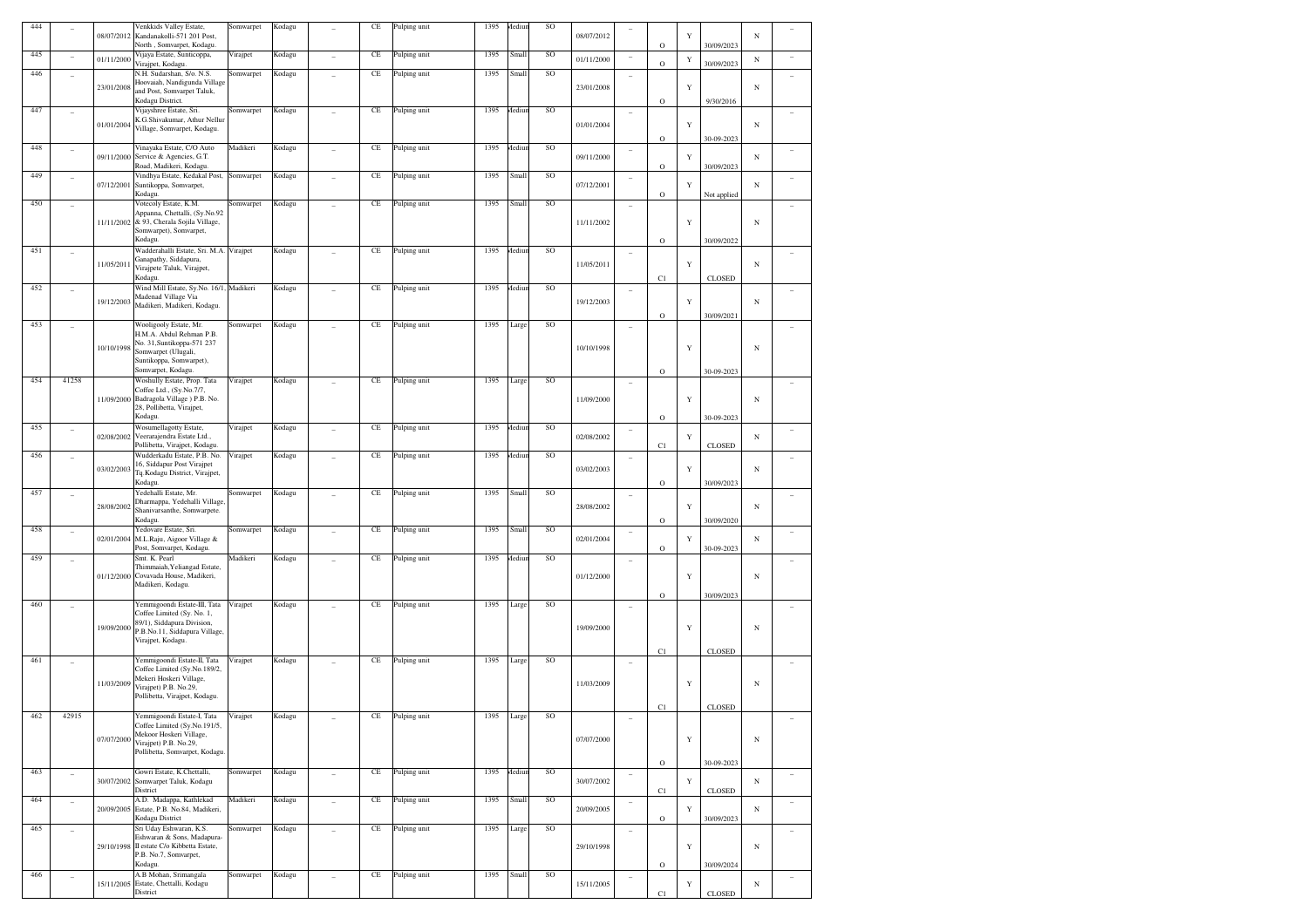| 467 |                          |            | G.B. Kuttappa, Jaya Estate,                                         | Madikeri  | Kodagu |                          | CE        | Pulping unit | 1395 | Small  | SO              |            |                          |             |             |                           |            |                          |
|-----|--------------------------|------------|---------------------------------------------------------------------|-----------|--------|--------------------------|-----------|--------------|------|--------|-----------------|------------|--------------------------|-------------|-------------|---------------------------|------------|--------------------------|
|     |                          | 14/11/2005 | Self Help Group, Mukkaodlu<br>village, Madikeri, Kodagu             |           |        |                          |           |              |      |        |                 | 14/11/2005 |                          |             | Y           |                           | N          |                          |
|     |                          |            | Districrt                                                           |           |        |                          |           |              |      |        |                 |            |                          | C1          |             | <b>CLOSED</b>             |            |                          |
| 468 |                          | 11/11/2005 | G.P. Chengappa, Nakoor,                                             | Somwarpet | Kodagu |                          | CE        | Pulping unit | 1395 | Small  | SO              |            | $\overline{\phantom{a}}$ |             |             |                           |            |                          |
|     |                          |            | Srirangala village, Suntikoppa,<br>N-Kodagu                         |           |        |                          |           |              |      |        |                 | 11/11/2005 |                          | $\rm{O}$    | Y           | Not applied               | N          |                          |
| 469 |                          |            | P.K. Somaiah, Aigoor village                                        | Somwarpet | Kodagu |                          | CE        | Pulping unit | 1395 | Mediur | SO              |            |                          |             |             |                           |            |                          |
|     |                          | 23/11/2002 | & Post, Somwarpet Tq, Kodagu<br>District.                           |           |        |                          |           |              |      |        |                 | 23/11/2002 |                          | $\rm{O}$    | Y           | 30/09/2022                | N          |                          |
| 470 |                          |            | S.L. Gangadhar, M/s.                                                | Somwarpet | Kodagu |                          | $\rm CE$  | Pulping unit | 1395 | Mediur | SO              |            |                          |             |             |                           |            |                          |
|     |                          |            | Shivanakadu Estate,                                                 |           |        |                          |           |              |      |        |                 |            |                          |             |             |                           |            |                          |
|     |                          | 23-11-2002 | Sampigadale village,<br>Shanivarasanthe, Somwarpet                  |           |        |                          |           |              |      |        |                 | 23-11-2002 |                          |             | $\mathbf Y$ |                           | N          |                          |
|     |                          |            | Taluk, Kodagu District                                              |           |        |                          |           |              |      |        |                 |            |                          |             |             |                           |            |                          |
|     |                          |            |                                                                     |           |        |                          |           |              |      |        |                 |            |                          | $\rm{O}$    |             | 30/09/2023                |            |                          |
| 471 |                          |            | B.M. Devaiah, Srikrishna<br>26/11/2005 Estate, PB No.51, Chettalli, | Somwarpet | Kodagu |                          | CE        | Pulping unit | 1395 | Small  | SO              | 26/11/2005 | $\overline{a}$           |             | Y           |                           | N          |                          |
|     |                          |            | Kodagu District                                                     |           |        |                          |           |              |      |        |                 |            |                          | $\rm{O}$    |             | 30-09-2017                |            |                          |
| 472 |                          |            | Peter puram, Sampigekolli B                                         | Virajpet  | Kodagu |                          | CE        | Pulping unit | 1395 | Mediur | SO              |            |                          |             |             |                           |            |                          |
|     |                          |            | 19/11/2005 Estate, PB No.28, Siddapura,<br>S-Kodagu                 |           |        |                          |           |              |      |        |                 | 19/11/2005 |                          | $\rm{O}$    | Y           | 30/09/2022                | N          |                          |
| 473 | ٠                        |            | P.K. Muthanna, Preeth Estate,                                       | Somwarpet | Kodagu |                          | $\rm CE$  | Pulping unit | 1395 | Mediur | $_{\rm MO}$     |            |                          |             |             |                           |            |                          |
|     |                          | 12/11/2005 | Mothikad post, Suntikoppa, N-                                       |           |        |                          |           |              |      |        |                 | 12/11/2005 |                          |             | Y           |                           | N          |                          |
| 474 |                          |            | Kodagu<br>K.S. Jayaram, Mangalore road,                             | Madikeri  | Kodagu |                          | $\rm CE$  | Pulping unit | 1395 | Small  | SO              |            |                          | $\rm{O}$    |             | 9/30/2023                 |            |                          |
|     | ÷,                       | 22/11/2005 | Madikeri, Kodagu District                                           |           |        |                          |           |              |      |        |                 | 22/11/2005 | $\overline{\phantom{a}}$ |             | Y           |                           | N          |                          |
|     |                          |            |                                                                     |           |        |                          |           |              |      |        |                 |            |                          | C1          |             | CLOSED                    |            |                          |
| 475 |                          |            | K.M. Ganesh, Prema Estate,<br>Maragodu, Murnadu, Virajet            | Virajpet  | Kodagu |                          | CE        | Pulping unit | 1395 | Small  | SO              |            |                          |             |             |                           |            |                          |
|     |                          | 17/11/2005 | Taluk, S-Kodagu                                                     |           |        |                          |           |              |      |        |                 | 17/11/2005 |                          |             | $\mathbf Y$ |                           | N          |                          |
|     |                          |            |                                                                     |           |        |                          |           |              |      |        |                 |            |                          | $\rm{O}$    |             | Not applied               |            |                          |
| 476 |                          |            | K.R. Ganesh, Sri<br>Chamundeshwari Swasahaya                        | Somwarpet | Kodagu |                          | CE        | Pulping unit | 1395 | Large  | SO              |            |                          |             |             |                           |            |                          |
|     |                          | 12/01/2002 | Sangha, Kogikaadu village,                                          |           |        |                          |           |              |      |        |                 | 12/01/2002 |                          |             | $\mathbf Y$ |                           | N          |                          |
|     |                          |            | Hanakodu post, Somwarpet<br>Taluk, N-Kodagu                         |           |        |                          |           |              |      |        |                 |            |                          |             |             |                           |            |                          |
|     |                          |            |                                                                     |           |        |                          |           |              |      |        |                 |            |                          | $\rm{O}$    |             | 30-06-2015                |            |                          |
| 477 |                          |            | M.K. Kaveriappa, Vijaya                                             | Madikeri  | Kodagu |                          | CE        | Pulping unit | 1395 | Small  | SO              |            | $\overline{a}$           |             |             |                           |            |                          |
|     |                          | 14/12/2005 | Estate, PB No.32, Chettalli                                         |           |        |                          |           |              |      |        |                 | 14/12/2005 |                          |             | Y           |                           | N          |                          |
| 478 |                          |            | oost, N-Kodagu<br>H.B. Shivakumar, Shiva                            | Somwarpet | Kodagu |                          | CE        |              | 1395 | Mediur | SO              |            |                          | $\rm{O}$    |             | 0/09/2022                 |            |                          |
|     |                          |            | Estate, Hosapatna village,                                          |           |        |                          |           | Pulping unit |      |        |                 |            |                          |             |             |                           |            |                          |
|     |                          | 17/12/2005 | Somwarpet Taluk N-Kodagu                                            |           |        |                          |           |              |      |        |                 | 17/12/2005 |                          |             | $\mathbf Y$ |                           | N          |                          |
| 479 |                          |            | P. Vijayadevaiah, Ballari                                           | Somwarpet | Kodagu |                          | $\rm CE$  |              | 1395 | Mediur | SO              |            |                          | TC C1       |             | 30/9/2018                 |            |                          |
|     | ٠                        | 06/12/2005 | Motte B Estate, Madapura, N-                                        |           |        |                          |           | Pulping unit |      |        |                 | 06/12/2005 | $\overline{\phantom{a}}$ |             | Y           |                           | N          |                          |
|     |                          |            | Kodagu                                                              |           |        |                          |           |              |      |        |                 |            |                          | $\rm{O}$    |             | 30/09/2021                |            |                          |
| 480 | $\overline{\phantom{a}}$ |            | A.L. Muthaiah, Chamundi<br>20/12/2005 Estate, PB No. 11, Madapura,  | Somwarpet | Kodagu |                          | CE        | Pulping unit | 1395 | Small  | SO              | 20/12/2005 | $\overline{a}$           |             | Y           |                           | N          |                          |
|     |                          |            | N-Kodagu                                                            |           |        |                          |           |              |      |        |                 |            |                          | $\rm{O}$    |             | 30-09-2023                |            |                          |
| 481 |                          |            | A.N. Channabasappa, No.18,                                          | Somwarpet | Kodagu |                          | CE        | Pulping unit | 1395 | Small  | SO              |            |                          |             |             |                           |            |                          |
|     |                          | 22/12/2005 | Temple road, Somwarpet, N-<br>Kodagu                                |           |        |                          |           |              |      |        |                 | 22/12/2005 |                          | $\rm{O}$    | Y           | Not applied               | N          |                          |
| 482 |                          |            | M.A. Nanaiah, Pollo Estate,                                         | Somwarpet | Kodagu |                          | $\rm CE$  | Pulping unit | 1395 | Mediur | SO              |            |                          |             |             |                           |            |                          |
|     |                          | 02/12/2005 | Attur Nallore village, N-                                           |           |        |                          |           |              |      |        |                 | 02/12/2005 |                          |             | Y           |                           | N          |                          |
| 483 |                          |            | Kodagu<br>K.S. Prakash, Laxmijala                                   | Somwarpet | Kodagu |                          | $\rm CE$  | Pulping unit | 1395 | Mediur | SO              |            |                          | $\rm{O}$    |             | 9/30/2017                 |            |                          |
|     | ÷,                       | 25/11/2005 | Estate, Madapura, N-Kodagu                                          |           |        |                          |           |              |      |        |                 | 25/11/2005 | $\overline{\phantom{a}}$ |             | Y           |                           | N          |                          |
|     |                          |            |                                                                     |           |        |                          |           |              |      |        |                 |            |                          | $\rm{O}$    |             | 30/09/2020                |            |                          |
| 484 |                          | 23/01/2006 | K.P. Ponnappa, Yadoor<br>village, Somwarpet, N-Kodagu               | Somwarpet | Kodagu |                          | CE        | Pulping unit | 1395 | Small  | SO              | 23/01/2006 |                          |             | Y           |                           | N          |                          |
|     |                          |            |                                                                     |           |        |                          |           |              |      |        |                 |            |                          | $\rm{O}$    |             | 30/09/2021                |            |                          |
| 485 |                          |            | M.B. Chermanna,                                                     | Madikeri  | Kodagu |                          | CE        | Pulping unit | 1395 | Small  | SO              |            |                          |             |             |                           |            |                          |
|     |                          |            | Ardanareeshwara Swasahaya<br>13/01/2006 Sangha, Beligeri, Madikeri, |           |        |                          |           |              |      |        |                 | 13/01/2006 |                          |             | $\mathbf Y$ |                           | N          |                          |
|     |                          |            | Kodagu District                                                     |           |        |                          |           |              |      |        |                 |            |                          |             |             |                           |            |                          |
|     |                          |            |                                                                     |           |        |                          |           |              | 1395 |        | SO              |            |                          | C1          |             | CLOSED                    |            |                          |
| 486 | $\overline{\phantom{a}}$ | 30/07/2002 | N.B. Viroopaksha,<br>Uddinmante Estate, Malambi,                    | Somwarpet | Kodagu |                          | $\rm CE$  | Pulping unit |      | Small  |                 | 30/07/2002 | $\overline{\phantom{a}}$ |             | Y           |                           | N          |                          |
|     |                          |            | N-Kodagu                                                            |           |        |                          |           |              |      |        |                 |            |                          | $\rm{O}$    |             | Not applied               |            |                          |
| 487 |                          | 24/01/2006 | N.B. Nagappa, Shabagiri<br>Estate, Malambi, N-Kodagu                | Somwarpet | Kodagu |                          | $\rm CE$  | Pulping unit | 1395 | Mediur | $\rm SO$        | 24/01/2006 |                          | $\rm{O}$    | $\mathbf Y$ |                           | N          |                          |
| 488 | $\overline{\phantom{0}}$ |            | S.P. Jayappa, Malambi village                                       | Somwarpet | Kodagu |                          | $\rm CE$  | Pulping unit | 1395 | Small  | SO              |            | $\overline{\phantom{a}}$ |             |             | Not applied               |            |                          |
|     |                          |            | 24/01/2006 & Post., Somwarpet Taluk, N-                             |           |        |                          |           |              |      |        |                 | 24/01/2006 |                          |             | $\mathbf Y$ |                           | N          |                          |
| 489 |                          |            | Kodagu<br>M.P. Ganesh, Arokolli Estate,                             |           |        |                          |           | Pulping unit | 1395 |        | SO              |            |                          | $\mathbf O$ |             | 30/09/2022                |            |                          |
|     |                          | 24/01/2006 | Mullur Village, N-Kodagu                                            | Somwarpet | Kodagu |                          | $\rm CE$  |              |      | Small  |                 | 24/01/2006 | $\sim$                   |             | $\mathbf Y$ |                           | $_{\rm N}$ | $\overline{\phantom{a}}$ |
|     |                          |            |                                                                     |           |        |                          |           |              |      |        |                 |            |                          | $\mathbf O$ |             | Not applied               |            |                          |
| 490 | $\overline{\phantom{a}}$ | 01/02/2006 | M.N. Mallappa', Mullur<br>Estate, Shanivarasanthe, N-               | Somwarpet | Kodagu | $\overline{a}$           | $\rm CE$  | Pulping unit | 1395 | Small  | SO              | 01/02/2006 | $\sim$                   |             |             |                           | $_{\rm N}$ | $\sim$                   |
|     |                          |            | Kodagu                                                              |           |        |                          |           |              |      |        |                 |            |                          | $\mathbf O$ | Y           | Not applied               |            |                          |
| 491 | $\overline{\phantom{a}}$ | 23/01/2006 | Belliappa, Badoya village,                                          | Madikeri  | Kodagu | $\overline{\phantom{a}}$ | $\!$ $\!$ | Pulping unit | 1395 | Small  | SO              | 23/01/2006 |                          |             | $\mathbf Y$ |                           | $_{\rm N}$ | i,                       |
|     |                          |            | Murnadu, S-Kodagu<br>M.S. Vasantha, Harohalli                       | Somwarpet |        |                          |           |              | 1395 |        | SO              |            |                          | C1          |             | $\textsc{clos}\textsc{e}$ |            |                          |
| 492 | ÷,                       |            | Estate, Mulluru village,                                            |           | Kodagu |                          | $\rm CE$  | Pulping unit |      | Small  |                 |            | $\overline{a}$           |             |             |                           |            | $\overline{a}$           |
|     |                          | 24/01/2006 | Somwarpet Taluk, N-Kodagu                                           |           |        |                          |           |              |      |        |                 | 24/01/2006 |                          |             | $\mathbf Y$ |                           | N          |                          |
| 487 |                          |            |                                                                     |           |        |                          |           |              | 1395 |        | SO <sub>1</sub> |            |                          | $\rm{O}$    |             | 6/30/2016                 |            |                          |
|     | $\overline{\phantom{a}}$ | 24/01/2006 | N.B. Nagappa, Shabagiri<br>Estate, Malambi, N-Kodagu                | Somwarpet | Kodagu | $\overline{\phantom{m}}$ | $\rm CE$  | Pulping unit |      | Mediur |                 | 24/01/2006 | $\overline{\phantom{a}}$ | $\mathbf O$ | $\mathbf Y$ | Not applied               | $_{\rm N}$ | $\overline{\phantom{a}}$ |
| 494 | $\overline{\phantom{a}}$ |            | K.S. Devaiah, Koralahalli                                           | Somwarpet | Kodagu | $\overline{a}$           | $\rm CE$  | Pulping unit | 1395 | Mediur | SO              |            |                          |             |             |                           |            | $\overline{\phantom{a}}$ |
|     |                          | 24/01/2006 | village, Somwarpet Taluk, N-<br>Kodagu                              |           |        |                          |           |              |      |        |                 | 24/01/2006 |                          | $_{\rm C1}$ | Y           | <b>CLOSED</b>             | N          |                          |
|     |                          |            |                                                                     |           |        |                          |           |              |      |        |                 |            |                          |             |             |                           |            |                          |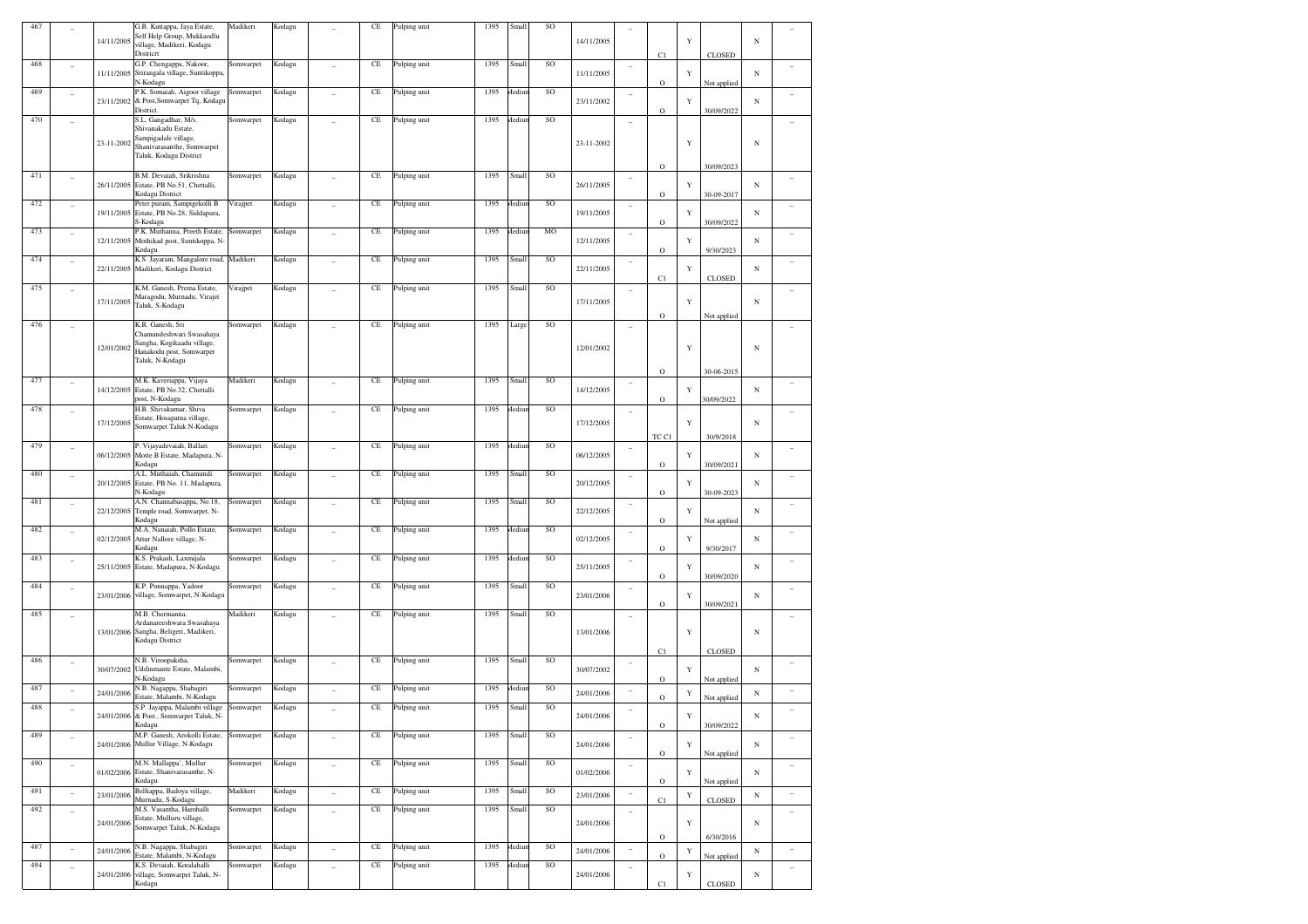| 495 |                | 24/01/2006 | C.T. Nagaraj, Malambi Estate,<br>Basavanhalli, Somwarpet<br>Taluk, N-Kodagu                                                       | Somwarpet | Kodagu |                | CE       | Pulping unit | 1395 | Small         | SO        | 24/01/2006 |                          | $\circ$             | Y           | 30/09/2022                | $_{\rm N}$ |        |
|-----|----------------|------------|-----------------------------------------------------------------------------------------------------------------------------------|-----------|--------|----------------|----------|--------------|------|---------------|-----------|------------|--------------------------|---------------------|-------------|---------------------------|------------|--------|
| 496 | ÷              | 01/02/2006 | B.N. Dananjaya, Swarnaganga<br>Estate, PB No.24, Somwarpet<br>Taluk, Kodagu District                                              | Somwarpet | Kodagu |                | CE       | Pulping unit | 1395 | Small         | SO        | 01/02/2006 | ÷                        | O                   | Y           | 30/09/2021                | $_{\rm N}$ |        |
| 497 | ÷              | 28/01/2010 | Jayadev. M.M. Sy. No.<br>125/149, Kattepura Village,<br>Besur post, Kodlipet,<br>Shanivarsante Hobli,<br>Somwarpet Taluk, Kodagu. | Madikeri  | Kodagu |                | CE       | Pulping unit | 1395 | Small         | SO        | 28/01/2010 | ٠                        | $\circ$             | $\mathbf Y$ | Not applied               | $_{\rm N}$ |        |
| 498 | ÷,             | 20/02/2006 | Henry D'Souza, Saraphine<br>Planations, Makandur village,<br>N-Kodagu                                                             | Madikeri  | Kodagu |                | CE       | Pulping unit | 1395 | Small         | SO        | 20/02/2006 | ÷                        | $\circ$             | Y           | 9/30/2016                 | $_{\rm N}$ |        |
| 499 | ٠              | 01/03/2006 | Heggadebane Estate,<br>Kadagadal Post, Madikeri,<br>Kodagu District.                                                              | Madikeri  | Kodagu | $\sim$         | CE       | Pulping unit | 1395 | Small         | SO        | 01/03/2006 | $\sim$                   | $\circ$             | Y           | 30-09-2018                | N          |        |
| 500 | ÷              | 18/02/2006 | Faith Cinchana Estate, P. B.<br>No. 59, Kutta, Virajpet Taluk,<br>Kodagu.                                                         | Virajpet  | Kodagu |                | CE       | Pulping unit | 1395 | Small         | SO        | 18/02/2006 | $\overline{a}$           | $\circ$             | Y           | Not applied               | $_{\rm N}$ |        |
| 501 | ÷              | 12/11/2003 | A.D. Bopanna, M/s. Heroor B<br>Estate, Bodaja-Banangab Post,<br>Virajpet                                                          | Virajpet  | Kodagu | ÷              | CE       | Pulping unit | 1395 | Large         | SO        | 12/11/2003 | ÷                        | $\circ$             | Y           | 30/09/2023                | N          |        |
| 502 | ÷              | 21/11/2003 | Mrs. Chitra Subbaiah, M/s.<br>Ganapathy Estate,<br>Kandanakolly Village, Kodagu                                                   | Somwarpet | Kodagu | ÷              | CE       | Pulping unit | 1395 | Small         | <b>SO</b> | 21/11/2003 | ÷                        | C1                  | Y           | <b>CLOSED</b>             | $_{\rm N}$ |        |
| 503 | ÷              | 31/07/2002 | Sri. C.A. Karuboiah, M/s.<br>Alathmad B Estate, P.B. No.<br>60, Suntikoppa, Kodagu.                                               | Somwarpet | Kodagu | ÷              | CE       | Pulping unit | 1395 | Small         | SO        | 31/07/2002 | $\overline{\phantom{a}}$ | $\circ$             | Y           | 30-09-2023                | $_{\rm N}$ |        |
| 504 | ÷              | 08/09/2006 | Sri. N.M. Kolappa, M/s.<br>Kaveri Self Help Group,<br>Makkadur Village & Post,<br>Kodagu                                          | Madikeri  | Kodagu | ÷              | CE       | Pulping unit | 1395 | Small         | SO        | 08/09/2006 | $\overline{\phantom{a}}$ | $\circ$             | Y           | 9/30/2015                 | $_{\rm N}$ |        |
| 505 | ÷              | 23/09/2006 | Sri Chidivilas, M/s. Durga<br>Estate, Jenukolli, Kathale<br>Kadu, Madikeri, Kodagu.                                               | Madikeri  | Kodagu | ÷              | CE       | Pulping unit | 1395 | Small         | <b>SO</b> | 23/09/2006 | $\overline{\phantom{a}}$ | C1                  | Y           | <b>CLOSED</b>             | $_{\rm N}$ |        |
| 506 | ÷              | 19/10/2006 | Banemottee Estate, Biligeri<br>Village & Post, Somwarpet<br>Taluk, Kodagu                                                         | Somwarpet | Kodagu | ÷              | CE       | Pulping unit | 1395 | Small         | SO        | 19/10/2006 | ÷                        | $\circ$             | Y           | Not applied               | $_{\rm N}$ |        |
| 507 | ÷              | 16/10/2006 | B.K. Murthi, S/o. B.S.<br>Kalingappa, Bettadahalli<br>Village, Hundipost,<br>Shanivarsanthe, Kodagu                               | Somwarpet | Kodagu |                | CE       | Pulping unit | 1395 | Small         | SO        | 16/10/2006 | ÷                        | $\circ$             | Y           | Not applied               | $_{\rm N}$ |        |
| 508 | ÷              | 10/10/2006 | R.M. nathan, M/s. nathan<br>Plantations, Kandana Kolly<br>Village, Hattihole Post,<br>Somwarpet, Kodagu                           | Somwarpet | Kodagu | ٠              | CE       | Pulping unit | 1395 | Small         | <b>SO</b> | 10/10/2006 | $\sim$                   | $\circ$             | Y           | 9/30/2018                 | $_{\rm N}$ |        |
| 509 | ÷              | 16/10/2006 | Smt. Sarojamma, M/s. K.A.<br>Veerabhdroppa, Hospura<br>village, Shanivarsanthe,<br>Kodagu                                         | Somwarpet | Kodagu | ÷              | CE       | Pulping unit | 1395 | Small         | SO        | 16/10/2006 | ÷                        | $\circ$             | Y           | Not applied               | $_{\rm N}$ |        |
| 510 | ÷              | 23/10/2006 | Sri. S. Subnian, M/s.<br>Skandapuri G Estate,<br>Kodigadola Post, Kodagu                                                          | Somwarpet | Kodagu | ÷              | CE       | Pulping unit | 1395 | Small         | SO        | 23/10/2006 | ÷                        | O                   | Y           | 9/30/2017                 | $_{\rm N}$ |        |
| 511 | ÷              | 31/10/2006 | Sri. M.C. Muddappa, P.B. No.<br>60, Thakerivillge & Post,<br>Athur, Somwarpet, Kodagu                                             | Somwarpet | Kodagu |                | CE       | Pulping unit | 1395 | Small         | SO        | 31/10/2006 | ÷                        | $\circ$             | Y           | 30/09/2019                | $_{\rm N}$ |        |
| 512 | ÷              | 08/11/2006 | K.K. Anand, S/o. K.P.<br>Kuttappa, Kothi Village,<br>Somwarpet, Kodagu                                                            | Somwarpet | Kodagu | ÷              | CE       | Pulping unit | 1395 | Small         | SO        | 08/11/2006 | $\overline{\phantom{a}}$ | $\circ$             | Y           | 9/30/2015                 | $_{\rm N}$ |        |
| 513 | ÷              | 03/11/2006 | Smt. M.D. Harini, M/s. M.J.<br>Damodaran, Gangandur<br>Village, Somwarpet, Kodagu                                                 | Somwarpet | Kodagu | ÷              | CE       | Pulping unit | 1395 | Small         | SO        | 03/11/2006 | ÷                        | $\circ$             | Y           | Not applied               | $_{\rm N}$ |        |
| 514 | ÷              | 04/11/2006 | M.S. Shanthamallapa, S/o.<br>Siddalingappa, Manogali<br>Village, Somwarpet, Kodagu                                                | Somwarpet | Kodagu | ٠              | CE       | Pulping unit | 1395 | Small         | <b>SO</b> | 04/11/2006 | $\sim$                   |                     | Y           |                           | $_{\rm N}$ |        |
| 515 | ÷              |            | Athimangala Estate,<br>16/11/2000 Abhyathmangala Village, Via<br>Siddapura, Kodagu                                                | Somwarpet | Kodagu |                | CE       | Pulping unit | 1395 | Small         | SO        | 16/11/2000 | $\overline{\phantom{a}}$ | O<br>$\rm{O}$       | Ÿ           | Not applied<br>30/09/2024 | N          |        |
| 516 | $\overline{a}$ | 02/11/2006 | Smt. Latha R Naik, Sri Durga<br>Paramburi Estate, Kajoor<br>Road, Somwarpet, Kodagu                                               | Somwarpet | Kodagu | $\overline{a}$ | CE       | Pulping unit | 1395 | <b>Aediun</b> | SO        | 02/11/2006 | $\sim$                   | $\rm{O}$            | Y           | 30/09/2020                | $_{\rm N}$ | $\sim$ |
| 517 | $\overline{a}$ | 13/11/2006 | H.V. Subhaggu, M/s.<br>Soubhaggu Estate, Hundli<br>Village & Post, Shanivarsanthe<br>Hobli, Kodagu                                | Somwarpet | Kodagu | $\overline{a}$ | $\rm CE$ | Pulping unit | 1395 | Small         | SO        | 13/11/2006 | ÷                        |                     | Y           |                           | $_{\rm N}$ | ÷      |
| 518 | $\equiv$       | 02/11/2006 | K.T. Subbiah, Ayyanur Estate,<br>7th Hoskote Village, P.B.<br>No.6, Suntikoppa, Kodagu                                            | Somwarpet | Kodagu | $\overline{a}$ | $\rm CE$ | Pulping unit | 1395 | Large         | SO        | 02/11/2006 | $\overline{\phantom{a}}$ | $\rm{O}$            | Y           | Not applied               | $_{\rm N}$ | ÷      |
| 519 | $\overline{a}$ | 10/11/2006 | Sri. Aruna Biddappa, M/s.<br>Dechi Estate, Kadagadlu<br>Village & Post, Kodagu                                                    | Somwarpet | Kodagu | $\overline{a}$ | $\rm CE$ | Pulping unit | 1395 | Small         | SO        | 10/11/2006 | ÷                        | $\rm{O}$<br>$\circ$ | $\mathbf Y$ | 30/09/2024<br>30/09/2022  | $_{\rm N}$ | ÷      |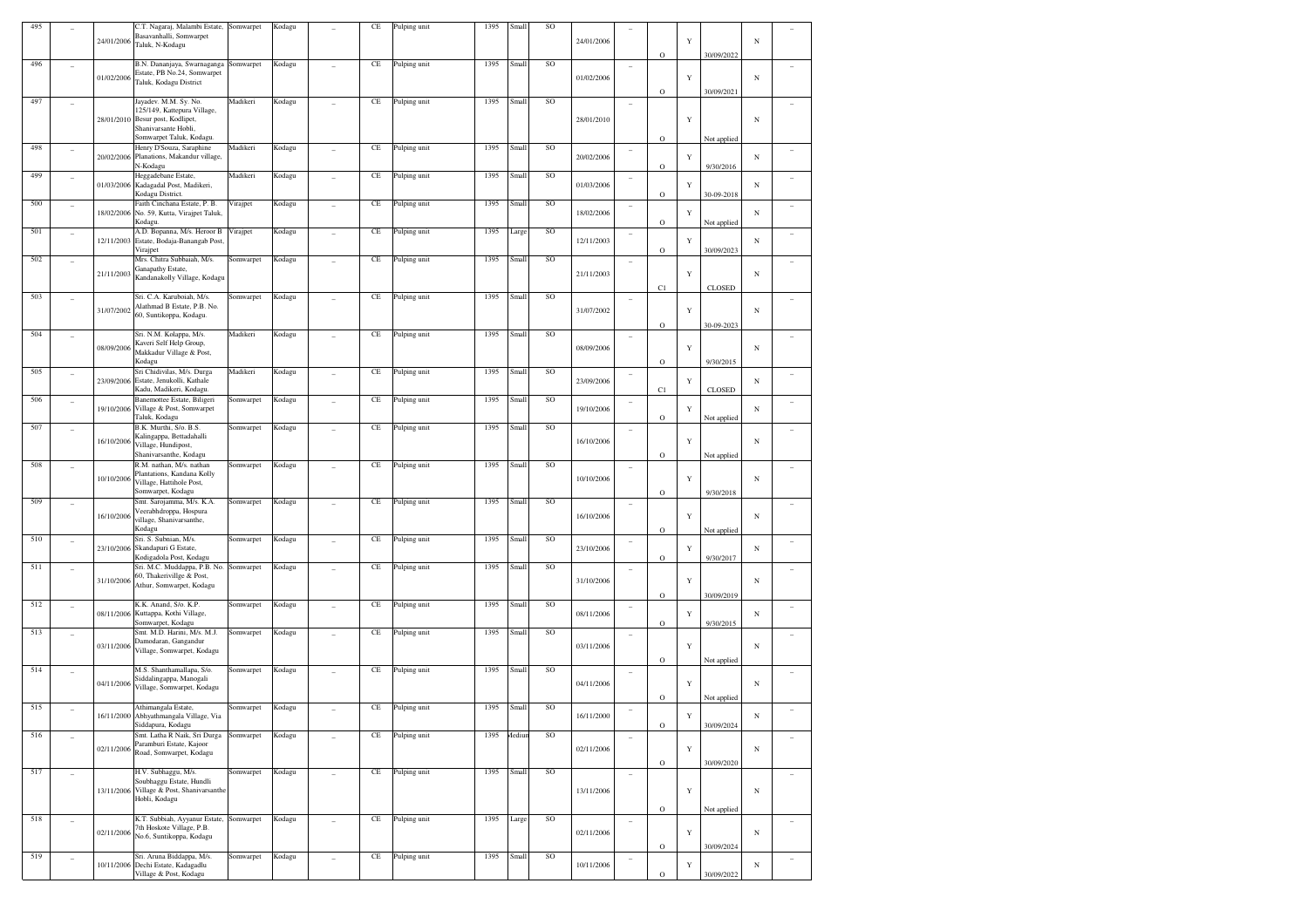| 520 |                          |            | Sri. B.L. Madanakumar S/o<br>Sri. Lokesh, Bettadhahalli<br>01/12/2003 Village, Handli Post,<br>Shanivarsanthe, Somwarpet<br>Taluk, Kodagu District. | Somwarpet | Kodagu |                          | $\!$ $\!$ | Pulping unit | 1395 | Aediu        | SO       | 01/12/2003 |                          | $\circ$           | $\mathbf Y$ | 30-06-2010                   | $_{\rm N}$ |   |
|-----|--------------------------|------------|-----------------------------------------------------------------------------------------------------------------------------------------------------|-----------|--------|--------------------------|-----------|--------------|------|--------------|----------|------------|--------------------------|-------------------|-------------|------------------------------|------------|---|
| 521 | ٠                        | 12/09/2009 | B.B. Karumbaiah, M/s.<br>Beligiri Estate, Sy. No. 44,<br>81/1, Somwarpet tq, Kodagu.                                                                | Somwarpet | Kodagu |                          | $\!$ $\!$ | Pulping unit | 1395 | Large        | $\rm SO$ | 12/09/2009 | ۰                        | $\circ$           | $\mathbf Y$ | 9/30/2018                    | $_{\rm N}$ |   |
| 522 | $\overline{\phantom{a}}$ | 16/10/2006 | K.M. Belliappa, M/s. Seetha<br>Estate, P.B. No. 55, Madikeri,<br>Kodagu.                                                                            | Madikeri  | Kodagu | ÷                        | $\!$ $\!$ | Pulping unit | 1395 | Small        | SO       | 16/10/2006 | $\overline{\phantom{a}}$ | $\circ$           | Y           | 30/09/2021                   | $_{\rm N}$ |   |
| 523 | $\overline{\phantom{a}}$ | 06/12/2003 | Sri. C.K. Ravindran, M/s.<br>Kavery Estate, Makkaundor<br>Village, Kodagu.                                                                          | Madikeri  | Kodagu | ٠                        | $\!$ $\!$ | Pulping unit | 1395 | Small        | SO       | 06/12/2003 | ۰                        | $\mathbf O$       | Y           | 30-09-2018                   | N          |   |
| 524 | $\overline{\phantom{a}}$ | 11/12/2006 | Sri. U.D. Basavaraju, U.K.<br>Doddaiah, Thalther Shettalli,<br>Somwarpet, Kodagu                                                                    | Somwarpet | Kodagu | ٠                        | $\!$ $\!$ | Pulping unit | 1395 | Small        | SO       | 11/12/2006 | ۰                        | $\mathbf O$       | Y           | 30/09/2021                   | $_{\rm N}$ |   |
| 525 | $\overline{\phantom{a}}$ | 08/12/2006 | Sri. H.N. Thammaiah,<br>Hebbluse Village, Harlipost<br>Somwarpet, Kodagu                                                                            | Somwarpet | Kodagu | $\overline{a}$           | $\!$ $\!$ | Pulping unit | 1395 | Small        | SO       | 08/12/2006 | ۰                        | $\circ$           | Y           | 30/09/2022                   | $_{\rm N}$ |   |
| 526 | $\overline{\phantom{a}}$ | 06/03/2006 | Sri. R.M. Arunachala, M/s.<br>Srinivas Estate, Maldare<br>Village, Kodagu                                                                           | Virajpet  | Kodagu | ÷                        | $\!$ $\!$ | Pulping unit | 1395 | <b>Aediu</b> | SO       | 06/03/2006 | $\overline{\phantom{a}}$ | $\circ$           | Y           | 30/09/2023                   | $_{\rm N}$ |   |
| 527 | $\overline{\phantom{a}}$ | 29/01/2001 | Karpagambal Estate, P.B. No.<br>19, Pollibetta, Virajpet Taluk,<br>Kodagu                                                                           | Virajpet  | Kodagu | ٠                        | $\!$ $\!$ | Pulping unit | 1395 | <b>Aediu</b> | SO       | 29/01/2001 | ۰                        | $\mathbf O$       | Y           | 30/09/2023                   | $_{\rm N}$ |   |
| 528 | $\overline{\phantom{a}}$ | 18/11/2005 | Sri. K.P. Appaiah, M/s.<br>Venkatagiri Estate, Erdevaldi<br>Village, Chettallipost, Kodagu                                                          | Somwarpet | Kodagu | ٠                        | $\!$ $\!$ | Pulping unit | 1395 | <b>Aediu</b> | $\rm SO$ | 18/11/2005 | ۰                        | $\circ$           | Y           | 30-09-2016                   | $_{\rm N}$ |   |
| 529 | $\overline{\phantom{a}}$ | 06/11/2006 | Sri. Kokkalera Appaiah, C/O.<br>Fair Superior Stock, Gangotri<br>Complex, Kodagu                                                                    | Somwarpet | Kodagu | ÷                        | $\!$ $\!$ | Pulping unit | 1395 | Small        | SO       | 06/11/2006 | $\overline{\phantom{a}}$ | $\circ$           | Y           | 30-09-2023                   | $_{\rm N}$ | ٠ |
| 530 | $\overline{\phantom{a}}$ | 19/12/2005 | Saravanabove Estate, P.B. No.<br>25, Sunticoppa, Kodagu.                                                                                            | Somwarpet | Kodagu | ٠                        | $\!$ $\!$ | Pulping unit | 1395 | <b>Aediu</b> | SO       | 19/12/2005 | ۰                        | $\mathbf O$       | Y           | 30-06-2015                   | N          |   |
| 531 | $\overline{\phantom{a}}$ | 21/12/2006 | S.Dayananda, Gejjehancod,<br>hancode Somwarpet Taluk,<br>Kodagu.                                                                                    | Somwarpet | Kodagu | $\overline{\phantom{0}}$ | $\!$ $\!$ | Pulping unit | 1395 | Small        | SO       | 21/12/2006 | ۰                        | $\circ$           | Y           | 30/09/2025                   | $_{\rm N}$ |   |
| 532 | ٠                        | 16-01-2002 | Ganapathi Estate, Duddangalla Somwarpet<br>Village, Hangal Post,<br>Somwarpet, Kodagu.                                                              |           | Kodagu | ٠                        | $\!$ $\!$ | Pulping unit | 1395 | Small        | $\rm SO$ | 16-01-2002 | ۰                        | $\circ$           | Y           | Not applied                  | $_{\rm N}$ |   |
| 533 | $\overline{\phantom{a}}$ | 16/01/2007 | D.M. Ponnappa, M/s. Malabar<br>Estate, Hokkatur Post,<br>Murnad, Kodagu                                                                             | Madikeri  | Kodagu | ÷                        | $\!$ $\!$ | Pulping unit | 1395 | Small        | SO       | 16/01/2007 | $\overline{\phantom{a}}$ | C1                | Y           | <b>CLOSED</b>                | N          |   |
| 534 | ۰                        | 06/01/2007 | Sri P. Chidambaram, M/s. Sri<br>Thilaka Estate, Andagove<br>Village, Murnad, Kodagu                                                                 | Madikeri  | Kodagu | ٠                        | $\!$ $\!$ | Pulping unit | 1395 | Small        | $\rm SO$ | 06/01/2007 | ۰                        |                   | Y           |                              | $_{\rm N}$ |   |
| 535 | ۰                        | 17-01-2007 | Sri. B. Duleep Nanjappa, M/s.<br>Paka Estate, Hakkathur<br>Village, Murnad, Kodagu                                                                  | Madikeri  | Kodagu | ٠                        | $\!$ $\!$ | Pulping unit | 1395 | Small        | $\rm SO$ | 17-01-2007 | $\overline{\phantom{a}}$ | $\circ$           | Y           | 30/09/2023                   | $_{\rm N}$ |   |
| 536 | ۰                        | 18/01/2003 | Geethakanna Spices Pvt. Ltd.,<br>Kahinkad Estate, Yavakapadi<br>Village, Kodagu.                                                                    | Madikeri  | Kodagu |                          | $\!$ $\!$ | Pulping unit | 1395 | Large        | SO       | 18/01/2003 | $\overline{\phantom{a}}$ | $\circ$           | Y           | 30/09/2023                   | $_{\rm N}$ |   |
| 537 | $\overline{\phantom{a}}$ |            | G.C. Mallappa, Gondalli<br>Village, Nandigunda Post,<br>22/01/2008 Shanivarsanthe Hobli,<br>Somwarpet Taluk, Kodagu<br>District.                    | Somwarpet | Kodagu |                          | $\!$ $\!$ | Pulping unit | 1395 | Small        | $\rm SO$ | 22/01/2008 | ۰                        | $\mathbf O$<br>C1 | Y           | Not applied<br><b>CLOSED</b> | $_{\rm N}$ |   |
| 538 | $\overline{\phantom{a}}$ | 04/01/2007 | Sukhalaya Estate, Kutta<br>Village, Kutta, Virajpet taluk,<br>Kodagu                                                                                | Virajpet  | Kodagu | ÷                        | $\!$ $\!$ | Pulping unit | 1395 | Large        | SO       | 04/01/2007 | $\overline{\phantom{a}}$ | $\circ$           | Y           | 30/09/2020                   | N          |   |
| 539 | ۰                        | 04/01/2007 | Sri. Pratap Erappa & Son,<br>Coffee Planter), Belur Estate,<br>P.B. No. 25, Somwarpet Taluk<br>Kodagu.                                              | Somwarpet | Kodagu |                          | $\!$ $\!$ | Pulping unit | 1395 | Aediu        | $\rm SO$ | 04/01/2007 | ۰                        | $\circ$           | Y           | 30-09-2023                   | $_{\rm N}$ |   |
| 540 |                          | 24/01/2007 | Devadarsha Estate, Kaikeri<br>Village & Post, Virajpet Taluk<br>Kodagu.                                                                             | Virajpet  | Kodagu |                          | $\!$ $\!$ | Pulping unit | 1395 | Aediu        | SO       | 24/01/2007 | ۰                        | $\circ$           | Y           | 30/09/2021                   | $_{\rm N}$ | ٠ |
| 541 |                          |            | Bajaie Collie Kammathenu<br>05/11/2002 Estate, Virajpet Taluk,<br>Kodagu.                                                                           | Virajpet  | Kodagu |                          | $\!$ $\!$ | Pulping unit | 1395 | Large        | SO       | 05/11/2002 |                          | $\mathbf O$       | Y           | 30/09/2023                   | $_{\rm N}$ |   |
| 542 | $\overline{\phantom{a}}$ |            | Sri B.S. Siddeshwara, P.B. No. Somwarpet<br>23/01/2008 51, M.B. Block, Somwarpet,<br>Kodagu.                                                        |           | Kodagu | $\overline{a}$           | $\!$ $\!$ | Pulping unit | 1395 | Small        | SO       | 23/01/2008 |                          | $\mathbf O$       | $\mathbf Y$ | 30-09-2023                   | $_{\rm N}$ |   |
| 543 | ٠                        | 11/09/2000 | Elk Hill Estates/Bannangala<br>Estate, The Bombay Burmah<br>Trading Corpotation Limited,<br>P.B. No. 12, Mysore<br>Siddapura Road, Somvarpet,       | Somwarpet | Kodagu | ÷                        | $\rm CE$  | Pulping unit | 1395 | Large        | SO       | 11/09/2000 | ۰                        |                   | Y           |                              | $_{\rm N}$ | ٠ |
| 544 | ٠                        |            | Kodagu.<br>Coovercolly Estate, IG                                                                                                                   | Somwarpet | Kodagu |                          | $\rm CE$  | Pulping unit | 1395 | Large        | SO       |            |                          | C1                |             | <b>CLOSED</b>                |            |   |
|     |                          |            | Division, (Tata Coffee Ltd., )<br>19/09/2000 (Sy.No.109/3), P.B.No.3,<br>Somwarpet, Somvarpet,<br>Kodagu.                                           |           |        |                          |           |              |      |              |          | 19/09/2000 |                          | C1                | Y           | <b>CLOSED</b>                | $_{\rm N}$ |   |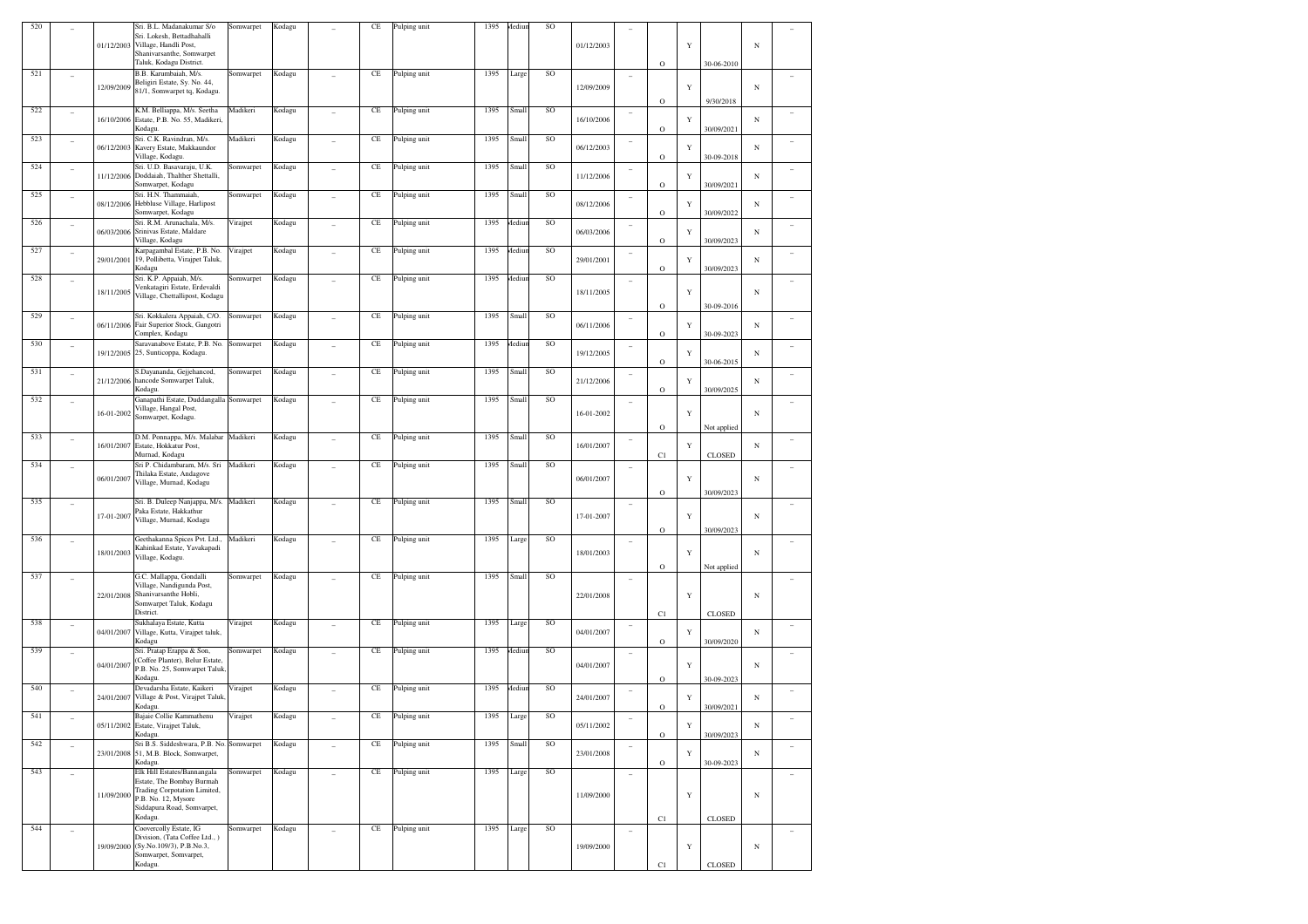| 545        |                | 07/11/2000 | Sri. Kunju Michel, M/s.<br>Malambi Estates 'B' Division,<br>P.B.No.1, Shanivarsanthe Post<br>Somwarpet Tq, Kodagu.                                        | Somwarpet              | Kodagu           |                | CE                   | Pulping unit                 | 1395         | Large            | SO       | 07/11/2000 |    | $\circ$                | Y           | 30-09-2018               | $\mathbf N$ |        |
|------------|----------------|------------|-----------------------------------------------------------------------------------------------------------------------------------------------------------|------------------------|------------------|----------------|----------------------|------------------------------|--------------|------------------|----------|------------|----|------------------------|-------------|--------------------------|-------------|--------|
| 546        |                | 02/01/2007 | Smt. Savitha, W/o. Late<br>Shivakumar, M/s. Malambi<br>Estate, Malambi Village &<br>Post, Via Shanivarsanthe,<br>Somwarpet, Kodagu.                       | Somwarpet              | Kodagu           |                | CE                   | Pulping unit                 | 1395         | Small            | SO       | 02/01/2007 | i. | $\circ$                | Y           | 30/09/2023               | $\mathbf N$ |        |
| 547        | ٠              | 06/08/2004 | Smt. Showbaghya Ponnappa,<br>M/s. Lawyers Plantations,<br>Kokkengada Temple Road,<br>Madikeri, Kodagu.                                                    | Madikeri               | Kodagu           | ÷              | CE                   | Pulping unit                 | 1395         | Aediu            | SO       | 06/08/2004 | i. | $\circ$                | $\mathbf Y$ | 30/09/2020               | $_{\rm N}$  |        |
| 548        |                | 25/09/2002 | K.B. Somana, M/s. N & N<br>Estates (Nalkeri Nanchi<br>Estate), P.B. No. 49, Kutta-<br>571 250, Virajpet, Kodagu.                                          | Virajpet               | Kodagu           |                | CE                   | Pulping unit                 | 1395         | Mediur           | SO       | 25/09/2002 | i. | $\circ$                | Y           | 30/09/2021               | $_{\rm N}$  |        |
| 549        |                | 16/01/2004 | Sri. B.D. Manjunath.<br>Proprietor, M/s. Manasa<br>Plantations, Cumbur Village,<br>Madapura-571 251,<br>Somwarpet, Kodagu.                                | Somwarpet              | Kodagu           |                | CE                   | Pulping unit                 | 1395         | Small            | SO       | 16/01/2004 | ٠  | $\circ$                | Y           | 30-09-2025               | $\mathbf N$ |        |
| 550        |                |            | Smt. K. Pushpa Cariappa,<br>(Coffeeplanter), M/s.<br>01/12/2000 Hermitage Estate, P.B. No.<br>125, Ammathi-Vontiangadi,<br>Virajpet, Kodagu.              | Virajpet               | Kodagu           |                | $\rm CE$             | Pulping unit                 | 1395         | <b>Aediur</b>    | SO       | 01/12/2000 |    | $\circ$                | Y           | 30/09/2023               | $\mathbf N$ |        |
| 551        |                | 21/09/2001 | Sri. Valliappa, M/s.<br>Yemmegoondie 'K' Estate, P.B.<br>No. 11, Sunticoppa,<br>Somwarpet Taluk, Kodagu.                                                  | Somwarpet              | Kodagu           |                | $\rm CE$             | Pulping unit                 | 1395         | Large            | SO       | 21/09/2001 | i. | $\circ$                | Y           | 30-09-2023               | $_{\rm N}$  |        |
| 552        | 53043          | 04/10/1997 | Anandapura Estate, TATA<br>Coffee Ltd, P.B. No. 1,<br>Ammathi P. & T.O-571 211,<br>Virajpet, Kodagu.                                                      | Virajpet               | Kodagu           |                | $\rm CE$             | Pulping unit                 | 1395         | Large            | SO       | 04/10/1997 | i. | $\circ$                | Y           | 30-09-2023               | $_{\rm N}$  |        |
| 553        | 41770          | 11/08/2000 | Cannoncadoo Estate, TATA<br>Coffee Ltd., (Sy No. 3/1 to 3/2<br>Abyathmangala), P.B. No. 22,<br>Siddapura, Virajpet, Kodagu.                               | Virajpet               | Kodagu           |                | CE                   | Pulping unit                 | 1395         | Large            | SO       | 11/08/2000 | i. | $\circ$                | Y           | 30-09-2023               | $\mathbf N$ |        |
| 554        | $\overline{a}$ | 04/01/2003 | Sri. H.C. Erappa Raju, M/s.<br>Laxmi Estate, Masagodu<br>Village, Thanirhalla Post,<br>Somvarpet, Kodagu.                                                 | Somwarpet              | Kodagu           | ÷              | $\rm CE$             | Pulping unit                 | 1395         | Aediu            | SO       | 04/01/2003 | i. | C1                     | Y           | <b>CLOSED</b>            | $_{\rm N}$  |        |
| 555        | ÷              | 11/03/2003 | Ullas Pulping Unit,<br>Hanagalshettyhalla Village,<br>Hanagal Post, Somwarpet<br>Taluk, Kodagu.                                                           | Somwarpet              | Kodagu           | ÷              | CE                   | Pulping unit                 | 1395         | Small            | SO       | 11/03/2003 | i. | C1                     | Y           | <b>CLOSED</b>            | $_{\rm N}$  |        |
| 556        | ٠              | 08/01/2003 | N.M. Subanna, M/s.<br>Yelneergundi Estate, Sy. No.<br>11, Kuruduvalli Village,<br>Shanivarsanthe Road,<br>Somwarpet Taluk, Kodagu.                        | Somwarpet              | Kodagu           | ÷              | CE                   | Pulping unit                 | 1395         | <b>Aediur</b>    | SO       | 08/01/2003 | i. | $\circ$                | Y           | 30-09-2018               | $_{\rm N}$  |        |
| 557        | ٠              | 10-02-2003 | Sri. D.S. Poovaiah, M/s. Sri<br>Managala Estate, K. Chettalli<br>Post, Somwarpet Taluk,<br>Kodagu.                                                        | Somwarpet              | Kodagu           | ÷              | $\rm CE$             | Pulping unit                 | 1395         | Small            | SO       | 10-02-2003 | i. | $\circ$                | Y           | Not applied              | $_{\rm N}$  |        |
| 558        |                | 20/11/1998 | Sri. S.V. Pethaperumal, M/s.<br>Abirami Estate, No. 289/3,<br>Makkandur Village & Post,<br>Madikeri, Kodagu.                                              | Madikeri               | Kodagu           |                | $\rm CE$             | Pulping unit                 | 1395         | Small            | SO       | 20/11/1998 | i. | $\circ$                | Y           | 30-06-2015               | $_{\rm N}$  |        |
| 559<br>560 | ÷<br>٠         |            | K.N. Madaiah, Craigmore<br>29/01/2002 Estate, Chennyakote, polibetta<br>Sri. P.M. Ganapathy,                                                              | Virajpet<br>Somwarpet  | Kodagu<br>Kodagu |                | CE<br>$\rm CE$       | Pulping unit<br>Pulping unit | 1395<br>1395 | Mediur<br>Mediur | SO<br>SO | 29/01/2002 | ٠  | $\rm{O}$               | Y           | 30-09-2016               | $_{\rm N}$  | ٠      |
| 561        |                | 12/06/2003 | Santhoshi Estate,<br>Kandnakolloi Village, hottihole<br>ost,<br>R.L. Sarawagi, Bahubali                                                                   |                        |                  |                |                      |                              | 1395         | Mediur           | SO       | 12/06/2003 | ٠  | $\rm{O}$               | Y           | 30/09/2023               | $_{\rm N}$  |        |
| 562        | ÷              |            | 01/12/2000 Estate, Doddabur Villagepost<br>S.M. Chandrappa,                                                                                               | Somwarpet<br>Somwarpet | Kodagu<br>Kodagu | ÷              | $\rm CE$<br>$\rm CE$ | Pulping unit<br>Pulping unit | 1395         | Small            | SO       | 01/12/2000 | i. | $\rm{O}$               | Y           | Not applied              | $_{\rm N}$  | ÷      |
|            | ÷              | 10/01/2002 | Chandrehwara Estate, shunti<br>Village.Gowdahalli Post                                                                                                    |                        |                  | ÷              |                      |                              |              |                  |          | 10/01/2002 | i. | $\mathbf O$            |             | Not applied              | Ν           |        |
| 563        | $\overline{a}$ | 11/10/2007 | Cauvery Estate, unit of Ayers<br>Manis, Rubber Estate, (Sy. No.<br>26/2, Andagova Village,<br>Somwarpet Taluk, North<br>Kodagu)                           | Somwarpet              | Kodagu           | $\overline{a}$ | $\rm CE$             | Pulping unit                 | 1395         | Large            | SO       | 11/10/2007 | ÷  |                        | Y           |                          | $_{\rm N}$  | $\sim$ |
| 564        | $\overline{a}$ | 05/12/2007 | Sri. H.P. Chandrashekar, S/o.<br>H.K. Annaiah, Hanavalli<br>Village, Hancode Post, (No.<br>4/12, Hona valli Village,<br>Hancode Post, Sowmarpet<br>Taluk) | Somwarpet              | Kodagu           | ÷,             | $\rm CE$             | Pulping unit                 | 1395         | <b>Aediur</b>    | SO       | 05/12/2007 | i. | $\circ$<br>$\mathbf O$ | Y           | 30/09/2022<br>30/09/2020 | $_{\rm N}$  | $\sim$ |
| 565        | ÷              | 07/12/2001 | B.S. Shivashankar, Bellur<br>Village & Post, Somwarpet<br>Taluk, Kodagu (No. 32-10,<br>Belur Village & Post,<br>Somwarpet Taluk, Kodagu)                  | Somwarpet              | Kodagu           | $\overline{a}$ | $\rm CE$             | Pulping unit                 | 1395         | Small            | SO       | 07/12/2001 | ÷  | C1                     | Y           | CLOSED                   | $_{\rm N}$  | $\sim$ |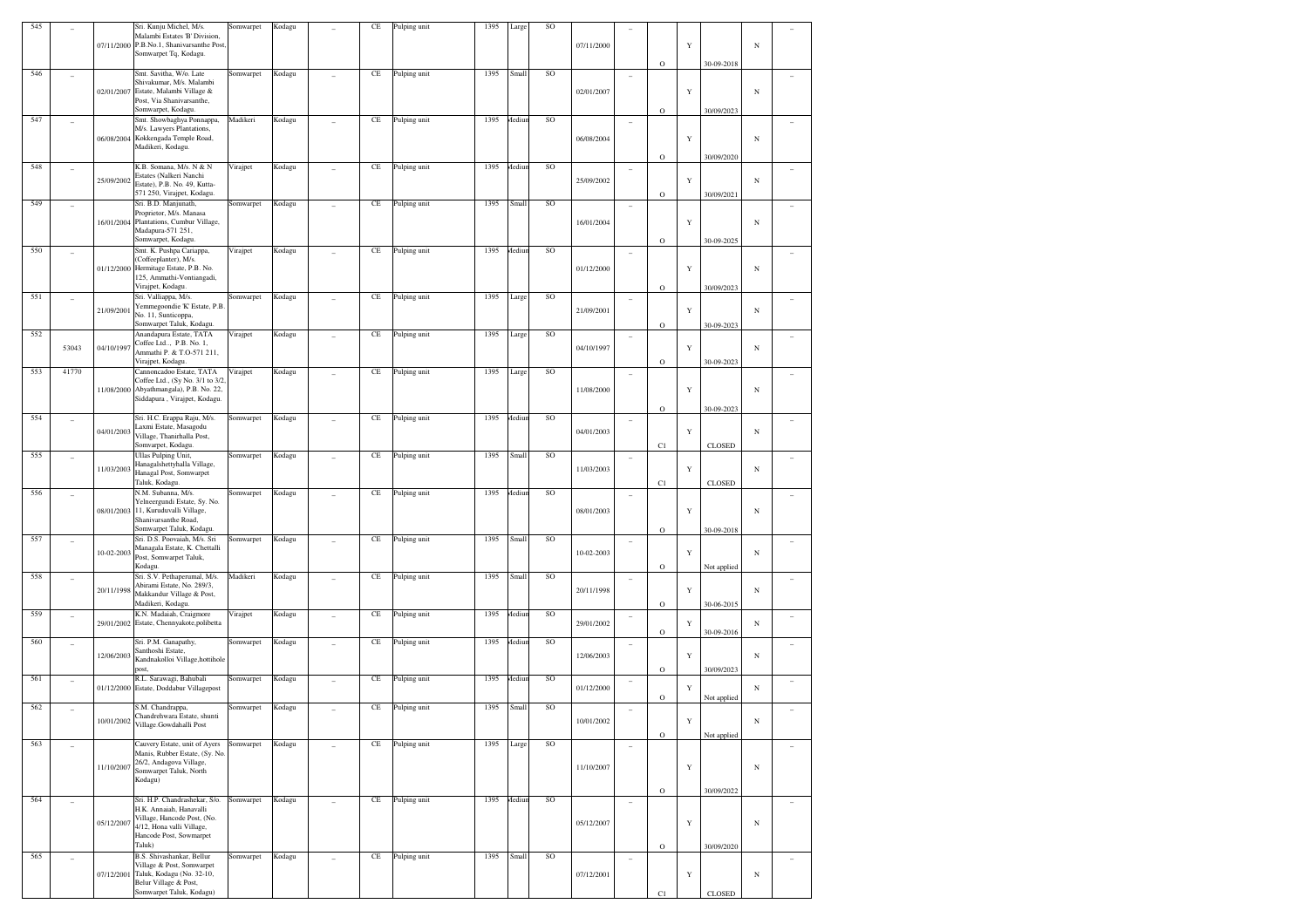| 566 |                          |            | Smt. H.V. Soubhagya, M/s.                                        | Somwarpet | Kodagu |                | CE       | Pulping unit | 1395 | Small  | SO |            |                          |             |             |               |            |                          |
|-----|--------------------------|------------|------------------------------------------------------------------|-----------|--------|----------------|----------|--------------|------|--------|----|------------|--------------------------|-------------|-------------|---------------|------------|--------------------------|
|     |                          |            | Soubhagya Estate, Handli<br>13/11/2006 Village & Post,           |           |        |                |          |              |      |        |    | 13/11/2006 |                          |             | $\mathbf Y$ |               | $_{\rm N}$ |                          |
|     |                          |            | Shanivarsanthe, Somwarpet,                                       |           |        |                |          |              |      |        |    |            |                          |             |             |               |            |                          |
|     |                          |            | Kodagu.                                                          |           |        |                |          |              |      |        |    |            |                          | $\rm{O}$    |             | Not applied   |            |                          |
| 567 |                          |            | Sri B.A. Gopinath, M/s.<br>Maruthi 'C' Estate, Luckni            | Somwarpet | Kodagu |                | $\rm CE$ | Pulping unit | 1395 | Small  | SO |            |                          |             |             |               |            |                          |
|     |                          | 22/12/2007 | Village, Kodlipet Post,                                          |           |        |                |          |              |      |        |    | 22/12/2007 |                          |             | $\mathbf Y$ |               | $_{\rm N}$ |                          |
|     |                          |            | Shanivarsanthe, Somwarpet,                                       |           |        |                |          |              |      |        |    |            |                          |             |             |               |            |                          |
|     |                          |            | Kodagu.                                                          |           |        |                |          |              |      |        |    |            |                          | $\mathbf O$ |             | 30/09/2021    |            |                          |
| 568 | ۰                        |            | Sri. S. L. Puttaraju,                                            | Somwarpet | Kodagu | $\sim$         | $\rm CE$ | Pulping unit | 1395 | Small  | SO |            | $\overline{\phantom{a}}$ |             |             |               |            | ٠                        |
|     |                          | 16-01-2002 | Sulimolthe, Hanakodu Post,<br>Somwarpet Taluk, Kodagu.           |           |        |                |          |              |      |        |    | 16-01-2002 |                          | $\mathbf O$ | Y           | 30/09/2021    | N          |                          |
| 569 | ٠                        |            | Sri. P.A. Antony Tharakan,                                       | Virajpet  | Kodagu |                | $\rm CE$ | Pulping unit | 1395 | Small  | SO |            | ٠                        |             |             |               |            |                          |
|     |                          | 20/12/2007 | M/s. Ben Lomond Estate,                                          |           |        |                |          |              |      |        |    | 20/12/2007 |                          |             | $\mathbf Y$ |               | N          |                          |
|     |                          |            | Devarapura Post, South                                           |           |        |                |          |              |      |        |    |            |                          |             |             |               |            |                          |
| 570 |                          |            | Kodagu, Virajpet<br>Sri N.B. Rajashekar, M/s.                    |           |        |                | $\rm CE$ | Pulping unit | 1395 | Small  | SO |            |                          | $\mathbf O$ |             | 30/9/2019     |            |                          |
|     |                          |            | Madegodu Estate, Madegodu                                        | Somwarpet | Kodagu |                |          |              |      |        |    |            | ۰                        |             |             |               |            |                          |
|     |                          | 22/12/2007 | Village, Gopalpura Post, Via                                     |           |        |                |          |              |      |        |    |            |                          |             | $\mathbf Y$ |               |            |                          |
|     |                          |            | Shanivarsanthe, Somwarpet,                                       |           |        |                |          |              |      |        |    | 22/12/2007 |                          |             |             |               | N          |                          |
|     |                          |            | Kodagu.                                                          |           |        |                |          |              |      |        |    |            |                          | $\mathbf O$ |             | 30-09-2023    |            |                          |
| 571 |                          |            | Sri. H.T. Vasanth Kumar, M/s.                                    | Somwarpet | Kodagu |                | $\rm CE$ | Pulping unit | 1395 | Small  | SO |            |                          |             |             |               |            |                          |
|     |                          |            | Pushpagiri Estate, Hebbuluse                                     |           |        |                |          |              |      |        |    |            | ۰                        |             |             |               |            |                          |
|     |                          | 24/12/2007 | Village, Handlipost,                                             |           |        |                |          |              |      |        |    | 24/12/2007 |                          |             | $\mathbf Y$ |               | $_{\rm N}$ |                          |
|     |                          |            | Shanivarsanthe, Somwarpet<br>Taluk, Kodagu.                      |           |        |                |          |              |      |        |    |            |                          | $\mathbf O$ |             |               |            |                          |
| 572 | ۰                        |            | Sri B.M. Dinesh, Y-47, Club                                      | somwarpet | Kodagu |                | $\rm CE$ | Pulping unit | 1395 | Small  | SO |            |                          |             |             | Not applied   |            | ۰                        |
|     |                          |            | Road, Somwarpet Taluk-571                                        |           |        |                |          |              |      |        |    |            | ٠                        |             |             |               |            |                          |
|     |                          | 22/12/2007 | 236, Kodagu District.                                            |           |        |                |          |              |      |        |    | 22/12/2007 |                          |             | $\mathbf Y$ |               | N          |                          |
|     |                          |            |                                                                  |           |        |                |          |              |      |        |    |            |                          | $\mathbf O$ |             | Not applied   |            |                          |
| 573 | ٠                        |            | Sri Vedakumar S/o. M.S.<br>Chandrappa, Mullur Village,           | Somwarpet | Kodagu |                | $\rm CE$ | Pulping unit | 1395 | Small  | SO |            | ٠                        |             |             |               |            |                          |
|     |                          | 17/01/2008 | Somwarpet, Kodagu District.                                      |           |        |                |          |              |      |        |    | 17/01/2008 |                          |             | $\mathbf Y$ |               | N          |                          |
|     |                          |            |                                                                  |           |        |                |          |              |      |        |    |            |                          | $\mathbf O$ |             | 9/30/2016     |            |                          |
| 574 | $\sim$                   |            | H.B. Eshwarchandra,                                              | Somwarpet | Kodagu |                | $\rm CE$ | Pulping unit | 1395 | Small  | SO |            | ٠                        |             |             |               |            |                          |
|     |                          |            | Valagunda Village,<br>14/02/2003 Shanivarsanhe Hobli,            |           |        |                |          |              |      |        |    | 14/02/2003 |                          |             | $\mathbf Y$ |               | $_{\rm N}$ |                          |
|     |                          |            | Somwarpet Taluk, Kodagu                                          |           |        |                |          |              |      |        |    |            |                          |             |             |               |            |                          |
|     |                          |            | District.                                                        |           |        |                |          |              |      |        |    |            |                          | $\mathbf O$ |             | Not applied   |            |                          |
| 575 | ۰                        |            | H.B. Narayana, Coffee Planter,                                   | Somwarpet | Kodagu |                | $\rm CE$ | Pulping unit | 1395 | Small  | SO |            | ٠                        |             |             |               |            |                          |
|     |                          |            | Basavana Koppa, Nandigunda                                       |           |        |                |          |              |      |        |    |            |                          |             |             |               |            |                          |
|     |                          |            | 10/01/2002 Post, Somwarpet Taluk,<br>Kodagu District.            |           |        |                |          |              |      |        |    | 10/01/2002 |                          |             | $\mathbf Y$ |               | $_{\rm N}$ |                          |
|     |                          |            |                                                                  |           |        |                |          |              |      |        |    |            |                          | C1          |             | <b>CLOSED</b> |            |                          |
| 576 | ۰                        |            | M/s. Harangal Estate, Mrs.                                       | Somwarpet | Kodagu |                | $\rm CE$ | Pulping unit | 1395 | Small  | SO |            | ٠                        |             |             |               |            | ÷                        |
|     |                          | 28/12/2007 | Ruby Chengappa, Coffee                                           |           |        |                |          |              |      |        |    | 28/12/2007 |                          |             | Y           |               | N          |                          |
|     |                          |            | Planter, P.B. No. 29,<br>Madapura-571251,                        |           |        |                |          |              |      |        |    |            |                          |             |             | <b>CLOSED</b> |            |                          |
| 577 |                          |            | Rukmini Estate, Sri. S.S.                                        | Madikeri  | Kodagu |                | $\rm CE$ | Pulping unit | 1395 | Small  | SO |            |                          | C1          |             |               |            |                          |
|     | ٠                        |            | Dinamani, Post Box. No. 11,                                      |           |        |                |          |              |      |        |    |            | ٠                        |             | Y           |               |            |                          |
|     |                          | 14/01/2008 | Kiggal Village, Bethri Post                                      |           |        |                |          |              |      |        |    | 14/01/2008 |                          |             |             |               | N          |                          |
|     |                          |            | Office, Murnad                                                   |           |        |                |          |              |      |        | SO |            |                          | C1          |             | CLOSED        |            |                          |
| 578 |                          |            | Hill Top Estates, P.B. No. 10,<br>Ealevolamudi Village,          | Madikeri  | Kodagu |                | $\rm CE$ | Pulping unit | 1395 | Mediur |    |            | ٠                        |             |             |               |            |                          |
|     |                          | 24/12/2007 | Chettalli-571248, Kodagu                                         |           |        |                |          |              |      |        |    | 24/12/2007 |                          |             | $\mathbf Y$ |               | N          |                          |
|     |                          |            | District.                                                        |           |        |                |          |              |      |        |    |            |                          | $\mathbf O$ |             | 30/09/2021    |            |                          |
| 579 | $\sim$                   |            | C.P. Ganapathi, Coffee                                           | Somwarpet | Kodagu |                | $\rm CE$ | Pulping unit | 1395 | Small  | SO |            | ٠                        |             |             |               |            |                          |
|     |                          |            | Planter, S/o. K.M.<br>Puttaswamy, Chikkatholur                   |           |        |                |          |              |      |        |    |            |                          |             |             |               |            |                          |
|     |                          | 18/01/2008 | Village, Tholur Shettalli Post,                                  |           |        |                |          |              |      |        |    | 18/01/2008 |                          |             | $\mathbf Y$ |               | N          |                          |
|     |                          |            | Somwarpet Taluk, Kodagu.                                         |           |        |                |          |              |      |        |    |            |                          |             |             |               |            |                          |
|     |                          |            |                                                                  |           |        |                |          |              |      |        |    |            |                          | $\mathbf O$ |             | 30/09/2021    |            |                          |
| 580 |                          |            | S.M.Medappa, Coffee Planter,<br>Kiragandoor Village and Post,    | Somwarpet | Kodagu |                | $\rm CE$ | Pulping unit | 1395 | Small  | SO |            | ٠                        |             |             |               |            |                          |
|     |                          |            | 22/12/2001 Somwarpet Taluk, Kodagu                               |           |        |                |          |              |      |        |    | 22/12/2001 |                          |             | $\mathbf Y$ |               | $_{\rm N}$ |                          |
|     |                          |            | district.                                                        |           |        |                |          |              |      |        |    |            |                          |             |             |               |            |                          |
|     |                          |            |                                                                  |           |        |                |          |              |      |        |    |            |                          | $\mathbf O$ |             | 30-09-2023    |            |                          |
| 581 | ۰                        |            | M.N. Ningaswamy, Coffee<br>Planter, Doddamalthe Village,         | Somwarpet | Kodagu |                | $\rm CE$ | Pulping unit | 1395 | Small  | SO |            | $\overline{\phantom{a}}$ |             |             |               |            | ÷,                       |
|     |                          |            | 31/08/2000 Hankodu Post, Somwarpet                               |           |        |                |          |              |      |        |    | 31/08/2000 |                          |             | $\mathbf Y$ |               | $_{\rm N}$ |                          |
|     |                          |            | Taluk, Kodagu District.                                          |           |        |                |          |              |      |        |    |            |                          |             |             |               |            |                          |
|     |                          |            |                                                                  |           |        |                |          |              |      |        |    |            |                          | $\mathbf O$ |             | Not applied   |            |                          |
| 582 |                          |            | K.R. Shantha Kumar, Coffee Somwarpet<br>Planter, No.A/39,        |           | Kodagu |                | $\rm CE$ | Pulping unit | 1395 | Small  | SO |            |                          |             |             |               |            |                          |
|     |                          |            | 01/01/2008 Basaveshwara Road,                                    |           |        |                |          |              |      |        |    | 01/01/2008 |                          |             | $\mathbf Y$ |               | $_{\rm N}$ |                          |
|     |                          |            | Somwarpet Taluk, Kodagu                                          |           |        |                |          |              |      |        |    |            |                          |             |             |               |            |                          |
|     |                          |            | District.                                                        |           |        |                |          |              |      |        |    |            |                          | $\mathbf O$ |             | 30-06-2015    |            |                          |
| 583 | $\overline{\phantom{a}}$ |            | S.K. Muthappa, M/s. Shunti<br>Estate, Shunti Village,            | Somwarpet | Kodagu | $\overline{a}$ | $\rm CE$ | Pulping unit | 1395 | Small  | SO |            | $\sim$                   |             |             |               |            | $\overline{\phantom{a}}$ |
|     |                          | 23/01/2008 | Gowdalli Post, Somwarpet                                         |           |        |                |          |              |      |        |    | 23/01/2008 |                          |             | Y           |               | $_{\rm N}$ |                          |
|     |                          |            | Taluk, Kodagu District.                                          |           |        |                |          |              |      |        |    |            |                          | $\mathbf O$ |             | 30-06-2014    |            |                          |
| 584 | $\overline{a}$           |            | Deenamaini, M/s. Shabarigiri                                     | Somwarpet | Kodagu | $\overline{a}$ | $\rm CE$ | Pulping unit | 1395 | Small  | SO |            | ٠                        |             |             |               |            | $\equiv$                 |
|     |                          |            | Estate, Erale Village, Chettalli                                 |           |        |                |          |              |      |        |    |            |                          |             |             |               |            |                          |
|     |                          |            | 04/02/2008 Post, Somwarpet Taluk,<br>Kodagu District.            |           |        |                |          |              |      |        |    | 04/02/2008 |                          |             | $\mathbf Y$ |               | $_{\rm N}$ |                          |
|     |                          |            |                                                                  |           |        |                |          |              |      |        |    |            |                          | TC C1       |             | 9/30/2018     |            |                          |
| 585 | ۰                        |            | S.P. Gopal & Sri. S.P. Kurpal, Somwarpet                         |           | Kodagu | ÷              | $\rm CE$ | Pulping unit | 1395 | Small  | SO |            | $\sim$                   |             |             |               |            | $\sim$                   |
|     |                          |            | M/s. Kiragandur Estate,                                          |           |        |                |          |              |      |        |    |            |                          |             |             |               |            |                          |
|     |                          |            | 18/02/2002 Kiragandur Post, Somwarpet<br>Taluk, Kodagu District. |           |        |                |          |              |      |        |    | 18/02/2002 |                          |             | $\mathbf Y$ |               | $_{\rm N}$ |                          |
|     |                          |            |                                                                  |           |        |                |          |              |      |        |    |            |                          | $\rm{O}$    |             | Not applied   |            |                          |
|     |                          |            |                                                                  |           |        |                |          |              |      |        |    |            |                          |             |             |               |            |                          |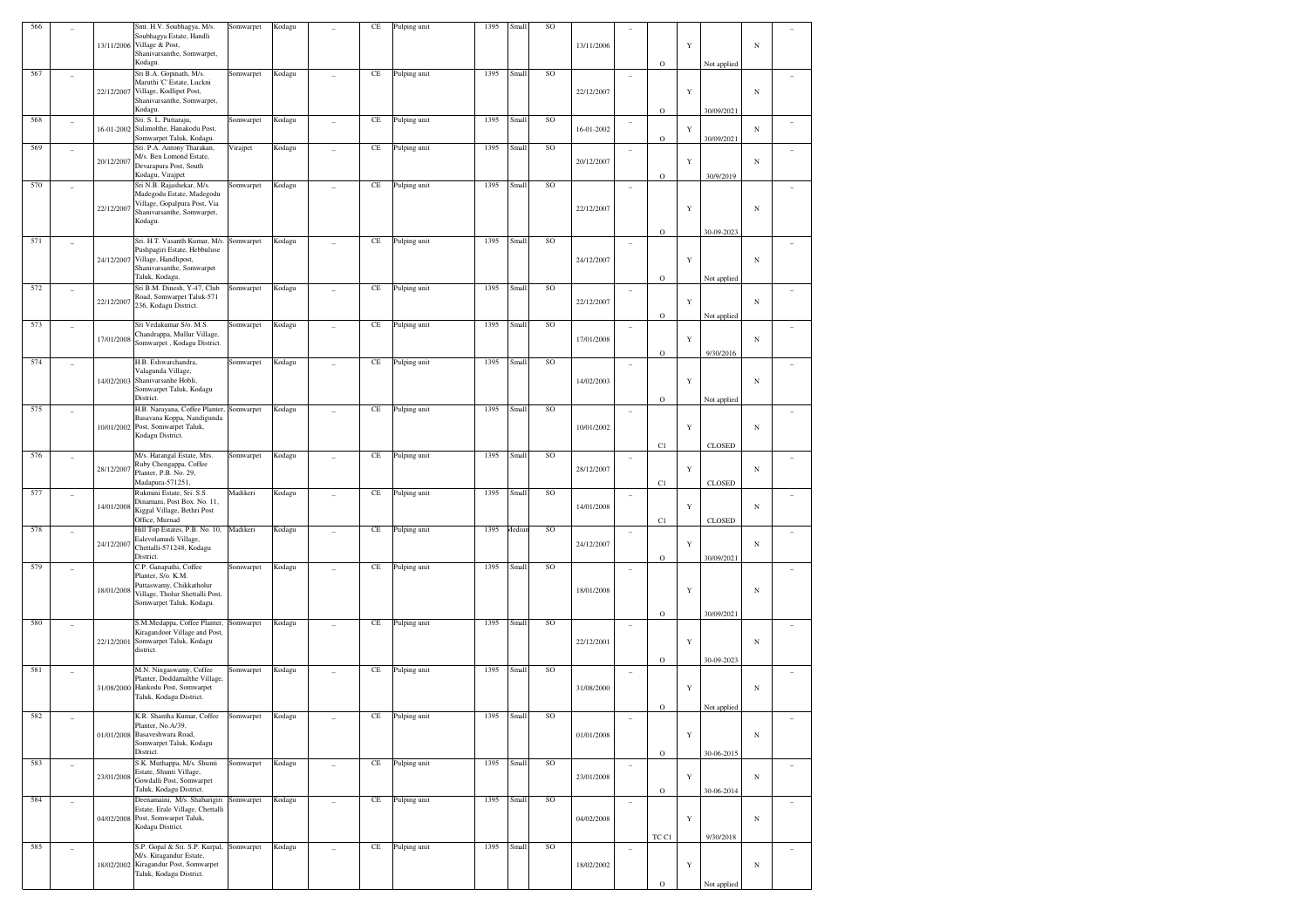| 586 |                          | 30/01/2008 | OSTM Meyyappan, M/s.<br>Kesvinahalla A Estate, Post<br>Box No. 48, Siddapura-<br>571253, Virajpet Taluk,<br>Kodagu District.                                      | Somwarpet | Kodagu |                | CE       | Pulping unit | 1395 | Small         | SO | 30/01/2008 |                          | TC C1                      | Y           | 30-09-2016                 | $_{\rm N}$ |          |
|-----|--------------------------|------------|-------------------------------------------------------------------------------------------------------------------------------------------------------------------|-----------|--------|----------------|----------|--------------|------|---------------|----|------------|--------------------------|----------------------------|-------------|----------------------------|------------|----------|
| 587 |                          | 22/01/2008 | S.K. Somesh, Shanthaveri<br>Village, Nandigunda Post,<br>Somwarpet Taluk, Kodagu                                                                                  | Somwarpet | Kodagu |                | $\rm CE$ | Pulping unit | 1395 | <b>Aediun</b> | SO | 22/01/2008 | $\qquad \qquad -$        |                            | $\mathbf Y$ |                            | $_{\rm N}$ |          |
| 588 |                          | 22/01/2008 | District.<br>A. Manju, S/o. A.V.<br>Neelakantappa, Masagodu<br>Village & Post, Somwarpet                                                                          | Somwarpet | Kodagu |                | CE       | Pulping unit | 1395 | Small         | SO | 22/01/2008 | $\overline{\phantom{a}}$ | $\circ$                    | Y           | 30/09/2021                 | $_{\rm N}$ |          |
| 589 |                          | 29/01/2008 | Taluk, Kodagu District.<br>S.A. Basappa Gowda, M/s.<br>Janardhana Estate, Shunti<br>Village, Gowdahalli Post,<br>Shanivarsanthi Hobli,<br>Somwarpet Taluk, Kodagu | Somwarpet | Kodagu |                | $\rm CE$ | Pulping unit | 1395 | Small         | SO | 29/01/2008 | ۰                        | $\circ$                    | Y           | 30/09/2021                 | $_{\rm N}$ |          |
| 590 | $\overline{\phantom{a}}$ | 29/01/2008 | District.<br>B.G. Siddappa, Masagodu<br>Village & Post, Somwarpet                                                                                                 | Somwarpet | Kodagu |                | CE       | Pulping unit | 1395 | Small         | SO | 29/01/2008 | $\overline{\phantom{a}}$ | $\mathbf O$                | Y           | Not applied                | $_{\rm N}$ |          |
| 591 |                          | 10/12/2009 | Taluk, Kodagu District.<br>Smt. Yashodar Shivaraj, M/s.<br>Giddani Estate, Sy. No. 92/1,<br>Biligeri Village, Somwarpet<br>taluk, Kodagu District                 | Somwarpet | Kodagu |                | CE       | Pulping unit | 1395 | <b>fediur</b> | SO | 10/12/2009 | $\overline{\phantom{a}}$ | $\circ$<br>$\mathbf O$     | Y           | 30/09/2021                 | $_{\rm N}$ |          |
| 592 |                          | 18/02/2002 | N. Sathappa, M/s. Hadagiri<br>Estate, Post Box No.18,<br>Madapur, Somwarpet Taluk,<br>Kodagu District.                                                            | Somwarpet | Kodagu |                | $\rm CE$ | Pulping unit | 1395 | <b>Aediun</b> | SO | 18/02/2002 | $\overline{\phantom{a}}$ | $\circ$                    | Y           | Not applied<br>30/09/2023  | $_{\rm N}$ |          |
| 593 |                          | 29/01/2009 | Sri. K.A. Bopaiah, M/s.Fancy<br>Land Estate. Post Box No. 1,<br>Siddapura, Virajpet taluk,<br>Kodagu District.                                                    | Virajpet  | Kodagu |                | CE       | Pulping unit | 1395 | <b>Aediun</b> | SO | 29/01/2009 | ۰                        | $\mathbf O$                | Y           | 30/09/2021                 | $_{\rm N}$ |          |
| 594 |                          | 04/02/2008 | Dr. M.M. Chengappa, M/s.<br>Silver Mist Estate,<br>Nanarayapatna Post,<br>Somwarpet Taluk, Kodagu<br>District.                                                    | Somwarpet | Kodagu |                | CE       | Pulping unit | 1395 | Small         | SO | 04/02/2008 | ٠                        | C1                         | Y           | <b>CLOSED</b>              | $_{\rm N}$ |          |
| 595 |                          | 24/12/2003 | Smt. Sharada Mandanna.<br>Laxmi Nivas Estate, P.B. No.<br>08, Somwarpet Taluk, Kodagu<br>District (Sy. No. 06, Yadavare<br>Village, Kajoor Post)                  | Somwarpet | Kodagu |                | $\rm CE$ | Pulping unit | 1395 | Small         | SO | 24/12/2003 | ۰                        |                            | Y           |                            | $_{\rm N}$ |          |
| 596 |                          | 01/07/2004 | G.E. Ganesh, M/s.<br>Basaveshwara Estate,<br>Gavgandoor Village & Post,<br>Madapura, Somwarpet Taluk,<br>Kodagu District.                                         | Somwarpet | Kodagu |                | CE       | Pulping unit | 1395 | Small         | SO | 01/07/2004 | $\overline{\phantom{a}}$ | $\mathbf O$<br>$\mathbf O$ | Y           | 9/30/2015                  | $_{\rm N}$ |          |
| 597 |                          | 14-12-2000 | B.S. Manjula, Abbimottee<br>Bachalli, Shanthalli Post,<br>Somwarpet Taluk, Kodagu<br>District.                                                                    | Somwarpet | Kodagu |                | $\rm CE$ | Pulping unit | 1395 | <i>dediur</i> | SO | 14-12-2000 | ۰                        | $\mathbf O$                | Y           | Not applied<br>Not applied | $_{\rm N}$ |          |
| 598 |                          | 21/09/1999 | Bedagotta Pulping Unit,<br>Bedagotta Village, Kodipet<br>Revenue Circle, Somwarpet<br>Taluk, Kodagu District.                                                     | Somwarpet | Kodagu |                | CE       | Pulping unit | 1395 | Small         | SO | 21/09/1999 | $\overline{\phantom{a}}$ | Y                          | Y           | <b>YTC</b>                 | $_{\rm N}$ |          |
| 599 |                          | 02/08/2002 | K.V. Dharmaji Rao,<br>Kohingally Village, Belur<br>Post, Kodlipet, Somwarpet<br>Taluk, Kodagu District.                                                           | Somwarpet | Kodagu |                | $\rm CE$ | Pulping unit | 1395 | Small         | SO | 02/08/2002 | $\overline{\phantom{0}}$ | C1                         | Y           | <b>CLOSED</b>              | $_{\rm N}$ |          |
| 600 |                          | 18/12/2009 | K.N. Suthan S/o. Povti, K.A.<br>Nanjappa, Sy. No. 72,<br>Karekoppa Village, Belur<br>Village, Somwarpet, Kodagu                                                   | Somwarpet | Kodagu |                | $\rm CE$ | Pulping unit | 1395 | Small         | SO | 18/12/2009 | $\overline{\phantom{a}}$ | $\mathbf O$                | Y           | 30/09/2023                 | $_{\rm N}$ |          |
| 601 |                          | 10/01/2002 | S.M. Mohan, M/s. Shunti<br>Estate, Gowdahalli Post,<br>Shanivarsanthe, Somwarpet<br>Taluk, Kodagu District.                                                       | Somwarpet | Kodagu |                | $\rm CE$ | Pulping unit | 1395 | Small         | SO | 10/01/2002 | $\qquad \qquad -$        | C1                         | Y           | <b>CLOSED</b>              | $_{\rm N}$ |          |
| 602 |                          | 12/02/1999 | K.M. Gurappa, Kalkandur<br>Village, Somwarpet Taluk,<br>Kodagu District.                                                                                          | Somwarpet | Kodagu |                | $\rm CE$ | Pulping unit | 1395 | Small         | SO | 12/02/1999 | $\overline{\phantom{a}}$ | $\mathbf O$                | Y           | Not applied                | $_{\rm N}$ |          |
| 603 | $\overline{\phantom{a}}$ | 26/12/2003 | N.S. Paramersh, S/o. N.B.<br>Somappa, Nidtha Koppalu<br>village, Nidtha Post,<br>Somwarpet Taluk, Kodagu                                                          | Somwarpet | Kodagu | ÷              | $\rm CE$ | Pulping unit | 1395 | Small         | SO | 26/12/2003 | $\overline{a}$           | $\mathbf O$                | $\mathbf Y$ | 30-06-2015                 | $_{\rm N}$ | $\sim$   |
| 604 | ٠                        | 25/01/2003 | Madappa, Hosabedu Village,<br>Hangal Post, Somwarpet<br>Taluk, Kodagu District.                                                                                   | Somwarpet | Kodagu | $\overline{a}$ | $\rm CE$ | Pulping unit | 1395 | Aediun        | SO | 25/01/2003 | $\overline{a}$           | $\mathbf O$                | $\mathbf Y$ | Not applied                | $_{\rm N}$ | ۰        |
| 605 | $\overline{\phantom{a}}$ | 16/01/2002 | Bharath Kumar, Shunti<br>Village, Gowdahalli Post,<br>Shanivarsanti, Somwarpet<br>Taluk, Kodagu District.                                                         | Somwarpet | Kodagu | $\overline{a}$ | $\rm CE$ | Pulping unit | 1395 | Aediun        | SO | 16/01/2002 | $\sim$                   | C1                         | $\mathbf Y$ | <b>CLOSED</b>              | $_{\rm N}$ | $\equiv$ |
| 606 | $\overline{\phantom{a}}$ | 22/11/2002 | The President, Sri Kote<br>Ganapathy Swasabaya Sangha,<br>7th Hoskote Village,<br>Suntikoppa Post, Somvarpet,<br>Kodagu.                                          | Somwarpet | Kodagu | ÷              | $\rm CE$ | Pulping unit | 1395 | Small         | SO | 22/11/2002 | $\overline{a}$           | Y                          | $\mathbf Y$ | YTC                        | $_{\rm N}$ |          |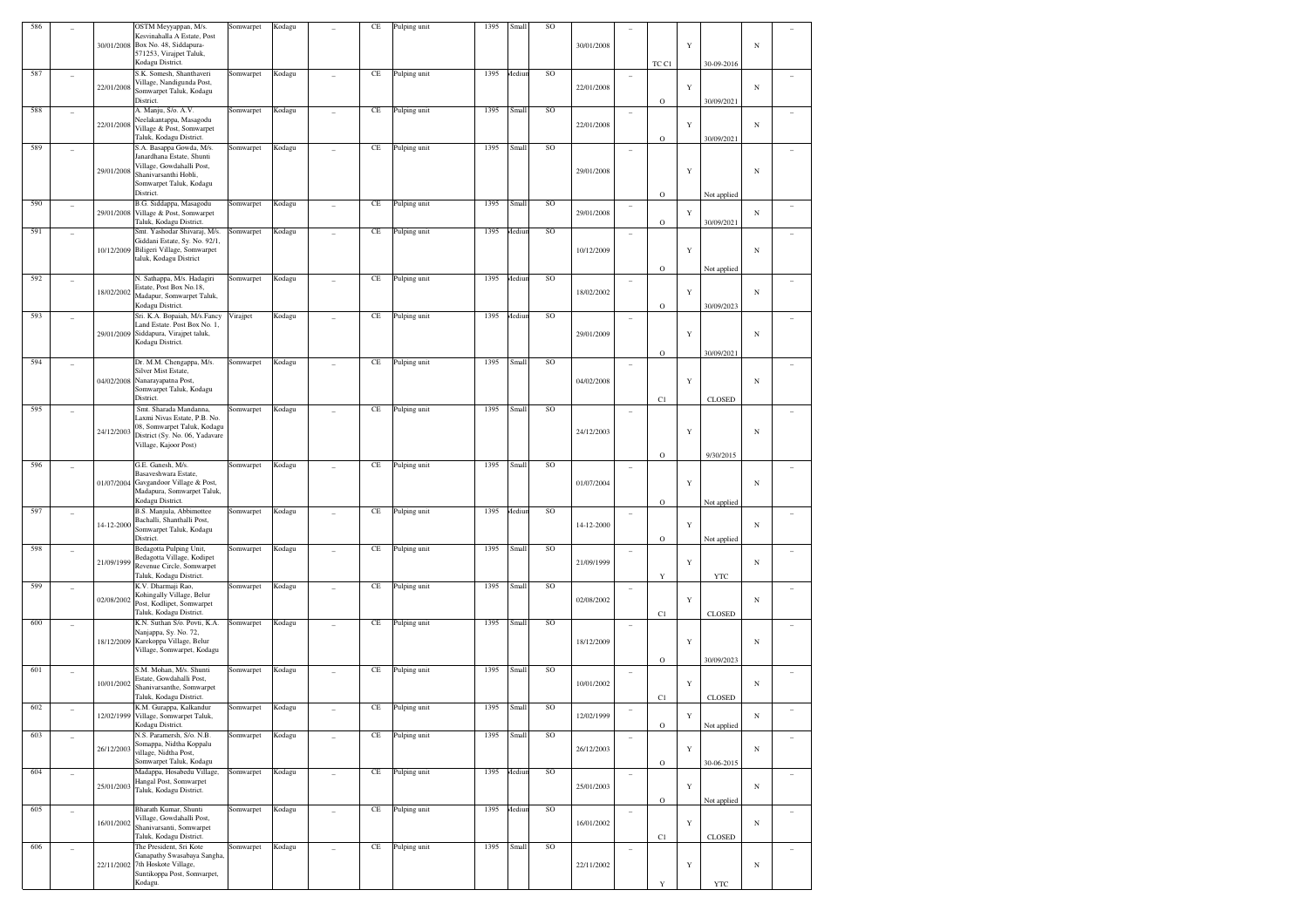| 607 |                          |            | K.M. Prasanna, M/s. II Aigoor                                | Somwarpet | Kodagu |   | CE       | Pulping unit | 1395 | Small  | SO |            |                          |             |             |               |            |  |
|-----|--------------------------|------------|--------------------------------------------------------------|-----------|--------|---|----------|--------------|------|--------|----|------------|--------------------------|-------------|-------------|---------------|------------|--|
|     |                          | 05/11/2001 | Estate, Aigoor Village Post,                                 |           |        |   |          |              |      |        |    | 05/11/2001 |                          |             | Y           |               | N          |  |
|     |                          |            | Somwarpet Taluk, Kodagu                                      |           |        |   |          |              |      |        |    |            |                          |             |             |               |            |  |
| 608 |                          |            | District.<br>Sri, Stanoy Rozerio, Hangal                     | Somwarpet | Kodagu |   | $\rm CE$ |              | 1395 | Small  | SO |            |                          | $\circ$     |             | Not applied   |            |  |
|     |                          | 16/01/2002 | Village & Post,                                              |           |        |   |          | Pulping unit |      |        |    | 16/01/2002 |                          | C1          | Y           | <b>CLOSED</b> | $_{\rm N}$ |  |
| 609 |                          |            | Benevolent & Brook View                                      | Madikeri  | Kodagu |   | $\rm CE$ | Pulping unit | 1395 | Small  | SO | 24/11/2001 |                          |             |             |               | $_{\rm N}$ |  |
|     |                          | 24/11/200  | Estate, Kadugadal village                                    |           |        |   |          |              |      |        |    |            |                          | C1          | $\mathbf Y$ | CLOSED        |            |  |
| 610 | $\overline{\phantom{a}}$ |            | H.S.Muddappa, M/S Matha                                      | Somwarpet | Kodagu |   | $\rm CE$ | Pulping unit | 1395 | Small  | SO |            | ۰                        |             |             |               |            |  |
|     |                          | 10/01/2002 | Estate, Shunti<br>Village, Gowdahalli Post                   |           |        |   |          |              |      |        |    | 10/01/2002 |                          | C1          | Y           | <b>CLOSED</b> | $_{\rm N}$ |  |
| 611 |                          |            | K.C.Rammurthy, M/S Hitlu                                     | Madikeri  | Kodagu |   | $\rm CE$ | Pulping unit | 1395 | Small  | SO |            |                          |             |             |               |            |  |
|     | $\overline{\phantom{0}}$ | 17/01/200  | Estate, Post Box No.1, Kiggal                                |           |        |   |          |              |      |        |    | 17/01/2001 | $\qquad \qquad -$        |             | Y           |               | $_{\rm N}$ |  |
|     |                          |            | Village,                                                     |           |        |   |          |              |      |        |    |            |                          | C1          |             | <b>CLOSED</b> |            |  |
| 612 |                          | 11/02/2008 | Sri, Palaksha, , Kajoor Village                              | Somwarpet | Kodagu |   | $\rm CE$ | Pulping unit | 1395 | Small  | SO | 11/02/2008 | $\overline{\phantom{a}}$ |             | $\mathbf Y$ |               | $_{\rm N}$ |  |
| 613 |                          |            | &Post, Igoor<br>N.M.Sherly, Sherly Estate,                   |           |        |   | $\rm CE$ |              | 1395 | Small  | SO |            |                          | $\circ$     |             | 9/30/2015     |            |  |
|     |                          | 07/02/2008 | Kiragandur Village & Post                                    | Somwarpet | Kodagu |   |          | Pulping unit |      |        |    | 07/02/2008 | ۰                        | C1          | $\mathbf Y$ | CLOSED        | $_{\rm N}$ |  |
| 614 | $\overline{\phantom{0}}$ |            | Sri, Sudir Appachu,                                          | Somwarpet | Kodagu |   | $\rm CE$ | Pulping unit | 1395 | Small  | SO |            | ۰                        |             |             |               |            |  |
|     |                          | 07/02/2008 | Bellaremotte Estate, Madapura                                |           |        |   |          |              |      |        |    | 07/02/2008 |                          |             | Y           |               | $_{\rm N}$ |  |
|     |                          |            | Post                                                         |           |        |   |          |              |      |        |    |            |                          | $\mathbf O$ |             | 30/09/2021    |            |  |
| 615 |                          | 11/02/2008 | Sri, Murugappan, Kajoor<br>estate, Aigoor                    | Somwarpet | Kodagu |   | $\rm CE$ | Pulping unit | 1395 | Mediur | SO | 11/02/2008 | $\overline{\phantom{a}}$ | $\circ$     | $\mathbf Y$ |               | $_{\rm N}$ |  |
| 616 |                          |            | Sri, S.K.Kumarappa,                                          | Somwarpet | Kodagu |   | $\rm CE$ | Pulping unit | 1395 | Mediur | SO |            |                          |             |             | Not applied   |            |  |
|     | $\qquad \qquad -$        | 07/02/200  | (Senemane), Cauvery Estate,                                  |           |        |   |          |              |      |        |    | 07/02/2008 | $\qquad \qquad -$        |             | Y           |               | $_{\rm N}$ |  |
|     |                          |            | Kigandoor                                                    |           |        |   |          |              |      |        |    |            |                          | $\mathbf O$ |             | 30-09-2016    |            |  |
| 617 |                          |            | Sri, C.N.Chengappa, S/O Late,                                | Somwarpet | Kodagu |   | $\rm CE$ | Pulping unit | 1395 | Mediur | SO |            | ۰                        |             |             |               |            |  |
|     |                          | 31/01/2008 | C.B.Ningappa, Kiragandur                                     |           |        |   |          |              |      |        |    | 31/01/2008 |                          |             | Y           |               | $_{\rm N}$ |  |
| 618 |                          |            | Village & Post<br>Sri. K.M. Jagadish, M/s.                   | Somwarpet | Kodagu |   | $\rm CE$ | Pulping unit | 1395 | Small  | SO |            |                          | $\mathbf O$ |             | Not applied   |            |  |
|     |                          |            | Shivakrupa Estate, Kumbur                                    |           |        |   |          |              |      |        |    |            | ۰                        |             |             |               |            |  |
|     |                          | 12/02/2008 | Post, North Kodagu, Kodagu                                   |           |        |   |          |              |      |        |    | 12/02/2008 |                          |             | Y           |               | N          |  |
|     |                          |            | District.                                                    |           |        |   |          |              |      |        |    |            |                          | $\circ$     |             | 30-09-2023    |            |  |
| 619 |                          |            | Sri K.Nanjappa & Kalpana                                     | Somwarpet | Kodagu |   | $\rm CE$ | Pulping unit | 1395 | Small  | SO |            | J.                       |             |             |               |            |  |
|     |                          |            | Kuttaiah, M/s. Pollibetta<br>Estate, Attur Nullur Village,   |           |        |   |          |              |      |        |    |            |                          |             |             |               |            |  |
|     |                          | 14/02/2008 | Kambibane Post, Via                                          |           |        |   |          |              |      |        |    | 14/02/2008 |                          |             | Y           |               | $_{\rm N}$ |  |
|     |                          |            | Suntikoppa, North Kodagu,                                    |           |        |   |          |              |      |        |    |            |                          |             |             |               |            |  |
|     |                          |            | Kodagu District.                                             |           |        |   |          |              |      |        |    |            |                          | $\mathbf O$ |             | 30-09-2016    |            |  |
| 620 |                          |            | Sri C.B. Muthappa,                                           | Somwarpet | Kodagu |   | $\rm CE$ | Pulping unit | 1395 | Small  | SO |            | ٠                        |             |             |               |            |  |
|     |                          | 22/01/2004 | Kirgandoor Village & Post,                                   |           |        |   |          |              |      |        |    | 22/01/2004 |                          |             | Y           |               | N          |  |
|     |                          |            | Somwarpet Taluk, Kodagu<br>District.                         |           |        |   |          |              |      |        |    |            |                          | $\circ$     |             | 30/09/2020    |            |  |
| 621 |                          |            | Sri Jagadguru Murugha                                        | Somwarpet | Kodagu |   | $\rm CE$ | Pulping unit | 1395 | Small  | SO |            |                          |             |             |               |            |  |
|     |                          |            | Rajendra Estate, Bellur Village                              |           |        |   |          |              |      |        |    |            | $\overline{a}$           |             |             |               |            |  |
|     |                          | 07/01/2003 | & Post, Somwarpet Taluk,                                     |           |        |   |          |              |      |        |    | 07/01/2003 |                          |             | Y           |               | N          |  |
|     |                          |            | Kodagu District.                                             |           |        |   |          |              |      |        |    |            |                          | $\circ$     |             | Not applied   |            |  |
| 622 |                          |            | Sri. B.R. Vinay, M/s. Belur<br>Estate, C/o. Murugha Rajendra | Somwarpet | Kodagu |   | $\rm CE$ | Pulping unit | 1395 | Small  | SO |            | ٠                        |             |             |               |            |  |
|     |                          |            | Estate, Bellur Village & Post,                               |           |        |   |          |              |      |        |    |            |                          |             |             |               |            |  |
|     |                          | 06/10/2008 | Madapura, Somwarpet Taluk,                                   |           |        |   |          |              |      |        |    | 06/10/2008 |                          |             | Y           |               | $_{\rm N}$ |  |
|     |                          |            | Kodagu District.                                             |           |        |   |          |              |      |        |    |            |                          |             |             |               |            |  |
|     |                          |            |                                                              |           |        |   |          |              |      |        |    |            |                          | $\mathbf O$ |             | 30/09/2023    |            |  |
| 623 |                          |            | Green Arecod Estate, Sy. No.<br>42, Nettur, Balale Post,     | Virajpet  | Kodagu |   | $\rm CE$ | Pulping unit | 1395 | Small  | SO |            | ۰                        |             |             |               |            |  |
|     |                          | 24/11/2008 | Virajpet Taluk, Kodagu                                       |           |        |   |          |              |      |        |    | 24/11/2008 |                          |             | Y           |               | N          |  |
|     |                          |            | District.                                                    |           |        |   |          |              |      |        |    |            |                          | $\circ$     |             | 30/09/2021    |            |  |
| 624 |                          |            | Sri. Thapunda K. Bheemaiah,                                  | Madikeri  | Kodagu |   | $\rm CE$ | Pulping unit | 1395 | Small  | SO |            | ٠                        |             |             |               |            |  |
|     |                          |            | Sy. No. 189/2, Kirundadu                                     |           |        |   |          |              |      |        |    |            |                          |             |             |               |            |  |
|     |                          | 16/01/2009 | Village, Parane Post, Napakalu<br>Hobli, Madikeri Taluk,     |           |        |   |          |              |      |        |    | 16/01/2009 |                          |             | Y           |               | $_{\rm N}$ |  |
|     |                          |            | Kodagu District.                                             |           |        |   |          |              |      |        |    |            |                          |             |             |               |            |  |
|     |                          |            |                                                              |           |        |   |          |              |      |        |    |            |                          | $\mathbf O$ |             | 30/09/2024    |            |  |
| 625 |                          |            | Sri. K.M. Achaiah, M/s.                                      | Virajpet  | Kodagu |   | $\rm CE$ | Pulping unit | 1395 | Mediur | SO |            | ۰                        |             |             |               |            |  |
|     |                          |            | Craigmore Estate, P.B. No. 10.                               |           |        |   |          |              |      |        |    |            |                          |             |             |               |            |  |
|     |                          | 02/02/2009 | Pollibetta Post, Virajpet Taluk                              |           |        |   |          |              |      |        |    | 02/02/2009 |                          |             | Y           |               | $_{\rm N}$ |  |
|     |                          |            | 571 215, Kodagu Dirstrict                                    |           |        |   |          |              |      |        |    |            |                          | $\circ$     |             | 30-09-2018    |            |  |
| 626 |                          |            | Sri. B.M. Devaiah, M/s.                                      | Virajpet  | Kodagu |   | $\rm CE$ | Pulping unit | 1395 | Mediur | SO |            |                          |             |             |               |            |  |
|     |                          |            | Kerebailu Estate, Post Box No.                               |           |        |   |          |              |      |        |    |            |                          |             |             |               |            |  |
|     |                          | 31/01/2009 | 55, Pollibetta Post, Via                                     |           |        |   |          |              |      |        |    | 31/01/2009 |                          |             | Y           |               | $_{\rm N}$ |  |
|     |                          |            | Chennyankote, Virajpet                                       |           |        |   |          |              |      |        |    |            |                          |             |             |               |            |  |
| 627 |                          |            | Taluk, Kodagu Disrs<br>Sri. Kumara Mandana, M/s.             |           |        |   |          | Pulping unit | 1395 |        | SO |            |                          | $\circ$     |             | Not applied   |            |  |
|     |                          |            | Krishana A Estate, P.B. No.                                  | Virajpet  | Kodagu |   | $\rm CE$ |              |      | Small  |    |            | $\qquad \qquad -$        |             |             |               |            |  |
|     |                          |            | 31/01/2009 58, Pollibetta - 571 215,                         |           |        |   |          |              |      |        |    | 31/01/2009 |                          |             | $\mathbf Y$ |               | $_{\rm N}$ |  |
|     |                          |            | Virajpet taluk, Kodagu Dirstrict                             |           |        |   |          |              |      |        |    |            |                          |             |             |               |            |  |
|     |                          |            |                                                              |           |        |   |          |              |      |        |    |            |                          | $\mathbf O$ |             | Not applied   |            |  |
| 628 | ٠                        |            | Smt. Jaya Parvathi, M/s.                                     | Somwarpet | Kodagu | ٠ | $\rm CE$ | Pulping unit | 1395 | Small  | SO |            | $\overline{\phantom{a}}$ |             |             |               |            |  |
|     |                          | 16/02/2009 | Sooryodaya Estate, P.B. No.<br>56, Eralavadamudi Village,    |           |        |   |          |              |      |        |    | 16/02/2009 |                          |             | $\mathbf Y$ |               | $_{\rm N}$ |  |
|     |                          |            | Chettalli Post, Somwarpet                                    |           |        |   |          |              |      |        |    |            |                          |             |             |               |            |  |
|     |                          |            | Taluk, Kodagu                                                |           |        |   |          |              |      |        |    |            |                          | $\mathbf O$ |             | 30/09/2022    |            |  |
| 629 |                          |            | Dr. S.B. Basavaraju, M/s.                                    | Somwarpet | Kodagu | ٠ | $\rm CE$ | Pulping unit | 1395 | Small  | SO |            |                          |             |             |               |            |  |
|     |                          | 05/02/2009 | Venkateshwara Estate,                                        |           |        |   |          |              |      |        |    | 05/02/2009 |                          |             | Y           |               | $_{\rm N}$ |  |
|     |                          |            | Sunticoppa, Somwarpet taluk,<br>Kodagu District              |           |        |   |          |              |      |        |    |            |                          |             |             | 30/09/2023    |            |  |
| 630 |                          |            | G.B. Manjappa, M/s. Chandra Somwarpet                        |           | Kodagu |   | $\rm CE$ | Pulping unit | 1395 | Small  | SO |            |                          | $\mathbf O$ |             |               |            |  |
|     |                          |            | Estate, Sy. No. 175 & 181,                                   |           |        | ٠ |          |              |      |        |    |            | ٠                        |             |             |               |            |  |
|     |                          | 29-03-2010 | Kedakal village & Post,                                      |           |        |   |          |              |      |        |    | 29-03-2010 |                          |             | Y           |               | $_{\rm N}$ |  |
|     |                          |            |                                                              |           |        |   |          |              |      |        |    |            |                          |             |             |               |            |  |
|     |                          |            | Sunticoppa, Somwarpet taluk,<br>Kodagu.                      |           |        |   |          |              |      |        |    |            |                          | $\mathbf O$ |             | 30-09-2025    |            |  |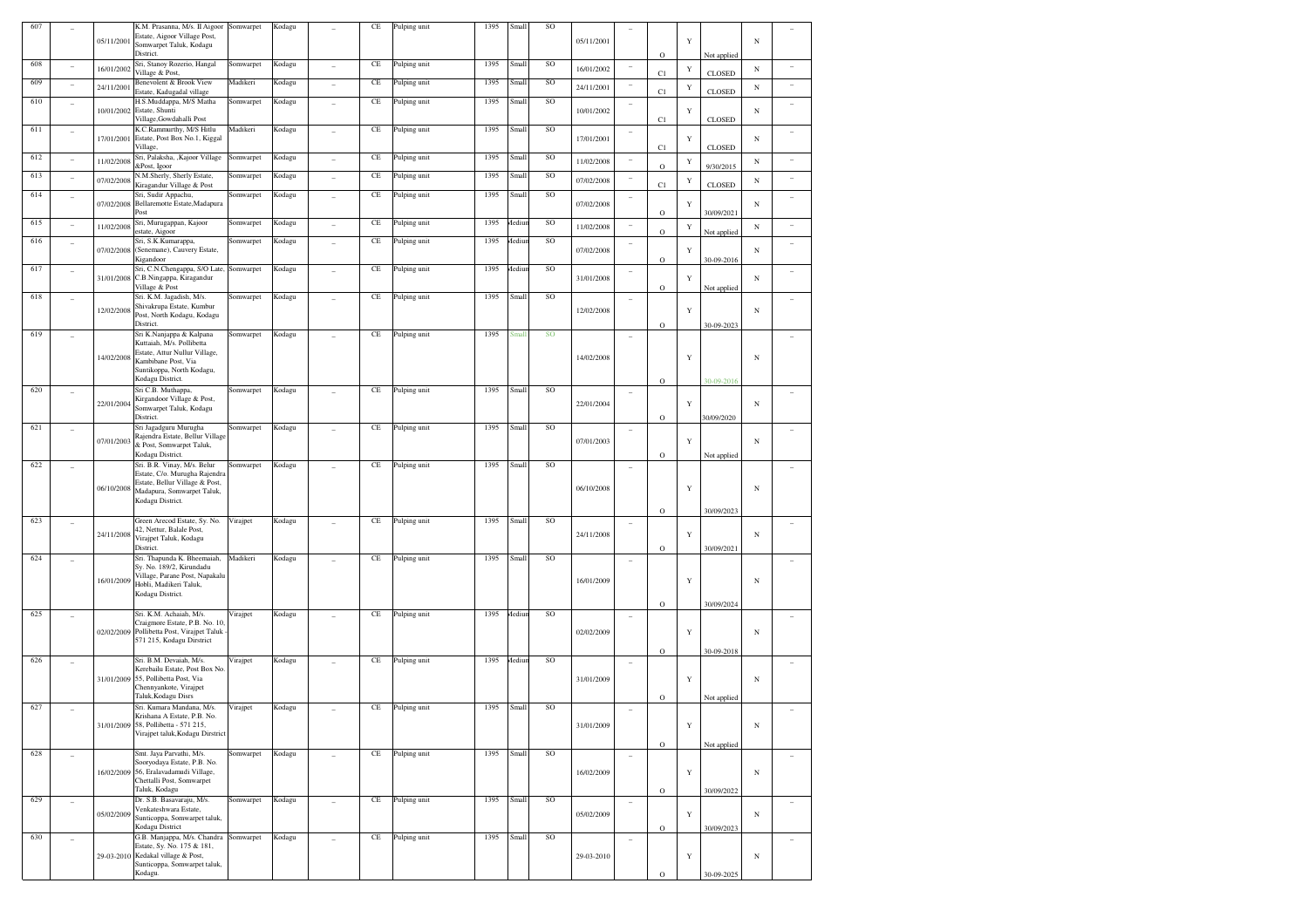| 631 |                | 23/09/2009 | Sri. M.G. Devaiah, M/s.<br>Holamala Estate, Sy. No. 3/6,<br>Chennankote Village, Ammati<br>Hobli, Virajpet taluk, Kodagu<br>Disstrict. | Virajpet  | Kodagu | CE       | Pulping unit | 1395 | Small | SO | 23/09/2009 |                          | $\circ$     | $\mathbf Y$ | 30/09/2022    | $_{\rm N}$ |                          |
|-----|----------------|------------|----------------------------------------------------------------------------------------------------------------------------------------|-----------|--------|----------|--------------|------|-------|----|------------|--------------------------|-------------|-------------|---------------|------------|--------------------------|
| 632 |                | 23/09/2009 | Sri. M.G. Starson, M/s.<br>Heights Plantations, P.B. No.<br>116, Sy. No. 83/2, Karadlu<br>Village, Madikeri taluk,                     | Madikeri  | Kodagu | CE       | Pulping unit | 1395 | Small | SO | 23/09/2009 |                          |             | Y           |               | $_{\rm N}$ |                          |
| 633 |                |            | Kodagu district.<br>Smt. Umayal, (Coffeeplanter),                                                                                      | Virajpet  | Kodagu | CE       | Pulping unit | 1395 | Small | SO |            |                          | O           |             | 30/09/2021    |            |                          |
|     | i.             |            | M/s. Attivana Estate, Poojaka                                                                                                          |           |        |          |              |      |       |    |            | $\overline{\phantom{a}}$ |             |             |               |            |                          |
|     |                | 22/10/2009 | Village, Kutta Post, Virajpet<br>taluk, Kodagu District                                                                                |           |        |          |              |      |       |    | 22/10/2009 |                          |             | Y           |               | $_{\rm N}$ |                          |
| 634 |                |            | Sri. B.P. Poovaiah S/o.                                                                                                                | Madikeri  | Kodagu | CE       | Pulping unit | 1395 | Small | SO |            |                          | O           |             | 30/09/2020    |            |                          |
|     | $\overline{a}$ |            | Palangappa, (Coffeeplanter),                                                                                                           |           |        |          |              |      |       |    |            | $\overline{\phantom{a}}$ |             |             |               |            |                          |
|     |                | 03/10/2009 | Sy. No. 36/19, Nelagi village<br>& Post, Napoklu Hobli,<br>Madikeri taluk, Kodagu                                                      |           |        |          |              |      |       |    | 03/10/2009 |                          |             | Y           |               | $_{\rm N}$ |                          |
|     |                |            | District.                                                                                                                              |           |        |          |              |      |       |    |            |                          |             |             |               |            |                          |
| 635 | $\overline{a}$ |            | Dr. A.C. Ganapathy, M/s.                                                                                                               | Virajpet  | Kodagu | CE       | Pulping unit | 1395 | Small | SO |            | $\overline{\phantom{a}}$ | $\circ$     |             | 30-06-2015    |            |                          |
|     |                |            | Chennangi Estate, Post Box.<br>No. 54 Sy. No.57/1,                                                                                     |           |        |          |              |      |       |    |            |                          |             |             |               |            |                          |
|     |                | 09/11/2009 | Chennangi Village, Pollibetta,<br>Virajpet Taluk, Kodagu                                                                               |           |        |          |              |      |       |    | 09/11/2009 |                          |             | Y           |               | $_{\rm N}$ |                          |
|     |                |            |                                                                                                                                        |           |        |          |              |      |       |    |            |                          | $\circ$     |             | 30/09/2025    |            |                          |
| 636 |                |            | T.M. Prasanna, M/s. Madapura<br>Estate, Sy. No. 34/1, Jamboor                                                                          | Somwarpet | Kodagu | $\rm CE$ | Pulping unit | 1395 | Aediu | SO |            | $\overline{\phantom{a}}$ |             |             |               |            |                          |
|     |                | 29/10/2009 | Village, Madapura Post,<br>Somwarpet Taluk, Kodagu                                                                                     |           |        |          |              |      |       |    | 29/10/2009 |                          |             | Y           |               | $_{\rm N}$ |                          |
|     |                |            |                                                                                                                                        |           |        |          |              |      |       |    |            |                          | O           |             | 30/09/2020    |            |                          |
| 637 | $\overline{a}$ |            | Sri. B.M. Mohammed, M/s.<br>Doddakunda Estate, Sy. No.                                                                                 | Somwarpet | Kodagu | CE       | Pulping unit | 1395 | Small | SO |            | $\overline{\phantom{a}}$ |             |             |               |            |                          |
|     |                | 29/10/2009 | 114/2, 108, 109/1212,<br>Doddakunda Village, Kodlipet                                                                                  |           |        |          |              |      |       |    | 29/10/2009 |                          |             | Y           |               | $_{\rm N}$ |                          |
|     |                |            | Post, Somwarpet Taluk,                                                                                                                 |           |        |          |              |      |       |    |            |                          |             |             |               |            |                          |
| 638 |                |            | Kodagu.<br>Sri. M.B. Jayappa S/o.                                                                                                      | Somwarpet | Kodagu | CE       | Pulping unit | 1395 |       | SO |            |                          | $\circ$     |             | 30-09-2023    |            |                          |
|     | $\overline{a}$ |            | Basappa, Coffee Planter, Sy.                                                                                                           |           |        |          |              |      |       |    |            | $\overline{\phantom{a}}$ |             |             |               |            |                          |
|     |                | 04/12/2009 | No. 3/20P, Managali Village,<br>Handli Post, Shanivarsanthe,                                                                           |           |        |          |              |      |       |    | 04/12/2009 |                          |             | Y           |               | $_{\rm N}$ |                          |
|     |                |            | Somwarpet Taluk, Kodagu.                                                                                                               |           |        |          |              |      | Smal  |    |            |                          | $\circ$     |             | Not applied   |            |                          |
| 639 | $\overline{a}$ |            | Smt. Yashodar Shivaraj, M/s.                                                                                                           | Somwarpet | Kodagu | CE       | Pulping unit | 1395 |       | SO |            | $\overline{\phantom{a}}$ |             |             |               |            |                          |
|     |                | 10/12/2009 | Giddani Estate, Sy. No. 92/1,<br>Biligeri Village, Somwarpet                                                                           |           |        |          |              |      |       |    | 10/12/2009 |                          |             | Y           |               | $_{\rm N}$ |                          |
|     |                |            | taluk, Kodagu District                                                                                                                 |           |        |          |              |      | Smal  |    |            |                          | $\circ$     |             | Not applied   |            |                          |
| 640 | $\overline{a}$ |            | Jmmo Adam, Andagovi                                                                                                                    | Somwarpet | Kodagu | $\rm CE$ | Pulping unit | 1395 |       | SO |            | $\overline{\phantom{0}}$ |             |             |               |            |                          |
|     |                | 25/02/2010 | Village, Suntikoppa,<br>Somwarpet Taluk, Kodagu                                                                                        |           |        |          |              |      | Smal  |    | 25/02/2010 |                          | O           | Y           | 30-06-2015    | $_{\rm N}$ |                          |
| 641 | $\overline{a}$ |            | C.K. Poovaiah, M/s. Riverside<br>Estate, Karadigod Village,                                                                            | Virajpet  | Kodagu | CE       | Pulping unit | 1395 | Small | SO |            | $\overline{\phantom{a}}$ |             |             |               |            |                          |
|     |                | 06/02/2010 | Siddapura Post, Virajpet,<br>Kodagu                                                                                                    |           |        |          |              |      |       |    | 06/02/2010 |                          | O           | Y           | 30/09/2023    | $_{\rm N}$ |                          |
| 642 | i.             |            | C.K. Raghava, M/s. Chowdlu                                                                                                             | Somwarpet | Kodagu | CE       | Pulping unit | 1395 |       | SO |            | $\overline{a}$           |             |             |               |            |                          |
|     |                | 29/12/2006 | Estate, Chowdlu Village,<br>Somwarpet Taluk, Kodagu.                                                                                   |           |        |          |              |      |       |    | 29/12/2006 |                          |             | Y           |               | $_{\rm N}$ |                          |
| 643 |                |            | Sri. K.P. Devaiah S/o. K.                                                                                                              | Somwarpet | Kodagu | CE       | Pulping unit | 1395 | Smal  | SO |            |                          | C1          |             | <b>CLOSED</b> |            |                          |
|     | $\overline{a}$ |            | Puttaswamy, Sy.no. 130/3,                                                                                                              |           |        |          |              |      |       |    |            | $\overline{a}$           |             |             |               |            |                          |
|     |                | 01/10/2010 | 130/6, Kusbur Village & Post,<br>Somwarpet tq, Kodagu distict.                                                                         |           |        |          |              |      |       |    | 01/10/2010 |                          |             | Y           |               | $_{\rm N}$ |                          |
| 644 |                |            | Sri. C.M. Poonacha, M/s.                                                                                                               | Virajpet  | Kodagu | $\rm CE$ | Pulping unit | 1395 | Smal  | SO |            |                          | O           |             | 30/09/2021    |            |                          |
|     |                |            | Jayapura Estate, Sy. No. 96/2,<br>Nokya Village & Post,                                                                                |           |        |          |              |      |       |    |            | $\overline{\phantom{a}}$ |             |             |               |            |                          |
|     |                | 01/10/2010 | Thithimathi, Ponnampet Hobli,                                                                                                          |           |        |          |              |      |       |    | 01/10/2010 |                          |             | Y           |               | $_{\rm N}$ |                          |
|     |                |            | Virajpet Taluk, Kodagu<br>district.                                                                                                    |           |        |          |              |      | Smal  |    |            |                          | O           |             | 30/09/2021    |            |                          |
| 645 |                |            | Sri. N. Annamalai, M/s.                                                                                                                | Somwarpet | Kodagu | CE       | Pulping unit | 1395 |       | SO |            | $\overline{\phantom{a}}$ |             |             |               |            |                          |
|     |                | 27/11/2010 | Narayanagiri Estate, Sy. No.<br>48/1,5,6 & 121/1,2, Kanbyle                                                                            |           |        |          |              |      |       |    | 27/11/2010 |                          |             |             |               |            |                          |
|     |                |            | Village, Sunticoppa,<br>Somwarpet taluk, Kodagu                                                                                        |           |        |          |              |      |       |    |            |                          |             | x           |               | N          |                          |
|     |                |            | District                                                                                                                               |           |        |          |              |      | Small |    |            |                          | $\mathbf O$ |             | 30/9/2024     |            |                          |
| 646 | $\overline{a}$ |            | Sri. P.C. Achaiah, Sy. No.<br>169/41,42 & 43,                                                                                          | Virajpet  | Kodagu | $\rm CE$ | Pulping unit | 1395 |       | SO |            | $\sim$                   |             |             |               |            | $\overline{\phantom{a}}$ |
|     |                |            | 04/11/2010 Nelliahudikery village & Post,<br>Siddapura, Somwarpet tq,                                                                  |           |        |          |              |      |       |    | 04/11/2010 |                          |             | $\mathbf Y$ |               | $_{\rm N}$ |                          |
|     |                |            | Kodagu                                                                                                                                 |           |        |          |              |      | Small |    |            |                          | $\mathbf O$ |             | 30/9/2024     |            |                          |
|     |                |            |                                                                                                                                        |           |        |          |              |      |       |    |            |                          |             |             |               |            |                          |
| 647 | $\frac{1}{2}$  |            | Sri. M.N. Chandrasheaker S/o.<br>Ningappa, Sy. No. 22,                                                                                 | Somwarpet | Kodagu | $\rm CE$ | Pulping unit | 1395 |       | SO |            | $\sim$                   |             |             |               |            | $\sim$                   |
|     |                | 02/12/2010 | 23,9/5&6, magadahalli<br>Village, Nergumbe Post,                                                                                       |           |        |          |              |      |       |    | 02/12/2010 |                          |             | $\mathbf Y$ |               | $_{\rm N}$ |                          |
|     |                |            | Kodlipet, Shanivarsante,<br>Somwarpet Taluk, Kodagu.                                                                                   |           |        |          |              |      | Small |    |            |                          | $\rm{O}$    |             | Not applied   |            |                          |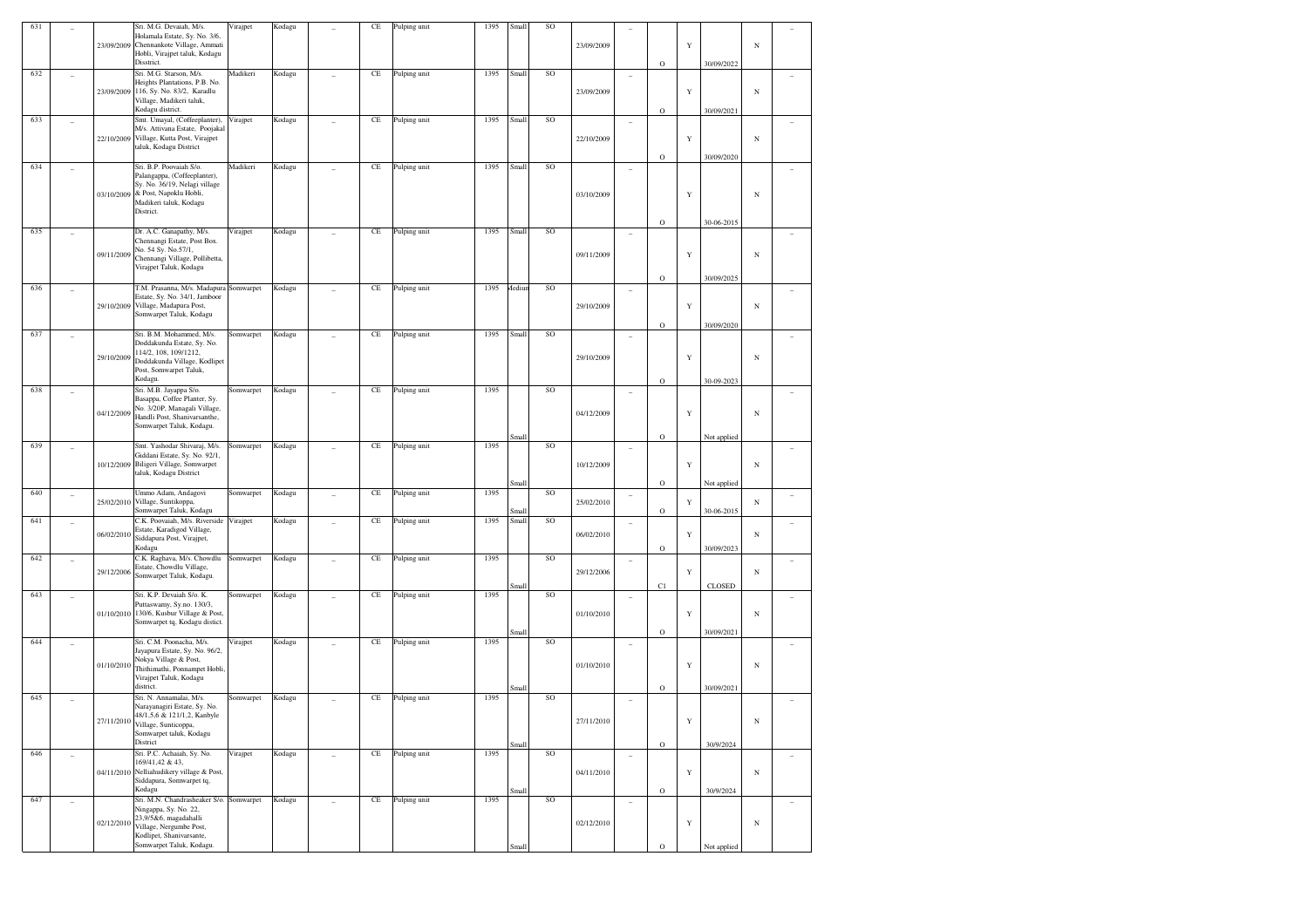| 648 |                          |            | Sri. U.H. Umesh, S/o. U.S.<br>Halappa, Sy. No. 75/25,          | Somwarpet | Kodagu |   | CE        | Pulping unit | 1395 |       | SO |            |                          |             |             |             |            |                          |
|-----|--------------------------|------------|----------------------------------------------------------------|-----------|--------|---|-----------|--------------|------|-------|----|------------|--------------------------|-------------|-------------|-------------|------------|--------------------------|
|     |                          |            | Bedagotta Village, Kodlipet                                    |           |        |   |           |              |      |       |    |            |                          |             |             |             |            |                          |
|     |                          | 01/12/2010 | Post, Shanivarasante,                                          |           |        |   |           |              |      |       |    | 01/12/2010 |                          |             | $\mathbf Y$ |             | N          |                          |
|     |                          |            | Somwarpet Taluk, Kodagu<br>Disrict.                            |           |        |   |           |              |      | Small |    |            |                          | $\mathbf O$ |             | 30/09/2021  |            |                          |
| 649 | ٠                        |            | Sri. M.C. Ponnanna, M/s.                                       | Somwarpet | Kodagu |   | $\rm CE$  | Pulping unit | 1395 |       | SO |            | $\overline{\phantom{a}}$ |             |             |             |            |                          |
|     |                          | 16/11/2010 | Eshwara Estate, Nakoor<br>Village, Kanbyle Post, Via           |           |        |   |           |              |      |       |    | 16/11/2010 |                          |             | $\mathbf Y$ |             | $_{\rm N}$ |                          |
|     |                          |            | Sunticoppa, Somwarpet Taluk,<br>Kodagu District.               |           |        |   |           |              |      |       |    |            |                          |             |             |             |            |                          |
| 650 | ٠                        |            | Sri. G.G. Jayaprakash, M/s.                                    | Somwarpet | Kodagu |   | $\rm CE$  | Pulping unit | 1395 | Small | SO |            | $\overline{\phantom{a}}$ | $\mathbf O$ |             | 30-09-2026  |            |                          |
|     |                          |            | Vijaya Estate, Sy. No. 54/1                                    |           |        |   |           |              |      |       |    |            |                          |             |             |             |            |                          |
|     |                          | 22/11/2010 | &2, Athur Nallore Village,<br>Sunticoppa Hobli, Somwarpet      |           |        |   |           |              |      |       |    | 22/11/2010 |                          |             | $\mathbf Y$ |             | $_{\rm N}$ |                          |
|     |                          |            | Taluk, Kodagu District.                                        |           |        |   |           |              |      |       |    |            |                          |             |             |             |            |                          |
| 651 |                          |            | Sri. Ashok Somaiah, M/s.                                       | Madikeri  | Kodagu |   | $\rm CE$  | Pulping unit | 1395 | Small | SO |            |                          | $\mathbf O$ |             | 30/09/2023  |            |                          |
|     |                          | 22/11/2010 | Somsuba Estate, Sy. No. 152,<br>Mekeri Village, Sampaji Hobli. |           |        |   |           |              |      |       |    | 22/11/2010 |                          |             | $\mathbf Y$ |             | $_{\rm N}$ |                          |
|     |                          |            | madikeri Taluk, Kodagu                                         |           |        |   |           |              |      |       |    |            |                          |             |             |             |            |                          |
| 652 |                          |            | District.<br>Sri. N.K. Krishnamurthy, M/s.                     | Somwarpet | Kodagu |   | $\rm CE$  | Pulping unit | 1395 | Smal  | SO |            |                          | $\mathbf O$ |             | 30/09/2020  |            |                          |
|     | ٠                        |            | Chikkalathur Estate, Sy. No.                                   |           |        |   |           |              |      |       |    |            | ٠                        |             |             |             |            |                          |
|     |                          | 02/12/2010 | 52, 53/4, Chikkalathure<br>Village, Shanivarasanthe Post,      |           |        |   |           |              |      |       |    | 02/12/2010 |                          |             | Y           |             | $_{\rm N}$ |                          |
|     |                          |            | Somwarpet Taluk, Kodagu                                        |           |        |   |           |              |      |       |    |            |                          |             |             |             |            |                          |
|     |                          |            | District.                                                      |           |        |   |           |              |      | Small |    |            |                          | $\mathbf O$ |             | Not applied |            |                          |
| 653 | ٠                        |            | Sri. Arun Monappa, (Coffee                                     | Somwarpet | Kodagu |   | $\rm CE$  | Pulping unit | 1395 |       | SO |            | $\overline{\phantom{a}}$ |             |             |             |            |                          |
|     |                          |            | Planter), sy. No. 4/4, 4/6,<br>21,22/3,4,5, Guyya Village,     |           |        |   |           |              |      |       |    |            |                          |             |             |             |            |                          |
|     |                          | 15/12/2010 | Ammathi Nad, Siddapura Post,                                   |           |        |   |           |              |      |       |    | 15/12/2010 |                          |             | Y           |             | $_{\rm N}$ |                          |
|     |                          |            | Virajpet Taluk, Kodagu<br>Disrtirct.                           |           |        |   |           |              |      | Smal  |    |            |                          | $\mathbf O$ |             | 30/09/2021  |            |                          |
| 654 |                          |            | H.B. Ganesh S/o. Late                                          | Somwarpet | Kodagu |   | $\rm CE$  | Pulping unit | 1395 |       | SO |            |                          |             |             |             |            |                          |
|     |                          |            | Basappa, M/s. Mallur Estaate,<br>Sy. No. 34/2, Mallur Village, |           |        |   |           |              |      |       |    | 24/12/2010 |                          |             |             |             |            |                          |
|     |                          | 24/12/2010 | Nakoor Srirangala Post,<br>Suntikoppa, Somwarpet Talu,         |           |        |   |           |              |      |       |    |            |                          |             | $\mathbf Y$ |             | $_{\rm N}$ |                          |
|     |                          |            | Kodagu                                                         |           |        |   |           |              |      | Small |    |            |                          | $\mathbf O$ |             | 30/09/2025  |            |                          |
| 655 | ٠                        |            | Sri. Alex Noranha, M/s.<br>Kirudale Estate, Sy. No. 2/2,       | Somwarpet | Kodagu |   | $\rm CE$  | Pulping unit | 1395 |       | SO |            | ٠                        |             |             |             |            |                          |
|     |                          | 11/12/2010 | Kirudale Village, Madapur                                      |           |        |   |           |              |      |       |    | 11/12/2010 |                          |             | $\mathbf Y$ |             | $_{\rm N}$ |                          |
|     |                          |            | Post, Somwarpet Taluk,<br>Kodagu District                      |           |        |   |           |              |      | Small |    |            |                          | $\mathbf O$ |             | Not applied |            |                          |
| 656 | ٠                        |            | Sri. U.K. Sathya Kumar, S/o.                                   | Somwarpet | Kodagu |   | $\rm CE$  | Pulping unit | 1395 |       | SO |            | $\overline{\phantom{a}}$ |             |             |             |            |                          |
|     |                          | 27/12/2010 | U.S. Kaverappa, Sy. No. 1/2,<br>2/3, Guyya Village & Post,     |           |        |   |           |              |      |       |    | 27/12/2010 |                          |             | $\mathbf Y$ |             | $_{\rm N}$ |                          |
|     |                          |            | Siddapura, Virajpet Taluk,                                     |           |        |   |           |              |      |       |    |            |                          |             |             |             |            |                          |
| 657 |                          |            | Kodagu District.<br>Sri. K.K. Chengappa, Ms/.                  | Somwarpet | Kodagu |   | $\rm CE$  | Pulping unit | 1395 | Small | SO |            |                          | $\mathbf O$ |             | 30-09-2016  |            |                          |
|     | ۰                        |            | Kechira Estate, Sy. No. 29/2,                                  |           |        |   |           |              |      |       |    |            | ۰                        |             |             |             |            |                          |
|     |                          | 13/01/2011 | Nakoor Village, Kanbyle Post,<br>Via Sunticoppa, Somwarpet     |           |        |   |           |              |      |       |    | 13/01/2011 |                          |             | Y           |             | $_{\rm N}$ |                          |
|     |                          |            | Taluk, Kodagu District.                                        |           |        |   |           |              |      |       |    |            |                          |             |             |             |            |                          |
| 658 | ٠                        |            | Smt. Kamalamma, M/s.                                           | Somwarpet | Kodagu |   | $\rm CE$  | Pulping unit | 1395 | Small | SO |            | $\overline{\phantom{a}}$ | $\mathbf O$ |             | 30/09/2021  |            |                          |
|     |                          |            | Rajeshwari Estate, Hebbulase<br>village, Shanivarsanthe Hobli, |           |        |   |           |              |      |       |    |            |                          |             |             |             |            |                          |
|     |                          | 13/01/2011 | Somwarpet Taluk, Kodagu                                        |           |        |   |           |              |      |       |    | 13/01/2011 |                          |             | Y           |             | $_{\rm N}$ |                          |
|     |                          |            | District                                                       |           |        |   |           |              |      | Smal  |    |            |                          | $\mathbf O$ |             | Not applied |            |                          |
| 659 |                          |            | Sri. S.R. Mithun Narayan,                                      | Somwarpet | Kodagu |   | $\rm CE$  | Pulping unit | 1395 |       | SO |            |                          |             |             |             |            |                          |
|     |                          | 10/11/2010 | M/s. Gouri Land Estate, Sy.<br>No. 29/6P, Abyathamangala       |           |        |   |           |              |      |       |    | 10/11/2010 |                          |             | $\mathbf Y$ |             | $_{\rm N}$ |                          |
|     |                          |            | Village, Somwarpet Taluk,                                      |           |        |   |           |              |      |       |    |            |                          |             |             |             |            |                          |
| 660 | ٠                        |            | Kodagu District.<br>Sri. D.C. Jayaraj, M/s. Sri.               | Somwarpet | Kodagu |   | $\rm CE$  | Pulping unit | 1395 | Small | SO |            | $\overline{\phantom{a}}$ | $\mathbf O$ |             | 30/09/2021  |            |                          |
|     |                          |            | Venkatagiri Estate, Sy. No.                                    |           |        |   |           |              |      |       |    |            |                          |             |             |             |            |                          |
|     |                          | 08/11/2010 | 91/4C, 7th Hoskote Village,<br>Somwarpet Taluk, Kodagu         |           |        |   |           |              |      |       |    | 08/11/2010 |                          |             | $\mathbf Y$ |             | $_{\rm N}$ |                          |
|     |                          |            | District.                                                      |           |        |   |           |              |      | Small |    |            |                          | $\mathbf O$ |             | 30/09/2021  |            |                          |
| 661 |                          |            | Sri. B.A. Ganapathy. M/s.<br>Ballachanda Estate, Sy. No. of    | Somwarpet | Kodagu |   | $\!$ $\!$ | Pulping unit | 1395 |       | SO |            | $\overline{\phantom{a}}$ |             |             |             |            |                          |
|     |                          |            | 28/12/2010 Eralevalamudi Village,<br>Chettalli Post, Somwarpet |           |        |   |           |              |      |       |    | 28/12/2010 |                          |             | $\mathbf Y$ |             | $_{\rm N}$ |                          |
|     |                          |            | Taluk, Kodagu District.                                        |           |        |   |           |              |      | Small |    |            |                          | $\mathbf O$ |             | 30-09-2018  |            |                          |
| 662 | $\overline{\phantom{a}}$ |            | Smt. Gangamma, M/s. Madhu<br>Estate, Sy. No. 171/7, Thakeri    | Somwarpet | Kodagu | ÷ | $\rm CE$  | Pulping unit | 1395 |       | SO |            | $\overline{\phantom{a}}$ |             |             |             |            | $\overline{\phantom{a}}$ |
|     |                          | 04/03/2011 | Village, Somwarpet Taluk,                                      |           |        |   |           |              |      |       |    | 04/03/2011 |                          |             | $\mathbf Y$ |             | $_{\rm N}$ |                          |
|     |                          |            | Kodagu District.                                               |           |        |   |           |              |      | Small |    |            |                          | $\mathbf O$ |             | 30/09/2021  |            |                          |
| 663 | $\overline{\phantom{a}}$ |            | Sri. L.C. Jayanth, M/s. Hithlu                                 | Somwarpet | Kodagu |   | $\!$ $\!$ | Pulping unit | 1395 |       | SO |            | $\overline{\phantom{a}}$ |             |             |             |            | $\sim$                   |
|     |                          | 04/03/2011 | Estate, Sy. No. 298/2, Cherala<br>Srimangala, Chettalli Post,  |           |        |   |           |              |      |       |    | 04/03/2011 |                          |             | $\mathbf Y$ |             | $_{\rm N}$ |                          |
|     |                          |            | Somwarpet Taluk, Kodagu<br>District.                           |           |        |   |           |              |      |       |    |            |                          |             |             |             |            |                          |
| 664 | $\overline{a}$           |            | C.P. Vasanth Kumar,                                            | Somwarpet | Kodagu |   | $\rm CE$  | Pulping unit | 1395 | Small | SO |            | $\overline{\phantom{a}}$ | $\mathbf O$ |             | 30/09/2021  |            | $\overline{\phantom{a}}$ |
|     |                          |            | Madegodu Village, Gopalapura                                   |           |        |   |           |              |      |       |    |            |                          |             |             |             |            |                          |
|     |                          | 20/09/2005 | Post, Shanivarsanthe,<br>Somwarpet Tq, Kodagu Dist             |           |        |   |           |              |      |       |    | 20/09/2005 |                          |             | $\mathbf Y$ |             | $_{\rm N}$ |                          |
|     |                          |            |                                                                |           |        |   |           |              |      | Small |    |            |                          | $\mathbf O$ |             | 30-09-2023  |            |                          |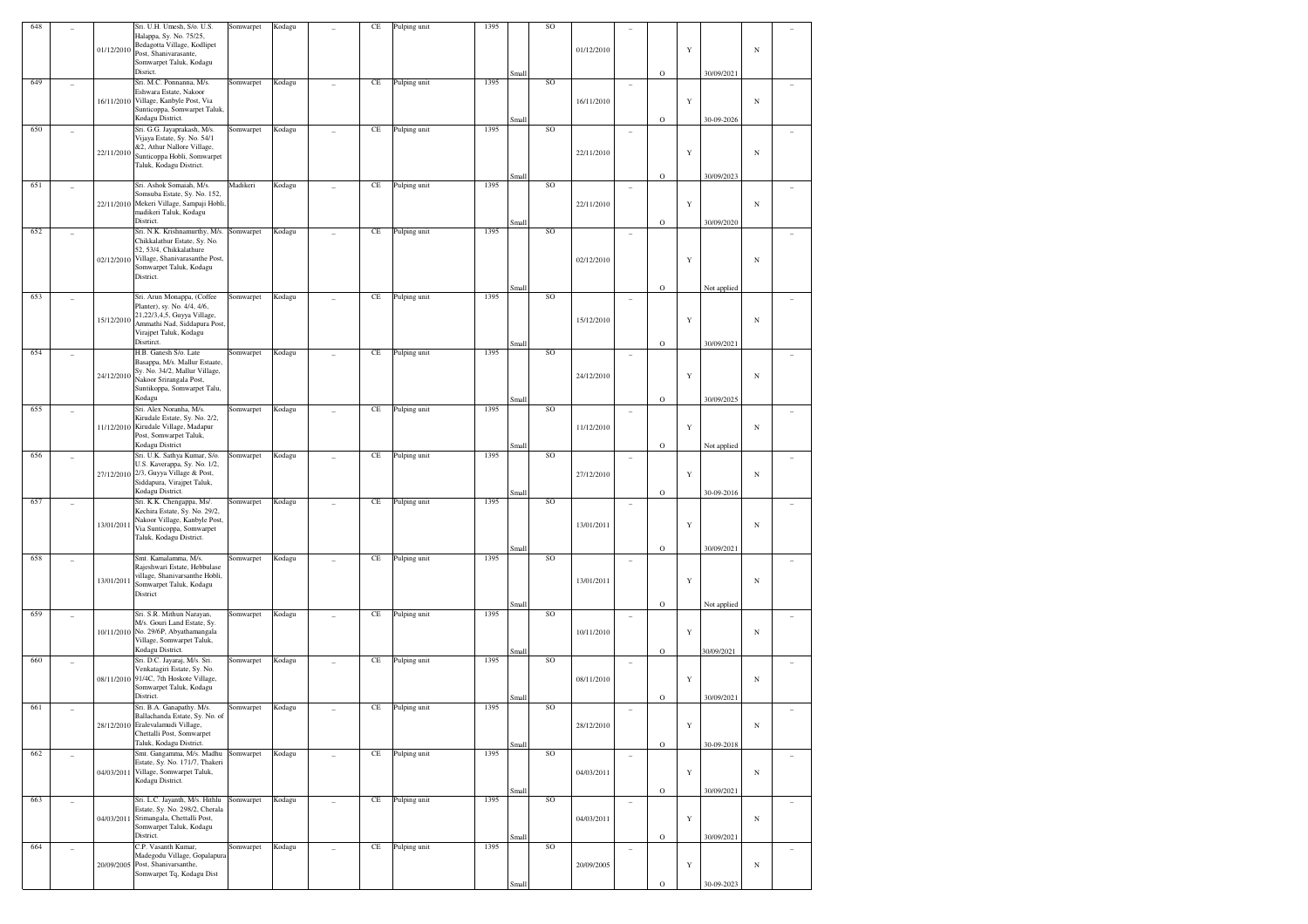| 665 |                          |            | Sri. P. Uthaman, M/s.<br>Thirumali Estate, P.B. No. 14.<br>(Sy. No. 50/1, 50/2,<br>25-11-2011 Moovathoklu village,                                                                                   | Somwarpet | Kodagu |                | CE       | Pulping unit | 1395 |               | SO        | 25-11-2011 |                          |             | Y |               | $_{\rm N}$ |        |
|-----|--------------------------|------------|------------------------------------------------------------------------------------------------------------------------------------------------------------------------------------------------------|-----------|--------|----------------|----------|--------------|------|---------------|-----------|------------|--------------------------|-------------|---|---------------|------------|--------|
|     |                          |            | Sunticoppa), Madapura,<br>Somwarpet Taluk, Kodagu<br>District.                                                                                                                                       |           |        |                |          |              |      | Small         |           |            |                          | $\mathbf O$ |   | 30/09/2021    |            |        |
| 666 |                          | 05/11/2011 | The Anaparai Estate Ltd., P.B. Somwarpet<br>No. 11, Kutta Post, South<br>Kodagu, Kodagu District.                                                                                                    |           | Kodagu |                | CE       | Pulping unit | 1395 |               | SO        | 05/11/2011 | ٠                        |             | Y |               | $_{\rm N}$ |        |
| 667 |                          |            | Sri. S.S. Basavaraj S/o. Late<br>Shanthamallappa, M/s. Suhas                                                                                                                                         | Somwarpet | Kodagu |                | CE       | Pulping unit | 1395 | arge          | SO        |            |                          | $\circ$     |   | 30/09/2022    |            |        |
|     |                          | 22/12/2011 | Estate, Sy. No. 145, Nagaroor<br>Village & post, Somwarpet<br>Taluk, Kodagu District                                                                                                                 |           |        |                |          |              |      | Small         |           | 22/12/2011 |                          | $\mathbf O$ | Y | 30/09/2025    | $_{\rm N}$ |        |
| 668 |                          |            | C.R. Channaveerappa, M/s.<br>Sri. Siddalingeshwara Estate,                                                                                                                                           | Somwarpet | Kodagu |                | CE       | Pulping unit | 1395 |               | SO        |            | ٠                        |             |   |               |            |        |
|     |                          | 17/12/2011 | Sy. No. 14, Negalli Karkalli<br>Village, Mascod Post,<br>Somwarpet Taluk, Kodagu                                                                                                                     |           |        |                |          |              |      | Small         |           | 17/12/2011 |                          | $\mathbf O$ | Y | 30/09/2022    | $_{\rm N}$ |        |
| 669 |                          | 05/12/2011 | S.B. Gopinath, Sy. No. 2/2,<br>Negalli Karkalli Village,<br>Mascode Post, Somwarpet                                                                                                                  | Somwarpet | Kodagu |                | CE       | Pulping unit | 1395 |               | SO        | 05/12/2011 | ٠                        |             | Y |               | $_{\rm N}$ |        |
| 670 | ۰                        |            | Taluk, Kodagu District.<br>Sri. G.D. Damodar S/o. G.S.                                                                                                                                               | Somwarpet | Kodagu |                | CE       | Pulping unit | 1395 | Small         | SO        |            | ۰                        | $\circ$     |   | 30/09/2021    |            |        |
|     |                          |            | Devaiah, Sy. No. 73/1,<br>26/12/2011 Hirikara Village, Gowdahalli<br>Post, Somwarpet Taluk,<br>Kodagu                                                                                                |           |        |                |          |              |      | Small         |           | 26/12/2011 |                          | C1          | Y | <b>CLOSED</b> | $_{\rm N}$ |        |
| 671 |                          |            | Sri. P.B. Anand S/o. Late. P.<br>Borappa, Coffee planter, Sy.                                                                                                                                        | Somwarpet | Kodagu |                | CE       | Pulping unit | 1395 |               | SO        |            | ٠                        |             |   |               |            |        |
|     |                          | 23/12/2011 | No. 61/2, Balagunda Village &<br>Post, Somwarpet Taluk,<br>Kodagu District.                                                                                                                          |           |        |                |          |              |      | Small         |           | 23/12/2011 |                          | $\mathbf O$ | Y | 30/09/2020    | $_{\rm N}$ |        |
| 672 |                          |            | Sri. B.B. Kushalappa S/o. B.K. Somwarpet<br>Boppaiah, Beligeri Village &                                                                                                                             |           | Kodagu |                | CE       | Pulping unit | 1395 |               | SO        |            |                          |             |   |               |            |        |
|     |                          | 12/09/2011 | post, Via Madapura,<br>Somwarpet Tq, Kodagu<br>District.                                                                                                                                             |           |        |                |          |              |      | Small         |           | 12/09/2011 |                          | $\mathbf O$ | Y | 30/09/2022    | $_{\rm N}$ |        |
| 673 | ۰                        |            | Smt. K.L. Anithakumari D/o.<br>K.M. Lakshman, Sy. No. 102/3                                                                                                                                          | Somwarpet | Kodagu |                | CE       | Pulping unit | 1395 |               | SO        |            | ٠                        |             |   |               |            |        |
|     |                          | 09/02/2012 | 5, Garagandur Village,<br>Madapura - 571 251,<br>Somwarpet Taluk, Kodagu<br>District.                                                                                                                |           |        |                |          |              |      | Small         |           | 09/02/2012 |                          | $\mathbf O$ | Y | 9/30/2017     | $_{\rm N}$ |        |
| 674 |                          |            | Sri. A.D. Mandanna, (Coffee<br>Planter), M/s. Kottolli Estate,<br>24/01/2012 Boikeri village, Virajpet Taluk,                                                                                        | Virajpet  | Kodagu |                | CE       | Pulping unit | 1395 |               | SO        | 24/01/2012 |                          |             | Y |               | $_{\rm N}$ |        |
|     |                          |            | Kodagu                                                                                                                                                                                               |           |        |                |          |              |      | Small         |           |            |                          | $\mathbf O$ |   | 30/09/2023    |            |        |
| 675 |                          | 11/02/2012 | Smt T.S Manjula(Coffee<br>planter), W/o K.B<br>Veerabadrappa, Sy No. 134,<br>Chikkakunda Village, Besur<br>Post, Somwarpet Taluk, North                                                              | Somwarpet | Kodagu |                | CE       | Pulping unit | 1395 |               | SO        | 11/02/2012 | ۰                        |             | Y |               | $_{\rm N}$ |        |
| 676 | ۰                        |            | Kodagu-571 231<br>Smt. R Jayasree, M/s, J.N                                                                                                                                                          | Somwarpet | Kodagu |                | CE       | Pulping unit | 1395 | <b>fediur</b> | <b>SO</b> |            | ٠                        | $\mathbf O$ |   | 30-06-2015    |            |        |
|     |                          |            | Estate, C/o. A.S Kishor, Sy.<br>15-11-2012 No.15/1, Negalla Karkalli<br>Village, Somwarpet Taluk,<br>Kodagu District                                                                                 |           |        |                |          |              |      | Iediur        |           | 15-11-2012 |                          | $\mathbf O$ | Y | 30/09/2018    | $_{\rm N}$ |        |
| 677 |                          |            | Sri. C Valliappa, M/s<br>Yammegoondi 'D' Estate, Sy. No                                                                                                                                              | Somwarpet | Kodagu |                | CE       | Pulping unit | 1395 |               | SO        |            |                          |             |   |               |            |        |
|     |                          | 15/12/2012 | 104/7P, Wooligully Village,<br>Sunticoppa, Somwarpet Tq.,<br>Kodagu                                                                                                                                  |           |        |                |          |              |      | Iediu         |           | 15/12/2012 |                          | $\mathbf O$ | Y | 30/09/2023    | $_{\rm N}$ |        |
| 678 |                          |            | Sri.M.N Nanjappa, M/s.<br>Kogillahalla Estate, Sy.                                                                                                                                                   | Somwarpet | Kodagu |                | CE       | Pulping unit | 1395 |               | SO        |            |                          |             |   |               |            |        |
|     |                          | 22-11-2012 | No.44/5, K. Chettalli,<br>Somwarpet Tq., Kodagu                                                                                                                                                      |           |        |                |          |              |      | Small         |           | 22-11-2012 |                          | $\mathbf O$ | Y | 30/09/2023    | $_{\rm N}$ |        |
| 679 |                          |            | Sri. M.P. Hoovaiah<br>(Prevesiouly Sri. M.N<br>Puttappa,) S/o. Sri. Niravani<br>03/12/2012 Gowda, Sy No. 164,<br>Mudaravalli Village & Post,<br>Handli G.P. Shaniyarsanthe.<br>Somwarpet Tq., Kodagu | Somwarpet | Kodagu |                | $\rm CE$ | Pulping unit | 1395 |               | SO        | 03/12/2012 |                          |             | Y |               | $_{\rm N}$ |        |
| 680 | $\overline{\phantom{a}}$ |            | Sri. K.B Surendra, S/o. J.J<br>Basappa, M/s. Surendra                                                                                                                                                | Somwarpet | Kodagu | $\overline{a}$ | $\rm CE$ | Pulping unit | 1395 | Small         | SO        |            | $\overline{\phantom{a}}$ | $\mathbf O$ |   | 30/09/2023    |            | $\sim$ |
|     |                          | 12/03/2012 | Pulping Unit, Sy. No. 129/9,<br>Tholurshettali Village & Post,<br>Somwarpet Tq., Kodagu                                                                                                              |           |        |                |          |              |      |               |           | 12/03/2012 |                          |             | Y |               | $_{\rm N}$ |        |
| 681 | $\overline{\phantom{a}}$ |            | Sri. K.K. Belliappa, Fair<br>Superior Stock Rocking,                                                                                                                                                 | Somwarpet | Kodagu | ÷              | $\rm CE$ | Pulping unit | 1395 | Small         | SO        |            | ٠                        | $\mathbf O$ |   | 30-09-2018    |            | $\sim$ |
|     |                          |            | 18/10/2012 KGangotri Complex, College<br>Road, Madikeri Tq, Kodagu                                                                                                                                   |           |        |                |          |              |      |               |           | 18/10/2012 |                          |             | Y |               | $_{\rm N}$ |        |
|     |                          |            | District                                                                                                                                                                                             |           |        |                |          |              |      | Aediun        |           |            |                          | $\mathbf O$ |   | 30-09-2023    |            |        |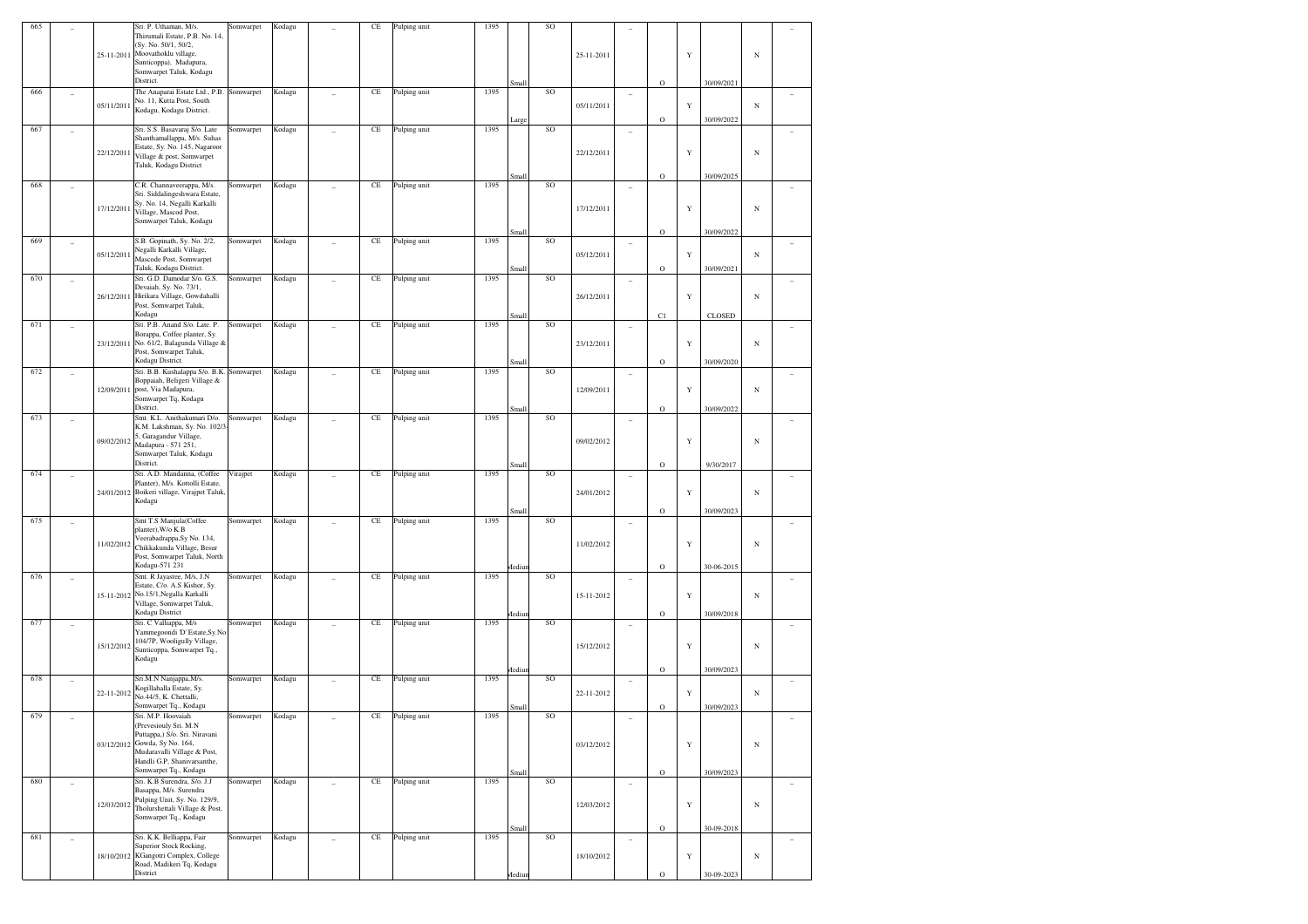| 682 |                          |            | Sri. A.C Jagadeesh M/s.<br>Chilumey Estate, Sy. No.<br>13/01/2012 149/11 of Mascode Village,<br>Somwarpet Tq., Kodagu<br>District.                            | Somwarpet        | Kodagu |                | CE                  | Pulping unit | 1395 | Small         | <b>SO</b> | 13/01/2012 |                          | $\mathbf O$ | Y | 30-09-2023    | $_{\rm N}$ |        |
|-----|--------------------------|------------|---------------------------------------------------------------------------------------------------------------------------------------------------------------|------------------|--------|----------------|---------------------|--------------|------|---------------|-----------|------------|--------------------------|-------------|---|---------------|------------|--------|
| 683 |                          | 12/11/2012 | Sri. K.A Ajit Apachoo, M/s.<br>Gopal Estate, Hardoor P.O, Sy                                                                                                  | Somwarpet        | Kodagu |                | CE                  | Pulping unit | 1395 |               | SO        | 12/11/2012 | ٠                        |             | Y |               | $_{\rm N}$ |        |
| 684 |                          |            | No. 197, Sunticoppa, Kodagu-<br>571 237<br>Sri. N.M Subbanna, M/s.                                                                                            | Somwarpet        | Kodagu |                | CE                  | Pulping unit | 1395 | <b>fediur</b> | <b>SO</b> |            |                          | $\circ$     |   | 30/09/2023    |            |        |
|     | $\overline{\phantom{a}}$ | 01/01/2013 | Yelaneergundi Estate 'B', P.B<br>No. 08, Shanivarsanthe,<br>Kodagu-571235                                                                                     |                  |        |                |                     |              |      | fediur        |           | 01/01/2013 | $\overline{\phantom{a}}$ | C1          | Y | Closed        | $_{\rm N}$ |        |
| 685 | $\overline{\phantom{a}}$ | 17/01/2013 | Sri M Anil Ponnappa, M/s<br>Lalithadri Estate, Madapura<br>Post, N Kodagu-571251                                                                              | Somwarpet        | Kodagu |                | CE                  | Pulping unit | 1395 | <b>fediun</b> | SO        | 17/01/2013 |                          | $\mathbf O$ | Y | 30/09/2020    | $_{\rm N}$ |        |
| 686 | ۰                        |            | Sri M.B Muthanna, Coffee<br>Planter M/s Kogilahalla B<br>18/12/2012 Estate, Sy. No 249, Kudloor<br>Chattalli, Suntikoppa Hobli<br>Somwarpet Tq, Kodagu        | Somwarpet        | Kodagu |                | CE                  | Pulping unit | 1395 | Small         | SO        | 18/12/2012 |                          | $\mathbf O$ | Y | 30/09/2022    | $_{\rm N}$ |        |
| 687 | ۰                        | 18/01/2013 | Sri C.C Thimmaiah, M/s<br>Modur B Estate, Kadagadal<br>Post, Suntikoppa, Somwarpet,<br>Kodagu-57248                                                           | Somwarpet        | Kodagu |                | CE                  | Pulping unit | 1395 | <b>fediur</b> | SO        | 18/01/2013 | ٠                        | $\circ$     | Y | 30/09/2023    | $_{\rm N}$ |        |
| 688 | $\overline{\phantom{a}}$ | 21/12/2012 | Sri A. Manjuneelakanta M/s<br>Masgod Estate, Masgod<br>Villag, Somwarpet, Kodagu-<br>571236                                                                   | Somwarpet        | Kodagu |                | CE                  | Pulping unit | 1395 | Small         | SO        | 21/12/2012 | $\overline{\phantom{a}}$ | C1          | Y | <b>CLOSED</b> | $_{\rm N}$ |        |
| 689 |                          |            | N.H Sudharshan S/o Hooviah<br>Nandigonda Village & Post,                                                                                                      | Somwarpet        | Kodagu |                | CE                  | Pulping unit | 1395 |               | SO        |            |                          |             |   |               |            |        |
|     |                          | 24/01/2013 | Shanivarsanthe-571235,<br>Somwarpet, Kodagu                                                                                                                   |                  |        |                |                     |              |      |               |           | 24/01/2013 |                          |             | Y |               | $_{\rm N}$ |        |
| 690 | ۰                        |            | Sri. S.R Shivappa, S/o Late<br>S.M iah, M/s. Shivanakad                                                                                                       | Somwarpet        | Kodagu |                | CE                  | Pulping unit | 1395 | Small         | SO        |            | ٠                        | C1          |   | <b>CLOSED</b> |            |        |
|     |                          |            | Estate, Sy. No. 76/2,<br>20/02/2013 Madegodu Village, Gopalpura<br>Post, Shanivarsanthe,<br>Somwarpet Tq., Kodagu                                             |                  |        |                |                     |              |      | Small         |           | 20/02/2013 |                          | $\mathbf O$ | Y | 30-09-2020    | $_{\rm N}$ |        |
| 691 | ۰                        | 07/11/2013 | Woolygooly E Estate, Sri. H.<br>M, A, Hajee Mohamed,<br>Sunticoppa, Somwarpet,<br>Kodagu                                                                      | Somwarpet        | Kodagu |                | CE                  | Pulping unit | 1395 | <b>fediur</b> | SO        | 07/11/2013 | $\overline{\phantom{a}}$ | $\circ$     | Y | 30-09-2016    | $_{\rm N}$ |        |
| 692 | $\overline{\phantom{a}}$ | 27/12/2013 | B. S. Puppaiah S/o Late<br>Somaiah, Haraga Village,<br>Shanthalli Post, Somwarpet<br>Tq, Kodagu dist                                                          | Somwarpet        | Kodagu |                | CE                  | Pulping unit | 1395 | Small         | SO        | 27/12/2013 | ۰                        | $\mathbf O$ | Y | 30/09/2021    | $_{\rm N}$ |        |
| 693 |                          |            | S. B Chengappa, Rtd. Sub-<br>Inspector of<br>27/12/2013 Police, Basawanakatte,<br>Shanthalli Post & Village,<br>Somwarpet, Kodagu Dist                        | Somwarpet        | Kodagu |                | CE                  | Pulping unit | 1395 | Small         | SO        | 27/12/2013 |                          | $\mathbf O$ | Y | 30/09/2021    | $_{\rm N}$ |        |
| 694 | ۰                        | 25/11/2013 | Kalraj Estate,, Sri. K. A<br>Chengappa, Mathikad-571237,<br>Suntikoppa, Kodagu                                                                                | Somwarpet        | Kodagu |                | CE                  | Pulping unit | 1395 | Small         | SO        | 25/11/2013 | -                        | $\mathbf O$ | Y | 30/09/2021    | $_{\rm N}$ |        |
| 695 | ۰                        | 03/01/2014 | Sri. C. A. Nanda Kumar, M/s.<br>Devikad Estate, Guya Village,<br>Siddapura, Post Box No. 39,<br>Kodagu                                                        | Somwarpet        | Kodagu |                | CE                  | Pulping unit | 1395 | Small         | <b>SO</b> | 03/01/2014 | ٠                        | $\circ$     | Y | 30/09/2024    | $_{\rm N}$ |        |
| 696 | $\overline{\phantom{a}}$ | 21/01/2014 | Jayashri Estate, B.A.<br>Jivijaya, Biligiri Village &<br>Post, Madapura, Kodagu                                                                               | Somwarpet        | Kodagu |                | CE                  | Pulping unit | 1395 | Small         | SO        | 21/01/2014 | $\overline{a}$           | $\mathbf O$ | Y | 30/09/2021    | $_{\rm N}$ |        |
| 697 |                          | 17/01/2014 | D. S. Ponnappa S/o Late D.<br>Somaiah, Aigoor Village &<br>Post, Somwarpet Tq, Kodagu                                                                         | Somwarpet        | Kodagu |                | CE                  | Pulping unit | 1395 | Small         | <b>SO</b> | 17/01/2014 |                          | O           | Y | 30-09-2021    | $_{\rm N}$ |        |
| 698 |                          | 23/01/2014 | Paramesh. K. S, Kyathanahalli<br>Village, Ankanahalli Post,<br>Shanivarsanthe Hobli,<br>Somwarpet Tq, Kodagu Dist                                             | Somwarpet        | Kodagu |                | CE                  | Pulping unit | 1395 | Small         | SO        | 23/01/2014 | ٠                        |             | Y | 30/09/2021    | $_{\rm N}$ |        |
|     |                          |            |                                                                                                                                                               |                  |        |                |                     |              |      |               |           |            |                          | $\mathbf O$ |   |               |            |        |
| 699 |                          | 23/01/2014 | Gargandur B Estate, D. Mohan Somwarpet Kodagu<br>Dasappa, P.B. No. 18,<br>Somwarpet, (Sy.No.37/5-8,<br>Gargandur Village<br>Somwarpet), Somvarpet,<br>Kodagu. |                  |        |                | $\operatorname{CE}$ | Pulping unit | 1395 | Small         | SO        | 23/01/2014 |                          | $\mathbf O$ | Y | 30/09/2021    | $_{\rm N}$ |        |
| 700 | $\overline{\phantom{a}}$ | 29/01/2014 | Kakanicoppa Estate, Sy No.<br>22, Kavadi village, Virajpet<br>Tq, Kodagu Dist                                                                                 | Somwarpet Kodagu |        | $\overline{a}$ | $\rm CE$            | Pulping unit | 1395 | Small         | SO        | 29/01/2014 | ٠                        | $\mathbf O$ | Y | 30/9/2019     | $_{\rm N}$ | $\sim$ |
| 701 | $\overline{\phantom{a}}$ | 09/10/2014 | Sri. Purandara D.T. Hangal<br>Shettalli, Hangal Post,<br>Somwarpet Tq., Kodagu<br>District.                                                                   | Somwarpet        | Kodagu | $\overline{a}$ | CE                  | Pulping unit | 1395 | Small         | SO        | 09/10/2014 | $\overline{\phantom{a}}$ | $\mathbf O$ | Y | 30/09/2025    | $_{\rm N}$ |        |
| 702 | $\overline{\phantom{a}}$ |            | M/s. Suvina Krupal: Smt.<br>Suvina Krupal (Coffee<br>20/11/2014 planter)Igoor Village & Post,<br>Somwarpet Taluk, Kodagu<br>district.                         | Somwarpet Kodagu |        | ÷              | $\rm CE$            | Pulping unit | 1395 | Small         | SO        | 20/11/2014 | $\overline{\phantom{a}}$ | $\mathbf O$ | Y | 30-09-2022    | $_{\rm N}$ |        |
|     |                          |            |                                                                                                                                                               |                  |        |                |                     |              |      |               |           |            |                          |             |   |               |            |        |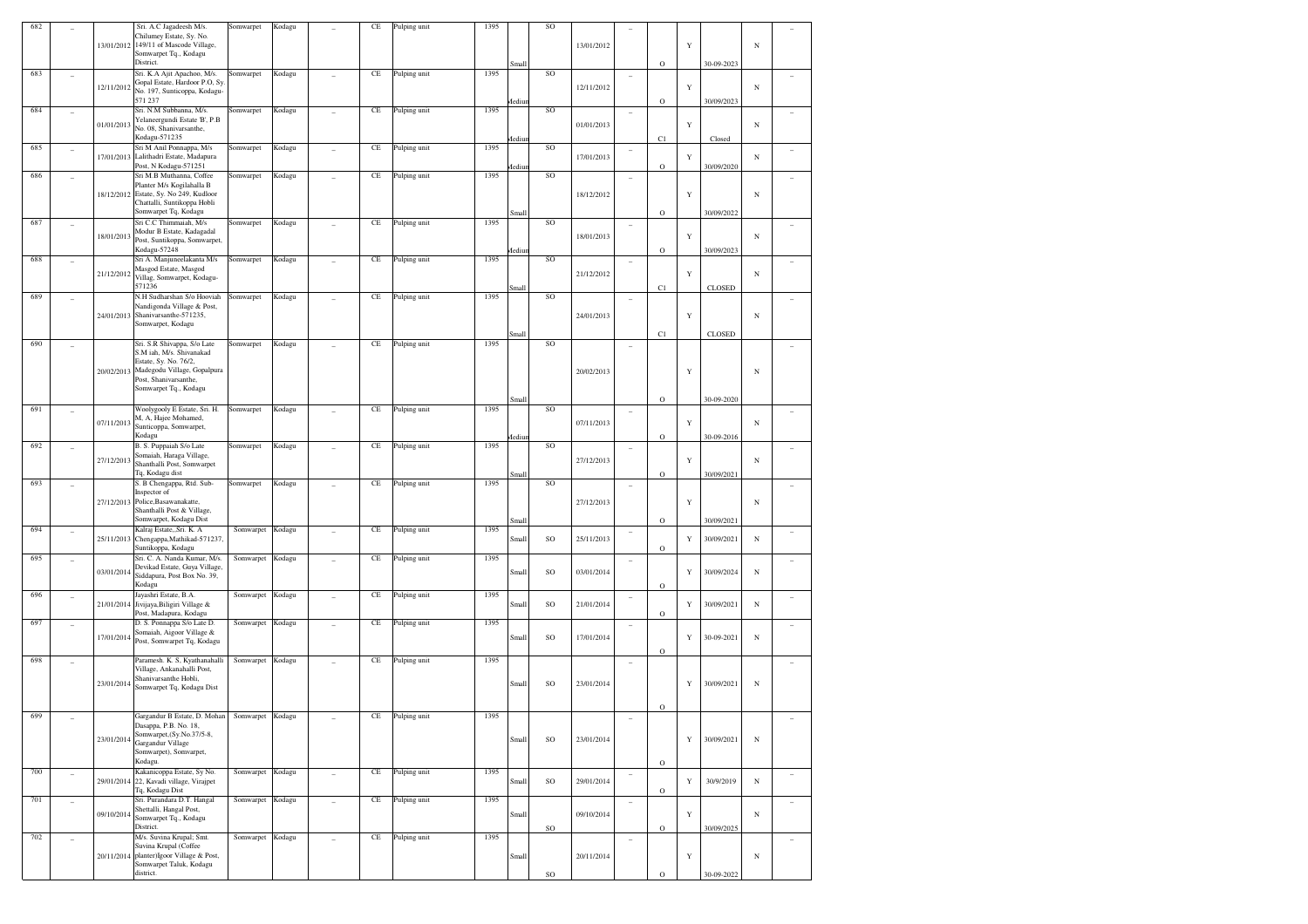| 703 |                |             | Sri. B.A. Monnappa, (Coffee                                      | Somwarpet | Kodagu |                | CE       | Pulping unit | 1395 |        |           |             |                          |              |             |            |            |                |
|-----|----------------|-------------|------------------------------------------------------------------|-----------|--------|----------------|----------|--------------|------|--------|-----------|-------------|--------------------------|--------------|-------------|------------|------------|----------------|
|     |                |             | Planter), Kadandalu Village,                                     |           |        |                |          |              |      |        |           |             |                          |              |             |            |            |                |
|     |                | 28-11-2014- | Kandanakolly post, Somwarpet<br>Tq, Kodagu Dist.                 |           |        |                |          |              |      |        |           | 28-11-2014- |                          |              | Y           |            | N          |                |
|     |                |             |                                                                  |           |        |                |          |              |      |        |           |             |                          |              |             |            |            |                |
|     |                |             |                                                                  |           |        |                |          |              |      | Mediur | MO        |             |                          | $\rm{O}$     |             | 30/09/2022 |            |                |
| 704 |                |             | M/s. Cooper Coffee Estate,                                       | Somwarpet | Kodagu |                | $\rm CE$ | Pulping unit | 1395 |        |           |             | $\qquad \qquad -$        |              |             |            |            |                |
|     |                | 05/12/2014  | Shanivarsanthe, Somwarpet<br>Tq, Kodagu Dist.                    |           |        |                |          |              |      |        |           | 05/12/2014  |                          |              | Y           |            | N          |                |
|     |                |             |                                                                  |           |        |                |          |              |      | Small  | <b>SO</b> |             |                          | $\rm{O}$     |             | 30/09/2022 |            |                |
| 705 |                |             | Sri. U.H. Lokesh.Byadagotta                                      | Somwarpet | Kodagu |                | $\rm CE$ | Pulping unit | 1395 |        |           |             |                          |              |             |            |            |                |
|     |                | 15/12/2014  | village, Kodlipet, Somwarpet                                     |           |        |                |          |              |      |        |           | 15/12/2014  |                          |              | Y           |            | N          |                |
|     |                |             | Tq, Kodagu District.                                             |           |        |                |          |              |      |        |           |             |                          |              |             | 9/30/2017  |            |                |
| 706 |                |             | B.S. Kumar, Nagroor, Nagroor                                     | Somwarpet | Kodagu |                | $\rm CE$ | Pulping unit | 1395 | Small  | SO        |             |                          | $\circ$      |             |            |            |                |
|     |                |             | X 77 M.D. Block, Somwarpet                                       |           |        |                |          |              |      |        |           |             |                          |              |             |            |            |                |
|     |                | 14/01/2015  | Tq, Kodagu District.                                             |           |        |                |          |              |      |        |           | 14/01/2015  |                          |              | Y           |            | N          |                |
|     |                |             |                                                                  |           |        |                |          |              |      | Small  | <b>SO</b> |             |                          | $\rm{O}$     |             | 9/30/2018  |            |                |
| 707 |                |             | Sri. D.H. Vishwanath Raj Urs,<br>Yadavare Village, Aigoor Post   | Somwarpet | Kodagu |                | $\rm CE$ | Pulping unit | 1395 |        |           |             |                          |              |             |            |            |                |
|     |                | 13/01/2015  | Somwarpet Tq, Kodagu                                             |           |        |                |          |              |      |        |           | 13/01/2015  |                          |              | $\mathbf Y$ |            | N          |                |
|     |                |             | District.                                                        |           |        |                |          |              |      | Small  | <b>SO</b> |             |                          | $\rm{O}$     |             | 9/30/2018  |            |                |
| 708 |                |             | Sri. S.J. Devdas, Kalkandoor                                     | Somwarpet | Kodagu |                | $\rm CE$ | Pulping unit | 1395 |        |           |             |                          |              |             |            |            |                |
|     |                | 14/01/2015  | Village, Somwarpet Tq,<br>Kodagu District.                       |           |        |                |          |              |      |        |           | 14/01/2015  |                          |              | Y           |            | N          |                |
|     |                |             |                                                                  |           |        |                |          |              |      | Small  | SO        |             |                          | $\rm{O}$     |             | 9/30/2017  |            |                |
| 709 |                |             | Sri. M.J. Vinod Kumar,                                           | Somwarpet | Kodagu |                | $\rm CE$ | Pulping unit | 1395 |        |           |             | $\qquad \qquad =$        |              |             |            |            |                |
|     |                | 21/02/2014  | Mudravalli Village & Post,                                       |           |        |                |          |              |      |        |           | 21/02/2014  |                          |              | $\mathbf Y$ |            | N          |                |
|     |                |             | Somwarpet Tq, Kodagu Dist                                        |           |        |                |          |              |      | Small  | <b>SO</b> |             |                          | $\rm{O}$     |             | 9/30/2018  |            |                |
| 710 |                |             | Sri. A.J. Suresh, Kalkandur                                      | Somwarpet | Kodagu |                | $\rm CE$ | Pulping unit | 1395 |        |           |             | $\overline{\phantom{a}}$ |              |             |            |            |                |
|     |                | 17/01/2015  | Village, Hangal Post,                                            |           |        |                |          |              |      |        |           | 17/01/2015  |                          |              | Y           |            | N          |                |
|     |                |             | Somwarpet tq, Kodagu Dist                                        |           |        |                |          |              |      | Small  | SO        |             |                          | $\rm{O}$     |             | 30/09/2023 |            |                |
| 711 | $\overline{a}$ | 19/01/2015  | Sri. M.P. Subbaiah, Thakeri<br>Village & Post, Somwarpet Tq,     | Somwarpet | Kodagu |                | $\rm CE$ | Pulping unit | 1395 |        |           | 19/01/2015  | $\overline{\phantom{a}}$ |              | Y           |            | N          |                |
|     |                |             | Kodagu dist.                                                     |           |        |                |          |              |      | Mediu  | MO        |             |                          | $\rm{O}$     |             | 9/30/2017  |            |                |
| 712 |                |             | B.S. Leelavathi, W/o. S.S.                                       | Somwarpet | Kodagu |                | $\rm CE$ | Pulping unit | 1395 |        | <b>SO</b> |             |                          |              |             |            |            |                |
|     |                |             | Shivashankar, 108/1,                                             |           |        |                |          |              |      |        |           |             |                          |              |             |            |            |                |
|     |                | 19/01/2015  | Bellarhalli village, Mudrahalli<br>Post, Shanivashankar, kodagu  |           |        |                |          |              |      |        |           | 19/01/2015  |                          |              | Y           |            | N          |                |
|     |                |             | Dist                                                             |           |        |                |          |              |      |        |           |             |                          |              |             |            |            |                |
|     |                |             |                                                                  |           |        |                |          |              |      | Small  |           |             |                          | $\rm{O}$     |             | 9/30/2017  |            |                |
| 713 |                |             | Sri. N.M. Rajashekarappa,                                        | Somwarpet | Kodagu |                | $\rm CE$ | Pulping unit | 1395 |        | <b>SO</b> |             | $\overline{a}$           |              |             |            |            |                |
|     |                | 20/01/2015  | Thalthashettalli village, Hangal<br>Post, Somwarpet Tq, Kodagu   |           |        |                |          |              |      |        |           | 20/01/2015  |                          |              | Y           |            | N          |                |
|     |                |             | Dist                                                             |           |        |                |          |              |      | Small  |           |             |                          | $\rm{O}$     |             | 9/30/2017  |            |                |
| 714 |                |             | D.B. Nanjappa, Sri.                                              | Somwarpet | Kodagu |                | $\rm CE$ | Pulping unit | 1395 |        | <b>SO</b> |             |                          |              |             |            |            |                |
|     |                |             | Manjundeshwara Coffee                                            |           |        |                |          |              |      |        |           |             |                          |              |             |            |            |                |
|     |                | 13/02/2015  | pulper, Harehosur, Gopalpura,                                    |           |        |                |          |              |      |        |           | 13/02/2015  |                          |              | Y           |            | N          |                |
|     |                |             | Somwarpet Tq, Kodagu Dist                                        |           |        |                |          |              |      | Small  |           |             |                          | $\rm{O}$     |             | 30/09/2022 |            |                |
| 715 |                |             | Sri. M.K. Appaiah, S/o.                                          | Somwarpet | Kodagu |                | $\rm CE$ | Pulping unit | 1395 |        | <b>SO</b> |             | $\overline{a}$           |              |             |            |            |                |
|     |                | 24/02/2015  | Kariyappa,Doddamathi                                             |           |        |                |          |              |      |        |           | 24/02/2015  |                          |              | Y           |            | N          |                |
|     |                |             | Village, Somwarpet Tq,                                           |           |        |                |          |              |      |        |           |             |                          |              |             |            |            |                |
| 716 |                |             | Kodagu District.<br>Sri. M.L. Umesh, Yadavare                    | Somwarpet | Kodagu |                | $\rm CE$ | Pulping unit | 1395 | Mediui | <b>SO</b> |             |                          | $\rm{O}$     |             | 9/30/2017  |            |                |
|     |                |             | Village, Aigoor Post,                                            |           |        |                |          |              |      |        |           |             | $\qquad \qquad =$        |              |             |            |            |                |
|     |                | 05/02/2015  | Somwarpet Tq, Kodagu                                             |           |        |                |          |              |      |        |           | 05/02/2015  |                          |              | Y           |            | N          |                |
|     |                |             | District.                                                        |           |        |                |          |              |      | Mediu  |           |             |                          | $\rm{O}$     |             | 30/09/2023 |            |                |
| 717 |                |             | Sri. nathan, M/s. Lotus Netely<br>Estate, P.B.No.38, Sunticoppa, | Somwarpet | Kodagu |                | $\rm CE$ | Pulping unit | 1395 |        |           |             | $\overline{a}$           |              |             |            |            |                |
|     |                | 28/7/2015   | Somvarpet Tq, Kodagu Dist                                        |           |        |                |          |              |      |        |           | 28/7/2015   |                          |              | Y           |            | N          |                |
|     |                |             |                                                                  |           |        |                |          |              |      | Small  | SO        |             |                          | $\rm{O}$     |             | 30/09/2019 |            |                |
| 718 |                |             | Sri. K.S. chandra, Shanthalli                                    | Somwarpet | Kodagu |                | $\rm CE$ | Pulping unit | 1395 |        |           |             | $\qquad \qquad -$        |              |             |            |            |                |
|     |                | 25/8/2015   | Village & Post, Somwarpet<br>Taluk, Kodagu District.             |           |        |                |          |              |      |        |           | 25/8/2015   |                          |              | Y           |            | N          |                |
|     |                |             |                                                                  |           |        |                |          |              |      | Mediu  | MO        |             |                          | $\rm{O}$     |             | 30-09-2023 |            |                |
| 719 |                |             | Sri. M.M Kushalappa, S/o                                         | Somwarpet | Kodagu |                | $\rm CE$ | Pulping unit | 1395 |        |           |             |                          |              |             |            |            |                |
|     |                |             | Late Mutthanna, Shirangalli                                      |           |        |                |          |              |      |        |           |             |                          |              |             |            |            |                |
|     |                |             | 10/09/2015 Village & Post, Via Madhapur                          |           |        |                |          |              |      |        |           | 10/09/2015  |                          |              | Y           |            | N          |                |
|     |                |             | somwarpet Tq., Kodagu<br>District                                |           |        |                |          |              |      | Small  | SO        |             |                          | $\rm{O}$     |             | 30-09-2023 |            |                |
| 720 |                |             | M/s. Kahava Estate, Tholur                                       | Somwarpet | Kodagu |                | $\rm CE$ | Pulping unit | 1395 |        |           |             | $\qquad \qquad -$        |              |             |            |            |                |
|     |                | 26/10/2015  | Shettalli village/Post,                                          |           |        |                |          |              |      |        |           | 26/10/2015  |                          |              | Y           |            | N          |                |
|     |                |             | Somwarepet Tq, Kodagu                                            |           |        |                |          |              |      |        |           |             |                          |              |             |            |            |                |
| 721 |                |             | District.<br>Sri. B. B. Mallikarjuna,                            | Somwarpet | Kodagu |                | $\rm CE$ | Pulping unit | 1395 | Small  | SO        |             |                          | $\mathbf O$  |             | 30/09/2023 |            |                |
|     |                |             | Goddemane, Bellaralli,                                           |           |        |                |          |              |      |        |           |             | $\overline{\phantom{a}}$ |              |             |            |            |                |
|     |                | 24/11/2015  | Mudravalli Post, Somwarpet                                       |           |        |                |          |              |      |        |           | 24/11/2015  |                          |              | $\mathbf Y$ |            | $_{\rm N}$ |                |
|     |                |             | Tq.,                                                             |           |        |                |          |              |      | Small  | $\rm SO$  |             |                          | $\rm{O}$     |             | 30-09-2023 |            |                |
| 722 | ÷,             |             | Sri O.B. Erappa, Haraga<br>Village, Shanthalli Post,             | Somwarpet | Kodagu | $\overline{a}$ | $\rm CE$ | Pulping unit | 1395 |        |           |             | $\sim$                   |              |             |            |            | $\overline{a}$ |
|     |                | 23/11/2015  | Somwarpet, Kodagu District                                       |           |        |                |          |              |      |        |           | 23/11/2015  |                          |              | $\mathbf Y$ |            | N          |                |
|     |                |             |                                                                  |           |        |                |          |              |      | Small  | SO        |             |                          | $\rm{O}$     |             | 30/09/2023 |            |                |
| 723 | ÷,             |             | Sri. Areyada Muddappa                                            | Madikeri  | Kodagu |                | $\rm CE$ | Pulping unit | 1395 |        |           |             | $\qquad \qquad -$        |              |             |            |            |                |
|     |                |             | Uthappa, M/s. Manjushree<br>27/11/2015 estate, , Opp. Old Remand |           |        |                |          |              |      |        |           | 27/11/2015  |                          |              | $\mathbf Y$ |            | $_{\rm N}$ |                |
|     |                |             | home, Race course Road,                                          |           |        |                |          |              |      |        |           |             |                          |              |             |            |            |                |
|     |                |             | Madikeri                                                         |           |        |                |          |              |      | Mediur | MO        |             |                          | $\rm{O}$     |             | 30/09/2023 |            |                |
| 724 |                |             | Sri. N. M. Udayakumar,                                           | Somwarpet | Kodagu |                | $\rm CE$ | Pulping unit | 1395 |        |           |             | $\overline{a}$           |              |             |            |            |                |
|     |                | 12/02/2015  | Nagarhalli village, Kundalli<br>Post, Somwarpet, Kodagu          |           |        |                |          |              |      |        |           | 12/02/2015  |                          |              | $\mathbf Y$ |            | N          |                |
|     |                |             |                                                                  |           |        |                |          |              |      |        | SO        |             |                          |              |             |            |            |                |
|     |                |             | district                                                         |           |        |                |          |              |      | Small  |           |             |                          | $\mathbf{O}$ |             | 30/09/2023 |            |                |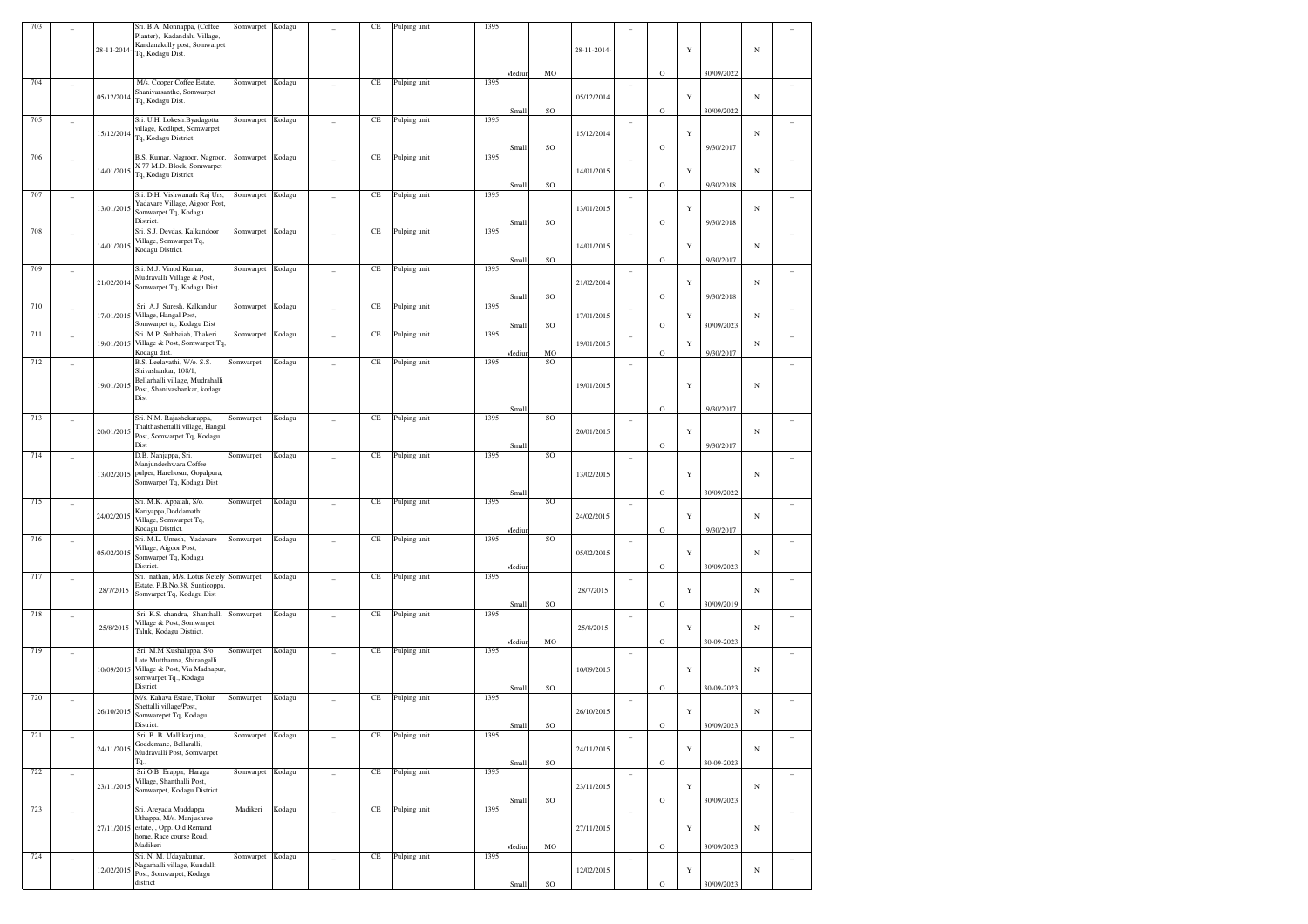| 725 |                          |            | Sri. A.S. Sampath Kumar,                                   | Somwarpet        | Kodagu |                | CE        | Pulping unit | 1395 |       |    |            |                          |             |             |            |            |                          |
|-----|--------------------------|------------|------------------------------------------------------------|------------------|--------|----------------|-----------|--------------|------|-------|----|------------|--------------------------|-------------|-------------|------------|------------|--------------------------|
|     |                          | 12/01/2015 | Agali Village, Kodlipet (H),                               |                  |        |                |           |              |      |       |    | 12/01/2015 |                          |             | Y           |            | N          |                          |
|     |                          |            | Somwarpet Tq, Kodagu<br>District                           |                  |        |                |           |              |      | Small | SO |            |                          | $\circ$     |             | 30-09-2018 |            |                          |
| 726 |                          |            | Sri. O.M. Kushalappa,                                      | Somwarpet        | Kodagu |                | $\rm CE$  | Pulping unit | 1395 |       |    |            |                          |             |             |            |            |                          |
|     | ٠                        |            | Garvale Village and Post, (Via)                            |                  |        |                |           |              |      |       |    |            |                          |             |             |            |            |                          |
|     |                          | 12/09/2015 | Madapura, Somwarpet Tq,                                    |                  |        |                |           |              |      |       |    | 12/09/2015 |                          |             | $\mathbf Y$ |            | $_{\rm N}$ |                          |
|     |                          |            | Kodagu District                                            |                  |        |                |           |              |      |       |    |            |                          |             |             |            |            |                          |
|     |                          |            |                                                            |                  |        |                |           |              |      | Small | SO |            |                          | $\mathbf O$ |             | 30/09/2025 |            |                          |
| 727 | ٠                        |            | Sri. C.B. Chandrappa,<br>Chikutholur Village,              | Somwarpet        | Kodagu |                | $\rm CE$  | Pulping unit | 1395 |       |    |            | $\overline{\phantom{a}}$ |             |             |            |            |                          |
|     |                          | 12/03/2015 | Tholurshettalli Post,                                      |                  |        |                |           |              |      |       |    | 12/03/2015 |                          |             | $\mathbf Y$ |            | N          |                          |
|     |                          |            | Somwarpet Tq, Kodagu                                       |                  |        |                |           |              |      |       |    |            |                          |             |             |            |            |                          |
|     |                          |            | District                                                   |                  |        |                |           |              |      | Small | SO |            |                          | $\mathbf O$ |             | 30/09/2022 |            |                          |
| 728 | ٠                        |            | Sri. Kumaraswamy. D.P,                                     | Somwarpet        | Kodagu |                | $\rm CE$  | Pulping unit | 1395 |       |    |            | ۰                        |             |             |            |            |                          |
|     |                          | 01/02/2016 | Yedur Village, Hanagal Post,                               |                  |        |                |           |              |      |       |    | 01/02/2016 |                          |             | $\mathbf Y$ |            | N          |                          |
|     |                          |            | Somwarpet Tq, Kodagu<br>District                           |                  |        |                |           |              |      |       |    |            |                          |             |             | 30-09-2023 |            |                          |
| 729 |                          |            | Sri. M. M. Krishna, Andagolu,                              | Somwarpet        |        |                | $\rm CE$  | Pulping unit | 1395 | Small | SO |            |                          | $\circ$     |             |            |            |                          |
|     | ٠                        |            | Kallur village & Post,                                     |                  | Kodagu |                |           |              |      |       |    |            | $\overline{\phantom{a}}$ |             |             |            |            |                          |
|     |                          | 01/02/2016 | Suntikoppa, Somwarpet Tq.,                                 |                  |        |                |           |              |      |       |    | 01/02/2016 |                          |             | $\mathbf Y$ |            | N          |                          |
|     |                          |            | Kodagu district                                            |                  |        |                |           |              |      |       |    |            |                          |             |             |            |            |                          |
|     |                          |            |                                                            |                  |        |                |           |              |      | Small | SO |            |                          | $\mathbf O$ |             | 30-09-2023 |            |                          |
| 730 | ۰                        |            | Smt. K. Vani Uthappa,                                      | Virajpet         | Kodagu |                | $\rm CE$  | Pulping unit | 1395 |       |    |            | $\overline{\phantom{a}}$ |             |             |            |            |                          |
|     |                          | 12/03/2016 | M/s.Laxmi Estate, Polibetta,<br>Virajpet Taluk, Kodagu     |                  |        |                |           |              |      |       |    | 12/03/2016 |                          |             | $\mathbf Y$ |            | N          |                          |
|     |                          |            | District.                                                  |                  |        |                |           |              |      | Small | SO |            |                          | $\mathbf O$ |             | 30-09-2021 |            |                          |
| 731 | ٠                        |            | Sri. N.S. Yogesha, 138/8,                                  | Somwarpet        | Kodagu |                | $\rm CE$  | Pulping unit | 1395 |       |    |            | $\overline{\phantom{a}}$ |             |             |            |            |                          |
|     |                          |            | Hittalakere, Shanivarsanthe,                               |                  |        |                |           |              |      |       |    |            |                          |             | $\mathbf Y$ |            |            |                          |
|     |                          | 01/02/2017 | Somwarpet Taluk, Kodagu                                    |                  |        |                |           |              |      |       |    | 01/02/2017 |                          |             |             |            | N          |                          |
|     |                          |            | District.                                                  |                  |        |                |           |              |      | Small | SO |            |                          | $\circ$     |             | 30-09-2021 |            |                          |
| 732 | $\qquad \qquad -$        |            | Sri. Sheshadri, Kanthi estate,                             | Somwarpet        | Kodagu |                | $\rm CE$  | Pulping unit | 1395 |       |    |            | $\overline{\phantom{a}}$ |             |             |            |            |                          |
|     |                          | 01/06/2017 | P.B.No.5, Shanivarsanthe<br>somwarpet Taluk, Kodagu        |                  |        |                |           |              |      |       |    | 01/06/2017 |                          |             | $\mathbf Y$ |            | N          |                          |
|     |                          |            | District.                                                  |                  |        |                |           |              |      | Small | SO |            |                          | $\mathbf O$ |             | 30-09-2020 |            |                          |
| 733 |                          |            | D.K. Mahindra Kumar, Sy.No.                                | Somwarpet        | Kodagu |                | $\rm CE$  | Pulping unit | 1395 |       |    |            |                          |             |             |            |            |                          |
|     |                          |            | 78, Basavanakoppa Village,                                 |                  |        |                |           |              |      |       |    |            |                          |             |             |            |            |                          |
|     |                          | 31/1/2017  | Nadiguda post,                                             |                  |        |                |           |              |      |       |    | 31/1/2017  |                          |             | $\mathbf Y$ |            | $_{\rm N}$ |                          |
|     |                          |            | Shanivarsanthe, Somwarpet                                  |                  |        |                |           |              |      |       |    |            |                          |             |             |            |            |                          |
|     |                          |            | Taluk, Kodagu.                                             |                  |        |                |           |              |      | Small | SO |            |                          | $\mathbf O$ |             | 30-09-2021 |            |                          |
| 734 | $\qquad \qquad -$        | 31/1/2017  | Sri. Girish . H.K. Honnavalli<br>Village, Somwarpet Taluk, | Somwarpet        | Kodagu |                | $\rm CE$  | Pulping unit | 1395 |       |    | 31/1/2017  | $\overline{\phantom{a}}$ |             | Y           |            | $_{\rm N}$ |                          |
|     |                          |            | Kodagu District.                                           |                  |        |                |           |              |      | Small | SO |            |                          | $\circ$     |             | 30-09-2021 |            |                          |
| 735 | $\qquad \qquad -$        |            | Mayflower Estate, P.B.No. 41,                              | Virajpet         | Kodagu |                | $\rm CE$  | Pulping unit | 1395 |       |    |            | $\overline{\phantom{a}}$ |             |             |            |            |                          |
|     |                          | 01/10/2017 | Siddapur, Virajpet Taluk,                                  |                  |        |                |           |              |      |       |    | 01/10/2017 |                          |             | Y           |            | N          |                          |
|     |                          |            | Kodagu.                                                    |                  |        |                |           |              |      | Small | SO |            |                          | $\mathbf O$ |             | 30-09-2021 |            |                          |
| 736 | ٠                        |            | Naveen Basava Kumar                                        | Somwarpet        | Kodagu |                | $\rm CE$  | Pulping unit | 1395 |       |    |            | $\overline{\phantom{a}}$ |             |             |            |            |                          |
|     |                          | 02/01/2017 | Thalatharshettalli Village,<br>Thalthar Post, Somwarpet    |                  |        |                |           |              |      |       |    | 02/01/2017 |                          |             | $\mathbf Y$ |            | $_{\rm N}$ |                          |
|     |                          |            | Taluk, Kodagu                                              |                  |        |                |           |              |      | Small | SO |            |                          | $\circ$     |             | 30-09-2021 |            |                          |
| 737 | ٠                        |            | Vijayalakshmi Estate,                                      | Virajpet         | Kodagu |                | $\rm CE$  | Pulping unit | 1395 |       |    |            | $\overline{\phantom{a}}$ |             |             |            |            |                          |
|     |                          |            | Sy.No.183/6, Balele Village                                |                  |        |                |           |              |      |       |    |            |                          |             |             |            |            |                          |
|     |                          | 03/07/2017 | and Hobli, Virajpet Taluk,                                 |                  |        |                |           |              |      |       |    | 03/07/2017 |                          |             | $\mathbf Y$ |            | N          |                          |
|     |                          |            | Kodagu                                                     |                  |        |                |           |              |      | Small | SO |            |                          | $\circ$     |             | 30-09-2021 |            |                          |
| 738 |                          |            | Sri. K.K.Dinesh, Kampulira                                 | Madikeri         | Kodagu |                | $\rm CE$  | Pulping unit | 1395 |       |    |            | $\overline{\phantom{a}}$ |             |             |            |            |                          |
|     |                          | 03/09/2017 | estate, Sy.No. 7/10P, of Ikolu<br>Village, Margodu post,   |                  |        |                |           |              |      |       |    | 03/09/2017 |                          |             | $\mathbf Y$ |            | N          |                          |
|     |                          |            | Madikeri Taluk, Kodagu                                     |                  |        |                |           |              |      |       |    |            |                          |             |             |            |            |                          |
|     |                          |            | District.                                                  |                  |        |                |           |              |      | Small | SO |            |                          | $\mathbf O$ |             | 30-09-2021 |            |                          |
| 739 | $\qquad \qquad -$        |            | M/s Bells coffee Homes,                                    | Madikeri         | Kodagu |                | $\rm CE$  | Pulping unit | 1395 |       |    |            | $\overline{\phantom{a}}$ |             |             |            |            |                          |
|     |                          | 03/09/2017 | Hoskeri Village, Madikeri                                  |                  |        |                |           |              |      |       |    | 03/09/2017 |                          |             | Y           |            | N          |                          |
|     |                          |            | Taluk, Kodagu District.                                    |                  |        |                |           |              |      | Small | SO |            |                          | $\mathbf O$ |             | 30-09-2021 |            |                          |
| 740 |                          |            | Sri. M.B. Bopanna, Sy.No.24,                               | Somwarpet        | Kodagu |                | $\rm CE$  | Pulping unit | 1395 |       |    |            |                          |             |             |            |            |                          |
|     |                          | 30/09/2016 | Gargandur Village, Madapur<br>Post, Suntikoppa Hobli,      |                  |        |                |           |              |      |       |    | 30/09/2016 |                          |             | $\mathbf Y$ |            | N          |                          |
|     |                          |            | Somwarpet Taluk                                            |                  |        |                |           |              |      |       |    |            |                          |             |             |            |            |                          |
|     |                          |            |                                                            |                  |        |                |           |              |      | Small | SO |            |                          | $\mathbf O$ |             | 30-09-2021 |            |                          |
| 741 | $\qquad \qquad -$        |            | Chandrashekhar Doddakanagal                                | Somwarpet Kodagu |        |                | $\rm CE$  | Pulping unit | 1395 |       |    |            | $\overline{\phantom{a}}$ |             |             |            |            |                          |
|     |                          | 10/10/2017 | Village, Shanivarsanthe Hobli,                             |                  |        |                |           |              |      |       |    | 10/10/2017 |                          |             | $\mathbf Y$ |            | N          |                          |
|     |                          |            | Somwarpet Tq, Kodagu.                                      |                  |        |                |           |              |      |       | SO |            |                          | $\mathbf O$ |             | 30-09-2022 |            |                          |
| 742 |                          |            | Sri. K.P Ganapathi Thakeri                                 | Somwarpet        | Kodagu |                | $\rm CE$  | Pulping unit | 1395 | Small |    |            |                          |             |             |            |            |                          |
|     |                          | 30/10/2017 | Village & Post, Somwarpet                                  |                  |        |                |           |              |      |       |    | 30/10/2017 | $\overline{\phantom{a}}$ |             | Y           |            | N          |                          |
|     |                          |            | Tq, Kodagu District.                                       |                  |        |                |           |              |      | Small | SO |            |                          | $\mathbf O$ |             | 30/09/2022 |            |                          |
| 743 |                          |            | Manjepanda A.Ganapathy                                     | Virajpet         | Kodagu |                | $\!$ $\!$ | Pulping unit | 1395 |       |    |            |                          |             |             |            |            |                          |
|     |                          |            | 11/11/2017 Wudder's Estate, P.B.No.8                       |                  |        |                |           |              |      |       |    | 11/11/2017 |                          |             | $\mathbf Y$ |            | $_{\rm N}$ |                          |
|     |                          |            | Siddapur, Kodagu District.<br>S.K.Rajappa Hare Hosure      |                  |        |                |           |              |      | Small | SO |            |                          | $\mathbf O$ |             | 30/09/2022 |            |                          |
| 744 | $\overline{\phantom{a}}$ |            | Village, Gopalpura Post,                                   | Somwarpet Kodagu |        | $\overline{a}$ | $\rm CE$  | Pulping unit | 1395 |       |    |            | $\overline{\phantom{a}}$ |             |             |            |            | $\overline{\phantom{a}}$ |
|     |                          | 30/12/2017 | Somwarpet Taluk, Kodagu                                    |                  |        |                |           |              |      |       |    | 30/12/2017 |                          |             | $\mathbf Y$ |            | $_{\rm N}$ |                          |
|     |                          |            | District.                                                  |                  |        |                |           |              |      | Small | SO |            |                          | $\mathbf O$ |             | 30-09-2022 |            |                          |
| 745 | $\overline{\phantom{a}}$ |            | M.A.M.M Annamalai,                                         | Virajpet         | Kodagu | $\overline{a}$ | $\!$ $\!$ | Pulping unit | 1395 |       |    |            | $\overline{\phantom{a}}$ |             |             |            |            | $\overline{\phantom{a}}$ |
|     |                          | 01/02/2018 | Polibetta Villlage & Post,                                 |                  |        |                |           |              |      |       |    | 01/02/2018 |                          |             | $\mathbf Y$ |            | $_{\rm N}$ |                          |
|     |                          |            | Kodagu District.                                           |                  |        |                |           |              |      | Small | SO |            |                          | $\mathbf O$ |             | 30-09-2022 |            |                          |
| 746 | $\overline{\phantom{a}}$ |            | Sri.Rama Estate,<br>B.M.Chandraj, Doddahancod,             | Somwarpet        | Kodagu | $\overline{a}$ | $\rm CE$  | Pulping unit | 1395 |       |    |            | $\overline{a}$           |             |             |            |            | $\overline{\phantom{a}}$ |
|     |                          | 01/08/2018 | Somwarpet Taluk, Kodagu.                                   |                  |        |                |           |              |      |       |    | 01/08/2018 |                          |             | $\mathbf Y$ |            | $_{\rm N}$ |                          |
|     |                          |            |                                                            |                  |        |                |           |              |      | Small | SO |            |                          | $\mathbf O$ |             | 30/09/2022 |            |                          |
| 747 | ÷,                       |            | A.B.Santhosh, Kodagarahalli                                | Somwarpet Kodagu |        |                | $\!$ $\!$ | Pulping unit | 1395 |       |    |            | $\overline{\phantom{a}}$ |             |             |            |            | $\overline{\phantom{a}}$ |
|     |                          | 01/11/2018 | Village, Suntikoppa,                                       |                  |        |                |           |              |      |       |    | 01/11/2018 |                          |             | $\mathbf Y$ |            | $_{\rm N}$ |                          |
|     |                          |            | Somwarpet Taluk, Kodagu                                    |                  |        |                |           |              |      |       |    |            |                          |             |             |            |            |                          |
|     |                          |            | District.                                                  |                  |        |                |           |              |      | Small | SO |            |                          | $\mathbf O$ |             | 30/09/2022 |            |                          |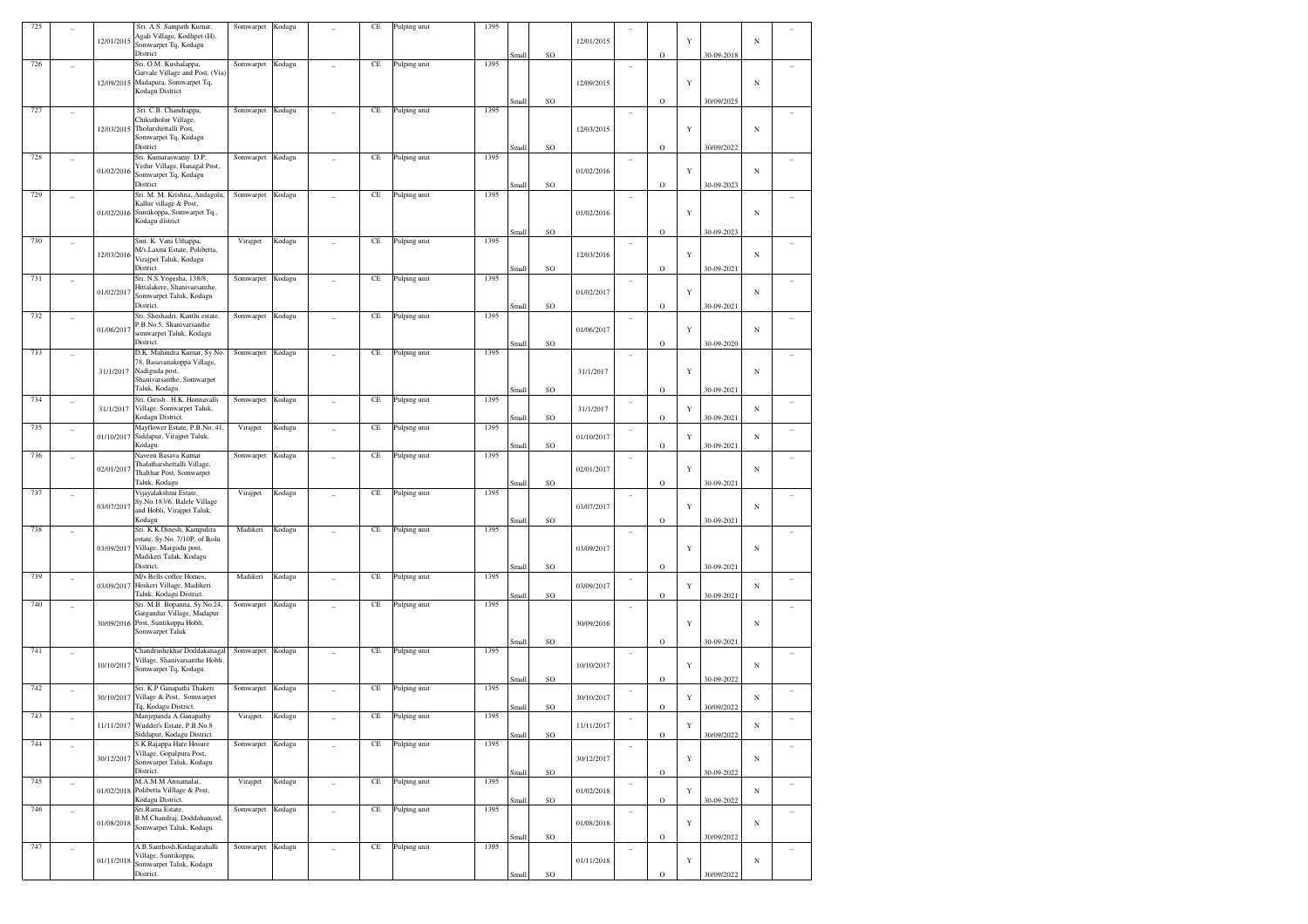| 748 |                          |            | S.G.Deelaksha, Sampigedalu<br>Village, Handli post, Kodlipet<br>12/01/2018 Hobli, Somwarpet Taluk,<br>Kodagu-571201.                          | Somwarpet        | Kodagu |                | CE       | Pulping unit | 1395 | Small          | SO              | 12/01/2018 |                          | $\circ$      | Y | 30/09/2023               | $_{\rm N}$ |                          |
|-----|--------------------------|------------|-----------------------------------------------------------------------------------------------------------------------------------------------|------------------|--------|----------------|----------|--------------|------|----------------|-----------------|------------|--------------------------|--------------|---|--------------------------|------------|--------------------------|
| 749 |                          | 12/01/2018 | Anekaoppa Estate, Sri. Vilina<br>Ganapathi, Arecad Village and<br>post, Via Siddapura, Virajpet<br>Taluk, Kodagu District.                    | Somwarpet        | Kodagu |                | CE       | Pulping unit | 1395 |                |                 | 12/01/2018 |                          |              | Y |                          | $_{\rm N}$ |                          |
| 750 |                          |            | Dalquarren Estate, Post Box                                                                                                                   | Somwarpet        | Kodagu |                | CE       | Pulping unit | 1395 | Small          | SO              |            |                          | O            |   | 30/09/2023               |            |                          |
|     | $\overline{\phantom{a}}$ |            | 12/06/2018 No. 6, Sy.No. 217/6, Chettalli,<br>N. Kodagu.                                                                                      |                  |        |                |          |              |      | Small          | SO              | 12/06/2018 | $\overline{a}$           | O            | Y | 30/09/2023               | $_{\rm N}$ |                          |
| 751 |                          |            | Sri. B.S. Sudeep, Belur Estate,<br>Basaveswara Road, Belur<br>27-01-2019 Village & Post, Somwarpet                                            | Somwarpet        | Kodagu |                | CE       | Pulping unit | 1395 |                |                 | 27-01-2019 |                          |              | Y |                          | $_{\rm N}$ |                          |
|     |                          |            | Taluk, Kodagu District.                                                                                                                       |                  |        |                |          |              |      | Small          | SO              |            |                          | O            |   | 30-09-2023               |            |                          |
| 752 |                          | 17/12/2018 | M/s. Lakshmi Estate,<br>C/o.Rochester Agricultural<br>Technologies, Kuttandi Post,<br>V.Badaga Village, Virajpet<br>Taluk, Kodagu District.   | Virajpet         | Kodagu |                | CE       | Pulping unit | 1395 |                |                 | 17/12/2018 |                          |              | Y | 30-09-2023               | $_{\rm N}$ |                          |
| 753 |                          |            | Sri. D.N.Mallesh S/o Late<br>Nanjappa, Doddahalli Village.<br>22-12-2018 Nidtha Post, Shanivarsanthe,<br>Somwarpet Taluk, Kodagu<br>District. | Somwarpet        | Kodagu |                | CE       | Pulping unit | 1395 | Small<br>Small | SO<br>SO        | 22-12-2018 | $\overline{a}$           | $\circ$<br>O | Y | 30-09-2023               | $_{\rm N}$ |                          |
| 754 |                          | 02/05/2019 | M/s. Mys India Plantation,<br>Erala Valamudi Village &<br>Post, Chettalli, Somwarpet                                                          | Somwarpet        | Kodagu |                | CE       | Pulping unit | 1395 |                |                 | 02/05/2019 | $\overline{a}$           |              | Y |                          | $_{\rm N}$ |                          |
| 755 | $\overline{\phantom{a}}$ |            | Taluk, Kodagu District.<br>G.T.Raghavendara, Beligeri                                                                                         | Madikeri         | Kodagu |                | CE       | Pulping unit | 1395 | Small          | <b>SO</b>       |            | $\qquad \qquad -$        | O            |   | 30-09-2023               |            |                          |
|     |                          | 02/11/2019 | Village & Post, Madikeri<br>Taluk, Kodagu District.                                                                                           |                  |        |                |          |              |      | Small          | SO              | 02/11/2019 |                          | O            | Y | 30-09-2023               | $_{\rm N}$ |                          |
| 756 | $\overline{\phantom{a}}$ |            | M/s. Magrath Hotels & Resorts Somwarpet<br>Estate, Modur village,<br>20-02-2019 Kedakal Post, Somwarpet<br>Taluk, Kodagu District.            |                  | Kodagu |                | CE       | Pulping unit | 1395 |                |                 | 20-02-2019 | $\overline{\phantom{0}}$ |              | Y |                          | $_{\rm N}$ |                          |
| 757 | $\overline{\phantom{a}}$ | 28-01-2019 | M/s. Paka 'A' Estate, Hakathur<br>Village, Madikeri Taluk,<br>Kodagu District.                                                                | Madikeri         | Kodagu |                | CE       | Pulping unit | 1395 | Small<br>Small | <b>SO</b><br>SO | 28-01-2019 | $\qquad \qquad -$        | $\circ$<br>O | Y | 30-09-2023<br>30-09-2023 | N          | $\overline{\phantom{0}}$ |
| 758 | $\overline{\phantom{a}}$ | 03/01/2019 | M/s. Sharadha Estate,<br>Devarapura Post, Virajpet<br>Taluk, Kodagu District.                                                                 | Virajpet         | Kodagu |                | CE       | Pulping unit | 1395 | Small          | <b>SO</b>       | 03/01/2019 | $\overline{\phantom{0}}$ | O            | Y | 30-09-2023               | $_{\rm N}$ |                          |
| 759 |                          | $19-20$    | M.U. Harish S/o. M.B.<br>Uthappa, Thakeri Village &<br>Post, Somwarpet Taluk.<br>Kodagu District.                                             | Somwarpet        | Kodagu |                | CE       | Pulping unit | 1395 | Small          | SO              | 30/03/2019 | $\overline{a}$           | O            | Y | 30/09/2023               | $_{\rm N}$ |                          |
| 760 | $\overline{\phantom{a}}$ | $19-20$    | M/s. Jenukolly Estate,<br>Maragodu Village & Post,<br>Madikeri Taluk, Kodagu<br>District.                                                     | Madikeri         | Kodagu |                | CE       | Pulping unit | 1395 | Small          | SO              | 9/5/2019   | $\overline{a}$           | O            | Y | 30/09/2023               | $_{\rm N}$ |                          |
| 761 |                          | $19-20$    | Sri. B.R. Nagaraju,<br>Sy.No.115/1399, Besur<br>Village, Somwarpet Taluk,<br>Kodagu District.                                                 | Somwarpet        | Kodagu |                | CE       | Pulping unit | 1395 | Small          | SO              | 1/11/2019  |                          | $\mathbf O$  | Y | 30/9/2024                | $_{\rm N}$ |                          |
| 762 |                          | 19-20      | M/s. Vijaya Estate, Sri. H.V.<br>Chandan Kumar, Handli<br>Village, & Post, Somwarpet<br>Taluk, Kodagu district.                               | Somwarpet        | Kodagu |                | CE       | Pulping unit | 1395 | Small          | SO              | 15/11/2019 |                          | $\circ$      | Y | 30/09/2024               | $_{\rm N}$ |                          |
| 763 |                          | $19 - 20$  | M/s. Shivalaya Estate,<br>Ghattedulla Near Siddapur,<br>Polibetta Post, Kodagu<br>District.                                                   | Virajpet         | Kodagu |                | CE       | Pulping unit | 1395 | Small          | SO              | 1/12/2019  |                          | $\mathbf O$  | Y | Returned                 | $_{\rm N}$ |                          |
| 764 |                          | 19-20      | Sri. Subbaiah P.P Chelawara<br>Village, Cheyandane Post,<br>Kodagu District                                                                   | Madikeri         | Kodagu |                | CE       | Pulping unit | 1395 | Small          | SO              | 1/12/2019  |                          | $\mathbf O$  | Y | 30/092024                | $_{\rm N}$ |                          |
| 765 |                          | 19-20      | Mrs. B. Shalini Kariappa,<br>Kolakeri Village, Madikeri<br>Taluk, Kodagu District.                                                            | Madikeri         | Kodagu |                | CE       | Pulping unit | 1395 | Small          | SO              | 24/12/2020 |                          | $\mathbf O$  | Y | 30/9/2024                | $_{\rm N}$ |                          |
| 766 | ÷,                       | 19-20      | M/s. Cowry Estate, Sri. K.S.<br>Aiyappa, Enjilkere Post,<br>Siddapur, Virajpet Taluk,<br>Kodagu District.                                     | Virajpet         | Kodagu |                | CE       | Pulping unit | 1395 | Small          | SO              | 16/01/2020 | Ĭ.                       | $\mathbf O$  | Y | 30/09/2024               | N          |                          |
| 767 | $\overline{\phantom{a}}$ | $20 - 21$  | M/s. Rose Field Estate,<br>Andagove Village & Post,<br>Suntikoppa, Somwarpet Taluk,<br>Kodagu District.                                       | Somwarpet Kodagu |        |                | $\rm CE$ | Pulping unit | 1395 | Small          | <sub>SO</sub>   | 14-05-2020 | L                        | $\mathbf O$  | Y | 30/09/2025               | $_{\rm N}$ | $\overline{a}$           |
| 768 | ÷,                       | $20 - 21$  | Sri. A.S. Aiyappa, Kolakeri<br>Village & Post, Napoklu,<br>Madikeri Taluk, Kodagu<br>District                                                 | Madikeri         | Kodagu | $\overline{a}$ | CE       | Pulping unit | 1395 | Small          | SO              | 11/11/2020 | Ĭ.                       | $\rm{O}$     | Y | 30/09/2025               | N          | $\sim$                   |
| 769 |                          | $20 - 21$  | M.A Devaiah, Nelaji Village,<br>Napoklu, Kodagu District.                                                                                     | Madikeri         |        | $\overline{a}$ | $\rm CE$ | Pulping unit | 1395 | Small          | SO              | 16/12/2020 |                          | $\rm{O}$     | Y | 30/09/2025               | $_{\rm N}$ |                          |